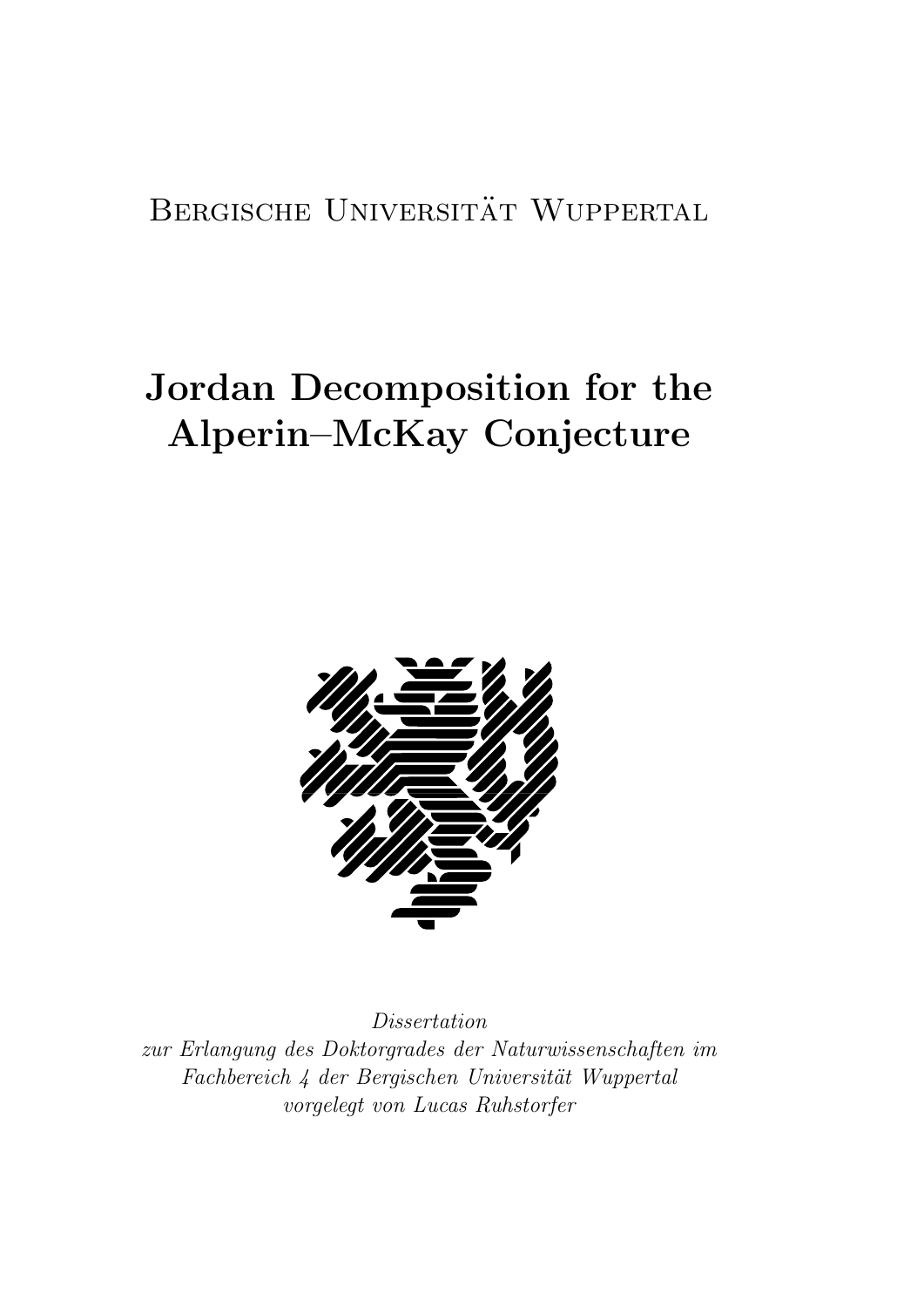The PhD thesis can be quoted as follows:

urn:nbn:de:hbz:468-20200602-122838-0 [http://nbn-resolving.de/urn/resolver.pl?urn=urn%3Anbn%3Ade%3Ahbz%3A468-20200602-122838-0]

DOI: 10.25926/pxey-hd44 [https://doi.org/10.25926/pxey-hd44]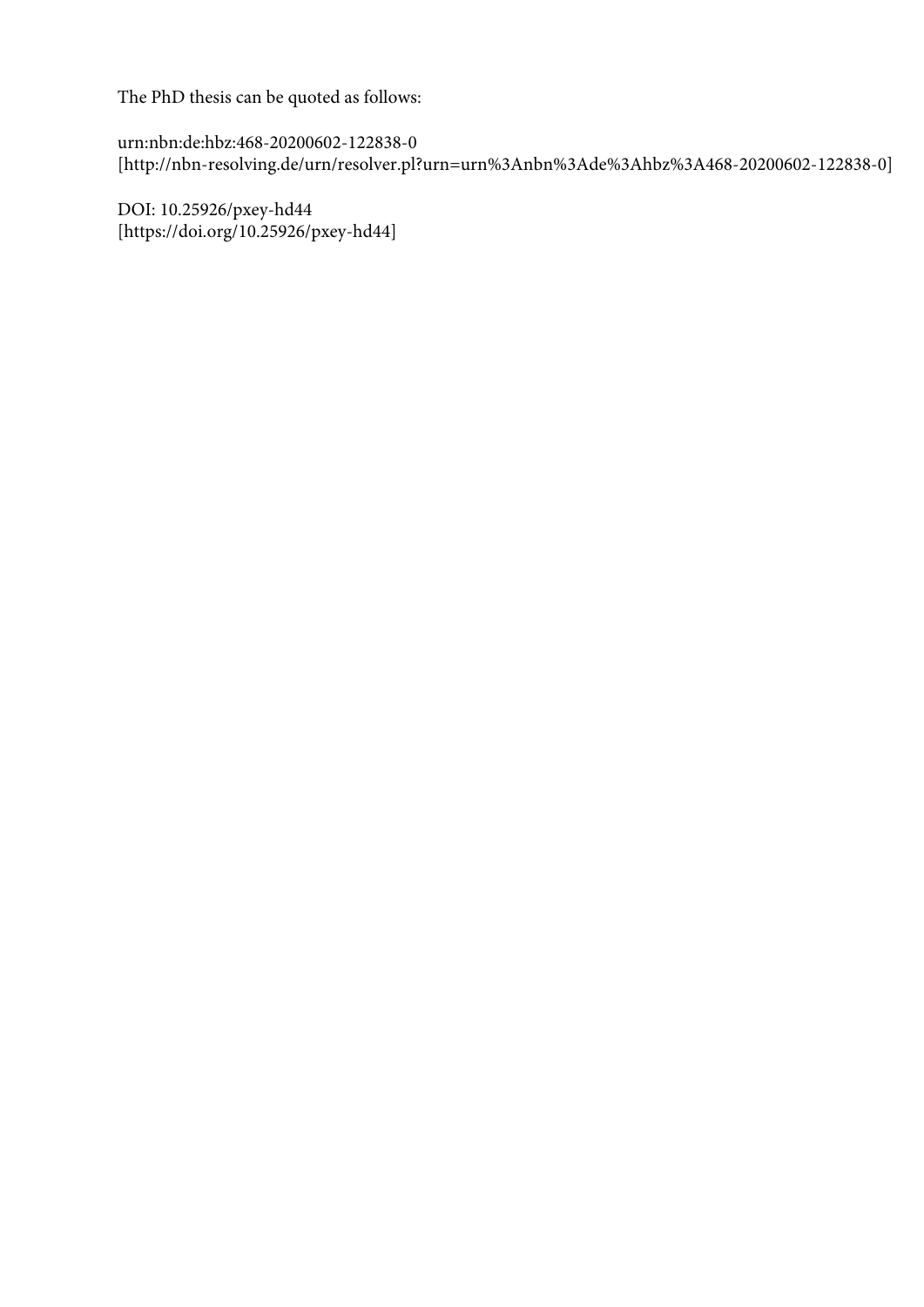# **Contents**

| $\mathbf 1$ |      | Representation theory                                                                         | 13       |
|-------------|------|-----------------------------------------------------------------------------------------------|----------|
|             | 1.1  | Modular representation theory $\dots \dots \dots \dots \dots \dots \dots$                     | 13       |
|             | 1.2  |                                                                                               | 14       |
|             | 1.3  |                                                                                               | 15       |
|             | 1.4  | Brauer pairs and the Brauer category                                                          | 17       |
|             | 1.5  | Morita equivalences and splendid Rickard equivalences $\ldots$ .                              | 19       |
|             | 1.6  | First properties of splendid complexes                                                        | 21       |
|             | 1.7  | Brauer categories and splendid Rickard equivalences                                           | 23       |
|             | 1.8  | Properties of splendid Rickard equivalences                                                   | 25       |
|             | 1.9  |                                                                                               | 26       |
|             | 1.10 | Descent of Rickard equivalences $\ldots \ldots \ldots \ldots \ldots \ldots$                   | 28       |
|             | 1.11 | Morita equivalences and Clifford theory of characters                                         | 30       |
|             |      | 1.12 Rickard equivalences for the normalizer                                                  | 31       |
|             |      | 1.13 The Brauer functor and Clifford theory                                                   | 33       |
|             |      | 1.14 The Harris-Knörr correspondence                                                          | 36       |
|             |      |                                                                                               |          |
|             |      | 1.15 Splendid Rickard equivalences and Clifford theory                                        | 38       |
|             |      |                                                                                               |          |
| $\bf{2}$    |      | Deligne–Lusztig theory and disconnected reductive groups                                      | 41       |
|             | 2.1  | Disconnected reductive algebraic groups                                                       | 41       |
|             | 2.2  | $\ell$ -adic cohomology of Deligne–Lusztig varieties                                          | 42       |
|             | 2.3  | Properties of Deligne-Lusztig varieties                                                       | 43       |
|             | 2.4  |                                                                                               | 47       |
|             | 2.5  |                                                                                               | 47       |
|             | 2.6  | Duality for connected reductive groups $\ldots \ldots \ldots \ldots$                          | 48       |
|             | 2.7  | Levi subgroups, isogenies and duality                                                         | $50\,$   |
|             | 2.8  | Rational Lusztig series for connected reductive groups                                        | 52       |
|             | 2.9  | Lusztig series for disconnected reductive groups                                              | 54       |
|             | 2.10 | Lusztig series and Brauer morphism                                                            | 56       |
|             |      | 2.11 Regular embedding and Lusztig series<br>2.12 The Bonnafé-Dat-Rouquier Morita equivalence | 57<br>58 |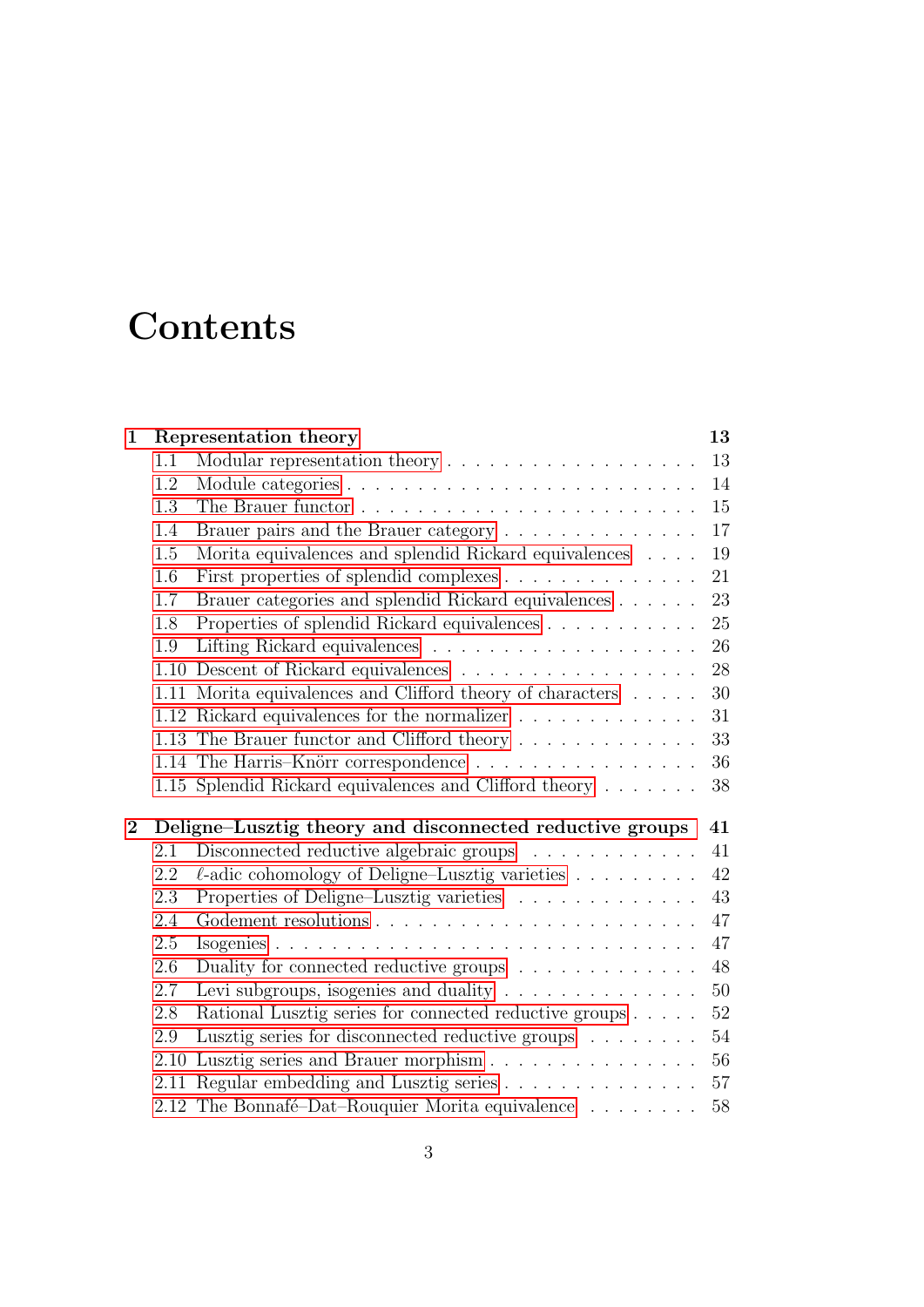| 3        |                                                             | On the Bonnafé, Dat and Rouquier Morita equivalence                            | 62 |
|----------|-------------------------------------------------------------|--------------------------------------------------------------------------------|----|
|          | 3.1                                                         |                                                                                | 62 |
|          | 3.2                                                         |                                                                                | 64 |
|          | 3.3                                                         |                                                                                | 65 |
|          | 3.4                                                         | Classifying semisimple conjugacy classes                                       | 66 |
|          | 3.5                                                         | Computations in the Weyl group $\ldots \ldots \ldots \ldots \ldots$            | 70 |
|          | 3.6                                                         |                                                                                | 74 |
|          | 3.7                                                         |                                                                                | 78 |
| 4        |                                                             | Equivariant Morita equivalence and local equivalences                          | 81 |
|          | 4.1                                                         | Automorphisms of simple groups of Lie type                                     | 81 |
|          | 4.2                                                         | Equivariance of Deligne–Lusztig induction $\ldots \ldots \ldots \ldots$        | 83 |
|          | 4.3                                                         | Automorphisms and stabilizers of idempotents                                   | 85 |
|          | 4.4                                                         | Generalizations to disconnected reductive groups                               | 89 |
|          | 4.5                                                         | Independence of Godement resolution                                            | 91 |
|          | 4.6                                                         | Comparing Rickard and Morita equivalences                                      | 93 |
|          | 4.7                                                         | Morita equivalences for local subgroups                                        | 94 |
| $\bf{5}$ |                                                             | Extending the Morita equivalence                                               | 96 |
|          | 5.1                                                         | Disconnected reductive groups and Morita equivalences                          | 96 |
|          | 5.2                                                         |                                                                                | 97 |
|          | 5.3                                                         | Restriction of scalars for Deligne-Lusztig varieties                           | 99 |
|          | 5.4                                                         | Duality in the context of restriction of scalars $\ldots \ldots \ldots 101$    |    |
|          | 5.5                                                         |                                                                                |    |
|          | 5.6                                                         | Restriction of scalars and Lusztig series 106                                  |    |
|          | 5.7                                                         | Restriction of scalars and Jordan decomposition of characters . 108            |    |
|          | 5.8                                                         |                                                                                |    |
|          | 5.9                                                         | Jordan decomposition for local subgroups 113                                   |    |
| 6        | Application to the inductive Alperin–McKay condition<br>117 |                                                                                |    |
|          | 6.1                                                         | The inductive Alperin–McKay condition $\ldots \ldots \ldots \ldots 117$        |    |
|          | 6.2                                                         | A criterion for block isomorphic character triples 121                         |    |
|          | 6.3                                                         | A condition on the stabilizer and the inductive conditions 122                 |    |
|          | 6.4                                                         | Extension of characters $\ldots \ldots \ldots \ldots \ldots \ldots \ldots 125$ |    |
|          | 6.5                                                         |                                                                                |    |
|          | 6.6                                                         | A first reduction of the iAM-condition 128                                     |    |
|          | 6.7                                                         |                                                                                |    |
|          | 6.8                                                         | Normal subgroups and character triple bijections 137                           |    |
|          | 6.9                                                         | Application of character triples 138                                           |    |
|          | 6.10                                                        | Jordan decomposition for the Alperin–McKay conjecture $\ldots$ 141             |    |
|          |                                                             |                                                                                |    |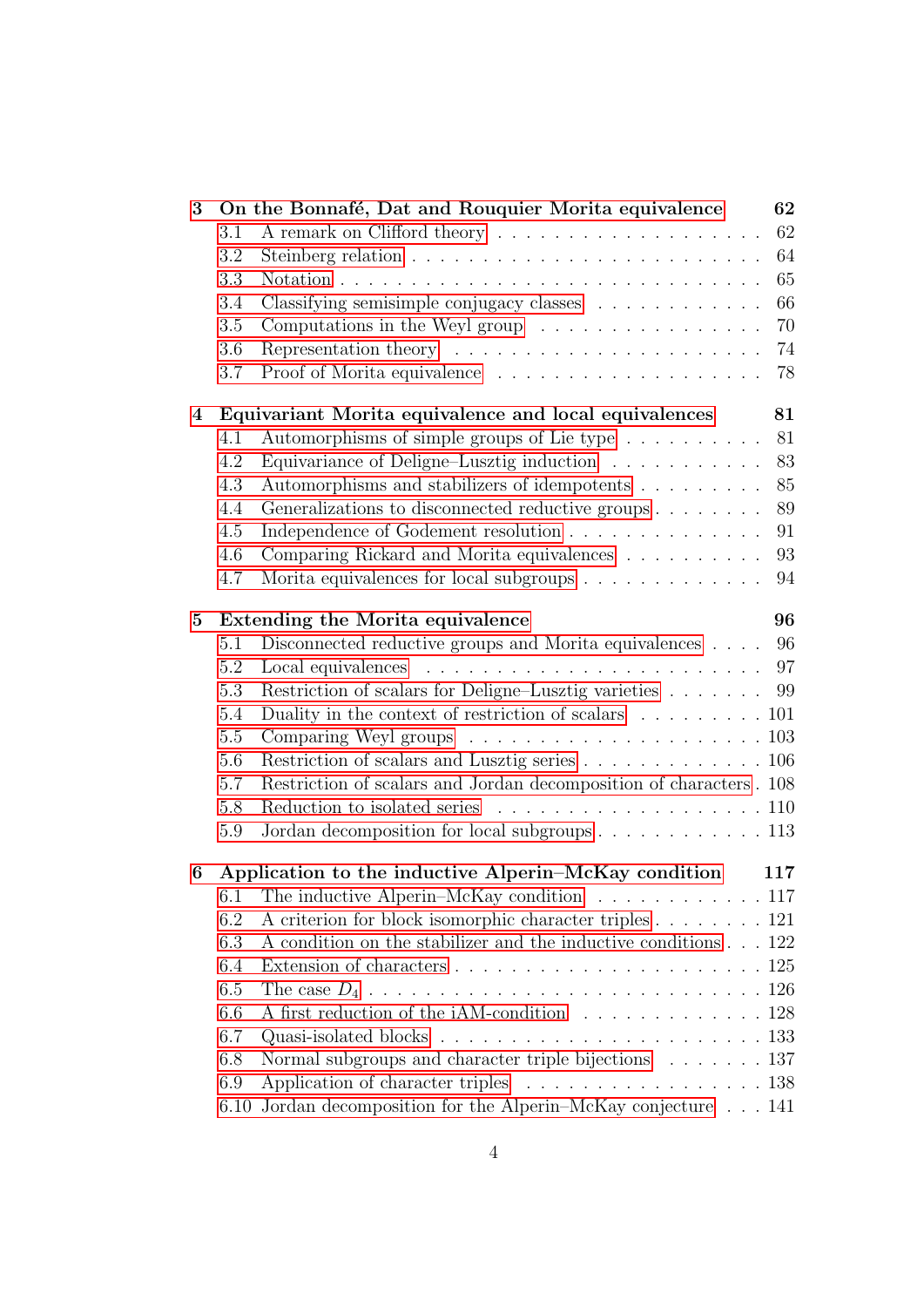#### Acknowledgement

First and foremost I would like to express my gratitude to my supervisor Britta Späth. Her guidance and constant support during the course of my PhD have been invaluable to me. I thank her for suggesting this interesting topic which I extremely enjoyed working with.

I would like to thank Marc Cabanes for reading through this thesis and for many interesting discussions. I am deeply indebted to Gunter Malle for his suggestions and thoroughly reading some parts of my thesis. Moreover, I would like to thank Gabriel Navarro for helping me provide an explicit counterexample. I am grateful to Cédric Bonnafé and Raphaël Rouquier for insightful discussions on quasi-isolated elements and helpful suggestions. I thank Radha Kessar and Markus Linckelmann for answering my technical questions on Rickard equivalences at the MSRI.

My thanks goes to all the people of the algebra department with whom I travelled along parts of this journey. Especially, I would like to thank Andreas Bächle for being an excellent colleague and friend. I would like to thank Niamh Farrell for being an awesome person and collaborator. And finally, Julian Brough for countless conversations and for always being supportive.

I would like to thank my family who have provided support and moral assistance throughout many years. Finally, Annika for her encouragement during the ups and downs of my thesis.

This material is partly based upon work supported by the NSF under Grant DMS-1440140 while the author was in residence at the MSRI, Berkeley CA. The research was conducted in the framework of the research training group GRK 2240: Algebro-geometric Methods in Algebra, Arithmetic and Topology, which is funded by the DFG.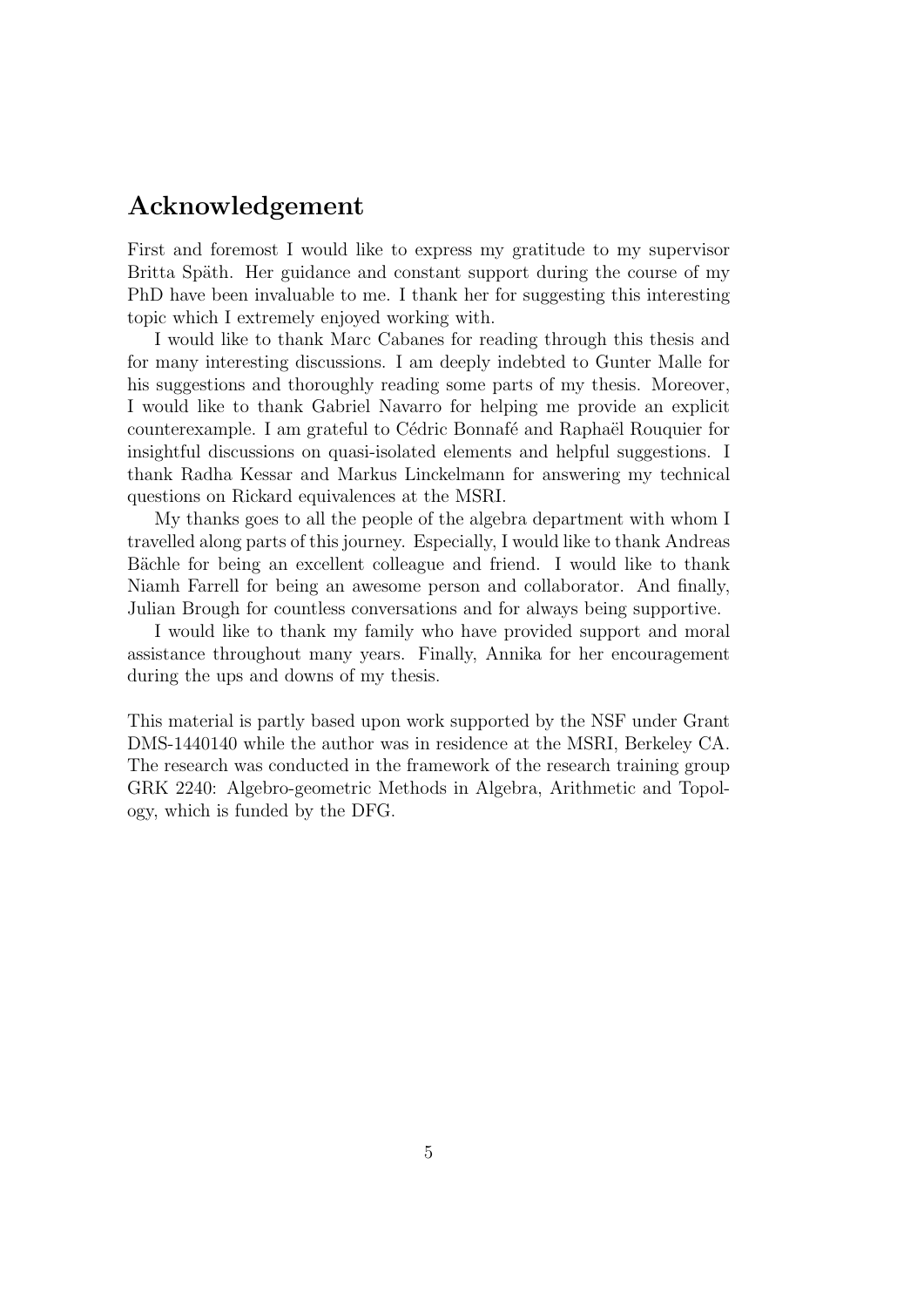## Introduction

#### The Global-Local Conjectures

The representation theory of finite groups is a field of mathematics which was introduced to study finite groups by means of linear algebra. This theory is concerned with the study of group homomorphisms

$$
\mathcal{X}: G \to \mathrm{GL}_n(K)
$$

from a finite group G to a general linear group  $GL_n(K)$  over a field K. From the very beginning of this topic, it became apparent that many properties of the group itself are encapsulated in its representations and there are theorems in group theory which can only be proved by using representation-theoretic methods.

Motivated by the work of Brauer, the so-called local-global conjectures became an important area of research. These conjectures predict that for a prime number  $\ell$  the information about a finite group G (*global information*) should relate to properties of  $\ell$ -local subgroups of G, that is, normalizers or centralizers of non-trivial  $\ell$ -subgroups of G (local information).

One of the most simple yet extremely difficult conjectures is the so-called McKay conjecture, see [\[Mal17,](#page-144-0) Section 2]. Let  $\ell$  be a prime and K a finite field extension of  $\mathbb{Q}_\ell$  large enough for all finite groups considered. Denote by  $\mathrm{Irr}(G)$  the set of isomorphism classes of irreducible K-representations and by  $\text{Irr}_{\ell'}(G)$  the subset corresponding to irreducible representations  $\mathcal{X}: G \to$  $GL_n(K)$  with  $\ell \nmid n$ .

**Conjecture** (McKay). Let G be a finite group and P a Sylow  $\ell$ -subgroup of G. Then  $|\operatorname{Irr}_{\ell'}(G)| = |\operatorname{Irr}_{\ell'}(\operatorname{N}_G(P))|$ .

Later, Alperin [\[Alp76\]](#page-141-0) refined this conjecture by taking into account the representation theory over a field of positive characteristic  $\ell$ .

Denote by  $\mathcal O$  the ring of integers of K over  $\mathbb Z_\ell$  and by k its residue field. For an  $\ell$ -block B of kG let  $\text{Irr}_0(G, B)$  be the set of isomorphism classes of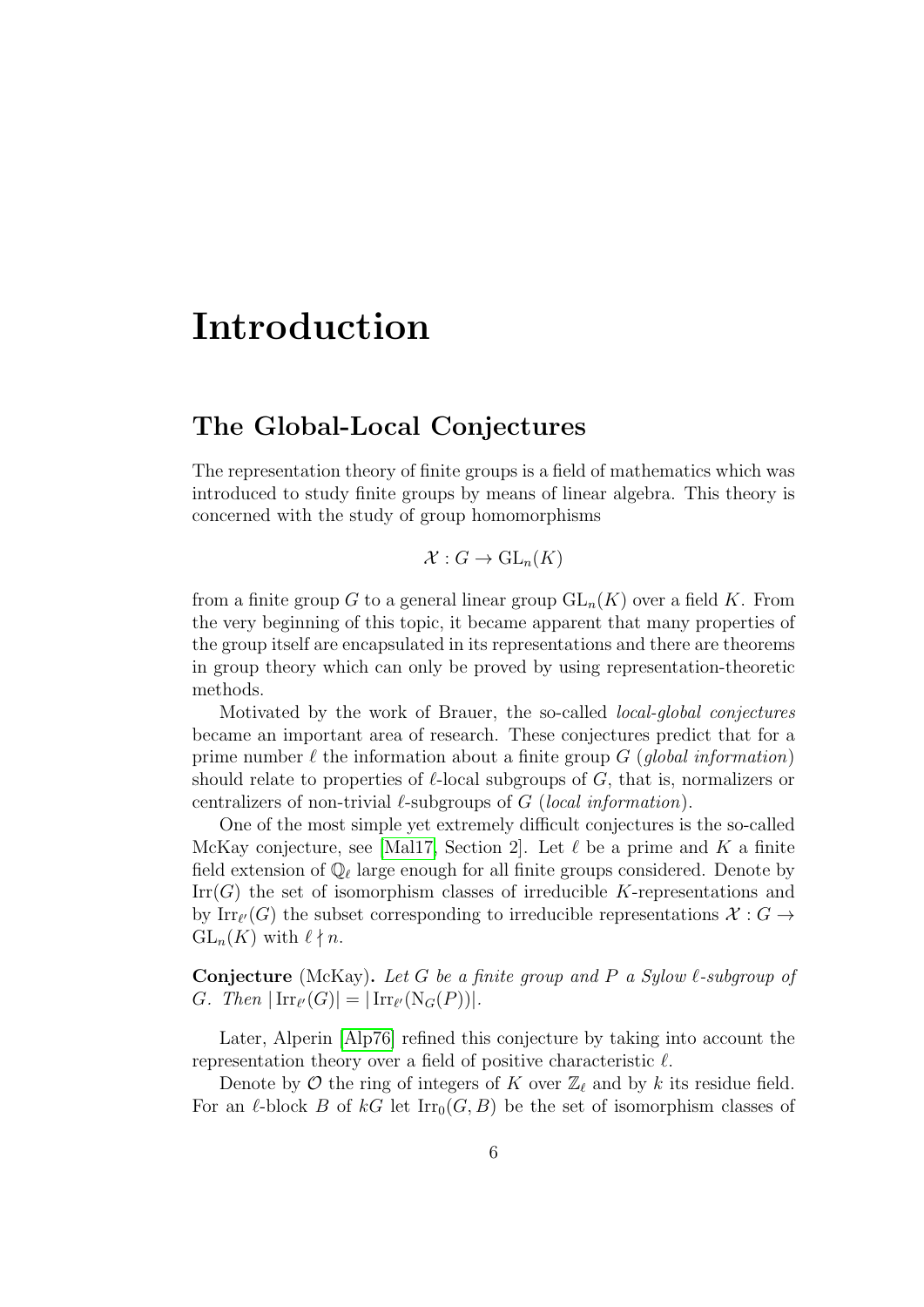height zero representations of  $kB$ , i.e., the set of irreducible representations  $\mathcal{X}: G \to \mathrm{GL}_n(K)$  associated to the block B such that  $n_\ell = |G : D|_\ell$ , where D denotes a defect group of B.

**Conjecture** (Alperin–McKay). Let G be a finite group and b an  $\ell$ -block of G and B its Brauer correspondent in  $N_G(D)$ . Then

$$
|\operatorname{Irr}_0(G,b)| = |\operatorname{Irr}_0(\operatorname{N}_G(D),B)|.
$$

Both of these conjectures have been reduced (by Isaacs–Malle–Navarro, respectively Späth, see [\[IMN07,](#page-143-0) Theorem B] and [Spä13, Theorem C]) to the verification of certain stronger versions of the same conjecture for finite quasi-simple groups. These stronger versions are usually referred to as the inductive conditions.

This approach has turned out to be very fruitful in recent years. In their landmark paper [\[MS16\]](#page-144-1), using this approach Malle–Späth were able to prove the McKay conjecture for the prime  $\ell = 2$  (proving the original conjecture of McKay).

According to the classification of finite simple groups, many finite simple groups are groups of Lie type. These are finite groups which arise as fixed points  $G<sup>F</sup>$  of a simple algebraic group G under a Frobenius endomorphism  $F : G \to G$ . In this thesis, we focus on their representation theory and establish a new approach to the inductive Alperin–McKay condition for those groups.

#### Representation theory of groups of Lie type

In characteristic zero Deligne and Lusztig have constructed representations by means of  $\ell$ -adic cohomology groups of the so-called *Deligne–Lusztig va*rieties. Let **G** be a connected reductive algebraic group with Frobenius  $F: \mathbf{G} \to \mathbf{G}$  and let **L** be an *F*-stable Levi subgroup of **G** contained in a parabolic subgroup **P** with Levi decomposition  $P = L \times U$ . Then the variety

$$
\mathbf{Y_U^G} = \{ g\mathbf{U} \in \mathbf{G} / \mathbf{U} \mid g^{-1}F(g) \in \mathbf{U}F(\mathbf{U}) \}
$$

has a left  $G^F$ - and a right  $L^F$ -action. Recall that  $\mathcal O$  denotes the ring of integers over  $\mathbb{Z}_{\ell}$  of a finite field extension K of  $\mathbb{Q}_{\ell}$ . The  $\ell$ -adic cohomology groups  $H_c^i(\mathbf{Y_U^G}, \mathcal{O})$  of the *Deligne–Lusztig variety*  $\mathbf{Y_U^G}$  provide us with a map

$$
R_{\mathbf{L}\subseteq\mathbf{P}}^{\mathbf{G}}:G_0(\mathcal{O}\mathbf{L}^F)\to G_0(\mathcal{O}\mathbf{G}^F),\ [M]\mapsto\sum_i(-1)^i[H_c^i(\mathbf{Y}_{\mathbf{U}}^{\mathbf{G}},\mathcal{O})\otimes_{\mathcal{O}\mathbf{L}^F}M]
$$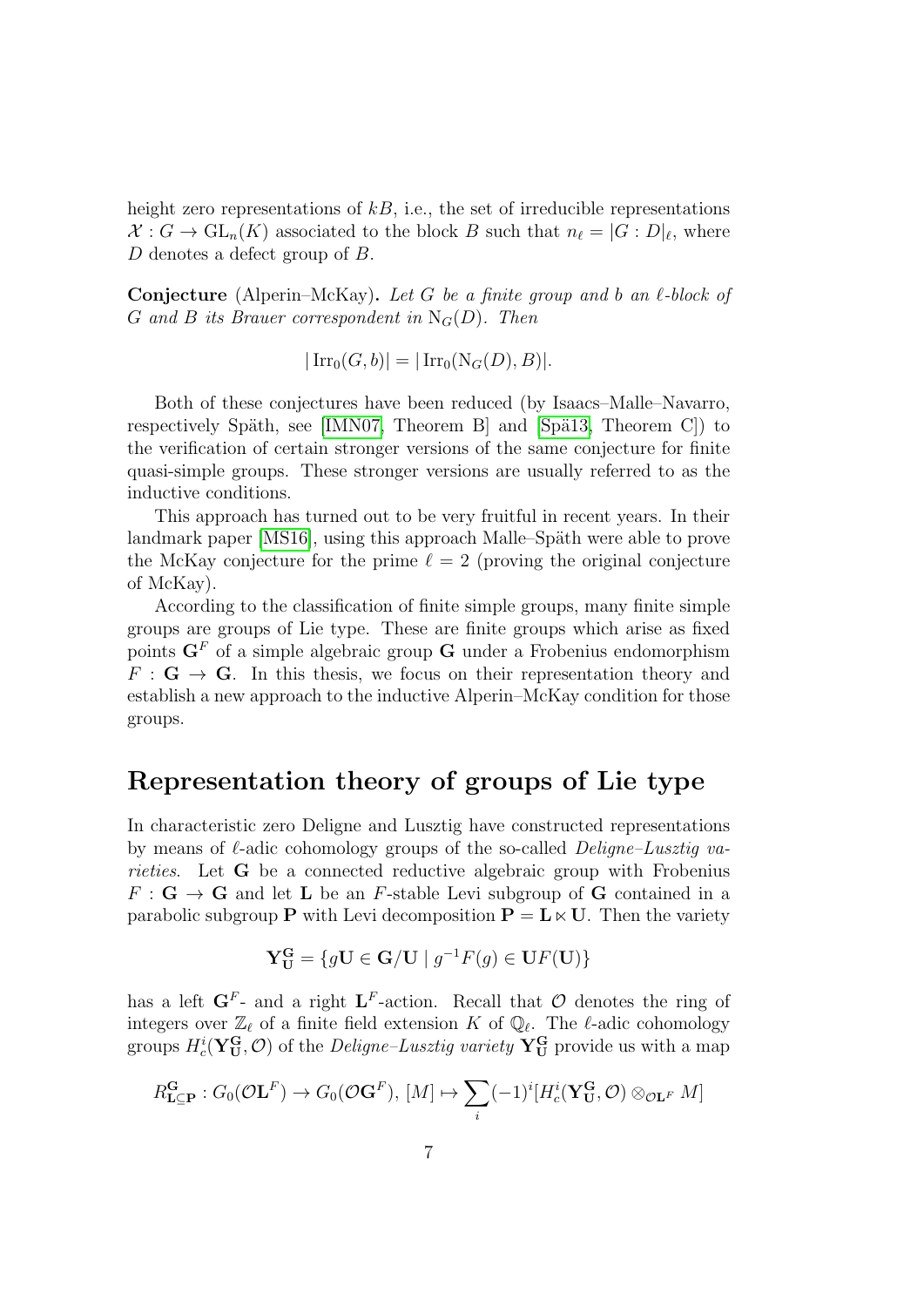on the respective Grothendieck groups, see Section [2.2.](#page-41-0) Let G<sup>∗</sup> be the dual group of **G** with dual Frobenius  $F^* : \mathbf{G}^* \to \mathbf{G}^*$ , see Section [2.6.](#page-47-0) Deligne– Lusztig constructed a decomposition of the irreducible representations into rational Lusztig series

$$
\mathrm{Irr}(\mathbf{G}^F) = \coprod_{(s)} \mathcal{E}(\mathbf{G}^F, s),
$$

where (s) runs over the set of  $(G^*)^{F^*}$ -conjugacy classes of semisimple elements of  $(\mathbf{G}^*)^{F^*}$ . For a given  $s \in (\mathbf{G}^*)^{F^*}$ , let  $\mathbf{L}^*$  be an  $F^*$ -stable Levi subgroup of  $G^*$  containing  $C_{G^*}(s)$ . Let  $L \subseteq G$  be in duality with  $L^*$ . Then Lusztig showed that the map

$$
\mathcal{E}(\mathbf{L}^F, s) \to \mathcal{E}(\mathbf{G}^F, s), \, \psi \mapsto \pm \mathbf{R}_{\mathbf{L}}^{\mathbf{G}}(\psi),
$$

provides a bijection. This is the first important step in establishing the so called Jordan decomposition of characters. This bijection has become an indispensable tool to study the representation theory of groups of Lie type since it reduces the question of understanding the representation theory of Lusztig series of general semisimple elements to the question of understanding Lusztig series of quasi-isolated semisimple elements, i.e., semisimple elements whose centralizers are not contained in a proper Levi subgroup.

## Modular representation theory of groups of Lie type

The Deligne–Lusztig theory has been generalized to positive characteristic. Let  $s \in (\mathbf{G}^*)^{F^*}$  be a semisimple element of  $\ell'$ -order. Then we define

$$
\mathcal{E}_{\ell}(\mathbf{G}^F, s) = \coprod_t \mathcal{E}(\mathbf{G}^F, t),
$$

where (t) runs over the set of  $(G^*)^{F^*}$ -conjugacy classes of semisimple elements of  $(G^*)^{F^*}$  whose  $\ell'$  part is (s). By the work of Broué–Michel [\[BM89\]](#page-141-1) this turns out to be a union of  $\ell$ -blocks of  $G^F$ . We denote by  $e_s^{G^F} \in Z(\mathcal{O}^{F})$  the central idempotent associated to this sum of blocks. Similar to the characteristic zero case we have a decomposition

$$
\mathcal{O} \mathbf{G}^F\text{-}\mathrm{mod} \cong \bigoplus_{(s)} \mathcal{O} \mathbf{G}^F e_s^{\mathbf{G}^F}\text{-}\mathrm{mod}
$$

where (s) runs over the set of  $(G^*)^{F^*}$ -conjugacy classes of semisimple elements of  $(\mathbf{G}^*)^{F^*}$  of  $\ell'$ -order.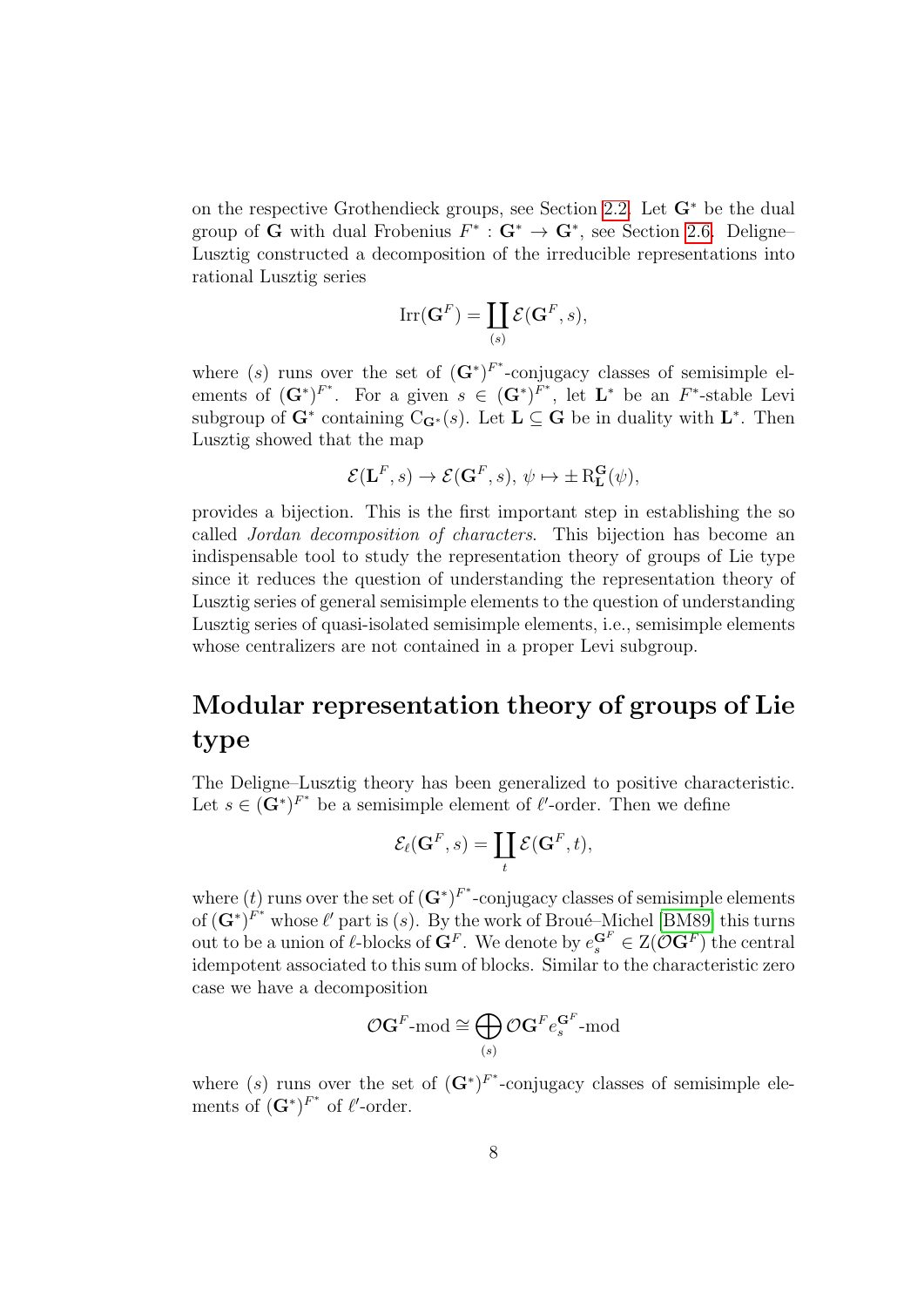Establishing a conjecture by Broué, Bonnafé–Rouquier [\[BR03\]](#page-141-2) and later Bonnafé–Dat–Rouquier [\[BDR17a\]](#page-141-3) proved a Jordan decomposition for blocks of groups of Lie type. Fix a semisimple element  $s \in (\mathbf{G}^*)^{F^*}$  of  $\ell'$ -order and suppose that  $\mathbf{L}^*$  is the minimal  $F^*$ -stable Levi subgroup of  $\mathbf{G}^*$  containing  $C_{\bf G}^{\circ}(s)$ . Denote by  ${\bf N}^F$  the stabilizer of **L** and  $e_s^{{\bf L}^F}$  in  ${\bf G}^F$ . Then the following was proved in [\[BDR17a\]](#page-141-3) (see also Theorem [2.35](#page-59-0) below):

<span id="page-8-0"></span>**Theorem A** (Bonnafé–Dat–Rouquier). Suppose that  $N^F/L^F$  is cyclic. Then the bimodule  $H_c^{\text{dim}(\mathbf{Y}_{\mathbf{U}}^{\mathbf{G}})}(\mathbf{Y}_{\mathbf{U}_c}^{\mathbf{G}}, \mathcal{O})e_s^{\mathbf{L}^F}$  extends to a  $\mathcal{O}\mathbf{G}^F$ - $\mathcal{O}\mathbf{N}^F$ -bimodule such that  $\mathcal{O} \mathbf{G}^F e^{\mathbf{G}^F}_{s}$  and  $\mathcal{O} \mathbf{N}^F e^{\mathbf{L}^F}_{s}$  are Morita equivalent. Moreover,  $\mathcal{O} \mathbf{G}^F e^{\mathbf{G}^F}_{s}$  and  $\mathcal{O} {\bf N}^F e^{{\bf L}^F}_s$  are splendid Rickard equivalent.

Note however that [\[BDR17a,](#page-141-3) Theorem 7.7] was announced without the assumption that  $N^F/L^F$  is cyclic. This assumption is necessary to apply their proof, see Section [3.1](#page-61-1) for more details. As a first main result of this thesis we partly remove this technical assumption and therefore extend the results of Theorem [A.](#page-8-0) Assume that G is a simple algebraic group. In this case, the quotient group  $N^F/L^F$  embeds into  $\mathcal{Z}(\mathbf{G})^F$ . Therefore, a non-cyclic quotient can only appear if **G** is simply connected and  $\mathbf{G}^F$  is of type  $D_n$  with even  $n \geq 4$ . Hence we focus on this situation and prove the following:

<span id="page-8-1"></span>Theorem B (see Theorem [3.22\)](#page-79-0). Suppose that G is a simple algebraic group. If  $\ell \nmid (q^2-1)$  or if  $\mathbf{N}^F/\mathbf{L}^F$  is cyclic then the bimodule  $H_c^{\dim(\mathbf{Y}_\mathbf{U}^\mathbf{G})}(\mathbf{Y}_\mathbf{U}^\mathbf{G}, \mathcal{O})e_s^{\mathbf{L}^F}$  extends to a  $\mathcal{O}G^F$ - $\mathcal{O}N^F$ -bimodule such that  $\mathcal{O}G^F_e e^{G^F}_s$  and  $\mathcal{O}N^F e^{L^F}_s$  are Morita equivalent. Moreover,  $\mathcal{O} \mathbf{G}^F e_s^{\mathbf{G}^F}$  and  $\mathcal{O} \mathbf{N}^F e_s^{\mathbf{L}^F}$  are splendid Rickard equivalent.

Note that Theorem [B](#page-8-1) has also appeared in the author's article [\[Ruh18\]](#page-145-1).

#### Clifford theory and group automorphisms

The Jordan decomposition by Bonnafé–Rouquier has proved to be extremely useful in the representation theory of finite groups of Lie type. For instance, the Bonnafé–Rouquier Morita equivalence was a crucial ingredient in the verification of one direction of Brauer's height zero conjecture by Malle– Kessar [\[KM13\]](#page-143-1). Our main objective in this thesis is therefore to provide a reduction of the verification of the inductive Alperin–McKay condition from Späth [Spä13] to blocks associated to quasi-isolated semisimple elements.

Let us therefore from now on assume that  $G$  is a simple algebraic group of simply connected type and for simplicity let us assume in this and the next section that **G** is not of type  $D_4$ . Let  $F : G \to G$  be a Frobenius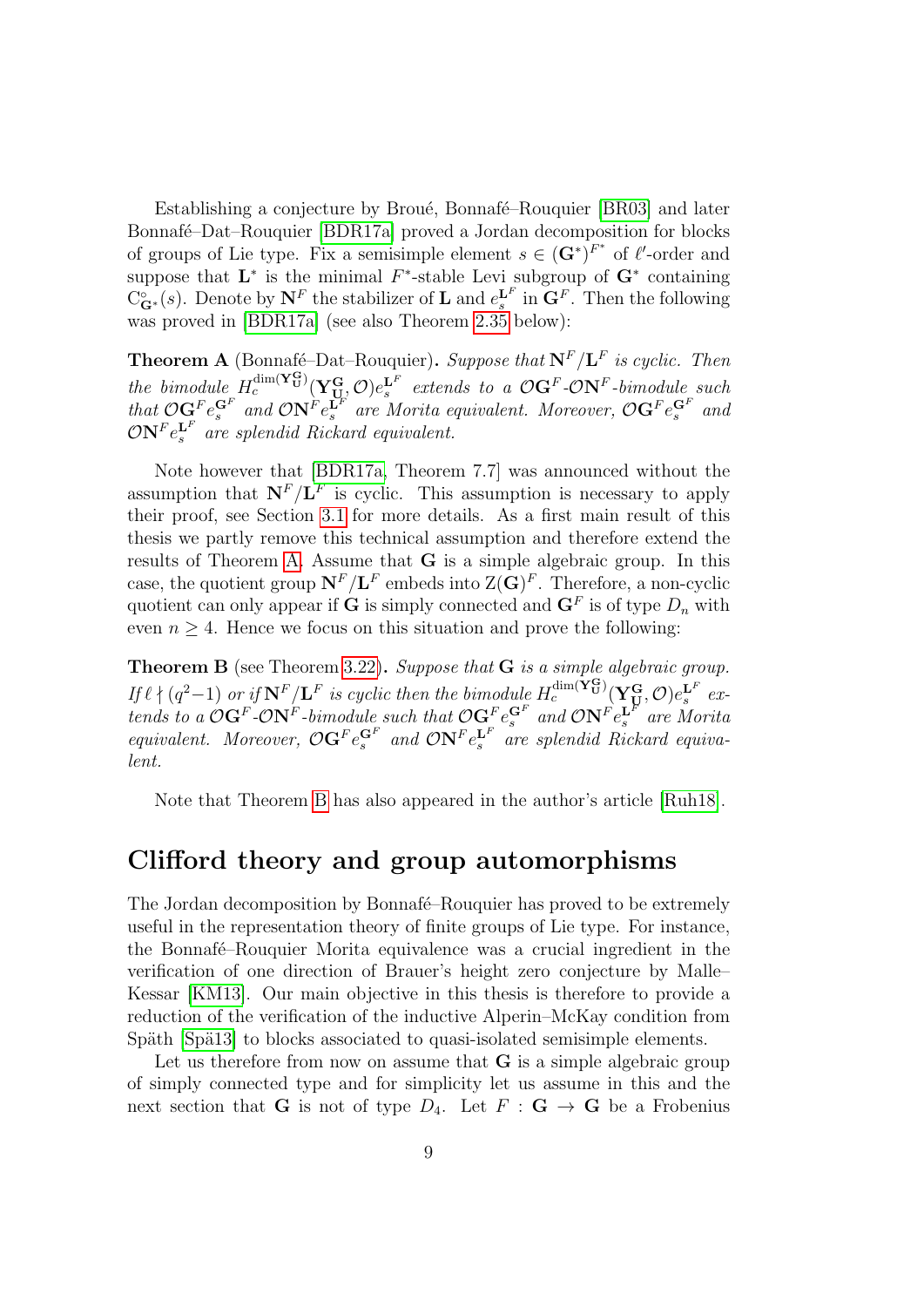endomorphism such that  $\mathbf{G}^F/\mathbb{Z}(\mathbf{G}^F)$  is a finite simple group. We let  $\iota$ :  $\mathbf{G} \leftrightarrow \mathbf{\tilde{G}}$  be a regular embedding, i.e. an embedding of G into a group  $\mathbf{\tilde{G}}$ with connected center and same derived subgroup as **G**. As before, consider a semisimple element  $s \in (\mathbf{G}^*)^{F^*}$  of  $\ell'$ -order and suppose now that  $\mathbf{L}^*$  is the minimal  $F^*$ -stable Levi subgroup of  $G^*$  with  $C_{G^*}(s) \subseteq L^*$ .

Using the classification of automorphisms of finite simple groups of Lie type (see Section [4.2\)](#page-81-0) we prove the existence of bijective morphisms  $F_0 : \tilde{G} \rightarrow$  $\tilde{G}$  and  $\sigma : \tilde{G} \to \tilde{G}$  stabilizing a Levi subgroup L of G in duality with  $L^*$ and such that the image of  $\tilde{\mathbf{G}}^F \rtimes \mathcal{A}$ , where  $\mathcal{A} := \langle \sigma |_{\tilde{\mathbf{G}}^F}, F_0 |_{\tilde{\mathbf{G}}^F} \rangle$ , generates the stabilizer of  $e_s^{\mathbf{G}^F}$  in  $\text{Out}(\mathbf{G}^F)$ . Moreover, these bijective morphisms commute with each other and the Frobenius endomorphism  $F: G \to G$  is an integral power of  $F_0$ . Using this explicit description of automorphisms we can prove the following:

<span id="page-9-0"></span>**Theorem C** (see Theorem [5.16\)](#page-109-1). Assume that  $C_{\mathbf{G}^*}(s) \subseteq \mathbf{L}^*$  and the order of  $\sigma : G^F \to G^F$  is coprime to  $\ell$ . Then  $H_c^{\dim(\mathbf{Y}_U^G)}(\mathbf{Y}_U^G,\mathcal{O})e_s^{\mathbf{L}^F}$  extends to an  $\mathcal{O}[(\mathbf{G}^F \times (\mathbf{L}^F)^{\text{opp}}) \Delta(\mathcal{A})]$ -module M. Moreover, the bimodule  $\tilde{M} :=$  ${\rm Ind}^{\tilde{\mathbf{G}}^F\mathcal{A} \times (\tilde{\mathbf{L}}^F\mathcal{A})^{\rm opp}}_{(\mathbf{G}^F \times (\mathbf{L}^F)^\mathrm{opp}) \wedge}$  $\mathbf{G}^F \mathcal{A} \times (\mathbf{L}^F \mathcal{A})^{\text{opp}}(\mathcal{A})} (M)$  induces a Morita equivalence between  $\mathcal{O}\tilde{\mathbf{L}}^F \mathcal{A} e_s^{\mathbf{L}^F}$  and  ${\mathcal{O}}\tilde{\mathbf{G}}^F\mathcal{A}e^{\mathbf{G}^F}_{s}.$ 

One of the main ingredients in the proof of Theorem [A](#page-8-0) is to show that the Morita bimodule in Theorem [A](#page-8-0) does not depend on the choice of the parabolic subgroup. This yields that the bimodule  $H_c^{\dim(\mathbf{Y}_U^G)}(\mathbf{Y}_U^G, \mathcal{O})e_s^{\mathbf{L}^F}$  is  $\Delta(\mathcal{A})$ -invariant. However, this does not imply that the Morita bimodule extends. To remedy this problem we use a certain idea introduced by Digne [\[Dig99\]](#page-143-2) in the context of restriction of scalars for Deligne–Lusztig varieties. This allows us to show that the module  $H_c^{\dim(\mathbf{Y}_U^G)}(\mathbf{Y}_U^G,\Lambda)e_s^{\mathbf{L}^F}$  can be endowed with a natural diagonal action of the automorphism  $F_0|_{\tilde{\mathbf{G}}^F}$ . From this we can show using the aforementioned independence result that the so-obtained bimodule is still invariant under the automorphism  $\sigma$ . Once we have proved this, Theorem [C](#page-9-0) is then a consequence of general results on Clifford theory of Morita equivalences. This result gives us the desired compatibility of the Jordan decomposition with group automorphisms:

Corollary D. In the situation of Theorem [C](#page-9-0) we have the following commutative square of Grothendieck groups: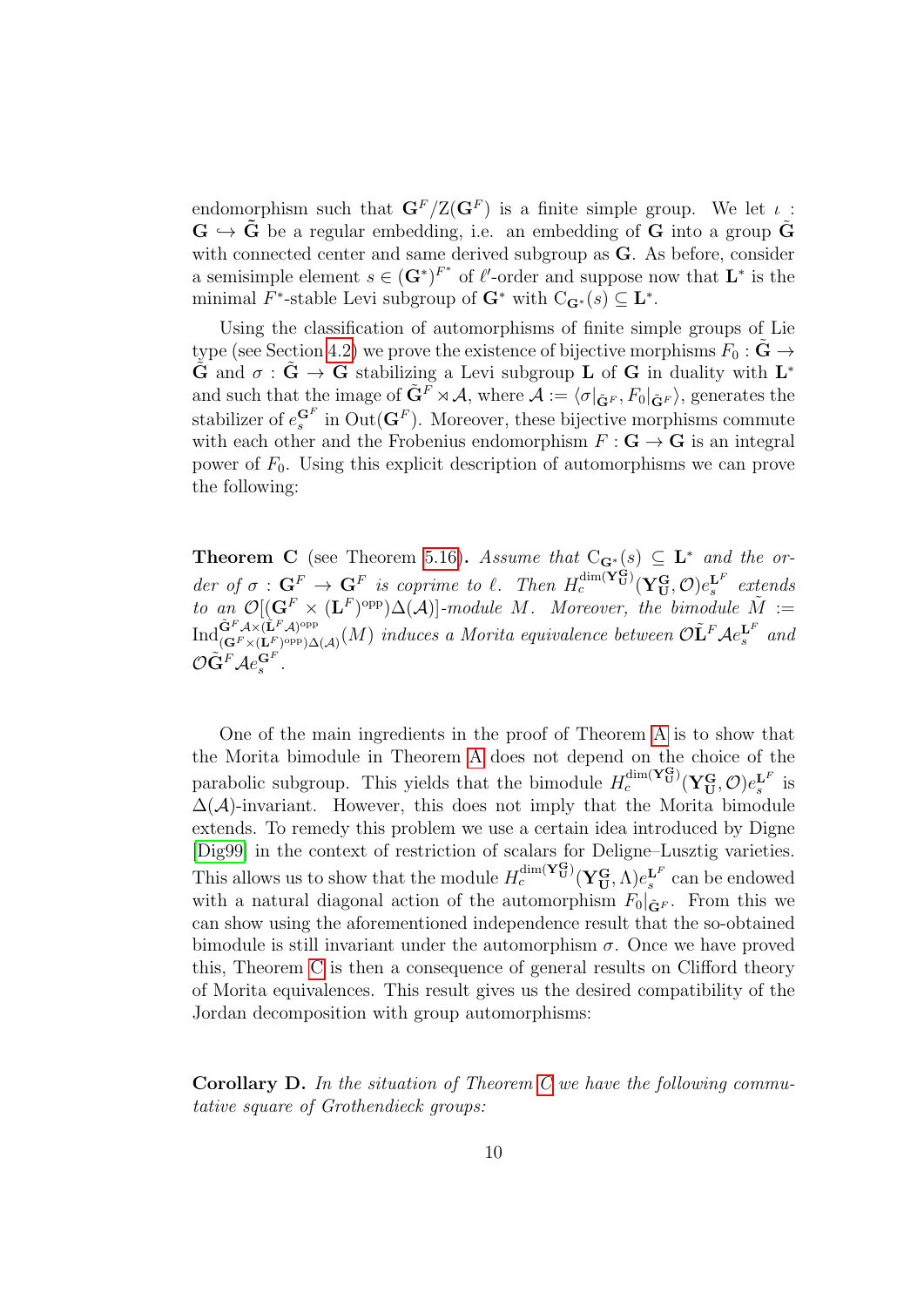$$
G_0(\mathcal{O}\tilde{\mathbf{L}}^F \mathcal{A} e_s^{\mathbf{L}^F}) \xrightarrow{\begin{bmatrix} \tilde{M} \otimes - \end{bmatrix}} G_0(\mathcal{O}\tilde{\mathbf{G}}^F \mathcal{A} e_s^{\mathbf{G}^F})
$$
  
\n
$$
\operatorname{Res}_{\mathbf{L}^F}^{\tilde{\mathbf{L}}^F \mathcal{A}} \begin{bmatrix} \begin{bmatrix} \begin{matrix} \mathbf{R} \otimes \mathbf{L}^F \end{matrix} & \begin{matrix} \begin{matrix} \mathbf{R} \otimes \tilde{\mathbf{G}}^F \mathcal{A} e_s^{\mathbf{G}^F} \end{matrix} \\ \begin{matrix} \begin{matrix} \mathbf{G}_0(\mathcal{O}\mathbf{L}^F e_s^{\mathbf{L}^F}) \end{matrix} & \xrightarrow{\text{dim}(\mathbf{Y}_{\mathbf{U}}^{\mathbf{G}})} R_{\mathbf{L}}^{\mathbf{G}} \\ \end{matrix} & G_0(\mathcal{O}\mathbf{G}^F e_s^{\mathbf{G}^F}) \end{bmatrix} \end{bmatrix}
$$

### Local equivalences

The Alperin–McKay conjecture relates the global height zero characters to the local height zero characters. Thus, in order to reduce the verification of the inductive Alperin–McKay condition to a question about quasi-isolated elements we also need a Jordan decomposition as in Theorem [C](#page-9-0) relating the corresponding blocks of normalizer subgroups.

Let  $b$  be a block corresponding to the block  $c$  under the Morita equivalence induced by  $H_c^{\dim(\mathbf{Y}_{\mathbf{U}}^{\mathbf{G}})}(\mathbf{Y}_{\mathbf{U}}^{\mathbf{G}}, \mathcal{O})e_s^{\mathbf{L}^F}$ . Then the blocks b and c have a common defect group D contained in  $\mathbf{L}^F$ . We denote by  $B_D$  the Brauer correspondent of b and by  $C_D$  the Brauer correspondent of c. In addition, we let  $B_D' =$  $\text{Tr}_{\text{N}_{z,n}\cup\Omega}^{\text{N}_{\tilde{\mathbf{G}}}F_{\mathcal{A}}(D)}$  $N_{\tilde{\mathbf{G}}^F\mathcal{A}}^{(D)}(D)$  and  $C'_D = \text{Tr}_{N_{\tilde{\mathbf{L}}^F\mathcal{A}}^{N_{\tilde{\mathbf{L}}^F\mathcal{A}}(D)}$  $N_{LF_{\mathcal{A}}(D,C_D)}(C_D)$  be the corresponding central idempotents of  $N_{\tilde{\mathbf{G}}^F\mathcal{A}}(D)$  and  $N_{\tilde{\mathbf{L}}^F\mathcal{A}}(D)$ .

<span id="page-10-0"></span>Theorem E (see Theorem [5.24\)](#page-113-0). Suppose that the assumptions of Theorem [C](#page-9-0) are satisfied. Then the cohomology module  $H_c^{\dim}(\mathbf{Y}_{\text{Cu}(D)}^{\text{N}_{\mathbf{G}}(D)})$  $C_{\mathbf{U}(D)}^{N_{\mathbf{G}}(D)}, \mathcal{O})$   $C_D$  extends to an  $\mathcal{O}[(N_{\mathbf{G}^F}(D) \times N_{\mathbf{L}^F}(D)^{\text{opp}}) \Delta(N_{\mathbf{L}^F\mathcal{A}}(D, C_D))]$ -module  $M_D$ . In particular, the bimodule

$$
\text{Ind}_{(\mathcal{N}_{\mathbf{G}^F}(D)\times \mathcal{N}_{\mathbf{L}^F}(D)^{\text{opp}}_{\mathbf{G}^F\mathcal{A}}(D)^{\text{opp}}_{\mathbf{D}^F\mathcal{A}}(D,C_D)}(M_D)
$$

induces a Morita equivalence between  $\mathcal{O}N_{\tilde{\mathbf{G}}^F\mathcal{A}}(D)B_D'$  and  $\mathcal{O}N_{\tilde{\mathbf{L}}^F\mathcal{A}}(D)C_D'$ .

## Jordan decomposition for the Alperin–McKay conjecture

In the final chapter of this thesis we then use the strong equivariance properties obtained in Theorem [C](#page-9-0) and Theorem [E](#page-10-0) to show that in order to obtain the inductive McKay condition for arbitrary blocks of groups of lie type it is enough to verify it for quasi-isolated blocks. Quasi-isolated semisimple elements for reductive groups have been classified by Bonnafé [\[Bon05\]](#page-141-4). In each case there are a small number of possibilities which have been welldescribed. Moreover, the quasi-isolated blocks of groups of Lie type are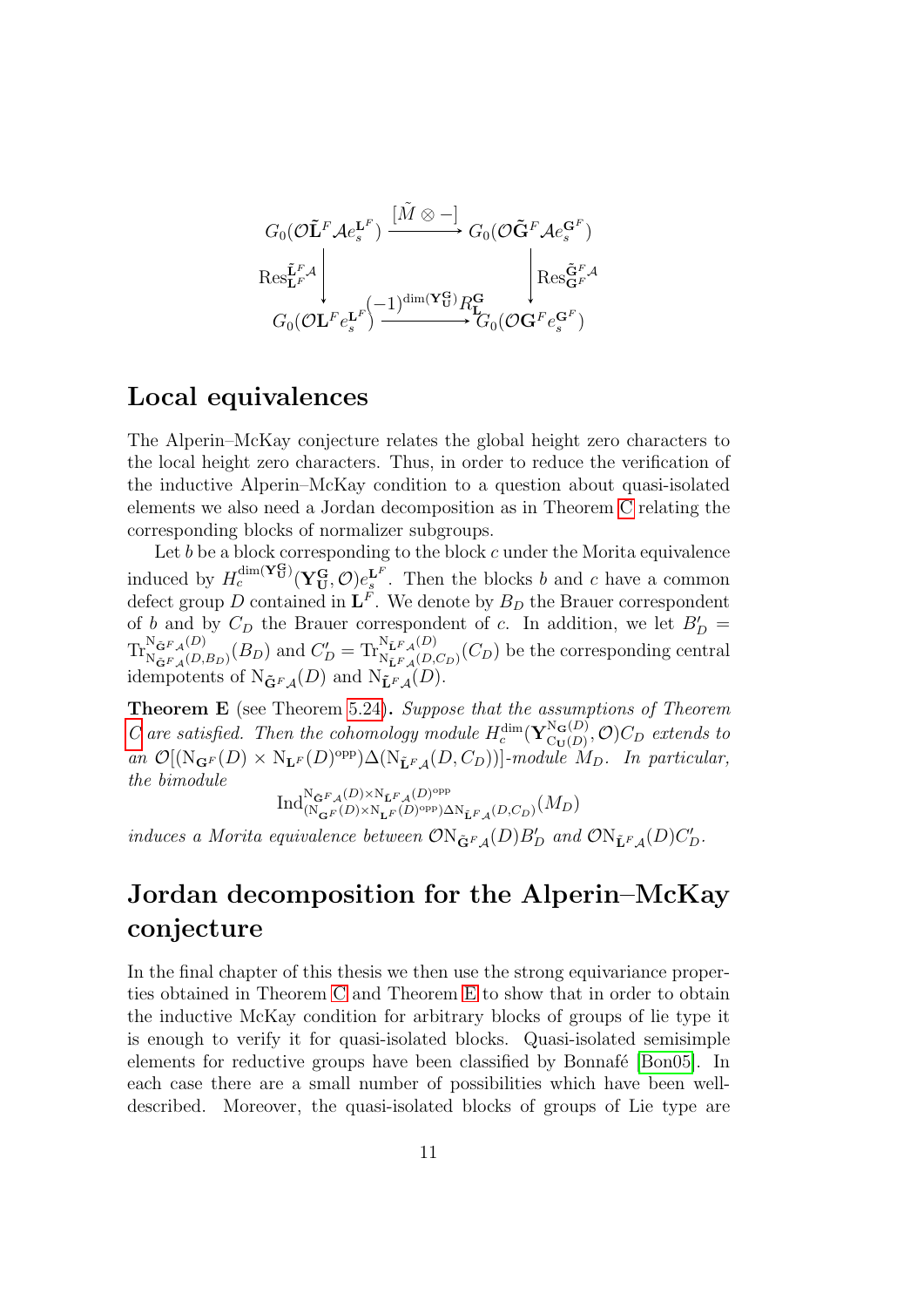better understood by fundamental work of Cabanes–Enguehard and recent work of Enguehard and Kessar–Malle, see [\[KM13\]](#page-143-1) for a more precise historical account. This gives us reason to hope that our reduction will provide a simplification of the verification of the inductive Alperin–McKay conditions.

Our main theorem is then as follows:

<span id="page-11-0"></span>Theorem F (see Theorem [6.40](#page-140-1) and Remark [6.41\)](#page-140-2). Assume that every quasiisolated  $\ell$ -block of a finite quasi-simple group of Lie type defined over a field of characteristic  $p \neq \ell$  satisfies the inductive Alperin–McKay condition (in the sense of Hypothesis [6.30](#page-132-1) below). Let S be a simple group of Lie type with non-exceptional Schur multiplier defined over a field of characteristic  $p \neq \ell$ and G its universal covering group. If G is not of type D or Assumption [6.26](#page-128-0) holds for G then the inductive Alperin–McKay condition holds for every  $\ell$ -block of  $G$ .

Note that Assumption [6.26](#page-128-0) was one of the main ingredients for the previous verifications of the inductive McKay condition. It is essential for constructing projective representations for certain classes of groups associated to characters of groups of Lie type and enables us to explicitly compute the factor set of the projective representation. The proof of Assumption [6.26](#page-128-0) for groups of type  $D$  is addressed in current work of Späth. Hence, Theorem [F](#page-11-0) is expected to yield a complete reduction of the verification of the inductive Alperin–McKay condition to quasi-isolated blocks.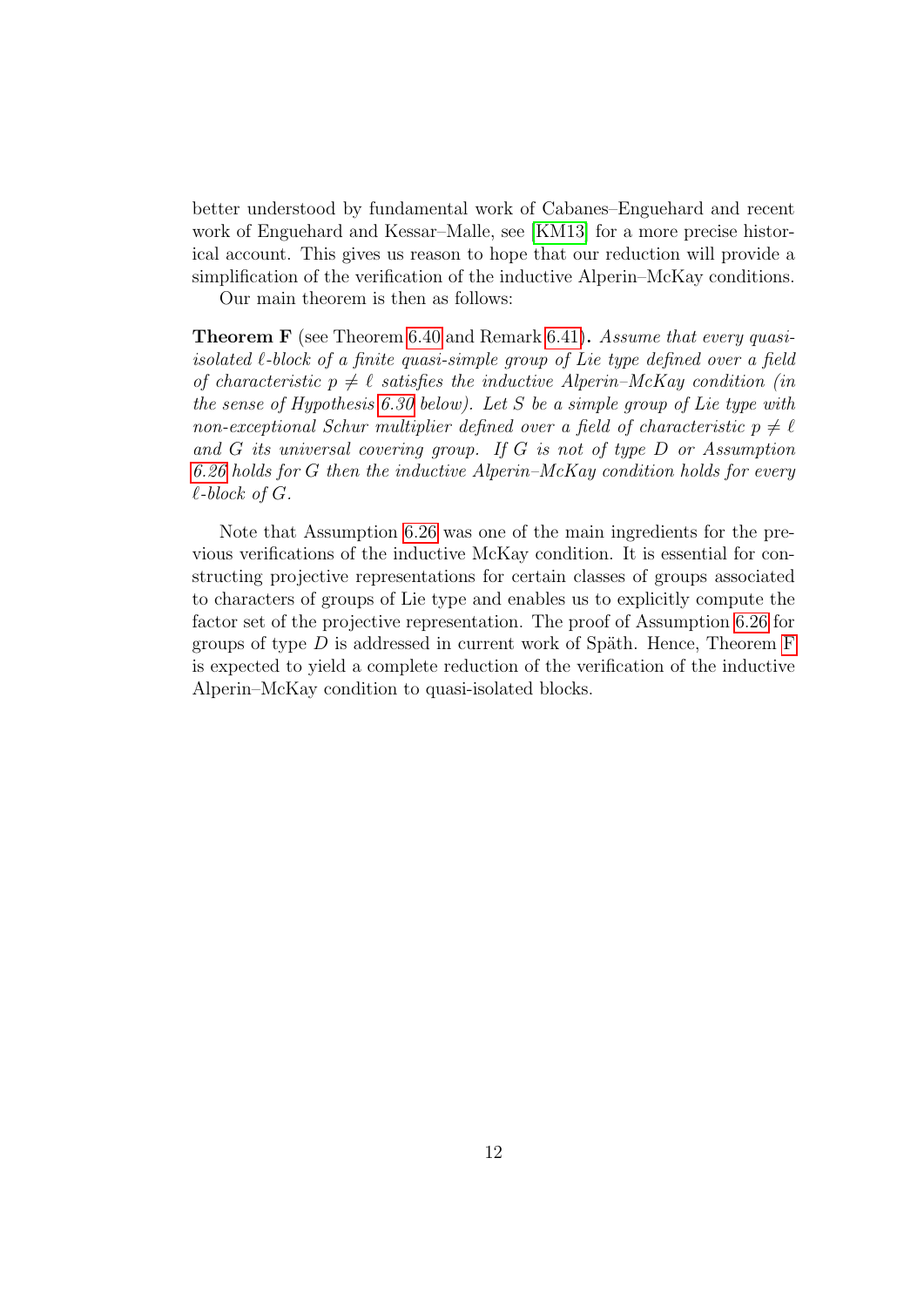## <span id="page-12-0"></span>Chapter 1

## Representation theory

In this chapter we introduce the necessary background material from the representation theory of finite groups. We will give a brief overview on various categorical equivalences of module categories associated to finite groups. We will then discuss in depth the Clifford theory of these equivalences by considering a theorem of Marcus.

#### <span id="page-12-1"></span>1.1 Modular representation theory

Let  $\ell$  be a prime and K be a finite field extension of  $\mathbb{Q}_{\ell}$ . We say that K is large enough for a finite group  $G$  if  $K$  contains all roots of unity whose order divides the exponent of the group  $G$ . In the following,  $K$  denotes a field which we assume to be large enough for the finite groups under consideration. We denote by  $\mathcal O$  the ring of integers of K over  $\mathbb Z_\ell$  and by  $k = \mathcal O/J(\mathcal O)$  its residue field. We will use  $\Lambda$  to interchangeably denote  $\mathcal O$  or k.

Let A be a  $\Lambda$ -algebra, finitely generated and projective as a  $\Lambda$ -module. We denote by  $A^{\text{opp}}$  its opposite algebra. Moreover, we mean by  $A$ -mod the category of left A-modules, that are finitely generated as Λ-modules.

We denote by  $G_0(A)$  the *Grothendieck group* of the category A-mod, see also [\[Ben98,](#page-141-5) Section 5.1]. This means that  $G_0(A)$  is the abelian group on the set  $\{[X] \mid X \in A\text{-mod}\}\$  of isomorphism classes satisfying the following relation: Whenever  $0 \to M \to N \to P \to 0$  is a short exact sequence of A-modules then  $[N] = [M] + [P]$  in  $G_0(A)$ . Since every object in A-mod has a finite composition series, it follows that  $G_0(A)$  is generated by the subset  $Irr(A)$  of isomorphism classes of irreducible A-modules.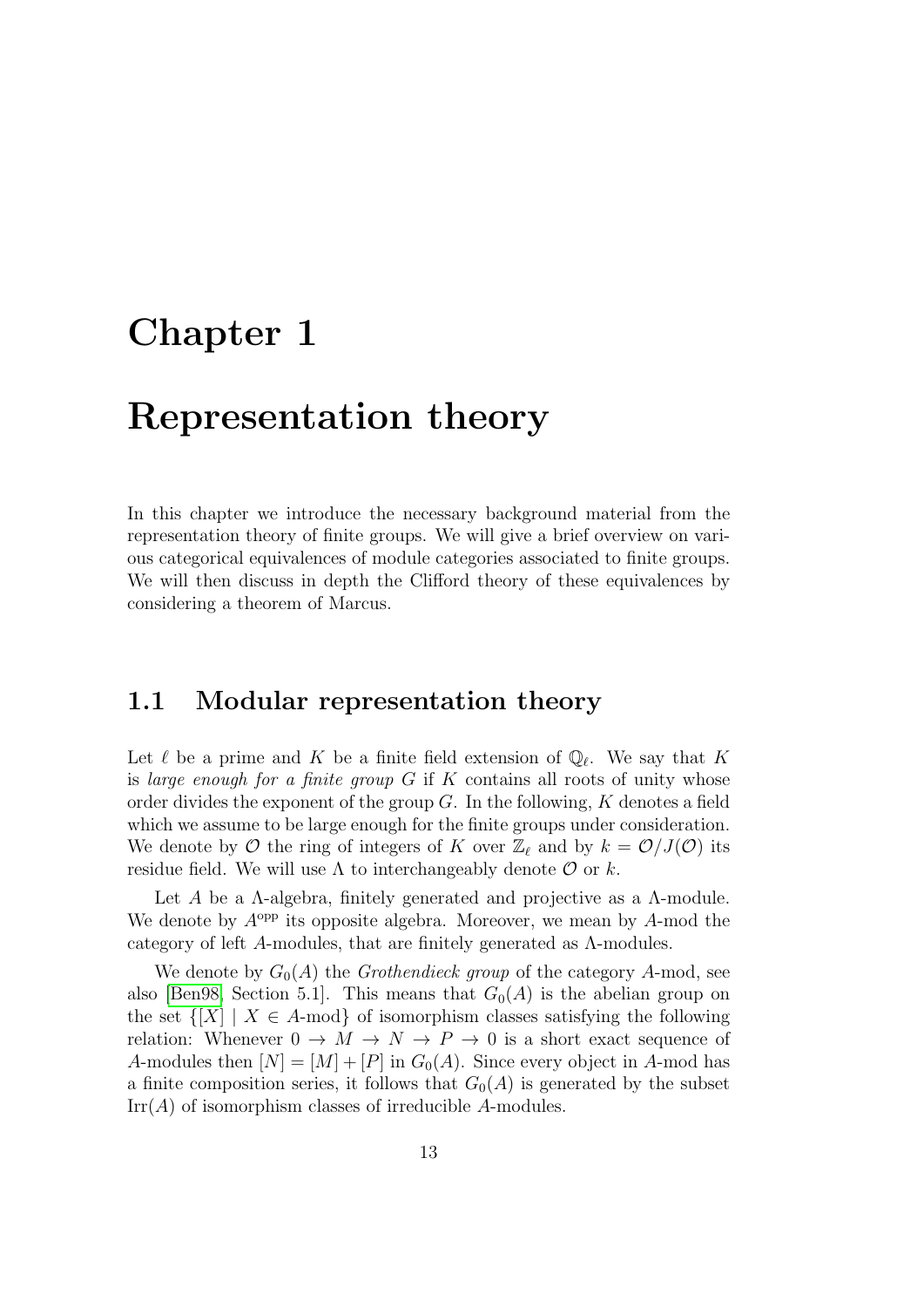#### <span id="page-13-0"></span>1.2 Module categories

Let A be an abelian category. We denote by  $\text{Comp}^b(\mathcal{A})$  the category of bounded complexes of A and by  $\text{Ho}^b(\mathcal{A})$  its homotopy category. In addition,  $D^{b}(\mathcal{A})$  denotes the bounded derived category of  $\mathcal{A}$ .

When  $A = A$ -mod we abbreviate Comp<sup>b</sup>(A), Ho<sup>b</sup>(A) and D<sup>b</sup>(A) by Comp<sup>b</sup>(A), Ho<sup>b</sup>(A) and D<sup>b</sup>(A) respectively.

For  $C \in \text{Comp}^b(A)$  there exists (see for instance [\[BDR17a,](#page-141-3) 2.A.]) a complex  $C^{\text{red}}$  with  $C \cong C^{\text{red}}$  in  $\text{Ho}^b(A)$  such that  $C^{\text{red}}$  has no non-zero direct summand which is homotopy equivalent to 0. Moreover,  $C \cong C^{\text{red}} \oplus C_0$  with  $H^{\bullet}(C_0) \cong 0.$ 

Let A-proj denote the subcategory of projective A-modules. We then denote by A-perf the full subcategory of  $D^{b}(A)$  consisting of complexes quasiisomorphic to complexes of  $\text{Comp}^b(A\text{-proj})$ .

Let  $B$  and  $D$  be two  $\Lambda$ -algebras. The tensor product

$$
- \otimes_A - : Comp^b(B \otimes_A A^{opp}) \times Comp^b(A \otimes_A D^{opp}) \to Comp^b(B \otimes_A D^{opp})
$$

of complexes gives rise to the tensor product

$$
-\otimes_A^{\mathbb{L}} - : D^b(B \otimes_A A^{\text{opp}}) \times D^b(A \otimes_A D^{\text{opp}}) \to D^b(B \otimes_A D^{\text{opp}})
$$

on derived categories.

For two complexes  $C \in \text{Comp}^b(A \otimes_A B^{\text{opp}})$  and  $C' \in \text{Comp}^b(A \otimes_A B^{\text{opp}})$  $D^{\text{opp}}$ ) we denote by  $\text{Hom}_{A}^{\bullet}(C, C')$  the total Hom-complex with nth term  $\oplus_{i+j=n} \text{Hom}_{A}(C^{i}, C^{j})$ . The complex  $\text{Hom}_{A}^{\bullet}(C, C')$  is a complex of  $B \otimes_{\Lambda} D^{\text{opp}}$ . modules and we get a functor

$$
\text{Hom}^{\bullet}_{A}(-,-): \text{Comp}^{b}(A \otimes_{\Lambda} B^{\text{opp}}) \times \text{Comp}^{b}(A \otimes_{\Lambda} D^{\text{opp}}) \to \text{Comp}^{b}(B \otimes_{\Lambda} D^{\text{opp}}),
$$

the Hom-functor with right derived functor

$$
\mathbb{R}\mathrm{Hom}^\bullet_A(-,-): \mathrm{D}^b(A\otimes_\Lambda B^\mathrm{opp})\times \mathrm{D}^b(A\otimes_\Lambda D^\mathrm{opp})\to \mathrm{D}^b(B\otimes_\Lambda D^\mathrm{opp}).
$$

If i is an integer and  $C = (C^n, d_C^n)$  is a complex of A-modules then we define  $C[i]$  to be the complex of A-modules with terms  $C[i]$ <sup>n</sup> =  $C^{n+i}$  and differential  $d_{C[i]}^n = (-1)^i d_C^{n+i}$  $C^{n+1}$ . If M is an A-module we denote by  $M[i]$  the complex with all terms equal to 0 except the  $-ith$  taken to be M. Moreover, via the functor  $A$ -mod  $\to$  Comp<sup>b</sup> $(A)$ ,  $M \mapsto M[0]$  we identify A-modules with complexes of A-modules concentrated in degree 0. This identification also yields fully faithful functors from A-mod to  $\text{Ho}^{b}(A)$  and  $D^{b}(A)$ .

By [\[CE04,](#page-142-0) A1.5] and [\[CE04,](#page-142-0) A1.11] we have canonical isomorphisms

$$
H^i(\operatorname{Hom}\nolimits^\bullet_A(C,C')) \cong \operatorname{Hom}\nolimits_{\operatorname{Ho}^b(A)}(C,C'[i])
$$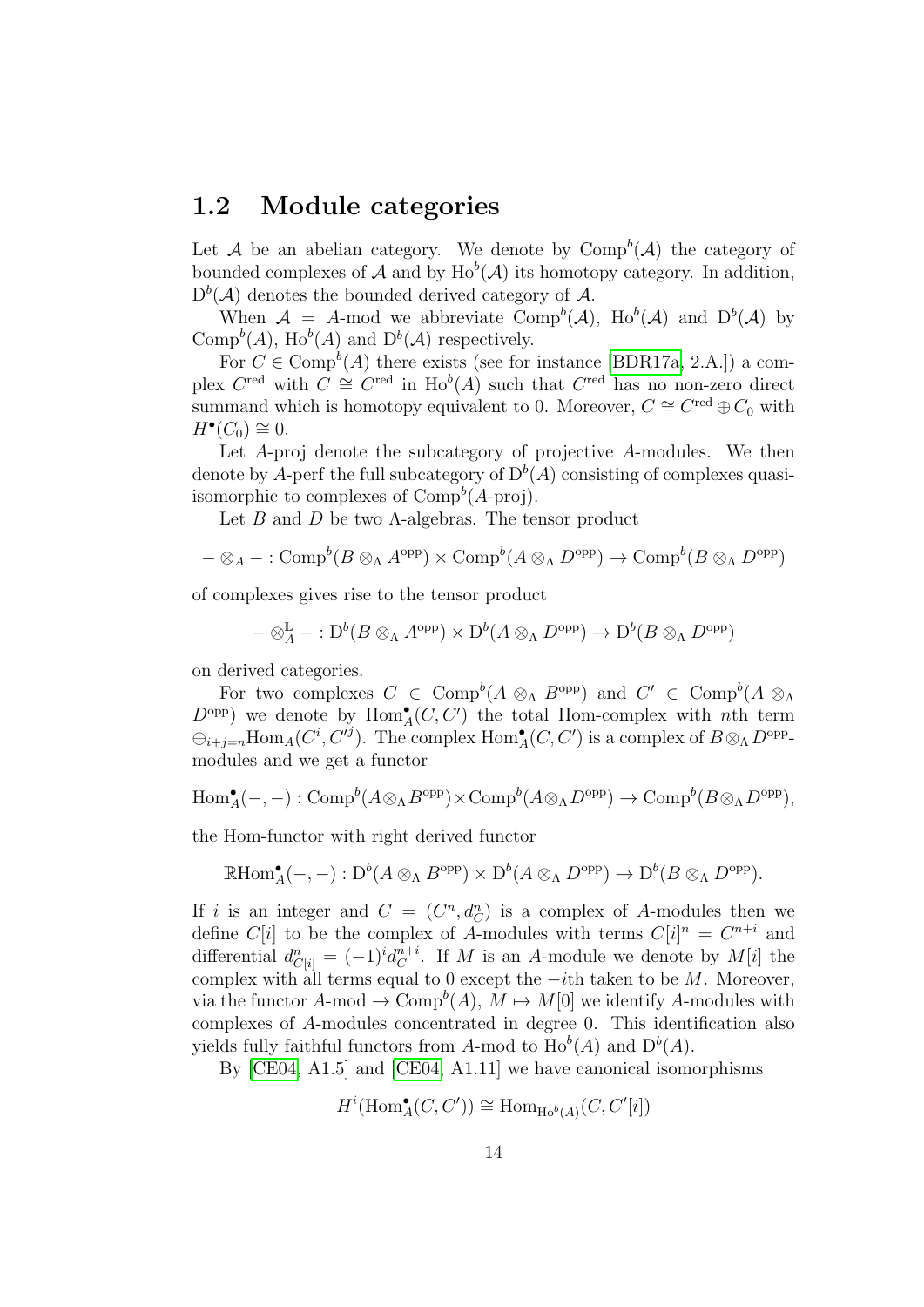and

$$
H^i(\mathbb{R}\mathrm{Hom}_A^\bullet(C, C')) \cong \mathrm{Hom}_{\mathrm{D}^b(A)}(C, C'[i]).
$$

We end this section by stating some facts specific to the representations of finite groups.

Let H and G be finite groups and C be a complex of  $\Lambda G - \Lambda H$ -bimodules. Then we write  $C^{\vee}$  for the complex  $\text{Hom}_{\Lambda G}(C, \Lambda G)$  viewed as complex of  $\Lambda H$ - $\Lambda G$ -bimodules. If  $\Lambda$  denotes the trivial  $\Lambda G$ - $\Lambda H$ -bimodule then we have by [\[Bro94,](#page-142-1) 3.A.] an isomorphism  $C^{\vee} \cong \text{Hom}_{\Lambda}(C, \Lambda)$ . Moreover, if X is another complex of  $\Lambda G - \Lambda H$  modules and C is projective as  $\Lambda H$ -module then by [\[Bro94,](#page-142-1) 3.A.] there is a canonical isomorphism

$$
C^{\vee} \otimes_{\Lambda G} X \cong \text{Hom}_{\Lambda G}(C, X).
$$

Let  $\sigma: G \to G$  be an automorphism of a finite group G and H a subgroup of G. If M is a left (resp. right)  $\Lambda H$ -module then we denote by  $\sigma M$  (resp.  $M^{\sigma}$ ) the left (resp. right)  $\Lambda \sigma(H)$ -module which coincides with M as a  $\Lambda$ module but with action of  $\sigma(H)$  given by  $\sigma(h)m := \sigma^{-1}(h)m$  (resp. by  $m\sigma(h) := m\sigma^{-1}(h)).$ 

A basic tool in the representation theory of finite groups is the theory of sources and vertices, see e.g. [The 95, Chapter 17] for the following. If  $H$ is a subgroup of G and L an  $\Lambda H$ -module then  $\text{Ind}_{H}^{G}(L)$  denotes  $\Lambda G \otimes_{\Lambda H} L$ . This defines a functor right adjoint to the restriction functor  $\text{Res}_{H}^{G}$ . Given a  $\Lambda$ G-module M we say that M is relatively H-projective if the natural map

$$
M \to \mathrm{Ind}_{H}^{G} \mathrm{Res}_{H}^{G}(M)
$$

splits. Assume now that M is an indecomposable  $\Lambda$ G-module which is free as  $\Lambda$ -module. If H is a minimal subgroup such that M is relatively Hprojective then H is necessarily an  $\ell$ -subgroup of G. Moreover, there exists an indecomposable direct summand L of  $\text{Res}_{H}^{G}(M)$  such that M is a direct summand of  $\text{Ind}_{H}^{G}(L)$ . In this case H is called a vertex of M and L is called the *source* of M. The pair  $(H, L)$  is then unique up to G-conjugation.

#### <span id="page-14-0"></span>1.3 The Brauer functor

Let G be a finite group and Q an  $\ell$ -subgroup of G. For a  $\Lambda G$ -module M we let  $M^Q$  denote the subset of  $Q$ -fixed points of M. We consider the *Brauer* functor

$$
\operatorname{Br}_Q^G:\Lambda G-\text{mod}\to k\operatorname{N}_G(Q)/Q-\text{mod}
$$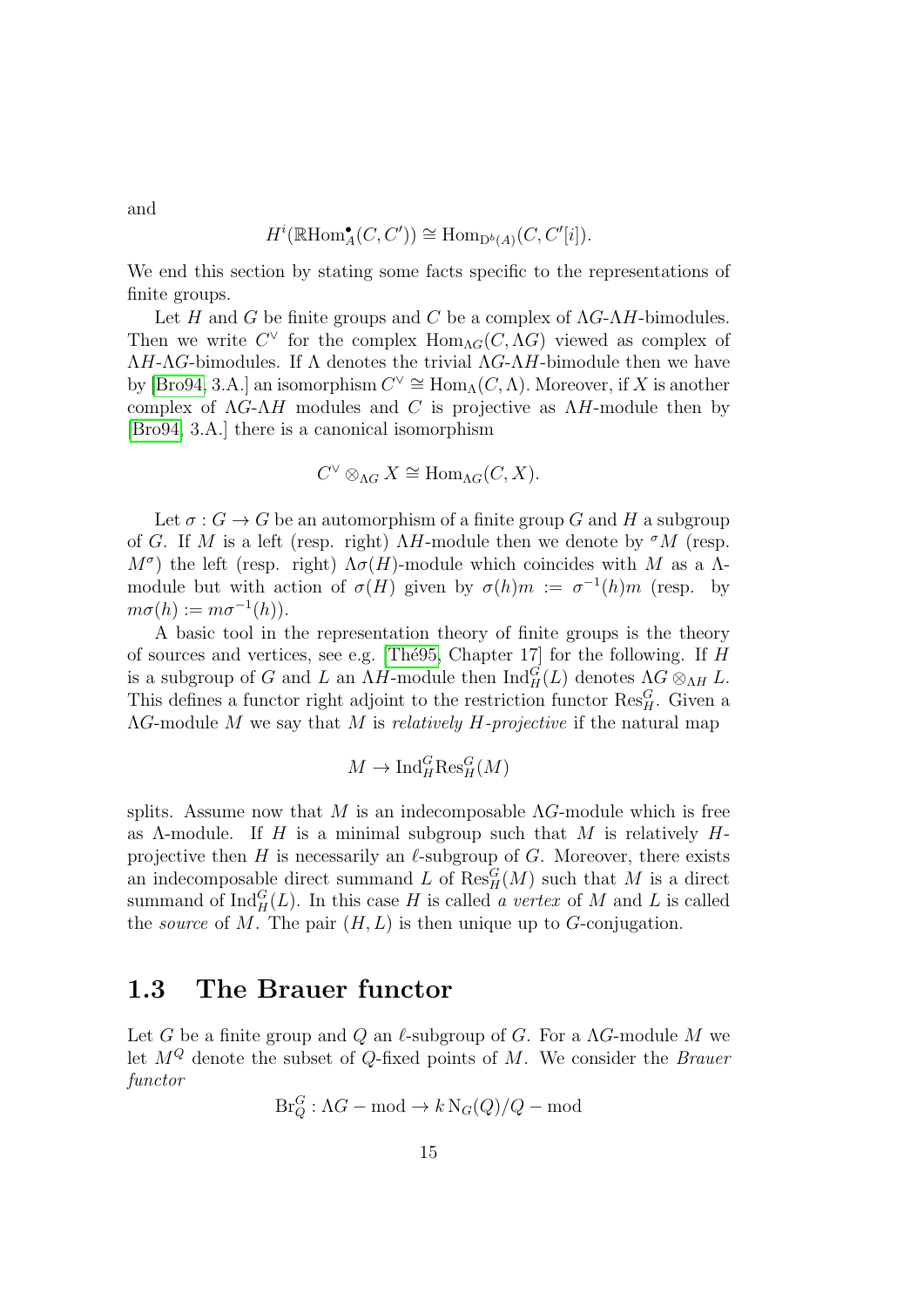which for a  $\Lambda G$ -module M is given by

$$
\operatorname{Br}_Q^G(M) = k \otimes_{\Lambda} (M^Q / \sum_{P < Q} \operatorname{Tr}_P^Q(M^P)),
$$

where  $\text{Tr}_P^Q: M^P \to M^Q$ ,  $m \mapsto \sum_{g \in Q/P} gm$  is the relative trace map on M.

Let  $f: M_1 \to M_2$  be a morphism of AG-modules. Then f restricts to a morphism  $f: M_1^Q \to M_2^Q$  $\mathcal{L}_2^Q$  of  $\Lambda N_G(Q)$ -modules. One readibly checks that f maps  $\sum_{P\leq Q} \text{Tr}_P^Q(M_1^P)$  to  $\sum_{P\leq Q} \text{Tr}_P^Q(M_2^P)$  and we hence obtain by taking quotients a morphism  $\text{Br}_Q(f) : \text{Br}_Q(M_1) \to \text{Br}_Q(M_2)$ .

If  $H$  is a subgroup of  $G$  containing  $Q$  then by definition we have

$$
\operatorname{Br}_Q^H \circ \operatorname{Res}_H^G = \operatorname{Res}_{\operatorname{N}_H(Q)}^{\operatorname{N}_G(Q)} \circ \operatorname{Br}_Q^G.
$$

Therefore, we will sometimes omit the upper index and write  $\text{Br}_Q^G = \text{Br}_Q$ if the group under consideration is clear from the context. Since  $\text{Br}_Q$  is an additive functor it respects homotopy equivalences and therefore extends to a functor

$$
Br_Q^G: Ho^b(\Lambda G) \to Ho^b(kN_G(Q)/Q).
$$

However, the functor  $Br_{Q}$  is neither left or right exact, so it does not extend to a functor on the respective derived categories.

Recall that a  $\Lambda G$ -module M is called an  $\ell$ -permutation module if for every  $\ell$ -subgroup Q of G the module M possesses a Q-stable  $\Lambda$ -basis. Equivalently, an  $\ell$ -permutation module is a direct summand of a permutation module, i.e., a module of the form  $\Lambda[\Omega]$ , where  $\Omega$  is a G-set, see [\[Rou01,](#page-145-2) 4.1.3]. From the latter description it is not hard to see that the  $\ell$ -permutation modules are precisely the  $\Lambda$ G-modules with trivial source module. We let  $\Lambda$ G – perm be the full subcategory of  $\Lambda G$  – mod consisting of all  $\ell$ -permutation modules of ΛG.

If  $\Lambda[\Omega]$  is a permutation module then the composition

$$
\Lambda[\Omega^Q] \hookrightarrow (\Lambda[\Omega])^Q \twoheadrightarrow \text{Br}_Q(\Lambda[\Omega])
$$

induces an isomorphism  $\text{Br}_Q(\Lambda[\Omega]) \cong k[\Omega^Q]$ , see [\[Rou01,](#page-145-2) 4.1.2]. From this it follows that the Brauer functor restricts to a functor

$$
Br_Q^G:\Lambda G\text{-}\operatorname{perm}\to k\operatorname{N}_G(Q)/Q\text{-}\operatorname{perm}.
$$

Note that we will usually identify  $k N_G(Q)/Q$  – perm via inflation with a subcategory of  $k N_G(Q)$  – perm.

An important property of the Brauer functor is that an  $\ell$ -permutation module  $M \in \Lambda G$  – perm has vertex Q if and only if Q is maximal with the property that  $\text{Br}_Q(M) \neq 0$ , see [Thé95, Corollary 27.7].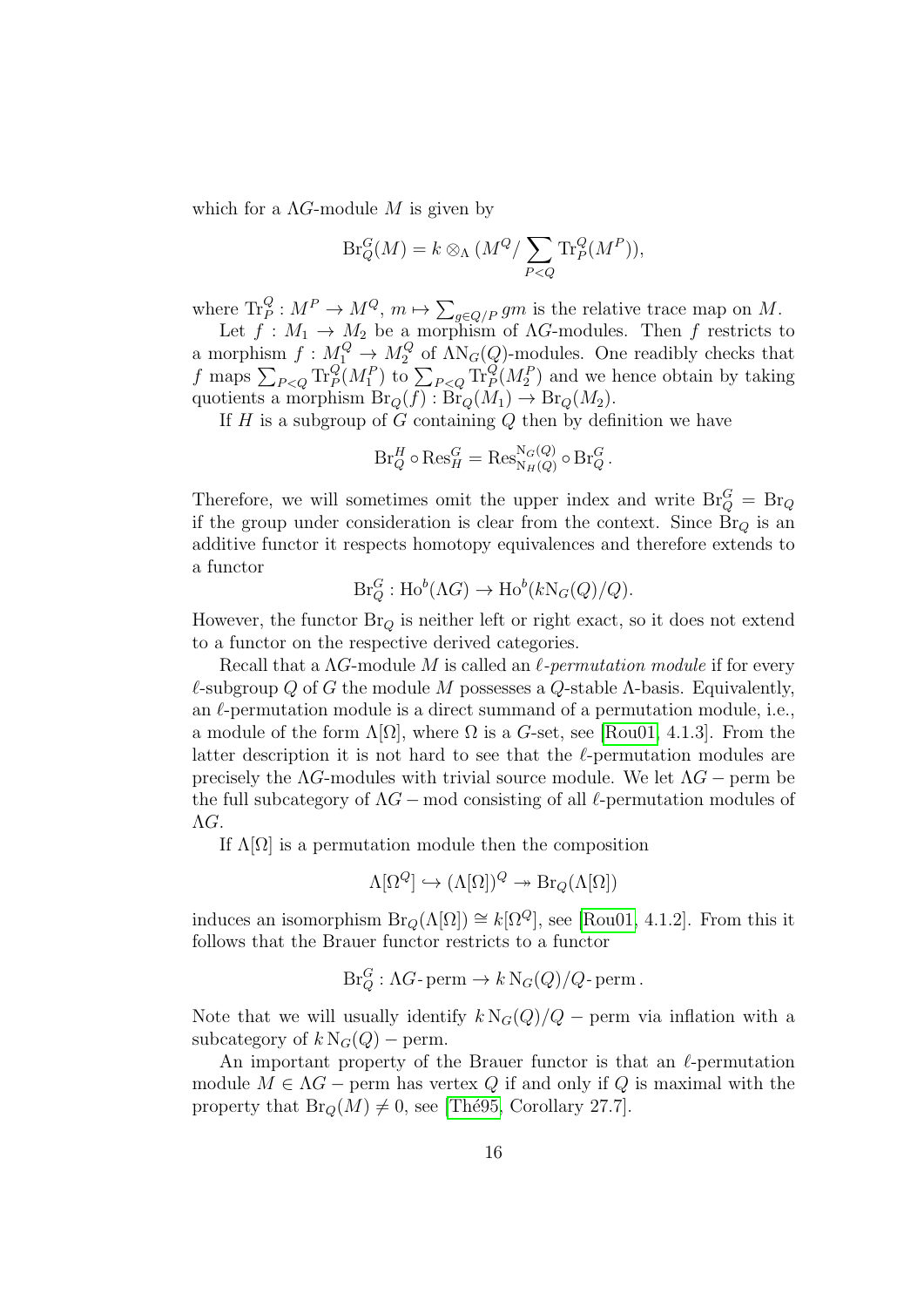Thus, in particular if we consider  $\Lambda G$  as  $G$ -module via  $G$ -conjugation, then  $\text{Br}_Q(\Lambda G) \cong k \text{C}_G(Q)$ . The canonical surjection

$$
\operatorname{br}_Q^G: (\Lambda G)^Q \to k \operatorname{C}_G(Q), \, \sum_{g \in G} \lambda_g g \mapsto \sum_{g \in \operatorname{C}_G(Q)} \lambda_g g,
$$

induces an algebra homomorphism, the so called Brauer morphism, see [\[Rou01,](#page-145-2) Section 4.2].

For two  $\ell$ -permutation modules  $M_1, M_2 \in \Lambda G$ -perm we consider  $M_1 \otimes_{\Lambda} M_2$ as  $\Lambda G$ -module via the diagonal action of G. It follows that the natural map

$$
\text{Br}_Q(M_1) \otimes_k \text{Br}_Q(M_2) \to \text{Br}_Q(M_1 \otimes_k M_2)
$$

is an isomorphism, see [\[Ric96,](#page-144-2) Section 4]. In particular, for  $M \in \Lambda$  - perm and  $e \in Z(\Lambda G)$  we have  $Me \cong M \otimes_{\Lambda} \Lambda e$  which (see also [\[Rou01,](#page-145-2) Section 4.2]) implies

$$
Br_Q(Me) = Br_Q(M) br_Q(e).
$$

#### <span id="page-16-0"></span>1.4 Brauer pairs and the Brauer category

A primitive central idempotent  $b \in Z(\Lambda G)$  is called a *block idempotent of G*. Its associated indecomposable subalgebra ΛGb of ΛG is called a block of G.

Since the blocks of  $\mathcal{O}G$  and kG correspond to each other via lifting of idempotents, see [Thé95, Theorem 3.1], we will identify blocks of  $\mathcal{O}G$  and kG if they correspond to each other via reduction modulo  $J(\mathcal{O})$ .

A *Brauer pair*  $(R, e)$  of G consists of an  $\ell$ -subgroup R of G and a block e of the group algebra  $k \mathcal{C}_G(R)$ .

**Definition 1.1.** Let  $(S, f)$  and  $(R, e)$  be two Brauer pairs. Then we write  $(S, f) \trianglelefteq (R, e)$  if the following conditions are satisfied:

- a) S is a normal subgroup of R,
- b)  $f$  is  $R$ -stable,
- c)  $e \text{ br}_R(f) = e$ .

We denote by "  $\leq$  " the transitive closure of the relation "  $\leq$  " on the set of Brauer pairs, see [\[Th´e95,](#page-146-0) Chapter 40]. We recall the following definition.

**Definition 1.2.** Let b be a block of kG. A b-Brauer pair is a Brauer pair  $(R, e)$  such that  $(1, b) \leq (R, e)$  or equivalently  $\text{br}_R(b)e = e$ .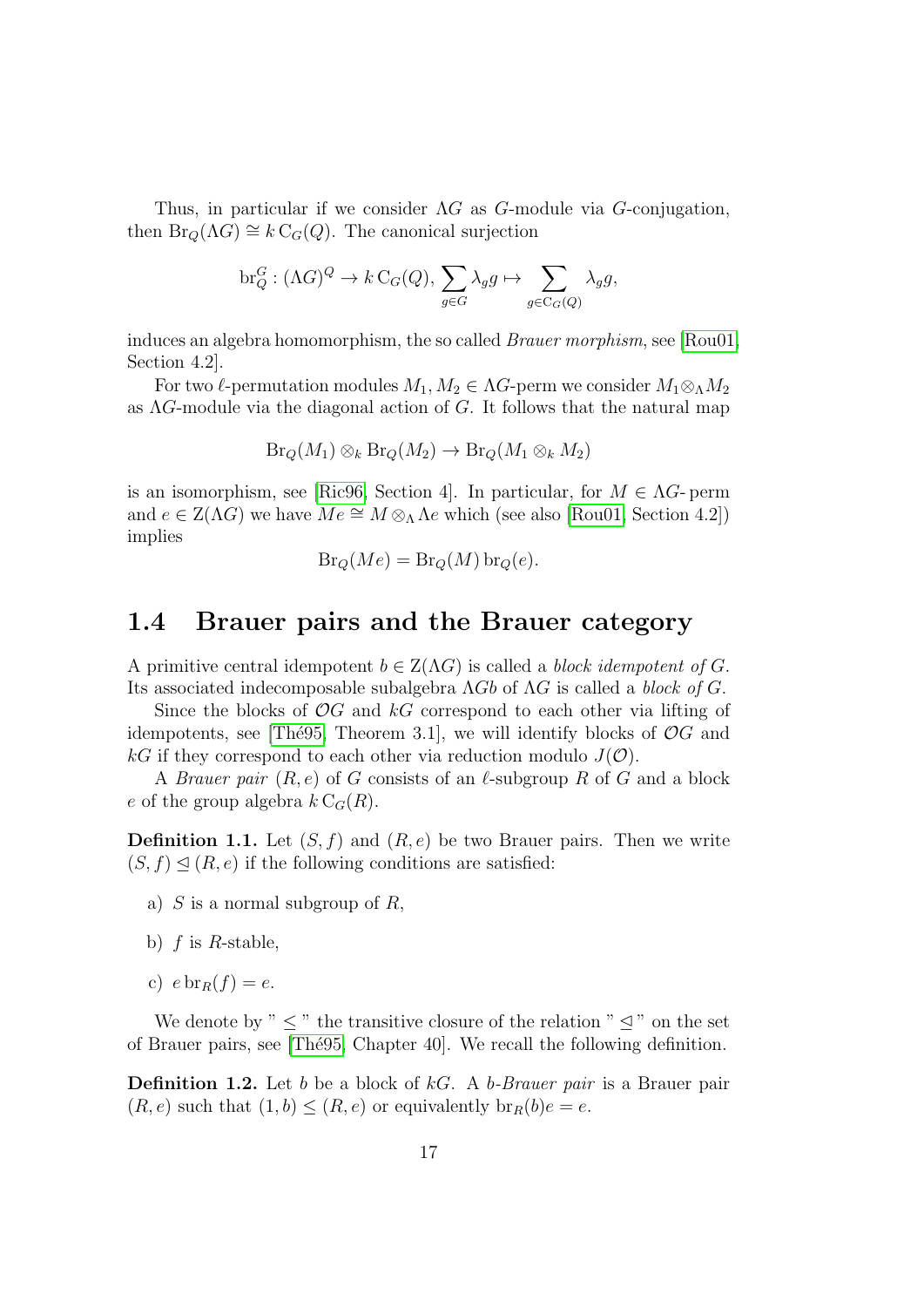An  $\ell$ -subgroup D of G is called a *defect group* of the block b if there exists a maximal Brauer pair  $(D, e)$  such that  $(1, b) \leq (D, e)$ . Such a Brauer pair is called maximal b-Brauer pair. Moreover, the order relation  $" < "$  coincides with the ordinary subgroup inclusion inside a fixed maximal b-Brauer pair, see [Thé95, Corollary  $40.9(b)$ ]. We recall the definition of the Brauer category of a block, see [Thé95,  $\S$  47].

<span id="page-17-1"></span>**Definition 1.3.** Let b be a block of G. Denote by  $\mathcal{F}(G, b)$  the category whose objects are the b-Brauer pairs and with set of morphisms from  $(S, f)$  to  $(R, e)$ consisting of all homomorphisms  $S \to R$  which are given by conjugation with some  $g \in G$  such that  $^g(S, f) \leq (R, e)$ . We say that  $\mathcal{F}(G, b)$  is the *Brauer* category of the G-block b.

If H is a subgroup of G and  $f \in Z(\Lambda H)$  then we write

$$
N_G(H, f) := \{ x \in N_G(H) \mid {}^x f = f \}
$$

for the set of elements normalizing H and f. Moreover, we write  $\text{Tr}^G_H(f)$  =  $\sum_{x \in G/H} x f \in Z(\Lambda G)$  for the trace of the element f.

<span id="page-17-2"></span>**Remark 1.4.** Denote  $\mathcal{F} = \mathcal{F}(G, b)$ . It is immediate from the definition of the Brauer category that  $\text{Hom}_{\mathcal{F}}((R, e), (R, e)) = \text{Aut}_{\mathcal{F}}(R, e) = N_G(R, e)/C_G(R)$ .

Let  $(D, b_D)$  be a maximal b-Brauer pair. We denote by  $\mathcal{F}(G, D)_{\leq (D, b_D)}$ the full subcategory of  $\mathcal{F}(G, b)$  with objects consisting of all b-Brauer pairs contained in  $(D, b_D)$ . A well known theorem asserts that the natural inclusion functor  $\mathcal{F}(G,b)_{\leq (D,b_D)} \hookrightarrow \mathcal{F}(G,b)$  induces an equivalence of categories, see e.g. [Thé95, Lemma 47.1] and afterwards.

For a block e of  $k\,C_G(Q)$  we call  $[N_G(Q, e): C_G(Q)Q]$  the inertial index of the block  $e$ . We recall Brauer's first main theorem, see for instance [The 95, Theorem 40.14]:

<span id="page-17-0"></span>**Theorem 1.5** (Brauer's first main theorem). Let D be an  $\ell$ -subgroup of G. There is a bijection between the set of blocks of OG with defect group D and the set of all  $N_G(D)$ -conjugacy classes of blocks e of  $k C_G(D)$  with defect group  $Z(D)$  and inertial index of  $\ell'$ -order. The bijection maps a block b to the unique  $N_G(D)$ -conjugacy class of blocks e such that  $(D, e)$  is a maximal b-Brauer pair.

We will be interested in the blocks of normalizers of  $\ell$ -subgroups. For these the following remark is useful: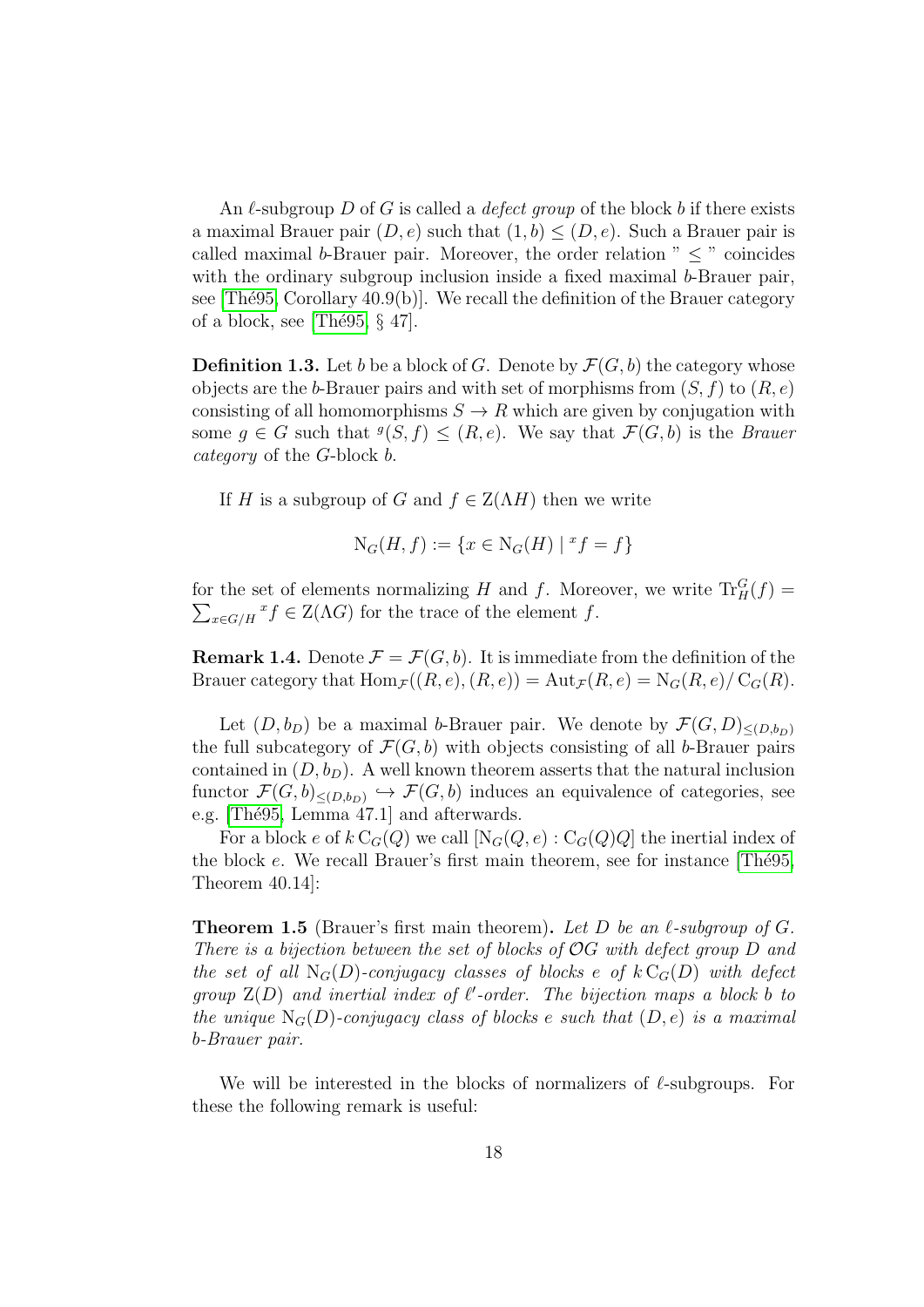<span id="page-18-1"></span>**Remark 1.6.** Let b be a block of G and  $(Q, b_{Q})$  a b-Brauer pair. Then the idempotent  $b_Q$  is a block of  $N_G(Q, b_Q)$  by [Thé95, Exercise 40.2(b)]. Consequently,  $B_Q := \text{Tr}_{N_G(Q, b_Q)}^{N_G(Q)}(b_Q)$  is a block of  $N_G(Q)$ . By Theorem [1.5](#page-17-0) all maximal b-Brauer pairs are G-conjugate. In particular, if  $(D, b_D)$  is a maximal b-Brauer pair then it follows that

$$
\operatorname{br}_D(b) = \operatorname{Tr}^{\mathrm{N}_G(D)}_{\mathrm{N}_G(D,b_D)}(b_D).
$$

For a finite group G and D an  $\ell$ -subgroup of G we denote by Bl(G | D) the set of blocks of G with defect group  $D$ . Then Brauer's first main theorem implies that the map

$$
\text{br}_D: \text{Bl}(G \mid D) \to \text{Bl}(\text{N}_G(D) \mid D)
$$

is a bijection. This bijection is sometimes referred to as the Brauer correspondence.

## <span id="page-18-0"></span>1.5 Morita equivalences and splendid Rickard equivalences

In this section we introduce some equivalences between module categories which play an important role in the representation theory of finite groups.

For this, let G and H be finite groups and let  $e \in Z(\Lambda G)$  and  $f \in Z(\Lambda H)$ be central idempotents. In addition, denote  $A = \Lambda Ge$  and  $B = \Lambda Hf$ .

**Definition 1.7.** Let  $C$  be a bounded complex of  $A$ - $B$ -bimodules, finitely generated and projective as A-modules resp. B-modules. We say that C induces a Rickard equivalence between A and B if the following holds:

- a) The canonical map  $A \to \text{End}^{\bullet}_{B^{\text{opp}}}(C)^{\text{opp}}$  is an isomorphism in  $\text{Ho}^b(A \otimes_A$  $A^{\text{opp}}$  and
- b) the canonical map  $B \to \text{End}_{A}^{\bullet}(C)$  is an isomorphism in  $\text{Ho}^b(B \otimes_{\Lambda} B^{\text{opp}})$ .

An important special case of the previous definition is the following:

**Definition 1.8.** Let M be an A-B-bimodule. If the complex  $M[0]$  induces a Rickard equivalence between A and B, then we say that M induces a Morita equivalence between A and B.

We will often use the following well-known lemma, which is essentially contained in [\[Zim14,](#page-146-1) Lemma 6.7.12] and its proof. To give a more direct proof, we follow a strategy outlined in the proof of [\[Har99,](#page-143-3) Theorem 1.6].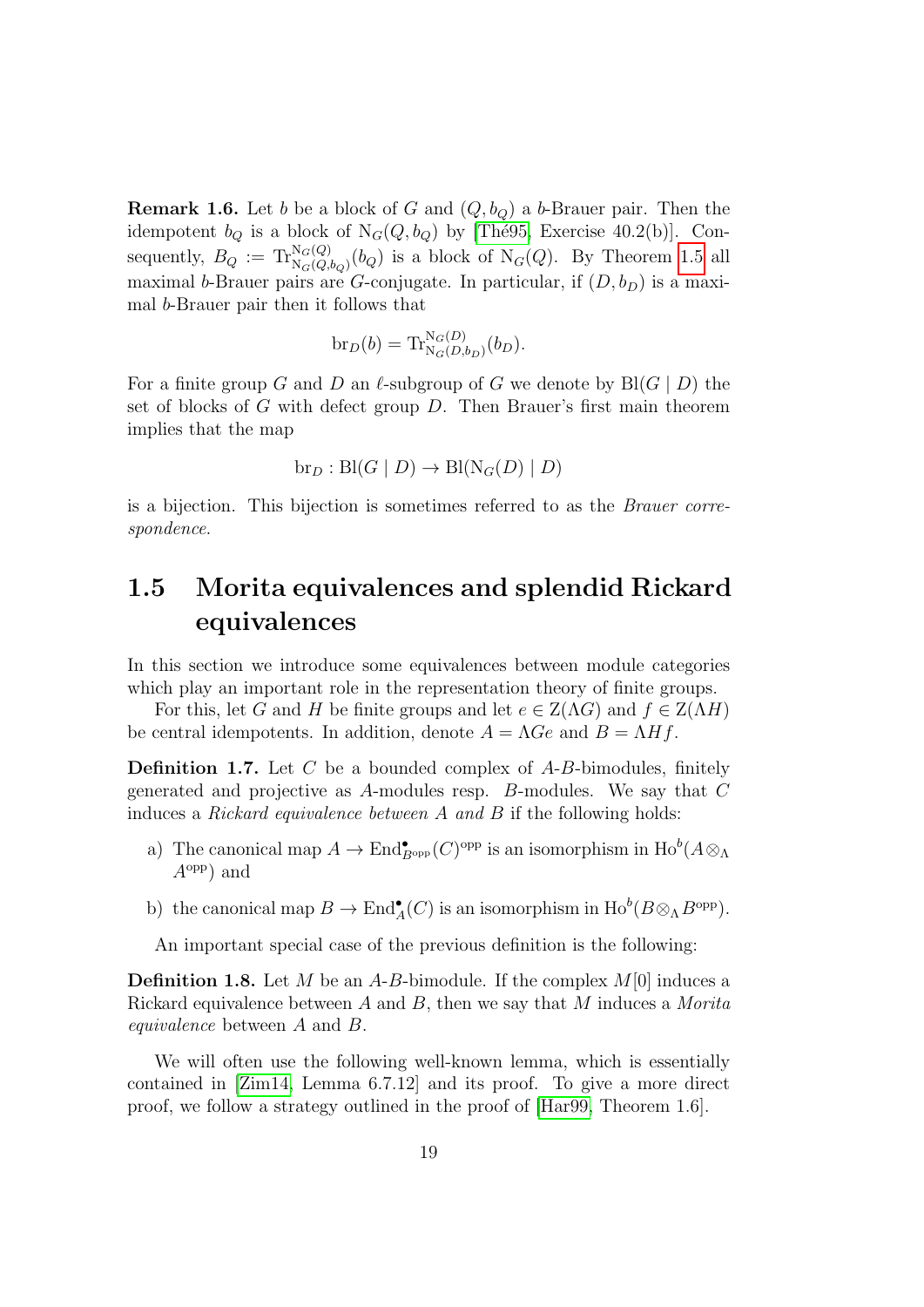**Lemma 1.9.** Suppose that the complex  $C$  of  $A$ - $B$ -bimodules induces a Rickard equivalence between A and B. Let  $f = c_1 + \cdots + c_r$  be a decomposition of f into blocks of  $B$ . Then for each i there exists a unique block  $b_i$  of  $A$  such that  $b_i$ C $c_i$  is not homotopy equivalent to 0 and  $b_i$ C $c_i$  induces a Rickard equivalence between  $\Lambda Gb_i$  and  $\Lambda Hc_i$ .

*Proof.* We fix a block c of  $\Lambda Hf$ . By definition the natural map  $B \to \text{End}_{A}^{\bullet}(C)$ is an isomorphism in  $\text{Ho}^b(B \otimes_A B^{\text{opp}})$ . Therefore, the natural map  $Bc \to$  $\text{End}_{A}^{\bullet}(Cc)$  is an isomorphism in  $\text{Ho}^b(B \otimes_A B^{\text{opp}})$ . Furthermore, we have a direct sum decomposition  $Cc = \bigoplus_{i=1}^s b_iCc$ . Therefore, we have an isomorphism

$$
\text{End}_{B \otimes B^{\text{opp}}}(Bc) \cong \text{End}_{\text{Ho}^b(B \otimes B^{\text{opp}})}(\text{End}_{A}^{\bullet}(Cc)) \cong \prod_{i=1}^{s} \text{End}_{\text{Ho}^b(B \otimes B^{\text{opp}})}(\text{End}_{A}^{\bullet}(b_iCc))
$$

of  $\Lambda$ -algebras. Note that  $Z(Bc) \cong \text{End}_{B\otimes B^{\text{opp}}}(Bc)$  is a local  $\Lambda$ -algebra since  $Bc$  is an indecomposable  $B$ - $B$ -bimodule. It follows that there exists a unique integer i such that the block  $b := b_i$  of A satisfies that  $\text{End}_{A}^{\bullet}(bCc)$  is not isomorphic to 0 in  $\text{Ho}^b(B \otimes_{\Lambda} B^{\text{opp}})$ .

For  $j \neq i$  we denote  $X := b_j C c$  and we claim that  $X \cong 0$  in  $\text{Ho}^b(A \otimes \Lambda)$  $B^{\text{opp}}$ ). We have  $X^{\vee} \otimes_A X \cong \text{End}_{A}^{\bullet}(X) \cong 0$  in  $\text{Ho}^b(B \otimes_{\Lambda} B^{\text{opp}})$ . On the other hand, since  $X$  is a bi-projective complex of  $A$ - $B$ -bimodules, it follows by the proof of [\[Ric96,](#page-144-2) Theorem 2.1] that X is a direct summand of  $X \otimes_B (X^{\vee} \otimes_A X)$ in Comp<sup>b</sup> $(A \otimes_{\Lambda} B^{\text{opp}})$ . From this we deduce that  $X \cong 0$  in  $\text{Ho}^b(A \otimes_{\Lambda} B^{\text{opp}})$ .

Therefore,  $bCc \cong Cc$  in  $\text{Ho}^b(A \otimes_{\Lambda} B^{\text{opp}})$  and it follows that the natural map  $Bc \to \text{End}_{A}^{\bullet}(bCc)$  is an isomorphism in  $\text{Ho}^b(B \otimes_{\Lambda} B^{\text{opp}})$ . Similarly, one shows that the natural map  $Ab \to \text{End}_{B^{\text{opp}}}^{\bullet}(bC)^{\text{opp}}$  is an isomorphism in  $\text{Ho}^b(A \otimes_A A^{\text{opp}})$ . In other words, the complex  $bCc$  induces a Rickard equivalence between  $Ab = \Lambda Gb$  and  $Bc = \Lambda Hc$ .  $\Box$ 

If C is a complex inducing a Rickard equivalence between  $A$  and  $B$ , then the functor

$$
C \otimes_B - : \text{Ho}^b(B\text{-proj}) \to \text{Ho}^b(A\text{-proj})
$$

yields an equivalence of categories. We now define the seemingly weaker notion of derived equivalence:

**Definition 1.10.** We say that a complex  $C \in \text{Comp}^b(A \otimes B^{\text{opp}})$  induces a derived equivalence between A and B if the functor

$$
C \otimes_B^{\mathbb{L}} - : D^b(B) \to D^b(A)
$$

induces an equivalence of triangulated categories.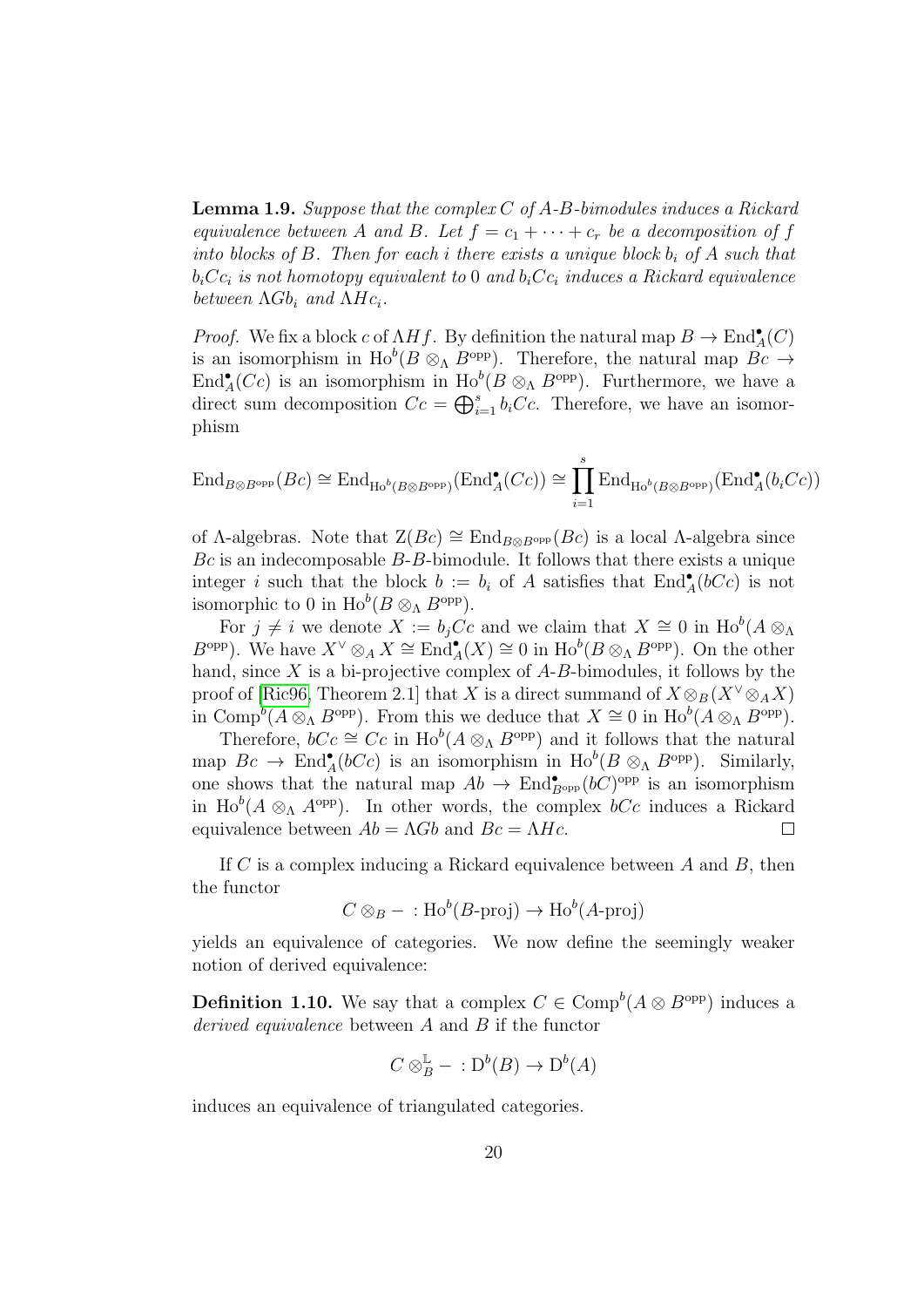Remark 1.11. A theorem of Rickard, see [\[Ric96,](#page-144-2) Section 2.1], asserts that A and B are Rickard equivalent if and only if they are derived equivalent. More precisely, the proof of said theorem shows, that not every complex  $C \in \text{Comp}^b(A \otimes B^{\text{opp}})$  inducing a derived equivalence between A and B gives necessarily rise to a Rickard equivalence between A and B. There only exists a complex isomorphic to C in  $D^b(A \otimes B^{\text{opp}})$  which induces a Rickard equivalence between A and B.

Assume now that H is a subgroup of G. For any subgroup X of H we let  $\Delta X := \{(x, x^{-1}) \mid x \in X\}$ , a subgroup of  $G \times H^{\text{opp}}$ .

**Definition 1.12.** A bounded complex  $C$  of  $A$ - $B$ -bimodules is called *splendid* if  $C^{\text{red}}$  is a complex of  $\ell$ -permutation modules such that every indecomposable direct summands of a component of C has a vertex contained in  $\Delta H$ . If C is splendid and induces a Rickard equivalence between  $A$  and  $B$  we say that C induces a splendid Rickard equivalence between A and B.

Note that our definition of a splendid Rickard equivalence is not symmetric since we assume that  $L$  is a subgroup of  $G$ .

#### <span id="page-20-0"></span>1.6 First properties of splendid complexes

We state some important first properties of splendid complexes. The following is a variant of [\[Ric96,](#page-144-2) Lemma 4.3].

<span id="page-20-1"></span>**Lemma 1.13.** Let L be a subgroup of a finite group  $G$ . Let M be a relatively  $\Delta L$ -projective  $\Lambda[G \times L^{\text{opp}}]$ -module. If Q is a subgroup of L then all indecomposable direct summands of  $\operatorname{Res}_{G\times Q^\text{opp}}^{G\times L^\text{opp}}(M)$  are relatively  $\Delta Q$ -projective.

*Proof.* Since M is a relatively  $\Delta L$ -projective module we may assume  $M =$  $\text{Ind}_{\Delta L}^{\tilde{G} \times L^{\text{opp}}}(N)$  for some  $\Lambda[\Delta L]$ -module N. There exists a set of representatives of the double cosets of  $\Delta L \backslash (G \times L^{\text{opp}})/(G \times Q^{\text{opp}})$  contained in  $1 \times L^{\text{opp}}$ . By Mackey's formula for every indecomposable direct summand of  $\text{Res}_{G \times Q^{\text{opp}}}(M)$  there exists some  $l \in L$  such that this summand is relatively projective with respect to the subgroup

$$
\Delta L^{(1,l)} \cap (G \times Q^{\text{opp}}).
$$

We have

$$
^{(l,1)}(\Delta L^{(1,l)} \cap (G \times Q^{\text{opp}})) = {^{(l,l)}\Delta L} \cap {^{(l,1)}(G \times Q^{\text{opp}})} = \Delta Q
$$

which shows that every indecomposable summand is projective relative to a subgroup which is  $G \times Q^{\text{opp}}$ -conjugate to  $\Delta Q$ . It follows that every indecomposable summand is relatively  $\Delta Q$ -projective.  $\Box$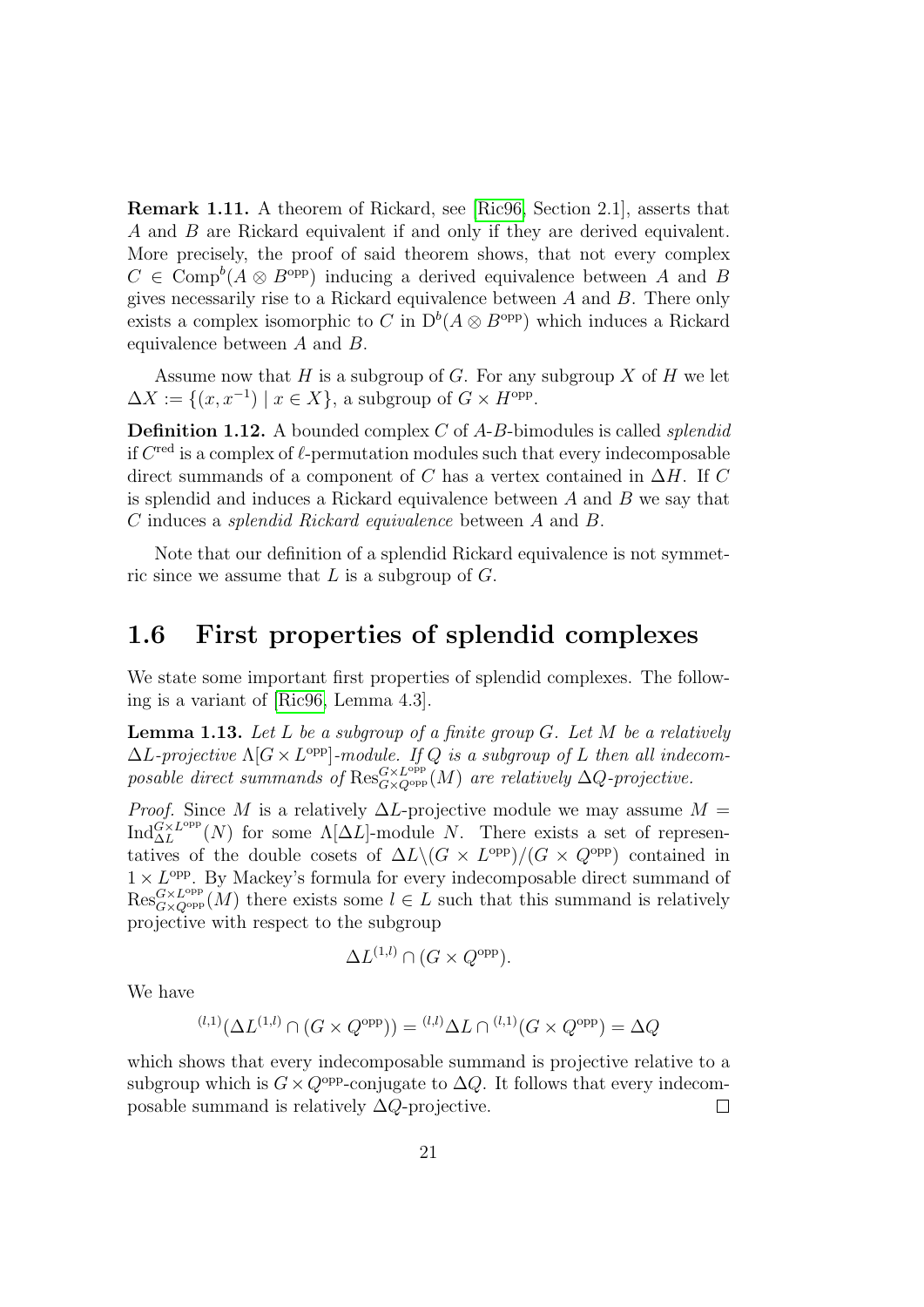Let L be a subgroup of a finite group G and Q an  $\ell$ -subgroup of L. Then we can consider the Brauer functor

$$
Br_{\Delta Q}: \Lambda[G \times L^{\text{opp}}] - \text{perm} \to k \, \text{N}_{G \times L^{\text{opp}}}(\Delta Q) / \Delta Q - \text{perm} \, .
$$

Notice that

$$
N_{G \times L^{opp}}(\Delta Q) = (C_G(Q) \times C_L(Q)^{opp}) \Delta(N_L(Q)).
$$

Let  $c \in Z(\Lambda L)$  and  $b \in Z(\Lambda G)$  be two central idempotents and C a bounded complex of  $\Lambda Gb$ - $\Lambda Lc$ -modules. Since

$$
C_{G \times L^{opp}}(\Delta Q) = C_G(Q) \times C_L(Q)^{opp} \subseteq N_{G \times L^{opp}}(\Delta Q)
$$

we can consider the image  $\text{Br}_{\Delta Q}(C)$  as a complex of  $k\text{ C}_G(Q)$  br<sub>Q</sub>(b)-k C<sub>L</sub>(Q) br<sub>Q</sub>(c) bimodules.

In the following lemma we closely follow the proof of [\[Ric96,](#page-144-2) Theorem 4.1].

<span id="page-21-0"></span>**Lemma 1.14.** Assume the notation as above and suppose that  $C_1$  and  $C_2$ are splendid complexes of  $\Lambda Gb-\Lambda Lc$  bimodules. Then for any  $\ell$ -subgroup  $Q$ of L we have

$$
\mathrm{Br}_{\Delta Q}(C_1^{\vee} \otimes_{\Lambda G} C_2) \cong \mathrm{Br}_{\Delta Q}(C_1^{\vee}) \otimes_{k \mathrm{C}_G(Q)} \mathrm{Br}_{\Delta Q}(C_2)
$$

in  $\text{Ho}^b(k[\mathcal{C}_L(Q) \times \mathcal{C}_L(Q)^\text{opp}]).$ 

*Proof.* The complex  $\text{Hom}_{k}^{\bullet}(C_1, C_2)$  viewed as a complex of  $k[G \times L^{\text{opp}}]$ -modules via the diagonal action is again a complex consisting of relatively  $\Delta L$ -projective  $\ell$ -permutation modules, see [\[Ben98,](#page-141-5) Corollary 3.3.5].

It follows that  $\text{Res}_{G\times Q^{\text{opp}}}^{G\times L^{\text{opp}}}(\text{Hom}_k^{\bullet}(C_1, C_2))$  is a complex of relatively  $\Delta Q$ projective modules, see Lemma [1.13.](#page-20-1) Therefore, by the proof of [\[Ric96,](#page-144-2) Theorem 4.1] we deduce that

$$
\text{Br}_{\Delta Q}(\text{Hom}_{kG}^{\bullet}(C_1, C_2)) \cong \text{Hom}_{kC_G(Q)}^{\bullet}(\text{Br}_{\Delta Q}(C_1), \text{Br}_{\Delta Q}(C_2)).
$$

By Lemma [1.13](#page-20-1) we also see that  $C_2$  and  $Br_{\Delta O}(C_2)$  are complexes of projective left kG-modules and  $k\,C_G(Q)$ -modules respectively. We obtain  $\text{Hom}^{\bullet}_{kG}(C_1,C_2)$  $\cong$  C<sup> $\vee$ </sup> ⊗<sub>kG</sub> C<sub>2</sub> and

$$
\mathrm{Hom}^\bullet_{k\mathrm{C}_G(Q)}(\mathrm{Br}_{\Delta Q}(C_1),\mathrm{Br}_{\Delta Q}(C_2))\cong \mathrm{Br}_{\Delta Q}(C_1)^\vee\otimes_{k\mathrm{C}_G(Q)}\mathrm{Br}_{\Delta Q}(C_2).
$$

By the proof of [\[Bro85,](#page-142-2) Lemma 2.4(2)] we have  $Br_{\Delta Q}(C_1)^{\vee} \cong Br_{\Delta Q}(C_1^{\vee}),$ which proves the claim.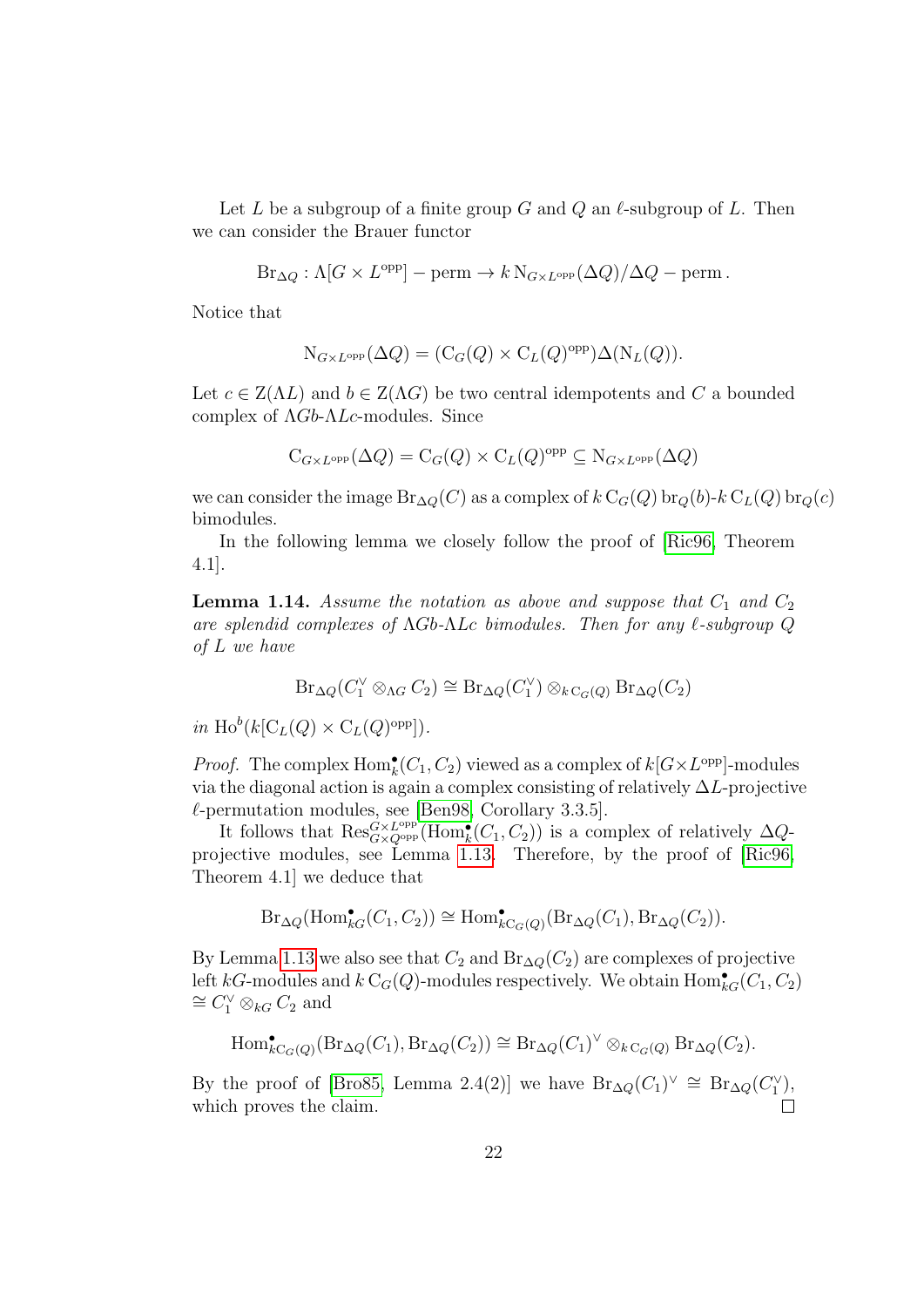### <span id="page-22-0"></span>1.7 Brauer categories and splendid Rickard equivalences

In this section we recall an important theorem of Puig showing that the Brauer categories of splendid Rickard equivalent blocks are isomorphic. This will be crucial for many of our applications.

<span id="page-22-1"></span>**Theorem 1.15.** Let L be a subgroup of a finite group G. Let  $b \in Z(\Lambda G)$ and  $c \in Z(\Lambda L)$  be primitive idempotents. Suppose that there exists a bounded complex C of  $\Lambda Gb-\Lambda Lc$ -modules inducing a splendid Rickard equivalence between  $\Lambda Gb$  and  $\Lambda Lc$ . If D is a defect group of the block c then D is a defect group of b.

*Proof.* Denote  $A = \Lambda Gb$  and  $B = \Lambda Lc$ . Since C induces a splendid Rickard equivalence between A and B it follows by definition that  $B \cong \text{End}_{A}^{\bullet}(C)$  in  $\text{Ho}^b(B \otimes_{\Lambda} B^{\text{opp}})$ . By Lemma [1.14](#page-21-0) it follows that

$$
\text{Br}_{\Delta D}(\text{End}_{A}^{\bullet}(C)) \cong \text{End}_{k\text{C}_G(D)}^{\bullet}(\text{Br}_{\Delta D}(C)).
$$

Since  $Br_{\Delta D}(B) \cong kC_L(D)$ br $_D(c)$  we obtain

$$
\text{End}_{k\text{C}_G(D)}^{\bullet}(\text{Br}_{\Delta D}(C)) \cong k\text{C}_L(D)\text{br}_D(c).
$$

Taking cohomology yields  $\text{End}_{\text{Ho}^b(kC_G(D))}(\text{Br}_{\Delta D}(C)) \cong kC_L(D)\text{br}_D(c)$ . Since D is a defect group of c it follows that  $br_D(c) \neq 0$ . Therefore, the complex  $Br_{\Delta D}(C)$  is not homotopy equivalent to 0 in  $Ho^b(kC_G(D))$ . As  $Br_{\Delta D}(C)$ is a complex of  $k\,C_G(D)\,\text{br}_D(b)\,k\,C_L(D)\,\text{br}_D(c)$  bimodules it follows that  $b_{\text{D}}(b) \neq 0$ . This shows that D is contained in a defect group of b. Since C induces a splendid Rickard equivalence it follows that C induces a basic Rickard equivalence between the blocks  $\Lambda Gb$  and  $\Lambda Lc$ , see beginning of [\[Pui99,](#page-144-3) Section 19.2]. Consequently, [\[Pui99,](#page-144-3) Theorem 19.7] shows that the defect groups of b and c are isomorphic. Thus,  $D$  is also a defect group of b.  $\Box$ 

<span id="page-22-2"></span>Proposition 1.16. Take the notation as in Theorem [1.15](#page-22-1) and fix a maximal c-Brauer pair  $(D, c_D)$ . Then there exists a b-Brauer pair  $(D, b_D)$  such that the following holds: If  $(Q, c_Q) \leq (D, c_D)$  is a c-Brauer subpair then the b-Brauer subpair  $(Q, b_Q) \leq (D, b_D)$  is the unique b-Brauer pair such that the complex  $b_Q Br_{\Delta Q}(C)c_Q$  induces a Rickard equivalence between  $k C_G(Q)b_Q$  and  $k\,\mathrm{C}_L(Q)c_Q$ . For any other b-Brauer pair  $(Q, b'_Q)$  we have  $b'_Q\,\mathrm{Br}_{\Delta Q}(C)c_Q \cong 0$ in  $\text{Ho}^b(k[\text{C}_G(Q) \times \text{C}_L(Q)^\text{opp}]).$ 

*Proof.* The subgroup  $D \subseteq L \subseteq G$  is a common defect group of the blocks b and c by Theorem [1.15.](#page-22-1) Moreover, the complex  $C$  is splendid, so the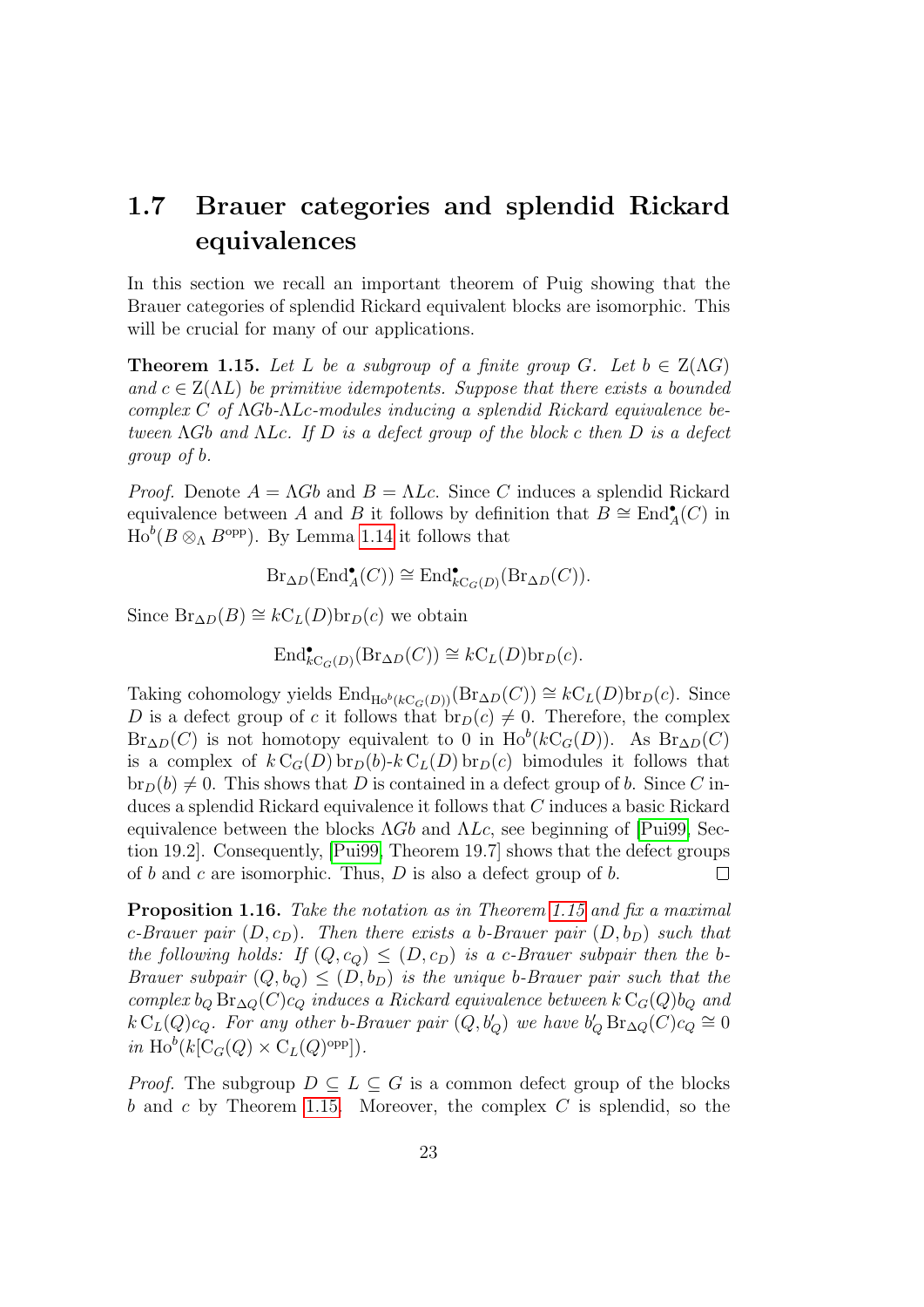vertices of all indecomposable direct summands of components of C are by definition contained in  $\Delta L$ . On the other hand, if P is an  $\ell$ -subgroup of L then  $Br_{\Delta P}(C) \cong br_{P}(b) Br_{\Delta P}(C) \cong 0$ , unless P is contained in a defect group of the block b. It follows that all indecomposable direct summands of components of C are relatively  $\Delta D$ -projective. Hence, the complex C induces a splendid Rickard equivalence between  $kGb$  and  $kLc$  in the sense of [\[Har99\]](#page-143-3). The statement is therefore precisely [\[Har99,](#page-143-3) Theorem 1.6].  $\Box$ 

Let b be a block of a finite group G and  $(D, b_D)$  a maximal b-Brauer pair. Recall from Definition [1.3](#page-17-1) that we denote by  $\mathcal{F}(G, b)$  the Brauer category of the G-block b and by  $\mathcal{F}(G, D)_{\leq (D,b_D)}$  its full subcategory consisting of all b-Brauer pairs contained in  $(D, b_D)$ .

<span id="page-23-0"></span>Theorem 1.17. Suppose that we are in the situation of Proposition [1.16.](#page-22-2) Then the map  $\mathcal{F}(L, c)_{\leq (D, c_D)} \to \mathcal{F}(G, b)_{\leq (D, b_D)}$  given by  $(Q, c_Q) \mapsto (Q, b_Q)$ induces an isomorphism of categories. In particular, for any c-Brauer subpairs  $(Q, c_Q)$ ,  $(R, c_R)$  contained in  $(D, c_D)$  and b-Brauer subpairs  $(Q, b_Q)$ ,  $(R, b_R)$  contained in  $(D, b_D)$  we have

$$
\text{Hom}_{\mathcal{F}(L,c)}((Q,c_Q),(R,c_R)) = \text{Hom}_{\mathcal{F}(G,b)}((Q,b_Q),(R,b_R)).
$$

Proof. The paragraph below [\[Har99,](#page-143-3) Theorem 1.7] shows that we have an inclusion

$$
\text{Hom}_{\mathcal{F}(L,c)}((Q,c_Q),(R,c_R)) \subseteq \text{Hom}_{\mathcal{F}(G,b)}((Q,b_Q),(R,b_R)).
$$

By [\[Pui99,](#page-144-3) Theorem 19.7] the Brauer categories  $\mathcal{F}(L, c)$  and  $\mathcal{F}(G, b)$  are equivalent. Consequently, the inclusion above is an equality.  $\Box$ 

The following easy corollary will be useful to us.

<span id="page-23-1"></span>Corollary 1.18. Suppose that we are in the situation of Proposition [1.16.](#page-22-2) Then for any subgroup Q of D the inclusion map  $N_L(Q)/C_L(Q) \hookrightarrow N_G(Q)/C_G(Q)$ induces an isomorphism between  $N_L(Q, c_Q)/C_L(Q)$  and  $N_G(Q, b_Q)/C_G(Q)$ .

*Proof.* Theorem [1.17](#page-23-0) shows that we have an equality

$$
Aut_{\mathcal{F}(L,c)}(Q, c_Q) = Aut_{\mathcal{F}(G,b)}(Q, b_Q).
$$

The corollary follows from this by using Remark [1.4.](#page-17-2)

Remark 1.19. From Proposition [1.16](#page-22-2) it is quite easy to see that we have an injective map  $N_L(Q, c_Q)/C_L(Q) \hookrightarrow N_G(Q, b_Q)/C_G(Q)$ . Indeed,  $b_Q Br_{\Delta Q}(C)c_Q$ 

 $\Box$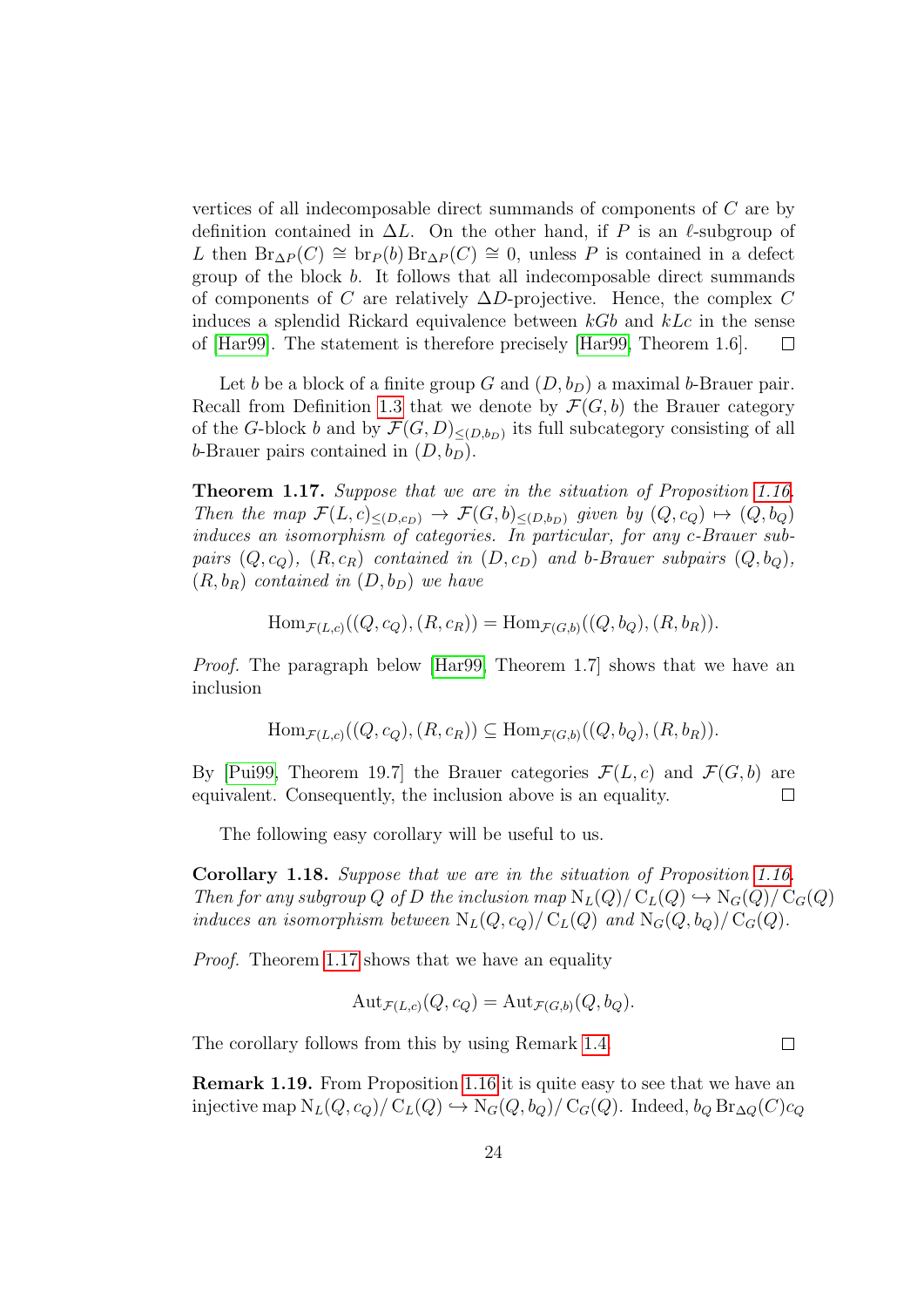is a complex of  $k[(C_G(Q) \times C_L(Q)^\text{opp})\Delta(N_L(Q))]$ -modules. Thus, for  $x \in$  $N_L(Q)$  the complex

$$
{}^{x}(b_{Q}\operatorname{Br}_{\Delta Q}(C)c_{Q})^{x} \cong {}^{x}b_{Q}\operatorname{Br}_{\Delta Q}(bCc)^{x}c_{Q}
$$

of  $k\text{C}_G(Q)$ - $k\text{C}_L(Q)$ -bimodules induces a Rickard equivalence between  $k\text{C}_G(Q)^{x}b_Q$ and  $k C_L(Q)$ <sup>x</sup>c<sub>Q</sub>. Hence, if  $x \in N_L(Q, c_Q)$  then necessarily <sup>x</sup> $b_Q = b_Q$ , since otherwise  $^{x}b_{Q}$  Br<sub>∆Q</sub>(*C*)*c*<sub>Q</sub>  $\cong$  0 by Proposition [1.16.](#page-22-2)

#### <span id="page-24-0"></span>1.8 Properties of splendid Rickard equivalences

In this section we establish some properties of splendid Rickard equivalences. We keep the notation of the previous section. In particular we assume that L is a subgroup of G. Furthermore, b and c are block idempotents of G and L respectively.

**Theorem 1.20.** Suppose that  $C_1$  and  $C_2$  are two bounded complexes of  $\ell$ permutation ΛGb-ΛLc bimodules inducing a splendid Rickard equivalence between  $\Lambda Gb$  and  $\Lambda Lc$ . Then the tensor product  $C_1^{\vee} \otimes_{\Lambda G} C_2$  induces a splendid Rickard self-equivalence of ΛLc.

*Proof.* It is clear that the tensor product  $C_1^{\vee} \otimes_{\Lambda} C_2$  induces a Rickard equivalence between  $\Lambda Lc$  and itself. Therefore, it suffices to prove that the complex  $C_1^{\vee} \otimes_{\Lambda} C_2$  is splendid. This however follows as in the proof of [\[Rou98,](#page-145-3) Lemma 10.2.6] by replacing both  $H'$  and D by L.  $\Box$ 

The following lifting theorem from  $k$  to  $\mathcal O$  is crucial and illustrates the strength of the notion of splendidness.

**Theorem 1.21.** Let  $e \in Z(\Lambda G)$  and  $f \in Z(\Lambda L)$  be central idempotents. Suppose that  $C \in \text{Comp}(kGe \otimes_k kLf$ -perm) is a complex inducing a splendid Rickard equivalence between kGe and kLf. Then there exists a complex  $\tilde{C}$ , unique up to isomorphism, inducing a splendid Rickard equivalence between  $\Lambda G$ e and  $\Lambda L f$  and satisfying  $\tilde{C} \otimes_{\mathcal{O}} k \cong C$ .

Proof. This follows from the proof of [\[Ric96,](#page-144-2) Theorem 5.2].

Theorem 1.22. Let G and H be finite groups and assume that kGe and kHf are blocks.

 $\Box$ 

a) Let C be a bounded complex of finitely generated biprojective  $kGe-kHf$ bimodules. Suppose that  $\text{End}_{kHf}^{\bullet}(C) \cong kGe$  in  $\text{Ho}^b(kG \otimes_k (kG)^{\text{opp}})$ . Then kGe and kHf are Rickard equivalent via C.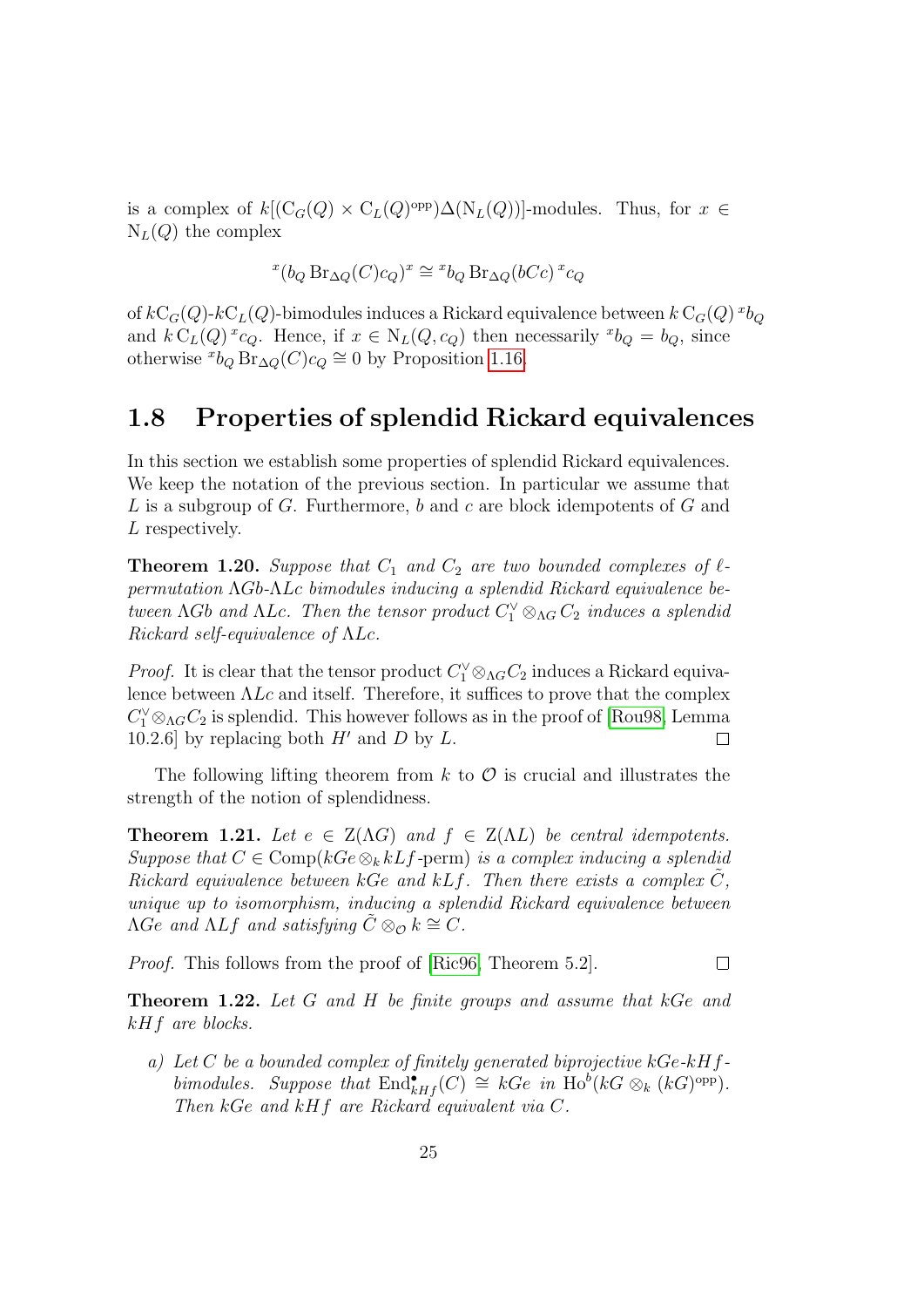b) Let M be a finitely generated biprojective kGb-kHc-bimodule. Suppose that  $\text{End}_{kHf}(M) \cong kGe$  as kG-kG-bimodules. Then kGe and kHf are Morita equivalent via M.

Proof. The first item is proved in [\[Ric96,](#page-144-2) Theorem 2.1]. The second part follows from the first by taking  $C := M[0]$ .  $\Box$ 

We recall the following useful observation, see [\[Rou98,](#page-145-3) Section 10.2.3], where it was also explained that the converse statement does not necessarily hold.

**Lemma 1.23.** Let G and H be finite groups and assume that  $e \in Z(\Lambda G)$  and  $f \in Z(\Lambda H)$  are central idempotents. Suppose that C is a complex of  $\Lambda Ge$ ΛHf-bimodules inducing a Rickard equivalence between ΛGe and ΛHf. If the cohomology of C is concentrated in degree d then  $H<sup>d</sup>(C)$  induces a Morita equivalence between ΛGe and ΛHf.

*Proof.* As C induces a Rickard equivalence we have  $\text{End}^{\bullet}_{\Lambda G}(C) \cong \Lambda Hf$  in  $\text{Ho}^b(\Lambda H f \otimes_{\Lambda} (\Lambda H f)^\text{opp})$  by definition. The cohomology of C is concentrated in degree d and C is a complex of projective  $\Lambda Gb$ -modules. By [\[Ben98,](#page-141-5) Theorem 2.7.1] we therefore obtain

$$
H^0(\text{End}^{\bullet}_{\Lambda G}(C)) \cong \text{End}_{\Lambda G}(H^d(C)) \cong \Lambda Hf
$$

as  $\Lambda H f \otimes_{\Lambda} (\Lambda H f)$ <sup>opp</sup>-modules. Similarly, one shows that  $\text{End}_{\Lambda H}(H^d(C)) \cong$  $\Lambda Ge$ . Hence, the bimodule  $H^d(C)$  induces a Morita equivalence between  $\Lambda Ge$  and  $\Lambda Hf$ .  $\Box$ 

#### <span id="page-25-0"></span>1.9 Lifting Rickard equivalences

The aim of this section is to introduce a lifting result for Morita equivalences due to Marcus. We first need to introduce some notation. Let  $\tilde{L}$  be a subgroup of a finite group  $\tilde{G}$ . Moreover, let G be a normal subgroup of  $\tilde{G}$ and set  $L := G \cap \tilde{L}$ . In this case, we have an injective map  $\tilde{L}/L \hookrightarrow \tilde{G}/G$ , which is an isomorphism if and only if  $\tilde{L}G = \tilde{G}$ .

Let  $e \in Z(\mathcal{O}G)$  and  $f \in Z(\mathcal{O}L)$  be  $\tilde{G}$ -invariant resp.  $\tilde{L}$ -invariant central idempotents, such that  $e \in Z(\mathcal{O}G)$  and  $f \in Z(\mathcal{O}L)$ . Consider the subgroup

$$
\mathcal{D}:=\{(\tilde{g},\tilde{l})\in \tilde{G}\times \tilde{L}^{\text{opp}}\mid \tilde{g}G=\tilde{l}^{-1}G\}=(G\times L^{\text{opp}})\Delta(\tilde{L})
$$

of  $\tilde{G} \times \tilde{L}^{\text{opp}}$ .

The following was first proved in [\[Mar96,](#page-144-4) Theorem 3.4]. An alternative proof can be found in [\[Rou98,](#page-145-3) Lemma 2.8].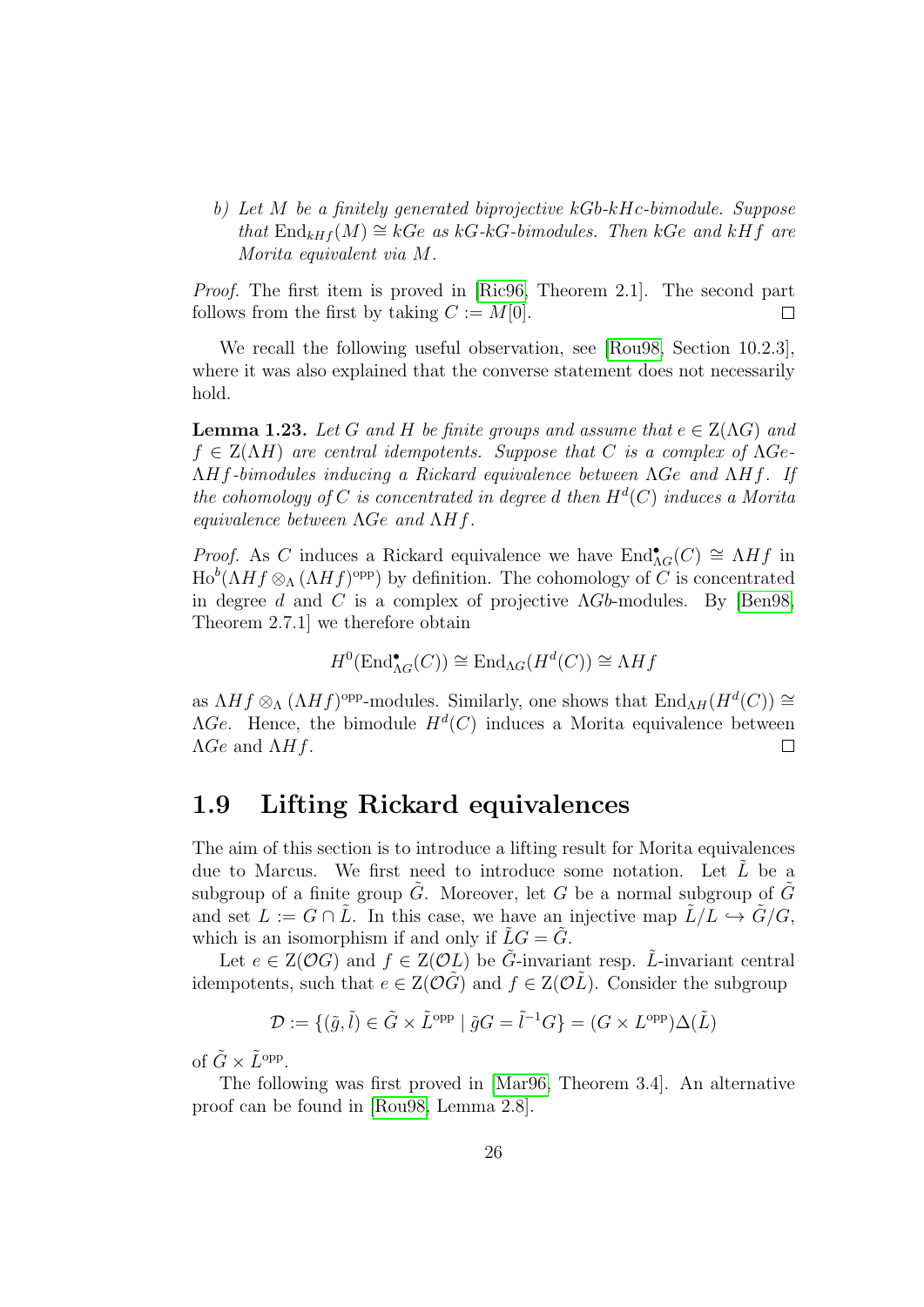<span id="page-26-0"></span>**Theorem 1.24** (Marcus). Suppose that  $\tilde{G} = \tilde{L}G$ . Let C be a bounded complex of ΛGe-ΛLf-bimodules inducing a Rickard equivalence between ΛGe and  $\Lambda L f$ . Suppose that either C is concentrated in one degree or that  $\ell \nmid [\tilde{L} : L]$ . If C extends to a complex of D-modules C' then  $\tilde{C} := \text{Ind}_{\mathcal{D}}^{\tilde{G} \times \tilde{L}^{\text{opp}}}(C')$  induces a Rickard equivalence between  $\Lambda \tilde{L}f$  and  $\Lambda \tilde{G}e$ .

*Proof.* The statement has been proved in the case where  $e$  and  $f$  are primitive central idempotents in [\[Rou98,](#page-145-3) Lemma 2.8]. However, the assumption in the proof of [\[Rou98,](#page-145-3) Lemma 2.8] that e and f are primitive is not necessary.  $\square$ 

<span id="page-26-2"></span>Remark 1.25. As said in [\[Rou02,](#page-145-4) Remark 5.4] if we drop the assumption that  $[\tilde{L}: L]$  is coprime to  $\ell$  in Theorem [1.24](#page-26-0) it is still true that  $\text{Ind}_{\mathcal{D}}^{\tilde{G}\times \tilde{L}^{\text{opp}}}(C')$ induces a derived equivalence between  $\Lambda\tilde{L}f$  and  $\Lambda\tilde{G}e$ .

In the following remark we observe some Clifford-theoretic consequences of Theorem [1.24.](#page-26-0)

#### <span id="page-26-1"></span>Remark 1.26.

a) Suppose that we are in the situation of Theorem [1.24.](#page-26-0) Let  $\varphi : Ho^b(\Lambda Lf) \to$  $\text{Ho}^b(\Lambda \text{Ge})$  and  $\tilde{\varphi}: \text{Ho}^b(\Lambda \tilde{L}f) \to \text{Ho}^b(\Lambda \tilde{G}e)$  be the functors induced by tensoring with C resp.  $\tilde{C}$ .

Let N be a complex of  $\Lambda L f$ -modules. Then by Mackey's formula  $\text{Res}_{G\times \tilde{L}^{\text{opp}}}^{\tilde{G}\times \tilde{L}^{\text{opp}}}\tilde{C}) \cong \text{Ind}_{G\times L^{\text{opp}}}^{G\times \tilde{L}^{\text{opp}}}(C)$ . In particular, we have

$$
\text{Res}_{G}^{\tilde{G}}(\tilde{C}\otimes_{\Lambda\tilde{L}}N)\cong \text{Ind}_{G\times L^{\text{opp}}}^{G\times \tilde{L}^{\text{opp}}}(C)\otimes_{\Lambda\tilde{L}}N\cong (C\otimes_{\Lambda L}\Lambda\tilde{L})\otimes_{\Lambda\tilde{L}}N\cong C\otimes_{\Lambda L}\text{Res}_{L}^{\tilde{L}}(N).
$$

In other words,  $\text{Res}_G^{\tilde{G}} \circ \tilde{\varphi} \cong \varphi \circ \text{Res}_L^{\tilde{L}}$ . A similar calculation (or using the fact that Ind and Res are adjoint functors) shows that  $\text{Ind}_{G}^{\tilde{G}} \circ \varphi \cong$  $\tilde{\varphi} \circ \text{Ind}_{L}^{\tilde{L}}.$ 

b) Let M be an  $OGe-OLf$  bimodule inducing a Morita equivalence between  $OGe$  and  $OLf$ . Suppose that M extends to an  $OD$ -module M' and denote  $\tilde{M} := \text{Ind}_{\Delta}^{\tilde{G} \times \tilde{L}^{\text{opp}}}(M').$ 

For  $R \in \{K, k\}$  the bimodule  $M \otimes_{\mathcal{O}} R$  (respectively  $\tilde{M} \otimes_{\mathcal{O}} R$ ) induces a bijection  $\varphi : \text{Irr}(RLf) \to \text{Irr}(RGe)$  (respectively  $\tilde{\varphi} : \text{Irr}(RLf) \to$  $\text{Irr}(RGe)$  between irreducible modules. Now suppose that N is a simple  $RLf$ -module. By Clifford's theorem, see [\[NT89,](#page-144-5) Theorem 3.3.1], there exists a simple  $RL$ -module  $S$  and an integer  $m$  such that

$$
\operatorname{Res}_{L}^{\tilde{L}}(N) \cong (\bigoplus_{\tilde{l}} \tilde{l}S)^{m},
$$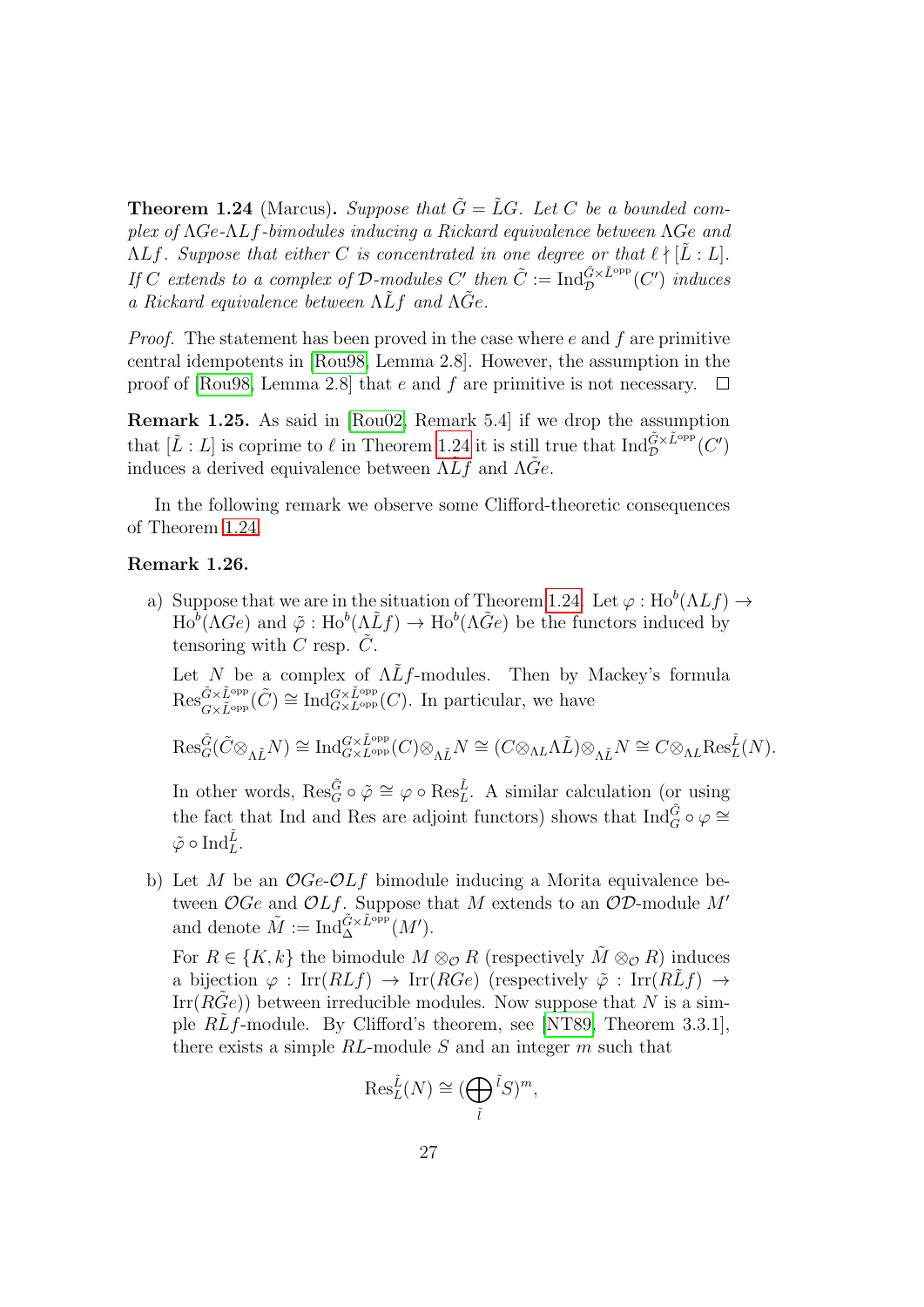where  $\tilde{l} \in \tilde{L}$  runs over a set of representatives of the non-isomorphic L-conjugates <sup>i</sup>S. Since  $M \otimes_{RL} {}^{\tilde{i}}S \cong {}^{\tilde{i}}M^{\tilde{i}} \otimes_{RL} {}^{\tilde{i}}S \cong {}^{\tilde{i}}(M \otimes_{\Lambda L} S)$  we deduce by part (a) that

$$
\operatorname{Res}_{G}^{\tilde{G}}(\tilde{\varphi}(N)) = \varphi(\operatorname{Res}_{L}^{\tilde{L}}(N)) \cong (\bigoplus_{\tilde{l}} \varphi({}^{\tilde{l}}S))^{m} \cong (\bigoplus_{\tilde{g}} {}^{\tilde{g}}\varphi(S))^{m},
$$

where  $\tilde{q} \in \tilde{G}$  runs over a set of representatives of the non-isomorphic  $\tilde{G}$ -conjugates  $\tilde{g}_{\varphi}(S)$ . In particular, we see that the simple RL-module S extends to an  $R\tilde{L}$ -module if and only if  $\varphi(S)$  extends to an  $R\tilde{G}$ -module.

#### <span id="page-27-0"></span>1.10 Descent of Rickard equivalences

We keep the assumptions of the previous section. Theorem [1.24](#page-26-0) shows that under certain conditions Rickard equivalences can be lifted from normal subgroups. It is therefore natural to ask whether one can also go the other way. For Rickard equivalences we obtain the following converse to Theorem [1.24](#page-26-0) which is tailored to our later applications.

<span id="page-27-1"></span>**Lemma 1.27.** Suppose that  $\tilde{G} = \tilde{L}G$ . Let C be a bounded complex of biprojective ΛGe-ΛLf-bimodules with cohomology concentrated in degree d such that  $H^d(C)$  induces a Morita equivalence between  $\Lambda Ge$  and  $\Lambda Lf$ . Assume that C extends to a complex of  $\Lambda \mathcal{D}$ -modules C' such that  $\tilde{C} := \text{Ind}_{\mathcal{D}}^{\tilde{G} \times \tilde{L}^{\text{opp}}}(C')$ induces a Rickard equivalence between  $\Lambda L f$  and  $\Lambda \tilde{G}e$ . Then also the complex C induces a Rickard equivalence between ΛGe and ΛLf.

Proof. By the Mackey formula we have

$$
\operatorname{Res}_{G\times \tilde{L}^{\rm opp}}^{\tilde{G}\times \tilde{L}^{\rm opp}}(\tilde{C}) \cong C \otimes_{\Lambda L} \Lambda \tilde{L} \text{ and } \operatorname{Res}_{\tilde{G}\times \tilde{L}^{\rm opp}}^{\tilde{G}\times \tilde{L}^{\rm opp}}(\tilde{C}) \cong \Lambda \tilde{G} \otimes_{\Lambda G} C.
$$

Since  $\tilde{C}$  induces a Rickard equivalence between  $\Lambda L f$  and  $\Lambda \tilde{G}e$  we therefore conclude that

$$
\operatorname{Res}_{G\times \tilde{G}^{\mathrm{opp}}}^{\tilde{G}\times \tilde{G}^{\mathrm{opp}}}(\Lambda \tilde{G}e) \cong C \otimes_{\Lambda L} \Lambda \tilde{L} \otimes_{\Lambda \tilde{L}} \tilde{C}^{\vee} \cong C \otimes_{\Lambda L} C^{\vee} \otimes_{\Lambda G} \Lambda \tilde{G}.
$$

Since  $H^d(C)$  induces a Morita equivalence between  $\Lambda Ge$  and  $\Lambda L f$  it follows by the remarks before [\[Rou98,](#page-145-3) Lemma 10.2.4] we have an isomorphism

$$
C\otimes_{\Lambda L}C^\vee\cong\Lambda Ge\oplus R
$$

in Comp<sup>b</sup>( $\Lambda[G \times G^{\text{opp}}]$ ), where R is a complex of  $\Lambda Ge \Lambda Ge$ -bimodules such that  $H^{\bullet}(R) \cong 0$  (but not necessarily homotopy equivalent to 0). From this we deduce that

$$
\operatorname{Res}_{G\times \tilde{G}^{\mathrm{opp}}}^{\tilde{G}\times \tilde{G}^{\mathrm{opp}}}(\Lambda \tilde{G}e) \cong C \otimes_{\Lambda L} C^{\vee} \otimes_{\Lambda G} \Lambda \tilde{G} \cong \operatorname{Res}_{G\times \tilde{G}^{\mathrm{opp}}}^{\tilde{G}\times \tilde{G}^{\mathrm{opp}}}(\Lambda \tilde{G}e) \oplus (R \otimes_{\Lambda G} \Lambda \tilde{G})
$$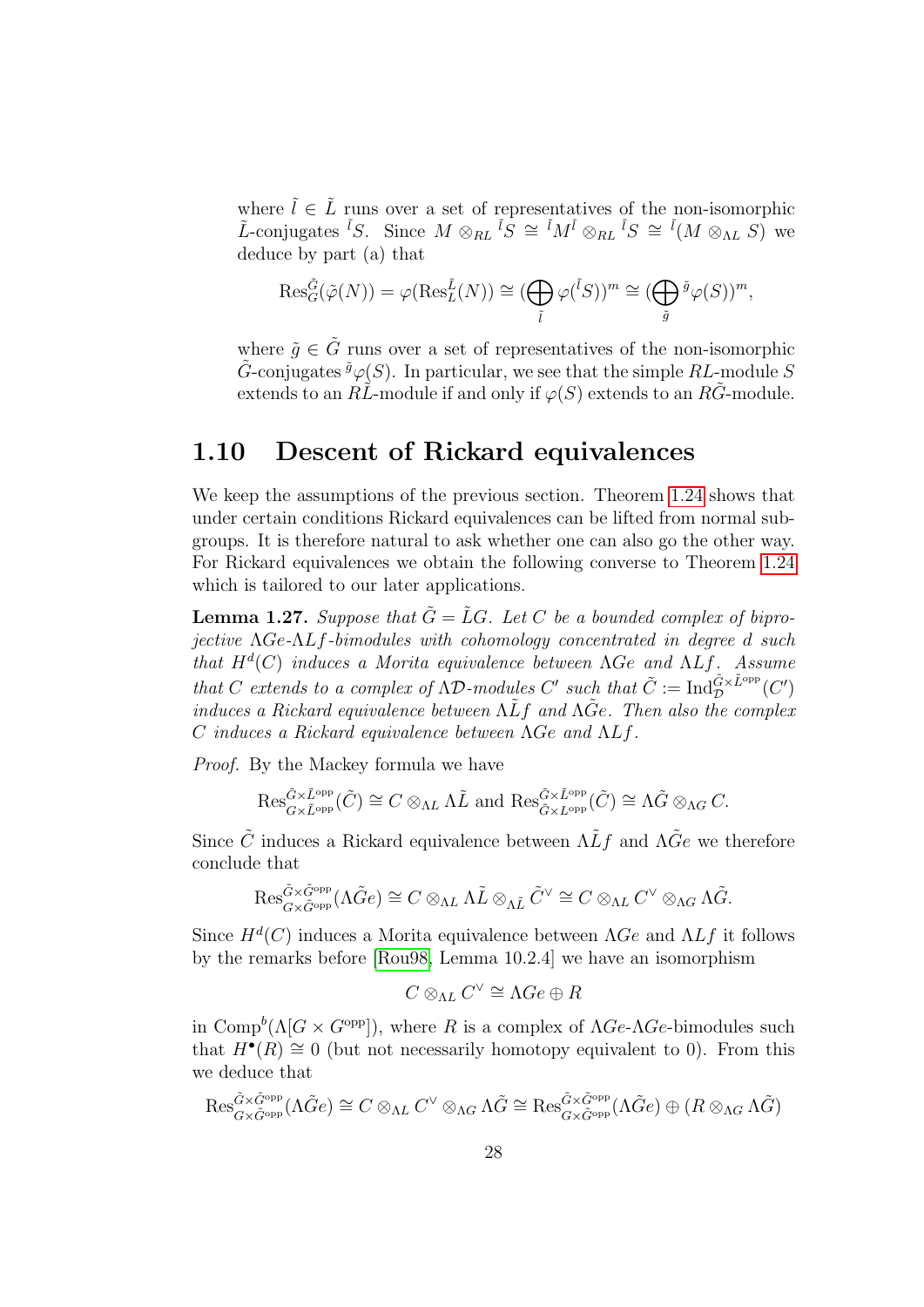in  $\text{Ho}^b(\Lambda[G \times \tilde{G}^{\text{opp}}])$ . We conclude that

$$
\mathrm{Ind}_{G \times G^{\mathrm{opp}}}(R) \cong R \otimes_{\Lambda G} \Lambda \tilde{G} \cong 0
$$

in  $\text{Ho}^b(\Lambda[G\times \tilde{G}^\text{opp}])$ . Since R is a direct summand of  $\text{Res}_{G\times G^\text{opp}}^{G\times \tilde{G}^\text{opp}}(\text{Ind}_{G\times G^\text{opp}}^{G\times \tilde{G}^\text{opp}}(R))$ as a complex we thus have  $R \cong 0$  in  $\text{Ho}^b(\Lambda[G \times G^{\text{opp}}])$ . This shows that  $C \otimes_{\Lambda L} C^{\vee} \cong \Lambda G e$  in  $\text{Ho}^b(\Lambda[G \times G^{\text{opp}}])$  and similarly one proves  $C^{\vee} \otimes_{\Lambda} C \cong$  $\Lambda L f$  in  $\text{Ho}^b(\Lambda [L \times L^{\text{opp}}])$ . Consequently, the complex C induces a Rickard equivalence between  $\Lambda Ge$  and  $\Lambda L f$ .  $\Box$ 

It would be interesting to know whether the hypothesis that C has cohomology concentrated in degree d such that  $H^d(C)$  induces a Morita equivalence between  $\Lambda Ge$  and  $\Lambda L f$  could be weakened or even completely removed. For Morita equivalences the following lemma shows that the situation is much easier:

**Lemma 1.28.** Suppose that  $\tilde{L}G = \tilde{G}$ . Let M be a biprojective  $\Lambda Ge \cdot \Lambda Lf$ . bimodule and suppose that M extends to a  $\Lambda\mathcal{D}$ -module  $\tilde{M}'$  such that  $\tilde{M} :=$  ${\rm Ind}_{\mathcal D}^{\tilde{G}\times \tilde{L}^{\rm opp}}(M')$  induces a Morita equivalence between  $\Lambda\tilde{L}f$  and  $\Lambda\tilde{G}e$ . Then M induces a Morita equivalence between ΛGe and ΛLf.

*Proof.* Since  $\tilde{M}$  induces a Morita equivalence between  $\Lambda L f$  and  $\Lambda \tilde{G}e$  it follows that the natural map  $\Lambda \tilde{G}e \to \text{End}_{(\Lambda \tilde{L})^{\text{opp}}}(\tilde{M})^{\text{opp}}$  is an isomorphism. This shows that the natural map

$$
\Lambda \tilde{G}e \to \mathrm{End}_{(\Lambda L)^{\mathrm{opp}}}(\mathrm{Res}^{\tilde{G} \times \tilde{L}^{\mathrm{opp}}}_{\tilde{G} \times L^{\mathrm{opp}}}(\tilde{M}))^{\mathrm{opp}} \cong \mathrm{End}_{(\Lambda L)^{\mathrm{opp}}}(\Lambda \tilde{G} \otimes_{\Lambda G} M)^{\mathrm{opp}}
$$

is injective. From this it follows that the natural map  $\Lambda Ge \to \text{End}_{(\Lambda L)^{\text{opp}}}(M)^{\text{opp}}$ is injective as well. Since  $\Lambda Ge$  is projective as right  $\Lambda G$ -module it follows that the map  $\Lambda Ge \to \text{End}_{(\Lambda L)^{\text{opp}}}(M)^{\text{opp}}$  is a split injection of right  $\Lambda G$ -modules. Consequently, there exists a right  $\Lambda G$ -module R such that

$$
\text{End}_{(\Lambda L)^{\text{opp}}}(M)^{\text{opp}} \cong M \otimes_{\Lambda L} M^{\vee} \cong \Lambda Ge \oplus R
$$

as right  $\Lambda$ G-modules. We now want to show that  $R \cong 0$ . According to the proof of Lemma [1.27](#page-27-1) we have

$$
\operatorname{Res}_{G\times \tilde{G}^{\operatorname{opp}} }^{\tilde{G}\times \tilde{G}^{\operatorname{opp}} }(\Lambda \tilde{G}e)\cong M\otimes_{\Lambda L}M^\vee\otimes_{\Lambda G}\Lambda \tilde{G}.
$$

It follows that

$$
\Lambda \tilde{G}e \cong \Lambda \tilde{G}e \oplus (R \otimes_{\Lambda G} \Lambda \tilde{G}e)
$$

as right  $\Lambda \tilde{G}$ -modules. We conclude that  $R \otimes_{\Lambda} \tilde{G} \cong 0$  which implies that  $R \cong 0$ . Hence, the natural map  $\Lambda Ge \to \text{End}_{(\Lambda L)^{\text{opp}}}(M)^{\text{opp}}$  is an isomorphism. Similarly, one shows that  $\Lambda L f \to \text{End}_{\Lambda G}(M)$  is an isomorphism.  $\Box$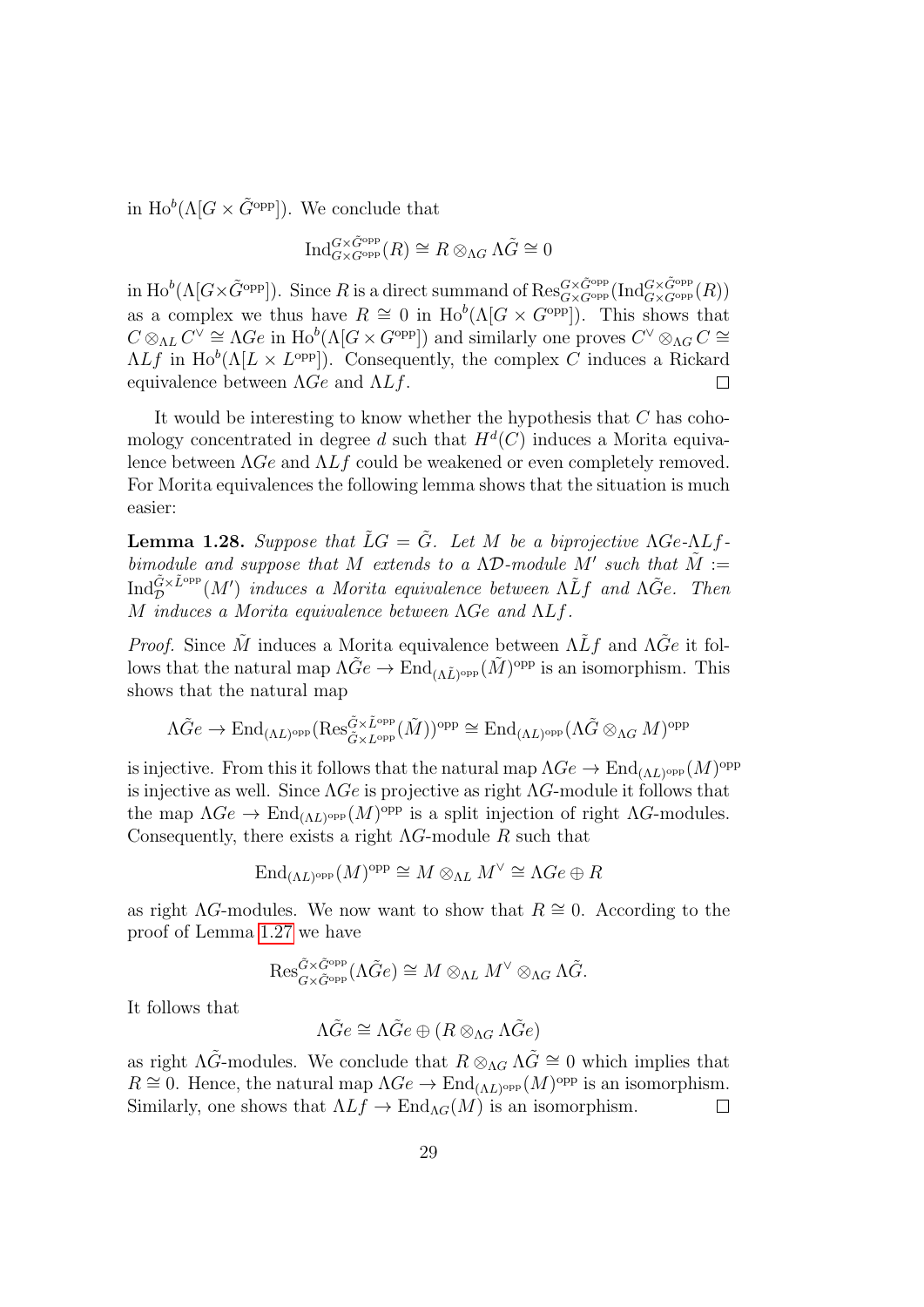### <span id="page-29-0"></span>1.11 Morita equivalences and Clifford theory of characters

Let G be a finite group and  $e \in Z(\mathcal{O}G)$  be a central idempotent. Denote by  $\text{Irr}(G)$  the set of isomorphism classes of irreducible KG-modules and by  $\mathrm{Irr}(G, e)$  the subset of isomorphism classes of irreducible  $KGe$ -modules.

We recall the following theorem due to Broué.

<span id="page-29-1"></span>**Theorem 1.29** (Broué). Let G and H be finite groups and  $e \in Z(\mathcal{O}G)$  and  $f \in Z(\mathcal{O}H)$  be central idempotents. Let M be an  $\mathcal{O}G\text{-}\mathcal{O}H$ -bimodule which is projective as both  $\mathcal{O}G$ - and as  $\mathcal{O}H$ -module. Assume that the functor

 $M \otimes_{KH} - : KH \text{-mod} \to KG \text{-mod}$ 

induces a bijection between  $\mathrm{Irr}(H, f)$  and  $\mathrm{Irr}(G, e)$  then the  $OGe-OHf$ -bimodule Mf induces a Morita equivalence between OHf and OGe.

 $\Box$ 

Proof. See [\[CE04,](#page-142-0) Theorem 9.18].

Theorem [1.29](#page-29-1) is in particular useful if one has already constructed a bimodule as candidate for a Morita equivalence. However, the hard part is usually to find such a bimodule.

We now give an application of this theorem. Let  $N$  be a normal subgroup of a finite group G. Let f be a central idempotent of  $ON$ . Let H be the stabilizer of f in G. Then f is a central idempotent of  $\mathcal{O}H$ . We suppose that  $f({}^x f) = 0$  for any  $x \in G \setminus H$ . This ensures that  $F := \text{Tr}_H^G(f) = \sum$  $g{\in}G/H$  ${}^{g}f$  is

an idempotent of  $G$ . By definition it is clearly central in  $\mathcal{O}G$ .

Consider the induction functor

$$
\text{Ind}_{H}^{G}: \mathcal{O}Hf\text{-mod} \to \mathcal{O}GF\text{-mod}, X \mapsto \mathcal{O}Gf \otimes_{\mathcal{O}H} X
$$

and the restriction functor

$$
f\text{Res}_H^G: \mathcal{O}GF\text{-mod} \to \mathcal{O}Hf\text{-mod}, Y \mapsto f\mathcal{O}G \otimes_{\mathcal{O}G} Y.
$$

<span id="page-29-2"></span>**Lemma 1.30.** The  $OGF-OHf$ -bimodule  $OGf$  induces a Morita equivalence between  $\mathcal{O}GF$ -mod and  $\mathcal{O}Hf$ -mod.

*Proof.* The classical Clifford correspondence shows that  $\text{Ind}_{H}^{G}$ :  $\text{Irr}(H) \rightarrow$ Irr(G) restricts to a bijection between  $\text{Irr}(H, f)$  and  $\text{Irr}(G, F)$ . Its inverse is given by  $f \text{Res}_{H}^{G} : \text{Irr}(G, F) \to \text{Irr}(H, f)$ . The statement follows therefore from Theorem [1.29.](#page-29-1)  $\Box$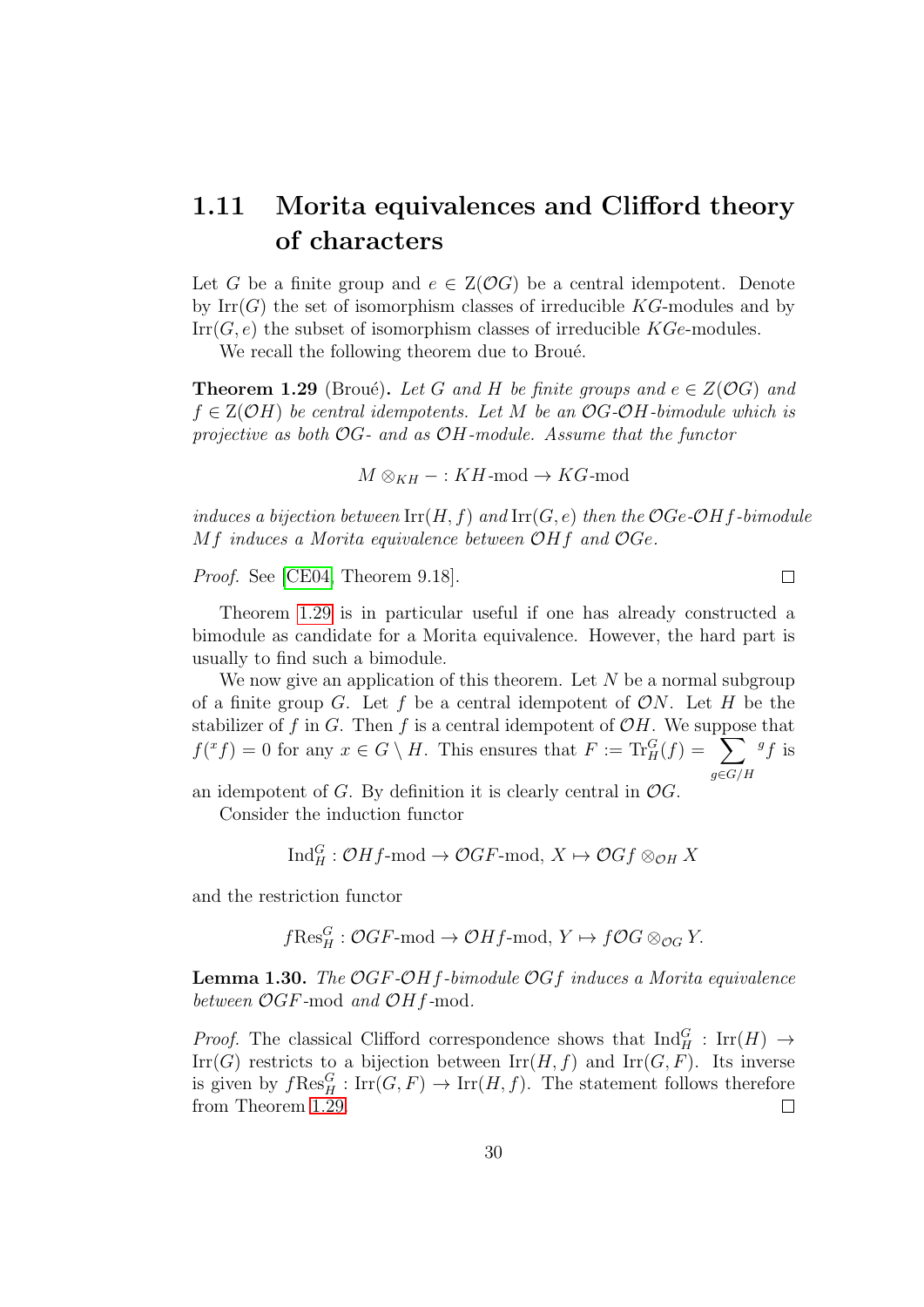The following lemma turns out to be quite useful.

<span id="page-30-2"></span>**Lemma 1.31.** Let  $M$  be a  $\Lambda G$ -module and  $M'$  be a  $\Lambda N$ -module. We have

- a)  $\text{Ind}_{H}^{G}(f\text{Res}_{H}^{G}(M)) \cong \text{Tr}_{H}^{G}(f)M$  and
- b)  $\mathrm{Ind}_{N}^{H}(fM') \cong f\mathrm{Ind}_{N}^{H}(M').$

Proof. We have

$$
\mathrm{Res}^G_H(\mathrm{Tr}^G_H(f)M) \cong \bigoplus_{x \in G/H} {^x(f\mathrm{Res}^G_H(M))},
$$

as  $f^x f = 0$  for every  $x \in G \setminus H$ . This implies that  $\text{Ind}_{H}^G(f \text{Res}_{H}^G(M)) \cong$  $\text{Tr}_{H}^{G}(f)M$ . Part (b) follows from the definition of induction.

We will frequently use the following classical extension result.

**Lemma 1.32.** Let M be a G-invariant  $\Lambda N$ -lattice and  $G/N$  be cyclic of  $\ell'$ -order. Then  $M$  extends to a  $\Lambda G$ -module.

 $\Box$ 

Proof. See [\[Rou98,](#page-145-3) Lemma 10.2.13].

#### <span id="page-30-0"></span>1.12 Rickard equivalences for the normalizer

We continue our discussion on Marcus' theorem. Let  $\tilde{L}$  be a subgroup of a finite group  $\tilde{G}$ . Moreover, let G be a normal subgroup of  $\tilde{G}$  and set  $L :=$  $\hat{L} \cap G$ . Let  $e \in Z(\Lambda G)$  and  $f \in Z(\Lambda L)$  be central idempotents and denote by  $L' := N_{\tilde{L}}(f)$  and  $G' := N_{\tilde{G}}(e)$  their respective stabilizers. In this section we suppose that  $G' = GL'$ . We denote

$$
\mathcal{D}' := (G \times L^{\text{opp}}) \Delta(L') \text{ and } \mathcal{D} := (G \times L^{\text{opp}}) \Delta(\tilde{L}).
$$

In what follows, we assume that  $f({}^{l}f) = 0$  for any  $l \in \tilde{L} \setminus L'$  and  $e({}^{g}e) = 0$ for any  $g \in \tilde{G} \setminus G'$ . This ensures that  $F := \text{Tr}_{N_{\tilde{L}}(f)}^{\tilde{L}}(f)$  is a central idempotent of  $\Lambda \tilde{L}$  and  $E := \text{Tr}_{\tilde{N}_{\tilde{G}}(e)}^{\tilde{G}}(e)$  is a central idempotent of  $\Lambda \tilde{G}$ .

We remark a useful consequence of Lemma [1.30.](#page-29-2)

<span id="page-30-1"></span>**Lemma 1.33.** Let C be a bounded complex of  $\Lambda$ Ge- $\Lambda$ Lf-bimodules inducing a Rickard equivalence between ΛGe and ΛLf. Suppose that C is either concentrated in one degree or that  $\ell \nmid [\tilde{L}:L]$ . If C extends to a complex C' of  $\Lambda \mathcal D'$ -modules then the complex  $\mathrm{Ind}_{\mathcal D'}^{\tilde G \times \tilde L^\mathrm{opp}}(C')$  induces a Rickard equivalence between  $\Lambda \tilde{L}F$  and  $\Lambda \tilde{G}E$ .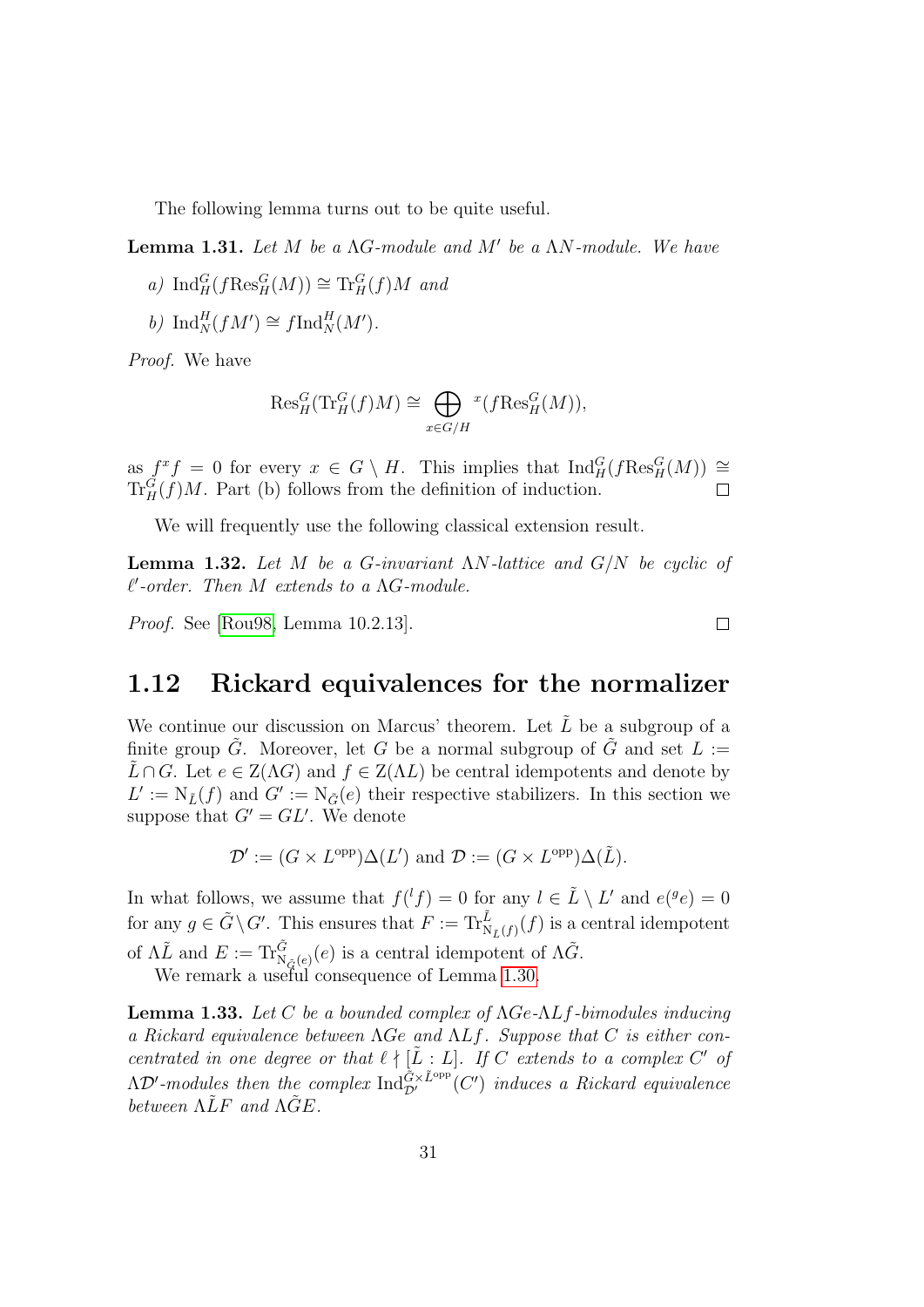Proof. By Theorem [1.24](#page-26-0) the A-algebras  $\Lambda L'f$  and  $\Lambda G'e$  are Rickard equivalent via the complex  $\text{Ind}_{\mathcal{D}'}^{G'\times (L')^\text{opp}}(C')$ . By Lemma [1.30](#page-29-2)  $\Lambda L'f$  is Morita equivalent to  $\Lambda \tilde{L}F$ . The same argument shows that  $\Lambda G'e$  and  $\Lambda \tilde{G}E$  are Morita equivalent. Thus, the algebras  $\Lambda \tilde{L}F$  and  $\Lambda \tilde{G}E$  are Rickard equivalent and the Rickard equivalence is given by the complex

$$
\Lambda \tilde{G}e \otimes_{\Lambda G'} \mathrm{Ind}_{\mathcal{D}'}^{G'\times (L')^{\mathrm{opp}}}(C') \otimes_{\Lambda L'} f\Lambda \tilde{L} \cong \mathrm{Ind}_{\mathcal{D}'}^{\tilde{G}\times (\tilde{L})^{\mathrm{opp}}}(C'). \quad \Box
$$

Remark 1.34. Suppose that we are in the situation of Lemma [1.33](#page-30-1) and let  $\varphi$ : Ho<sup>b</sup>( $\Lambda L f$ )  $\to$  Ho<sup>b</sup>( $\Lambda G e$ ) and  $\tilde{\varphi}$ : Ho<sup>b</sup>( $\Lambda \tilde{L} F$ )  $\to$  Ho<sup>b</sup>( $\Lambda \tilde{G} E$ ) be the functors obtained by tensoring with C and  $\text{Ind}_{\mathcal{D}'}^{\tilde{G}\times \tilde{L}^{\text{opp}}}(C')$  respectively. By Remark [1.26](#page-26-1) and the construction in the proof of Lemma [1.33](#page-30-1) it follows that  $e\text{Res}_{G}^{\tilde{G}}\circ \tilde{\varphi} \cong \varphi \circ f \text{Res}_{L}^{\tilde{L}}$ . Moreover, we have  $\text{Ind}_{G}^{\tilde{G}}\circ \varphi \cong \tilde{\varphi} \circ \text{Ind}_{L}^{\tilde{L}}$ .

In most applications we can give a more explicit description of the bimodule inducing the Rickard equivalence in Lemma [1.33.](#page-30-1)

<span id="page-31-0"></span>**Lemma 1.35.** Let C be a bounded complex of  $\Lambda$ G- $\Lambda$ L-bimodules and assume that  $eCf$  induces a Rickard equivalence between  $\Lambda Ge$  and  $\Lambda Lf$ . In addition, suppose that  ${}^{l}eCf \cong 0$  in  $\text{Ho}^{\tilde{b}}(\Lambda[G \times L^{\text{opp}}])$  for all  $l \in \tilde{L} \setminus L'$ . Suppose that C is either concentrated in one degree or that  $\ell \nmid [L':L]$ . If C extends to a complex of  $\Lambda\mathcal{D}\text{-modules } C'$  then  $\tilde{\Lambda\tilde{L}}F$  and  $\tilde{\Lambda\tilde{G}}E$  are Rickard equivalent via the complex

$$
E \operatorname{Ind}_{\mathcal{D}}^{\tilde{G} \times \tilde{L}^{\text{opp}}}(C') F.
$$

*Proof.* The complex  $e\text{Res}_{\mathcal{D}'}^{\mathcal{D}}(C')f$  is clearly a  $\Lambda \mathcal{D}'$ -complex extending  $eCf$ . By Lemma [1.33,](#page-30-1) it follows that the complex  $\text{Ind}_{\mathcal{D}'}^{\tilde{G}\times \tilde{L}^{\text{opp}}}(e\text{Res}_{\mathcal{D}'}^{\mathcal{D}}(C')f)$  induces a Rickard equivalence between  $\Lambda \tilde{L}F$  and  $\Lambda \tilde{G}E$ .

Recall that  $\mathcal{D}'$  is by definition the stabilizer in  $\tilde{G} \times \tilde{L}^{\text{opp}}$  of the idempotent  $e \otimes f$ . Since  $\tilde{L}/L' \cong \tilde{\mathcal{D}}/\mathcal{D}'$ , we have

$$
\text{Tr}_{\mathcal{D}'}^{\mathcal{D}}(e\otimes f)=\sum_{l\in \tilde{L}/L'}{}^{(l,l^{-1})}(e\otimes f).
$$

By assumption we have  ${}^{l}eCf \cong 0$  for all  $l \in \tilde{L} \setminus L'$ . From this it follows that

$$
\operatorname{Tr}^{\mathcal{D}}_{\mathcal{D}'}(e \otimes f)C \cong \operatorname{Tr}^{\tilde{G}}_{\mathcal{N}_{\tilde{G}}(e)}(e)C \operatorname{Tr}^{\tilde{L}}_{\mathcal{N}_{\tilde{L}}(f)}(f) = ECF.
$$

By Lemma [1.31\(](#page-30-2)a) we have  $\text{Ind}_{\mathcal{D}'}^{\mathcal{D}}(e\text{Res}_{\mathcal{D}'}^{\mathcal{D}}C'f) \cong EC'F$ . As  $E \otimes F$  is a central idempotent of  $\Lambda[\tilde{G}\times\tilde{L}^{\text{opp}}]$  it follows that  $\text{Ind}_{\mathcal{D}}^{\tilde{G}\times\tilde{L}^{\text{opp}}}(EC'F)\cong E\text{Ind}_{\mathcal{D}}^{\tilde{G}\times\tilde{L}^{\text{opp}}}(C')F$ by Lemma  $1.31(b)$ .  $\Box$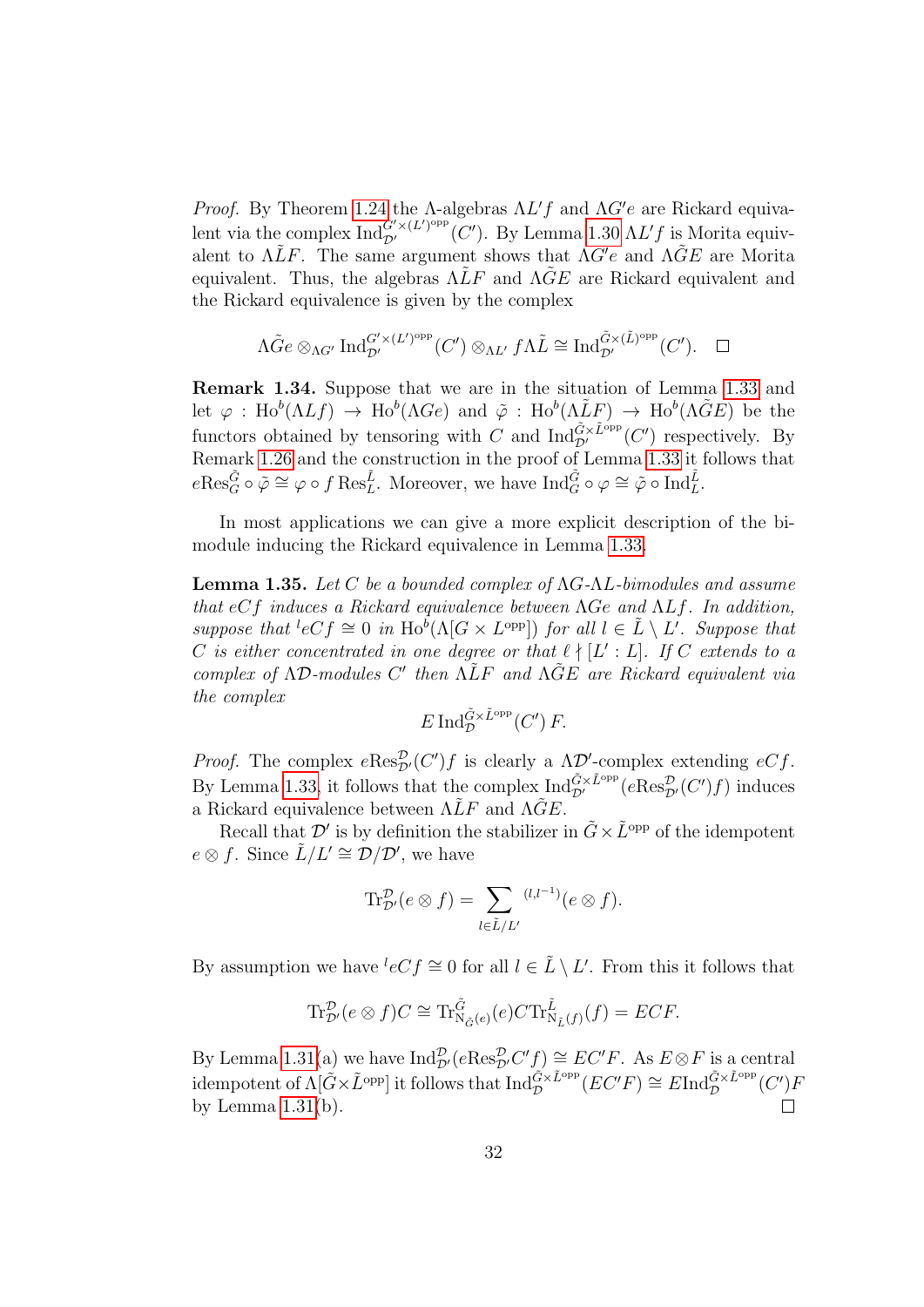Suppose that we are in the situation of the previous lemma. Note that in most applications we have  $Cf \cong eCf$ . In this case the assumption  ${}^{l}eCf \cong 0$ for all  $l \in \tilde{L} \backslash L'$  can be dropped since it follows from the fact that the complex  $C$  is  $D$ -stable.

We can use this lifting result to prove the following proposition.

<span id="page-32-1"></span>**Proposition 1.36.** Let C be a bounded complex of  $\ell$ -permutation modules inducing a splendid Rickard equivalence between the blocks ΛGb and ΛLc. Let  $(Q, c_{Q})$  be a c-Brauer pair corresponding to the b-Brauer pair  $(Q, b_{Q})$  under the splendid Rickard equivalence given by the complex C as in Proposition [1.16.](#page-22-2) Then the complex

$$
\operatorname{Ind}_{\operatorname{N}_{G\times L^\mathrm{opp}}(\Delta Q)}^{\operatorname{N}_G(Q)\times \operatorname{N}_L(Q)^{\mathrm{opp}}}( \operatorname{Br}_{\Delta Q}(C))\operatorname{Tr}_{\operatorname{N}_L(Q,c_Q)}^{\operatorname{N}_L(Q)}(c_Q)
$$

induces a derived equivalence between the blocks  $kN_G(Q) \text{Tr}_{N_G(Q,b_Q)}^{N_G(Q)}(b_Q)$  and  $kN_L(Q) \operatorname{Tr}^{\mathrm{N}_L(Q)}_{\mathrm{N}_L(Q,c_Q)}(c_Q).$ 

*Proof.* Recall that  $\text{Br}_{\Delta Q}(C)$  is a complex of  $kN_{G\times L^{\text{opp}}}(Q)$ -modules such that  $b_Q \operatorname{Br}_{\Delta Q}(C)c_Q \cong \operatorname{Br}_{\Delta Q}(C)c_Q$  induces a Rickard equivalence between  $k \operatorname{C}_G(Q) b_Q$ and  $k C<sub>L</sub>(Q)c<sub>Q</sub>$ , see Proposition [1.16.](#page-22-2) Moreover, the groups  $N<sub>G</sub>(Q, b<sub>Q</sub>)/C<sub>G</sub>(Q)$ and  $N_L(L, c_Q)/C_L(Q)$  are isomorphic by Corollary [1.18.](#page-23-1)

Thus, using the proof of Lemma [1.35](#page-31-0) together with Remark [1.25,](#page-26-2) we conclude that the complex

$$
\operatorname{Ind}_{\mathrm{N}_{G\times L}\operatorname{opp}(\Delta Q)}^{\mathrm{N}_G(Q)\times \mathrm{N}_L(Q)\operatorname{opp}}(\operatorname{Br}_{\Delta Q}(C))\operatorname{Tr}_{\mathrm{N}_L(Q,c_Q)}^{\mathrm{N}_L(Q)}(c_Q)
$$

induces a derived equivalence between the blocks  $kN_G(Q) \operatorname{Tr}^{N_G(Q)}_{N_G(Q, b_Q)}(b_Q)$  and  $kN_L(Q) \operatorname{Tr}^{\mathrm{N}_L(Q)}_{\mathrm{N}_L(Q, c_Q)}(c_Q).$  $\Box$ 

**Remark 1.37.** If the defect group  $D$  of  $b$  is abelian, then by Theorem [1.5](#page-17-0) the group  $N_G(D, b_D) / C_G(D)$  is of  $\ell'$ -order. In this case, the proof of Proposition [1.36](#page-32-1) shows that the complex  $\text{Ind}_{N_{G\times L^{\text{opp}}}(\Delta D)}^{N_G(D)\times N_L(D)^{\text{opp}}}\text{Br}_{\Delta D}(C)$  induces in fact a Rickard equivalence between  $kN_G(D)$  br $_D(b)$  and  $kN_L(D)$  br $_D(c)$  and not only a derived equivalence.

#### <span id="page-32-0"></span>1.13 The Brauer functor and Clifford theory

In this section we recall some results of [\[Mar96,](#page-144-4) Section 3] and generalize them slightly. These results will be needed in Section [1.15.](#page-37-0)

Whenever G is a finite group and  $Q$ , R are subgroups of  $G$ , then we let

$$
T_G(Q, R) := \{ g \in G \mid Q^g \subseteq R \}.
$$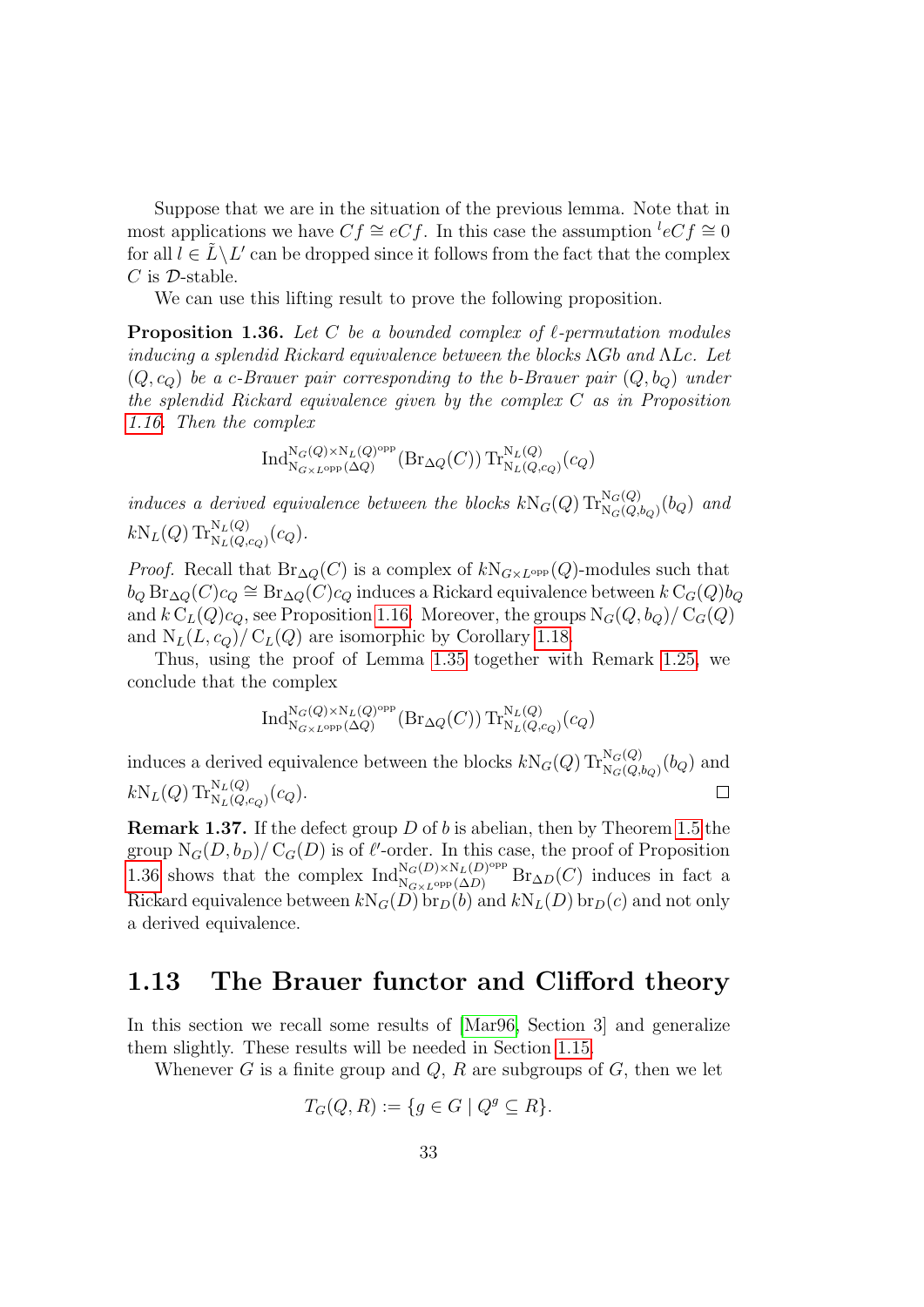In addition, we denote by  $1_G$  the trivial kG-module. We recall the following lemma:

<span id="page-33-0"></span>**Lemma 1.38.** Let R be a subgroup of G and Q an  $\ell$ -subgroup of G. Then

$$
\mathrm{Br}_Q^G(\mathrm{Ind}_R^G(1_R)) \cong \bigoplus_{g \in T} \mathrm{Ind}_{\mathrm{N}_{g_R}(Q)}^{\mathrm{N}_G(Q)}(1_{\mathrm{N}_{g_R}(Q)}),
$$

where T is a complete set of representatives of the double cosets of  $N_G(Q)\T G(Q, R)/R$ .

*Proof.* See [\[Bro85,](#page-142-2) (1.4)].

The following lemma is a variant of [\[Mar96,](#page-144-4) Lemma 3.7]. We will also use this opportunity to provide some further details which help to clarify the proof.

<span id="page-33-1"></span>**Lemma 1.39.** Let H be a subgroup of G and  $Q \subseteq P$  two  $\ell$ -subgroups of H. Suppose that  $C_G(Q)T_H(Q, P) = T_G(Q, P)$ . Then for every relatively P-projective module  $M \in kH$ -perm there is a natural isomorphism

$$
\textup{Ind}_{\mathcal{N}_H(Q)}^{\mathcal{N}_G(Q)}(\textup{Br}_Q^H(M))\cong \textup{Br}_Q^G(\textup{Ind}_H^G(M)).
$$

of  $kN_G(Q)$ -modules.

Proof. Recall from Section [1.3](#page-14-0) that for a kH-module M we have

$$
\operatorname{Br}_Q^H(M) = M^Q / \sum_{P < Q} \operatorname{Tr}_P^Q(M^P).
$$

Observe that we have a natural homomorphism

$$
\text{Ind}_{\text{N}_H(Q)}^{\text{N}_G(Q)}(M^Q) \to (\text{Ind}_H^G(M))^Q, n \otimes m \mapsto n \otimes m
$$

of  $kN_G(Q)$ -modules.

We show that  $\text{Ind}_{N_H(Q)}^{N_G(Q)}(\sum_{R maps to  $\sum_{R$$ under this natural map. As a  $kN_G(Q)$ -module  $\text{Ind}_{N_H(Q)}^{N_G(Q)}(\sum_{R is$ generated by the set  $1 \otimes \sum_{R < Q} \text{Tr}_R^Q(M^R)$ . This set clearly maps to  $\sum_{R < Q} \text{Tr}_R^Q(1 \otimes$  $M^R$ ), which is contained in  $\sum_{R\leq Q} \text{Tr}_R^Q((\text{Ind}_H^G(M))^R)$ . Thus, it follows that  $\text{Ind}_{\text{N}_H(Q)}^{\text{N}_G(Q)}(\sum_{R maps to  $\sum_{R. Hence, we ob$$ tain a natural map

$$
\text{Ind}_{\text{N}_H(Q)}^{\text{N}_G(Q)}(\text{Br}_Q^H(M)) \to \text{Br}_Q^G(\text{Ind}_H^G(M)).
$$

Since M is a relatively P-projective  $\ell$ -permutation module it is a direct summand of modules of the form  $\text{Ind}_R^H(1_R)$ , where R is an  $\ell$ -subgroup of P. Thus,

 $\Box$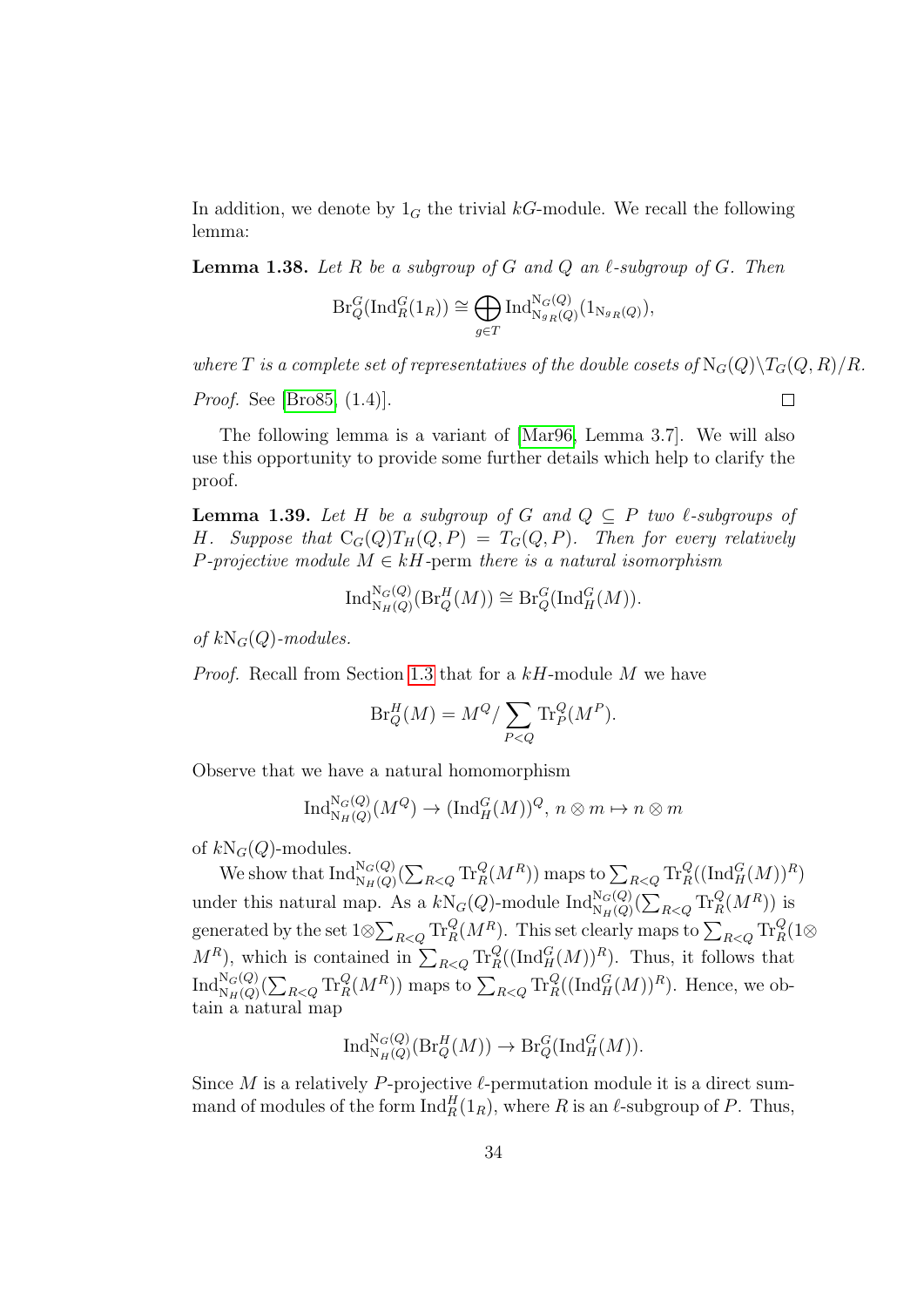in order to show the statement in general we may assume that  $M = \text{Ind}_R^H(1_R)$ , a permutation module with vertex R. In particular, Br<sub>Q</sub>(M)  $\cong$  0 and  $\text{Br}_Q(\text{Ind}_H^G(M)) \cong 0$  if Q is not conjugate to a subgroup of R. Hence, we may additionally assume that R contains Q.

By Lemma [1.38](#page-33-0) there is an isomorphism

$$
\mathrm{Br}_Q^G(\mathrm{Ind}_R^G(1_R)) \cong \bigoplus_{g \in T} \mathrm{Ind}_{\mathrm{N}_{g_R}(Q)}^{\mathrm{N}_G(Q)}(1_{\mathrm{N}_{g_R}(Q)}),
$$

where T is a complete set of representatives of  $N_G(Q)\T G(Q, R)/R$ . On the other hand, Lemma [1.38](#page-33-0) also yields an isomorphism

$$
\operatorname{Ind}_{\mathrm{N}_H(Q)}^{\mathrm{N}_G(Q)}(\operatorname{Br}_Q^H(\operatorname{Ind}_R^H(1_R))) \cong \bigoplus_{g \in T'} \operatorname{Ind}_{\mathrm{N}_{g_R}(Q)}^{\mathrm{N}_G(Q)}(1_{\mathrm{N}_{g_R}(Q}),
$$

where T' is a complete set of representatives of  $N_H(Q)\langle T_H(Q, R)/R$ . To prove the lemma, it is hence sufficient to prove that  $T'$  is also a complete set of representatives of the double cosets of  $N_G(Q)\T_q(Q, R)/R$ . Firstly, if  $x_1, x_2 \in T_H(Q, R)$  with  $N_G(Q)x_1R = N_G(Q)x_2R$  then  $x_1 = nx_2q$  for some  $n \in N_G(Q)$  and  $q \in R$ . Since R is contained in H it follows that  $n \in N_H(Q)$ and so  $N_H(Q)x_1R = N_H(Q)x_2R$ . Since  $Q \subseteq R \subseteq P$  we obtain

$$
C_G(Q)T_H(Q,R) = T_G(Q,R)
$$

by using our assumption. Hence, for  $x \in T_G(Q, R)$  there exists some  $h \in$  $T_H(Q, R)$  and  $n \in C_G(Q)$  such that  $x = nh$  which implies that  $N_G(Q)xR =$  $N_G(Q)hR$ .  $\Box$ 

The following remark is a variant of [\[Mar96,](#page-144-4) Corollary 3.9].

**Remark 1.40.** As in Section [1.9](#page-25-0) we let  $\tilde{L}$  be a subgroup of a finite group G and G be a normal subgroup of G. We set  $L := G \cap L$  and we assume additionally that  $\tilde{G} = \tilde{L}G$ . Let Q be an  $\ell$ -subgroup of  $\tilde{L}$ . In the following diagram, Ind and Res mean induction and restriction with respect to the subgroups of  $\tilde{G} \times \tilde{L}^{\text{opp}}$  involved.

$$
k[\tilde{G} \times \tilde{L}^{\text{opp}}] \text{-perm} \xrightarrow{\text{Br}_{\Delta(Q)}} k[\text{N}_{\tilde{G} \times \tilde{L}^{\text{opp}}}(\Delta Q)] \text{-perm} \xrightarrow{\text{Ind}} k[\text{N}_{\tilde{G}}(Q) \times \text{N}_{\tilde{L}}(Q)^{\text{opp}}] \text{-perm}
$$
\n
$$
\text{Ind} \qquad \qquad \text{Ind} \qquad \qquad \text{Ind} \qquad \qquad \text{Ind} \qquad \qquad \text{Ind} \qquad \qquad \text{Ind} \qquad \qquad \text{Ind} \qquad \qquad \text{Ind} \qquad \qquad \text{Ind} \qquad \qquad \text{Ind} \qquad \qquad \text{Ind} \qquad \qquad \text{Ind} \qquad \qquad \text{Ind} \qquad \qquad \text{Ind} \qquad \qquad \text{Ind} \qquad \qquad \text{Res} \qquad \qquad \text{Res} \qquad \qquad \text{Res} \qquad \qquad \text{Res} \qquad \qquad \text{Res} \qquad \qquad \text{Res} \qquad \qquad \text{Res} \qquad \qquad \text{Res} \qquad \qquad \text{Res} \qquad \qquad \text{Res} \qquad \qquad \text{Res} \qquad \qquad \text{Res} \qquad \qquad \text{Ind} \qquad \qquad \text{Res} \qquad \qquad \text{Res} \qquad \qquad \text{Res} \qquad \qquad \text{Res} \qquad \qquad \text{Res} \qquad \qquad \text{Res} \qquad \qquad \text{Res} \qquad \qquad \text{Res} \qquad \qquad \text{Res} \qquad \qquad \text{Res} \qquad \qquad \text{Res} \qquad \qquad \text{Res} \qquad \qquad \text{Res} \qquad \qquad \text{Res} \qquad \qquad \text{Res} \qquad \qquad \text{Res} \qquad \qquad \text{Res} \qquad \qquad \text{Res} \qquad \qquad \text{Res} \qquad \qquad \text{Res} \qquad \qquad \text{Res} \qquad \qquad \text{Res} \qquad \qquad \text{Res} \qquad \qquad \text{Res} \qquad \qquad \text{Res} \qquad \qquad \text{Res} \qquad \qquad \text{Res} \qquad \qquad \text{Res} \qquad \qquad \text{Res} \qquad \qquad
$$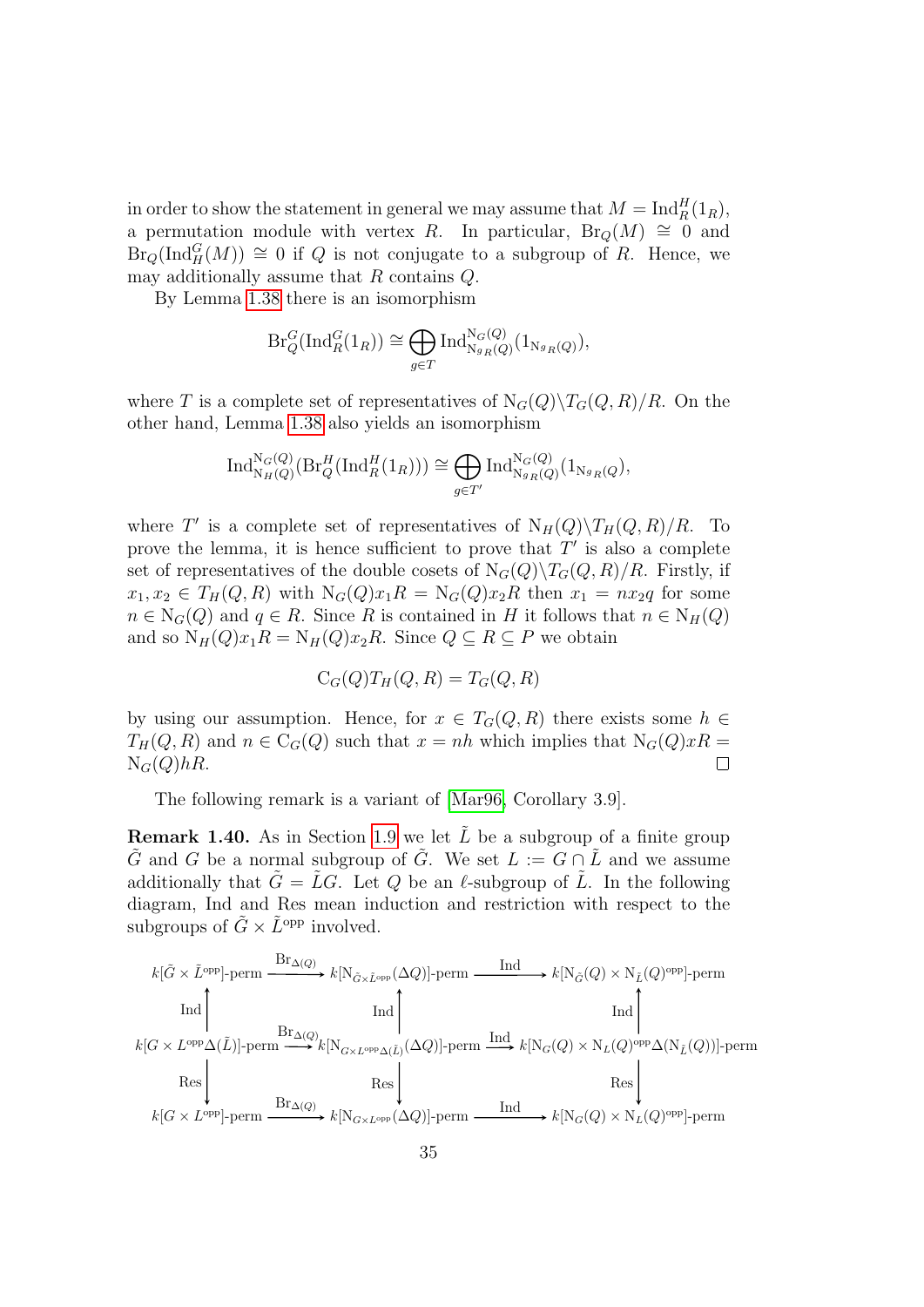We claim that the upper left square commutes for all relatively  $\Delta\tilde{L}$ projective  $\ell$ -permutation  $k[G \times L^{\text{opp}}\Delta(\tilde{L})]$ -modules. In view of Lemma [1.39](#page-33-1) it is sufficient to show that

$$
C_{\tilde{G}\times \tilde{L}^{\text{opp}}}(\Delta Q)\,T_{G\times L^{\text{opp}}\Delta \tilde{L}}(\Delta Q,\Delta R)=T_{\tilde{G}\times \tilde{L}^{\text{opp}}}(\Delta Q,\Delta R)
$$

for all  $\ell$ -subgroups R of  $\tilde{L}$  containing Q. This is proved as in [\[Mar96,](#page-144-4) Corollary 3.9]: Let  $(x, l) \in T_{\tilde{G}\times \tilde{L}^{\text{opp}}}(\tilde{\Delta Q}, \Delta R)$ . Then  $(x, l) \subseteq \tilde{\Delta R}$  which implies that  $x \in C_{\tilde{G}}(Q)$ . On the other hand,  $^lQ = Q$  which implies that  $(l^{-1}, l) \in T_{G \times L^{\text{opp}} \Delta \tilde{L}}(\Delta Q, \Delta R)$ . Therefore,  $(x, l) = (xl, 1)(l^{-1}, l) \in$  $T_{G\times L^{\text{opp}}\Delta \tilde{L}}(\Delta Q, \Delta R)$ . This shows the equality.

The upper right and the bottom left square are clearly commutative. Moreover, the commutativity of the bottom right square is a consequence of Mackey's formula.

#### <span id="page-35-0"></span>1.14 The Harris–Knörr correspondence

In this section we recall the notion of block induction. This will allow us to give a nice formulation of the important Harris–Knörr correspondence.

Let G be a normal subgroup of a finite group  $\tilde{G}$  and  $b \in Z(\Lambda G)$  a block of G. Then we say that the block idempotent  $c \in Z(\Lambda G)$  covers the block b if  $cb \neq 0$ . We write Bl(G | b) for the set of blocks of G covering b.

We recall the definition of block induction, see [\[Nav98,](#page-144-6) Theorem 4.14].

**Definition 1.41.** Suppose that H is a subgroup of G and b is a block idempotent of G. Furthermore, assume that there exists an  $\ell$ -subgroup P of G such that  $PC_G(P) \subseteq H \subseteq N_G(P)$ . Then we say that the block idempotent  $c \in \mathcal{Z}(OH)$  induces to b if  $br_P(b)c \neq 0$ . In this case we write  $b = c^G$ .

Note that the definition of block induction in [\[Nav98,](#page-144-6) page 87] is more general. However, we will not need this general definition and have therefore decided to use the characterisation of block induction in [\[Nav98,](#page-144-6) Theorem 4.14] as a definition.

Recall that for a subgroup Q of the defect group D of b we denote  $B_Q :=$  $\text{Tr}_{N_G(Q, b_Q)}^{N_G(Q)}(b_Q)$ , which is by Remark [1.6](#page-18-1) a block idempotent of  $N_G(Q)$ .

**Theorem 1.42** (Harris-Knörr). Let G be a normal subgroup of a finite group G. Let b be a block of G with defect group  $D$  and denote by  $B_D$  its Brauer correspondent in  $kN_G(D)$ . Then the map

$$
\text{Bl}(\text{N}_{\tilde{G}}(D) \mid B_D) \to \text{Bl}(\tilde{G} \mid b), c \mapsto c^{\tilde{G}}
$$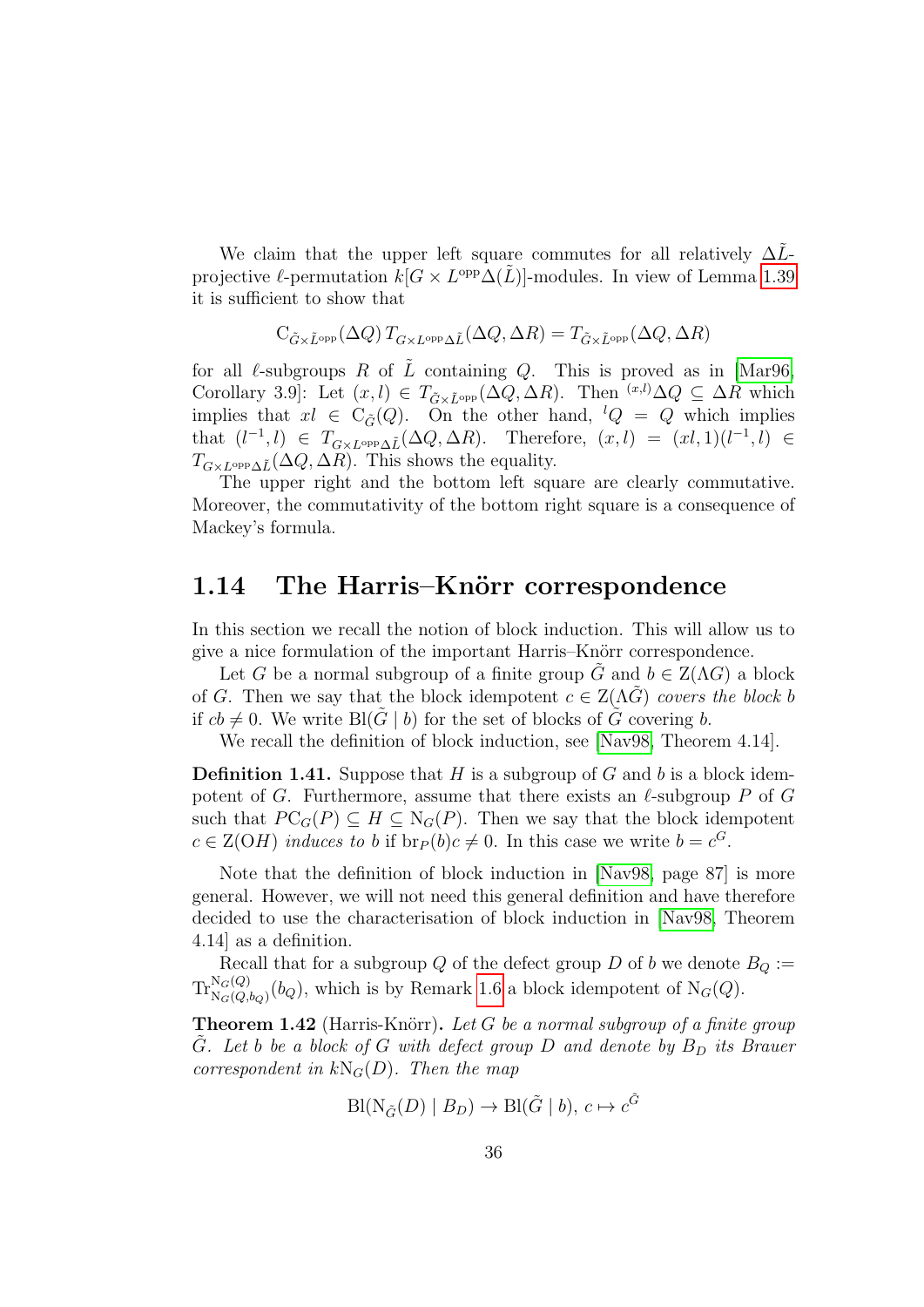is a bijection.

Proof. See [\[Nav98,](#page-144-0) Theorem 9.28].

If  $Q$  is a characteristic subgroup of the defect group  $D$  of b we have  $N_G(D) \subseteq N_G(Q)$ . Brauer's first main theorem (see Remark [1.6\)](#page-18-0) therefore yields a bijection

$$
\text{br}_D: \text{Bl}(\text{N}_G(Q) \mid D) \to \text{Bl}(\text{N}_G(D) \mid D).
$$

After having established this notation we can now state the following lemma:

<span id="page-36-0"></span>**Lemma 1.43.** Let Q be a characteristic subgroup of D. Then  $B_Q \in Bl(N_G(Q))$ is the Brauer correspondent of  $B_D \in \text{Bl}(\text{N}_G(D)).$ 

*Proof.* By [The 95, Theorem 40.4(b)] we have  $br_D(b_Q) = b_D$ . Since  $D \subseteq$  $N_G(Q)$  we can write  $B_Q \in Z(kC_G(Q))$  as a sum  $B_Q = \sum_{i=1}^s c_i$  of block idempotents of  $kC_G(Q)$ . Note that each  $c_i$  is a sum of idempotents which constitute a D-orbit on  $\{{}^t b_Q \mid t \in N_G(Q)\}.$ 

Assume first that  $c_i$  comes from a D-orbit of length greater than 1. Let  $t \in N_G(Q)$  with  ${}^t b_{Q} c_i \neq 0$ . Then the block  $c_i$  covers  ${}^t b_Q$  and it follows that any defect group of  $c_i$  is contained in  $N_G(Q, {}^t b_Q)$ . Since  ${}^t b_Q$  is not D-stable it follows that D is not contained in  $N_G(Q, {}^t b_Q)$ . Thus D is not contained in a defect group of  $c_i$ . This implies that  $br_D(c_i) = 0$ .

On the other hand, if  $c_i = {}^t b_Q$  for some  $t \in N_G(Q)$  it follows that  ${}^t b_Q$ is D-stable. Assume that  $br_D(^t b_Q) \neq 0$ . Then we have  ${}^t(Q, b_Q) \trianglelefteq (D, b'_D)$ for some maximal b-subpair  $(D, b'_D)$ . Since also  ${}^t(Q, b_Q) \leq {}^t(D, b_D)$  it follows by [The 95, Proposition 40.15(b)] that there exists some  $x \in N_G(Q, b_Q)$  such that  $tx \in N_G(D)$ . From this we conclude that

$$
\operatorname{br}_D(^t b_Q) = \operatorname{br}_D(^{tx} b_Q) = {^{tx}} \operatorname{br}_D(b_Q) = {^{tx}} b_D.
$$

These calculations show that  $br_D(B_Q)B_D = B_D$ . On the other hand  $B_Q$  is an idempotent occurring in  $br_Q(b)$  and we have  $br_D(br_Q(b)) = B_D$ . Writing  $\text{br}_Q(b) = B_Q + C$  we obtain  $B_D = \text{br}_D(B_Q) + \text{br}_D(C)$  a sum of orthogonal idempotents. Now observe that  $B<sub>D</sub>$  is a primitive central idempotent of  $N_G(D)$  and  $\text{br}_D(B_Q)B_D = B_D$ . Therefore,  $B_D = \text{br}_D(B_Q)$ .  $\Box$ 

We obtain a version of the Harris–Knörr theorem for characteristic subgroups of defect groups.

<span id="page-36-1"></span>**Corollary 1.44.** With the notation of Theorem [1.42](#page-35-0) assume that  $Q$  is a characteristic subgroup of D. Let  $(Q, b_{Q})$  be a b-Brauer pair with  $(Q, b_{Q}) \leq$  $(D, b_D)$ . Then block induction yields a bijection

$$
\mathrm{Bl}(\mathrm{N}_{\tilde{G}}(Q) \mid B_Q) \to \mathrm{Bl}(\tilde{G} \mid b), c \mapsto c^{\tilde{G}}.
$$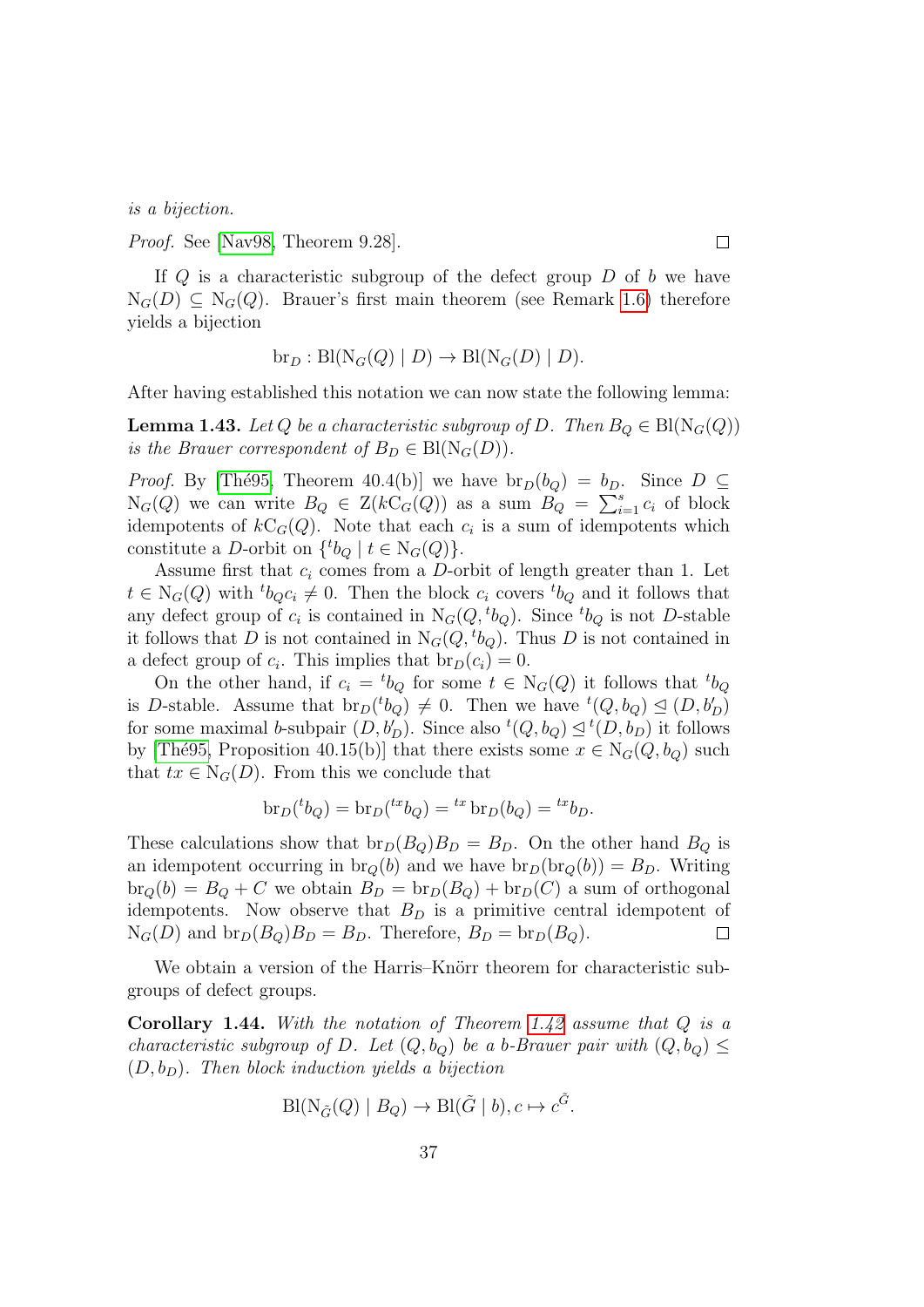*Proof.* Brauer correspondence gives a bijection  $\text{br}_D : Bl(G | D) \to Bl(N_G(D))$ D) with  $br_D(b) = B_D$ . Moreover, by Lemma [1.43](#page-36-0) the map  $br_D : Bl(N_G(Q))$  $D \to \text{Bl}(\text{N}_G(D) | D)$  is a bijection with  $\text{br}_D(B_Q) = B_D$ .

By Theorem [1.42](#page-35-0) we hence obtain bijections  $Bl(N_{\tilde{G}}(D) | B_D) \rightarrow Bl(G | b)$ and  $\text{Bl}(\text{N}_{\tilde{G}}(D) \mid B_D) \to \text{Bl}(\text{N}_{\tilde{G}}(Q) \mid B_Q)$  both given by block induction. This yields a bijection

$$
Bl(N_{\tilde{G}}(Q) | B_Q) \to Bl(\tilde{G} | b).
$$

Moreover, if  $c \in Bl(N_{\tilde{G}}(D) | B_D)$  then  $c^{N_{\tilde{G}}(Q)}$  and  $c^{\tilde{G}}$  are both defined. By [\[Nav98,](#page-144-0) Problem 4.2] it follows that  $c^{\tilde{G}} = (c^N \tilde{\sigma}^{(Q)})^{\tilde{G}}$ . Hence, the bijection  $Bl(N_{\tilde{G}}(Q) | B_Q) \rightarrow Bl(\tilde{G} | b)$  is given by block induction.  $\Box$ 

## 1.15 Splendid Rickard equivalences and Clifford theory

In Proposition [1.36](#page-32-0) we have shown that a splendid Rickard equivalence induces a derived equivalence on the level of normalizers. Therefore, a natural question to ask is whether the so-obtained equivalences behave nicely with respect to the Clifford theory of Rickard equivalences and with the Brauer category of the involved blocks. These questions will be addressed in this section.

We first make the following useful observation.

<span id="page-37-0"></span>**Lemma 1.45.** Let G be a normal subgroup of a finite group  $G$ . Let b be a  $\hat{G}$ -stable block of  $G$  with defect group  $D$  and  $Q$  a characteristic subgroup of  $D$ . Then  $B_Q$  is an  $N_{\tilde{G}}(Q)$ -stable block of  $N_G(Q)$  and we have  $N_{\tilde{G}}(Q)/N_G(Q) \cong$  $G/G$ .

*Proof.* Recall that all defect groups of b are G-conjugate. Since b is a  $\tilde{G}$ -stable block of G we thus obtain  $\tilde{G} = G N_{\tilde{G}}(D)$ . Moreover, Q is a characteristic subgroup of D and so  $N_{\tilde{G}}(D) \subseteq N_{\tilde{G}}(Q)$ . From this we conclude that  $G/G \cong$  $N_{\tilde{G}}(Q)/N_G(Q)$ . It remains to show that  $B_Q$  is  $N_{\tilde{G}}(Q)$ -stable. If  $g \in N_{\tilde{G}}(Q)$ then  $g(D, b_D)$  is a second maximal b-Brauer pair, so there exists some  $x \in G$ with  $g(x, b_D) = (D, b_D)$ . In particular,  $gx \in N_{\tilde{G}}(D) \subseteq N_{\tilde{G}}(Q)$  and thus  $x \in$  $N_G(Q)$ . Moreover,  $(Q, b_Q) \leq (D, b_D)$  and  $(Q, {}^{gx}b_Q) = {}^{gx}(Q, b_Q) \leq (D, b_D)$ are two b-Brauer pairs with first entry Q. Therefore,  $gx \in N_{\tilde{G}}(Q, b_Q)$  and so  ${}^gB_Q={}^{gx}B_Q=B_Q.$  $\Box$ 

In the following,  $\tilde{L}$  denotes a subgroup of a finite group  $\tilde{G}$  and G a normal subgroup of  $\tilde{G}$ . We set  $L := G \cap \tilde{L}$  and assume that  $\tilde{G} = \tilde{L}G$ . As before we set  $\mathcal{D} := (G \times L^{\text{opp}}) \Delta(\tilde{L})$ . Furthermore, let  $c \in Z(kL)$  be a  $\tilde{L}$ -stable block of L and  $b \in Z(kG)$ .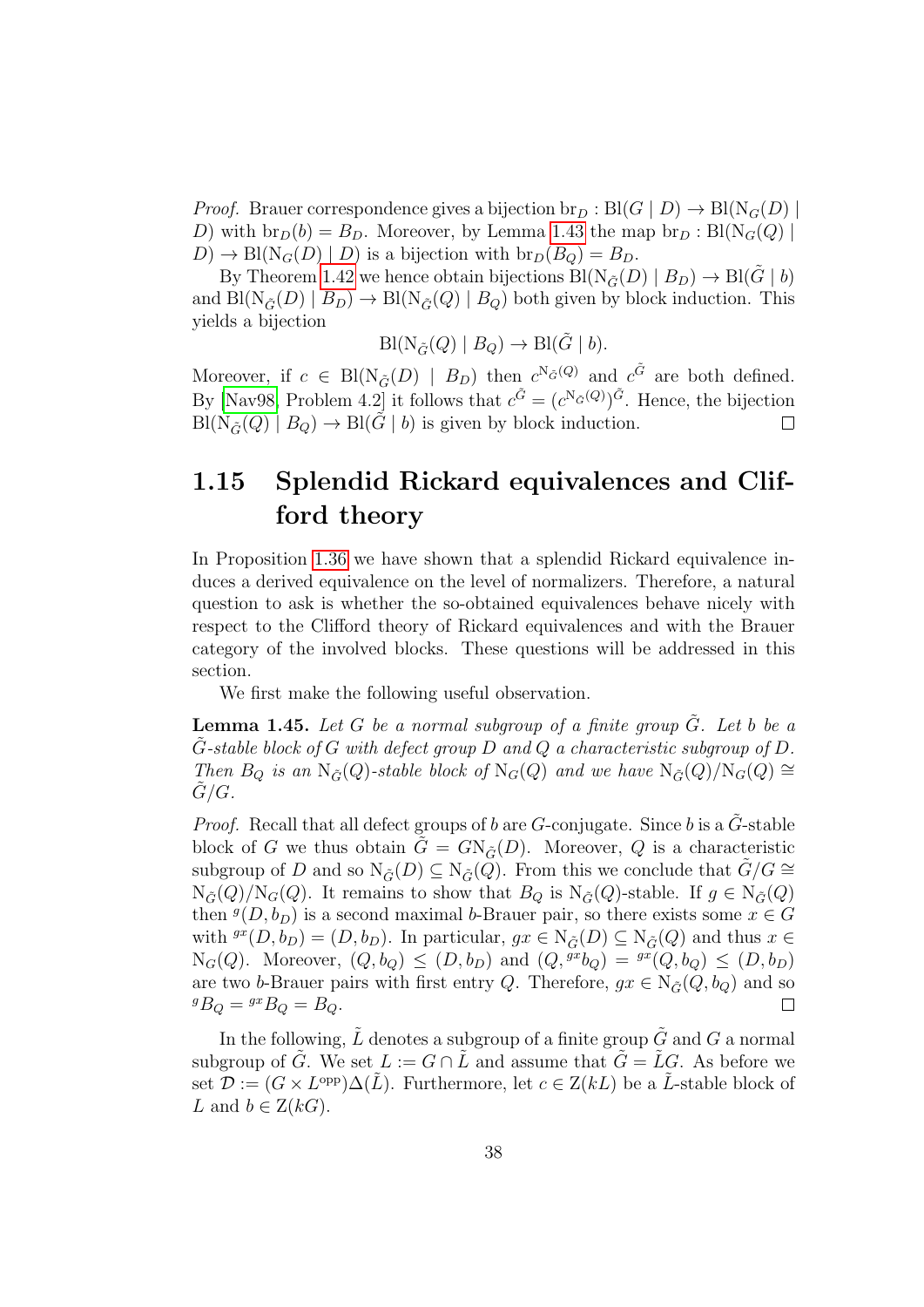<span id="page-38-0"></span>**Lemma 1.46.** Let C be a bounded complex of  $kGb-kLc$ -bimodules inducing a splendid Rickard equivalence between the blocks kGb and kLc. Assume that C extends to a complex C' of kD-modules and denote  $\tilde{C} := \text{Ind}_{\mathcal{D}}^{\tilde{G} \times \tilde{L}^{\text{opp}}}(C').$ Let  $D$  be a defect group of kLc and  $Q$  a characteristic subgroup of  $D$ . Let  $(Q, c_Q)$  be a c-Brauer pair corresponding to the b-Brauer pair  $(Q, b_Q)$  as in Proposition [1.16.](#page-22-0) Set

$$
\tilde{\mathcal{C}} := \mathrm{Ind}_{\mathrm{N}_{\tilde{G} \times \tilde{L}^{\mathrm{opp}}}^{\mathrm{N}_{\tilde{G}}(Q) \times \mathrm{N}_{\tilde{L}}(Q)^{\mathrm{opp}}}^{\mathrm{N}_{\tilde{G}}(Q) \times \mathrm{N}_{\tilde{L}}(Q)^{\mathrm{opp}}}(\mathrm{Br}_{\Delta Q}(\tilde{C})) C_Q \text{ and } \mathcal{C} := \mathrm{Ind}_{\mathrm{N}_{G \times L^{\mathrm{opp}}}(\Delta Q)}^{\mathrm{N}_{G}(Q) \times \mathrm{N}_{L}(Q)^{\mathrm{opp}}}(\mathrm{Br}_{\Delta Q}(C)) C_Q.
$$

Then the following diagram is commutative:

$$
\begin{CD} D^b(kN_{\tilde{L}}(Q)C_Q) \xrightarrow{\tilde{\mathcal{C}} \otimes^{\mathbb{L}}_{kN_{\tilde{L}}(Q)}} D^b(kN_{\tilde{G}}(Q)B_Q) \\
\operatorname{Res}_{N_L(Q)}^{N_{\tilde{L}}(Q)} \Bigg| \xrightarrow{\operatorname{Res}_{N_G(Q)}^{N_{\tilde{G}}(Q)}} \operatorname{Res}_{N_G(Q)}^{N_{\tilde{G}}(Q)} \Bigg| \\
D^b(kN_L(Q)C_Q) \xrightarrow{\mathcal{C} \otimes^{\mathbb{L}}_{kN_L(Q)}} D^b(kN_G(Q)B_Q)\n\end{CD}
$$

where the horizontal maps induce equivalences of the derived categories.

Proof. By the commutativity of the first two rows of the commutative diagram in Remark [1.40](#page-34-0) we have a natural isomorphism

$$
\tilde{\mathcal{C}}\cong \mathrm{Ind}_{\mathrm{N}_G(Q)\times \mathrm{N}_L(Q)^{\mathrm{opp}}\Delta \mathrm{N}_{\tilde{L}}(Q)}^{\mathrm{N}_G(Q)\times \mathrm{N}_{\tilde{L}}(Q)^{\mathrm{opp}}},
$$

where  $\mathcal{C}' := \text{Ind}_{N}^{N_G(Q) \times N_L(Q)^\text{opp} \Delta N_{\tilde{L}}(Q)}$  $N_{G\times L^{\text{opp}}\Delta \tilde{L}}(\Delta Q)$ <sup>Opp</sup> $\Delta N_{\tilde{L}}(Q)$  (Br $_{\Delta Q}(C')$ ) $C_Q$ . Now by the commutativity of the second and the third row of the commutative diagram in Remark [1.40](#page-34-0) we deduce that

$$
\mathrm{Res}^{\mathrm{N}_G(Q)\times\mathrm{N}_L(Q)^{\mathrm{opp}}\Delta\mathrm{N}_{\tilde{L}}(Q)}_{\mathrm{N}_G(Q)\times\mathrm{N}_L(Q)^{\mathrm{opp}}}(\mathcal{C}')\cong\mathcal{C}.
$$

By Proposition [1.36](#page-32-0) the complex  $\mathcal C$  induces a derived equivalence between the blocks  $kN_G(Q)B_Q$  and  $kN_L(Q)C_Q$ . By Lemma [1.45,](#page-37-0) the block  $B_Q$  is  $N_{\tilde{G}}(Q)$ -stable and  $C_Q$  is  $N_{\tilde{L}}(Q)$ -stable. Moreover, we have

$$
N_{\tilde{G}}(Q)/N_G(Q) \cong N_{\tilde{L}}(Q)/N_L(Q).
$$

It follows from Remark [1.25](#page-26-0) that the complex  $\tilde{C} \cong \text{Ind}_{N_C(Q) \times N_L(Q)^\text{opp}}^{N_{\tilde{G}}(Q) \times N_L(Q)^\text{opp}}$  $\frac{\mathsf{N}_{\tilde{G}}(Q)\times \mathsf{N}_{\tilde{L}}(Q)^{\mathrm{opp}}}{\mathsf{N}_{G}(Q)\times \mathsf{N}_{L}(Q)^{\mathrm{opp}}\Delta \mathsf{N}_{\tilde{L}}(Q)}(\mathcal{C}')$ induces a derived equivalence between  $kN_{\tilde{L}}(Q)C_Q$  and  $kN_{\tilde{G}}(Q)B_Q$ . The commutativity of the diagram is now a consequence of Remark [1.26\(](#page-26-1)a).  $\Box$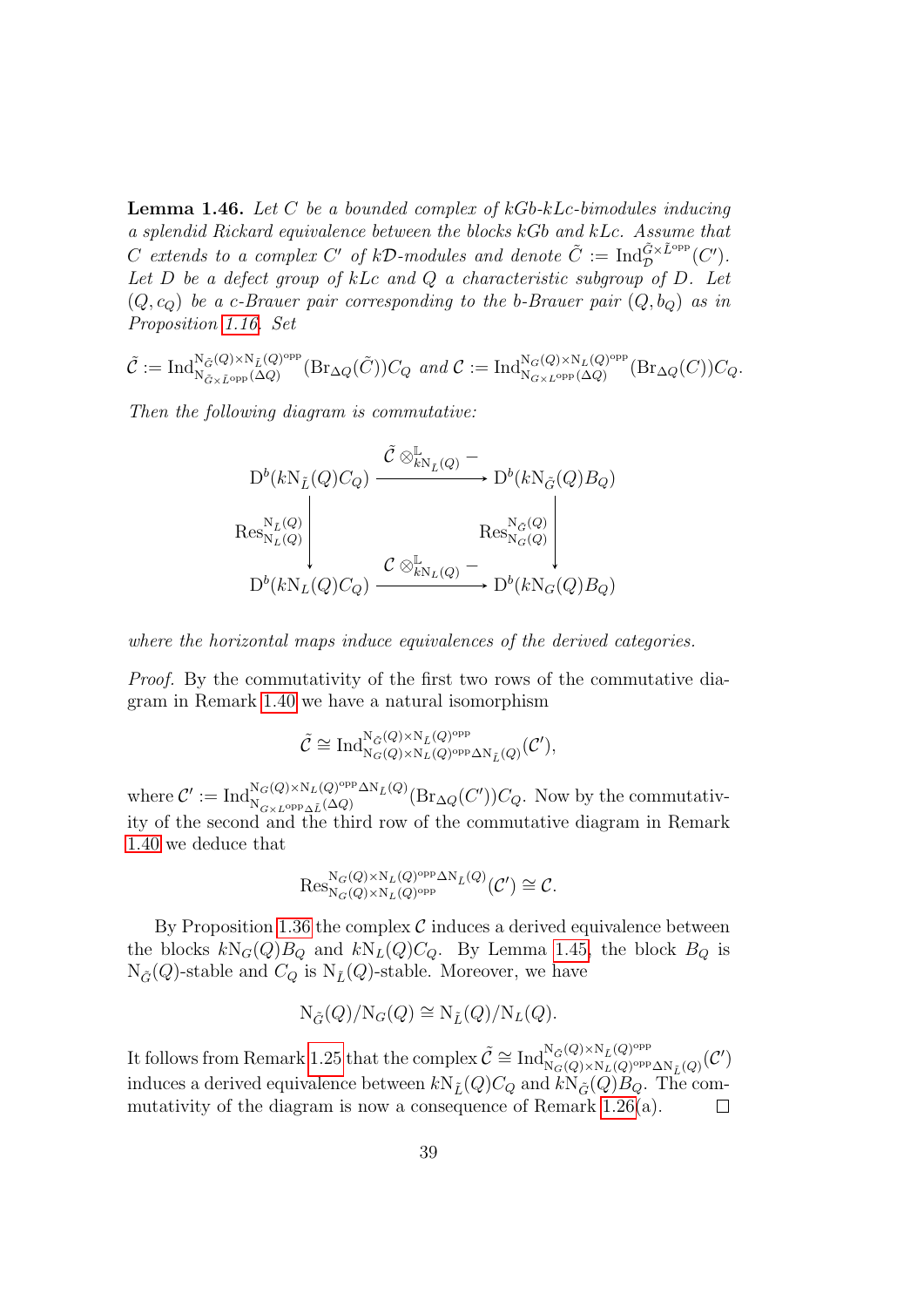In Corollary [1.44](#page-36-1) we have established a Harris–Knörr correspondence for characteristic subgroups of the defect group of a block. It is therefore natural to ask whether the construction in Lemma [1.46](#page-38-0) is compatible with this correspondence.

Remark 1.47. Assume that we are in the situation of Lemma [1.46.](#page-38-0) Let  $c = c_1 + \cdots + c_r$  be a decomposition of c into block idempotents of kL. We let  $b = b_1 + \cdots + b_r$  be the decomposition of b into block idempotents of  $k\tilde{G}$  such that  $b_i\tilde{C}c_i \neq 0$  in  $\text{Ho}^b(k[\tilde{G} \times \tilde{L}^{\text{opp}}])$ , see Lemma [1.9.](#page-19-0) We have a decomposition  $\mathrm{br}_Q^{\tilde{G}}(b) = \mathrm{br}_Q^{\tilde{G}}(b_1) + \cdots + \mathrm{br}_Q^{\tilde{G}}(b_r)$  into orthogonal idempotents.

Denote by  $B_{Q,i} := \text{br}_Q(b_i)B_Q$  the Harris–Knörr correspondent of  $b_i$ , see Corollary [1.44.](#page-36-1) We deduce that

$$
B_Q = B_{Q,1} + \cdots + B_{Q,r}
$$

is a decomposition into block idempotents of  $kN_{\tilde{G}}(Q)$ . Similarly, we have a decomposition

$$
C_Q = C_{Q,1} + \dots + C_{Q,r}
$$

into block idempotents of  $kN_{\tilde{L}}(Q)$ , where  $C_{Q,i} := \text{br}_Q(c_i)C_Q$ . We have  $Br_{\Delta Q}(\tilde{C}) \cong \bigoplus_{i=1}^r br_Q(b_i) Br_{\Delta Q}(\tilde{C}) br_Q(c_i)$  and therefore we obtain

$$
\tilde{\mathcal{C}} = \text{Ind}_{\mathcal{N}_{\tilde{G}\times \tilde{L}^{\text{opp}}}^{\mathcal{N}_{\tilde{G}}(Q)\times \mathcal{N}_{\tilde{L}}(Q)^{\text{opp}}}^{\mathcal{N}(Q)^{\text{opp}}}(\text{Br}_{\Delta Q}(\tilde{C})C_Q) \cong \bigoplus_{i=1}^r \tilde{\mathcal{C}}C_{Q,i}.
$$

From this we conclude that the complex  $\mathcal{C}C_{Q,i}$  induces a derived equivalence between the blocks  $kN_{\tilde{G}}(Q)B_{Q,i}$  and  $kN_{\tilde{L}}(Q)C_{Q,i}$ . Thus, the local equivalences for the normalizer are compatible with the Harris–Knörr correspondence.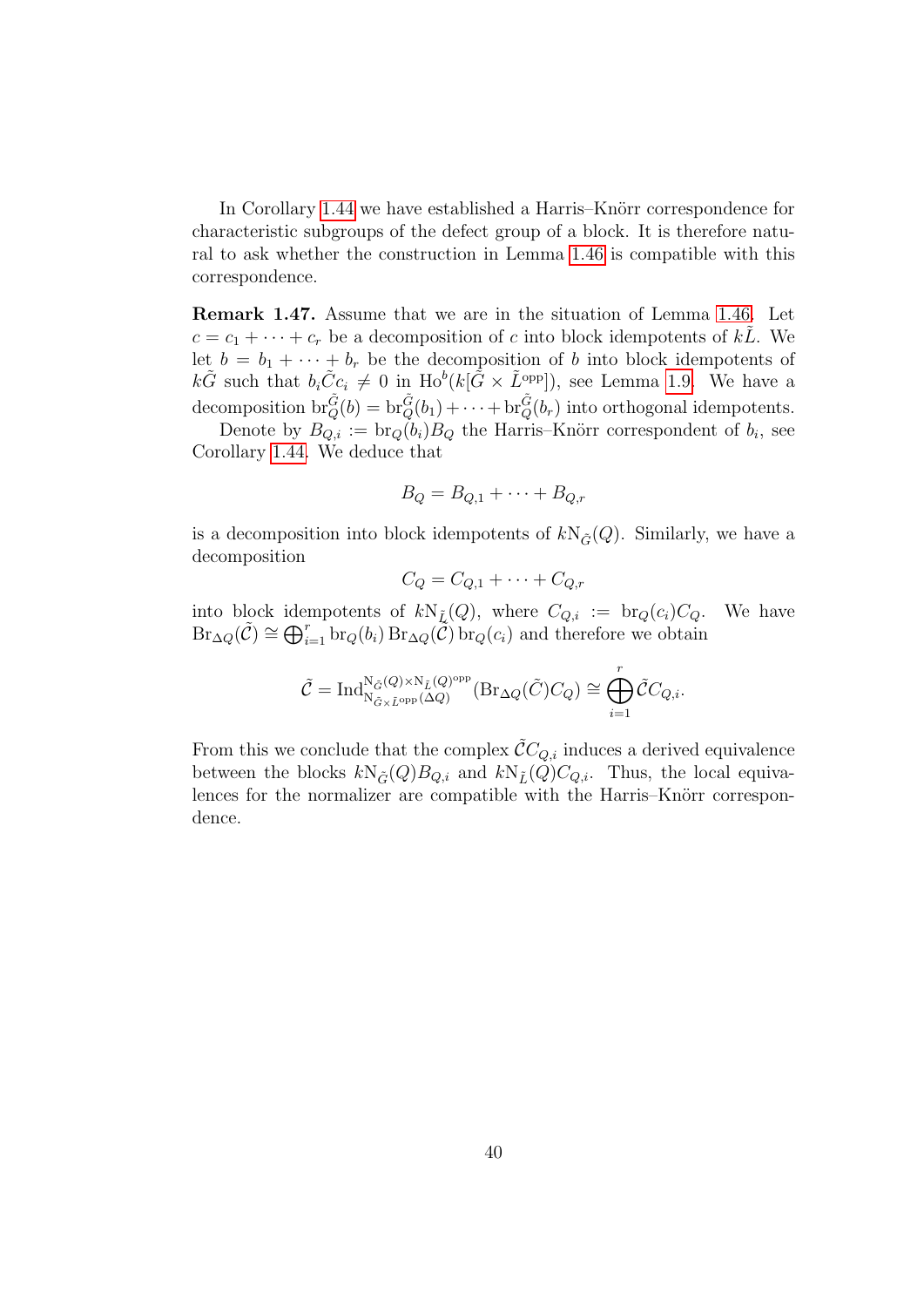## Chapter 2

# Deligne–Lusztig theory and disconnected reductive groups

In this chapter we recall the necessary background in the representation theory of finite groups of Lie type. We will in particular discuss extensions of this theory to disconnected reductive groups. Then we will recall the Morita equivalence constructed by Bonnafé, Dat and Rouquier which can be seen as a starting point of this work.

### 2.1 Disconnected reductive algebraic groups

We assume that the reader is familiar with the notion of Levi subgroups and parabolic subgroups of connected reductive algebraic groups, see for instance [\[MT11,](#page-144-1) Chapter 12]. In this section, we will discuss a generalization of these notions to not necessarily connected reductive groups.

Fix a prime number p and an algebraic closure  $\overline{\mathbb{F}_p}$  of  $\mathbb{F}_p$ . Let **G** denote a (not necessarily connected) reductive algebraic group defined over  $\overline{\mathbb{F}_p}$ . We denote by  $G^{\circ}$  the connected component of  $G$  containing the identity.

In the following, we recall some standard facts, which can for instance be found in [\[BDR17a,](#page-141-0) Section 2.D.] and [\[BDR17a,](#page-141-0) Section 3.A.]. A closed subgroup **P** of **G** is called *parabolic subgroup* if the variety  $G/P$  is complete. One can show that a closed subgroup  $P$  of  $G$  is a parabolic subgroup of  $G$  if and only if  $\mathbf{P}^\circ$  is a parabolic subgroup of  $\mathbf{G}^\circ$ . Moreover, we have  $\mathbf{P}\cap\mathbf{G}^\circ=\mathbf{P}^\circ$ and the unipotent radicals of  $P$  and  $P<sup>°</sup>$  coincide.

Suppose that **P** is a parabolic subgroup of **G**. Let  $\mathbf{L}_{\text{o}}$  be a Levi subgroup of  $G^{\circ}$  so that  $P^{\circ} = L_{\circ} \ltimes U$  is a Levi decomposition of the parabolic subgroup  $\mathbf{P}^{\circ}$  in  $\mathbf{G}^{\circ}$ . Then we call  $\mathbf{L} = \mathrm{N}_{\mathbf{P}}(\mathbf{L}_{\circ})$  a Levi subgroup of  $\mathbf{P}$  in  $\mathbf{G}$ . In addition, we have a decomposition  $\mathbf{P} = \mathbf{L} \times \mathbf{U}$  and  $\mathbf{L} \circ$  is the connected component of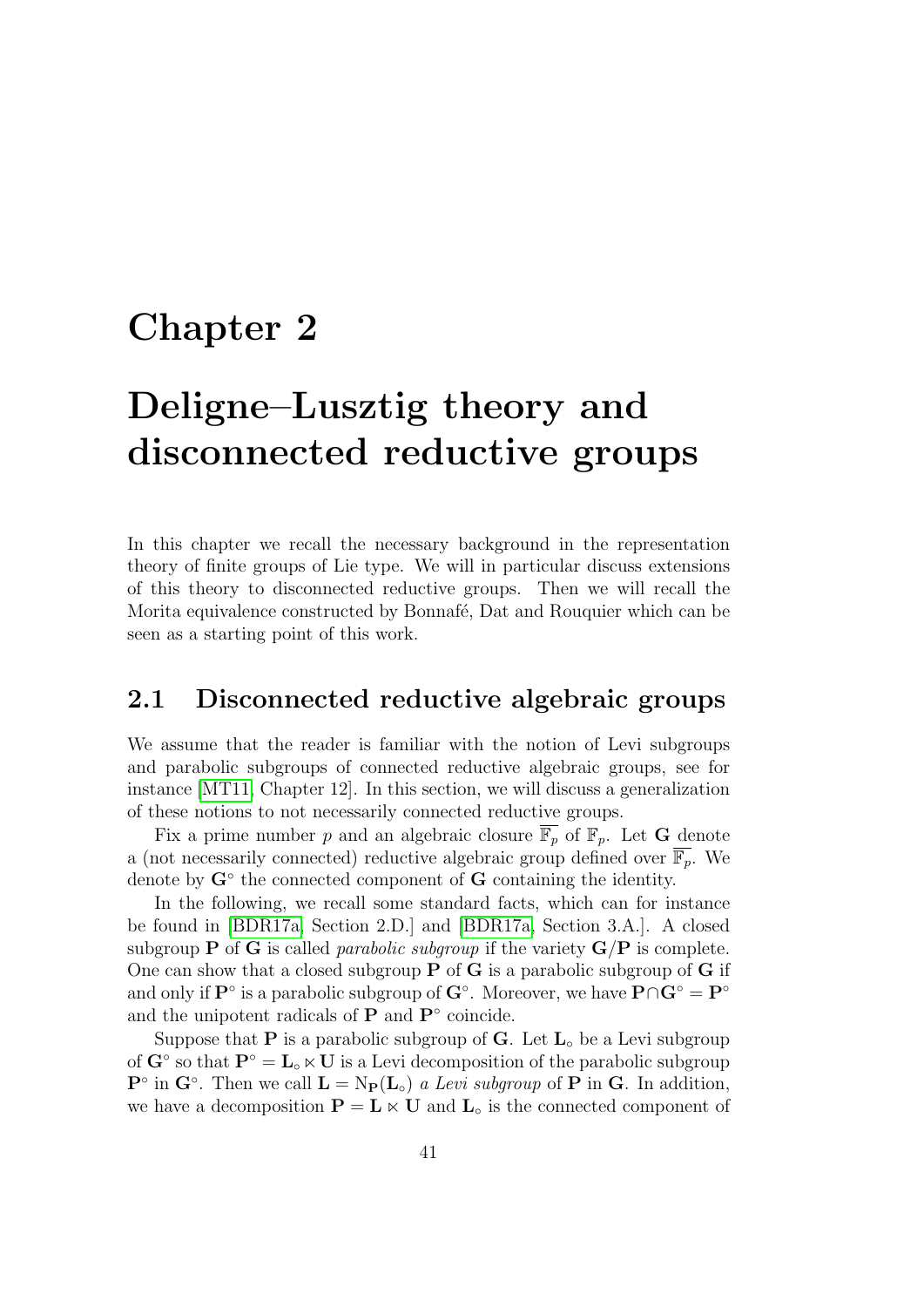**L**, i.e.  $\mathbf{L}^{\circ} = \mathbf{L}_{\circ}$ .

<span id="page-41-0"></span>**Example 2.1.** Let G be a reductive algebraic group. Let  $P_{\circ} = L_{\circ} \times U$  be a parabolic subgroup with Levi decomposition in  $\mathbf{G}^{\circ}$ . Then  $\mathbf{P} = N_{\mathbf{G}}(\mathbf{P}_{\circ})$  is a parabolic subgroup of G with Levi subgroup  $L = N_G(L_o, P_o) = N_P(L_o)$ such that  $\mathbf{P}^{\circ} = \mathbf{P}_{\circ}$ .

As we show in the next example, disconnected reductive groups arise naturally in the study of automorphisms of reductive groups.

**Example 2.2.** Let  $\mathbf{G}^{\circ}$  be a connected reductive group and  $\tau : \mathbf{G}^{\circ} \to \mathbf{G}^{\circ}$  and algebraic automorphism of  $\mathbf{G}_{\circ}$  of finite order. Then the semidirect product  $\mathbf{G} := \mathbf{G} \circ \mathbf{A} \langle \tau \rangle$  is again a reductive algebraic group but no longer connected. This situation was for instance considered in [\[Mal93\]](#page-143-0). Let  $P_{\circ} = L_{\circ} \ltimes U$  be a Levi decomposition of a parabolic subgroup  $P_{\circ}$  of  $G_{\circ}$ . If both  $L_{\circ}$  and  $P_{\circ}$ are  $\tau$ -stable, then  $\mathbf{P} := \mathbf{P} \circ \mathbf{A} \langle \tau \rangle$  is a parabolic subgroup of G with Levi subgroup  $\mathbf{L} := \mathbf{L} \times \langle \tau \rangle$ , see Example [2.1.](#page-41-0)

Disconnected reductive groups also appear naturally as local subgroups of (connected) reductive groups.

Example 2.3. Let G be a possibly disconnected reductive group, P a parabolic subgroup of G with Levi decomposition  $P = L \ltimes U$ . In addition, we assume that  $Q$  is a finite solvable p'-subgroup of **L**. By [\[BDR17a,](#page-141-0) Remark 3.5] it follows that the normalizer  $N_G(Q)$  is a reductive group. Moreover,  $N_P(Q)$  is a parabolic subgroup of  $N_G(Q)$  with Levi decomposition  $N_{\mathbf{P}}(Q) = N_{\mathbf{L}}(Q) \ltimes C_{\mathbf{U}}(Q)$ . Similarly,  $C_{\mathbf{G}}(Q)$  is a reductive group with parabolic subgroup  $C_{\mathbf{P}}(Q)$  and Levi decomposition  $C_{\mathbf{P}}(Q) = C_{\mathbf{L}}(Q) \ltimes C_{\mathbf{U}}(Q)$ , see [\[BDR17a,](#page-141-0) Proposition 3.4]. Note that  $N_{\mathbf{G}}(Q)/C_{\mathbf{G}}(Q)$  is finite since it embeds under the natural map  $N_G(Q)/C_G(Q) \hookrightarrow Aut(Q)$  into the automorphism group of the finite group Q. Therefore,  $N^{\circ}_{\mathbf{G}}(Q) = C^{\circ}_{\mathbf{G}}(Q)$  and we have a Levi decomposition  $C_{\mathbf{P}}^{\circ}(Q) = C_{\mathbf{L}}^{\circ}(Q) \ltimes C_{\mathbf{U}}(Q)$  in the connected reductive group  $C^{\circ}_{\mathbf{G}}(Q)$ .

## 2.2  $\ell$ -adic cohomology of Deligne–Lusztig varieties

From now on  $\ell$  denotes a prime number with  $p \neq \ell$  and q is an integral power of p. Furthermore, by variety we always mean a quasi-projective variety defined over  $\overline{\mathbb{F}_n}$ .

Let **X** be a variety acted on by a finite group G. We denote by  $R\Gamma_c(\mathbf{X}, \mathcal{O}) \in$  $D<sup>b</sup>(\mathcal{O}G)$  the  $\ell$ -adic cohomology with compact support of the variety **X** with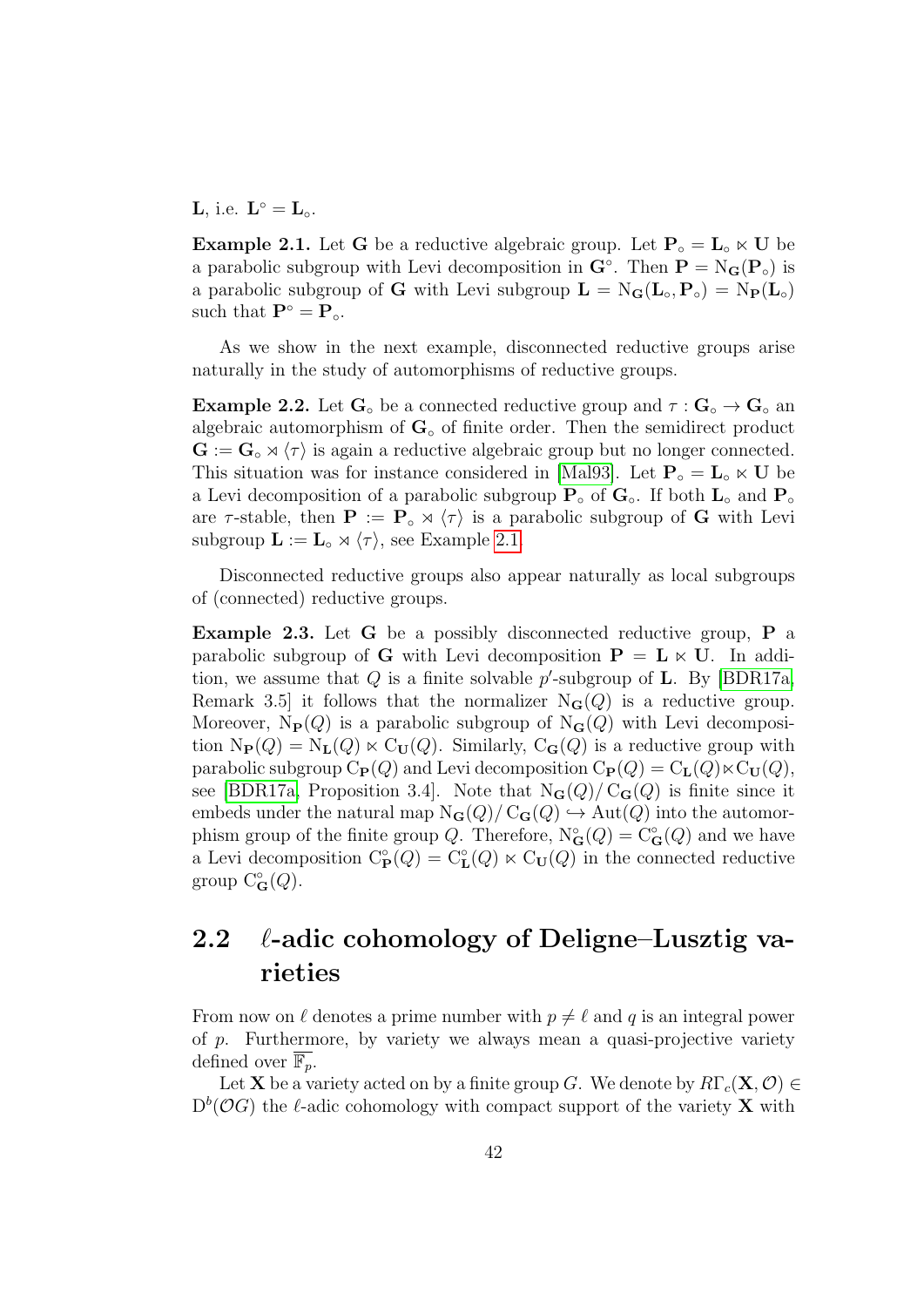coefficients in  $\mathcal{O}$ , see [\[CE04,](#page-142-0) A.3.7] and [CE04, A.3.14]. For  $A \in \{K, \mathcal{O}, k\}$ we define

$$
R\Gamma_c(\mathbf{X},A) := R\Gamma_c(\mathbf{X},\mathcal{O}) \otimes_{\mathcal{O}}^{\mathbb{L}} A \in D^b(AG).
$$

Moreover, we denote by  $H_c^d(\mathbf{X}, A) \in AG$ -mod the dth cohomology module of the complex  $R\Gamma_c(\mathbf{X}, A)$ . For basic facts about  $\ell$ -adic cohomology which will be more than enough for this thesis we refer the reader to the expositions in [\[CE04,](#page-142-0) Appendix 3]. More supplementary material can be found in the appendix of [\[Car93\]](#page-142-1) or [\[DM91,](#page-143-1) Chapter 10].

Let **G** be a reductive group with Frobenius endomorphism  $F: \mathbf{G} \to \mathbf{G}$ defining an  $\mathbb{F}_q$ -structure on **G**. Let **P** be a parabolic subgroup of **G**, **P** = **LU** be a Levi decomposition and assume that **L** is F-stable. Consider the  $\mathbf{G}^F$ - $\mathbf{L}^F$ -variety

$$
\mathbf{Y}_{\mathbf{U}}^{\mathbf{G}} := \{ g\mathbf{U} \in \mathbf{G}/\mathbf{U} \mid g^{-1}F(g) \in \mathbf{U}F(\mathbf{U}) \} \subseteq \mathbf{G}/\mathbf{U}.
$$

If the ambient group  $G$  is clear from the context we will just write  $Y_U$  instead of  $Y_{\text{U}}^{\text{G}}$ . The cohomology of this variety provides us with a triangulated functor

$$
\mathcal{R}^{\mathbf{G}}_{\mathbf{L}\subseteq\mathbf{P}}:D^b(\Lambda\mathbf{L}^F)\to D^b(\Lambda\mathbf{G}^F),\ M\mapsto R\Gamma_c(\mathbf{Y}_{\mathbf{U}}^{\mathbf{G}},\Lambda)\otimes^{\mathbb{L}}_{\Lambda\mathbf{L}^F}M.
$$

This functor induces a map

$$
R_{\mathbf{L}\subseteq\mathbf{P}}^{\mathbf{G}} := [\mathcal{R}_{\mathbf{L}}^{\mathbf{G}}] : G_0(\Lambda \mathbf{L}^F) \to G_0(\Lambda \mathbf{G}^F), [M] \mapsto \sum_i (-1)^i [H_c^i(\mathbf{Y}_{\mathbf{U}}^{\mathbf{G}}, \Lambda) \otimes_{\Lambda \mathbf{L}^F} M],
$$

on Grothendieck groups (see Section [1.1\)](#page-12-0) the so-called *Deligne–Lusztig in*duction.

### 2.3 Properties of Deligne–Lusztig varieties

In this section we will study the following set-up: Let  $\hat{G}$  be a reductive group with Frobenius  $F : \hat{G} \to \hat{G}$ . Moreover, assume that G is a closed F-stable normal subgroup of  $\hat{G}$ . Suppose that  $P = LU$  and  $\hat{P} = LU$  are two Levi decomposition of parabolic subgroups **P** of **G** and  $\hat{\mathbf{P}}$  of  $\hat{\mathbf{G}}$  such that  $\hat{\mathbf{P}} \cap \mathbf{G} = \mathbf{P}$  and  $\hat{\mathbf{L}} \cap \mathbf{G} = \mathbf{L}$ . Assume that the Levi subgroup  $\hat{\mathbf{L}}$  is F-stable. Let us denote

$$
\mathcal{D} = \{ (x, y) \in \hat{\mathbf{G}}^F \times (\hat{\mathbf{L}}^F)^{\text{opp}} \mid x\mathbf{G}^F = y^{-1}\mathbf{G}^F \} = (\mathbf{G}^F \times (\mathbf{L}^F)^{\text{opp}}) \Delta(\hat{\mathbf{L}}^F).
$$

<span id="page-42-0"></span>**Lemma 2.4.** With the notation as above, the variety  $Y_{U}^{G}$  is a D-stable subvariety of  $\dot{G}/U$ .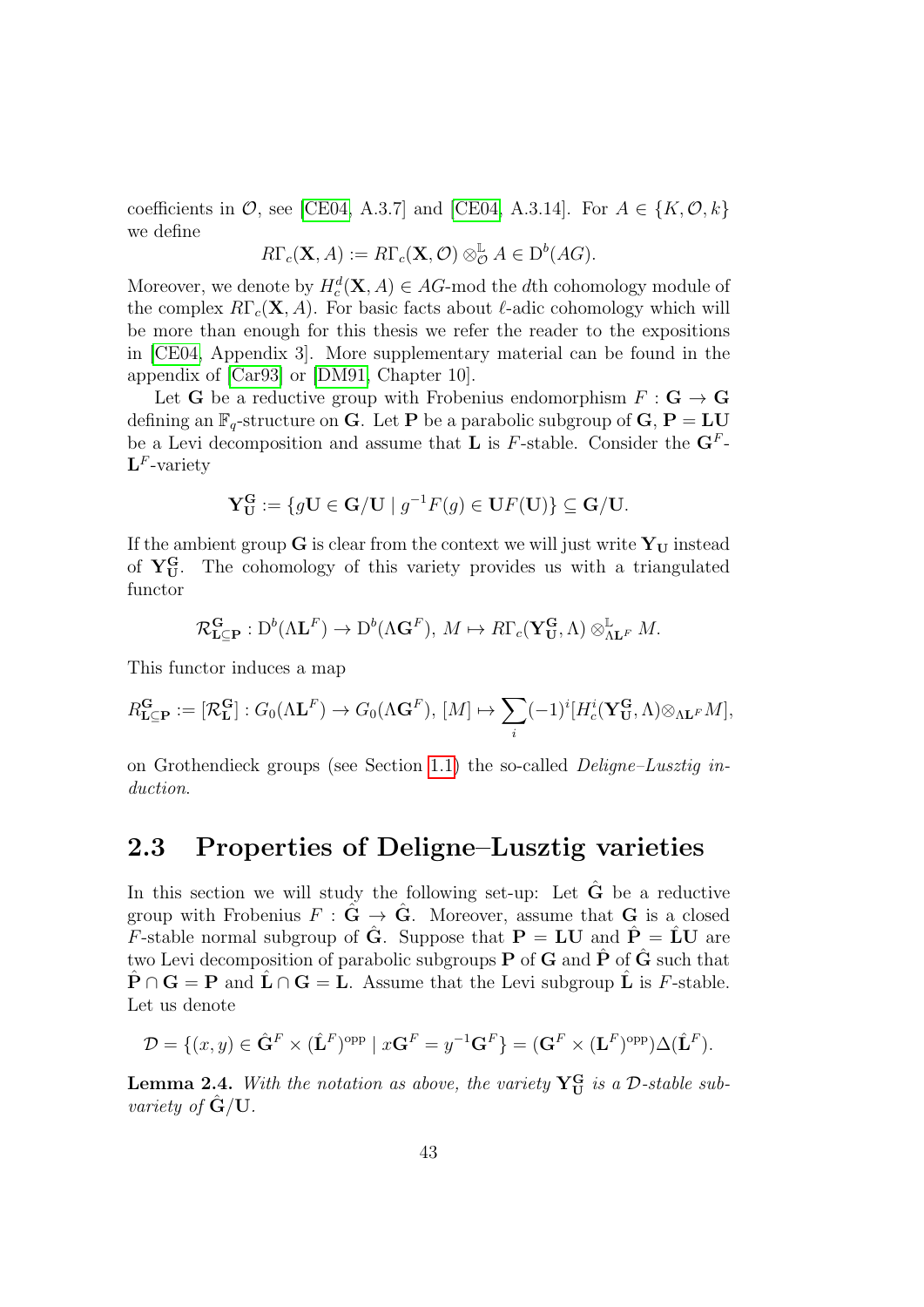*Proof.* Let  $(x, y) \in \mathcal{D}$  and  $gU \in G/U$ . Since  $(x^{-1}, y^{-1}) \in \mathcal{D}$  we have  $xy \in$  $\mathbf{G}^F$  and  $xgx^{-1} \in \mathbf{G}$ . Since  $\mathbf{\hat{L}}$  normalizes U we conclude that

$$
xg\mathbf{U}y = xgy\mathbf{U} = xgx^{-1}xy\mathbf{U} \in \mathbf{G}/\mathbf{U}.
$$

Hence, the group action of  $D$  stabilizes the subvariety  $G/U$  of  $G/U$ .

Now suppose that  $gU \in Y_U^G$ . Let us define  $c = xgy$ . It follows that

$$
c^{-1}F(c) = y^{-1}g^{-1}F(g)y \in (\mathbf{U}F(\mathbf{U}))^y = \mathbf{U}F(\mathbf{U})
$$

since  $y \in \hat{\mathbf{L}}$  normalizes U. Consequently, the Deligne–Lusztig variety  $\mathbf{Y}_{\mathbf{U}}^{\mathbf{G}}$  is a  $\mathcal{D}$ -stable subvariety of  $\mathbf{G}/\mathbf{U}$ .

We also consider the generalized Deligne–Lusztig varieties as introduced in [\[BDR17a,](#page-141-0) Section 6A]. Let  $P_1$  and  $P_2$  be two parabolic subgroups of G with common  $F$ -stable Levi complement **L** and unipotent radicals  $U_1$  and  $U_2$  respectively. We define

$$
\mathbf{Y}_{\mathbf{U}_1,\mathbf{U}_2}^{\mathbf{G}} = \{ (g_1\mathbf{U}_1, g_2\mathbf{U}_2) \in \mathbf{G}/\mathbf{U}_1 \times \mathbf{G}/\mathbf{U}_2 \mid g_1^{-1}g_2 \in \mathbf{U}_1\mathbf{U}_2; g_2^{-1}F(g_1) \in \mathbf{U}_2F(\mathbf{U}_1) \}
$$

which is a variety acted on diagonally by  $\hat{\mathbf{G}}^F \times (\hat{\mathbf{L}}^F)^{\text{opp}}$ . Similarily to Lemma [2.4](#page-42-0) one proves the following.

**Lemma 2.5.** Let  $\hat{\mathbf{G}}^F \times (\hat{\mathbf{L}}^F)^{\text{opp}}$  act diagonally on  $\hat{\mathbf{G}}/\mathbf{U}_1 \times \hat{\mathbf{G}}/\mathbf{U}_2$ . Then  $\mathbf{Y_{U_1,U_2}^G}$  is a D-stable subvariety of  $\hat{\mathbf{G}}/\mathbf{U}_1 \times \hat{\mathbf{G}}/\mathbf{U}_2$ .

*Proof.* Let  $(x, y) \in \mathcal{D}$  and  $(g_1\mathbf{U}_1, g_2\mathbf{U}_2) \in \mathbf{Y}_{\mathbf{U}_1,\mathbf{U}_2}^{\mathbf{G}}$ . As in the proof of Lemma [2.4](#page-42-0) we see that

$$
x(g_1\mathbf{U}_1,g_2\mathbf{U}_2)y=(xg_1\mathbf{U}_1y,xg_2\mathbf{U}_2y)=(xg_1y\mathbf{U}_1,xg_2y\mathbf{U}_2)\in \mathbf{G}/\mathbf{U}_1\times \mathbf{G}/\mathbf{U}_2.
$$

Moreover, we have

$$
(xg_1y)^{-1}xg_2y = y^{-1}g_1^{-1}g_2y \in (\mathbf{U}_1\mathbf{U}_2)^y = \mathbf{U}_1\mathbf{U}_2,
$$

since  $y \in \hat{\mathbf{L}}$  normalizes  $\mathbf{U}_1$  and  $\mathbf{U}_2$ . Similarly,

$$
(xg_2y)^{-1}F(xg_2y) = y^{-1}g_2^{-1}F(g_1)y \in (\mathbf{U}_2F(\mathbf{U}_1))^y = \mathbf{U}_2F(\mathbf{U}_2).
$$

This shows that the subvariety  $Y^G_{U_1,U_2}$  is  $D$ -stable.

**Notation 2.6.** Let H be a finite group. If **X** is a right H-variety and **Y** a left H-variety we denote by  $X \times_H Y$  the quotient of  $X \times Y$  by the diagonal right action of the group  $\Delta(H) = \{(h, h^{-1}) \mid h \in H\}$  given by

$$
\mathbf{X} \times \mathbf{Y} \to \mathbf{X} \times \mathbf{Y}, (x, y) \mapsto (xh, h^{-1}y).
$$

 $\Box$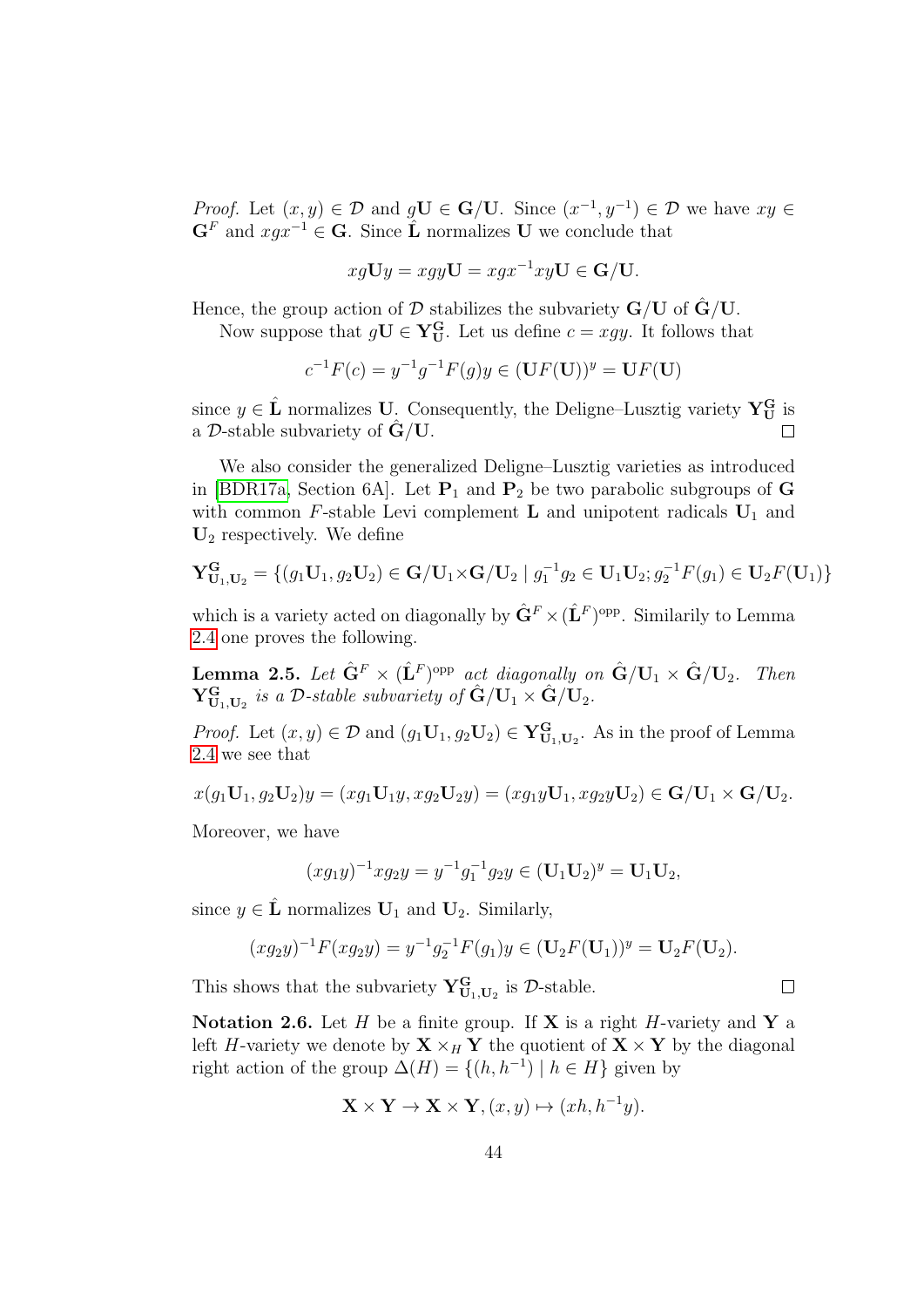Now assume that **X** is a G-H-variety and **Y** an H-L-variety. Then  $\mathbf{X} \times_H \mathbf{Y}$ becomes a G-L-variety. To compute the cohomology of this new variety one uses the following theorem:

<span id="page-44-1"></span>**Theorem 2.7** (Künneth formula). If the stabilizers of points of  $X \times Y$  under the diagonal action of H are of invertible order in  $\Lambda$ , then we have

$$
R\Gamma_c(\mathbf{X},\Lambda) \otimes^{\mathbb{L}}_{\Lambda H} R\Gamma_c(\mathbf{Y},\Lambda) \cong R\Gamma_c(\mathbf{X} \times_H \mathbf{Y},\Lambda)
$$

in  $D^b(\Lambda[G \times L^{\text{opp}}]).$ 

Proof. See [\[BR03,](#page-141-1) Section 3.3].

The following geometric lemma describes two closely related decompositions of the Deligne–Lusztig variety  $Y_{U}^{\hat{G}}$ . The result is certainly well known, but it does not appear in this exact form in the literature, see also [\[CE04,](#page-142-0) Theorem 7.3].

<span id="page-44-0"></span>Lemma 2.8. We have two decompositions.

a)  $\mathbf{Y}_{\mathbf{U}}^{\hat{\mathbf{G}}} = \prod_{g \in \hat{\mathbf{G}}^F / \mathbf{G}^F} g \mathbf{Y}_{\mathbf{U}}^{\mathbf{G}} = \hat{\mathbf{G}}^F \times_{\mathbf{G}^F} \mathbf{Y}_{\mathbf{U}}^{\mathbf{G}}$  as  $(\hat{\mathbf{G}}^F \times (\hat{\mathbf{L}}^F)^{\text{opp}})$ -varieties. b)  $\mathbf{Y}_{\mathbf{U}}^{\hat{\mathbf{G}}} \cong (\hat{\mathbf{G}}^F \times (\hat{\mathbf{L}}^F)^{\text{opp}}) \times_{\mathcal{D}} \mathbf{Y}_{\mathbf{U}}^{\mathbf{G}} \text{ as } (\hat{\mathbf{G}}^F \times (\hat{\mathbf{L}}^F)^{\text{opp}})$ -varieties.

*Proof.* Firstly, observe that  $\prod_{g \in \hat{\mathbf{G}}^F / \mathbf{G}^F} g\mathbf{Y}_{\mathbf{U}}^{\mathbf{G}}$  is indeed a disjoint union of closed subvarieties of  $Y_{U}^{\hat{G}}$ .

Now, let  $y\mathbf{U} \in \mathbf{Y}_{\mathbf{U}}^{\hat{\mathbf{G}}}$ . Then  $y^{-1}F(y) \in \mathbf{U}F(\mathbf{U}) \subseteq \mathbf{G}^{\circ}$ . As  $\mathbf{G}^{\circ}$  is connected the Lang map  $\mathcal{L} : \mathbf{G}^{\circ} \to \mathbf{G}^{\circ}, g \mapsto g^{-1}F(g)$ , is surjective. Consequently, there exists some  $x \in \mathbf{G}^{\circ}$  such that  $x^{-1}F(x) = y^{-1}F(y)$  and therefore  $xy^{-1} \in \hat{\mathbf{G}}^F$ . In particular, we have  $yU \in xy^{-1}Y_U^G$ . This proves part (a).

Let us now prove part (b). The map

$$
\varphi: \hat{\mathbf{G}}^F \times \mathbf{Y}_{\mathbf{U}}^{\mathbf{G}} \to (\hat{\mathbf{G}}^F \times (\hat{\mathbf{L}}^F)^{\text{opp}}) \times \mathbf{Y}_{\mathbf{U}}^{\hat{\mathbf{G}}}, (x, g\mathbf{U}) \mapsto ((x, 1), g\mathbf{U}),
$$

is a morphism of varieties. For  $y \in G^F$  the cosets of  $\varphi(xy, y^{-1}g\mathbf{U}) =$  $((xy, 1), y^{-1}gU)$  and  $\varphi(x, gU) = ((x, 1), gU)$  are equal in the quotient variety  $(\hat{\mathbf{G}}^F \times (\hat{\mathbf{L}}^F)^{\text{opp}}) \times_{\mathcal{D}} \mathbf{Y}_{\mathbf{U}}^{\hat{\mathbf{G}}}$  since  $(y^{-1}, 1) \in \mathcal{D}$ . Therefore, the map  $\varphi$ factors through the diagonal action of  $G^F$  and we obtain a  $(\hat{G}^F \times (\hat{L}^F)^{\text{opp}})$ equivariant morphism

$$
\overline{\varphi}: \hat{\mathbf{G}}^F \times_{\mathbf{G}^F} \mathbf{Y}_{\mathbf{U}}^{\mathbf{G}} \to (\hat{\mathbf{G}}^F \times (\hat{\mathbf{L}}^F)^{\text{opp}}) \times_{\mathcal{D}} \mathbf{Y}_{\mathbf{U}}^{\mathbf{G}}.
$$

We define a morphism of varieties

$$
\psi : (\hat{\mathbf{G}}^F \times (\hat{\mathbf{L}}^F)^{\text{opp}}) \times \mathbf{Y}_{\mathbf{U}}^{\hat{\mathbf{G}}} \to \hat{\mathbf{G}}^F \times \mathbf{Y}_{\mathbf{U}}^{\hat{\mathbf{G}}}((x, y), g\mathbf{U}) \mapsto (xy, y^{-1}g\mathbf{U}y).
$$

 $\Box$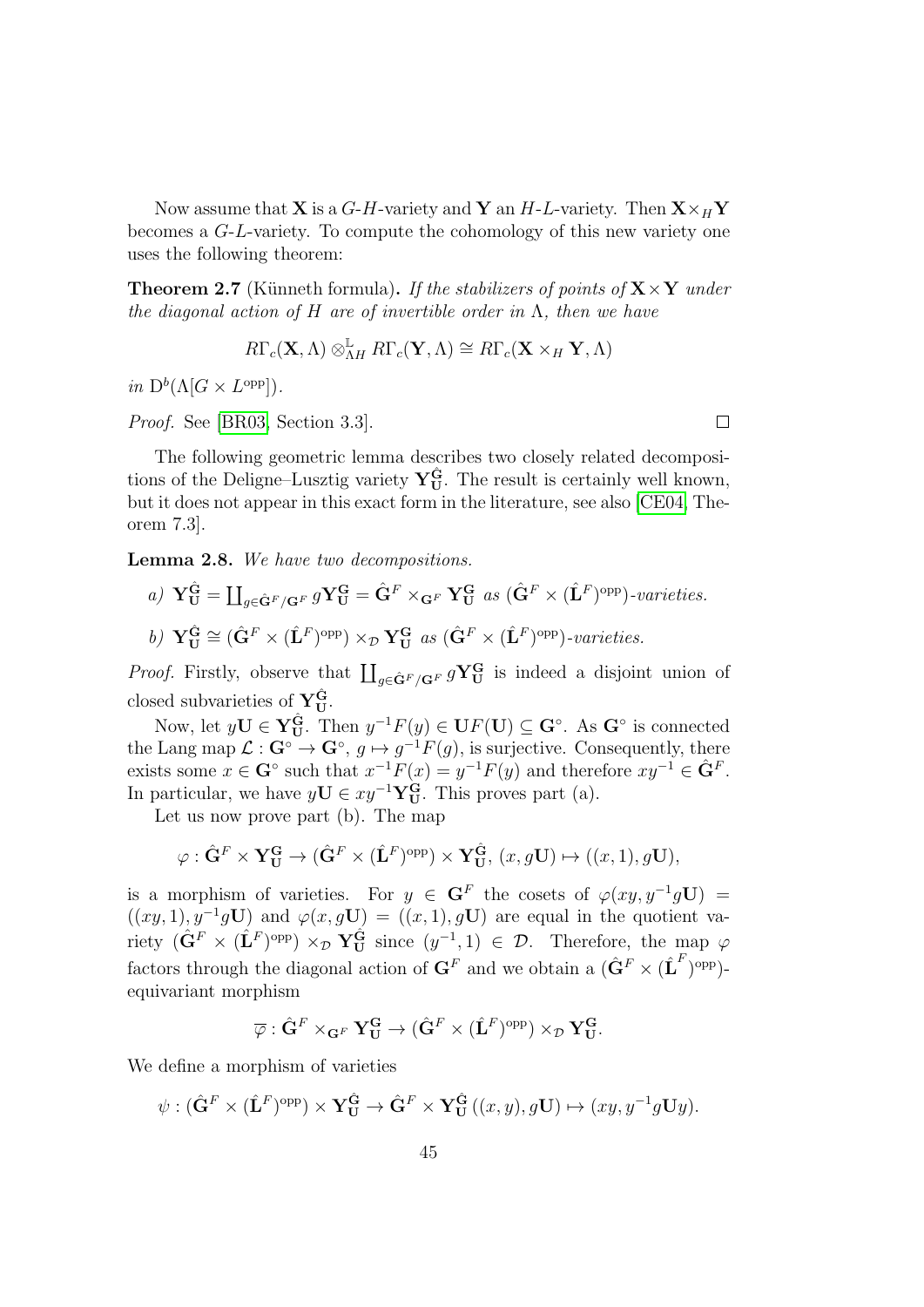For  $(h, l) \in \mathcal{D}$  we have

$$
\psi((xh, ly), h^{-1}gl^{-1}\mathbf{U}) = (xhly, (ly)^{-1}h^{-1}gl^{-1}ly\mathbf{U}) = (x(hly), (hly)^{-1}gy\mathbf{U}).
$$

Since  $hl \in \mathbf{G}^F$  we may write  $hly = yx_0$  for some  $x_0 \in \hat{\mathbf{G}}^F$ . Thus

$$
\psi((xh, ly), h^{-1}gl^{-1}\mathbf{U}) = (xyx_0, x_0^{-1}ygy\mathbf{U}),
$$

which shows that  $\psi$  factors through the diagonal action and we obtain a morphism

$$
\overline{\psi}:(\hat{\mathbf{G}}^F\times(\hat{\mathbf{L}}^F)^{\mathrm{opp}})\times_{\mathcal{D}}\mathbf{Y}_{\mathbf{U}}^{\mathbf{G}}\to\hat{\mathbf{G}}^F\times_{\mathbf{G}^F}\mathbf{Y}_{\mathbf{U}}^{\mathbf{G}}.
$$

We check that  $\overline{\psi}$  and  $\overline{\varphi}$  are inverse to each other. First note that clearly  $\psi \circ \varphi = id.$  On the other hand  $(\overline{\varphi} \circ \overline{\psi})(((x, y), g\mathbf{U})) = ((xy, 1), y^{-1}g\mathbf{U}y) =$  $(x, y), g$ U), where the last equality follows from  $(y^{-1}, y) \in \mathcal{D}$ .  $\Box$ 

**Remark 2.9.** Let  $\mathcal{D}_0 := ((\mathbf{G}^{\circ})^F \times ((\mathbf{L}^{\circ})^F)^{\text{opp}}) \Delta(\mathbf{L}^F)$ . Then the proof of Lemma [2.8](#page-44-0) shows that the map

$$
(\mathbf{G}^F \times (\mathbf{L}^F)^{\text{opp}}) \times_{\mathcal{D}_0} \mathbf{Y}_\mathbf{U}^{\mathbf{G}^\circ} \to \mathbf{Y}_\mathbf{U}^{\mathbf{G}}, ((x, y), g\mathbf{U}) \mapsto xg\mathbf{U}y,
$$

is an isomorphism. Using this description of the isomorphism, it is clear that this is an isomorphism of D-varieties.

Corollary 2.10. Under the assumption of Lemma [2.8](#page-44-0) we have

$$
R\Gamma_c(\mathbf{Y_U^{\hat{G}}},\Lambda) \cong \Lambda[\hat{\mathbf{G}}^F \times (\hat{\mathbf{L}}^F)^{\mathrm{opp}}] \otimes_{\Lambda\mathcal{D}}^{\mathbb{L}} R\Gamma_c(\mathbf{Y_U^G},\Lambda)
$$

in  $D^b(\Lambda[\hat{\mathbf{G}}^F \times (\hat{\mathbf{L}}^F)^{\text{opp}}]).$ 

Proof. By Lemma [2.8](#page-44-0) we have

$$
\mathbf{Y}_{\mathbf{U}}^{\hat{\mathbf{G}}} \cong (\hat{\mathbf{G}}^F \times (\hat{\mathbf{L}}^F)^{\mathrm{opp}}) \times_{\mathcal{D}} \mathbf{Y}_{\mathbf{U}}^{\mathbf{G}}
$$

as  $(\hat{\mathbf{G}}^F \times (\hat{\mathbf{L}}^F)^{\text{opp}})$ -varieties. The group  $\mathcal D$  acts freely by right multiplication on  $(\hat{\mathbf{G}}^F \times (\hat{\mathbf{L}}^F)^{\text{opp}})$ . Hence, it follows that  $\mathcal D$  acts freely on  $(\hat{\mathbf{G}}^F \times (\hat{\mathbf{L}}^F)^{\text{opp}}) \times$  $Y_{U}^{G}$ . Thus, Theorem [2.7](#page-44-1) is applicable and we obtain

$$
R\Gamma_c(\mathbf{Y}_{\mathbf{U}}^{\widehat{\mathbf{G}}},\Lambda)\cong\Lambda[\hat{\mathbf{G}}^F\times(\hat{\mathbf{L}}^F)^{\mathrm{opp}}]\otimes_{\Lambda\mathcal{D}}^{\mathbb{L}}R\Gamma_c(\mathbf{Y}_{\mathbf{U}}^{\mathbf{G}},\Lambda)
$$

in  $D^b(\Lambda[\hat{\mathbf{G}}^F \times (\hat{\mathbf{L}}^F)^{\text{opp}}]).$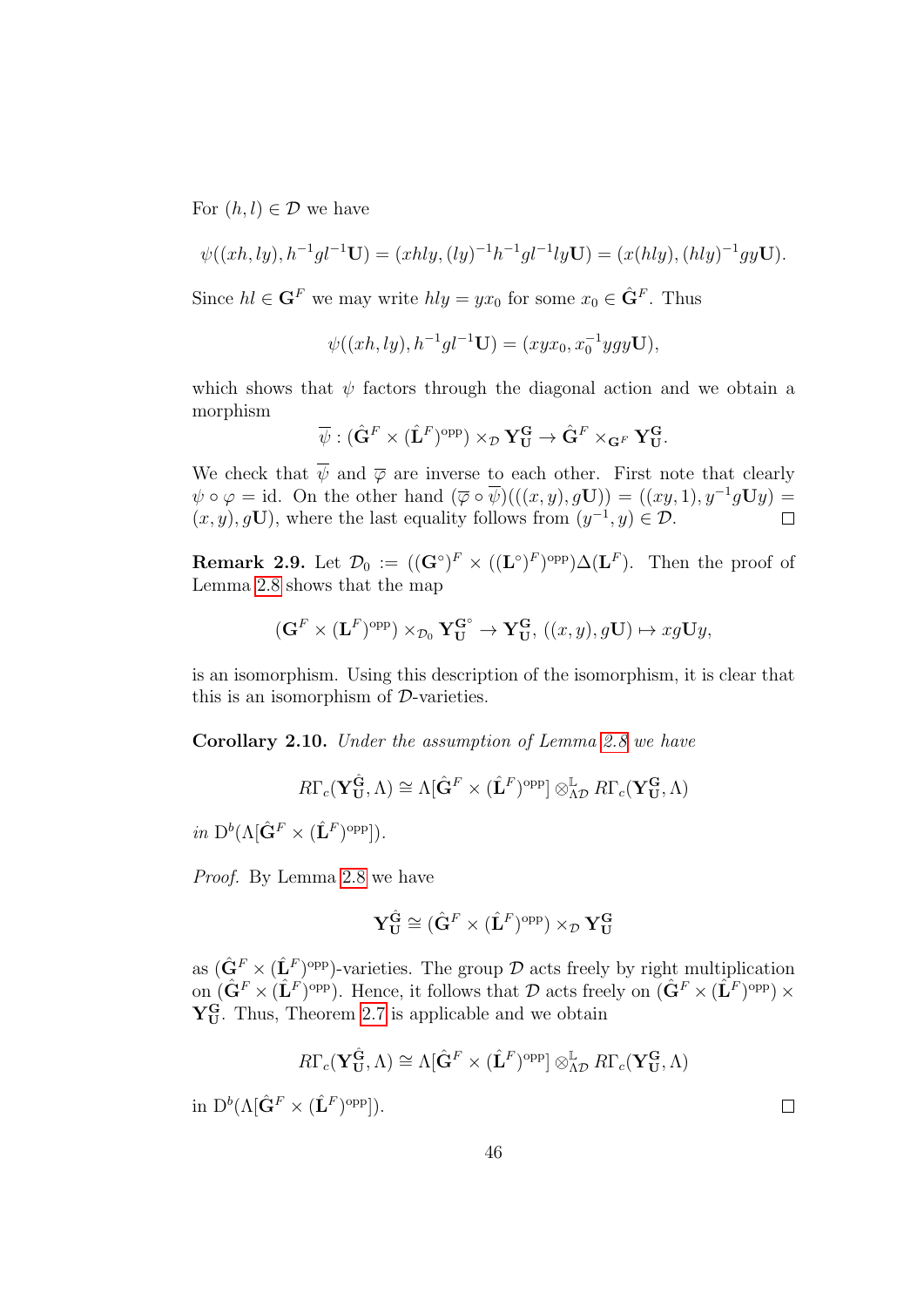#### 2.4 Godement resolutions

Let **X** be a variety defined over an algebraic closure of  $\mathbb{F}_p$  endowed with an action of a finite group G. By work of Rickard and Rouquier there exists an object  $G\Gamma_c(\mathbf{X}, \Lambda)$  in Ho<sup>b</sup>( $\Lambda$ G-perm) which is a representative of  $R\Gamma_c(\mathbf{X}, \Lambda) \in$  $D<sup>b</sup>(\Lambda G)$ , see [\[Ric94\]](#page-144-2) and [\[Rou02,](#page-145-0) Section 2]. The object  $G\Gamma_c(\mathbf{X},\Lambda)$  is essentially obtained as the  $\tau_{\text{2dim}(\mathbf{X})}$  truncation of the Godement resolution of the variety  $X$ . However, the exact construction is much more technically involved.

The advantage of the Rickard–Rouquier complex  $G\Gamma_c(\mathbf{X},\Lambda)$  is that it is a complex of  $\ell$ -permutation modules which is compatible with the Brauer functor. More precisely, if Q is an  $\ell$ -subgroup of G then we have a canonical isomorphism

$$
Br_Q(G\Gamma_c(\mathbf{X},\Lambda)) \cong Gr_c(\mathbf{X}^Q,k)
$$

in  $\text{Ho}^b(k\text{N}_G(Q))$ , see [\[Rou02,](#page-145-0) Theorem 2.29]. Building on this fundamental result, Bonnafé–Dat–Rouquier show the following:

<span id="page-46-0"></span>**Lemma 2.11.** Let  $G$  be a (non-necessarily connected) reductive group with parabolic subgroup **P** and Levi decomposition  $P = L \times U$  such that  $F(L) = L$ . For an  $\ell$ -subgroup Q of  $\mathbf{L}^F$  we have

$$
\operatorname{Br}_{\Delta Q}(G\Gamma_c(\mathbf{Y_U^G},\Lambda)) \cong G\Gamma_c(\mathbf{Y_{C_U(Q)}^{C_G(Q)}},k)
$$

in  $\text{Ho}^b(k[\text{N}_{\mathbf{G}^F\times\mathbf{L}^{\text{opp}}}(\Delta Q)]),$ 

Proof. See [\[BDR17a,](#page-141-0) Proposition 3.4(e)] and [\[BDR17a,](#page-141-0) Remark 3.5].  $\Box$ 

**Lemma 2.12.** The components of the complex  $G\Gamma_c(\mathbf{Y}_{\mathbf{U}}^{\mathbf{G}},\Lambda)^{\text{red}}$  of  $\Lambda[\mathbf{G}^F\times$  $(\mathbf{L}^F)^\mathrm{opp}]$ -modules are relatively  $\Delta \mathbf{L}^F$ -projective, i.e., the complex  $G\Gamma_c(\mathbf{Y}_\mathbf{U}^\mathbf{G},\Lambda)^\mathrm{red}$ is splendid.

*Proof.* The complex  $G\Gamma_c(\mathbf{Y_U^G},\Lambda)^{\text{red}}$  can be endowed with a  $\Lambda[\mathbf{G}^F\times N_{\mathbf{G}^F}(\mathbf{P},\mathbf{L})^{\text{opp}}]$ structure, see [\[BDR17a,](#page-141-0) Remark 2.2]. The indecomposable summands of the components of the complex  $G\Gamma_c(\mathbf{Y}_\mathbf{U}^\mathbf{G},\Lambda)^\text{red}$  of  $\Lambda[\mathbf{G}^F\times\mathrm{N}_{\mathbf{G}^F}(\mathbf{P},\mathbf{L})^\text{opp}]\text{-modules}$ have a vertex contained in  $\Delta N_{\mathbf{G}^F}(\mathbf{P}, \mathbf{L})^{\text{opp}}$ , see [\[BDR17a,](#page-141-0) Corollary 3.8]. Consequently, the components of  $G\Gamma_c(\mathbf{Y}_U^{\mathbf{G}},\Lambda)^\text{red}$  considered as  $\Lambda[\mathbf{G}^F\times(\mathbf{L}^F)^{\text{opp}}]$ modules are relatively  $\Delta L^F$ -projective by Lemma [1.13.](#page-20-0)  $\Box$ 

#### 2.5 Isogenies

Let **G** be a connected reductive group. Recall that an *isogeny of algebraic groups*  $\varphi : \mathbf{G} \to \mathbf{G}$  is a surjective homomorphism of algebraic groups with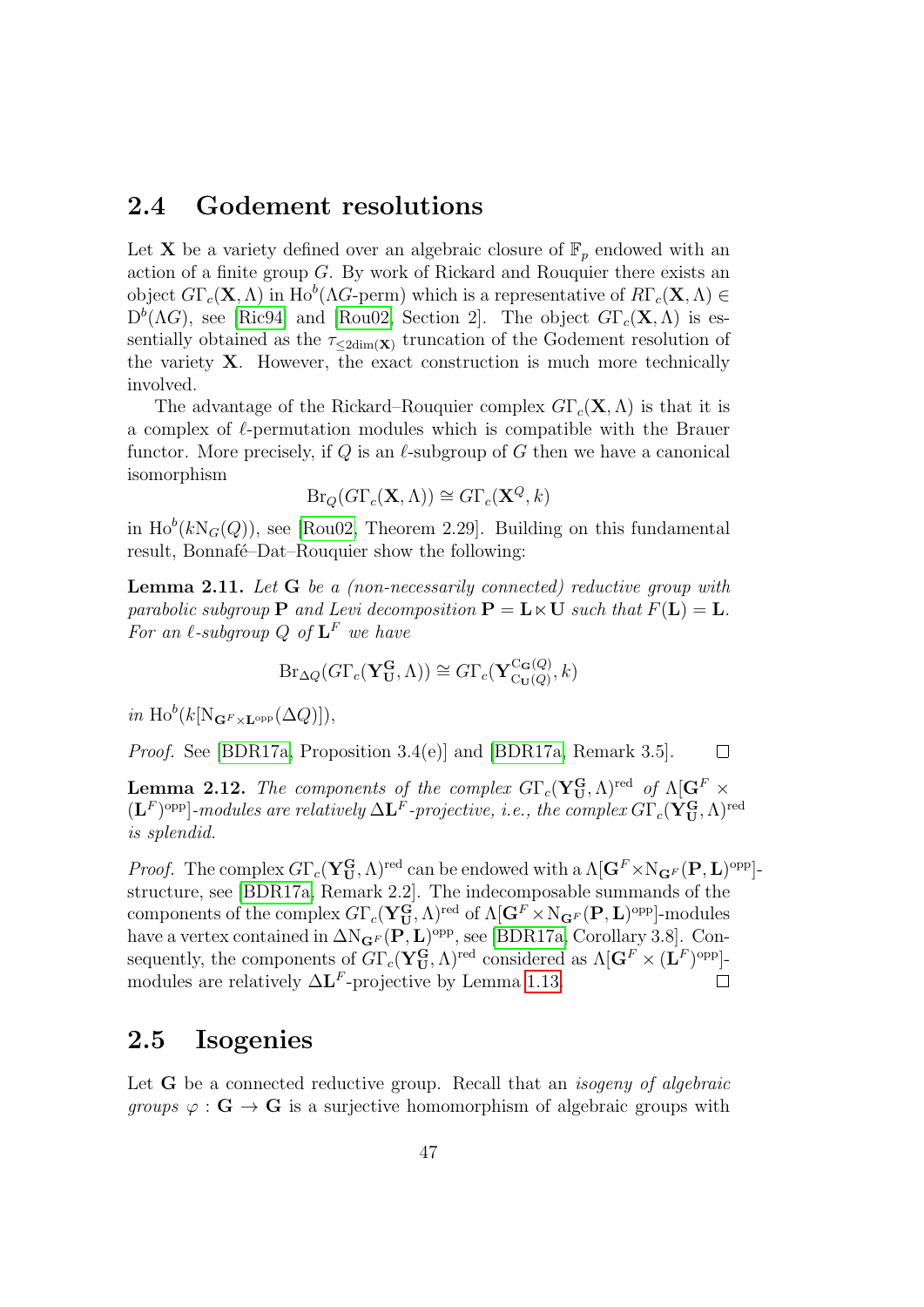finite kernel. Let  $\varphi : G \to G$  be an isogeny stabilizing a maximal torus  $T_0$  of G. We write  $X(T_0)$  for the character group of  $T_0$  and  $Y(T_0)$  for the cocharacter group of  $\mathbf{T}_0$ , see [\[MT11,](#page-144-1) Definition 3.4]. The morphism  $\varphi$ induces a group homomorphism  $\varphi: X(\mathbf{T}_0) \to X(\mathbf{T}_0)$  and its dual morphism  $\varphi^{\vee}: Y(\mathbf{T}_0) \to Y(\mathbf{T}_0), y \mapsto \varphi \circ y$ , which preserve the set of roots  $\Phi(\mathbf{T}_0)$  resp. coroots  $\Phi^{\vee}(\mathbf{T}_0)$ . Moreover, these group homomorphisms satisfy

- 1.  $\varphi$  and  $\varphi^{\vee}$  are injective.
- 2. There exists a bijection  $\Phi(\mathbf{T}_0) \to \Phi(\mathbf{T}_0)$ ,  $\alpha \mapsto \alpha'$  and positive integers  $q(\alpha)$ , which are integral powers of p, such that  $\varphi(\alpha') = q(\alpha)\alpha$  and  $\varphi^{\vee}(\alpha^{\vee}) = q(\alpha)(\alpha')^{\vee}.$

We call any group homomorphism  $f : X(T_0) \to X(T_0)$  with these two properties an *isogeny of the root datum*  $(X(\mathbf{T}_0), \Phi(\mathbf{T}_0), Y(\mathbf{T}_0), \Phi^{\vee}(\mathbf{T}_0)).$ 

We recall the isogeny theorem:

<span id="page-47-0"></span>**Theorem 2.13.** Let G be a connected reductive group and  $T_0$  a maximal torus. Then for every isogeny  $f: X(\mathbf{T}_0) \to X(\mathbf{T}_0)$  of the root datum  $(X(T_0), \Phi(T_0), Y(T_0), \Phi^{\vee}(T_0))$  there exists an isogeny  $\varphi : G \to G$  inducing f on  $X(T_0)$  which is unique up to inner automorphisms induced by  $T_0$ .

 $\Box$ 

Proof. See [\[Spr09,](#page-145-1) Theorem 9.6.2].

#### <span id="page-47-1"></span>2.6 Duality for connected reductive groups

The following material can be found in [\[DM91,](#page-143-1) Chapter 13]. Let G be a connected reductive group with maximal torus  $T_0$ . Let  $G^*$  be a connected reductive group with maximal torus  $\mathbf{T}_0^*$ . We say that  $(\mathbf{G}^*, \mathbf{T}_0^*)$  is dual to  $(G, T_0)$  if there exists an isomorphism  $\delta : X(T_0^*) \to Y(T_0)$  which induces an isomorphism between the root data  $(X(\mathbf{T}_0), \Phi(\mathbf{T}_0), Y(\mathbf{T}_0), \Phi^{\vee}(\mathbf{T}_0))$  and  $(X(T_0^*), \Phi(T_0^*), Y(T_0^*), \Phi^{\vee}(T_0^*)),$  see [\[DM91,](#page-143-1) Definition 13.10].

Let  $F: G \to G$  be a Frobenius endomorphism and assume that  $T_0$  is  $F$ -stable. By Theorem [2.13](#page-47-0) there exists a Frobenius endomorphism  $F^*$ :  $\mathbf{G}^* \to \mathbf{G}^*$  satisfying  $\delta \circ F = (F^*)^\vee \circ \delta$  on  $Y(\mathbf{T}_0^*)$ . We then say that the triple  $(G, T_0, F)$  is in duality with  $(G^*, T_0^*, F^*)$ , see [\[DM91,](#page-143-1) Definition 13.10]. Note that we will sometimes drop the  $*$  and write  $F$  for both Frobenius endomorphisms.

In the following we write  $W := N_{\mathbf{G}}(\mathbf{T}_0)/\mathbf{T}_0$  for the Weyl group of G with respect to  $\mathbf{T}_0$  and  $W^* := \mathrm{N}_{\mathbf{G}^*}(\mathbf{T}_0^*)/\mathbf{T}_0^*$  for the Weyl group of  $\mathbf{G}^*$  with respect to  $\mathbf{T}_0^*$ . Since W stabilizes the torus  $\mathbf{T}_0$  we have a natural action of W on  $X(\mathbf{T}_0)$  and a natural action on  $Y(\mathbf{T}_0)$ . For  $w \in W$  we let  $n_w \in N_G(\mathbf{T}_0)$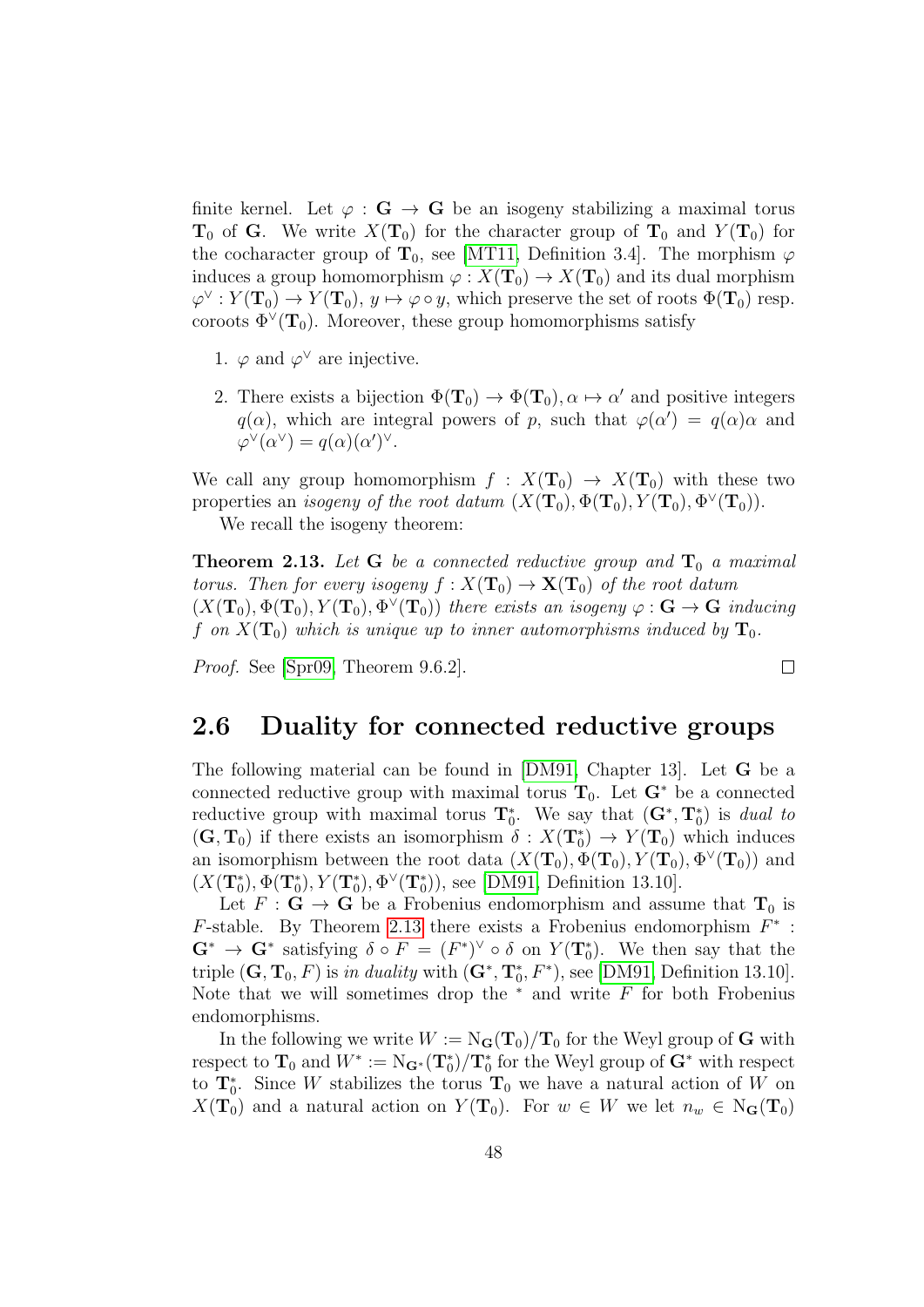be a representative of  $w \in W$  and analogously  $n_{w^*} \in N_{\mathbf{G}^*}(\mathbf{T}_0^*)$  denotes a representative of  $w^* \in W^*$ .

Using the natural action of W on  $X(\mathbf{T}_0)$  and the action of  $W^*$  on  $Y(\mathbf{T}_0^*)$ one can show that the duality isomorphism  $\delta: X(\mathbf{T}_0) \to Y(\mathbf{T}_0^*)$  induces an anti-isomorphism  $* : W \to W^*$ . Moreover, this anti-isomorphism satisfies  $w^* = F^*(F(w)^*)$  for all  $w \in W$ , see [\[Car93,](#page-142-1) Proposition 4.3.2].

Recall the following definition:

**Definition 2.14.** Let G be a group and  $\varphi: G \to G$  an automorphism of G. The action  $G \times G \to G$ ,  $(x, y) \mapsto xy\varphi(x)^{-1}$ , is called  $\varphi$ -conjugation in G. We say that two elements  $x, y \in G$  are  $\varphi$ -conjugate if  $x\varphi$  and  $y\varphi$  are conjugate (by an element of G) in  $G \rtimes \langle \varphi \rangle$ .

One can show that  $* : W \to W^*$  induces a bijection between the Fconjugacy classes of W and the  $F^*$ -conjugacy classes of  $W^*$ , see [\[Car93,](#page-142-1) Proposition 4.3.4(ii).

In the following, we write  $(\mathbb{Q}/\mathbb{Z})_{p'}$  for the subgroup of elements of p'-order of the additive group  $\mathbb{Q}/\mathbb{Z}$ . We fix a group isomorphism

$$
\iota: (\mathbb{Q}/\mathbb{Z})_{p'} \to \overline{\mathbb{F}_q}^{\times},
$$

an injective morphism

$$
j:(\mathbb{Q}/\mathbb{Z})_{p'}\hookrightarrow\overline{\mathbb{Q}_\ell}^\times
$$

and set

$$
\kappa := j \circ \iota^{-1} : \overline{\mathbb{F}_q}^{\times} \hookrightarrow \overline{\mathbb{Q}_\ell}^{\times}.
$$

We define a restriction map res :  $X(\mathbf{T}_0) \to \text{Irr}(\mathbf{T}_0^F), \chi \mapsto \text{Res}_{\mathbf{T}_0^F}^{\mathbf{T}_0}(\kappa \circ \chi).$ Let *n* be an integer such that  $\mathbf{T}_0^*$  is split over  $\mathbb{F}_{q^n}$ , i.e., this means that  $(F^*)^n(t) = t^{q^n}$  for all  $t \in \mathbf{T}_0^*$ . We denote by

$$
N_{F^{*n}/F^*}: \mathbf{T}_0^* \to \mathbf{T}_0^*, t \mapsto tF^*(t) \cdots (F^*)^{n-1}(t)
$$

the norm map of the torus  $\mathbf{T}_0^*$  with respect to  $F^*$ . Denote  $\zeta = \iota(\frac{1}{q^n})$  $\frac{1}{q^{n}-1}$ ) ∈  $\overline{\mathbb{F}_q}^{\times}$ and define an evaluation map

$$
\text{ev}: Y(\mathbf{T}_0^*) \to (\mathbf{T}^*)^{F^*}, y \mapsto N_{F^n/F}(y)(\zeta).
$$

We then define  $\delta_1$ :  $\text{Irr}(\mathbf{T}_0^F) \rightarrow (\mathbf{T}_0^*)^{F^*}$  to be the unique isomorphism which makes the following diagram commutative:

$$
\begin{array}{ccc}\n0 & \xrightarrow{\hspace{1cm}} & X(\mathbf{T}_0) \xrightarrow{F-1} & X(\mathbf{T}_0) \xrightarrow{\hspace{1cm}} & \text{Irr}(\mathbf{T}_0^F) \xrightarrow{\hspace{1cm}} & 1 \\
\delta \downarrow & \delta \downarrow & \delta \downarrow & \delta \downarrow \\
0 & \xrightarrow{\hspace{1cm}} & Y(\mathbf{T}_0^*) \xrightarrow{F^* - 1} & Y(\mathbf{T}_0^*) \xrightarrow{\hspace{1cm}} & \text{ev} \xrightarrow{\hspace{1cm}} (\mathbf{T}_0^*)^F \xrightarrow{\hspace{1cm}} & 1\n\end{array}
$$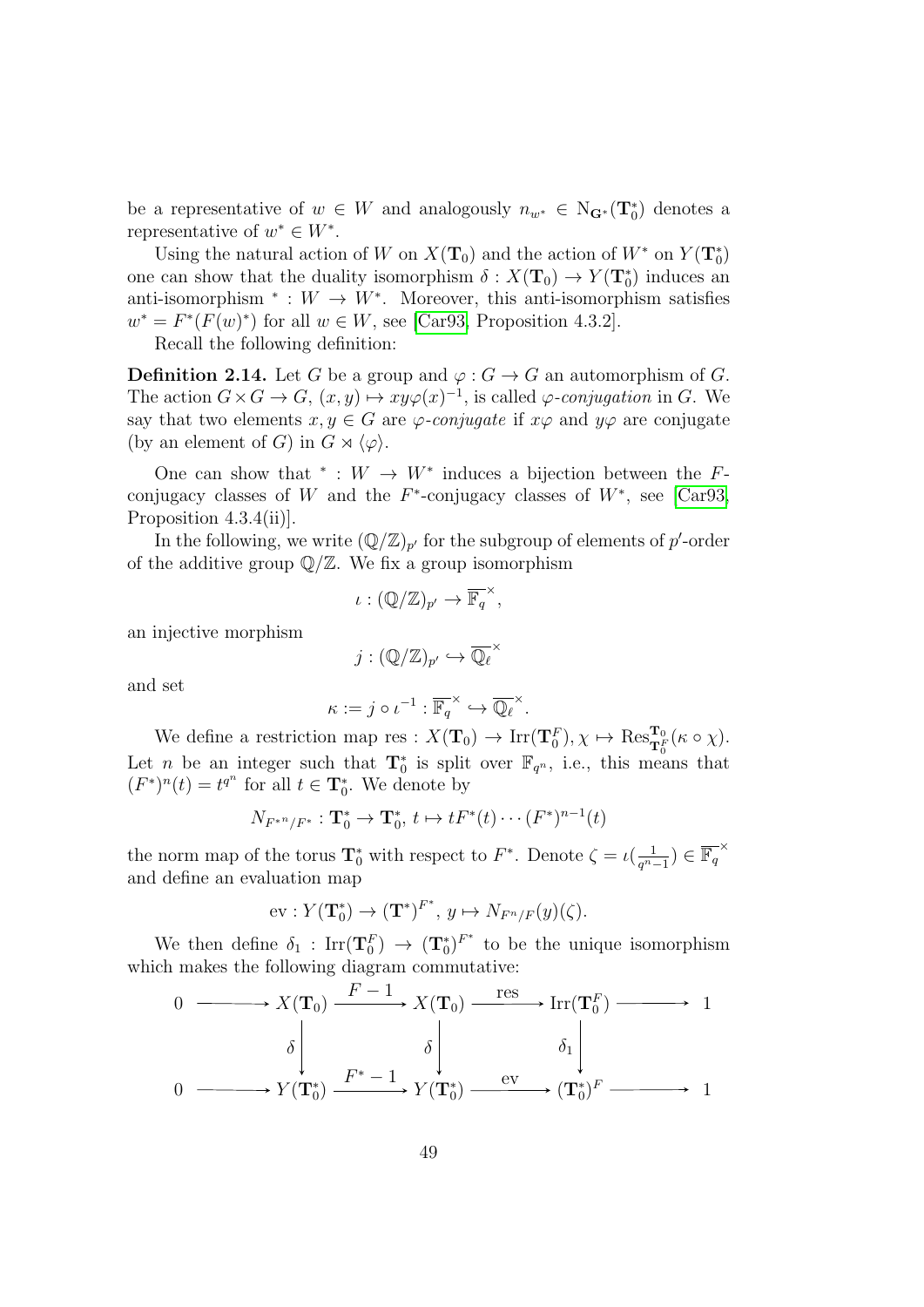We will now briefly explain how this construction can be generalized to arbitrary maximal  $F$ -stable tori of **G**. Let **T** be an  $F$ -stable maximal torus of **G**. Then there exists an element  $g \in \mathbf{G}$  such that  ${}^g\mathbf{T}_0 = \mathbf{T}$ . We have  $g^{-1}F(g) \in N_G(\mathbf{T}_0)$  and we let  $w \in W$  such that w is the image of  $g^{-1}F(g)$ under the map  $N_G(T_0) \to W$ . We say that w is the type of the F-stable maximal torus **T**. It follows that the map  $\mathbf{T}^F \to \mathbf{T}_0^{wF}$ ,  $t \mapsto t \mapsto {}^gt t$ , is an isomorphism of abelian groups. For the dual group, we let  $h \in \mathbf{G}^*$  such that  $h^{-1}F(h) = F^*(n_{w^*})$ . It follows that the triple  $(G, T_0, n_wF)$  is in duality with  $(G^*, T_0^*, F^*n_{w^*})$  which yields a duality isomorphism  $\delta_w : \text{Irr}(T_0^{wF}) \to$  $({\bf T}_0^*)^{F^*w^*}$ . Furthermore,  ${\bf T}^* := {}^h{\bf T}_0^*$  is a maximal  $F^*$ -stable torus of  ${\bf G}^*$ of type  $F^*(w^*)$  and we obtain that the triple  $(G, T, F)$  is in duality with  $(G^*, T^*, F^*)$ . Hence the notion of duality does not depend on the choice of the maximal torus  $T_0$  which we made at the beginning of this section.

### 2.7 Levi subgroups, isogenies and duality

We recall the classification of F-stable Levi subgroups of a connected reductive group G. Fix an F-stable maximal torus  $T_0$  of G contained in an F-stable Borel subgroup  $B_0$  of G. Let  $\Phi$  be the root system of G relative to the torus  $\mathbf{T}_0$  and  $\Delta \subseteq \Phi$  the base of  $\Phi$  associated to  $\mathbf{T}_0 \subseteq \mathbf{B}_0$ .

By [\[DM91,](#page-143-1) Proposition 4.3] the  $G<sup>F</sup>$ -conjugacy classes of F-stable Levi subgroups of G are classified by F-conjugacy classes of cosets  $W_I w$ , where  $I \subseteq \Delta$  and  $w \in W$  satisfies  ${}^{wF}W_I = W_I$ . More precisely, if **L** is an *F*-stable Levi subgroup of **G** of type  $W_I w$  then there exists  $g \in \mathbf{G}^F$  such that  ${}^g\mathbf{L} = \mathbf{L}_I$ for some  $I \subseteq \Delta$  and  $g^{-1}$ **T**<sub>0</sub> is a maximal torus of **L** of type  $w = g^{-1}F(g)$ **T**<sub>0</sub>. Here,  $L_I$  denotes the standard Levi subgroup of G associated to a subset I of the base  $\Delta$ , see [\[MT11,](#page-144-1) Section 12.2].

An important property of duality is that it extends to Levi subgroups.

<span id="page-49-0"></span>**Lemma 2.15.** Suppose that  $(G^*, T_0^*, F^*)$  is in duality with  $(G, T_0, F)$ . Then the map which sends a Levi subgroup  $\bf{L}$  of  $\bf{G}$  of type  $W_Iw$  to a Levi subgroup  $\mathbf{L}^*$  of  $\mathbf{G}^*$  of type  $W_I^*F^*(w^*)$  induces a bijection between the  $\mathbf{G}^F$ -conjugacy classes of F-stable Levi subgroups of G and the  $(G^*)^{F^*}$ -conjugacy classes of  $F^*$ -stable Levi subgroups of  $G^*$ .

Proof. See [\[CE04,](#page-142-0) Section 8.2].

The following remark which is taken from [\[CS13,](#page-142-2) Section 2.3] describes how Levi subgroups in duality with each other can be described without explicit reference to a maximally F-split torus.

 $\Box$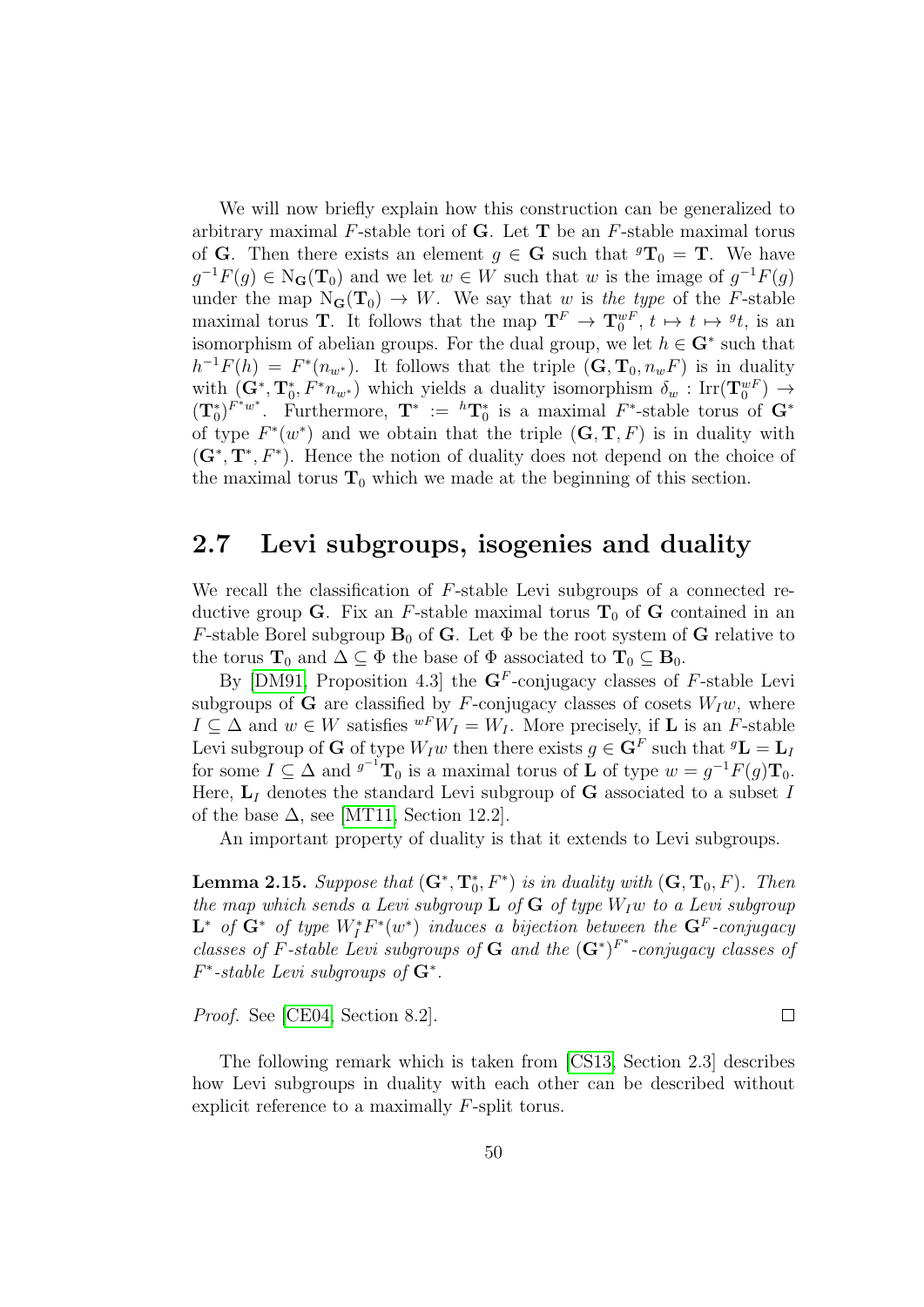<span id="page-50-2"></span>**Remark 2.16.** Assume that **L** is an *F*-stable Levi subgroup of **G** and  $L^*$ is an  $F^*$ -stable Levi subgroup of  $G^*$ . Then the Levi subgroups L and L<sup>\*</sup> are in duality with each other if and only if there exists a maximal  $F$ -stable maximal torus  $\mathbf{T} \subseteq \mathbf{L}$  and a maximal  $F^*$ -stable maximal torus  $\mathbf{T}^* \subseteq \mathbf{L}^*$  such that  $(\mathbf{G}^*, \mathbf{T}^*, F^*)$  is in duality with  $(\mathbf{G}, \mathbf{T}, F)$  and  $\Phi(\mathbf{L}, \mathbf{T})$  corresponds to  $\Phi^{\vee}(\mathbf{L}^*, \mathbf{T}^*)$  under the duality isomorphism  $X(\mathbf{T}) \cong Y(\mathbf{T}^*)$ .

The bijection of Lemma [2.15](#page-49-0) has important properties, see [\[CE04,](#page-142-0) Section 8.2 for the following. Suppose that  $\mathbf{L}^*$  is a Levi subgroup of  $\mathbf{G}^*$  corresponding to a Levi subgroup L of G under the bijection in Lemma [2.15.](#page-49-0) Then it follows that  $(L, F)$  is in duality with  $(L^*, F^*)$ . Moreover, the map  $* : W \to W^*$ induces a group anti-isomorphism between the corresponding Weyl groups of the Levi subgroups. This in turn induces an anti-isomorphism

$$
N_{\mathbf{G}}(\mathbf{L})/\mathbf{L} \cong N_{\mathbf{G}^*}(\mathbf{L}^*)/ \mathbf{L}^*,
$$

which satisfies  $w^* = F^*(F(w)^*)$  for all  $w \in N_G(L)/L$ .

We will now define what it means for isogenies to be in duality with each other.

<span id="page-50-1"></span>**Definition 2.17.** Suppose that  $(G, T_0, F)$  is in duality with  $(G^*, T_0^*, F^*)$ . We say that isogenies  $\sigma : G \to \mathbf{G}$  and  $\sigma^* : G^* \to \mathbf{G}^*$  are in duality with each *other* if there exist  $g \in \mathbf{G}$  and  $h \in \mathbf{G}^*$  such that  $\sigma_0 := g\sigma$  stabilizes  $\mathbf{T}_0$  (resp.  $\sigma_0^* := h \sigma^*$  stabilizes  $\mathbf{T}_0^*$  and  $\delta \circ \sigma_0 = (\sigma_0^*)^\vee \circ \delta$  on  $Y(\mathbf{T}_0^*)$ .

Note that this means that dual isogenies are only defined up to inner automorphisms of  $G$  respectively  $G^*$ .

The following remark is crucial for working with automorphisms of finite groups of Lie type, see also [\[NTT08,](#page-144-3) Section 2] and the proof of [\[CS13,](#page-142-2) Proposition 2.2].

<span id="page-50-0"></span>**Remark 2.18.** Let  $\sigma : G \to G$  be a bijective morphism commuting with the action of  $F$ . We want to show that there exists a bijective morphism  $\sigma^*: \mathbf{G}^* \to \mathbf{G}^*$  in duality with  $\sigma$  which commutes with  $F^*$ .

Recall that we have fixed a pair  $(T_0, B_0)$  consisting of an F-stable maximal torus  $T_0$  of G contained in an F-stable Borel subgroup  $B_0$  of G. Since  $(\sigma(\mathbf{T}_0), \sigma(\mathbf{B}_0))$  is again such a pair it follows that  $^g(\mathbf{T}_0, \mathbf{B}_0) = (\sigma(\mathbf{T}_0), \sigma(\mathbf{B}_0))$ for some  $g \in \mathbf{G}^F$ . Hence, we may assume that  $\sigma$  stabilizes the pair  $(\mathbf{T}_0, \mathbf{B}_0)$ . Thus, Theorem [2.13](#page-47-0) together with [\[Tay18,](#page-145-2) Lemma 5.5] shows that there exists a bijective morphism  $\sigma^*$ :  $G^* \to G^*$  in duality with  $\sigma$ . Moreover, by the uniqueness statement of Theorem [2.13](#page-47-0) we can choose  $\sigma^*$  such that  $\sigma^* F^* = F^* \sigma^*$ . (We first have  $t \sigma^* F^* = F^* \sigma^*$  for some  $t \in \mathbf{T}_0^*$ . Then by Lang's theorem there exists  $t_0 \in \mathbf{T}_0^*$  such that  $t_0 \sigma^*$  commutes with  $F^*$ .) The isogeny  $\sigma^*$  with these properties is then unique up to  $(\mathbf{G}^*)^{F^*}$ -conjugation.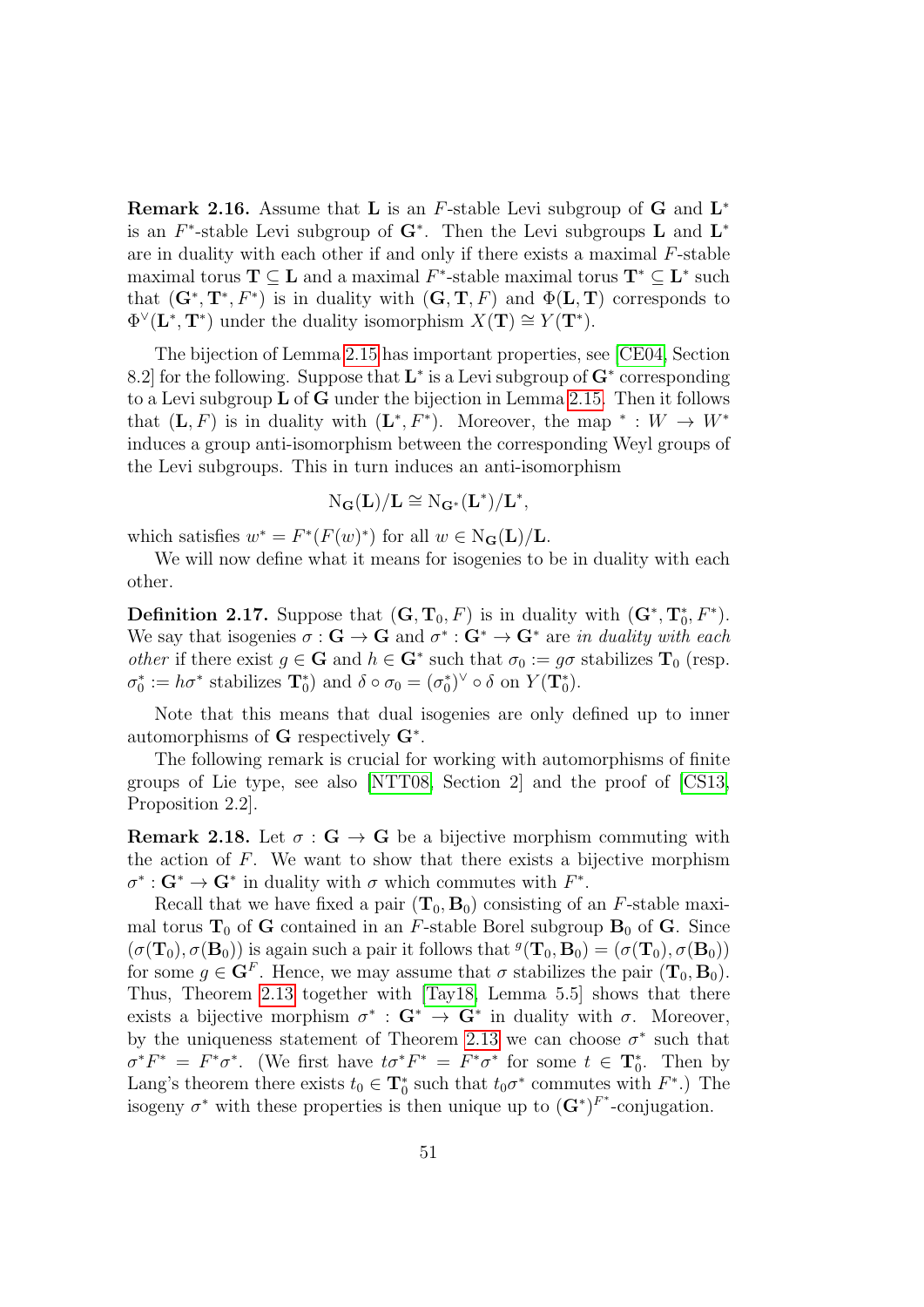**Corollary 2.19.** Let  $\sigma : G \to G$  be a bijective morphism  $\sigma \circ F = F \circ \sigma$  and  $\sigma^*: \mathbf{G}^* \to \mathbf{G}^*$  be a dual isogeny with  $\sigma^* \circ F^* = F^* \circ \sigma^*$ . Under the bijection in Lemma [2.15,](#page-49-0) the set of  $\sigma$ -stable  $G^F$ -conjugacy classes of F-stable Levi subgroups of G corresponds to the set of  $\sigma^*$ -stable  $(G^*)^{F^*}$ -conjugacy classes of  $F^*$ -stable Levi subgroups of  $G^*$ .

*Proof.* As in Remark [2.18](#page-50-0) we may assume without loss of generality that  $\sigma$ stabilizes the pair  $(T_0, B_0)$ . We may also assume that  $\sigma^* : G^* \to G^*$  satisfies  $\delta \circ \sigma = (\sigma^*)^{\vee} \circ \delta$  on  $Y(\mathbf{T}_0^*)$ , see Definition [2.17.](#page-50-1) In particular, this yields  $w^* = \sigma^*(\sigma(w)^*)$  for all  $w \in W$  (same proof as in [\[Car93,](#page-142-1) Proposition 4.3.2]).

Observe that the  $\mathbf{G}^F$ -conjugacy class of an F-stable Levi subgroup of type  $W_I w$  is  $\sigma$ -stable if and only if  $\sigma(W_I w)$  is F-conjugate to  $W_I w$ . This is equivalent to  $\sigma^*(W_I^*F^*(w^*))$  being  $F^*$ -conjugate to  $W_I^*F^*(w^*)$ . The latter is now equivalent to the  $(G^*)^{F^*}$ -conjugacy class of  $F^*$ -stable Levi subgroups of  $\mathbf{G}^*$  associated to  $W_I^*F^*(w^*)$  being  $\sigma^*$ -stable. This gives the claim.  $\Box$ 

## 2.8 Rational Lusztig series for connected reductive groups

We continue our discussion on duality from Section [2.6](#page-47-1) and keep the same notation. The following results can be found in [\[DM91,](#page-143-1) Chapter 13] and [\[Bon06,](#page-141-2) Chapter 9, Chapter 11]. Our presentation follows [\[Tay18,](#page-145-2) Section 6].

We denote by  $\nabla(G, F)$  the set of pairs  $(T, \theta)$  where T is an F-stable maximal torus of **G** and  $\theta \in \text{Irr}(\mathbf{T}^F)$  is an irreducible character of  $\mathbf{T}^F$ . The group  $G<sup>F</sup>$  acts by conjugation on the set  $\nabla(G, F)$ . We denote by  $\nabla(\mathbf{T}_0, W, F)$  the set of pairs  $(w, \theta)$  where  $w \in W$  and  $\theta \in \text{Irr}(\mathbf{T}_0^{wF})$ . Then the Weyl group W acts on  $\nabla(\mathbf{T}_0, W, F)$  via  $z \cdot (w, \theta) = (zwF(z)^{-1}, z\theta)$ . Let  $(w, \theta) \in \nabla(\mathbf{T}_0, W, F)$ . By Lang's theorem there exists  $g_w \in \mathbf{G}$  such that  $g_w^{-1}F(g_w) = n_w$  and we have  $({}^{g_w}\mathbf{T}_0, {}^{g_w}\theta) \in \nabla(\mathbf{G}, F)$ . One can now show that the map

$$
\nabla(\mathbf{T}_0, W, F)/W \to \nabla(\mathbf{G}, F)/\mathbf{G}^F, (w, \theta) \mapsto ({}^{g_w}\mathbf{T}_0, {}^{g_w}\theta),
$$

is a bijection, see [\[Tay18,](#page-145-2) Lemma 6.2].

We denote by  $\mathcal{S}(\mathbf{G}^*, F^*)$  the set of pairs  $(\mathbf{T}^*, s)$  where  $\mathbf{T}^*$  is an  $F^*$ -stable maximal torus of  $G^*$  and  $s \in (T^*)^{F^*}$ . Clearly,  $(G^*)^{F^*}$  acts by conjugation on the set  $\mathcal{S}(\mathbf{G}^*, F)$ . We let  $\mathcal{S}(\mathbf{T}_0^*, W^*, F)$  be the set of pairs  $(w, s)$ where  $w \in W^*$  and  $s \in (\mathbf{T}_0^*)^{F^*w^*}$ . As before we have an action of  $W^*$  on  $\mathcal{S}(\mathbf{T}_0^*, W^*, F^*)$  by setting  $z \cdot (w, s) = (zwF^*(z)^{-1}, F^{*(z)}s)$ . Given  $w \in W^*$  we obtain  $({}^{h_w}\mathbf{T}_0^*, {}^{h_w}s) \in \mathcal{S}(\mathbf{G}^*, F^*)$  where  $h_w^{-1}F^*(h_w) = F^*(n_w)$ . Then the map

$$
\mathcal S(\mathbf T_0^*,W^*,F^*)/W^*\rightarrow \mathcal S(\mathbf G^*,F^*)/(\mathbf G^*)^{F^*},~(w,s)\mapsto ({}^{h_w}\mathbf T_0^*,{}^{h_w}s),
$$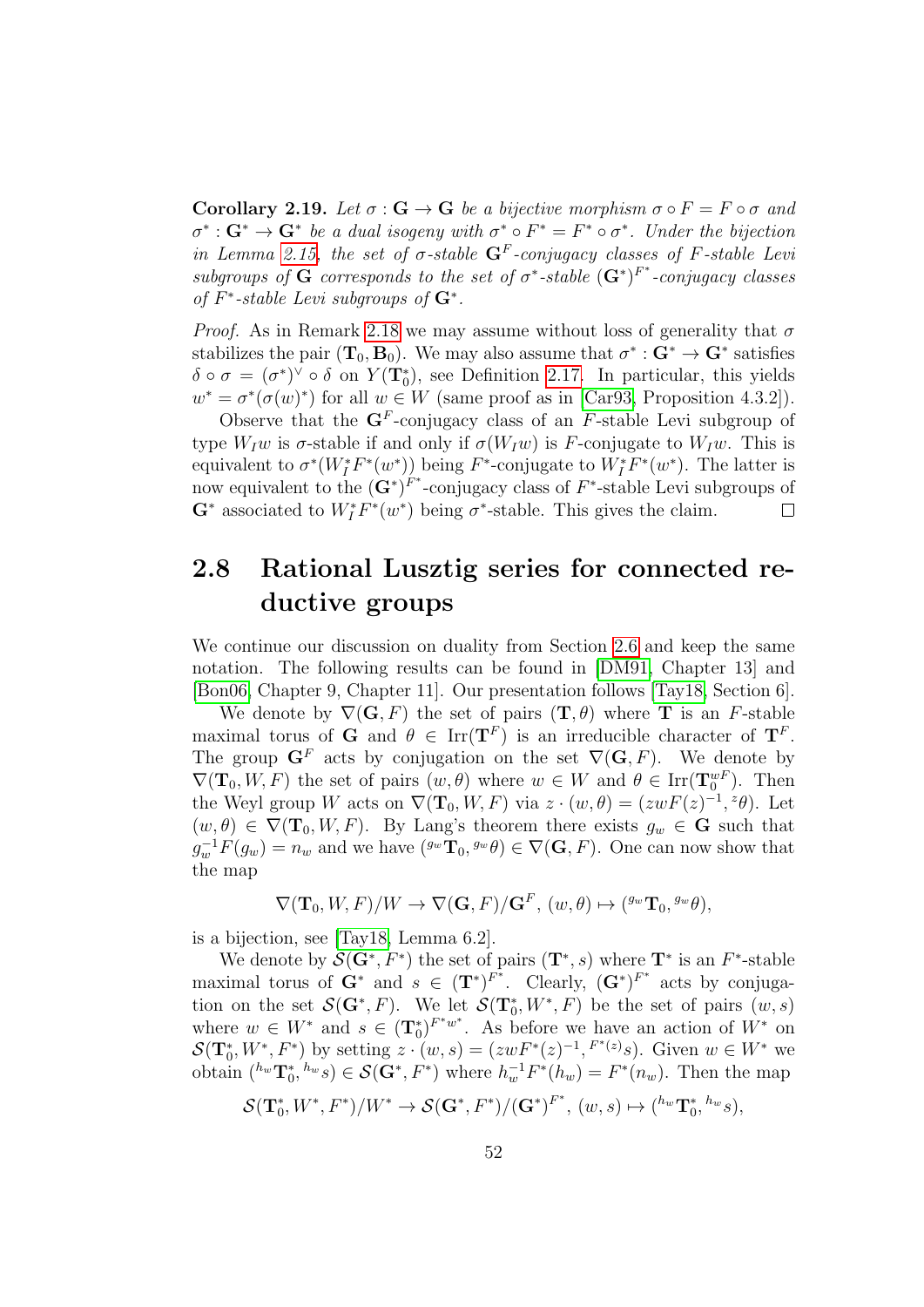is a bijection, see [\[Tay18,](#page-145-2) Lemma 6.4].

By Section [2.6](#page-47-1) we obtain for  $w \in W$  a bijection  $\delta_w : \text{Irr}(\mathbf{T}_0^{wF}) \to (\mathbf{T}_0^*)^{w^*F^*}$ . From this one concludes that the map

$$
\nabla(\mathbf{T}_0, W, F)/W \to \mathcal{S}(\mathbf{T}_0^*, W^*, F^*)/W^*, (w, \theta) \mapsto (w^*, \delta_w(\theta))
$$

is a bijection, see [\[Tay18,](#page-145-2) Lemma 6.6]. In particular, we obtain a bijection

$$
\nabla(\mathbf{G}, F)/\mathbf{G}^F \to \mathcal{S}(\mathbf{G}^*, F^*)/(\mathbf{G}^*)^{F^*}.
$$

We can now define the notion of rational series.

<span id="page-52-1"></span>**Definition 2.20.** Fix a semisimple element  $s \in (\mathbf{G}^*)^{F^*}$ . The subset  $\mathcal{X} \subseteq$  $\nabla(G, F)$  consisting of all pairs  $(\mathbf{T}, \theta) \in \nabla(\mathbf{G}, F)$  which correspond to some  $(\mathbf{T}^*,t) \in \mathcal{S}(\mathbf{G}^*,F^*)/(\mathbf{G}^*)^{F^*}$ , where t is  $(\mathbf{G}^*)^{F^*}$ -conjugate to s, under the bijection above is called the *rational series associated to the*  $(G^*)^{F^*}$ -conjugacy class of  $s \in (\mathbf{G}^*)^{F^*}.$ 

Let  $T$  be an  $F$ -stable maximal torus of  $G$  and let  $B$  be a Borel subgroup containing **T** such that  $B = T \times U$ . Then we write  $Y_B = Y_U$  for the corresponding Deligne–Lusztig variety. Moreover we write

$$
R_{\mathbf{T}}^{\mathbf{G}} := [\mathcal{R}_{\mathbf{T}\subseteq \mathbf{B}}^{\mathbf{G}}] : G_0(K\mathbf{T}^F) \to G_0(K\mathbf{G}^F), [M] \mapsto \sum_i (-1)^i [H_c^i(\mathbf{Y}_{\mathbf{B}}^{\mathbf{G}}, \Lambda) \otimes_{\Lambda \mathbf{T}^F} M],
$$

for the corresponding Deligne–Lusztig induction. Note that the map  $R_{\mathbf{T}}^{\mathbf{G}}$  does not depend on the choice of the Borel subgroup B containing T by [\[DM91,](#page-143-1) Theorem 11.13] and the remarks following said theorem.

We can now define the notion of rational Lusztig series.

#### <span id="page-52-0"></span>Definition 2.21.

- (a) Let  $s \in (\mathbf{G}^*)^F$  be semisimple. Then we define  $\mathcal{E}(\mathbf{G}^F, s)$  to be the set of all irreducible characters occurring in a  $R_{\mathbf{T}}^{\mathbf{G}}(\theta)$ , where  $(\mathbf{T}, \theta) \in \nabla(\mathbf{G}, F)$ is in the rational series associated to the  $(\mathbf{G}^*)^{F^*}$ -conjugacy class of  $s \in (\mathbf{G}^*)^{F^*}.$
- (b) Let  $s \in (\mathbf{G}^*)^F$  be a semisimple element of  $\ell'$ -order. We set

$$
\mathcal{E}_{\ell}({\bf G}^F, s) := \coprod_t \mathcal{E}({\bf G}^F, t),
$$

where  $t$  runs over a set of representatives of conjugacy classes of semisimple elements of  $(\mathbf{G}^*)^{F^*}$  such that  $s = t_{\ell'}$ .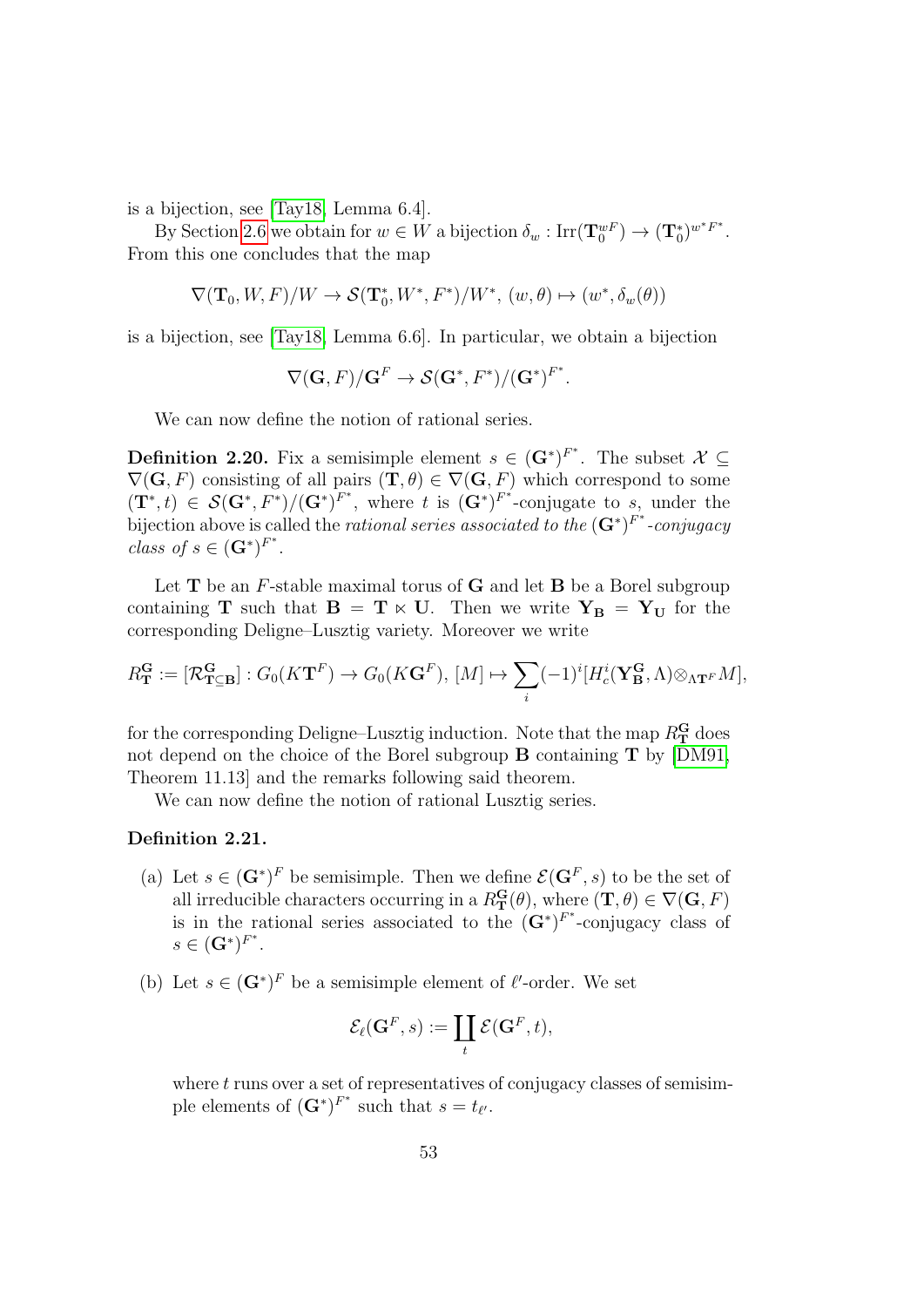(c) Let  $s \in (\mathbf{G}^*)^F$  be a semisimple element of  $\ell'$ -order and define

$$
e^{{\mathbf G}^F}_s:=\sum_{\chi\in\mathcal{E}_\ell({\mathbf G}^F,s)}e_\chi,
$$

where  $e_\chi \in Z(K\mathbf{G}^F)$  is the central idempotent corresponding to  $\chi$ .

**Theorem 2.22** (Broué–Michel). Let  $s \in (\mathbf{G}^*)^{F^*}$  be a semisimple element of  $\ell$ -order. Then we have  $e_s^{\mathbf{G}^F} \in \mathcal{Z}(\mathcal{O}\mathbf{G}^F)$  and hence  $\mathcal{O}\mathbf{G}^F e_s^{\mathbf{G}^F}$  is a sum of blocks.

 $\Box$ 

Proof. See [\[CE04,](#page-142-0) Theorem 9.12].

In [\[BR03\]](#page-141-1) the previous result is formulated in the language of derived categories and in [\[BDR17a\]](#page-141-0) using this language generalized to disconnected reductive groups. We will recall this result in the next section.

## 2.9 Lusztig series for disconnected reductive groups

We give an elementary description of Lusztig series for disconnected reductive groups introduced in [\[BDR17a\]](#page-141-0).

Let **G** be a non-necessarily connected reductive group. Note that the maximal tori of  $G$  are the maximal tori of  $G<sup>°</sup>$ . As in the case of connected reductive groups, we denote by  $\nabla(G, F)$  the set of pairs  $(T, \theta)$  where T is an F-stable maximal torus of **G** and  $\theta \in \text{Irr}(\mathbf{T}^F)$  is an irreducible character of  $\mathbf{T}^F$ .

We denote by  $\nabla_{\ell'}({\bf G}, F)$  the subset of  $\nabla({\bf G}, F)$  consisting of the pairs  $(\mathbf{T}, \theta)$  such that the order of  $\theta$  is coprime to  $\ell$ . Note that  $\text{Irr}(\mathbf{T}^F)_{\ell'}$  can be identified with the set of characters  $\mathbf{T}^F \to \Lambda^\times$ . We denote by  $e_\theta \in Z(\Lambda \mathbf{T}^F)$ the unique central primitive idempotent of  $\Lambda T^F$  with  $\theta(e_{\theta}) \neq 0$ .

**Definition 2.23.** We say that two pairs  $(\mathbf{T}_1, \theta_1) \in \nabla(\mathbf{G}, F)$  and  $(\mathbf{T}_2, \theta_2) \in$  $\nabla(G, F)$  are rationally conjugate if there exists some  $t \in N_{\mathbf{G}^F}(\mathbf{T}_1)$  such that  $(\mathbf{T}_1, {}^t\theta_1)$  and  $(\mathbf{T}_2, \theta_2)$  are rationally conjugate in  $\mathbf{G}^\circ$ . We write  $\nabla(\mathbf{G}, F)/\equiv$ for the set of equivalence classes under rational conjugation.

For the following, we need to recall some of the standard definitions related to triangulated categories. Let  $\mathcal T$  be a triangulated category and  $\mathcal S$  be a full triangulated subcategory of  $\mathcal T$ . We say that S is a thick subcategory of  $\mathcal T$  if it is closed under taking direct summands, see [\[Ric89,](#page-144-4) Proposition 1.3. If S is a set of objects in  $\mathcal T$  we say that S is the *subcategory generated*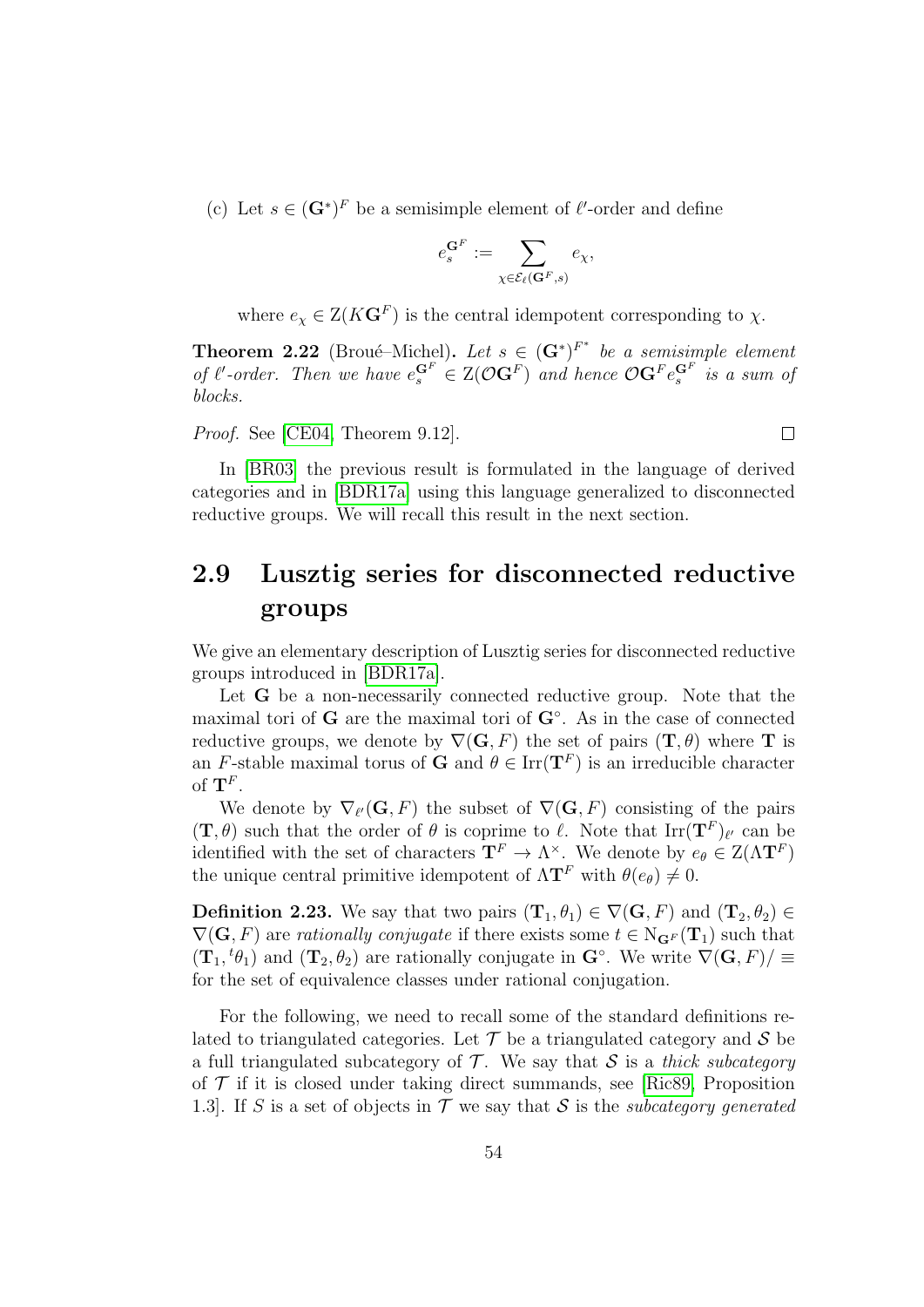by S if it is the smallest full thick triangulated subcategory containing  $S$ , see [\[BR03,](#page-141-1) Section 2.3]. For instance, if A is a  $\Lambda$ -algebra which is free and of finite type over  $\Lambda$ , then one can show that A-perf, see Section [1.2,](#page-13-0) is the thick subcategory of  $D^b(A)$  generated by the regular A-module A (either by direct calculations or by using [\[BR03,](#page-141-1) Lemma 9.1]).

With this in mind, we can now state the following definition from [\[BDR17a,](#page-141-0) 4.D.].

<span id="page-54-0"></span>**Definition 2.24.** Let  $\mathcal{X} \subseteq \nabla_{\ell'}(\mathbf{G}, F)$  be a rational series of G. We denote by  $\mathcal{C}_{\mathcal{X}}$  the thick subcategory of  $\Lambda \mathbf{G}^F$ -perf generated by the complexes  $R\Gamma_c(\mathbf{Y}_B)e_{\theta}$ , with  $(\mathbf{T},\theta) \in \mathcal{X}$  and **B** a Borel subgroup of  $\mathbf{G}^{\circ}$  with maximal torus **T**. We denote by  $e_{\mathcal{X}} \in \Lambda \mathbf{G}^F$  the central idempotent such that  $\mathcal{C}_{\mathcal{X}} = \Lambda \mathbf{G}^F e_{\mathcal{X}}$ -perf.

Note that the existence of the idempotents  $e_{\mathcal{X}} \in Z(\Lambda \mathbf{G}^F)$  is ensured by [\[BDR17a,](#page-141-0) Theorem 4.12].

**Remark 2.25.** Suppose that G is a connected reductive group. We let  $s \in \mathbb{R}$  $(\mathbf{G}^*)^F$  be a semisimple element of  $\ell'$ -order such that its  $(\mathbf{G}^*)^F$ -conjugacy class is associated to the rational series  $\mathcal{X} \in \nabla_{\ell'}(\mathbf{G}, F)$ . Then we have  $e_s^{\mathbf{G}^F} = e_{\mathcal{X}},$ see [\[BR03,](#page-141-1) Remark 9.3]. In other words, Definition [2.24](#page-54-0) is consistent with Definition [2.21.](#page-52-0)

<span id="page-54-1"></span>**Lemma 2.26.** Let  $\mathcal{X} \subseteq \nabla_{\ell'}(\mathbf{G}, F)$  be a rational series of  $\mathbf{G}$  and choose a rational series  $\mathcal{X}^{\circ}$  of  $\mathbf{G}^{\circ}$  such that  $\mathcal{X}^{\circ} \subseteq \mathcal{X}$ . Then we have  $e_{\mathcal{X}} = \text{Tr}_{\mathcal{S}_{\mathbf{G}}F(e_{\mathcal{X}^{\circ}})}^{\mathbf{G}F}(e_{\mathcal{X}^{\circ}})$ .

*Proof.* Write  $e'_\mathcal{X} := \sum_{g \in \mathbf{G}^F/\mathbb{N}_{\mathbf{G}^F}(e_{\mathcal{X}^\circ})} g_{e_{\mathcal{X}^\circ}}$ . Let  $(\mathbf{T}, \theta) \in \mathcal{X}$  and **B** be a Borel subgroup of  $\mathbf{G}^{\circ}$  with maximal torus **T**. By [\[BDR17a,](#page-141-0) (3.1)] we have

$$
\mathrm{Ind}_{(\mathbf{G}^{\circ})^F}^{\mathbf{G}^F}(R\Gamma_c(\mathbf{Y}_{\mathbf{B}}^{\mathbf{G}^{\circ}})e_{\theta}) \cong R\Gamma_c(\mathbf{Y}_{\mathbf{B}}^{\mathbf{G}})e_{\theta} \cong \mathrm{Ind}_{(\mathbf{G}^{\circ})^F}^{\mathbf{G}^F}(R\Gamma_c(\mathbf{Y}_{\iota\mathbf{B}}^{\mathbf{G}^{\circ}})e_{\iota\theta})
$$

for any  $t \in N_{\mathbf{G}^F}(\mathbf{T})$ . Therefore, the generators of  $\mathcal{C}_{\mathcal{X}}$  lie inside  $\Lambda \mathbf{G}^F e'_{\mathcal{X}}$ -perf. Thus,  $C_{\mathcal{X}}$  is a subcategory of  $\Lambda \mathbf{G}^F e'_{\mathcal{X}}$ -perf and we have  $e_{\mathcal{X}} e'_{\mathcal{X}} \neq 0$ . By [\[BDR17a,](#page-141-0) Theorem 4.12] it follows that we have two decompositions

$$
1 = \sum_{\mathcal{Z} \in \nabla_{\ell'}({\bf G},F)/\equiv} e_{\mathcal{Z}} = \sum_{\mathcal{Z} \in \nabla_{\ell'}({\bf G},F)/\equiv} e'_{\mathcal{Z}}.
$$

into orthogonal central idempotents. From this we deduce that  $e_{\mathcal{X}} = e'_{\mathcal{X}}$ .

We recall the definition of (super)-regular rational series, see [\[BR03,](#page-141-1) Section 11.4] and in particular [\[BR03,](#page-141-1) Lemma 11.6].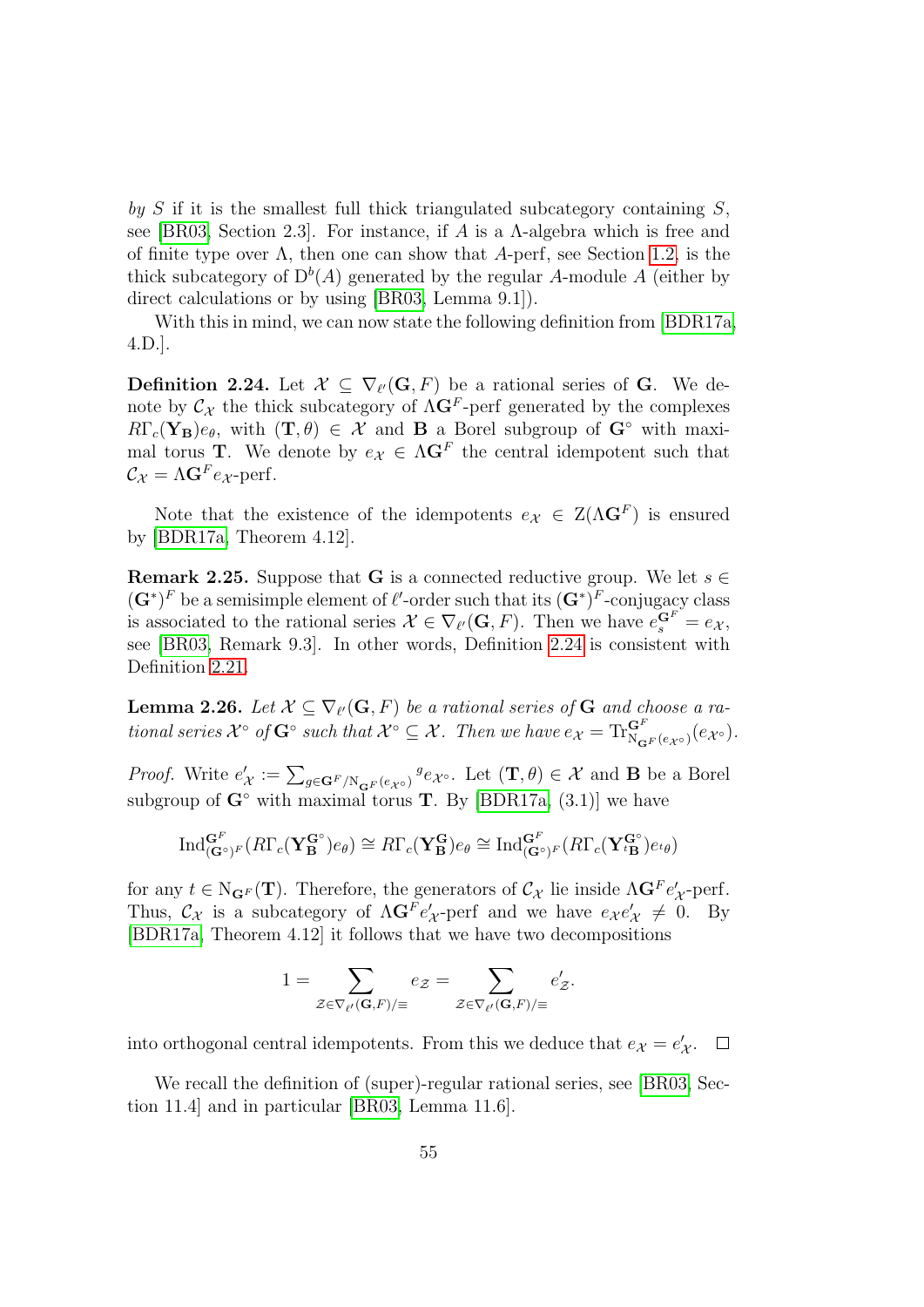**Definition 2.27.** Let G be a connected reductive group and  $\bf{L}$  be a  $F$ -stable Levi subgroup of G. We say that the rational series of  $(L, F)$  associated to the conjugacy class of the semisimple element  $s \in (\mathbf{L}^*)^{F^*}$  is  $(\mathbf{G}, \mathbf{L})$ -regular (respectively superregular) if  $C_{\mathbf{G}^*}^{\circ}(s) \subseteq \mathbf{L}^*$  (respectively  $C_{\mathbf{G}^*}(s) \subseteq \mathbf{L}^*$ ).

This notation can now be naturally extended to rational series of disconnected reductive groups. Let **G** be a reductive group. If  $\mathcal{X}$  is a rational series of  $(L, F)$  we say that X is  $(G<sup>\circ</sup>, L<sup>\circ</sup>)$ -regular (respectively superregular) if any (and hence every) rational series of  $(\mathbf{L}^{\circ}, F)$  contained in X is  $(\mathbf{G}^{\circ}, \mathbf{L}^{\circ})$ regular (respectively superregular). We then say that the central idempotent  $e_{\mathcal{X}}$  associated to  $\mathcal{X}$  is  $(\mathbf{G}^{\circ}, \mathbf{L}^{\circ})$ -(super)-regular.

#### 2.10 Lusztig series and Brauer morphism

Let **G** be a reductive group and Q a finite  $\ell$ -subgroup of  $\mathbf{G}^F$ . Then we consider the map

$$
i_Q^{\mathbf{G}} : \nabla_{\ell'}(\mathrm{C}_{\mathbf{G}}(Q), F)/\equiv \rightarrow \nabla_{\ell'}(\mathbf{G}, F)/\equiv
$$

as defined in [\[BDR17a,](#page-141-0) Theorem 4.14]. By [\[BDR17a,](#page-141-0) Theorem 4.14] for any rational series  $\mathcal{Y} \subseteq \nabla_{\ell'}(\mathbf{G}, F)$  we have

$$
\mathrm{br}_Q^{\mathbf{G}^F}(e_{\mathcal{Y}})=\sum_{\mathcal{Z}\in(i_Q^{\mathbf{G}})^{-1}(\mathcal{Y})}e_{\mathcal{Z}}.
$$

<span id="page-55-0"></span>**Lemma 2.28.** Let **L** be an F-stable Levi subgroup of **G** and let  $\mathcal{X} \subseteq \nabla_{\ell'}(\mathbf{L}, F)$ be a  $(G^{\circ}, L^{\circ})$ -(super)-regular rational series. Then for any  $\ell$ -subgroup Q of  $\mathbf{L}^F$  we have that

$$
\mathrm{br}_{Q}^{\mathbf{L}^F}(e_{\mathcal{X}})=\sum_{\mathcal{Z}\in(i_Q^{\mathbf{L}})^{-1}(\mathcal{X})}e_{\mathcal{Z}}
$$

is a decomposition into orthogonal  $(C_G^{\circ}(Q), C_{\mathbf{I}}^{\circ})$  $_{\mathbf L}^{\circ}(Q)$ )-(super-)regular idempotents.

Proof. See [\[BDR17a,](#page-141-0) Proposition 4.11].

We gather some useful facts.

**Lemma 2.29.** Let **L** be an F-stable Levi subgroup of  $G$  and  $P$  a parabolic subgroup of G with Levi decomposition  $P = L \ltimes U$ . In addition, let  $\mathcal{X} \subset$  $\nabla_{\ell'}(\mathbf{L}, F)$  be a (super)-regular rational series of  $(\mathbf{G}^{\circ}, \mathbf{L}^{\circ})$ .

(a) There exists a unique rational series  $\mathcal{Y} \subseteq \nabla_{\ell}(\mathbf{G}, F)$  containing X.

 $\Box$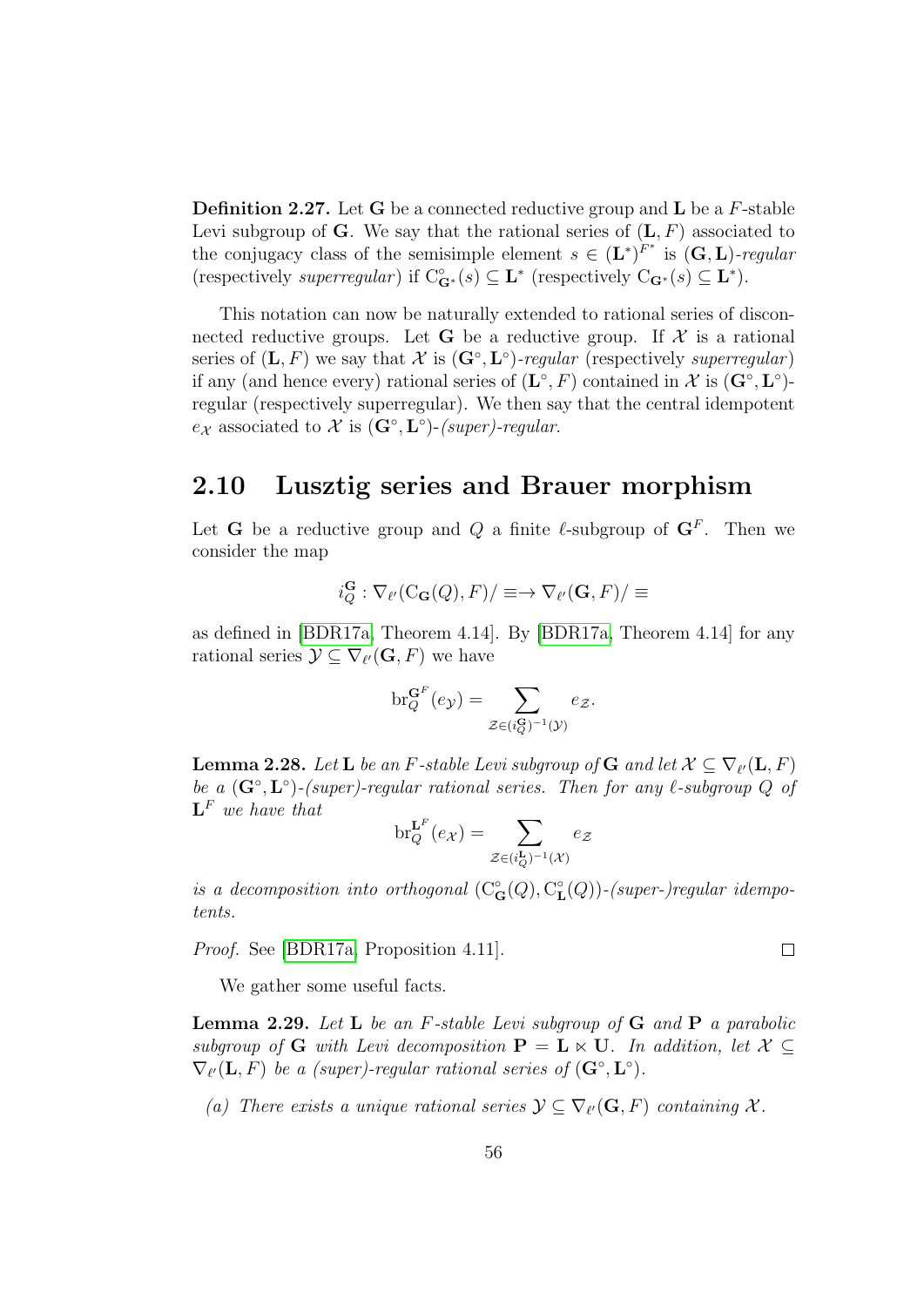- (b) Deligne–Lusztig induction restricts to a functor  $\mathcal{R}^{\mathbf{G}}_{\mathbf{L}\subseteq\mathbf{P}} : D^b(\Lambda \mathbf{L}^F e_{\mathcal{X}}) \to$  $\mathrm{D}^b(\Lambda \mathbf{G}^F e_{\mathcal{Y}}).$
- (c) Given  $\mathcal{X}' \in (i_Q^{\mathbf{L}})^{-1}(\mathcal{X})$  let  $\mathcal{Y}'$  be the unique rational series of  $\nabla_{\ell'}(\mathcal{C}_\mathbf{G}(Q), F)$ containing X'. Then we have  $i_Q^{\mathbf{G}}(\mathcal{Y}) = \mathcal{Y}'$ .

*Proof.* Let  $\mathcal{X}^{\circ}$  be a rational series of  $(L^{\circ}, F)$  contained in  $\mathcal{X}$ . Then  $\mathcal{X}^{\circ}$  is associated to the conjugacy class of a semisimple element  $s \in ((\mathbf{L}^{\circ})^*)^{F^*}$  of  $\ell'$ -order, see Definition [2.20.](#page-52-1) Then the rational series  $\mathcal{Y}^{\circ}$  of  $(\mathbf{G}^{\circ}, F)$  associated to  $s \in ((\mathbf{G}^{\circ})^*)^{F^*}$  is the unique rational series containing  $\mathcal{Y}^{\circ}$ . Thus,  $\mathcal{Y}$  is the unique rational series of  $(G, F)$  containing  $\mathcal{Y}^{\circ}$ . This shows part (a).

 $\mathrm{Deligne\text{-}Lusztig}\text{ induction restricts to a functor }\mathcal{R}^{\mathbf{G}^{\circ}}_{\mathbf{L}^{\circ}\subseteq\mathbf{P}^{\circ}}:\mathrm{D}^b(\Lambda(\mathbf{L}^{\circ})^F e_s^{\mathbf{L}^F})\to$  $D^{b}(\Lambda(\mathbf{G}^{\circ})^F e_s^{\mathbf{G}^F})$  by [\[BR03,](#page-141-1) Theorem 11.4]. For part (b) it suffices to show that  $\mathcal{R}_{\mathbf{L}\subseteq\mathbf{P}}^{\mathbf{G}}(M) \in D^b(\Lambda\mathbf{G}^F e_{\mathcal{Y}})$  for  $M = \Lambda\mathbf{L}^F e_{\mathcal{X}}$ . By [\[BDR17a,](#page-141-0) (3.1)] we have

$$
\mathrm{Ind}_{(\mathbf{G}^\circ)^F}^{\mathbf{G}^F} \circ \mathcal{R}_{\mathbf{L}^\circ \subseteq \mathbf{P}^\circ}^{\mathbf{G}^\circ} = \mathcal{R}_{\mathbf{L} \subseteq \mathbf{P}}^{\mathbf{G}} \circ \mathrm{Ind}_{(\mathbf{L}^\circ)^F}^{\mathbf{L}^F}.
$$

By Lemma [2.26](#page-54-1) we have  $M = Ind_{(\mathbf{L}^{\circ})^F}^{\mathbf{L}^F}(\Lambda \mathbf{L}^F e_s^{\mathbf{L}^F})$  and we can conclude that  $\mathcal{R}^{\mathbf{G}}_{\mathbf{L}\subseteq\mathbf{P}}(M) \in D^b(\Lambda\mathbf{G}^F e_{\mathcal{Y}}).$  This implies that  $\mathcal{R}^{\mathbf{G}}_{\mathbf{L}\subseteq\mathbf{P}}$  restricts to a functor  $\mathcal{R}^{\mathbf{G}^-}_{\mathbf{L}\subseteq \mathbf{P}}: {\mathrm{D}}^b(\Lambda\mathbf{L}^F e_{\mathcal{X}})\to {\mathrm{D}}^b(\Lambda\mathbf{G}^F e_{\mathcal{Y}}).$ 

We now prove part (c). By Lemma [2.11](#page-46-0) we have

$$
\mathrm{Br}_{\Delta Q}(G\Gamma_c(\mathbf{Y_U^G})e_{\mathcal{X}})\cong G\Gamma_c(\mathbf{Y_{C_U(Q)}^{C_{\mathbf{G}}(Q)}}),\Lambda)\mathrm{br}_Q(e_{\mathcal{X}})=\mathrm{br}_Q(e_{\mathcal{Y}})G\Gamma_c(\mathbf{Y_{C_U(Q)}^{C_{\mathbf{G}}(Q)}}),\Lambda)\mathrm{br}_Q(e_{\mathcal{X}}).
$$

On the other hand, by part (b)  $\mathcal{R}_{C_{\mathbf{r}}(O)}^{C_{\mathbf{G}}(Q)}$  $C_{\mathbf{L}}(Q) \subseteq C_{\mathbf{P}}(Q)$  restricts to a functor

$$
\mathcal{R}^{\mathrm{C}_{\mathbf{G}}(Q)}_{\mathrm{C}_{\mathbf{L}}(Q)\subseteq \mathrm{C}_{\mathbf{P}}(Q)} : D^{b}(\Lambda \mathrm{C}_{\mathbf{L}^F}(Q)e_{\mathcal{X}'}) \to D^{b}(\Lambda \mathrm{C}_{\mathbf{G}^F}(Q)e_{\mathcal{Y}'}).
$$

This implies that  $br_0(e_\nu)e_{\nu'}\neq 0$  which shows that  $e_{\nu'}$  appears in the decomposition into central idempotents of  $br_0(e_y)$  from Lemma [2.28.](#page-55-0) Therefore, we necessarily have  $i_Q^{\mathbf{G}}(\mathcal{Y}) = \mathcal{Y}'$ .  $\Box$ 

#### 2.11 Regular embedding and Lusztig series

We recall the following definition, see [\[CE04,](#page-142-0) Section 15.1]

Definition 2.30. Let G be a connected reductive group. A regular embedding of G is a morphism  $\iota : G \hookrightarrow \tilde{G}$  of algebraic groups, where  $\tilde{G}$  is a connected reductive group such that  $Z(\tilde{G})$  is connected and  $[\tilde{G}, \tilde{G}] \subseteq \iota(G)$ .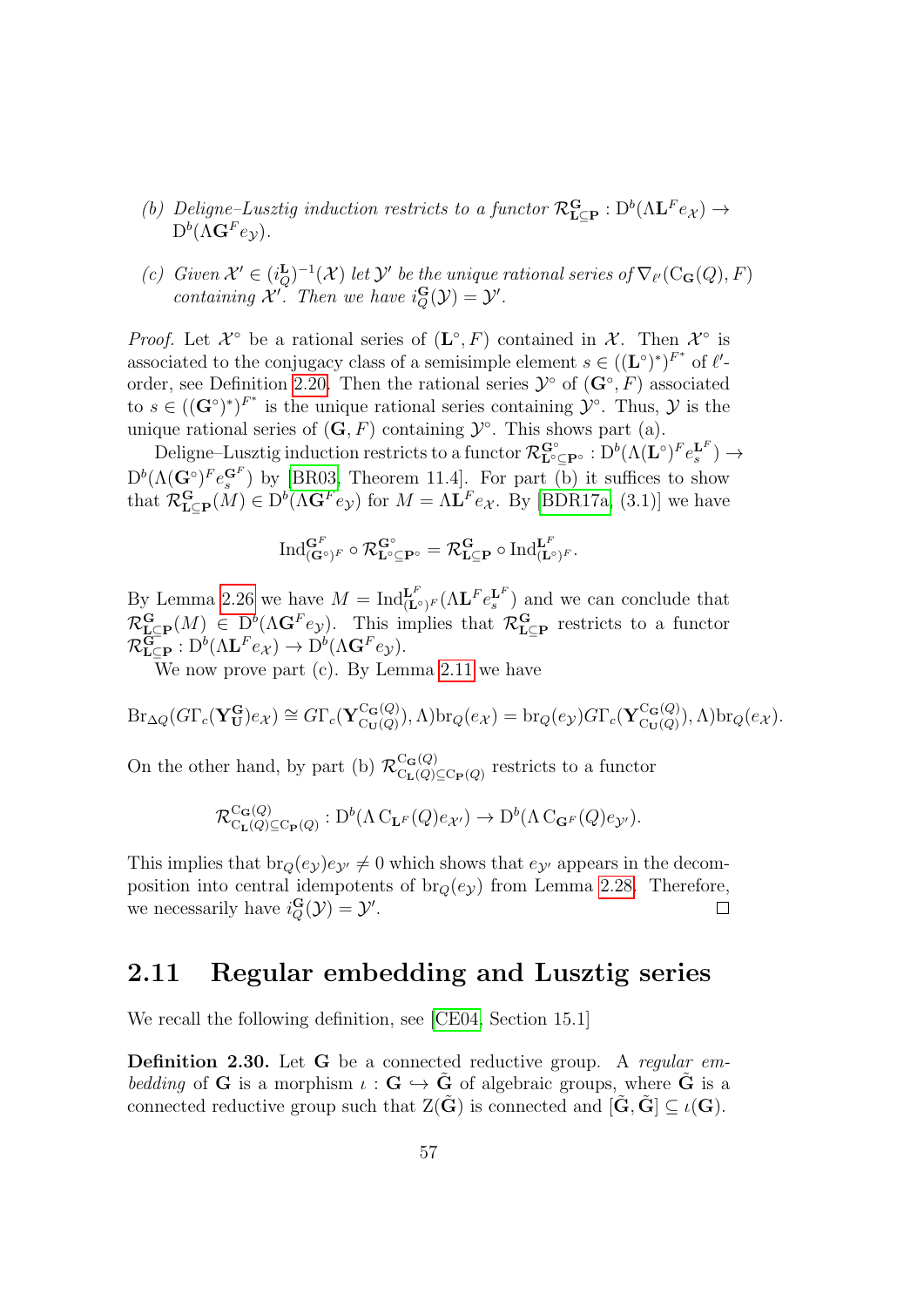In the presence of a Frobenius endomorphism  $F : G \to G$  we always assume that the regular embedding  $\iota : \mathbf{G} \hookrightarrow \tilde{\mathbf{G}}$  is chosen in a way such that there exists a Frobenius endomorphism  $F : \tilde{G} \to \tilde{G}$  satisfying  $F \circ \iota = \iota \circ F$ . Moreover, we will identify **G** with its image  $\iota(G)$  in **G**.

Remark 2.31. A standard way to define a regular embedding is the following (see [\[CE04,](#page-142-0) Section 15.1]): Let **G** be a connected reductive group and **S** be a torus of **G** containing  $Z(G)$ . Then  $G := S \times_{Z(G)} G$  is a connected reductive group with connected center **S** and the natural map  $\iota : \mathbf{G} \hookrightarrow \tilde{\mathbf{G}}$  is a regular embedding. Moreover, if  $F : G \to G$  is a Frobenius endomorphism of **G** one can choose **S** to be an  $F$ -stable torus of **G**. Then the Frobenius endomorphism  $F : G \to G$  extends in a natural way to  $\tilde{G}$  by defining  $F(s, g) := F(s)F(g)$  for  $(s, g) \in \tilde{G} = S \times_{Z(G)} G$ .

Now let **G** be a connected reductive group with Frobenius  $F : G \to G$ and F-stable maximal torus  $\mathbf{T}_0$ . Let  $\iota : \mathbf{G} \hookrightarrow \mathbf{G}$  be a regular embedding of  $(G, F)$ . We denote by  $\tilde{T}_0 := Z(\tilde{G})\iota(T_0)$  the unique maximal torus of  $\tilde{G}$ containing  $\mathbf{T}_0$ . Let  $(\mathbf{G}^*, \mathbf{T}_0^*, F^*)$  be in duality with  $(\mathbf{G}, \mathbf{T}_0, F)$ . By [\[CE04,](#page-142-0) Section 15.1 there exists a surjective morphism  $\iota^* : \tilde{G}^* \to G^*$  of dual groups with kernel a connected central torus of  $\tilde{\mathbf{G}}^*$ .

Suppose that **L** is an  $F$ -stable Levi subgroup of **G** and **P** is a parabolic subgroup of G with Levi decomposition  $P = L \ltimes U$ . Then  $L := Z(G)L$  is an F-stable Levi subgroup of  $\tilde{G}$  and  $\tilde{P} := Z(\tilde{G})P$  is a parabolic subgroup of  $\tilde{G}$  with Levi decomposition  $\tilde{P} = \tilde{L} \times U$ . By Lemma [2.8](#page-44-0) we have a natural isomorphism

$$
\mathrm{Res}^{\tilde{\mathbf{G}}^F}_{\mathbf{G}^F} \circ \mathcal{R}^{\tilde{\mathbf{G}}}_{\tilde{\mathbf{L}}} \cong \mathcal{R}_{\mathbf{L}}^{\mathbf{G}} \circ \mathrm{Res}^{\tilde{\mathbf{L}}^F}_{\mathbf{L}^F}.
$$

**Lemma 2.32.** Let **G** be a connected reductive group and let  $\iota : \mathbf{G} \hookrightarrow \tilde{\mathbf{G}}$  be a regular embedding of G. Let J be a set of representatives of the  $(\tilde{G}^*)^F$ . conjugacy classes of  $\ell'$ -elements  $\tilde{t} \in (\tilde{G}^*)^F$  with  $\iota^*(\tilde{t}) = s$ . Then

$$
e^{{\bf G}^F}_s = \sum_{\tilde{t} \in J} e^{\tilde{\bf G}^F}_{\tilde{t}}.
$$

Proof. This is part of [\[BDR17a,](#page-141-0) Lemma 7.4].

## <span id="page-57-0"></span>2.12 The Bonnafé–Dat–Rouquier Morita equivalence

 $\Box$ 

Let **G** be a connected reductive group defined over an algebraic closure of  $\mathbb{F}_n$ , where p is a prime number. Let  $F : G \to G$  be a Frobenius endomorphism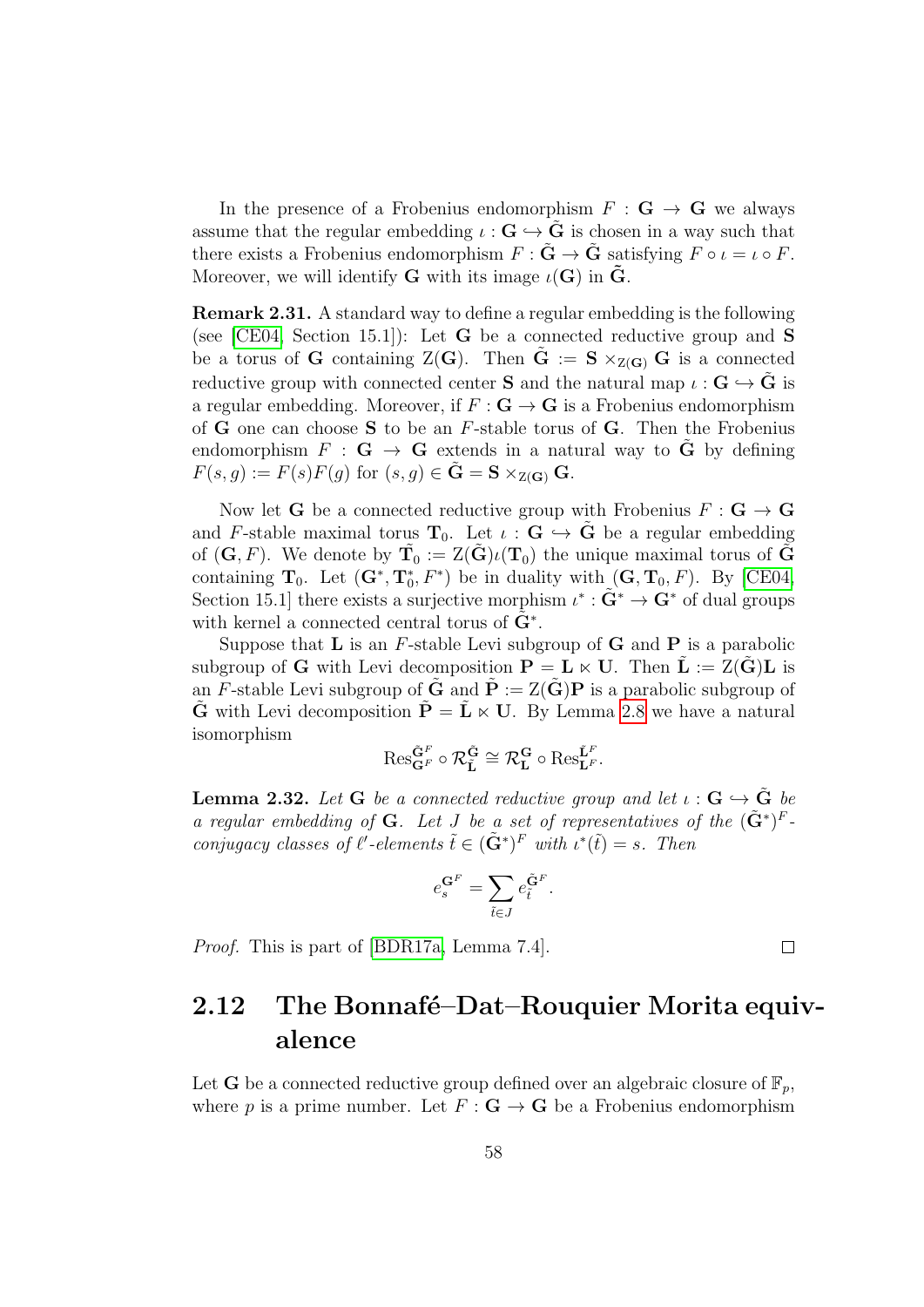of G defining an  $\mathbb{F}_q$ -structure on G. Let  $(G^*, F^*)$  be in duality with  $(G, F)$ as in Section [2.6.](#page-47-1) Fix a semisimple element  $s \in (\mathbf{G}^*)^{F^*}$  of  $\ell'$ -order. Let  $\mathbf{L}^*$ be an  $F^*$ -stable Levi subgroup of  $G^*$  which satisfies  $C^{\circ}_{G^*}(s) \subseteq L^*$  and

$$
\mathbf{L}^* \mathbf{C}_{\mathbf{G}^*}(s)^{F^*} = \mathbf{C}_{\mathbf{G}^*}(s)^{F^*} \mathbf{L}^*.
$$

This assumption is for instance satisfied if  $\mathbf{L}^* = C_{\mathbf{G}^*}(Z^{\circ}(C_{\mathbf{G}^*}^{\circ}(s)))$  is the minimal Levi subgroup of  $\mathbf{G}^*$  containing  $\mathrm{C}^\circ_{\mathbf{G}^*}(s)$  or if  $\mathbf{L}^*$  is any Levi subgroup of  $\mathbf{G}^*$  containing  $C_{\mathbf{G}^*}(s)^{F^*}$ . Then we define

$$
\mathbf{N}^* := \mathrm{C}_{\mathbf{G}^*}(s)^{F^*} \mathbf{L}^*
$$

which is a subgroup of  $G^*$  by the property above. Note that  $N^*$  is an  $F^*$ stable subgroup of  $N_{\mathbf{G}^*}(\mathbf{L}^*)$ . Let **L** be an F-stable Levi subgroup of **G** in duality with the Levi subgroup  $\mathbf{L}^*$  of  $\mathbf{G}^*$ . We let  $\mathbf{N}$  be the subgroup of  $\mathrm{N}_\mathbf{G}(\mathbf{L})$ corresponding to  $N^*$  under the isomorphism of the relative Weyl groups

$$
\mathrm{N}_\mathbf{G}(\mathbf{L})/\mathbf{L} \cong \mathrm{N}_{\mathbf{G}^*}(\mathbf{L}^*)/\mathbf{L}^*
$$

induced by duality. The closed subgroup  $N$  of  $G$  is  $F$ -stable and it holds that  $\mathbf{N}^F = \mathrm{N}_{\mathbf{G}^F}(\mathbf{L}, e_s^{\mathbf{L}^F})$  by [\[BDR17a,](#page-141-0) (7.1)]. We let **P** with Levi decomposition  $\mathbf{P} = \mathbf{L} \times \mathbf{U}$ . In addition, we let  $d := \dim(\mathbf{Y}_{\mathbf{U}})$ . By [\[BR03,](#page-141-1) Theorem 11.7] we have

$$
H_c^i(\mathbf{Y_U^G}, \Lambda)e_s^{\mathbf{L}^F} = 0 \text{ for } i \neq d.
$$

Hence, we are interested only in the dth cohomology group of the variety  $Y_{U}^{G}$ . For convenience, we will therefore use the following definition.

**Notation 2.33.** Let **X** be a variety of dimension n. Then we write  $R\Gamma_c^{\dim}(\mathbf{X}, \Lambda) :=$  $R\Gamma_c(\mathbf{X}, \Lambda)[n]$  and  $H_c^{\dim}(\mathbf{X}, \Lambda) := H_c^n(\mathbf{X}, \Lambda)$ .

Let  $\iota: \mathbf{G} \hookrightarrow \tilde{\mathbf{G}}$  be a regular embedding. Set  $\tilde{\mathbf{L}} = \mathbf{LZ}(\tilde{\mathbf{G}})$  and  $\tilde{\mathbf{N}} = \mathbf{N}\tilde{\mathbf{L}}$ .

<span id="page-58-0"></span>Assumption 2.34. Suppose that the  $k[(\mathbf{G}^F \times (\mathbf{L}^F)^{\text{opp}}) \Delta \tilde{\mathbf{L}}^F]$ -module

$$
H_c^{\dim}(\mathbf{Y}_{\mathbf{U}},k)e^{\mathbf{L}^F}_{s}
$$

extends to a  $k[(\mathbf{G}^F \times (\mathbf{L}^F)^{\text{opp}}) \Delta \tilde{\mathbf{N}}^F]$ -module.

This assumption is for instance satisfied if  $N^F/L^F$  is cyclic, see Lemma [1.32.](#page-30-0)

We have the following theorem, see [\[BDR17a,](#page-141-0) Theorem 7.7]: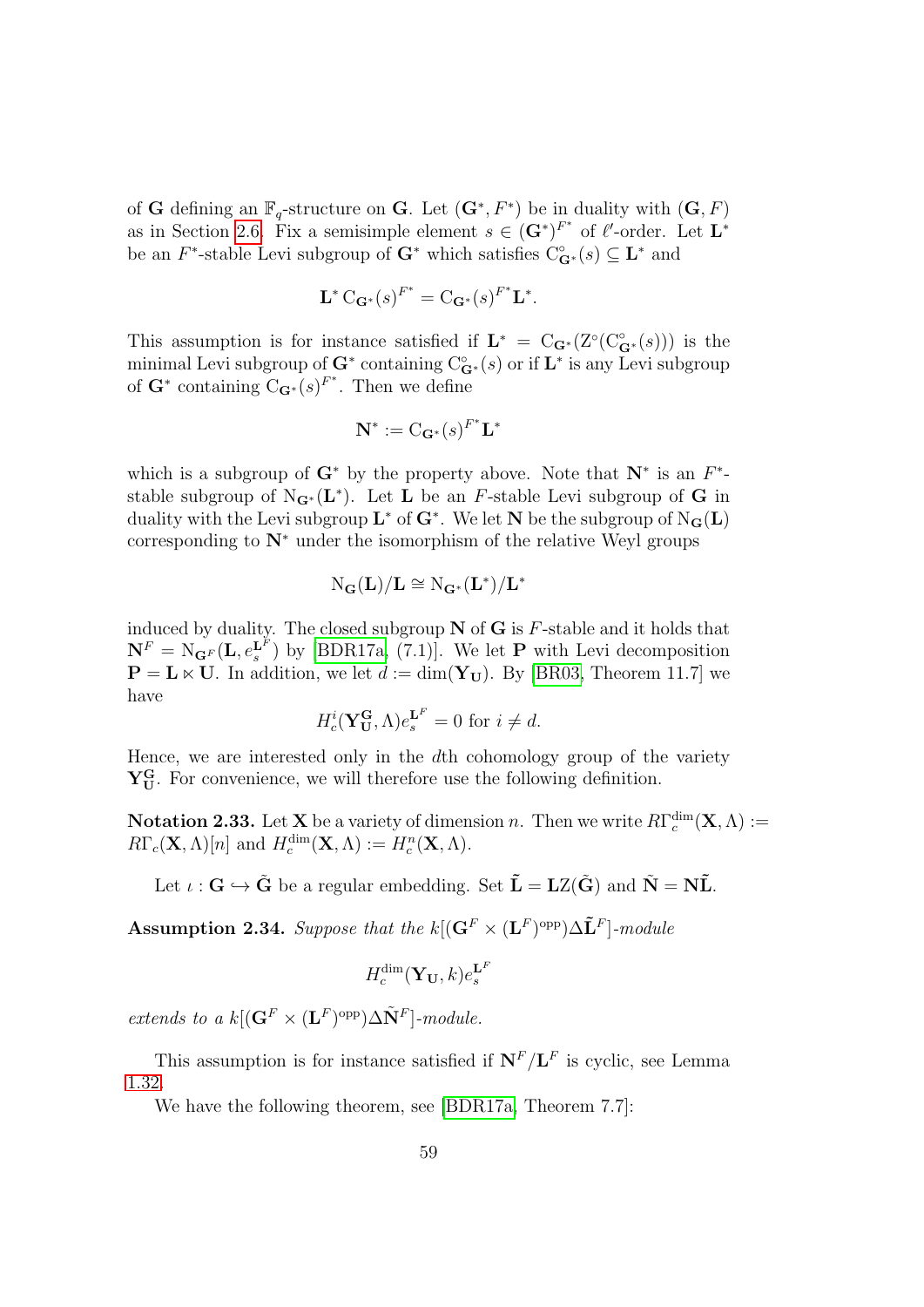<span id="page-59-0"></span>Theorem 2.35 (Bonnafé–Dat–Rouquier). Suppose that Assumption [2.34](#page-58-0) holds. Then there exists an  $\mathcal{O}G^F$ - $\mathcal{O}N^F$ -bimodule extending  $H_c^d(\mathbf{Y}_{\mathbf{U}}^{\mathbf{G}}, \mathcal{O})e_s^{\mathbf{L}^F}$ and for any such bimodule M there exists a complex C of  $\mathcal{O} \mathbf{G}^F$ - $\mathcal{O} \mathbf{N}^F$ bimodules extending  $G\Gamma_c(\mathbf{Y_U^G},\Lambda)^{\text{red}}e_s^{\mathbf{L}^F}$  such that  $H^d(C) \cong M$ . The complex C induces a splendid Rickard equivalence between  $\mathcal{O} \mathbf{G}^F e_s^{\mathbf{G}^F}$  and  $\mathcal{O} \mathbf{N}_r^F e_s^{\mathbf{L}^F}$ and the bimodule M induces a Morita equivalence between  $\mathcal{O} \mathbf{G}^F e_s^{\mathbf{G}^F}$  and  $\mathcal{O} {\rm\bf N}^F e^{{\rm\bf L}^F}_s.$ 

Proof. In the proof of [\[BDR17a,](#page-141-0) Theorem 7.5] apply Assumption [2.34](#page-58-0) instead of [\[BDR17a,](#page-141-0) Proposition 7.3]. The rest of the proof of the theorem is as in [\[BDR17a,](#page-141-0) Section 7].  $\Box$ 

Note that the assumption previously made that  $\mathbf{L}^*$  normalizes  $C_{\mathbf{G}^*}(s)^{F^*}$ is not necessary for the following theorem. This means we only assume that L<sup>\*</sup> is an F<sup>\*</sup>-stable Levi subgroup containing  $C_{\mathbf{G}^*}^{\circ}(s)$ .

**Theorem 2.36.** Let  $P_1$  and  $P_2$  be two parabolic subgroups of G with common Levi complement **L** and unipotent radical  $U_1$  respectively  $U_2$ . Then we have

$$
H_c^{\dim}(\mathbf{Y}_{\mathbf{U}_1}, \Lambda)e_s^{\mathbf{L}^F} \cong H_c^{\dim}(\mathbf{Y}_{\mathbf{U}_2}, \Lambda)e_s^{\mathbf{L}^F}
$$

as  $\Lambda$ **G**<sup>F</sup>- $\Lambda$ **L**<sup>F</sup>-bimodules.

Proof. This is proved in [\[BDR17a,](#page-141-0) Theorem 7.2]. We sketch how the isomorphism of the theorem is obtained. All mentioned statements are proved in loc. cit. We define

$$
\mathbf{Y}_{\mathbf{U}_1,\mathbf{U}_2}^{\mathrm{cl}} := \{ (g_1\mathbf{U}_1, g_2\mathbf{U}_2) \in \mathbf{Y}_{\mathbf{U}_1,\mathbf{U}_2} \mid g_1\mathbf{U}_1 \in \mathbf{Y}_{\mathbf{U}_1} \},
$$

which is a  $\mathbf{G}^F \times (\mathbf{L}^F)^\text{opp-stable closed subvariety of } \mathbf{Y}_{\mathbf{U}_1,\mathbf{U}_2}$ . We have a closed immersion  $i_{U_1,U_2}$ :  $Y^{\text{cl}}_{U_1,U_2} \to Y_{U_1,U_2}$  and a natural projection map  $\pi_{\mathbf{U}_1,\mathbf{U}_2}:\mathbf{Y}_{\mathbf{U}_1,\mathbf{U}_2}^{ \text{cl} }\rightarrow \mathbf{Y}_{\mathbf{U}_1}.$ 

We have an isomorphism  $\pi_{\mathbf{U}_1,\mathbf{U}_2}^* : R\Gamma_c(\mathbf{Y}_{\mathbf{U}_1}, \Lambda)[-2d] \to R\Gamma_c(\mathbf{Y}_{\mathbf{U}_1,\mathbf{U}_2}, \Lambda)$ where  $d = \dim(\mathbf{U}_1 \cap F(\mathbf{U}_1)) - \dim(\mathbf{U}_1 \cap \mathbf{U}_2 \cap F(\mathbf{U}_1))$ . Moreover, we have a morphism  $i_{\mathbf{U}_1,\mathbf{U}_2}^* : R\Gamma_c(\mathbf{Y}_{\mathbf{U}_1,\mathbf{U}_2},\Lambda) \to R\Gamma_c(\mathbf{Y}_{\mathbf{U}_1,\mathbf{U}_2}^{\text{cl}},\Lambda)$ . The resulting map

$$
\psi_{\mathbf{U}_1,\mathbf{U}_2} = (\pi_{\mathbf{U}_1,\mathbf{U}_2}^*)^{-1} \circ i_{\mathbf{U}_1,\mathbf{U}_2}^* : R\Gamma_c^{\dim}(\mathbf{Y}_{\mathbf{U}_1,\mathbf{U}_2}, \Lambda) \to R\Gamma_c^{\dim}(\mathbf{Y}_{\mathbf{U}_1}, \Lambda)
$$

induces a quasi-isomorphism

$$
\psi_{\mathbf{U}_1,\mathbf{U}_2,s}:R\Gamma_c^{\dim}(\mathbf{Y}_{\mathbf{U}_1,\mathbf{U}_2},\Lambda)e_s^{\mathbf{L}^F}\to R\Gamma_c^{\dim}(\mathbf{Y}_{\mathbf{U}_1},\Lambda)e_s^{\mathbf{L}^F}
$$

of  $\Lambda$ **G**<sup>F</sup>- $\Lambda$ **L**<sup>F</sup>-complexes. Similarily, the map  $\psi_{\mathbf{U}_2, F(\mathbf{U}_1)}$  induces a quasiisomorphism

$$
\psi_{\mathbf{U}_2,F(\mathbf{U}_1),s}:R\Gamma_c^{\dim}(\mathbf{Y}_{\mathbf{U}_2,F(\mathbf{U}_1)},\Lambda)e_s^{\mathbf{L}^F}\to R\Gamma_c^{\dim}(\mathbf{Y}_{\mathbf{U}_2},\Lambda)e_s^{\mathbf{L}^F}
$$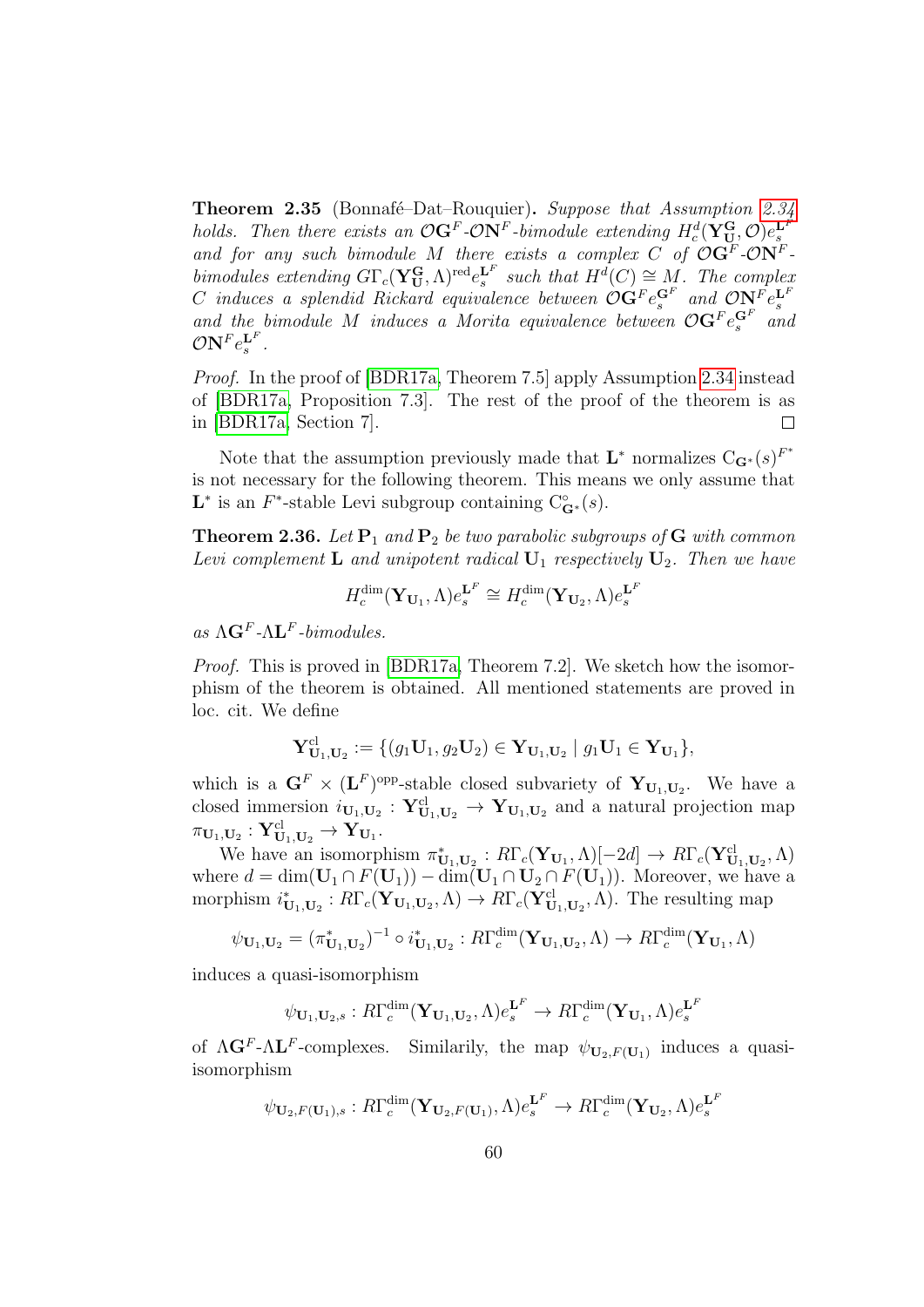of  $\Lambda$ **G**<sup>F</sup>- $\Lambda$ **L**<sup>F</sup>-complexes. However, the shift map

$$
\operatorname{sh} : \mathbf{Y}_{\mathbf{U}_1,\mathbf{U}_2} \to \mathbf{Y}_{\mathbf{U}_2,F(\mathbf{U}_1)}
$$

given by  $(g_1\mathbf{U}_1, g_2\mathbf{U}_2) \mapsto (g_2\mathbf{U}_2, F(g_1\mathbf{U}_1))$  is  $\mathbf{G}^F\text{-}\mathbf{L}^F\text{-}\text{equivariant}$  and induces an equivalence of étale sites. In particular this map induces a quasiisomorphism

sh<sup>\*</sup>: 
$$
R\Gamma_c^{\dim}(\mathbf{Y}_{\mathbf{U}_1,\mathbf{U}_2},\Lambda) \to R\Gamma_c^{\dim}(\mathbf{Y}_{\mathbf{U}_2,F(\mathbf{U}_1)},\Lambda)
$$

of  $\Lambda$ **G**<sup>F</sup>- $\Lambda$ **L**<sup>F</sup>-complexes. Consequently, we have a quasi-isomorphism

$$
\Theta_{\mathbf{U}_2,\mathbf{U}_1} := \psi_{\mathbf{U}_2,F(\mathbf{U}_1),s} \circ \mathrm{sh}^* \circ \psi_{\mathbf{U}_1,\mathbf{U}_2,s}^{-1} : R\Gamma_c(\mathbf{Y}_{\mathbf{U}_1},\Lambda)e_s^{\mathbf{L}^F} \to R\Gamma_c(\mathbf{Y}_{\mathbf{U}_2},\Lambda)e_s^{\mathbf{L}^F}
$$

of  $\Lambda$ **G**<sup>F</sup>- $\Lambda$ **L**<sup>F</sup>-complexes.

We single out a special case of Theorem [2.35.](#page-59-0)

Theorem 2.37 (Bonnafé–Dat–Rouquier). Let  $L^*$  be an  $F^*$ -stable Levi subgroup of  $\mathbf{G}^*$  containing  $C_{\mathbf{G}^*}^{\circ}(s) C_{\mathbf{G}^*}(s)^{F^*}$ . Then the complex  $C = G\Gamma_c(\mathbf{Y}_U, \mathcal{O})^{\text{red}} e_s^{\mathbf{L}^F}$ <br>of  $\mathcal{O}\mathbf{G}^F e_s^{\mathbf{G}^F}$ - $\mathcal{O}\mathbf{L}^F e_s^{\mathbf{L}^F}$  bimodules induces a splendid Ricka tween  $\mathcal{O} \mathbf{G}^F e_s^{\mathbf{L}^F}$  and  $\mathcal{O} \mathbf{L}^F e_s^{\mathbf{G}^F}$ . The bimodule  $H^{\dim(\mathbf{Y_U})}(C)$  induces a Morita equivalence between  $\mathcal{O} \mathbf{G}^F e_s^{\mathbf{G}^F}$  and  $\mathcal{O} \mathbf{L}^F e_s^{\mathbf{L}^F}$ .

 $\Box$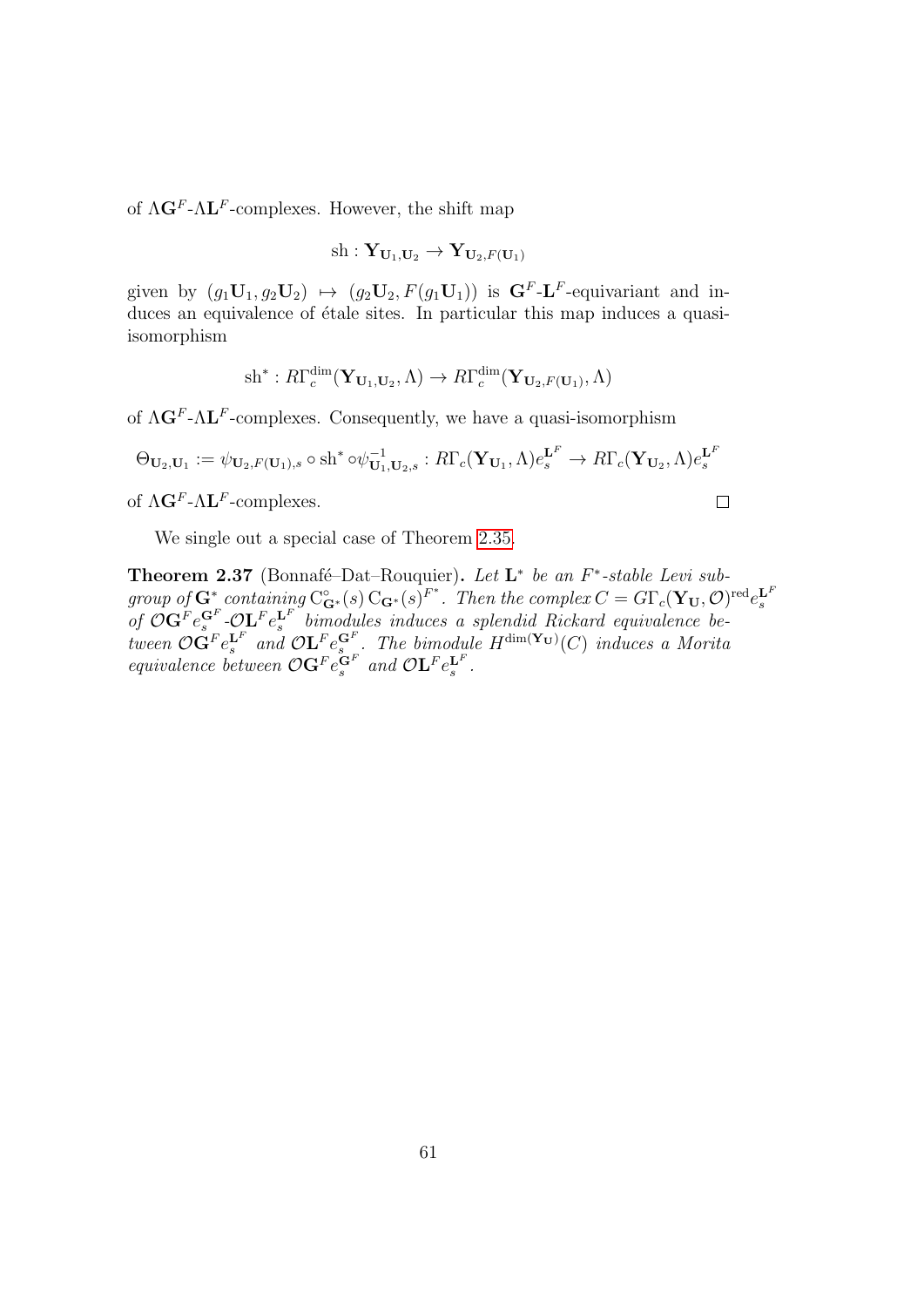## Chapter 3

# On the Bonnafé, Dat and Rouquier Morita equivalence

In this chapter we extend Theorem [2.35](#page-59-0) to a case which is not covered by the arguments in [\[BDR17a\]](#page-141-0). Specifically we consider the situation for semisimple elements in type D whose centralizer has non-cyclic component group. Some arguments in this chapter use considerations already present in an unpub-lished note by Bonnafé, Dat and Rouquier [\[BDR17b\]](#page-141-3). The material and the results of this chapter can also be found in the author's article [\[Ruh18\]](#page-145-3).

### 3.1 A remark on Clifford theory

In this section we construct a counterexample to the statement of [\[BDR17a,](#page-141-0) Proposition 7.3]. Let us recall the assumptions of this proposition:

<span id="page-61-0"></span>**Assumption 3.1.** Let  $\tilde{Y}$  be a finite group and  $\tilde{X}$  and Y be normal subgroups of  $\tilde{Y}$ . Assume that  $\tilde{Y} = \tilde{X}Y$  and denote  $X = \tilde{X} \cap Y$ . Assume that **k** is a field with  $[Y : X] \in \mathbf{k}^{\times}$ . Let M be a Y-invariant, finitely generated kX-module. Suppose that

 $\operatorname{End}\nolimits_{\mathbf{k}\tilde{X}}(\operatorname{Ind}\nolimits_{X}^{\tilde{X}}(M))/J(\operatorname{End}\nolimits_{\mathbf{k}\tilde{X}}(\operatorname{Ind}\nolimits_{X}^{\tilde{X}}(M))) \cong \mathbf{k}^{n}$ 

for some n. Assume that the  $\mathbf{k}\tilde{X}$ -module  $\mathrm{Ind}_{X}^{\tilde{X}}(M)$  extends to  $\tilde{Y}$ .

Under Assumption [3.1](#page-61-0) the authors claim in [\[BDR17a,](#page-141-0) Proposition 7.3] that the  $kX$ -module M extends to Y.

In their proof they show that the natural injection

$$
\text{End}_{\mathbf{k}X}^{\times}(M)/1 + J(\text{End}_{\mathbf{k}X}(M)) \hookrightarrow \text{End}_{\mathbf{k}\tilde{X}}^{\times}(\text{Ind}_{X}^{\tilde{X}}(M))/1 + J(\text{End}_{\mathbf{k}\tilde{X}}(\text{Ind}_{X}^{\tilde{X}}(M))
$$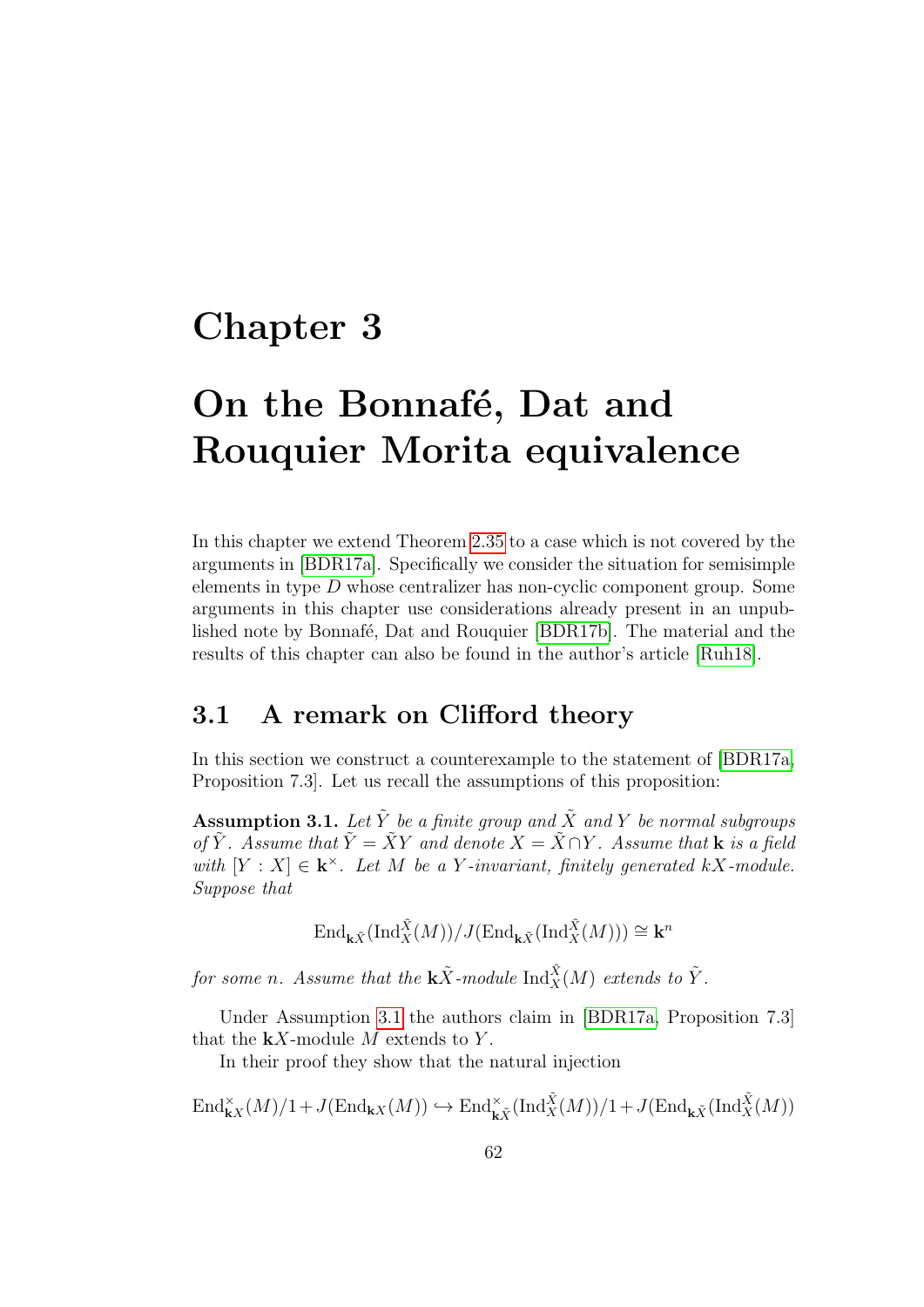splits. However, it is not clear under these assumptions that this injection splits in a way compatible with the action of the quotient group  $Y/X$ . This is however needed in an essential way in the proof of [\[BDR17a,](#page-141-0) Proposition 7.3].

We will now construct an explicit counterexample to their statement. We are very much indebted to Gabriel Navarro for pointing this out to us.

**Example 3.2.** Assume that  $\mathbf{k} = \mathbb{C}$  is the field of complex numbers. We consider the group  $\tilde{Y}$  generated by the elements  $t_1, t_2, n_1, n_2$  subject to the following defining relations:

• 
$$
t_1^4 = t_2^4 = 1 = [t_1, t_2]
$$
 and  $t_1^2 = t_2^2$ .

• 
$$
t_1^{n_1} = t_1^{-1}, t_2^{n_1} = t_2, t_1^{n_2} = t_1
$$
 and  $t_2^{n_2} = t_2^{-1}$ .

• 
$$
[n_1, n_2] = n_1^2 = n_2^2 = t_1^2
$$
.

Using the computer program GAP [\[GAP19\]](#page-143-2) one can check that  $\tilde{Y}$  is a finite group of order 32. It is actually isomorphic to the extraspecial group of order 32 of type "-". However, we won't use this description in what follows. Moreover, one checks  $\hat{X} := \langle t_1, t_2 \rangle$  is an abelian normal subgroup of  $\hat{Y}$ . In addition,  $Y := \langle n_1, n_2 \rangle$  is a normal subgroup of  $\tilde{Y}$  isomorphic to the dihedral group  $D_8$ . The group  $X := \tilde{X} \cap Y = \langle t_1^2 \rangle$  is the center of  $\tilde{Y}$  and has order 2.

Now let M be a module affording the unique non-trivial irreducible complex character of X. Since X is abelian it follows that M extends to a  $kX$ -module. By Clifford theory, it follows that

$$
\text{End}_{\mathbf{k}\tilde{X}}(\text{Ind}_{X}^{\tilde{X}}(M)) \cong \mathbf{k}^{[\tilde{X}:X]} = \mathbf{k}^{4}.
$$

The module M is  $\tilde{Y}$ -stable since it is the unique non-trivial irreducible **k**Xmodule. Furthermore, we have

$$
\mathrm{Ind}_X^{\tilde{X}}(M) \cong M_1 \oplus M_2 \oplus M_3 \oplus M_4,
$$

where the  $M_i$  are pairwise non-isomorphic simple  $k\tilde{X}$ -modules which restrict to M. From the explicit description of these modules, we conclude that the conjugation action of the quotient group  $\tilde{Y}/\tilde{X}$  acts regularily on the set of isomorphism classes of  $M_1, \ldots, M_4$ . We deduce that  $\text{Ind}_{\tilde{X}}^{\tilde{Y}}(M_1)$  is (isomorphic to) an extension of  $\text{Ind}_{X}^{\tilde{X}}(M)$ . Therefore, Assumption [3.1](#page-61-0) is satisfied. However, the non-trivial character of the center of  $D_8$  does not extend to  $D_8$ . Therefore, the module M does not extend to Y. This contradicts the statement of [\[BDR17a,](#page-141-0) Proposition 7.3].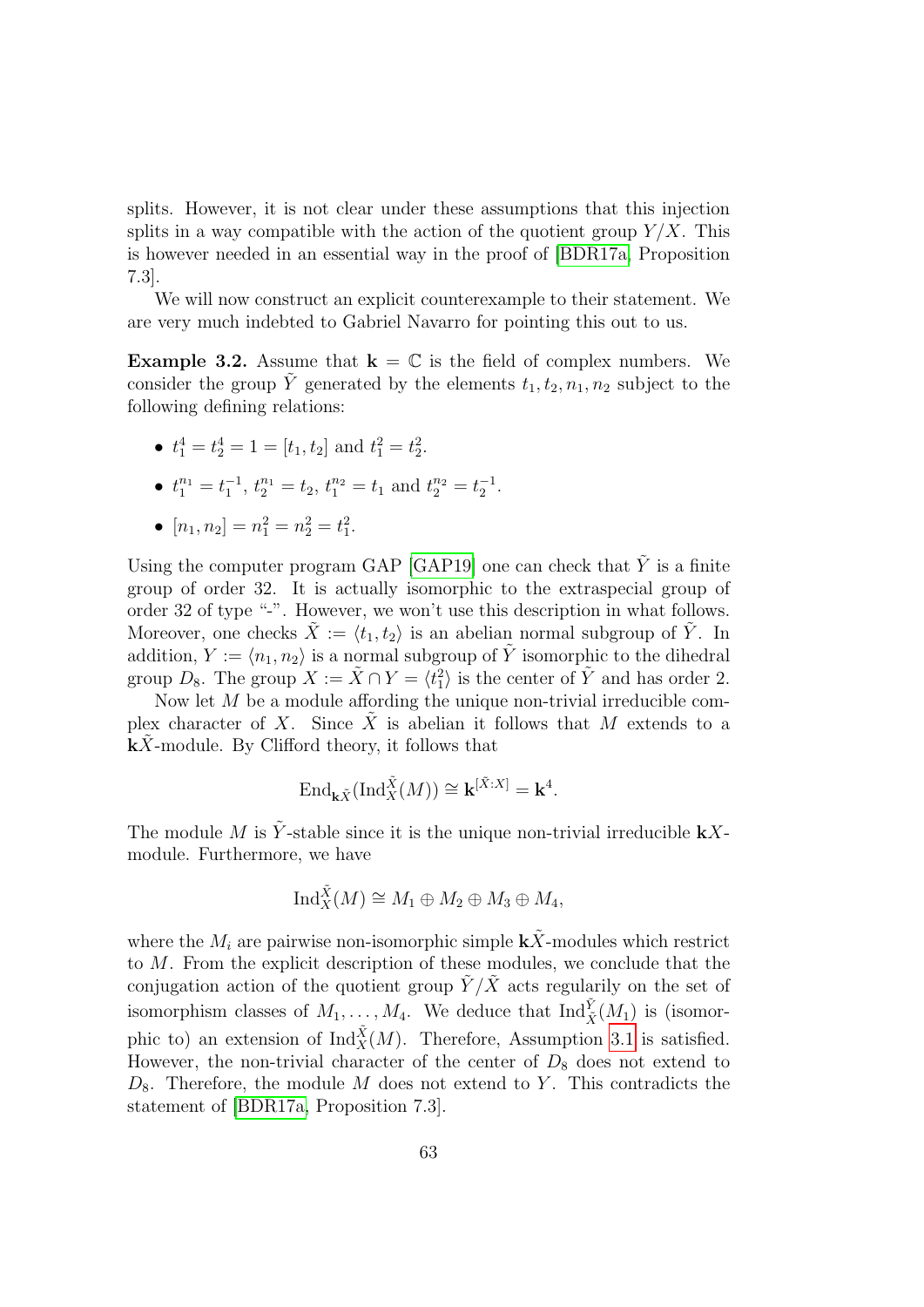### <span id="page-63-0"></span>3.2 Steinberg relation

In this section we describe the Steinberg presentation of a simple algebraic group of simply connected type as introduced in [\[Ste16\]](#page-145-4). This will allow us to perform explicit computations in these groups.

Let  $\Phi$  be an abstract indecomposable root system in a finite dimensional Euclidean vector space. Let  $\Delta = {\alpha_1, ..., \alpha_n}$  be a base of the root system  $\Phi$ . We denote by  $\Phi^+$  the set of positive roots, i.e. the subset of the root system Φ which consists of the roots which can be written as a linear combination of the simple roots with natural numbers as coefficients. We write  $\Phi^{\vee}$  for the set of coroots of  $\Phi$  with base given by  $\Delta^{\vee} = {\alpha_1^{\vee}, ..., \alpha_n^{\vee}}$ . We assume that  $\Phi$  has at least rank 2, i.e.,  $\Phi$  is not of type  $A_1$ . We consider the group G generated by the set of symbols  $\{x_\alpha(t) \mid \alpha \in \Phi, t \in \overline{\mathbb{F}_p}\}\$  subject to the following relations:

- 1.  $\mathbf{x}_{\alpha}(t_1)\mathbf{x}_{\alpha}(t_2) = \mathbf{x}_{\alpha}(t_1+t_2)$  for all  $t_1, t_2 \in \overline{\mathbb{F}_p}$  and  $\alpha \in \Phi$ .
- 2. Let  $\alpha, \beta \in \Phi$  with  $\alpha \pm \beta \neq 0$ . Then

$$
[\mathbf{x}_{\alpha}(t_1), \mathbf{x}_{\beta}(t_2)] = \prod_{i,j>0, i\alpha+j\beta \in \Phi} \mathbf{x}_{i\alpha+j\beta}(c_{i,j,\alpha,\beta}t_1^it_2^j),
$$

where the product is taken over a fixed order of the roots  $\Phi$  and  $c_{i,i,\alpha,\beta} \in {\pm 1, \pm 2, \pm 3}$  are as in [\[Ste16,](#page-145-4) Lemma 15] (where the  $c_{i,i,\alpha,\beta}$ are structure constants possibly depending on the chosen order).

3.  $\mathbf{h}_{\alpha}(t_1)\mathbf{h}_{\alpha}(t_2) = \mathbf{h}_{\alpha}(t_1t_2)$  for all  $t_1, t_2 \in \overline{\mathbb{F}_p}^{\times}$ , where  $\mathbf{h}_{\alpha}(t) := \mathbf{n}_{\alpha}(t)\mathbf{n}_{\alpha}(-1)$ and  $\mathbf{n}_{\alpha}(t) := \mathbf{x}_{\alpha}(t)\mathbf{x}_{-\alpha}(-t^{-1})\mathbf{x}_{\alpha}(t)$  for  $t \in \overline{\mathbb{F}_p}^{\times}$ .

Steinberg shows that the abstract group G is the universal Chevalley group constructed from  $\Phi$  and  $\overline{\mathbb{F}_p}$ , see [\[Ste16,](#page-145-4) Theorem 8]. Furthermore, he shows that G can be given the structure of an algebraic group in a unique way such that the maps  $\mathbf{x}_{\alpha}: (\overline{\mathbb{F}_p}, +) \to \mathbf{G}, t \mapsto \mathbf{x}_{\alpha}(t)$  for  $\alpha \in \Phi$  are isomorphisms onto their image. The algebraic group  $G$  is then a simple algebraic group of simply connected type with root system isomorphic to  $\Phi$ , see [\[Ste16,](#page-145-4) Theorem 6] and the Existence Theorem in [\[Ste16,](#page-145-4) Chapter 5]. Moreover,  $\mathbf{T}_0 = {\mathbf{h}_{\alpha}(t) | \mathbf{h}_{\alpha}(t)}$  $\alpha \in \Phi^+, t \in \overline{\mathbb{F}_p}^{\times}$  is a maximal torus of **G** and we will (by abuse of notation) identify the root system of G with respect to the torus  $T_0$  with the abstract root system Φ.

Note that  $\mathbf{x}_{\alpha}(t)$ ,  $\mathbf{h}_{\alpha}(t)$  and  $\mathbf{n}_{\alpha}(t)$  are not uniquely defined and their relations depend on the choice of certain structure constants. However, the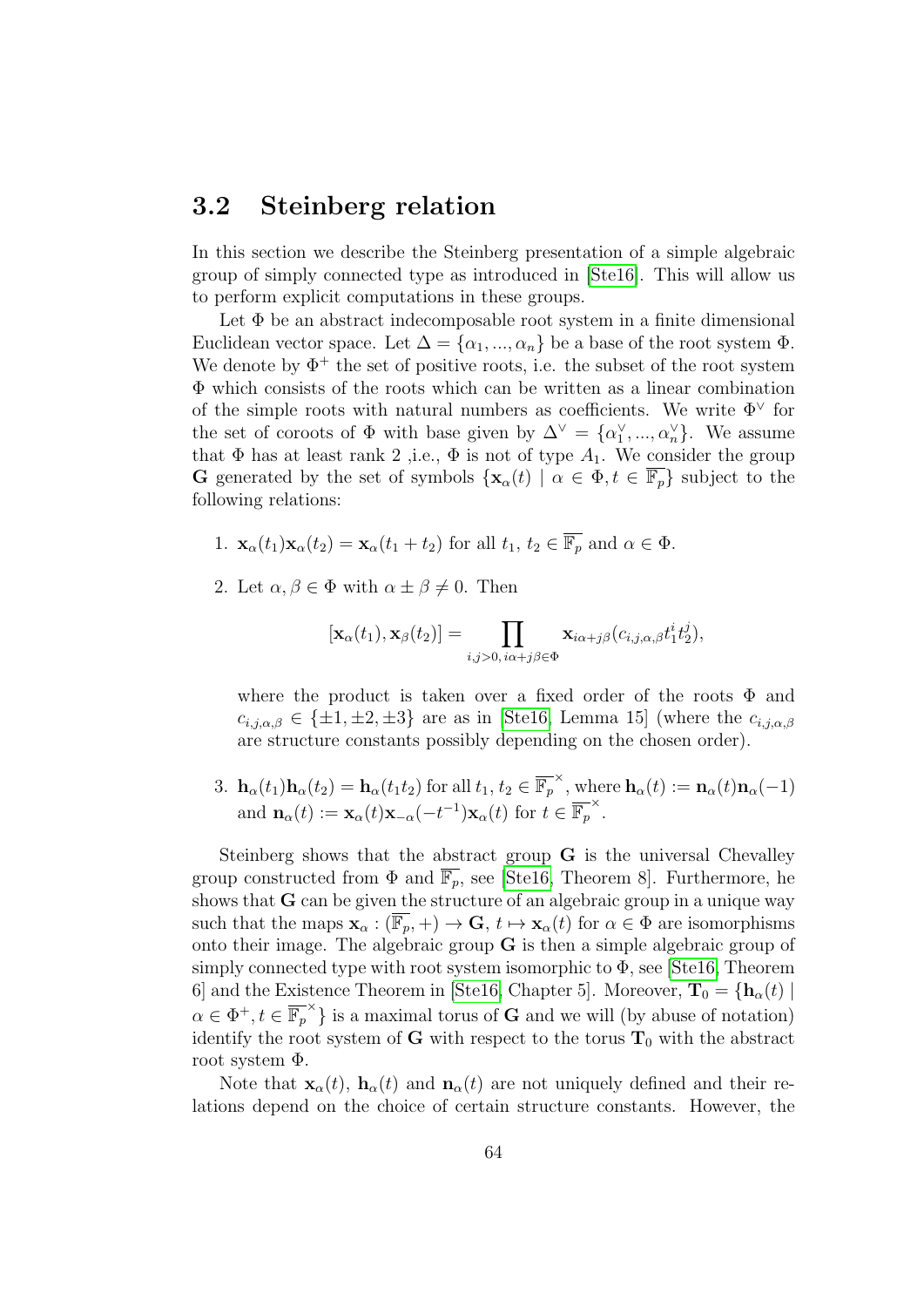relations simplify in the case where the involved roots are orthogonal. For the following remark for  $\alpha, \beta \in \Phi$  we define

$$
p_{\alpha,\beta} := \max\{i \in \mathbb{Z} \mid -i\alpha + \beta \in \Phi\}
$$

and

$$
q_{\alpha,\beta} := \max\{i \in \mathbb{Z} \mid i\alpha + \beta \in \Phi\}.
$$

<span id="page-64-0"></span>**Remark 3.3.** Let  $\alpha, \beta \in \Phi$  with  $\alpha \perp \beta$ ,  $u \in \overline{\mathbb{F}_p}$  and  $t \in \overline{\mathbb{F}_p}^{\times}$ . Then we have:

a) 
$$
\mathbf{x}_{\beta}(u)^{\mathbf{h}_{\alpha}(t)} = \mathbf{x}_{\beta}(u)
$$
 and  $\mathbf{n}_{\beta}(u)^{\mathbf{h}_{\alpha}(t)} = \mathbf{n}_{\beta}(u)$ ,  
\nb)  $\mathbf{x}_{\beta}(u)^{\mathbf{n}_{\alpha}(t)} = \mathbf{x}_{\beta}(u)$  and  $\mathbf{n}_{\beta}(u)^{\mathbf{n}_{\alpha}(t)} = \mathbf{n}_{\beta}(u)$  if  $p_{\alpha,\beta} = q_{\alpha,\beta} = 0$ .  
\nc)  $\mathbf{x}_{\beta}(u)^{\mathbf{n}_{\alpha}(t)} = \mathbf{x}_{\beta}(-u)$  and  $\mathbf{n}_{\beta}(u)^{\mathbf{n}_{\alpha}(t)} = \mathbf{n}_{\beta}(-u)$  if  $p_{\alpha,\beta} = q_{\alpha,\beta} = 1$ .  
\n*root.* See [Spä06, Remark 2.1.7].

*Proof.* See [Spä06, Remark 2.1.7].

#### 3.3 Notation

We introduce the notation which will be in force until the last section of this chapter. Let  $G^*$  be a simple, adjoint algebraic group of type  $D_n$  with n even and  $F^* : G^* \to G^*$  be a Frobenius endomorphism defining an  $\mathbb{F}_q$ -structure on  $\mathbf{G}^*$  such that  $(\mathbf{G}^*)^{F^*}$  is of untwisted type  $D_n$ . Fix a semisimple element  $s \in (\mathbf{G}^*)^{F^*}$  of  $\ell'$ -order. Then  $C^{\circ}_{\mathbf{G}^*}(s)$  is an  $F^*$ -stable connected reductive group. Thus, there exists an  $F^*$ -stable maximal torus  $\mathbf{T}_0^*$  of  $C_{\mathbf{G}^*}^{\circ}(s)$  contained in an  $F^*$ -stable Borel subgroup  $\mathbf{B}(s)$  of  $C^{\circ}_{\mathbf{G}^*}(s)$ .

The dual group **G** of  $G^*$  is a simple simply connected group of type  $D_n$ . Therefore, there exists a surjective morphism  $\pi : G \to G^*$  with kernel  $Z(G)$ . Note that the existence of such a morphism  $\pi$  is specific to the situation in type D and does not exist in general for groups in duality with each other. We let  $\mathbf{T}_0$  be the maximal torus of  $\mathbf{G}$  such that  $\mathbf{T}_0^* = \pi(\mathbf{T}_0)$ . Let  $F : \mathbf{G} \to \mathbf{G}$  be a Frobenius endomorphism stabilizing  $T_0$  such that  $(G, T_0, F)$  is in duality with  $(\mathbf{G}^*, \mathbf{T}_0^*, F^*)$ .

We denote by W the Weyl group of G with respect to  $\mathbf{T}_0$  and by  $W^*$  the Weyl group of  $\mathbf{G}^*$  with respect to  $\mathbf{T}_0^*$ . The map  $\pi$  induces an isomorphism  $\pi$ :  $W \to W^*$  which allows W to be identified with  $W^*$ . Under this identification, the anti-isomorphism  $* : W \to W^*$ , induced by duality, is then given by inversion, i.e.,  $w^* = w^{-1}$  for all  $w \in W$ .

The root system of G can be described more explicitly as follows. Let  $\overline{\Phi}$ be a root system of type  $B_n$ , n even, with base  $\{e_1, e_i - e_{i-1} \mid 2 \leq i \leq n\}$ where  $\{e_i \mid 1 \leq i \leq n\}$  is the canonical orthonormal basis with respect to the standard scalar product on  $\mathbb{R}^n$ .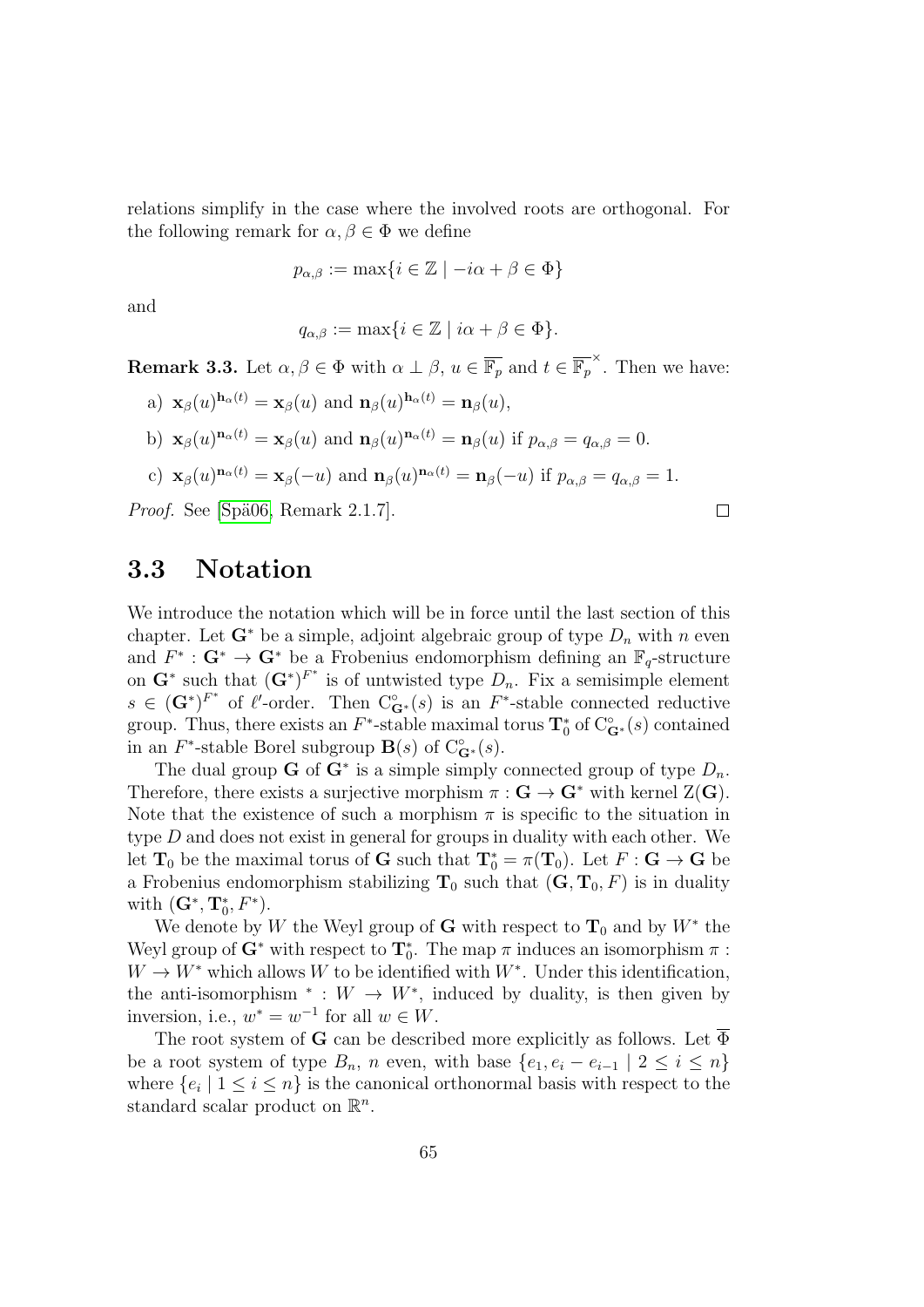Consider the root system  $\Phi \subseteq \overline{\Phi}$  consisting of all long roots of  $\overline{\Phi}$ . Recall that  $\Phi$  is a root system of type  $D_n$ . Let  $\overline{G}$  be the simple, simply connected algebraic group defined over  $\overline{\mathbb{F}_p}$  with root system  $\overline{\Phi}$ . By [\[MS16,](#page-144-5) Section 2.C] there exists an embedding  $G \hookrightarrow \overline{G}$  such that the image of  $T_0$  is a maximal torus of  $\overline{G}$ . In particular, we can identify  $\Phi$  with the root system of  $G$  with respect to the torus  $T_0$  and  $\overline{\Phi}$  with the root system of  $\overline{G}$  with respect to  $T_0$ .

For  $\bar{\alpha} \in \overline{\Phi}$  let  $\mathbf{x}_{\bar{\alpha}}(r)$ ,  $r \in \overline{\mathbb{F}_p}$ , and  $\mathbf{n}_{\bar{\alpha}}(r)$ ,  $\mathbf{n}_{\bar{\alpha}}(r)$ ,  $r \in \overline{\mathbb{F}_p}^{\times}$ , be the Chevalley generators associated to the maximal torus  $\overline{T_0}$  of  $\overline{G}$  as in Section [3.2.](#page-63-0)

Using the embedding of G into  $\overline{G}$  we obtain a surjective group homomorphism

$$
(\overline{\mathbb{F}_p}^{\times})^n \to \mathbf{T}_0, (\lambda_1, \ldots, \lambda_n) \mapsto \prod_{i=1}^n \mathbf{h}_{e_i}(\lambda_i),
$$

with kernel  $\{(\lambda_1,\ldots,\lambda_n)\in \{\pm 1\}^n \mid \prod_{i=1}^n \lambda_i = 1\}$ . Hence we can write an element  $\lambda \in \mathbf{T}_0$  (in a non-unique way) as  $\lambda = \prod_{i=1}^n \mathbf{h}_{e_i}(\lambda_i)$  for suitable  $\lambda_i \in \overline{\mathbb{F}_p}^{\times}$ . For a subset  $\mathcal{A} \subseteq \overline{\mathbb{F}_p}^{\times}$  with  $\mathcal{A} = -\mathcal{A}$  we define

$$
I_{\mathcal{A}}(\lambda) := \{ j \in \{1, \ldots, n\} \mid \lambda_j \in \mathcal{A} \}.
$$

Note that this does not depend on the choice of the sequence  $(\lambda_1, \ldots, \lambda_n)$ but only on the element  $\lambda \in \mathbf{T}_0$ . Let  $\omega_4 \in \overline{\mathbb{F}_p}^{\times}$  be a primitive 4th root of unity. By [\[MS16,](#page-144-5) Section 2.C] we have  $Z(\mathbf{G}) = \langle z_1, z_2 \rangle$ , where  $z_1 = \mathbf{h}_{e_1}(-1)$ and  $z_2 = \prod_{i=1}^n \mathbf{h}_{e_i}(\omega_4)$ .

We also fix a tuple  $(t_1, \ldots, t_n) \in (\overline{\mathbb{F}_p}^{\times})^n$  such that  $t = \prod_{i=1}^n \mathbf{h}_{e_i}(t_i) \in \mathbf{T}_0$ satisfies  $\pi(t) = s$ .

Let  $F_0$ :  $\mathbf{G} \to \mathbf{G}$  be the Frobenius endomorphism defined by  $\mathbf{x}_\alpha(t) \mapsto$  $\mathbf{x}_{\alpha}(t^q)$ , for  $t \in \overline{\mathbb{F}_p}$  and  $\alpha \in \Phi$ . We let  $F_0^* : \mathbf{G}^* \to \mathbf{G}^*$  be defined as the unique morphism satisfying  $\pi \circ F_0 = F_0^* \circ \pi$ . Then the map  $\delta : X$ :  $(T_0) \to Y(T_0^*), \chi \mapsto \pi \circ \chi^{\vee}$  induces a duality isomorphism between the triples  $(G^*, T_0^*, F_0^*)$  and  $(G, T_0, F_0)$ . There exists an element  $v \in W$  with preimage  $\mathbf{m}_v \in N_{\mathbf{G}}(\mathbf{T}_0)$  of v such that  $F = \mathbf{m}_v F_0$ . Since  $(\mathbf{G}, \mathbf{T}_0, F)$  is in duality with  $(G^*, T_0^*, F^*)$  there exists some  $m_{v^*} \in N_{G^*}(T_0^*)$ , a preimage of  $v^*$  in N<sub>G<sup>\*</sup></sub>(T<sub>0</sub><sup>\*</sup>), such that  $F^* = F_0^* \mathbf{m}_{v^*}$  (Note that  $F_0^*$  acts trivially on  $W^*$ , so  $F_0^*(v^*) = v^*$ .

#### 3.4 Classifying semisimple conjugacy classes

As in Section [2.12](#page-57-0) we let  $\mathbf{L}^* = \mathbf{C}_{\mathbf{G}^*}(\mathbf{Z}^{\circ}(\mathbf{C}^{\circ}_{\mathbf{G}^*}(s)))$  be the minimal Levi subgroup of  $\mathbf{G}^*$  containing  $C^{\circ}_{\mathbf{G}^*}(s)$  and  $\mathbf{N}^* = C_{\mathbf{G}^*}(s)\mathbf{L}^*$ . Let  $\mathbf{L}$  be an F-stable Levi subgroup of G containing the maximal torus  $T_0$  which is in duality with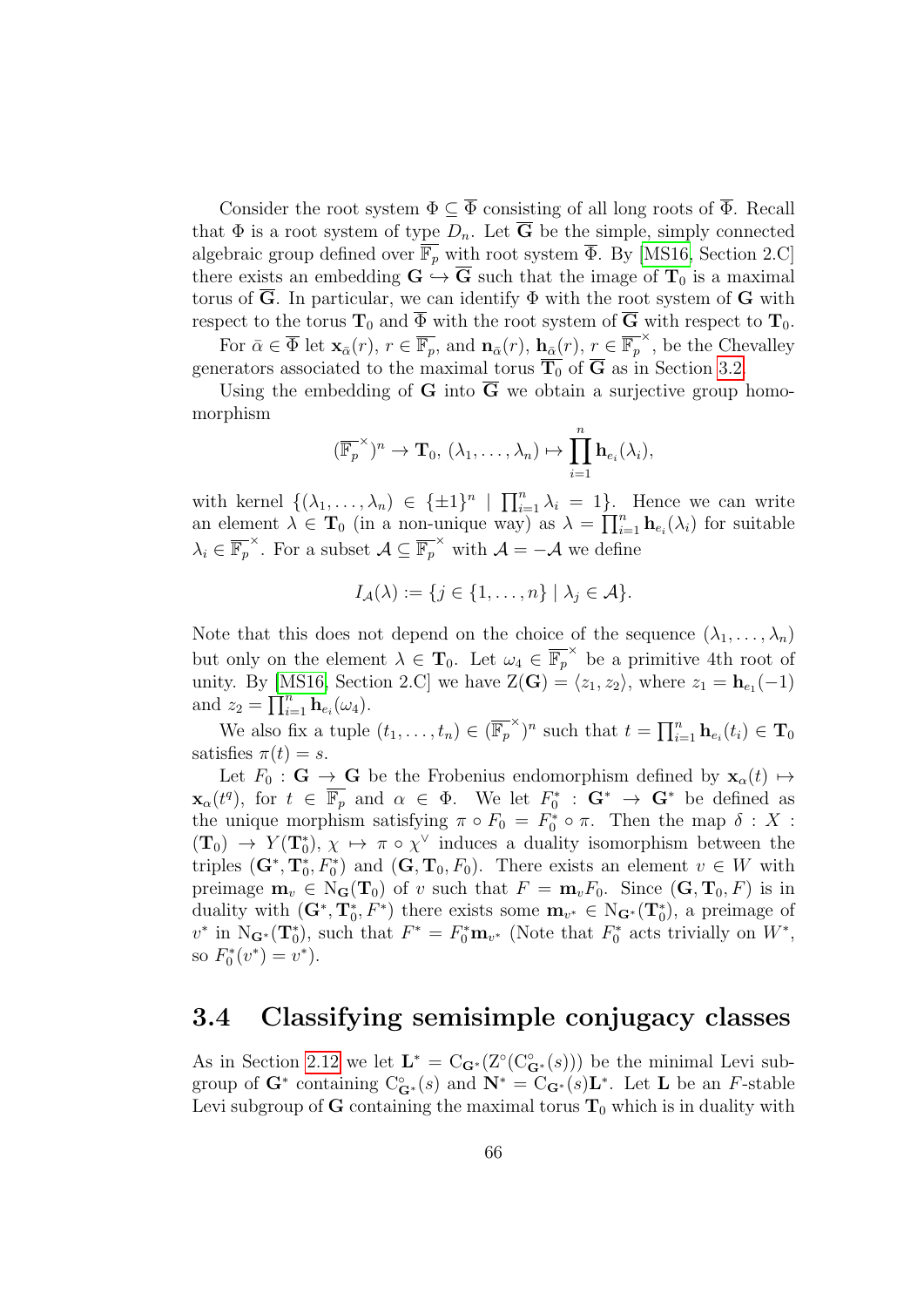the Levi subgroup  $\mathbf{L}^*$  of  $\mathbf{G}^*$ . We set N to be the subgroup of  $N_{\mathbf{G}}(\mathbf{L})$  such that  $N/L \cong N^*/\mathbf{L}^*$  under the canonical isomorphism between  $N_{\mathbf{G}}(\mathbf{L})/\mathbf{L}$  and  $N_{\mathbf{G}^*}(\mathbf{L}^*)/ \mathbf{L}^*$  induced by duality.

Our aim is to prove the following proposition:

<span id="page-66-0"></span>Proposition 3.4. Let G be a simple, simply connected algebraic group such that  $\mathbf{G}^F$  is of type  $D_n$  with even  $n \geq 4$ . If  $\ell \nmid (q^2 - 1)$  then the  $\mathcal{O} \mathbf{G}^F \text{-} \mathcal{O} \mathbf{L}^F$ . bimodule  $H_c^{\dim}(\mathbf{Y_U^G}, \mathcal{O})e_s^{\mathbf{L}^F}$  extends to an  $\mathcal{O}\mathbf{G}^F\text{-}\mathcal{O}\mathbf{N}^F\text{-}bimodule.$ 

We first observe the following:

<span id="page-66-1"></span>**Lemma 3.5.** In order to prove Proposition [3.4](#page-66-0) we can assume that  $N^F/L^F$ is non-cyclic.

*Proof.* If  $N^F/L^F$  is cyclic then Lemma [1.32](#page-30-0) shows that  $H_c^{\dim}(\mathbf{Y}_{\mathbf{U}}^{\mathbf{G}}, \mathcal{O})e_s^{L^F}$ extends to an  $\mathcal{O}G^F\text{-}\mathcal{O}N^F\text{-bimodule.}$ 

The overall aim of the next two sections is to construct two commuting elements  $\mathbf{n}_1, \mathbf{n}_2 \in \mathbf{N}^F$  such that  $\mathbf{L}^F \langle \mathbf{n}_1, \mathbf{n}_2 \rangle = \mathbf{N}^F$  satisfying certain properties which will allow us to understand the Clifford theory between  $\mathbf{L}^F$  and  $\mathbf{N}^F.$ 

Firstly, let us give a more explicit description of the quotient group  $N^F/L^F$ . By definition we have an injective morphism

$$
\mathbf{N}^*/\mathbf{L}^* \hookrightarrow C_{\mathbf{G}^*}(s)/C_{\mathbf{G}^*}^{\circ}(s).
$$

As in [\[Bon05,](#page-141-4) Lemma 2.6] we consider the morphism

$$
\omega_s : C_{\mathbf{G}^*}(s) \to \mathrm{Z}(\mathbf{G})
$$

with  $\omega_s(x) := [y, t]$  where  $y \in \mathbf{G}$  satisfies  $\pi(y) = x$ . By [\[Bon05,](#page-141-4) Corollary 2.8] this induces an injection

$$
C_{\mathbf{G}^*}(s)/C_{\mathbf{G}^*}^{\circ}(s) \hookrightarrow Z(\mathbf{G}).
$$

Thus, we have an embedding  $N/L \hookrightarrow Z(G)$ , which induces a map  $N^F/L^F \hookrightarrow$  $Z(\mathbf{G})^F$  on fixed points. As  $Z(\mathbf{G})^F \cong C_{\gcd(2,q-1)}^2$  we can assume by Lemma [3.5](#page-66-1) that q is odd and that  $\mathbf{N}^F/\mathbf{L}^F \cong \mathbf{Z}(\mathbf{G})^F$ . Let  $W(s)$  (resp.  $W^{\circ}(s)$ ) be the Weyl group of  $C_{\mathbf{G}^*}(s)$  (resp.  $C_{\mathbf{G}^*}^*(s)$ ) with respect to  $\mathbf{T}_0^*$ . By [\[DM91,](#page-143-1) Remark 2.4] we have a canonical isomorphism

$$
W(s)/W^{\circ}(s) \to C_{\mathbf{G}^*}(s)/C^{\circ}_{\mathbf{G}^*}(s).
$$

Recall that  $\mathbf{T}_0^*$  is contained in a maximal  $F^*$ -stable Borel subgroup  $\mathbf{B}(s)$  of  $C_{\bf G}^{\circ}(s)$ . Let  $\Phi(s)$  be the root system of  $C_{\bf G}^{\circ}(s)$  with set of positive roots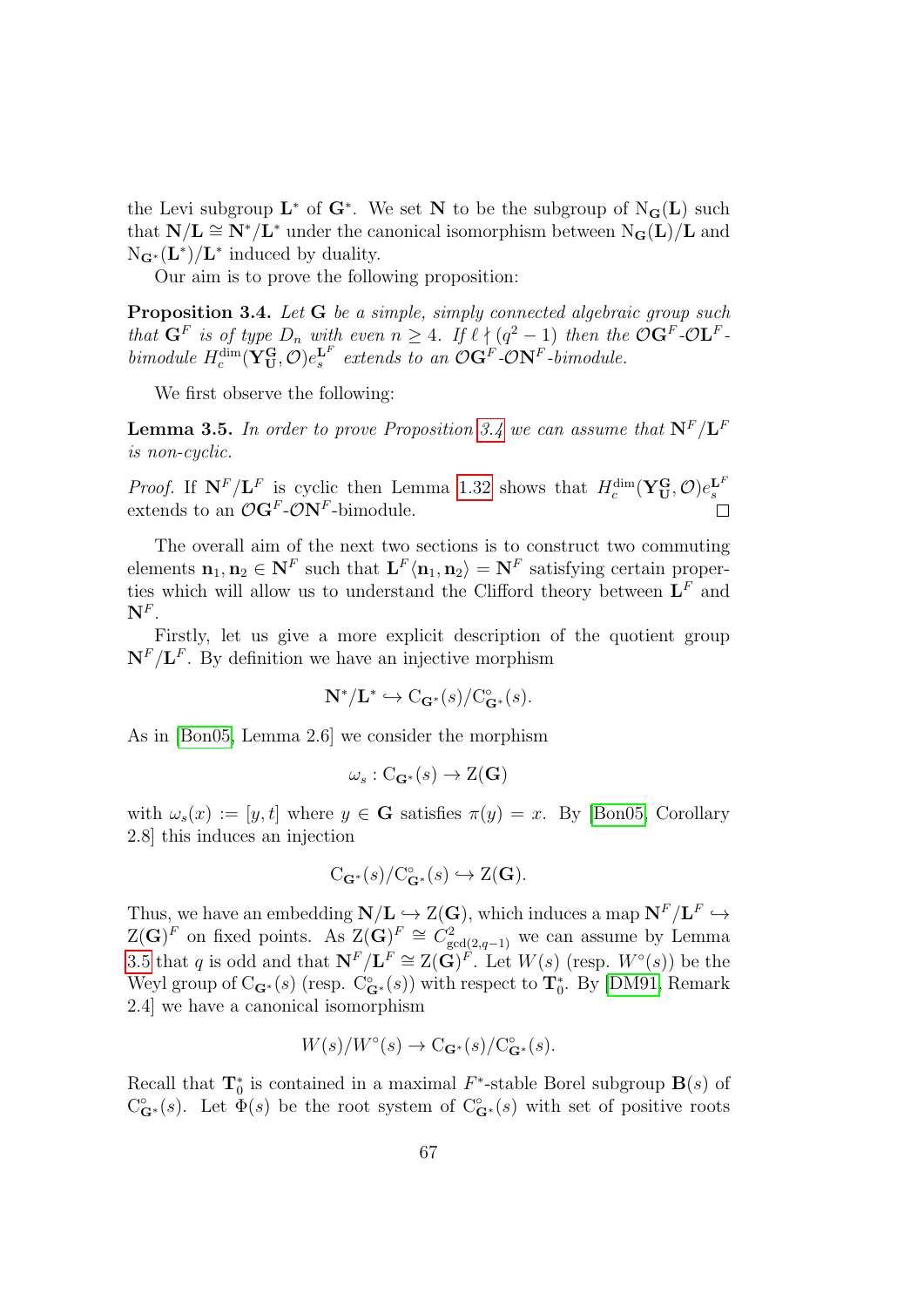$\Phi^+(s)$  associated to this choice. According to [\[Bon05,](#page-141-4) Proposition 1.3] we have  $W(s) = W^{\circ}(s) \rtimes A(s)$ , where  $A(s) := \{ w \in W(s) \mid w(\Phi^+(s)) = \Phi^+(s) \}.$ Since  $A(s)$  is  $F^*$ -stable this shows that the map

$$
W(s)^{F^*}/W^{\circ}(s)^{F^*} \to (\mathbf{C}_{\mathbf{G}^*}(s))^{F^*}/(\mathbf{C}_{\mathbf{G}^*}^{\circ}(s))^{F^*}
$$

is again an isomorphism. As the morphism  $\omega_s$  induces an isomorphism

$$
(\mathrm{C}_{\mathbf{G}^*}(s)/\mathrm{C}_{\mathbf{G}^*}^\circ(s))^{F^*} \cong \mathrm{Z}(\mathbf{G})^F \cong C_2 \times C_2
$$

we conclude that there exist  $w_1^*, w_2^* \in (W^*)^{F^*}$  with  $w_1 t = t z_1$  and  $w_2 t = t z_2$ . Since  $(W^*)^{F^*} = C_{W^*}(v^*)$  we have  $w_1, w_2 \in C_W(v)$ .

<span id="page-67-1"></span>**Remark 3.6.** The set  $I_{\{\pm 1,\pm \omega_4\}}(t)$  is non-empty.

*Proof.* Suppose that  $I_{\{\pm 1,\pm \omega_4\}}(t) = \emptyset$ . Write  ${}^{w_1}t = \prod_{i=1}^n \mathbf{h}_{e_i}(s_i)$  for suitable  $s_i \in \overline{\mathbb{F}_p}^{\times}$ . Then  ${}^{w_1}tt^{-1}\mathbf{h}_{e_1}(-1) = 1$  implies that  $s_it_i^{-1} \in \{\pm 1\}$  for all i. Now note that

$$
\emptyset = I_{\{\pm 1, \pm \omega_4\}}(t) = I_{\{\pm 1, \pm \omega_4\}}(tz_1) = I_{\{\pm 1, \pm \omega_4\}}(^{w_1}t).
$$

Thus,  $s_i, t_i \notin {\pm 1, \pm \omega_4}$  and so  $s_i = t_i$  for all i. This leads to the contradiction  $^{w_1}t = t$ .  $\Box$ 

Recall that the Weyl group  $\overline{W} = N_{\overline{G}}(T_0)/T_0$  can be identified with the subgroup

$$
\{\sigma \in S_{\{\pm 1,\dots,\pm n\}} \mid \sigma(-i) = -\sigma(i) \text{ for all } i = 1,\dots,n\}
$$

of  $S_{\{\pm 1,\dots,\pm n\}}$ . By [\[GP00,](#page-143-3) Proposition 1.4.10] it follows that the natural map  $W \hookrightarrow \overline{W}$  identifies the Weyl group W as the kernel of the group homomorphism

 $\varepsilon : \overline{W} \rightarrow \{\pm 1\}, \, \sigma \mapsto (-1)^{|\{i \in \{1, ..., n\} | \sigma(i) < 0\}|}.$ 

<span id="page-67-0"></span>**Lemma 3.7.** In order to prove Proposition [3.4](#page-66-0) we may assume that  $t$  is of the form  $t = \prod_{i=1}^n \mathbf{h}_{e_i}(t_i)$  such that  $t_i = t_j$  whenever  $t_j \in {\pm t_i, \pm t_i^{-1}}$  $\begin{bmatrix} -1 \\ i \end{bmatrix}$ .

*Proof.* Let  $\underline{n} := \{1, \ldots, n\}$ . We define the equivalence relation  $\sim$  on  $\underline{n}$  by saying that  $i \sim j$  if  $t_j \in {\{\pm t_i, \pm t_i^{-1}\}}$  $i^{-1}$ . Let K be a set of representatives for the equivalence classes of  $\underline{n}$  under ∼. We let  $K' := \{i \in \underline{n} | t_i^{-1} \in \{\pm t_k | k \in K\}\}.$ 

Let  $x \in I_{\{\pm 1,\pm \omega_4\}}(t)$ . Under the identification of the Weyl group with a subgroup of  $S_{\{\pm 1,\dots,\pm n\}}$  we set

$$
w := (x, -x)^{|K'|} \prod_{k \in K'} (k, -k) \in W.
$$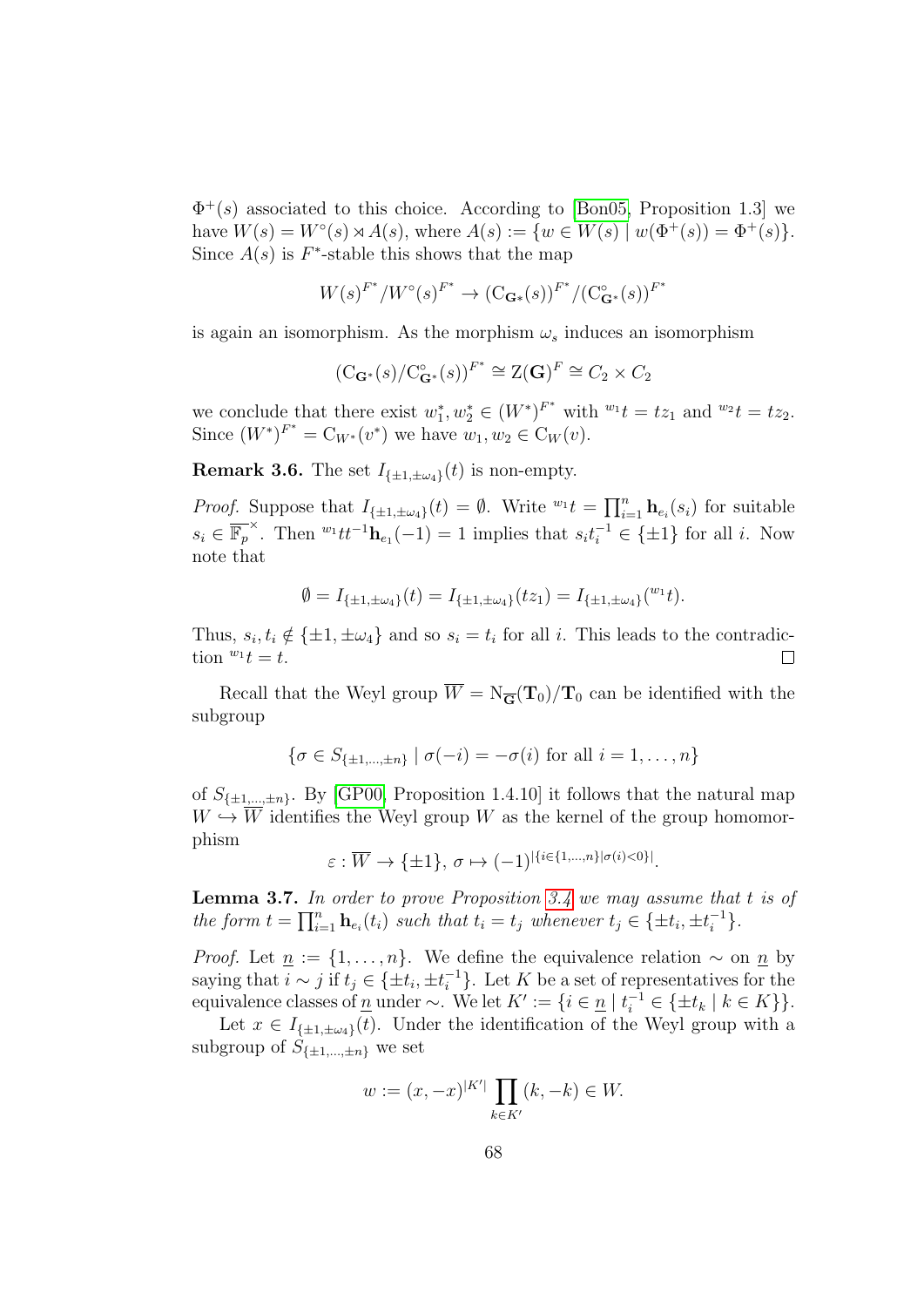Since  $\mathbf{h}_{e_i}(-1) = \mathbf{h}_{e_1}(-1) = z_1$  for all  $i \in \{1, ..., n\}$  we see that either "t or  $\forall x_1$  is of the desired form. We let  $t' \in \{\forall t, \forall t z_1\}$  be said element. In order to prove Proposition [3.4](#page-66-0) it is therefore harmless to replace s by its conjugate  $s' := w s \in T_0^*$ . Since  $\pi(t') = s'$  this element has a preimage  $t' \in T_0$  which is of the form as announced in the lemma.  $\Box$ 

From now on we assume that the element  $t$  has the form given in Lemma [3.7.](#page-67-0) Recall that

$$
C_{\mathbf{G}}(t) = \langle \mathbf{T}_0, \mathbf{x}_{\alpha}(r) | \alpha \in \Phi \text{ with } \alpha(t) = 1, r \in \overline{\mathbb{F}_p}^{\times} \rangle.
$$

Let  $\alpha = e_i \pm e_j \in \Phi$  with  $\alpha(t) = 1$ . Then  $\alpha(t) = (t_i t_i^{\pm 1})$  $j^{\pm 1})^2 = 1$  and therefore  $t_i = \varepsilon t_i^{\mp 1}$  for some  $\varepsilon \in {\pm 1}$ . By the form of t given in Lemma [3.7,](#page-67-0) this implies  $t_i = t_j$ . In addition, we have  $\alpha = e_i - e_j$  if  $t_i$  is not a 4th root of unity. Therefore, the root system  $\Phi(t)$  of  $C_{\mathbf{G}}(t)$  is given by

$$
\Phi(t) = (\{\pm e_i \pm e_j \mid i, j \in I_{\{\pm 1\}}(t)\} \cup \{\pm e_i \pm e_j \mid i, j \in I_{\{\pm \omega_4\}}(t)\} \cup \{e_i - e_j \mid t_i = t_j\}) \cap \Phi.
$$

We write  $W(t)$  for the Weyl group of  $C_{\mathbf{G}}(t)$  relative to the torus  $\mathbf{T}_0$ .

**Lemma 3.8.** We have  $|I_{\{\pm 1\}}(t)| = |I_{\{\pm \omega_A\}}(t)| = 1$ .

*Proof.* Recall that  $w_2 \in W$  satisfies  ${}^{w_2}t = tz_2$  where  $z_2 = \prod_{i=1}^n \mathbf{h}_{e_i}(\omega_4)$ . Therefore, we have

$$
I_{\{\pm 1\}}(^{w_2}t) = I_{\{\pm 1\}}(tz_2) = I_{\{\pm \omega_4\}}(t).
$$

Thus,  $w_2$  swaps the sets  $I_{\{\pm 1\}}(t)$  and  $I_{\{\pm \omega_4\}}(t)$ . Hence,  $|I_{\{\pm 1\}}(t)| = |I_{\{\pm \omega_4\}}(t)|$ . Note that  $I_{\{\pm 1\}}(t) = I_{\{\pm 1\}}(t^{_01}t)$  and  $I_{\{\pm \omega_4\}}(t) = I_{\{\pm \omega_4\}}(t^{_01}t)$ .

Suppose that  $|I_{\{\pm 1\}}(t)| > 1$  and let  $a, b \in I_{\{\pm 1\}}(t)$  with  $a \neq b$ . Fix  $c, d \in I_{\{\pm \omega_4\}}(t)$  with  $c \neq d$  and let  $w'_1 := (a, -a)(d, -d) \in W$ . It follows that  $w_1't = tz_1.$ 

Recall that

$$
Z(C_{\mathbf{G}}(t)) = \bigcap_{\alpha \in \Phi(t)} \text{Ker}(\alpha).
$$

Let  $\lambda = \prod_{i=1}^n \mathbf{h}_{e_i}(\lambda_i) \in \mathcal{Z}(\mathcal{C}_{\mathbf{G}}(t))$  be arbitrary. Since  $e_a + e_b, e_a - e_b \in \Phi(t)$ we have  $(\lambda_a \lambda_b^{\pm 1})$  $\lambda_b^{\pm 1}$ )<sup>2</sup> = 1. This implies that  $\lambda_a$  and  $\lambda_b$  are 4th roots of unity. An analogue argument shows that  $\lambda_c$  and  $\lambda_d$  are also 4th roots of unity. We conclude that  ${}^{w'_1}\lambda = \lambda z_1$  or  ${}^{w'_1}\lambda = \lambda$  in this case.

Note that  $\pi(C_{\mathbf{G}}(t)) = C_{\mathbf{G}^*}^{\circ}(s)$  by [\[Bon05,](#page-141-4) (2.2)]. From this we can conclude that

$$
\pi(\mathcal{Z}^{\circ}(\mathcal{C}_{\mathbf{G}}(t))) = \mathcal{Z}^{\circ}(\mathcal{C}_{\mathbf{G}^*}^{\circ}(s)).
$$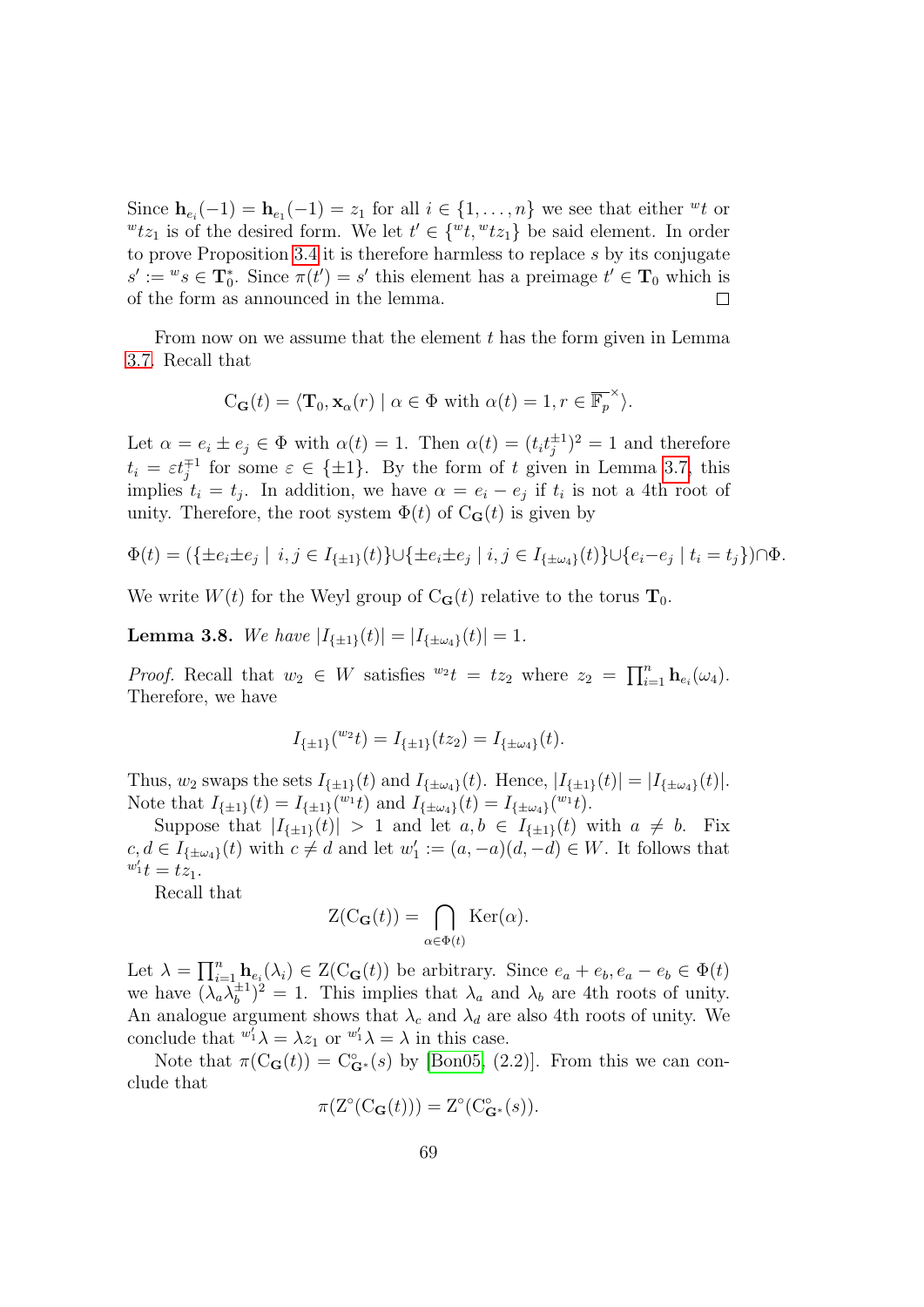As  $^{w'_1}\pi(\lambda) = \pi(\lambda)$  for all  $\lambda \in Z(C_{\mathbf{G}}(t))$  we conclude that  $w'_1 \in \mathbf{L}^* =$  $C_{\mathbf{G}^*}(Z^{\circ}(C^{\circ}_{\mathbf{G}^*}(s)))$ . Since  $\frac{w_1^{-1}w_1'}{t} = t$  it follows that  $w_1^{-1}w_1' \in W(t)$ . From this we deduce that  $w_1 \in \mathbf{L}^* = C_{\mathbf{G}^*}(Z^{\circ}(C_{\mathbf{G}^*}^{\circ}(s)))$ . This contradicts the assumption  $\mathbf{N}^* / \mathbf{L}^* \cong \mathbf{Z}(\mathbf{G}).$ 

We conclude that  $|I_{\{\pm 1\}}(t)| \leq 1$ . By Remark [3.6](#page-67-1) we must have  $|I_{\{\pm 1\}}(t)| =$ 1.  $\Box$ 

By the previous lemma, up to a change of coordinates, we may assume that  $I_{\{\pm 1\}}(t) = \{1\}$  and  $I_{\{\pm \omega_4\}}(t) = \{n\}.$ 

In the following remark (which will not be needed anymore) we relate our calculations to the classification of quasi-isolated elements in [\[Bon05\]](#page-141-4).

Remark 3.9. According to the classification in [\[Bon05,](#page-141-4) Table II] there exist three  $G^*$ -conjugacy classes of semisimple elements  $s$  such that

$$
A(s) = \mathcal{C}_{\mathbf{G}^*}(s) / \mathcal{C}_{\mathbf{G}^*}^{\circ}(s) \cong C_2 \times C_2.
$$

In two of these cases the minimal Levi subgroup  $\mathbf{L}^*$  containing  $C^{\circ}_{\mathbf{G}^*}(s)$  satisfies  $C_{\bf G}$ ∗(s)∩**L**<sup>\*</sup>  $\neq$  C<sup>°</sup><sub>**G**<sup>\*</sup></sub>(s), i.e.  $C_{\bf L}$ ∗(s)/C<sup>°</sup><sub>**L**<sup>\*</sup>(s)</sub> is cyclic. In the other case we have that  $\mathbf{L}^* = \mathbf{C}_{\mathbf{G}^*}^{\circ}(s)$  is of type  $A_{n-3}$ .

Let us now explain how we obtain this semisimple conjugacy class with our methods. If we set

$$
t:=\mathbf{h}_{e_n}(\omega_4)\prod_{i=2}^{n-1}\mathbf{h}_{e_i}(\omega)
$$

for some  $\omega \in \overline{\mathbb{F}_p}^{\times} \setminus {\{\pm 1, \pm \omega_4\}}$  then the element  $s := \pi(t)$  is a representative of this third conjugacy class.

#### 3.5 Computations in the Weyl group

Let us collect the information we have obtained so far. The root system  $\Phi(t)$ of  $C_{\mathbf{G}}(t)$  is given by

$$
\Phi(t) = \{e_i - e_j \mid t_i = t_j\} \setminus \{0\}.
$$

Observe that  $C_{\mathbf{G}}(t)$  is an F-stable Levi subgroup of G which by Remark [2.16](#page-50-2) is in duality with  $\mathbf{L}^*$  so that  $\mathbf{L} = \mathbf{C}_{\mathbf{G}}(t)$ . In particular, since  $\pi(t) = s$  we obtain  $\mathbf{L}^* = \mathrm{C}_{\mathbf{G}^*}^{\circ}(s)$ .

Let us introduce some further notation.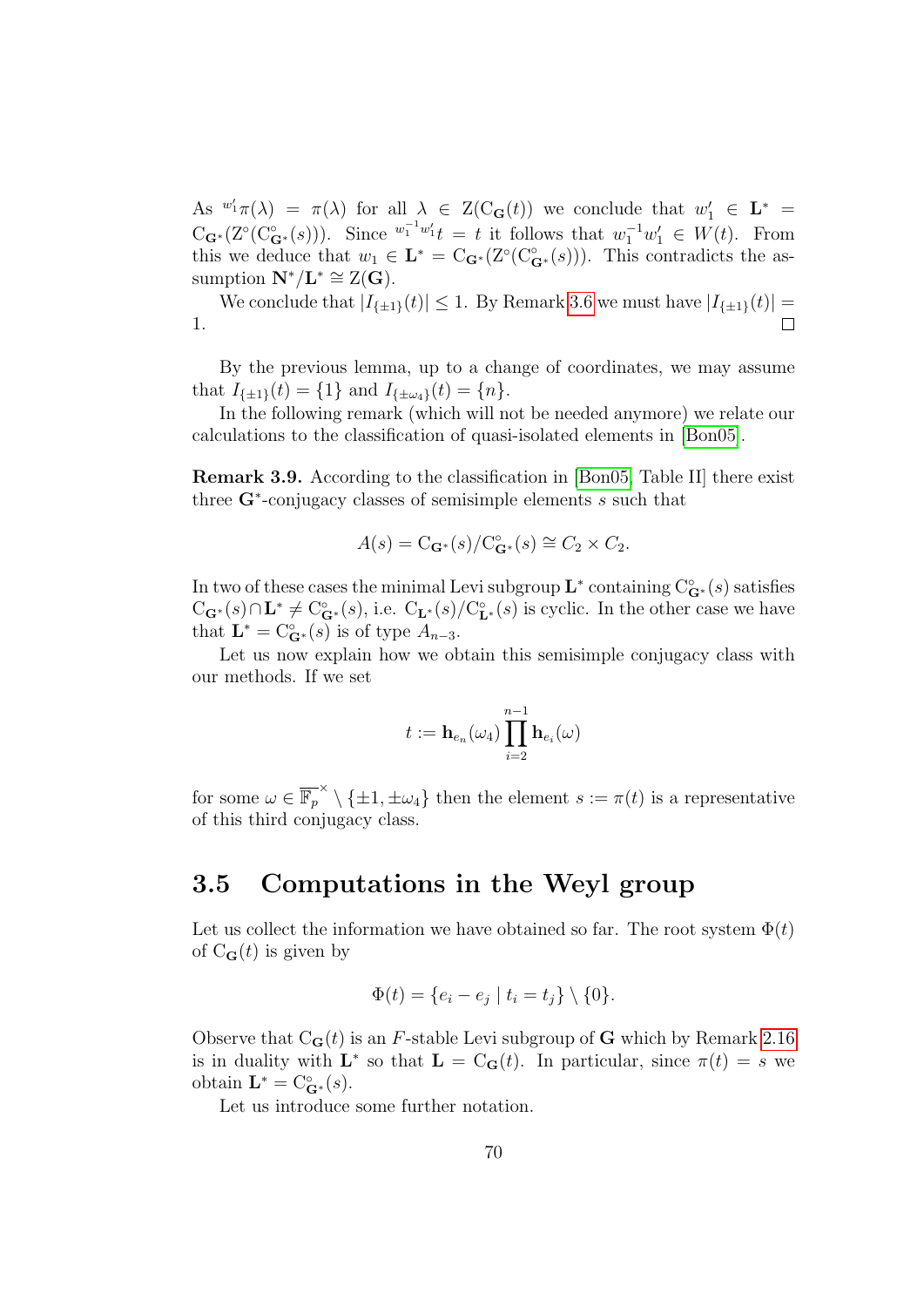**Definition 3.10.** Let  $I = \{2, ..., n-1\}$  and define  $\overline{\Phi}' := \{\pm e_i \pm e_j \mid i, j \in I\}$  $I \setminus \{0\}$ . Let

$$
\mathbf{T}_1 := \langle \mathbf{h}_{\alpha}(r) \mid r \in \overline{\mathbb{F}_p}^{\times}, \alpha \in \{e_1 \pm e_n\} \rangle
$$

and

$$
\mathbf{G}_2 := \langle \mathbf{h}_{\bar{\alpha}}(\bar{r}), \mathbf{x}_{\alpha}(r) \mid \bar{\alpha} \in \overline{\Phi}', \alpha \in \Phi(t), \bar{r} \in \overline{\mathbb{F}_p}^{\times}, r \in \overline{\mathbb{F}_p} \rangle.
$$

The roots  $\{e_1 \pm e_n\}$  are orthogonal to those in  $\overline{\Phi}'$  and no non-trivial linear combination of  $\{e_1 \pm e_n\}$  and  $\Phi(t)$  is a root in  $\Phi$ . Therefore, we have  $T_1 \subseteq Z(L)$ . For  $T_2 := G_2 \cap T_0$  we have  $T_0 = T_1T_2$ . This implies  $L = T_1G_2$ and  $\mathbf{T}_1 \cap \mathbf{T}_2 = \langle z_1 \rangle$ .

<span id="page-70-0"></span>Lemma 3.11. Consider the restriction map

Res: 
$$
\{\sigma \in S_{\{\pm 1,\dots,\pm n\}} \mid \sigma(1), \sigma(n) \in \{\pm 1, \pm n\}\}\rightarrow S_{\{\pm 1,\pm n\}}.
$$

We have  $\text{Res}(v) \in \langle (1, -1)(n, -n), (1, -n)(-1, n) \rangle$ .

*Proof.* Firstly, note that  ${}^v F_0(s) = s$  which implies that  $I_{\{\pm 1, \pm \omega_4\}}({}^v t) = I_{\{\pm 1, \pm \omega_4\}}(t)$ . Therefore,  $\text{Res}(v)$  is well-defined.

Since  $w_2$  permutes the sets  $I_{\{\pm 1\}}(t) = \{1\}$  and  $I_{\{\pm \omega_4\}}(t) = \{n\}$  we have  $Res(w_2) = (1, -n)(-1, n)$ . Let  $w'_1 = (1, -1)(n, -n) \in W$ . Then we have  $w_1' t = t z_1$ . This implies that  $w_1' w_1^{-1} \in W(t)$ . Since  $W(t) \subseteq \text{Ker}(\text{Res})$  we must have  $\text{Res}(w_1) = (1, -1)(n, -n)$ .

As  $w_1, w_2 \in C_W(v)$  we have  $[Res(w_i), Res(v)] = 1$  for  $i = 1, 2$ . Thus,

Res(v) 
$$
\in
$$
 C<sub>S<sub>{\pm 1,\pm n}</sub></sub> $(\langle (1,-1)(n,-n), (1,-n)(-1,n) \rangle).$ 

A short calculation shows that the subgroup  $\langle (1, -1)(n, -n), (1, -n)(-1, n) \rangle$ is self-centralizing in  $S_{\{\pm 1,\pm n\}}$ .

<span id="page-70-1"></span>**Lemma 3.12.** Let  $A, B \subseteq \overline{\Phi}$  such that  $A \perp B$ . Let  $x = \prod_{\alpha \in A} \mathbf{n}_{\alpha}(r_{\alpha})$  and  $y = \prod_{\beta \in B} \mathbf{n}_{\beta}(r_{\beta})$  for  $r_{\alpha}, r_{\beta} \in \overline{\mathbb{F}_p}^{\times}$ . If  $x, y \in \mathbf{G}$  then x and y commute.

*Proof.* Recall that the inclusion map  $N_{\mathbf{G}}(\mathbf{T}_0) \hookrightarrow N_{\overline{\mathbf{G}}}(\mathbf{T}_0)$  induces the embedding  $W \hookrightarrow \overline{W}$  such that  $W = \text{Ker}(\varepsilon)$ . We note that  $\varepsilon(\mathbf{n}_{\alpha}(1)\mathbf{T}_0) = -1$ for  $\alpha \in \overline{\Phi}$  if and only if  $\alpha$  is a short root. As  $x, y \in N_G(\mathbf{T}_0)$  we deduce that the number of short roots in  $A$  resp.  $B$  is even.

Let  $\alpha \in A$  and  $\beta \in B$ . By Remark [3.3\(](#page-64-0)b) we have  $\mathbf{n}_{\alpha}(r_{\alpha})^{\mathbf{n}_{\beta}(r_{\beta})} = \mathbf{n}_{\alpha}(r_{\alpha}),$ if either  $\alpha$  or  $\beta$  is a long root. On the other hand by Remark [3.3\(](#page-64-0)c), we have  $\mathbf{n}_{\alpha}(r_{\alpha})^{\mathbf{n}_{\beta}(r_{\beta})} = \mathbf{h}_{\alpha}(-1)\mathbf{n}_{\alpha}(r_{\alpha})$  if both  $\alpha$  and  $\beta$  are short roots. Note that if  $\alpha$ is a short root then  $\mathbf{h}_{\alpha}(-1) = \mathbf{h}_{e_1}(-1)$ . The result follows from this.  $\Box$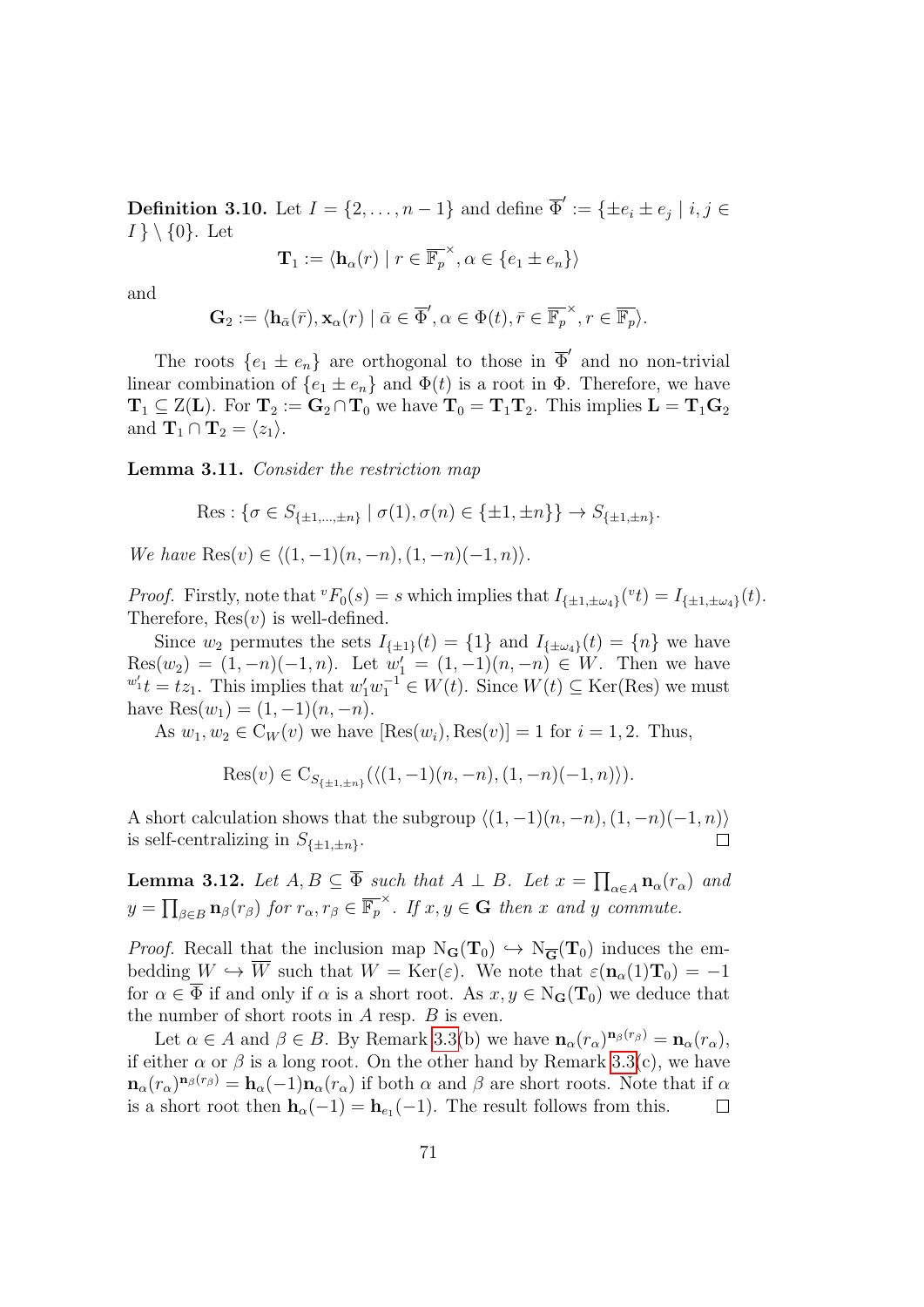In the following, we will consider the element

$$
\mathbf{n}_1 := \mathbf{n}_{e_1}(1)\mathbf{n}_{e_1}(1)^{\mathbf{n}_{e_1-e_n}(1)} \in \mathrm{N}_\mathbf{G}(\mathbf{T}_0),
$$

which is a preimage of  $w'_1 = (1, -1)(n, -n) \in W$ . By the proof of Lemma [3.11](#page-70-0) it is possible to find  $\mathbf{n}'_2 \in \langle \mathbf{n}_{e_i}(r) \mathbf{n}_{e_j}(s), \mathbf{n}_{e_i-e_j}(r) \mid i \neq j, i, j \in I, r, s \in \overline{\mathbb{F}_p}^{\times} \rangle$ such that the element

$$
\mathbf{n}_2:=\mathbf{n}_{e_1-e_n}(1)\mathbf{n}_2'\in\mathrm{N}_\mathbf{G}(\mathbf{T}_0)
$$

is a preimage of  $w_2 \in W$ .

**Lemma 3.13.** The elements  $n_1$  and  $n_2$  commute. In addition, we have  $n_1 \in C_G(G_2)$ .

*Proof.* Let us first prove that  $n_1$  and  $n_2$  commute. By Remark [3.3\(](#page-64-0)c) we have  $\mathbf{n}_{e_j}(u)^{\mathbf{n}_{e_i}(1)} = \mathbf{n}_{e_j}(-u) = \mathbf{h}_{e_j}(-1)\mathbf{n}_{e_j}(u)$  for  $u \in \overline{\mathbb{F}_p}$ , whenever  $i \neq$ j. By the relation in [Spä06, Theorem 2.1.6(b)] we have  $\mathbf{n}_{e_1}(1)^{\mathbf{n}_{e_1-e_n}(1)} \in$  ${n_{e_n}(1), \mathbf{n}_{e_n}(-1)}$ . By Lemma [3.12,](#page-70-1)

$$
\mathbf{n}^{\mathbf{n}_2}_1 = \mathbf{n}^{\mathbf{n}_{e_1-e_n}(1)}_1 = \mathbf{n}_{e_1}(1)^{\mathbf{n}_{e_1-e_n}(1)} \mathbf{n}_{e_1}(1)^{\mathbf{n}_{e_1-e_n}(1)^2} = \mathbf{n}_{e_1}(1)^{\mathbf{n}_{e_1-e_n}(1)} \mathbf{n}_{e_1}(1)^{\mathbf{h}_{e_1-e_n}(-1)}.
$$

According to [Spä06, Remark 2.1.8] we have  $\mathbf{h}_{e_1-e_n}(-1) = \mathbf{h}_{e_1}(\omega_4)\mathbf{h}_{e_n}(\omega_4^{-1}),$ where  $\omega_4 \in \overline{\mathbb{F}_p}^{\times}$  is a fourth root of unity. Using Remark [3.3\(](#page-64-0)a), we obtain

$$
\mathbf{n}_{e_1}(1)^{\mathbf{n}_{e_1-e_n}(1)}\mathbf{n}_{e_1}(1)^{\mathbf{h}_{e_1-e_n}(-1)}=\mathbf{n}_{e_1}(1)^{\mathbf{n}_{e_1-e_n}(1)}\mathbf{n}_{e_1}(1)^{\mathbf{h}_{e_1}(\omega_4)}=\mathbf{n}_{e_1}(1)^{\mathbf{n}_{e_1-e_n}(1)}\mathbf{n}_{e_1}(1)z_1.
$$

Since  $\mathbf{n}_{e_1}(1)^{\mathbf{n}_{e_1-e_n}(1)} \in {\mathbf{n}_{e_n}(1), \mathbf{n}_{e_n}(-1)}$  we deduce that

$$
\mathbf{n}_{e_1}(1)^{\mathbf{n}_{e_1-e_n}(1)}\mathbf{n}_{e_1}(1)z_1 = \mathbf{n}_{e_1}(1)\mathbf{n}_{e_1}(1)^{\mathbf{n}_{e_1-e_n}(1)} = \mathbf{n}_1.
$$

Therefore,  $\mathbf{n}_1^{\mathbf{n}_2} = \mathbf{n}_1$  and we conclude that  $\mathbf{n}_1$  and  $\mathbf{n}_2$  commute.

Finally, note that  $\mathbf{n}_1 \in C_{\mathbf{G}}(\mathbf{G}_2)$  by Remark [3.3\(](#page-64-0)b) and [Spä06, Theorem  $2.1.6(c)$ .  $\Box$ 

#### **Lemma 3.14.** We can assume that the elements  $n_1, n_2$  are *F*-stable.

*Proof.* Firstly, recall that if  $y \in \mathbf{T}_0$  there exists  $t \in \mathbf{T}_0$  with  $y = tF(t)^{-1}$ and we have an isomorphism  $G^F \to G^{yF}$ ,  $g \mapsto {}^tg$ , which yields isomorphic fixed-point structures for all relevant subgroups. We may thus fix a nice representative of  $v \in W$  in  $N_{\mathbf{G}}(\mathbf{T}_0)$  which we will construct now.

By Lemma [3.11](#page-70-0) there exist  $\mathbf{m}_1 \in \langle \mathbf{n}_1, \mathbf{n}_{e_1-e_n}(1) \rangle$  and  $\mathbf{m}_2 \in \langle \mathbf{n}_{e_i}(r) \mathbf{n}_{e_j}(s), \mathbf{n}_{e_j}(s) \rangle$  $\mathbf{n}_{e_i-e_j}(r) \mid i \neq j, i, j \in I, r, s \in \overline{\mathbb{F}_p}^{\times}$  such that

$$
\mathbf{m}:=\mathbf{m}_1\mathbf{m}_2
$$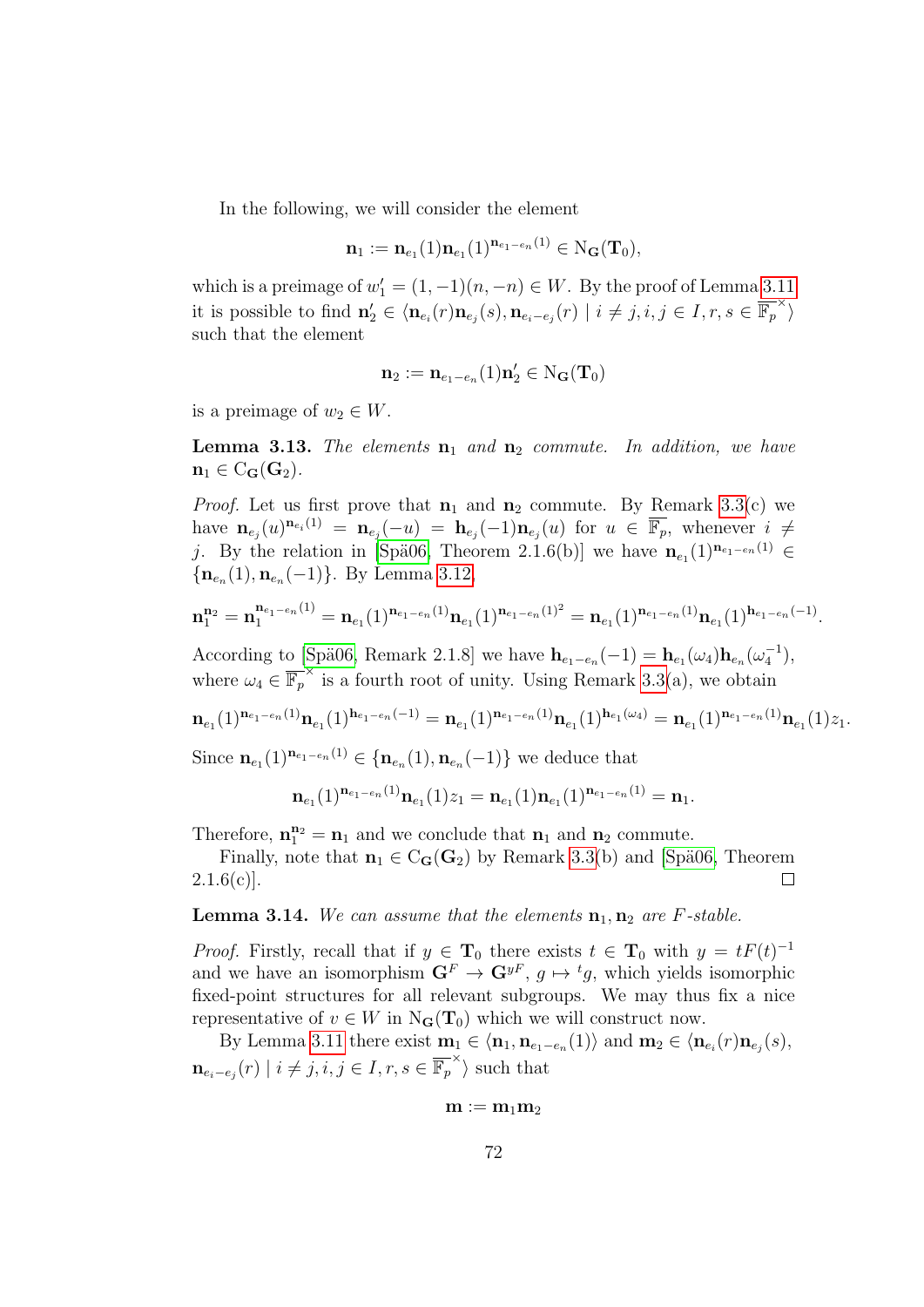satisfies  $mT_0 = v$  in W.

By Lemma [3.13](#page-71-0) it follows that  $\mathbf{m}_1 \in \langle \mathbf{n}_1, \mathbf{n}_{e_1-e_n}(1) \rangle$  commutes with  $\mathbf{n}_1$ . Moreover, by the proof of Lemma [3.12](#page-70-0) we conclude that  $m_2$  and  $n_1$  commute. As  $\mathbf{n}_1$  is  $F_0$ -stable it therefore follows that  $(\mathbf{m}F_0)(\mathbf{n}_1) = \mathbf{n}_1$ .

Since  $w_2 \in C_W(v)$  we necessarily have  $(\mathbf{m} F_0)(\mathbf{n}_2)\mathbf{n}_2^{-1} \in \mathbf{T}_0$ . By Lemma [3.12](#page-70-0) it follows that  $\mathbf{m}_2$  commutes with  $\mathbf{n}_{e_1-e_n}(1)$  and  $\mathbf{m}_1$  commutes with  $\mathbf{n}'_2$ . From this we deduce that

$$
(\mathbf{m}F_0)(\mathbf{n}_2)\mathbf{n}_2^{-1} = {}^{\mathbf{m}}\mathbf{n}_2\mathbf{n}_2^{-1} = {}^{\mathbf{m}_2}\mathbf{n}_2'\mathbf{n}_2'^{-1}.
$$

Since  ${}^{m_2}n'_2n'_2{}^{-1}$  is purely an expression in the roots  $e_i, e_i - e_j$  with  $i, j \in I$  we can deduce that

$$
(\mathbf{m}F_0)(\mathbf{n}_2)\mathbf{n}_2^{-1} \in \mathbf{T}_2 = \langle \mathbf{h}_{e_i}(r) \mid i \in I, r_i \in \overline{\mathbb{F}_p}^{\times} \rangle.
$$

By Lang's theorem applied to the Frobenius endomorphism  $\mathbf{m} F_0 : \mathbf{T}_2 \to \mathbf{T}_2$ there exists  $t_2 \in \mathbf{T}_2$  such that  $(\mathbf{m} F_0)(t_2 \mathbf{n}_2) = t_2 \mathbf{n}_2$ . Replacing  $\mathbf{n}_2$  by  $t_2 \mathbf{n}_2 \in$  $\langle \mathbf{n}_{e_i}(r) \mathbf{n}_{e_j}(s), \mathbf{n}_{e_i-e_j}(r) \mid i \neq j, i, j \in I, r, s \in \overline{\mathbb{F}_p}^{\times} \rangle$  we can henceforth assume that  $(mF_0)(n_2) = n_2$ . Note that the statement of Lemma [3.13](#page-71-0) remains valid since  $n_1$  centralizes the subtorus  $T_2$ . This completes the proof of the lemma.  $\Box$ 

We are now ready to prove the main result of this section.

Proposition 3.15. We have  $\mathbf{L}^F \langle \mathbf{n}_1, \mathbf{n}_2 \rangle = \mathbf{N}^F$ .

*Proof.* The elements  $\mathbf{n}_1, \mathbf{n}_2 \in N_G(\mathbf{T}_0)$  satisfy  $\mathbf{n}_1 t = t z_1$  and  $\mathbf{n}_2 t = t z_2$ . From this we deduce that  $\pi(\mathbf{n}_1), \pi(\mathbf{n}_2) \in C_{\mathbf{G}^*}(s)$ . By duality we have an isomorphism  $N^F/L^F \cong (N^*)^{F^*}/(L^*)^{F^*}$  from which we can conclude that  $\mathbf{L}^F \langle \mathbf{n}_1, \mathbf{n}_2 \rangle = \mathbf{N}^F.$  $\Box$ 

In the next section we will consider the subgroup  $L_0$  of  $\mathbf{L}^F$  defined by  $L_0 = \mathbf{T}_1^F \mathbf{G}_2^F$ . As  $\mathbf{T}_1 \subseteq C_{\mathbf{L}}(\mathbf{G}_2)$  it follows that  $L_0$  is a central product of  $\mathbf{T}_1^F$  and  $\mathbf{G}_2^F$ . The following lemma shows that  $\mathbf{L}^F/L_0 \cong C_2$ .

<span id="page-72-0"></span>**Lemma 3.16.** Let  $\mathcal{L}: \mathbf{G} \to \mathbf{G}, g \mapsto g^{-1}F(g)$ , denote the Lang map of G. There exists  $x_1 \in \mathbf{T}_1$  and  $x_2 \in \mathbf{T}_2$  such that  $\mathcal{L}(x_1) = \mathcal{L}(x_2) = \mathbf{h}_{e_1}(-1)$  and  $x := x_1 x_2$  satisfies  $\mathbf{L}^F = \mathbf{T}_1^F \mathbf{G}_2^F \langle x \rangle$ .

*Proof.* The existence of  $x_1$  and  $x_2$  follows by applying Lang's theorem. Since  $\mathbf{T}_1 \cap \mathbf{G}_2 = \mathbf{T}_1 \cap \mathbf{T}_2 = \langle \mathbf{h}_{e_1}(-1) \rangle$  the second claim follows.  $\Box$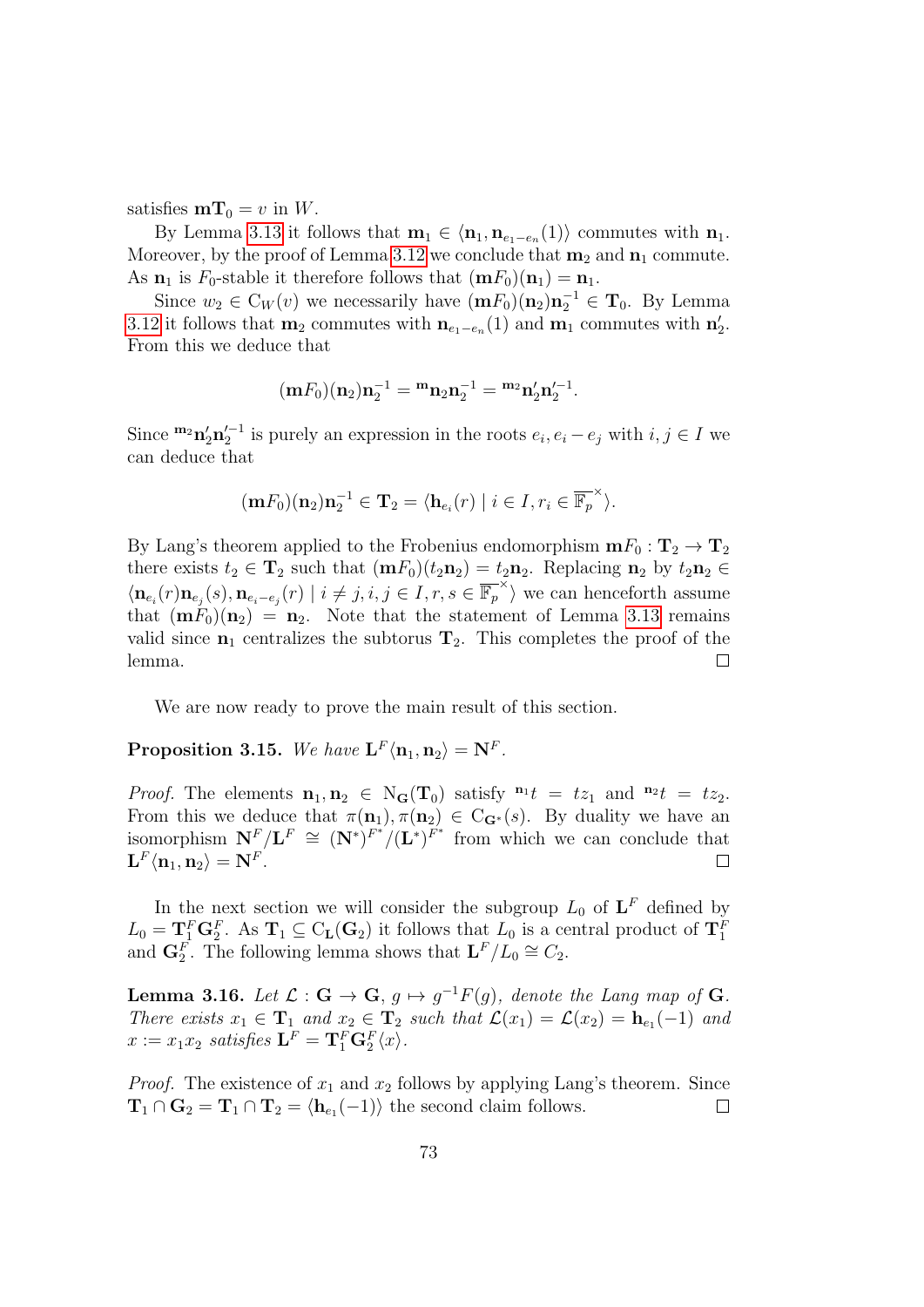### 3.6 Representation theory

At the beginning of Section [3.5](#page-69-0) we have established that  $\mathbf{L}^* = \mathbf{C}_\mathbf{G}^\circ(s)$ , so in particular  $s \in \mathbb{Z}(\mathbf{L}^*)^{F^*}$ . Let  $\hat{s}: \mathbf{L}^F \to \mathcal{O}^\times$  be the character of  $\mathbf{L}^F$  corresponding to the central element  $s \in Z(L^*)^{F^*}$ , see [\[CE04,](#page-142-0) Equation 8.19].

<span id="page-73-0"></span>**Lemma 3.17.** The linear character  $\hat{s}: L^F \to \mathcal{O}^\times$  extends to  $\mathbf{N}^F$ .

*Proof.* By [Spä10, Theorem 1.1] the character  $\lambda := \text{Res}_{\mathbf{T}_0^F}^{\mathbf{L}^F}(\hat{s})$  extends to its inertia group in  $N_{\mathbf{G}^F}(\mathbf{T}_0^F)$ . However,  $\mathbf{n}_1, \mathbf{n}_2 \in \mathbf{N}_{\mathbf{G}^F}(\mathbf{T}_0^F)$  and  $\lambda$  is  $\mathbf{N}^F$ invariant which implies that  $\lambda$  extends to a character  $\lambda'$  of  $\mathbf{T}_0^F\langle \mathbf{n}_1, \mathbf{n}_2 \rangle$ . We define a character  $\hat{s}' : \mathbf{N}^F \to \mathcal{O}^\times$  by  $\hat{s}'(x) := \hat{s}(l)\lambda'(n)$  where  $x \in \mathbf{N}^F$  with  $x = \ln \text{ for } l \in \mathbf{L}^F \text{ and } n \in \mathbf{T}_0^F \langle \mathbf{n}_1, \mathbf{n}_2 \rangle$ . Note that this character is welldefined as  $\hat{s}$  and  $\lambda$  agree on the intersection  $\mathbf{L}^F \cap \mathbf{T}_0^F \langle \mathbf{n}_1, \mathbf{n}_2 \rangle = \mathbf{T}_0^F$ .  $\Box$ 

The following lemma is a module theoretic generalization of [Spä10, Lemma 4.1].

<span id="page-73-1"></span>**Lemma 3.18.** Let  $\widetilde{Y}$  be a finite group with normal subgroup  $\widetilde{X}$  and subgroup Y such that  $\widetilde{Y} = Y\widetilde{X}$ . Denote  $X := Y \cap \widetilde{X}$  and suppose that  $\ell \nmid [Y : X].$ Suppose that  $M$  is an absolutely indecomposable  $OX$ -module which extends to an OY-module and suppose that M is an OX-module such that  $M =$  $\text{Res}_{X}^{X}(\widetilde{M})$ . If  $\widetilde{M}$  is  $\widetilde{Y}$ -invariant then  $\widetilde{M}$  extends to  $\widetilde{Y}$ .

Proof. Let us recall some basic facts about Clifford theory, see [\[BDR17a,](#page-141-0) Sec-tion 7.B] (over k) and [\[Dad84\]](#page-142-1) (over  $\mathcal{O}$ ). We follow the notation in [\[BDR17a,](#page-141-0) Section 7.B].

Firstly, for  $y \in Y$ , define

$$
N_y := \{ \phi \in \text{End}_{\mathcal{O}}^{\times}(M) \mid \phi(xm) = yxy^{-1}\phi(m) \text{ for all } x \in X, m \in M \}
$$

and let  $N := \bigcup_{y \in Y} N_y$ . Note that N is a group with normal subgroup  $N_1$ . Since M is Y-invariant we have a surjective morphism  $Y \to N/N_1$  given by  $y \mapsto yN_1$ . We form the group

$$
\hat{Y} := Y \times_{N/N_1} N = \{ (y, \varphi) \in Y \times N \mid \varphi \in N_y \}.
$$

We let  $A := \text{End}_{\mathcal{O}X}(M)$ . Consider the following exact sequence:

$$
1 \to A^{\times} \to \widehat{Y} \to Y \to 1.
$$

The  $\mathcal{O}X$ -module M extends to an  $\mathcal{O}Y$ -module if and only if this sequence splits, see [\[Dad84,](#page-142-1) 1.7]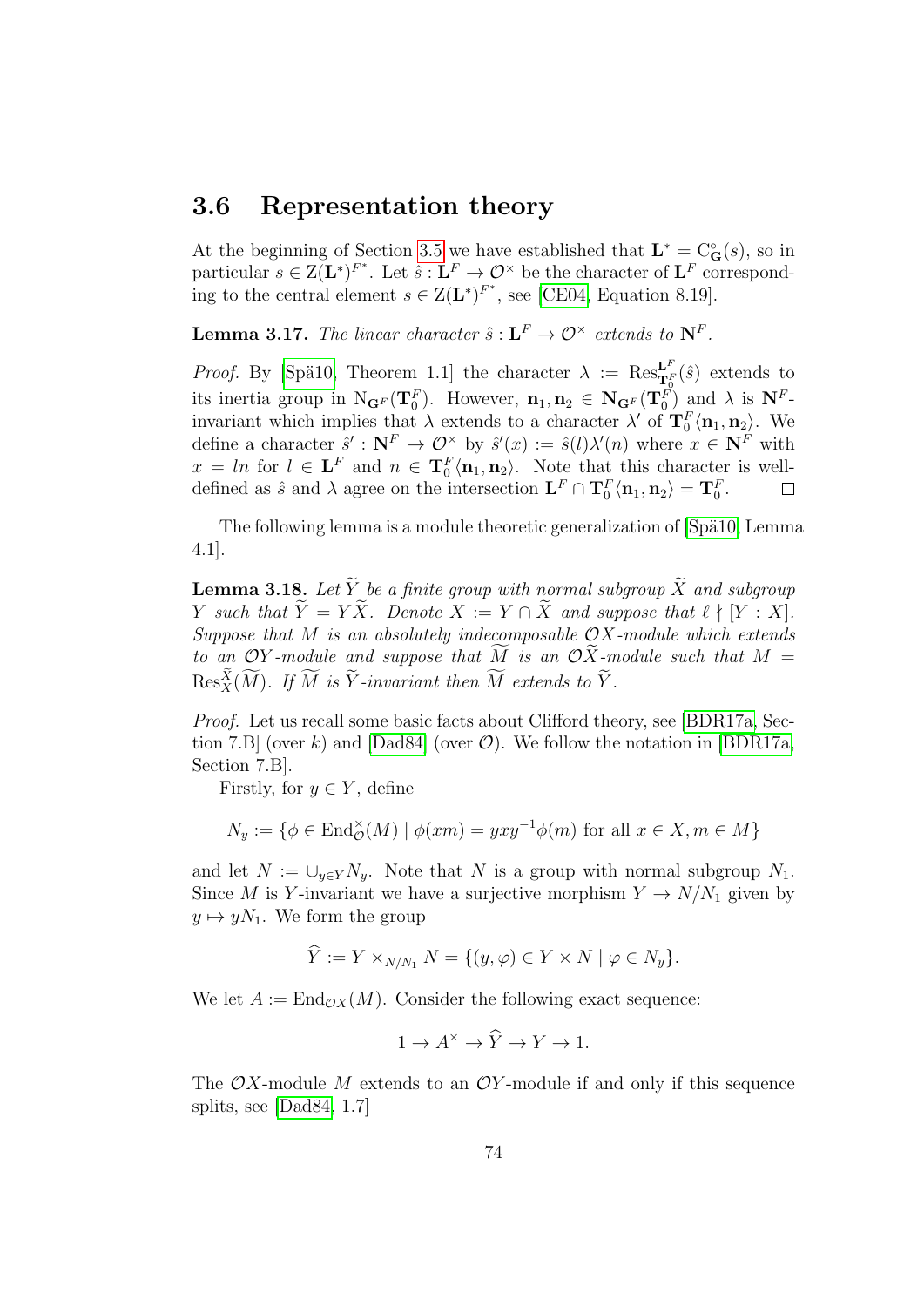The action of X on M defines an element  $\phi_x \in N_x$  for every  $x \in X$ . We identify X with its image under the diagonal embedding  $X \hookrightarrow \widehat{Y}, x \mapsto (x, \phi_x)$ . As  $\ell \nmid [Y : X]$  it follows (see [\[Dad84,](#page-142-1) Theorem 4.5]) that M extends to an  $OY$ -module if and only if the following exact sequence splits:

$$
1 \to A^{\times}/(1 + J(A)) \to \widehat{Y}/X(1 + J(A)) \to Y/X \to 1.
$$

Similarly, we can look at  $\widetilde{M}$  instead of M. We denote the corresponding objects with a tilde. Analogously, the module  $\overline{M}$  extends to an  $\mathcal{O}\widetilde{Y}$  module if and only if the following exact sequence splits:

$$
1 \to \widetilde{A}^{\times}/(1+J(\widetilde{A})) \to \widetilde{\widetilde{Y}}/\widetilde{X}(1+J(\widetilde{A})) \to \widetilde{Y}/\widetilde{X} \to 1.
$$

Let  $\pi : \widetilde{Y} / \widetilde{X} \rightarrow Y / X$  be the inverse map of the natural isomorphism  $Y / X \rightarrow$  $\widetilde{Y}/\widetilde{X}$ . Restriction defines a homomorphism  $\widetilde{A}^{\times} \to A^{\times}$ .

Now we define a map  $Y \to Y$  as follows. For  $(\tilde{y}, \phi) \in Y$  we let  $\tilde{x} \in X$ such that  $y := \tilde{y}\tilde{x} \in Y$ . Let  $\phi_{\tilde{x}}$  be the natural action of  $\tilde{x}$  on  $\widetilde{M}$ . Then it follows that  $\phi \phi_{\tilde{x}} \in \widetilde{N}_y \subseteq N_y$ . We define

$$
\widehat{\pi}: \widetilde{Y}/\widetilde{X} \to \widehat{Y}/X, \ (\widetilde{y}, \phi) \mapsto (y, \phi \phi_{\widetilde{x}}).
$$

Note that if  $\tilde{x}' \in \tilde{X}$  with  $y' := \tilde{y}\tilde{x}' \in Y$  then  $x := \tilde{x}^{-1}\tilde{x}' \in X$  and we have  $y' = yx$ . From this we deduce that  $(y', \phi \phi_{\tilde{x}'}) = (y, \phi \phi_x)$  in  $\tilde{Y}/X$  which shows that the map  $\hat{\pi}$  is well-defined. We can therefore consider the following commutative diagram:

$$
1 \longrightarrow \widetilde{A}^{\times}/(1+J(\widetilde{A})) \longrightarrow \widetilde{\widetilde{Y}}/\widetilde{X}(1+J(\widetilde{A})) \longrightarrow \widetilde{Y}/\widetilde{X} \longrightarrow 1
$$
  
\n
$$
\uparrow \qquad \qquad \uparrow \qquad \qquad \uparrow
$$
  
\n
$$
1 \longrightarrow A^{\times}/(1+J(A)) \longrightarrow \widehat{Y}/X(1+J(A)) \longrightarrow Y/X \longrightarrow 1
$$

Now note that  $\pi$  is an isomorphism. Moreover, as M and  $\widetilde{M}$  are absolutely indecomposable we have  $A^{\times}/(1+J(A)) \cong k^{\times}$  and  $\widetilde{A}^{\times}/(1+J(\widetilde{A})) \cong k^{\times}$ . Thus, the first and the third vertical map are isomorphisms. By the five lemma, it follows that  $\hat{\pi}$  :  $Y/X(1 + J(A)) \rightarrow Y/X(1 + J(A))$  is also an isomorphism. Therefore, the first and the second row of the diagram above isomorphism. Therefore, the first and the second row of the diagram above are isomorphic group extensions. However, by assumption we already know that M extends to an  $OY$ -module which implies that the sequence in the second row splits. Thus, also the sequence of the first row splits and M extends to an  $\mathcal{O}\widetilde{Y}$ -module. extends to an  $OY$ -module.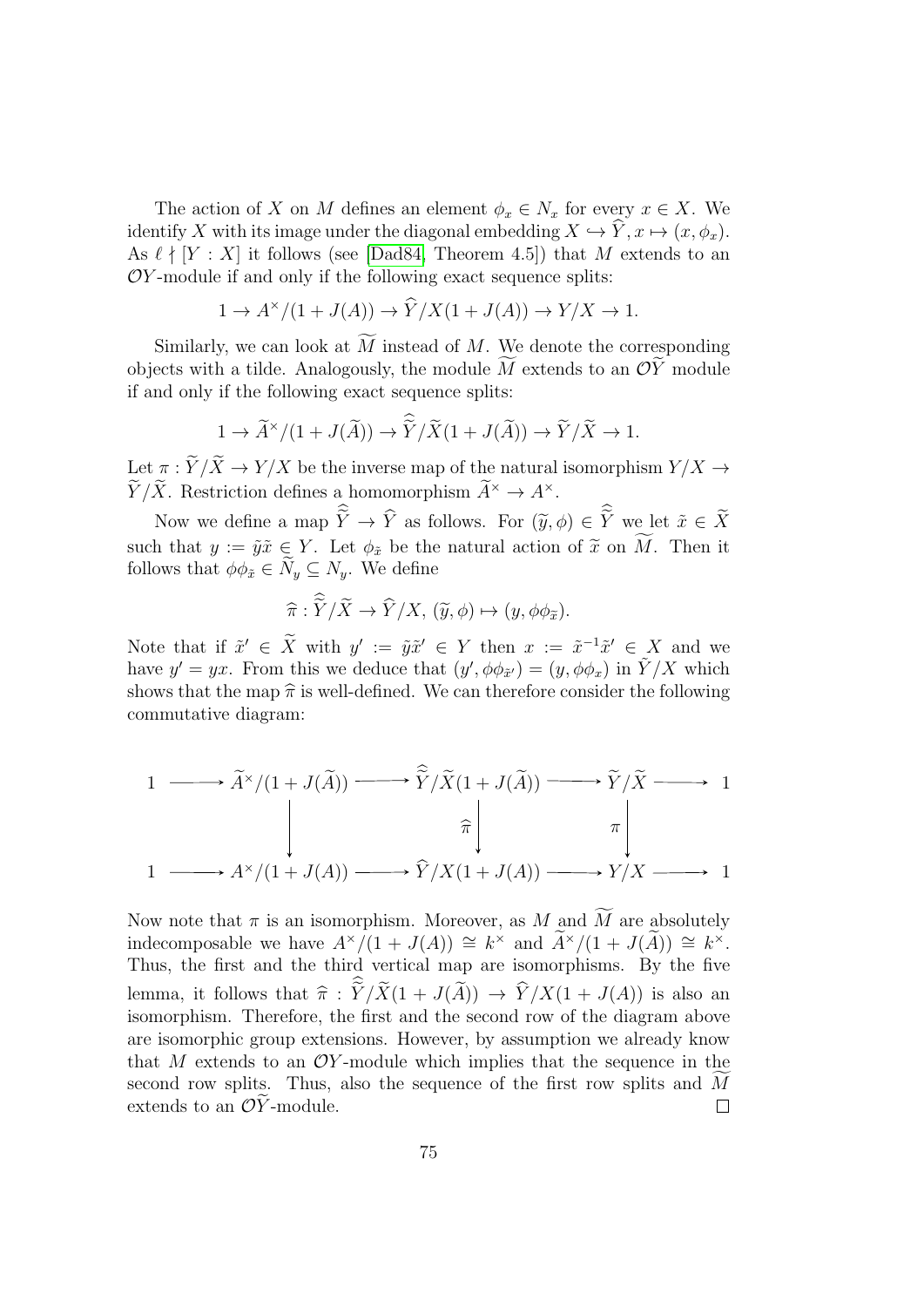We are now ready to prove the main statement of this section.

<span id="page-75-0"></span>**Proposition 3.19.** Let M be an  $N^F$ -invariant indecomposable  $\mathcal{O}G^F$ - $\mathcal{O}L^F e_s^{L^F}$ . s bimodule. If  $\ell$  does not divide  $q^2 - 1$  then M extends to an  $\mathcal{O} \mathbf{G}^F \text{-} \mathcal{O} \mathbf{N}^F$ . bimodule.

*Proof.* By Lemma [3.17,](#page-73-0) it follows that M extends to  $\mathbf{G}^F \times (\mathbf{N}^F)^{\text{opp}}$  if and only if  $M \otimes_{\mathcal{O}} \hat{s}^{-1}$  extends to  $\mathbf{G}^F \times (\mathbf{N}^F)^{\text{opp}}$ . We may therefore assume from now on that M is an indecomposable  $\mathcal{O}(\mathbf{G}^F - \mathcal{O}(\mathbf{L}^F \mathbf{e}_1^{\mathbf{L}^F})$ -bimodule.

Since  $\ell \nmid [\mathbf{L}^F : L_0]$  there exists an indecomposable  $\mathcal{O}(\mathbf{G}^F \cdot \mathcal{O}L_0)$ -bimodule  $M_0$  such that M is a direct summand of  $\text{Ind}_{\mathbf{G}^F \times L^{opp}_{\alpha}}^{\mathbf{G}^F \times (\mathbf{L}^F)^{\text{opp}}}$  $\frac{\mathbf{G}^F \times (\mathbf{L}^F)^{\text{opp}}}{\mathbf{G}^F \times L_0^{\text{opp}}}(M_0)$ . As  $1 \times (\mathbf{T}_1^F)^{\text{opp}}$ is central in  $\mathbf{G}^F \times L_0^{\text{opp}}$  we deduce that

$$
\operatorname{Res}^{\mathbf{G}^F\times L^{\operatorname{opp}}_0}_{1\times(\mathbf{T}^F_1)_{\ell'}^{\operatorname{opp}}}(M_0)=S^{\operatorname{dim}(M_0)}
$$

for some simple  $\mathcal{O}(\mathbf{T}_1)_{\ell'}^F$ -module S. Let  $\lambda: (\mathbf{T}_1)_{\ell'}^F \to \mathcal{O}^\times$  be the character corresponding to S. Since  $\operatorname{Res}_{1 \times (\mathbf{L}^F)^{\text{opp}}}^{\mathbf{G}^F \times (\mathbf{L}^F)^{\text{opp}}}$  $\frac{\mathbf{G}^F \times (\mathbf{L}^F)^{\text{opp}}}{1 \times (\mathbf{L}^F)^{\text{opp}}} (M)$  is an  $\mathcal{O}\mathbf{L}^F e_1^{\mathbf{L}^F}$ -module it follows that  $\lambda$  is a character in a unipotent block, which implies that  $\lambda$  is the trivial character.

Note that  $|\mathbf{T}_1^F| \in \{(q-1)^2, q^2-1\}$  and therefore  $\ell \nmid |\mathbf{T}_1^F|$  by assumption. We conclude that

$$
\operatorname{Res}^{\mathbf{G}^F\times L^{\operatorname{opp}}_0}_{1\times(\mathbf{T}_1^F)^{\operatorname{opp}}}(M_0)=\mathcal{O}^{\operatorname{dim}(M_0)},
$$

where  $\mathcal O$  is the trivial  $\mathcal O(\mathbf T_1^F)^{\text{opp}}$ -module. Since  $L_0/\mathbf T_1^F \cong \mathbf G_2^F/\langle z_1\rangle$  we may consider  $M_0$  as an indecomposable  $\mathcal{O}[\mathbf{G}^F \times (\mathbf{G}_2^F / \langle z_1 \rangle)^{\text{opp}}]$ -module.

The element  $\mathbf{n}_1$  centralizes  $\mathbf{G}_2^F$  and hence we can extend  $M_0$  to an  $\mathcal{O}[\mathbf{G}^F \times$  $(L_0\langle n_1\rangle)$ <sup>opp</sup>]-module by letting  $n_1$  act trivially on  $M_0$ . We denote this extension by  $M_1$ .

Since M is a direct summand of  $\operatorname{Ind}_{\mathbf{C}^F \times I^{\text{opp}}_{\mathbf{C}^F}}^{\mathbf{G}^F \times (\mathbf{L}^F)^{\text{opp}}}$  $\mathbf{G}^F \times \mathbf{L}^{\text{opp}}_{\mathbf{G}}(M_0)$  it follows that its restriction  $\operatorname{Res}_{\mathbf{G}^F \times \mathbf{L}^F}^{\mathbf{G}^F \times (\mathbf{L}^F)^{\text{opp}}}(M)$  is a direct summa  $\mathbf{G}^{\text{F}} \times \mathbf{L}_{0}^{\text{opp}}(M)$  is a direct summand of

$$
\mathrm{Res}^{\mathbf{G}^F\times(\mathbf{L}^F)\text{opp}}_{\mathbf{G}^F\times L_0^{\text{opp}}}\mathrm{Ind}^{\mathbf{G}^F\times(\mathbf{L}^F)\text{opp}}_{\mathbf{G}^F\times L_0^{\text{opp}}}(M_0)\cong M_0\oplus M_0^x,
$$

where  $x = x_1 x_2 \in \mathbf{L}^F$  as in Lemma [3.16.](#page-72-0) As the quotient group  $\mathbf{L}^F/L_0$  is cyclic of  $\ell'$ -order it follows by [\[Rou98,](#page-145-1) Lemma 10.2.13] that either

$$
\mathrm{Res}^{\mathbf{G}^F\times(\mathbf{L}^F)\text{opp}}_{\mathbf{G}^F\times(L_0)\text{opp}}(M)\cong M_0 \text{ or } \mathrm{Res}^{\mathbf{G}^F\times(\mathbf{L}^F)\text{opp}}_{\mathbf{G}^F\times(L_0)\text{opp}}(M)\cong M_0\oplus M_0^x.
$$

We treat these two cases separately.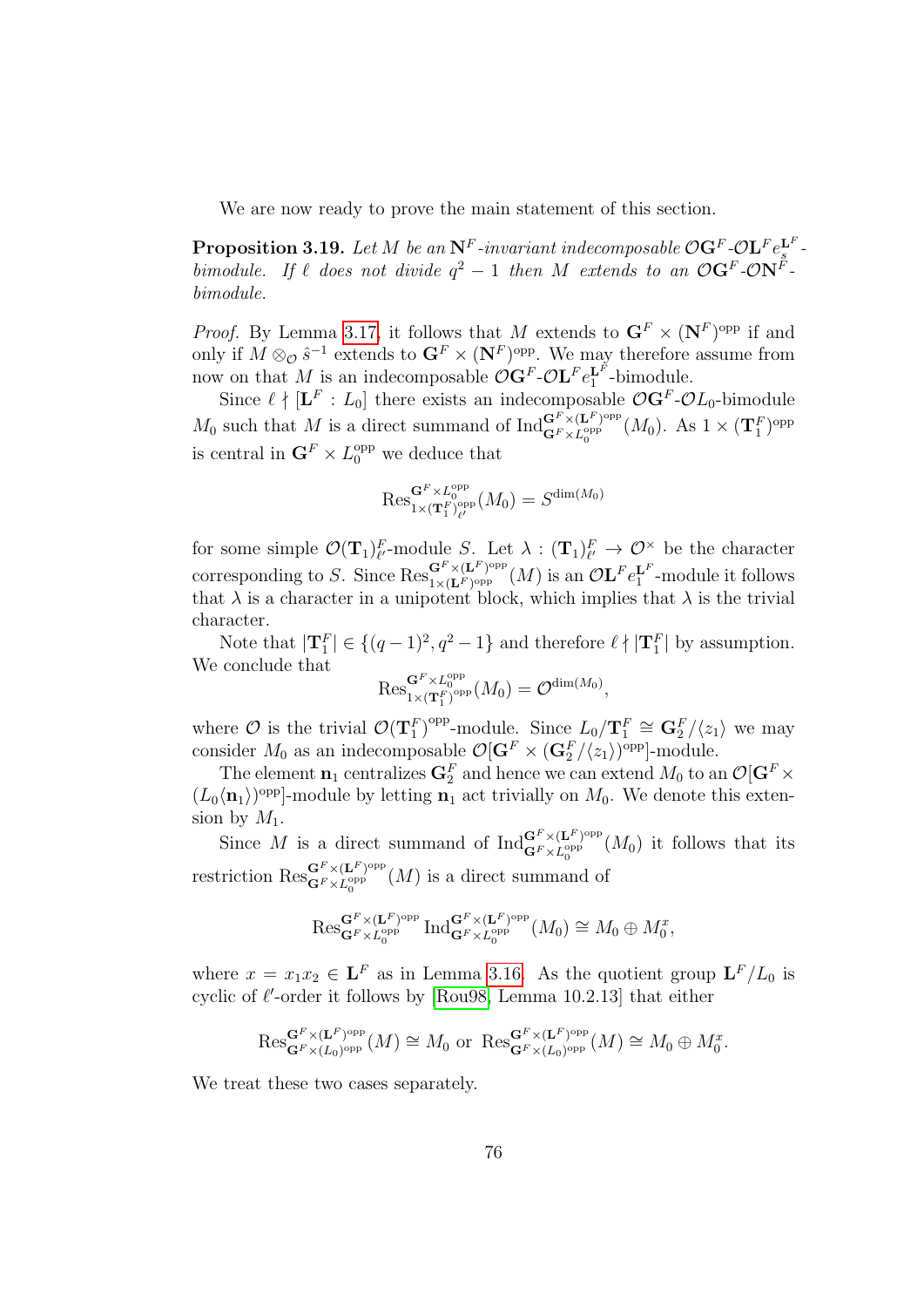**Case 1:** Assume that  $\operatorname{Res}_{\mathbf{G}^F \times \mathbf{L}^F$  opp  $\mathbf{G}^F\times (\mathbf{L}^F)^\mathrm{opp}_{\qquad \qquad }(M)\cong M_0.$ 

Since M is  $N^F$ -invariant it follows that  $M_0$  is  $N^F$ -invariant.

We have  $[\mathbf{n}_1, \mathbf{n}_2] = 1$ . Thus, the action of  $\mathbf{n}_1$  on  $M_1^{\mathbf{n}_2}$  is equal to the action of  $\mathbf{n}_2 \mathbf{n}_1 \mathbf{n}_2^{-1} = \mathbf{n}_1$  on  $M_1$ . However,  $\mathbf{n}_1$  acts trivially on  $M_0$ . Since  $M_0$ is  $n_2$ -invariant there exists an isomorphism  $\phi: M_0 \to M_0^{n_2}$  of  $G^F \times (L_0)^{\text{opp}}$ modules. Recall that  $\mathbf{n}_1 \in C_G(\mathbf{G}_2)$ , so  $\mathbf{n}_1$  acts trivially on  $M_1$ . It follows that  $\phi: M_1 \to M_1^{\mathbf{n}_2}$  is an isomorphism of  $\mathcal{O} \mathbf{G}^F \times (L_0 \langle \mathbf{n}_1 \rangle)^\text{opp-modules}$  or in other words  $M_1$  is n<sub>2</sub>-invariant. From this we conclude that  $M_1$  extends to  $\mathbf{G}^F\times (L_0\langle \mathbf{n}_1, \mathbf{n}_2\rangle)^{\mathrm{opp}}.$ 

Applying Lemma [3.18](#page-73-1) to  $\tilde{X} = \mathbf{G}^F \times (\mathbf{L}^F)^\mathrm{opp}$  and  $Y = \mathbf{G}^F \times (L_0 \langle \mathbf{n}_1, \mathbf{n}_2 \rangle)^\mathrm{opp})$ implies that M extends to a  $\mathbf{G}^F \times (\mathbf{N}^F)^\text{opp}\text{-module.}$ 

**Case 2:** Assume that  $\operatorname{Res}_{\mathbf{G}^F\times\mathbf{L}^F\mathbf{P}^{\text{opp}}_{\mathbf{L}}$  $\mathbf{G}^{F} \times (\mathbf{L}^{F})^{\mathrm{opp}}_{0} (M) \cong M_{0} \oplus {}^{x} M_{0}.$ 

We note that  $M_0^{n_1} \cong M_0$ . On the other hand, we either have  $M_0^{n_2} \cong M_0$  or  $M_0^{\mathbf{n}_2 x} \cong M_0.$ 

Suppose that  $M_0^{\mathbf{n}_2} \cong M_0$ . Then  $M_0$  is  $\mathbf{N}^F$ -invariant. Using the same proof as in case 1 we deduce that  $M_0$  extends to a  $\mathbf{G}^F \times (L_0 \langle \mathbf{n}_1, \mathbf{n}_2 \rangle)$ <sup>opp</sup>-module.

Suppose that  $M_0^{\mathbf{n}_2 x} \cong M_0$ . We have  $\mathbf{h}_{e_1}(-1)^x = \mathbf{h}_{e_1}(-1)$  as  $\mathcal{L}(x_1) =$  $\mathcal{L}(x_2) = \mathbf{h}_{e_1}(-1)$ . Since  $x_2 \in \mathbf{G}_2$  we conclude that  $\mathbf{n}_1^{x_2} = \mathbf{n}_1$ . Therefore,  $\mathbf{n}_1^{\mathbf{n}_2 x} = \mathbf{n}_1^x = \mathbf{n}_1^{x_1}.$ 

Clearly,  $x_1x_1^{n_1^{-1}} \in \mathbf{T}_1^F$  which implies that  $\mathbf{n}_1^{x_1} \mathbf{n}_1^{-1} \in \mathbf{T}_1^F$ . From this we deduce that  $\mathbf{n}_1^{\mathbf{n}_2 x} \mathbf{n}_1^{-1} \in \mathbf{T}_1^F$ . Now  $\mathbf{n}_1$  acts on  $M_1^{\mathbf{n}_2 x}$  as  $\mathbf{n}_1^{\mathbf{n}_2 x}$  acts on  $M_1$ . Since  $\mathbf{T}_1^F$  and  $\mathbf{n}_1$  act trivially on  $M_1$  it follows that  $\mathbf{n}_1$  acts trivially on  $M_1^{\mathbf{n}_2 x}$ . Since  $M_0$  is  $\mathbf{n}_2 x$ -invariant it follows that  $M_1$  is  $\mathbf{n}_2 x$ -invariant. Thus,  $M_0$  extends to a  $\mathbf{G}^F \times (L_0 \langle \mathbf{n}_1, \mathbf{n}_2 x \rangle)$ <sup>opp</sup>-module.

It follows that  $M_0$  extends to a  $\mathbf{G}^F \times (L_0 \langle \mathbf{n}_1, \hat{\mathbf{n}}_2 \rangle)$ <sup>opp</sup>-module M', where  $\hat{\mathbf{n}}_2 \in \{\mathbf{n}_2, \mathbf{n}_2 x\}$ . By Mackey's formula we deduce that

$$
\operatorname{Res}^{\mathbf{G}^F\times (\mathbf{N}^F)\text{opp}}_{\mathbf{G}^F\times (\mathbf{L}^F)\text{opp}}\operatorname{Ind}^{\mathbf{G}^F\times (\mathbf{N}^F)\text{opp}}_{\mathbf{G}^F\times (L_0\langle \mathbf{n}_1,\hat{\mathbf{n}}_2\rangle)\text{opp}}(M')\cong \operatorname{Ind}^{\mathbf{G}^F\times (\mathbf{L}^F)\text{opp}}_{\mathbf{G}^F\times L_0^\text{opp}}\operatorname{Res}^{\mathbf{G}^F\times (L_0\langle \mathbf{n}_1,\hat{\mathbf{n}}_2\rangle)\text{opp}}_{\mathbf{G}^F\times L_0^\text{opp}}(M')\cong M.
$$

Thus,  ${\rm Ind}^{{\bf G}^F\times ({\bf N}^F)^{\rm opp}}_{{\bf G}^F\times (L_2/{\bf n}_1,\hat{\bf r})}$  $\mathbf{G}^F \times (\mathbf{N}^F)^{\text{opp}}$   $(M')$  is an extension of M to  $\mathbf{G}^F \times (\mathbf{N}^F)^{\text{opp}}$ . This finishes the proof.  $\Box$ 

Using a standard argument in Clifford theory we can now deduce Proposition [3.4](#page-66-0) from the previous proposition.

Proof of Proposition [3.4.](#page-66-0) According to [\[BDR17a,](#page-141-0) Theorem 7.2] the bimodule  $H_c^d(\mathbf{Y_U^G}, \mathcal{O})e_s^{\mathbf{L}^F}$  is  $\mathcal{O}\mathbf{N}^F$ -invariant. Let  $H_c^d(\mathbf{Y_U^G}, \mathcal{O})e_s^{\mathbf{L}^F} = \bigoplus_{i=1}^k M_i$  be a decomposition into  $N^F$ -orbits of indecomposable direct summands of  $H^d(\mathbf{Y}_{\mathbf{U}}^{\mathbf{G}}, \mathcal{O})e_s^{\mathbf{L}^F}.$ Let  $N_i$  be an indecomposable direct summand of  $M_i$  and  $T_i$  be its inertia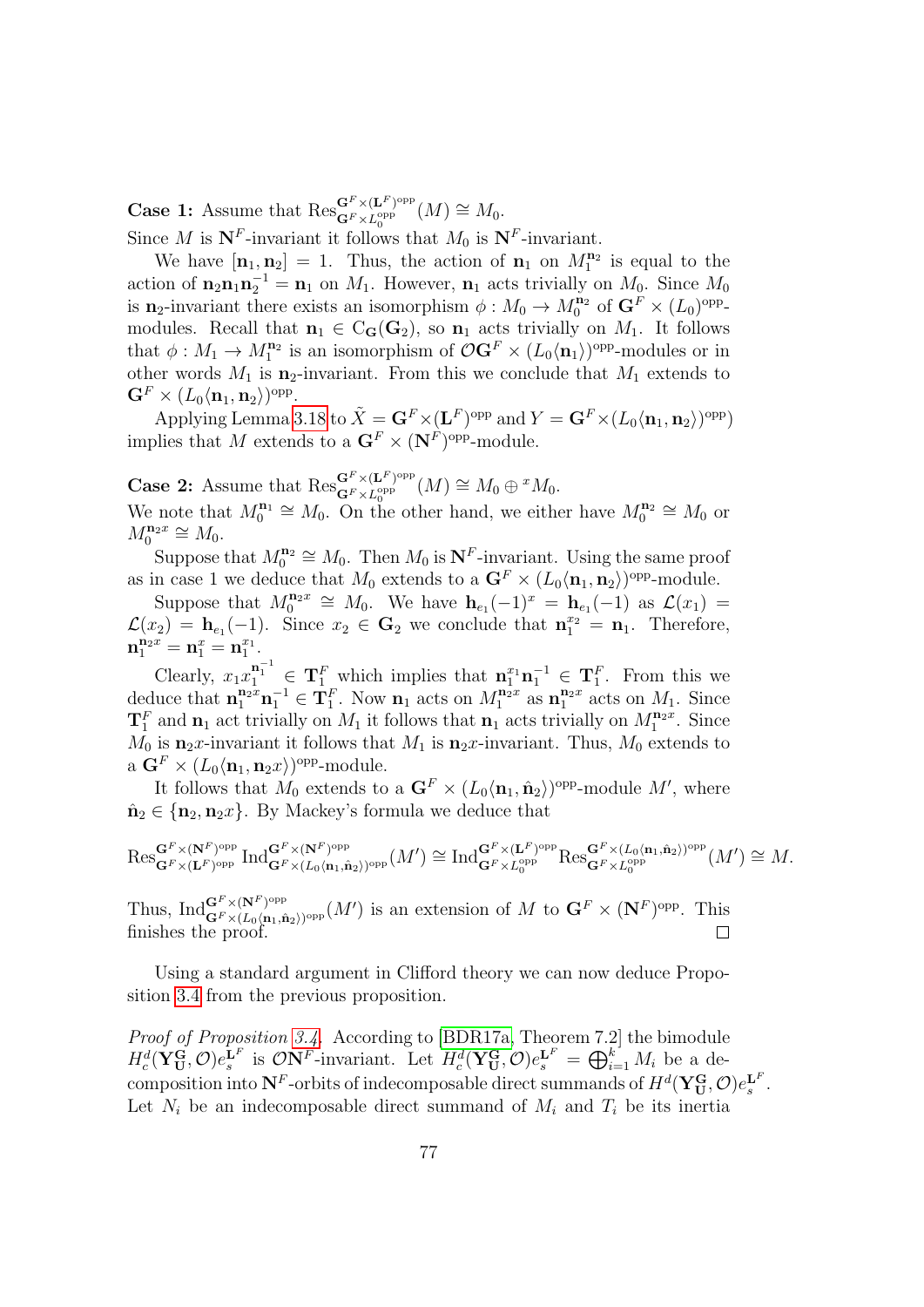group in  $N^F$ . If  $T_i$  is a proper subgroup of  $N^F$  then  $T_i/L^F$  is cyclic of  $\ell'$ order so that  $N_i$  extends to  $\mathbf{G}^F \times (T_i)^{\text{opp}}$ . If  $T_i = \mathbf{N}^F$  then  $N_i$  extends to  $\mathbf{G}^F \times (\mathbf{N}^F)$ <sup>opp</sup> by Proposition [3.19.](#page-75-0) Let  $N_i$  be an extension of  $N_i$  to  $\mathbf{G}^F \times (T_i)^{\text{opp}}$ . By Clifford theory, it follows that  $\text{Ind}_{\mathbf{G}^F \times (T_i)^{\text{opp}}}^{\mathbf{G}^F \times (\mathbf{N}^F)^{\text{opp}}}$  $\frac{\mathbf{G}^{\mathrm{F}} \times (\mathbf{N}^{\mathrm{F}})^{\mathrm{opp}}}{\mathbf{G}^{\mathrm{F}} \times (T_i)^{\mathrm{opp}}}(N_i')$  is an extension of  $M_i$ . This shows that  $H_c^d(\mathbf{Y_U^G}, \mathcal{O})e_s^{\mathbf{L}^F}$  extends to  $\mathbf{G}^F \times (\mathbf{N}^F)^{\text{opp}}$ .

#### 3.7 Proof of Morita equivalence

In Proposition [3.4](#page-66-0) we have proved that the  $\mathcal{O}G^F-\mathcal{O}L^F$ -bimodule  $H_c^{\dim}(\mathbf{Y}_{\mathbf{U}}^{\mathbf{G}}, \mathcal{O})e_s^{\mathbf{L}^F}$ extends to an  $\mathcal{O}(\mathbf{G}^F \text{-} \mathcal{O}(\mathbf{N}^F \text{-} \text{bimodule})$ . We prove now that the extended bimodule induces a Morita equivalence. In the original proof of [\[BDR17a,](#page-141-0) Theorem 7.5] the authors use that  $H_c^{\dim}(\mathbf{Y_U^G}, k) e_s^{\mathbf{L}^F}$  extends to a  $k\mathbf{G}^F \times (\mathbf{N}^F)$ <sup>opp</sup> $\Delta(\tilde{\mathbf{N}}^F)$ module. Since we were not able to show this in our situation we need to use a different approach. In order to remedy this problem, we borrow arguments from [\[BDR17b\]](#page-141-1).

From now on let G be a connected reductive group. We keep the notation of [\[BDR17a,](#page-141-0) Section 7.C]. In particular we fix a regular embedding  $G \hookrightarrow G$ . We denote  $\tilde{\mathbf{L}} = \mathbf{LZ}(\tilde{\mathbf{G}})$  and  $\tilde{\mathbf{N}} = \mathbf{N}\tilde{\mathbf{L}}$ .

<span id="page-77-0"></span>**Proposition 3.20.** Suppose that the  $\mathcal{O}G^F$ - $\mathcal{O}L^F$ -bimodule  $H_c^{\text{dim}}(\mathbf{Y}_{\mathbf{U}}^{\mathbf{G}}, \mathcal{O})e_s^{\mathbf{L}^F}$  extends to an  $\mathcal{O}G^F$ - $\mathcal{O}\mathbf{N}^F$ -bimodule  $M'$ . Then the bimodule  $M'$  induces a Morita equivalence between  $\mathcal{O}N^Fe^{L^F}_s$  and  $\mathcal{O}G^Fe^{G^F}_s$ .

*Proof.* Let M' be an  $\mathcal{O}(\mathbf{G}^F)(\mathbf{N}^F)$ <sup>opp</sup>-bimodule extending  $M := H_c^d(\mathbf{Y}_{\mathbf{U}}^{\mathbf{G}}, \mathcal{O})e_s^{\mathbf{L}^F}.$ Recall that M is projective as  $\mathcal{O} \mathbf{G}^F$ -module and projective as  $\mathcal{O} \mathbf{L}^F$ -module. As  $\ell \nmid [\mathbf{N}^F : \mathbf{L}^F]$  it follows that M' is projective as  $\mathcal{O}\mathbf{N}^F$ -module. Note that Ind $\tilde{\mathbf{G}}_F^F M$  is a faithful  $\mathcal{O}\tilde{\mathbf{G}}_F^F e_{s}^{\mathbf{G}_F}$ -module, see proof of [\[BDR17a,](#page-141-0) Theorem 7.5]. Thus, M is a faithful  $\mathcal{O}$ **G**<sup>F</sup><sub>e</sub><sup>GF</sup>-module.

By Theorem [1.29](#page-29-0) it suffices to prove that  $M' \otimes_{\mathcal{O}} K$  induces a bijection between irreducible characters of  $K N^F e_s^{L^F}$  and  $K G^F e_s^{G^F}$ . As M is a faithful  $\mathcal{O}(\mathbf{G}^F e_s^{\mathbf{G}^F})$ -module it suffices to prove that the natural map  $K(\mathbf{N}^F e_s^{\mathbf{L}^F}) \to$  $\text{End}_{K{\mathbf G}^F}(M^\prime\otimes_\mathcal{O} K)$  is an isomorphism. As in the proof of [\[BDR17a,](#page-141-0) Theorem 7.5] we consider the  $\mathcal{O}[\tilde{\mathbf{G}}^F \times (\tilde{\mathbf{L}}^F)^{\text{opp}}]$ -module  $\widetilde{M} = \text{Ind}_{\mathbf{G}^F \times (\mathbf{L}^F)^{\text{opp}}}^{\tilde{\mathbf{G}}^F \times (\tilde{\mathbf{L}}^F)^{\text{opp}}}$  $\mathbf{G}^F \times (\mathbf{L}^F)^{\text{opp}} \Delta \mathbf{L}^F(M)$ . We have  $\text{Ind}_{\mathbf{G}^F}^{\tilde{\mathbf{G}}^F}(M') \cong \widetilde{M}$  as  $\tilde{\mathbf{G}}^F$ -modules. Since M is  $\tilde{\mathbf{G}}^F$ -invariant this implies

$$
\dim(\text{End}_{K\mathbf{G}^F}(M)) = [\tilde{\mathbf{G}}^F : \mathbf{G}^F] \dim(\text{End}_{K\tilde{\mathbf{G}}^F}(\widetilde{M})).
$$

In addition, the bimodule  $\widetilde{M}$  extends to an  $\mathcal{O}[\tilde{G}^F \times (\tilde{N}^F)^{\text{opp}}]$ -bimodule  $\widetilde{M}'$ , see proof of [\[BDR17a,](#page-141-0) Theorem 7.5], which induces a Morita equivalence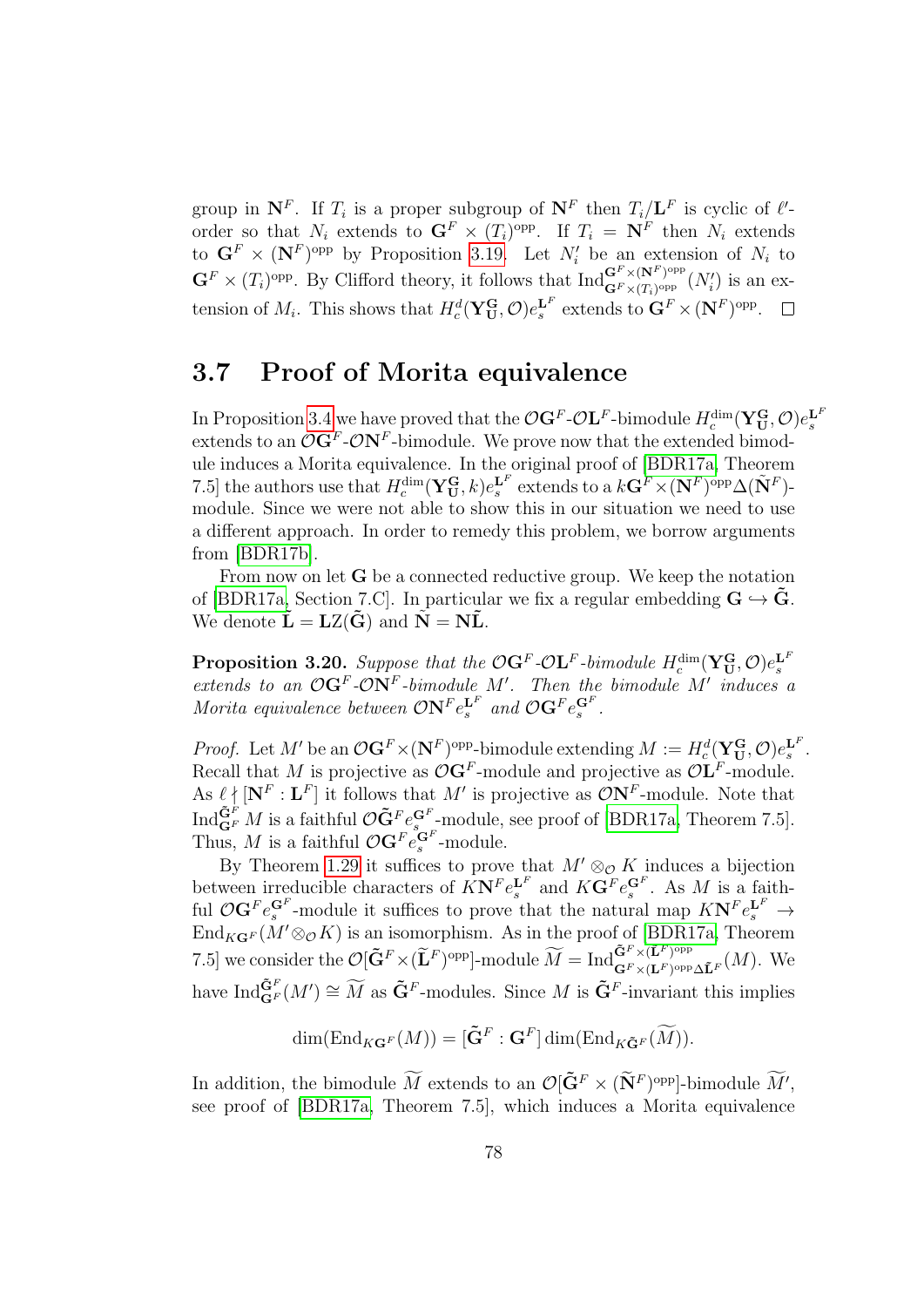between  $\mathcal{O} \widetilde{\mathbf{G}}^F e_s^{\mathbf{G}^F}$  and  $\mathcal{O} \widetilde{\mathbf{N}}^F e_s^{\mathbf{L}^F}$ . This shows that  $\dim(\text{End}_{K\widetilde{\mathbf{G}}^F}(\widetilde{M}))$  =  $\dim(K\widetilde{\mathbf{N}}^Fe^{^{\mathbf{L}^F}}_s)$ . Moreover, we have

$$
\dim(K\widetilde{\mathbf{N}}^F e_s^{\mathbf{L}^F}) = [\widetilde{\mathbf{N}}^F : \mathbf{N}^F] \dim(K\mathbf{N}^F e_s^{\mathbf{L}^F}).
$$

From these calculations using  $\tilde{\mathbf{G}}^F / \mathbf{G}^F \cong \tilde{\mathbf{N}}^F / \mathbf{N}^F$  we deduce that

$$
\dim(\text{End}_{K\mathbf{G}^F}(M)) = \dim(K\mathbf{N}^F e_s^{\mathbf{L}^F}).
$$

To complete the proof we show the following lemma:

**Lemma 3.21.** The natural map  $K N^F e_s^{\mathbf{L}^F} \to \text{End}_{K\mathbf{G}^F}(M')$  is injective.

*Proof.* Let *n* be a representative of  $n \in \mathbb{N}^F/\mathbb{L}^F$  in  $\mathbb{N}^F$ . Let  $\alpha_n \in \mathcal{O}\mathbb{L}^F e_s^{\mathbb{L}^F}$ ,  $n \in \mathbf{N}^F/\mathbf{L}^F$ , such that  $\sum_{n \in \mathbf{N}^F/\mathbf{L}^F} \alpha_n \dot{n} = 0$  on M'. Denote  $\hat{M} := \text{Ind}_{\mathbf{G}^F \times (\mathbf{L}^F)^{\text{opp}}}^{\mathbf{G}^F \times (\mathbf{L}^F)^{\text{opp}}}$  $\mathbf{G}^F\times (\mathbf{L}^F)^\mathrm{opp}M.$ Let  $\theta_n$  be the automorphism on  $\hat{M}$  induced by the action of  $\hat{n}$  on  $M'$ . More concretely, we have

$$
\theta_n(m\otimes l)=m\dot{n}\otimes{}^n l
$$

for  $l \in (\mathbf{\tilde{L}}^F)^{\text{opp}}$  and  $m \in M'.$ 

For  $l \in \mathbf{L}^F$  we have  $\theta_n \circ l \circ \theta_n^{-1} = n \cdot l$  on  $\hat{M}$ . Let  $e \in \mathcal{Z}(\mathcal{O}\mathbf{L}^F)$  be the central idempotent as in [\[BDR17a,](#page-141-0) Theorem 7.5] such that  $e_s^{\mathbf{L}^F} = \sum_{n \in \mathbf{N}^F/\mathbf{L}^F} n_e$ . We have

$$
\hat{M} = \bigoplus_{n \in \mathbf{N}^F / \mathbf{L}^F} \hat{M}^n e.
$$

For  $m \in \hat{M}e$  we therefore have

$$
\sum_{n \in \mathbf{N}^F/\mathbf{L}^F} \alpha_n \theta_n(m) = 0.
$$

As  $\theta_n(m) \in \hat{M}^n e$  we have  $\alpha_n \theta_n(m) = 0$  for all  $n \in \mathbb{N}^F/\mathbf{L}^F$  and  $m \in \hat{M}e$ . This means that  $\alpha_n \theta_n$  vanishes on  $\hat{Me}$ . Composing with  $\theta_i^{-1}$  $y_j^{-1}$  for  $y \in \mathbf{N}^F/\mathbf{L}^F$  shows that  $\alpha_n \theta_n$  vanishes on  $\hat{M}^y e$  as well. We conclude that  $\alpha_n \theta_n = 0$  on  $\hat{M}$ . As  $\theta_n$ is an isomorphism we must have  $\alpha_n = 0$  on  $\hat{M}$ . Since  $\hat{M} = \text{Res}_{\mathbf{G}^F \times (\tilde{\mathbf{L}}^F)_{\text{opp}}}^{\tilde{\mathbf{G}}^F \times (\tilde{\mathbf{L}}^F)^{\text{opp}}}$  $\mathbf{G}^F\times (\tilde{\mathbf{L}}^F)^{\mathrm{opp}}_F(M) \$ and  $\widetilde{M}$  is a faithful  $\mathcal{O}\mathbf{L}^F e_s^{\mathbf{L}^F}$ -module we deduce that  $\alpha_n = 0$ . It follows that  $K\mathbf{N}^F e_s^{\mathbf{L}^F} \to \text{End}_{K\mathbf{G}^F}(M')$  is injective.  $\Box$ 

Now let us finish the proof of Proposition [3.20.](#page-77-0) Since  $\dim(\text{End}_{KG^F}(M)) =$  $\dim(K\mathbf{N}^F e_s^{\mathbf{L}^F})$  it follows that the natural map

$$
K\mathbf{N}^F e_s^{\mathbf{L}^F} \to \text{End}_{K\mathbf{G}^F}(M')
$$

is an isomorphism. Thus, the bimodule  $M' \otimes_{\mathcal{O}} K$  induces a Morita equivalence between  $K N^F e_s^{\mathbf{L}^F}$  and  $K \mathbf{G}^F e_s^{\mathbf{L}^F}$ . As we have argued above this implies that M' induces a Morita equivalence between  $\mathcal{O}N^F e_s^{\mathbf{L}^F}$  and  $\mathcal{O}G^F e_s^{\mathbf{G}^F}$ .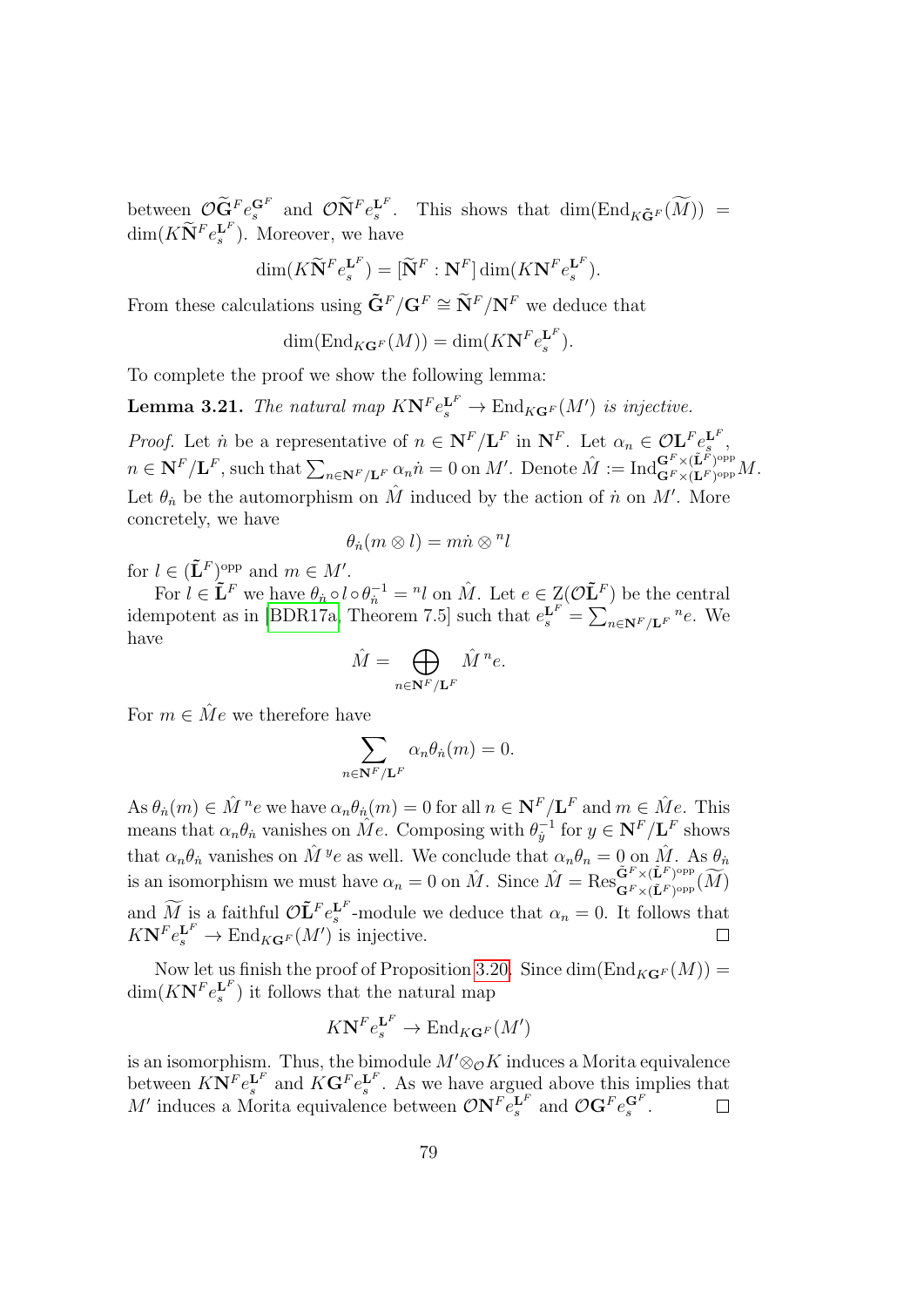We can now prove the main theorem of this chapter.

<span id="page-79-0"></span>**Theorem 3.22.** Suppose that **G** is a simple algebraic group. If  $\ell \nmid (q^2 - 1)$ or if  $N^F/L^F$  is cyclic then the complex  $G\Gamma_c(Y^G_U,\mathcal{O})^{\text{red}}e^{L^F}_s$  of  $\mathcal{O}G^F\text{-}\mathcal{O}L^F$ . bimodules extends to a complex C of  $\mathcal{O}G^F$ - $\mathcal{O}N^F$ -bimodules. The complex C induces a splendid Rickard equivalence between  $\mathcal{O} \mathbf{G}^F e_s^{\mathbf{G}^F}$  and  $\mathcal{O} \mathbf{N}^F e_s^{\mathbf{L}^F}$  and the bimodule  $H^{\text{dim}(\mathbf{Y}_{\mathbf{U}})}(C)$  induces a Morita equivalence between  $\mathcal{O}\mathbf{G}^F e_s^{\mathbf{G}^F}$ and  $\mathcal{O}N^Fe_s^{\mathbf{L}F}$ .

*Proof.* The quotient  $N^F/L^F$  is of  $\ell'$ -order and embeds into  $Z(G)^F$ , see for instance [\[CE04,](#page-142-0) Lemma 13.16(i)]. Thus, the quotient  $N^F/L^F$  is cyclic of  $\ell'$ -order unless possibly if G is simply connected and  $G^F$  is of untwisted type  $D_n$ ,  $n \geq 4$  even. If  $\mathbf{N}^F / \mathbf{L}^F$  is cyclic (of  $\ell'$ -order) then it follows by [\[Rou98,](#page-145-1) Lemma 10.2.13] that the  $\mathcal{O}G^F-\mathcal{O}L^F$ -bimodule  $H_c^{\dim}(\mathbf{Y}_{\mathbf{U}},\mathcal{O})e_s^{\mathbf{L}^F}$  extends to an  $\mathcal{O}G^F$ - $\mathcal{O}N^F$ -bimodule M'. In the remaining cases Proposition [3.4](#page-66-0) asserts that the bimodule  $H_c^{\dim}(\mathbf{Y}_{\mathbf{U}}^{\mathbf{G}}, \mathcal{O})e_s^{\mathbf{L}^F}$  extends to an  $\mathcal{O}(\mathbf{G}^F \text{-} \mathcal{O}(\mathbf{N}^F))$ -bimodule M'.

By Proposition [3.20](#page-77-0) the extended bimodule  $M'$  induces a Morita equivalence between  $\mathcal{O}N^F e_s^{\mathbf{L}^F}$  and  $\mathcal{O}G^F e_s^{\mathbf{G}^F}$ . s and  $\mathbf{C}$ **G**  $e_s$ 

Let  $e_s^{\mathbf{G}^F} = \sum_{i=1}^r b_i$  be a decomposition into blocks. Since M' induces a Morita equivalence between  $\mathcal{O}N^Fe^{L^F}_s$  and  $\mathcal{O}G^Fe^{G^F}_s$  it follows that  $M' =$  $\oplus_{i=1}^rb_iM'$  is a decomposition into indecomposable  $\mathcal{O}GPe^{GF}_s$ - $\mathcal{O}N^Fe^{L^F}_s$ -bimodules. By Proposition [3.19](#page-75-0) it follows that  $\operatorname{Res}_{\mathbf{G}^F\times(\mathbf{I},F)^\text{opp}}^{\mathbf{G}^F\times(\mathbf{N}^F)^\text{opp}}$  $\mathbf{G}^{F} \times (\mathbf{N}^{F})^{\text{opp}}_{\text{opp}}(b_i M')$  decomposes into pairwise non-isomorphic indecomposable summands. Since  $b_i \text{Res}_{\mathbf{G}^F \times (\mathbf{L}^F)^\text{opp}}^{\mathbf{G}^F \times (\mathbf{N}^F)^\text{opp}}$  $\mathbf{G}^{\scriptscriptstyle P}\times\mathbf{(N}^{\scriptscriptstyle P})^{\mathrm{opp}}_{\phantom{\mathrm{opp}}}\left(M'\right) \ \mathbf{G}^{\scriptscriptstyle P}\times\mathbf{(L^{\scriptscriptstyle P})^{\mathrm{opp}}}\left(M'\right)$ and  $b_j \text{Res}_{\mathbf{G}^F \times (\mathbf{L}^F)^{\text{opp}}}^{\mathbf{G}^F \times (\mathbf{N}^F)^{\text{opp}}}$  $\mathbf{G}^F \times (\mathbf{N}^F)^{\text{opp}}(M')$  have no non-zero direct summand in common for  $i \neq j$ , it follows that  $\operatorname{Res}_{\mathbf{G}^F \times (\mathbf{I}^F)^\text{opp}}^{\mathbf{G}^F \times (\mathbf{N}^F)^\text{opp}}$  $\mathbf{G}^F \times (\mathbf{N}^F)^{\text{opp}}(M')$  decomposes into pairwise nonisomorphic indecomposable summands.

In particular, one observes that the conclusion of [\[BDR17a,](#page-141-0) Theorem 7.6] and therefore of [\[BDR17a,](#page-141-0) Theorem 7.7] holds true in this case. This proves Theorem [3.22.](#page-79-0)  $\Box$ 

It might be worth mentioning that even though we have not managed to prove Theorem [3.22](#page-79-0) without a restriction on the prime  $\ell$  our proof yields a bijection between ordinary characters.

Corollary 3.23. Suppose that G is a simple algebraic group. Then the bimodule  $H_c^{\dim}(\mathbf{Y_U^G}, K)e_s^{\mathbf{L}^F}$  extends to a  $K\mathbf{G}^F$ - $K\mathbf{N}^F$ -bimodule  $M'$ . This bimodule induces a character bijection  $\mathrm{Irr}(\mathbf{N}^F,e_s^{\mathbf{L}^F}) \to \mathrm{Irr}(\mathbf{G}^F,e_s^{\mathbf{G}^F}).$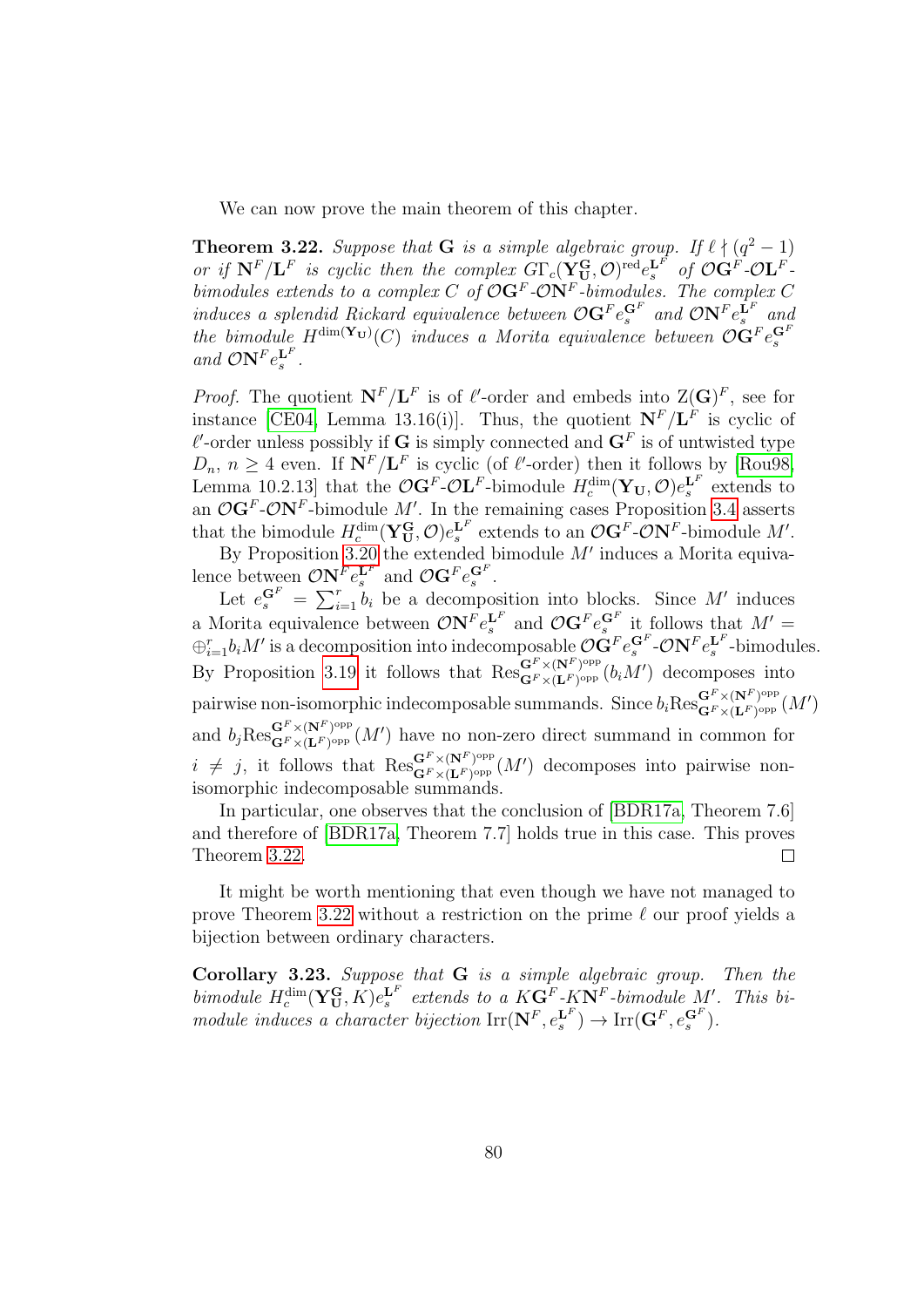## Chapter 4

# Equivariant Morita equivalence and local equivalences

In the first part of this chapter we recall the classification of automorphisms of finite simple groups of Lie type. A careful analysis of these automorphisms will be necessary to study the "Clifford theory" with respect to these automorphisms of the Bonnafé–Dat–Rouquier Morita equivalence.

In the second part, we will discuss some extensions of the Bonnafé–Dat– Rouquier Morita equivalence to local subgroups. This will require working with disconnected reductive groups.

## <span id="page-80-0"></span>4.1 Automorphisms of simple groups of Lie type

We briefly recall the classification of automorphisms of finite simple groups of Lie type. Let G be a simple algebraic group of simply connected type. Fix a maximal torus  $T_0$  and a Borel subgroup  $B_0$  of G containing  $T_0$ . We let  $\Phi$ be the root system relative to  $T_0$  and  $\Delta$  be the base of  $\Phi$  relative to  $T_0 \subseteq B_0$ . For every  $\alpha \in \Phi$  we fix a one-parameter subgroup  $\mathbf{x}_{\alpha} : (\overline{\mathbb{F}_{p}}, +) \to \mathbf{G}$  as in Section [3.2.](#page-63-0)

We consider the following bijective morphisms of  $\mathbf{G}$ :

- The field endomorphism  $\phi_0 : \mathbf{G} \to \mathbf{G}, \mathbf{x}_\alpha(t) \mapsto \mathbf{x}_\alpha(t^p)$  for every  $t \in \overline{\mathbb{F}_p}$ and  $\alpha \in \Phi$ .
- For any length-preserving symmetry  $\gamma$  of the Dynkin diagram associated to the root system  $\Phi$  we consider the *graph automorphism*  $\gamma$ :  $\mathbf{G} \to \mathbf{G}$  given by  $\gamma(\mathbf{x}_{\alpha}(t)) = \mathbf{x}_{\gamma(\alpha)}(t)$  for every  $t \in \overline{\mathbb{F}_p}$  and  $\alpha \in \pm \Delta$ .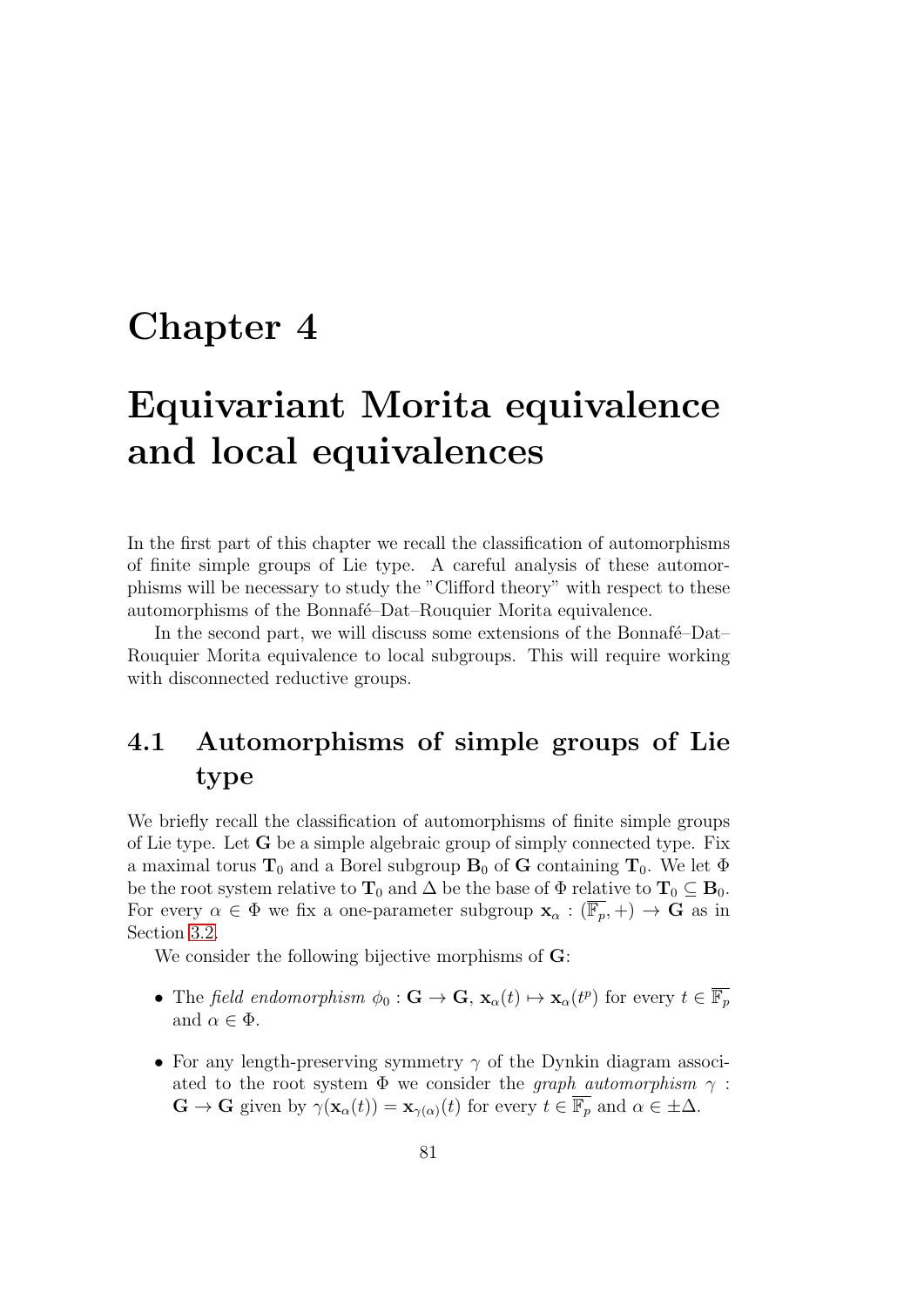For any fixed prime power  $q = p^f$  of p and a graph automorphism  $\gamma$ we consider the Frobenius endomorphism  $F = \phi_0^f \gamma : \mathbf{G} \to \mathbf{G}$ . Note that any Frobenius endomorphism of  $G$  is (up to inner automorphisms of  $G$ ) of this form by [\[MT11,](#page-144-0) Theorem 22.5]. We say that  $(G, F)$  is untwisted if  $\gamma$  is the identity and *twisted* otherwise. Moreover, let  $\iota : \mathbf{G} \hookrightarrow \tilde{\mathbf{G}}$  be a regular embedding. Then the automorphisms of  $\mathbf{G}^F$  obtained by conjugation with  $\tilde{\mathbf{G}}^F$  are called *diagonal automorphisms* of  $\mathbf{G}^F$ .

<span id="page-81-0"></span>**Lemma 4.1.** There exists a regular embedding  $\iota : G \hookrightarrow \tilde{G}$  such that the bijective morphisms  $\gamma : G \to G$  and  $\phi_0 : G \to G$  extend to bijective morphisms  $\tilde{\gamma}$  and  $\tilde{\phi}_0$  of  $\tilde{G}$  such that:

- (a) The morphisms  $\tilde{\gamma}$  and  $\tilde{\phi}_0$  commmute.
- (b) Let  $\tilde{F} := \tilde{\phi}_0$  $f_{\tilde{\gamma}}$  be an extension of the Frobenius  $F = \phi_0^f \gamma$  of **G**. Then the order of  $\phi_{0|\tilde{\mathbf{G}}^{\tilde{F}}}$  (resp.  $\tilde{\gamma}_{|\tilde{\mathbf{G}}^{\tilde{F}}}$ ) and of  $\phi_{0|\mathbf{G}^F}$  (resp.  $\gamma_{|\mathbf{G}^F}$ ) coincide.

Proof. Such a regular embedding is for instance constructed in [\[MS16,](#page-144-1) Sec-tion 2.B. Alternatively, as in Remark [2.31,](#page-57-0) one can define  $\tilde{G} := T_0 \times_{Z(G)} G$ and for  $(t_0, g) \in \tilde{G}$  define  $\tilde{\gamma}(t_0, g) := \gamma(t_0)\gamma(g)$  and  $\tilde{\phi}_0(t_0, g) := \tilde{\phi}(t_0)\tilde{\phi}(g)$ respectively.  $\Box$ 

Let  $\phi : \mathbf{G} \to \mathbf{G}$  be a bijective morphism as in Lemma [4.1.](#page-81-0) Then this lemma shows that we can construct suitable extensions of  $\phi$  to G such that all relevant relations are preserved. Therefore, we will also denote by  $\phi : \tilde{G} \to \tilde{G}$ such an extension to **.** 

Proposition 4.2. Let G be a simple algebraic group of simply connected type such that  $\mathbf{G}^F/\mathbf{Z}(\mathbf{G})^F$  is simple and non-abelian. If  $(\mathbf{G}, F)$  is untwisted then any automorphism of  $G^F$  is a product of a graph automorphism, a field automorphism and a diagonal automorphism. Otherwise, any automorphism of  $G^F$  is a product of a field and a diagonal automorphism.

Proof. See [\[MT11,](#page-144-0) Theorem 24.24].

To avoid cumbersome notation we will use the same letter for bijective morphisms of **G** commuting with F and their restriction to  $\mathbf{G}^F$ :

 $\Box$ 

<span id="page-81-1"></span>Notation 4.3. Let  $\sigma : G \to G$  be a bijective morphism of algebraic groups with  $\sigma \circ F = F \circ \sigma$ . Then we also denote by  $\sigma : \mathbf{G}^F \to \mathbf{G}^F$  the automorphism of  $\mathbf{G}^F$  obtained by restricting  $\sigma$  to  $\mathbf{G}^F$ . In particular, the expression  $\mathbf{G}^F \rtimes \langle \sigma \rangle$ always denotes the semidirect product of finite groups obtained by letting  $\sigma: \mathbf{G}^F \to \mathbf{G}^F$  act on  $\mathbf{G}^F$ .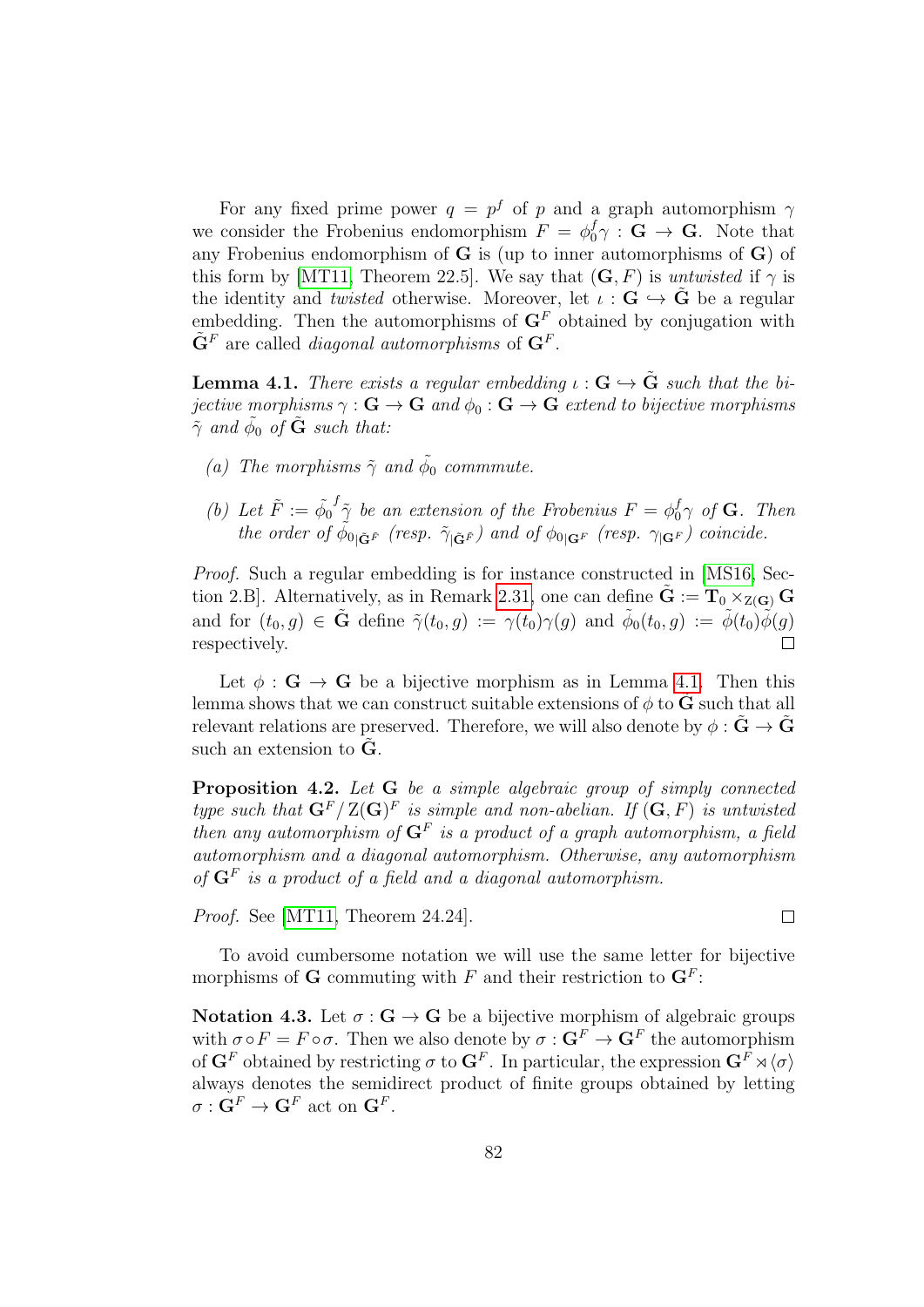This allows us to give a description of the stabilizer of  $e_s^{\mathbf{G}^F}$  in terms of the automorphisms of Lemma [4.1.](#page-80-0)

<span id="page-82-1"></span>Corollary 4.4. Let G be a simple algebraic group of simply connected type not of type  $D_4$  with Frobenius F. Let  $s \in (\mathbf{G}^*)^{F^*}$  be a semisimple element of  $\ell'$ -order. There exists a Frobenius endomorphism  $F_0: \tilde{\mathbf{G}} \to \tilde{\mathbf{G}}$  with  $F_0^r = \tilde{F}$ for some positive integer r and a bijective morphism  $\sigma : \tilde{G} \to \tilde{G}$  such that the image of  $\tilde{\mathbf{G}}^F \rtimes \langle F_0, \sigma \rangle$  in  $\mathrm{Out}(\mathbf{G}^F)$  is the stabilizer of  $e^{\mathbf{G}^F}_{s}$  in  $\mathrm{Out}(\mathbf{G}^F)$ .

*Proof.* Let  $Diag_{\mathbf{G}^F}$  be the image of the set of diagonal automorphisms in Out( $\mathbf{G}^F$ ). The stabilizer of  $e^{G^F}_{s}$  in Out( $G^F$ ) contains Diag<sub> $\mathbf{G}^F$ </sub> by Lemma [2.32.](#page-57-1)

Suppose that  $(G, F)$  is twisted. In this case, the group  $\mathrm{Out}(G^F)/\mathrm{Diag}_{G^F}$ is cyclic and the statement of the corollary can be deduced from this.

Now suppose that  $(G, F)$  is untwisted. If the Dynkin diagram of G admits a non-trivial symmetry we let  $\gamma : \mathbf{G} \to \mathbf{G}$  be a graph automorphism associated to such a symmetry. Then the classification of simple groups of Lie type shows that  $Out(\mathbf{G}^F)/\text{Diag}_{\mathbf{G}^F} \cong \langle \gamma, \phi_0 \rangle \cong C_t \times C_m$ , where  $t \leq 3$ . Thus, every subgroup of  $Out(\mathbf{G}^F)/\text{Diag}_{\mathbf{G}^F}$  is either cyclic or isomorphic to  $\langle \gamma \rangle \times \langle F_0 \rangle$ , where  $F_0 = \phi_0^i : \mathbf{G} \to \mathbf{G}$  for some *i* with *i* | *f*. Lemma [4.1](#page-81-0) now yields the claim.  $\Box$ 

#### 4.2 Equivariance of Deligne–Lusztig induction

In this section we establish some elementary results on the action of group automorphisms on Deligne–Lusztig varieties. Most of the results in this section are known, see [\[NTT08,](#page-144-2) Section 2].

Let **G** be a reductive group and  $\sigma : \mathbf{G} \to \mathbf{G}$  be a bijective morphism of algebraic groups which commutes with the action of the Frobenius endomorphism F, i.e. we have  $\sigma \circ F = F \circ \sigma$ . Let **P** be a parabolic subgroup of **G** with Levi decomposition  $P = L \ltimes U$  such that  $F(L) = L$ . Note that  $\sigma(P)$ is a parabolic subgroup of G with F-stable Levi  $\sigma(L)$  and unipotent radical  $\sigma(U).$ 

<span id="page-82-0"></span>Lemma 4.5. Let G be a not necessarily connected reductive group. Let  $\sigma : G \to G$  be a bijective automorphism of G commuting with the action of F and stabilizing **L**. Then  $\sigma$  induces an isomorphism

$$
\sigma^*:R\Gamma_c(\mathbf{Y}^{\mathbf{G}}_{\sigma(\mathbf{U})},\Lambda)\to{}^{\sigma}R\Gamma_c(\mathbf{Y}^{\mathbf{G}}_{\mathbf{U}},\Lambda)^{\sigma}
$$

in  $\mathrm{D}^b(\Lambda[\mathbf{G}^F \times (\mathbf{L}^F)^{\mathrm{opp}}]).$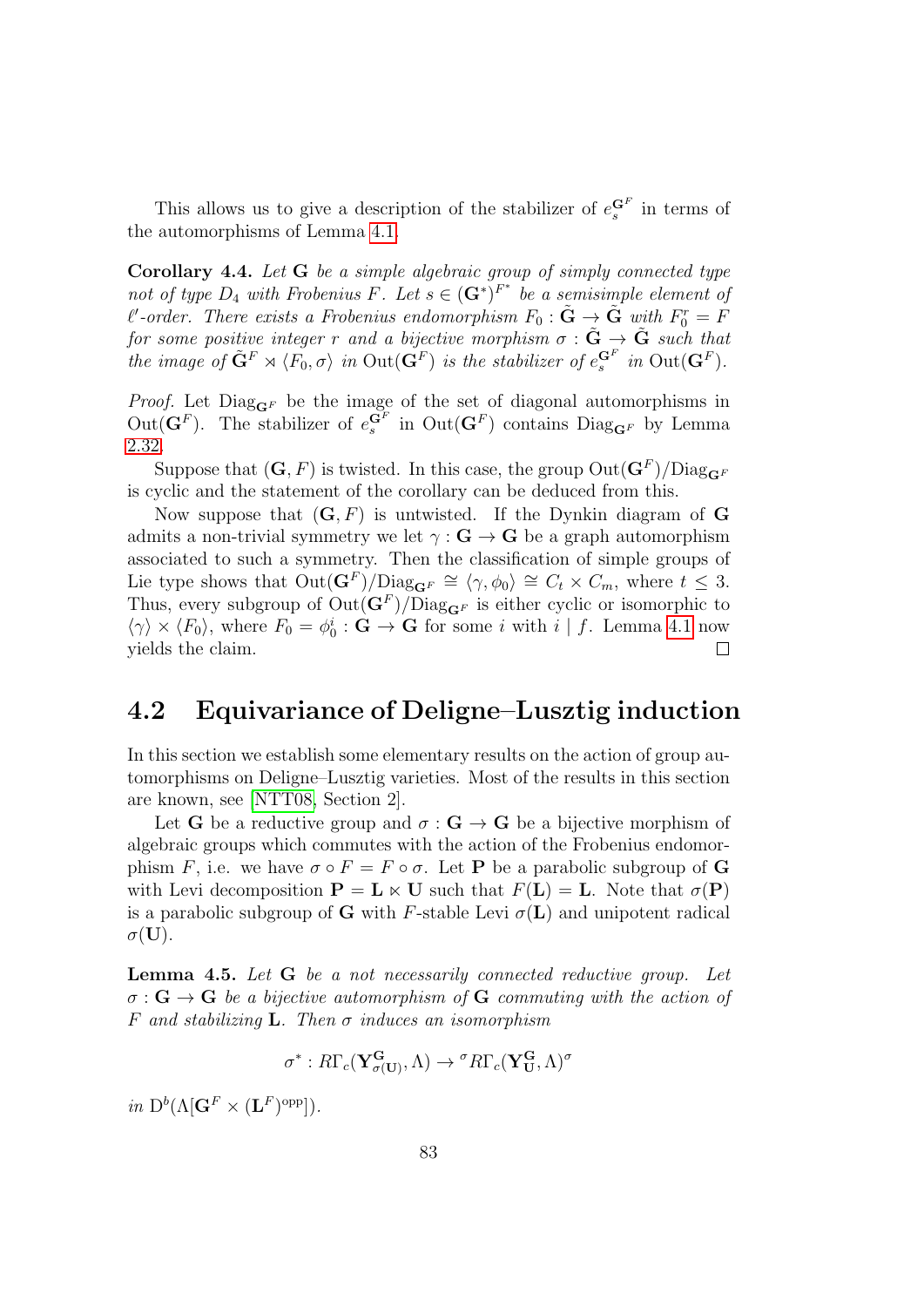*Proof.* The variety  $Y^{\mathbf{G}^{\circ}}_{\mathbf{U}}$  is smooth, see for instance [\[CE04,](#page-142-0) Theorem 7.2]. By Lemma [2.8,](#page-44-0) we have  $\check{\mathbf{Y}}_{\mathbf{U}}^{\mathbf{G}} = \coprod_{g \in \mathbf{G}^F/(\mathbf{G}^\circ)^F} g\mathbf{Y}_{\mathbf{U}}^{\mathbf{G}^\circ}$  which implies that the variety  $Y_{U}^{G}$  is smooth as well. Thus, as in the proof of [\[NTT08,](#page-144-2) Proposition 2.1] it follows that the morphism  $\sigma: {}^{\sigma}Y_{U}^{\sigma^{-1}} \to Y_{\sigma(U)}$  given by  $gU \mapsto \sigma(g)\sigma(U)$  is  $\mathbf{G}^F \times (\mathbf{L}^F)$ <sup>opp</sup>-equivariant and induces an isomorphism of étale sites.  $\Box$ 

The statement of the previous lemma can be refined.

<span id="page-83-1"></span>**Lemma 4.6.** In the situation of Lemma  $4.5$  we have an isomorphism

 $\sigma^* : G\Gamma_c(\mathbf{Y_{\sigma(U)}^G},\Lambda) \to {^\sigma}G\Gamma_c(\mathbf{Y_U^G},\Lambda)^\sigma$ 

in  $\text{Ho}^b(\Lambda[\mathbf{G}^F \times (\mathbf{L}^F)^{\text{opp}}])$ .

*Proof.* As we have seen in the proof of Lemma [4.5,](#page-82-0) the morphism  $\sigma : \sigma(\mathbf{Y}_U)^\sigma \to$  $Y_{\sigma(U)}$  induces an isomorphism of étale sites. Now [\[Rou02,](#page-145-2) Theorem 2.12] shows that the map  $G\Gamma_c(\mathbf{Y^G_{\sigma(U)}},\Lambda) \to {}^{\sigma}G\Gamma_c(\mathbf{Y^G_U},\Lambda)^{\sigma}$  is an isomorphism.  $\Box$ 

From now on let **G** be a connected reductive group and  $s \in (\mathbf{G}^*)^{F^*}$ a semisimple element of  $\ell'$ -order. Using Lemma [4.5](#page-82-0) one can show that  $\sigma \mathcal{E}(\mathbf{G}^F, t) = \mathcal{E}(\mathbf{G}^F, (\sigma^*)^{-1}(t))$  for every semisimple element  $t \in (\mathbf{G}^*)^{F^*},$ see [\[NTT08,](#page-144-2) Corollary 2.4] and also [\[Tay18,](#page-145-3) Proposition 7.2].

<span id="page-83-0"></span>**Lemma 4.7.** Let **G** be a connected reductive group and  $s \in (\mathbf{G}^*)^{F^*}$  a semisimple element of  $\ell'$ -order. Then  $\sigma(e_s^{\mathbf{G}^F}) = e_{(\sigma^*}^{\mathbf{G}^F})$  $(\sigma^*)^{-1}(s)$  .

*Proof.* Recall that  $e_s^{\mathbf{G}^F} = \sum$  $\chi{\in}\mathcal{E}_{\ell}({\bf G}^F, \!s)$  $e_\chi$ . Moreover, we have

$$
{}^{\sigma}\mathcal{E}_{\ell}(\mathbf{G}^F,s) = \coprod_{t \in \mathbf{G}^{*F^*}: t_{\ell'}=s} {}^{\sigma}\mathcal{E}(\mathbf{G}^F,t) = \coprod_{t \in \mathbf{G}^{*F^*}: t_{\ell'}=s} \mathcal{E}(\mathbf{G}^F, (\sigma^*)^{-1}(t)) = \mathcal{E}_{\ell}(\mathbf{G}^F, (\sigma^*)^{-1}(s))
$$

due to [\[NTT08,](#page-144-2) Corollary 2.4]. Since  $\sigma(e_{\chi}) = e_{\sigma_{\chi}}$  for any character  $\chi \in$  $\text{Irr}(\mathbf{G}^F)$ , we conclude that

$$
\sigma(e_s^{\mathbf{L}^F}) = \sum_{\chi \in \mathcal{E}_{\ell}(\mathbf{G}^F,s)} e_{\sigma_{\chi}} = \sum_{\chi \in \sigma \mathcal{E}_{\ell}(\mathbf{G}^F,s)} e_{\chi} = e_{(\sigma^*)^{-1}(s)}^{\mathbf{G}^F}.
$$

Suppose now that  $\mathbf{L}^*$  is an  $F^*$ -stable Levi subgroup of  $\mathbf{G}^*$  with  $C^{\circ}_{\mathbf{G}^*}(s) \subseteq$ **L**<sup>\*</sup>. Assume that **L** is in duality with **L**<sup>\*</sup>. Moreover, let  $\sigma^* : G^* \to G^*$  be an isogeny dual to  $\sigma : G \to G$  such that  $\sigma^*$  stabilizes  $L^*$  and such that  $\sigma|_{\mathbf{L}}$  and  $\sigma^*|_{\mathbf{L}^*}$  are in duality. Theorem [2.36](#page-59-0) then implies the following useful consequence: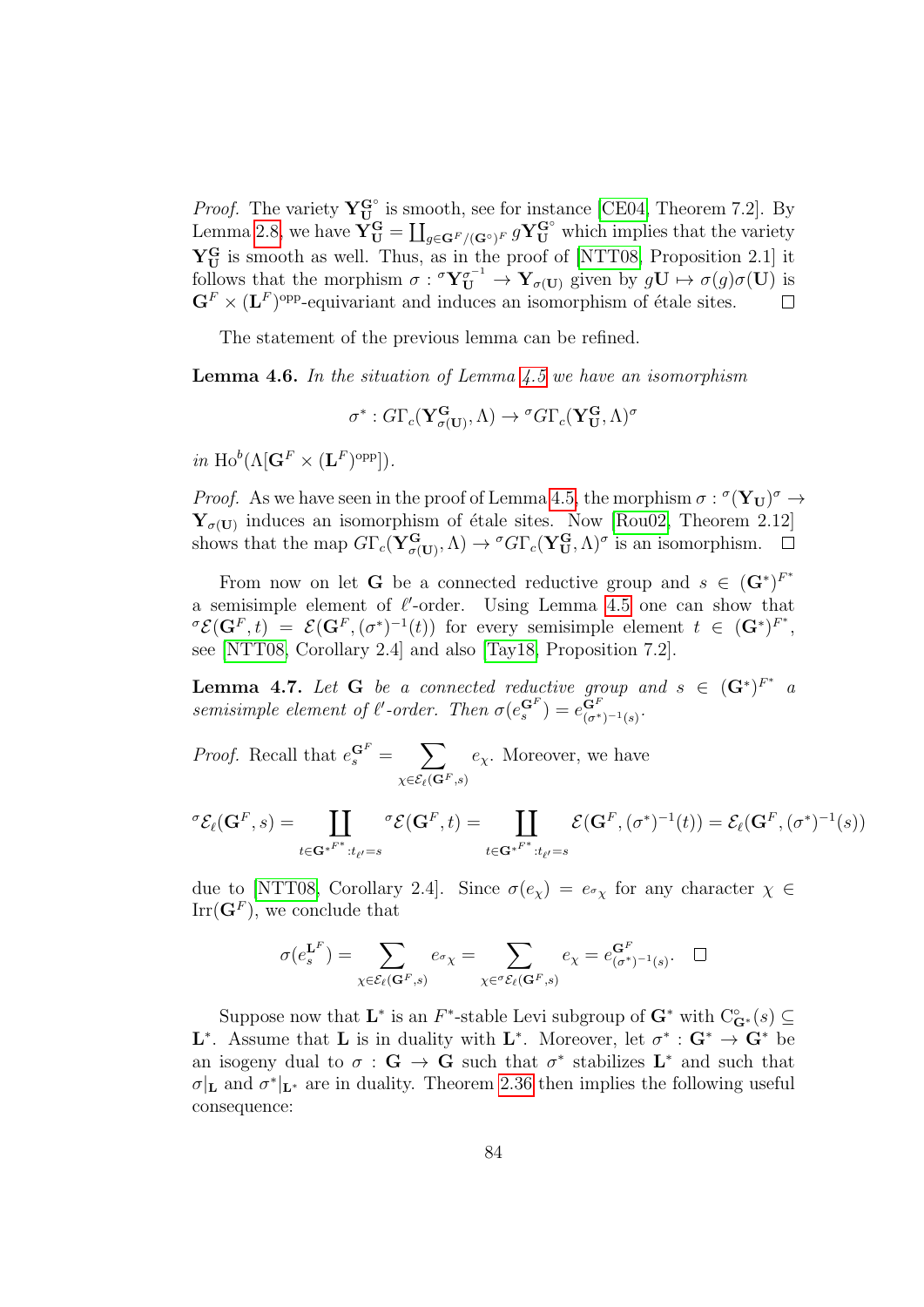Corollary 4.8. With the notation as above we have an isomorphism

$$
\sigma(H_c^d(\mathbf{Y_U}, \Lambda)e_s^{\mathbf{L}^F})^{\sigma} \cong H_c^d(\mathbf{Y_U}, \Lambda)e_{(\sigma^*)^{-1}(s)}^{\mathbf{L}^F}
$$

of  $\Lambda \mathbf{G}^F \text{-} \Lambda \mathbf{L}^F$ -bimodules, where  $d = \dim(\mathbf{Y}_{\mathbf{U}}) = \dim(\mathbf{Y}_{\sigma(\mathbf{U})}).$ 

Proof. By Lemma [4.5](#page-82-0) we obtain an isomorphism

$$
{}^{\sigma}(H_c^d(\mathbf{Y}_{\mathbf{U}}, \Lambda)e_s^{\mathbf{L}^F})^{\sigma} \cong H_c^d(\mathbf{Y}_{\sigma(\mathbf{U})}, \Lambda)\sigma(e_s^{\mathbf{L}^F})
$$

of  $\Lambda$ **G**<sup>F</sup>- $\Lambda$ **L**<sup>F</sup>-bimodules. Consider the parabolic subgroups  $P_1 = P$  and  $P_2 = \sigma(P)$  with unipotent radical  $U_1 = U$  respectively  $U_2 = \sigma(U)$ . Since L is  $\sigma$ -invariant by assumption  $P_1$  and  $P_2$  have **L** as common Levi complement. By Lemma [4.7](#page-83-0) we have  $\sigma(e_s^{\mathbf{L}^F}) = e_{\sigma}^{\mathbf{L}^F}$  $L^r_{(\sigma^*)^{-1}(s)}$ . We want to apply Theorem [2.36](#page-59-0) to the semisimple element  $(\sigma^*)^{-1}(s)$ .

Recall that  $C_{\mathbf{G}^*}^{\circ}(s) \subseteq \mathbf{L}^*$ . Since the Levi subgroup  $\mathbf{L}^*$  is  $\sigma^*$ -stable it follows that

$$
(\sigma^*)^{-1}(C_{\mathbf{G}^*}^{\circ}(s)) = C_{\mathbf{G}^*}^{\circ}((\sigma^*)^{-1}(s)) \subseteq (\sigma^*)^{-1}(\mathbf{L}^*) = \mathbf{L}^*.
$$

Hence, Theorem [2.36](#page-59-0) applies and we obtain an isomorphism

$$
H_c^{\dim}(\mathbf{Y}_{\sigma(\mathbf{U})}, \Lambda) e_{(\sigma^*)^{-1}(s)}^{\mathbf{L}^F} \cong H_c^{\dim}(\mathbf{Y}_{\mathbf{U}}, \Lambda) e_{(\sigma^*)^{-1}(s)}^{\mathbf{L}^F}.
$$

This proves our corollary.

## 4.3 Automorphisms and stabilizers of idempotents

Let **G** be a simple algebraic group of simply connected type not of type  $D_4$ with Frobenius F. Let  $s \in (\mathbf{G}^*)^{F^*}$  be a semisimple element of  $\ell'$ -order. Recall that by Corollary [4.4](#page-82-1) there exists a Frobenius endomorphism  $F_0 : \tilde{G} \to \tilde{G}$ with  $F_0^r = F$  for some positive integer r and a bijective morphism  $\sigma : \tilde{G} \to \tilde{G}$ commuting with  $F_0$  such that  $\tilde{\mathbf{G}}^F \rtimes \langle F_0, \sigma \rangle$  is the stabilizer of  $e^{ \mathbf{G}^F}_s$  in  $\text{Out}(\mathbf{G}^F)$ .

Let  $\mathbf{L}^*$  be a minimal Levi subgroup of  $\mathbf{G}^*$  containing  $C_{\mathbf{G}^*}(s)$ . Our first aim in this section is to show that we can assume that  $F_0^*(s) = s$  and therefore  $F_0^*(\mathbf{L}^*) = \mathbf{L}^*.$ 

To achieve this, we need to recall some general observations on conjugacy classes of semisimple elements. For this suppose that  $H$  is an  $F^*$ -stable connected reductive subgroup of  $G^*$  and let  $t \in H^{F^*}$ . Then we denote  $A_{\mathbf{H}}(t) = C_{\mathbf{H}}(t) / C_{\mathbf{H}}^{\circ}(t)$  and write  $\mathcal{T}_{\mathbf{H},t}$  for the set of  $\mathbf{H}^{F^*}$ -conjugacy classes of elements of  $\mathbf{H}^{\overline{F^*}}$  which are **H**-conjugate to t. Furthermore, we write  $H^1(F^*, A_{\mathbf{H}}(t))$  for the set of  $F^*$ -conjugacy classes of  $A_{\mathbf{H}}(t)$ .

 $\Box$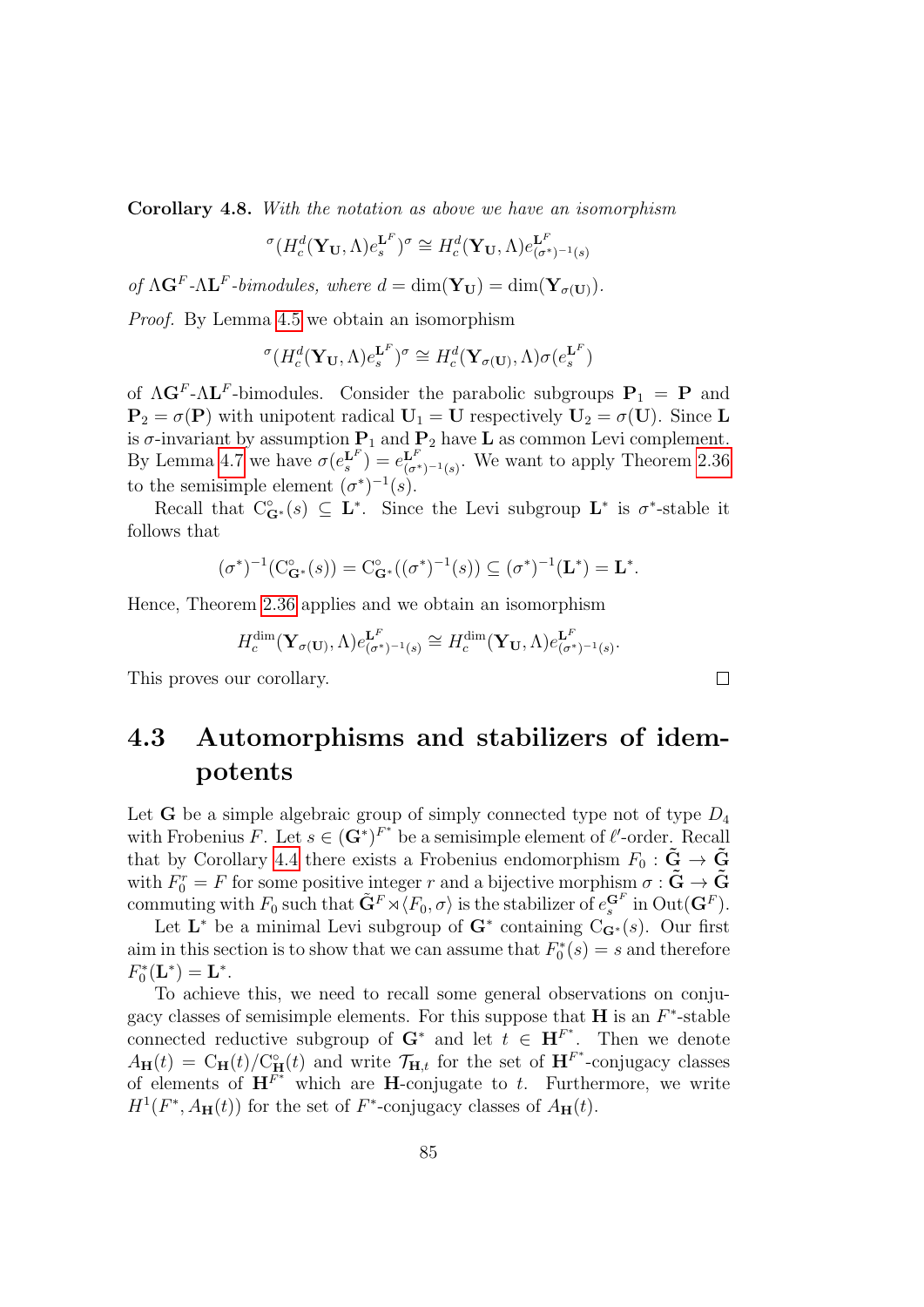<span id="page-85-0"></span>**Lemma 4.9.** Under the notation as above the set  $\mathcal{T}_{H,t}$  is in natural bijection with  $H^1(F^*, A_\mathbf{H}(t))$ .

Proof. This is proved in [\[DM91,](#page-143-0) Proposition 3.21]. We recall the construction of this bijection. If  $y \in \mathbf{H}^{F^*}$  is **H**-conjugate to t then there exists some  $x \in H$  such that  $xy = t$ . Since both y and t are F<sup>\*</sup>-stable it follows that  $x^{-1}F^*(x) \in C_{\mathbf{H}}(t)$ . Then one defines the map  $\mathcal{T}_{\mathbf{H},t} \to H^1(F^*, A_{\mathbf{H}}(t))$  by sending the conjugacy class of y to the  $F^*$ -conjugacy class of  $x^{-1}F^*(x)$ .  $\Box$ 

<span id="page-85-1"></span>Corollary 4.10. Assume additionally that  $H$  and t are  $F_0^*$ -stable. Then the natural bijection  $\mathcal{T}_{\mathbf{H},t} \to H^1(F^*,A_{\mathbf{H}}(t))$  is  $F_0$ -equivariant.

Proof. We show that the bijection constructed in the proof of Lemma [4.9](#page-85-0) is  $F_0^*$ -equivariant. Let  $y \in \mathbf{H}^{F^*}$  be **H**-conjugate to t and  $x \in \mathbf{H}$  such that  $xy = t$ . Since t is  $F_0^*$ -stable it follows that  $F_0^*(x)F_0^*(y) = t$ . In particular,  $F_0^*(y)$  is **H**-conjugate to t. It follows that  $F_0^*(x^{-1}F^*(x))$  is the image of the conjugacy class of  $F_0^*(y)$  under the map  $\mathcal{T}_{\mathbf{H},t} \to H^1(F^*,A_{\mathbf{H}}(t))$ . The claim follows.  $\Box$ 

Recall that we assume that the  $(G^*)^{F^*}$ -conjugacy class of s is  $F_0^*$ -stable. Using the equivariant bijection from Corollary [4.10](#page-85-1) we can show the following:

<span id="page-85-2"></span>**Lemma 4.11.** Let  $\mathbf{L}^*$  be the minimal Levi subgroup of  $\mathbf{G}^*$  containing  $C_{\mathbf{G}^*}(s)$ . Then we may assume that  $\mathbf{L}^*$  is  $F_0$ -stable and that the  $(\mathbf{L}^*)^{F^*}$ -conjugacy class of  $s\;$  is  $F_0^*\textit{-stable}.$ 

*Proof.* Since the G<sup>\*</sup>-conjugacy class of s is  $F_0^*$ -stable it follows that there exists some  $t \in \mathbf{G}^*$  which is  $F_0^*$ -fixed and  $\mathbf{G}^*$ -conjugate to s. Let  $\mathbf{K}^*$  be the unique minimal Levi subgroup containing  $C_{\mathbf{G}^*}(t)$ . Since  $F_0^*(t) = t$  it follows that  $\mathbf{K}^*$  is  $F_0^*$ -stable. Moreover, we have  $C_{\mathbf{G}^*}(t) = C_{\mathbf{K}^*}(t)$  and therefore  $A_{\mathbf{K}^*}(t) = A_{\mathbf{G}^*}(t)$ . Let  $\mathcal{T}_{\mathbf{K}^*,s} \hookrightarrow \mathcal{T}_{\mathbf{G}^*,s}$  be the natural map. Then we have a commutative square:

$$
\mathcal{T}_{\mathbf{K}^*,t} \xrightarrow{\cong} H^1(F^*, A_{\mathbf{K}^*}(t))
$$
\n
$$
\downarrow \qquad \qquad = \left| \begin{matrix} \\ & \end{matrix} \right|
$$
\n
$$
\mathcal{T}_{\mathbf{G}^*,t} \xrightarrow{\cong} H^1(F^*, A_{\mathbf{G}^*}(t))
$$

From this we deduce that we have a bijection between the set of  $(\mathbf{K}^*)^{F^*}$ conjugacy classes of elements which are  $\mathbf{K}^*$ -conjugate to t and the set of  $(\mathbf{G}^*)^{F^*}$ -conjugacy classes of elements which are respectively  $\mathbf{G}^*$ -conjugate to t.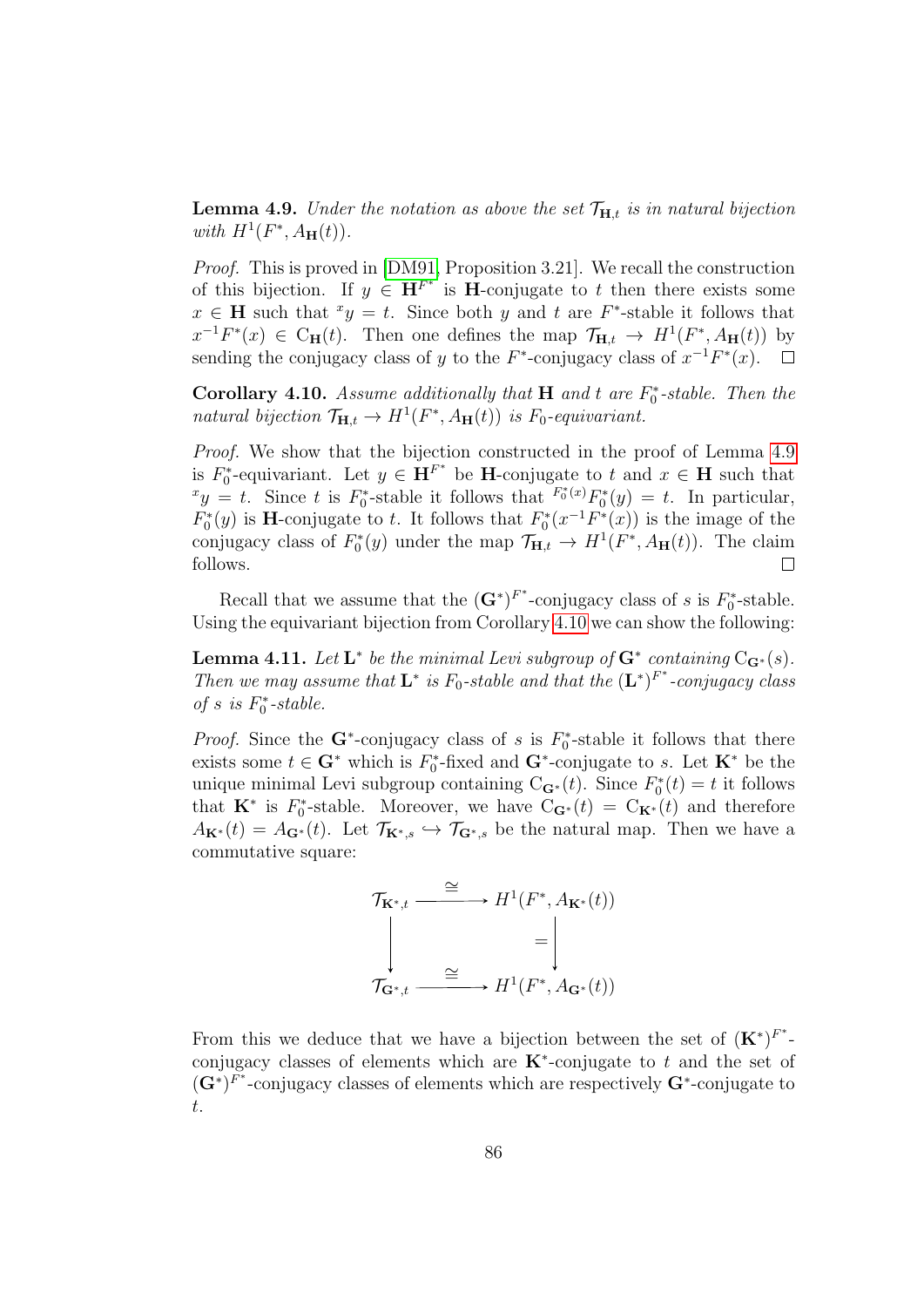In fact, since this bijection is  $F_0^*$ -equivariant by Lemma [4.10](#page-85-1) we deduce that it maps  $F_0^*$ -stable classes to  $F_0^*$ -stable classes. As the  $(\mathbf{G}^*)^{F^*}$ -conjugacy class of s is  $F_0^*$ -stable there exists some  $x \in (\mathbf{K}^*)^{F^*}$  which is  $(\mathbf{G}^*)^{F^*}$ -conjugate to s. Moreover, the  $(\mathbf{K}^*)^{F^*}$ -conjugacy class of x is  $F_0^*$ -stable. Thus, the assumptions of the lemma are satisfied if we replace s by x and  $\mathbf{L}^*$  by  $\mathbf{K}^*$ .

<span id="page-86-0"></span>**Remark 4.12.** Let  $T_0$  be an  $F_0$ -stable maximal torus of G. Suppose that the triple  $(G^*, T_0^*, F_0^*)$  is in duality with  $(G, T_0, F_0)$ . We obtain a bijection between the  $\mathbf{G}^{F_0}$ -conjugacy classes of  $F_0$ -stable Levi subgroups of  $\mathbf{G}$  and the  $(\mathbf{G}^*)^{F_0^*}$ -conjugacy classes of  $F_0^*$ -stable Levi subgroups of  $\mathbf{G}^*$ , see Lemma [2.15.](#page-49-0) Moreover, it follows that  $(\mathbf{G}^*, \mathbf{T}_0^*, F^*)$  is in duality with  $(\mathbf{G}, \mathbf{T}_0, F)$ , where  $F^* := (F_0^*)^r$ . This in turn gives a bijection between the  $\mathbf{G}^F$ -conjugacy classes of F-stable Levi subgroups of G and the  $(G^*)^{F^*}$ -conjugacy classes of  $F^*$ -stable Levi subgroups of  $G^*$ . This bijection is compatible with the aforementioned bijection, i.e. if **L** is an  $F_0$ -stable Levi subgroup of **G** in duality with the  $F_0^*$ -stable Levi subgroup  $\mathbf{L}^*$  of  $\mathbf{G}^*$  then  $\mathbf{L}$  and  $\mathbf{L}^*$  are  $F$ - respectively F ∗ -stable and correspond to each other under the bijection induced by the duality between  $(G, T_0, F)$  and  $(G^*, T_0^*, F^*)$ . However, note that two  $F_0$ -stable Levi subgroups can be  $\mathbf{G}^F$ -conjugate but not  $\mathbf{G}^F$ <sup>0</sup>-conjugate.

For the remainder of this section we may assume by Lemma [4.11](#page-85-2) that  $\mathbf{L}^*$  is  $F_0$ -stable and that the  $\mathbf{L}^*$ -conjugacy class of s is  $F_0$ -stable. Hence, by Remark [4.12](#page-86-0) there exists an  $F_0$ -stable Levi subgroup **L** of **G** which is in duality with  $\mathbf{L}^*$  under the duality between  $(\mathbf{G}, F_0)$  and  $(\mathbf{G}^*, F_0^*)$ .

Recall that we assume that  $\sigma : G \to G$  is a bijective morphism with  $F_0 \circ \sigma = \sigma \circ F_0$  which stabilizes the idempotent  $e_s^{\mathbf{G}^F}$ . By duality, we therefore obtain a bijective morphism  $\sigma^* : G^* \to G^*$  of algebraic groups with  $\sigma^* \circ F_0^* =$  $F_0^* \circ \sigma^*$ . Recall that  $\sigma^* : G^* \to G^*$  is only unique up to inner automorphisms of  $(\mathbf{G}^*)^{F_0^*}$ , see Remark [2.18.](#page-50-0)

The following proposition compares the stabilizers of  $e_s^{\mathbf{L}^F}$  and  $e_s^{\mathbf{G}^F}$ .

<span id="page-86-1"></span>**Proposition 4.13.** There exists some  $x \in G^{F_0}$  such that x $\sigma$  normalizes L and  ${}^{x\sigma}e_s^{\mathbf{L}^F}=e_s^{\mathbf{L}^F}.$ 

*Proof.* Since the  $(G^*)^{F^*}$ -conjugacy class of s is  $\sigma^*$ -stable it follows that the  $(G^*)^{F^*}$ -conjugacy class of  $L^*$  is  $\sigma^*$ -stable. By Corollary [2.19](#page-51-0) it follows that the  $\mathbf{G}^F$ -conjugacy class of **L** is  $\sigma$ -stable. We can therefore find  $g \in \mathbf{G}^F$  and  $h \in (\mathbf{G}^*)^{F^*}$  such that  $\sigma_0 := g\sigma$  stabilizes **L** and  $\sigma_0^* := h\sigma^*$  stabilizes **L**<sup>\*</sup>. Moreover, we can choose g and h with the additional property that  $\sigma_0|_{\mathbf{L}}$  and  $\sigma_0^*|_{\mathbf{L}^*}$  are in duality with each other. Since the  $(\mathbf{G}^*)^{F^*}$ -conjugacy class of s is  $\sigma_0$ -stable there exists some  $n^* \in (\mathbf{G}^*)^{F^*}$  such that  $\sigma_0^*(s) = n^*s$ . Since  $\mathbf{L}^*$ is  $\sigma_0^*$ -stable it follows that  $n^* \in N_{(\mathbf{G}^*)^{F^*}}(\mathbf{L}^*)$ . Let  $n \in N_{\mathbf{G}^F}(\mathbf{L})$  be an element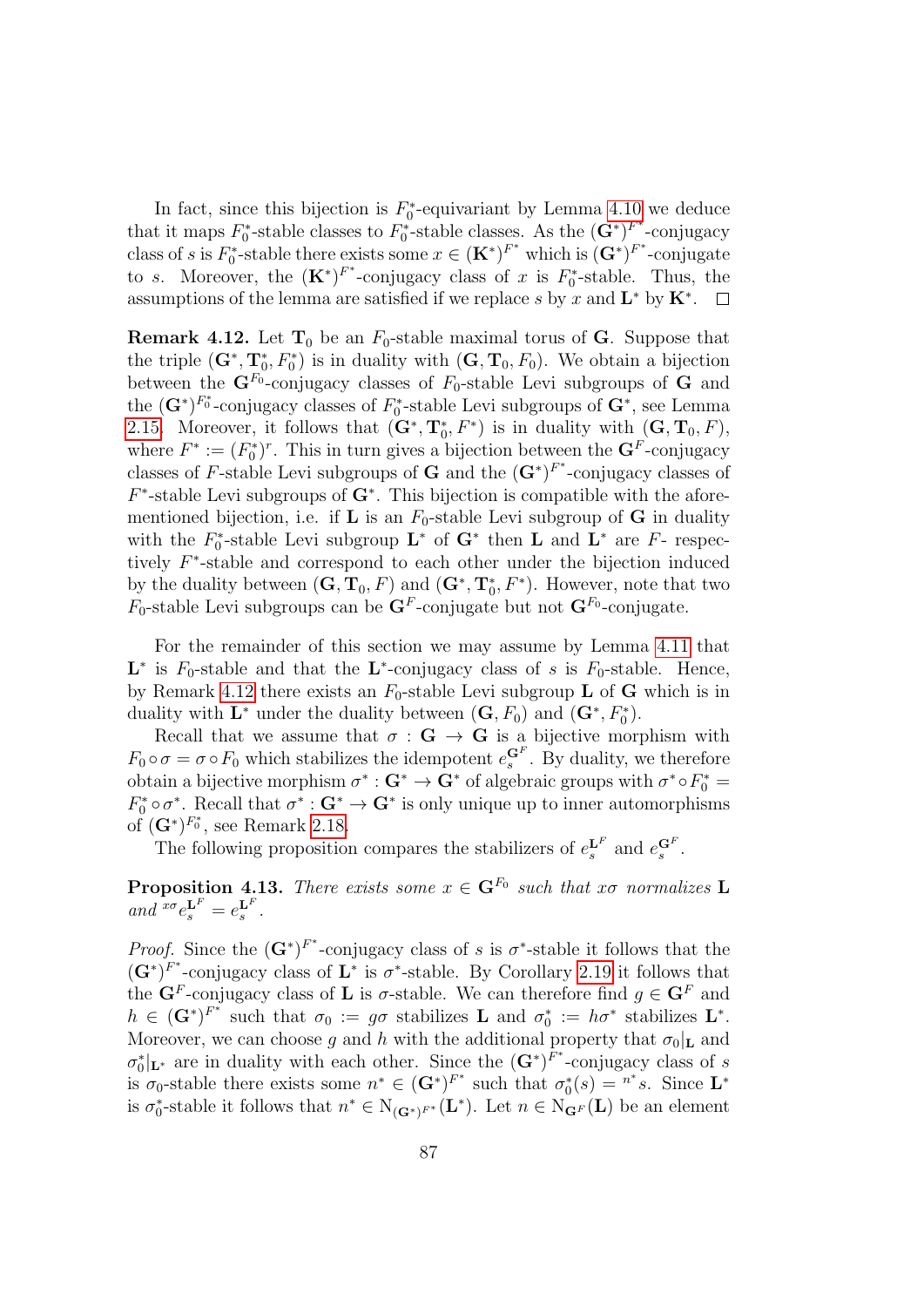corresponding to  $n^*$  under the canonical isomorphism

$$
\mathrm{N}_{\mathbf{G}^F}(\mathbf{L})/\mathbf{L}^F\cong\mathrm{N}_{(\mathbf{G}^*)^{F^*}}(\mathbf{L}^*)/(\mathbf{L}^*)^{F^*}
$$

induced by duality. By applying Lemma [4.7](#page-83-0) twice we obtain

$$
\sigma_0(e_s^{\mathbf{L}^F}) = e_{\sigma_0^*(s)}^{\mathbf{L}^F} = e_{n^*s}^{\mathbf{L}^F} = {}^{n}e_s^{\mathbf{L}^F}.
$$

Therefore  $y := g^{-1}n$  satisfies  $\mathscr{I}^{\sigma} \mathbf{L} = \mathbf{L}$  and  $\mathscr{I}^{\sigma} e_s^{\mathbf{L}^F} = e_s^{\mathbf{L}^F}$ . Since **L** and  $e_s^{\mathbf{L}^F}$ are  $F_0$ -stable we conclude that  $F_0(y)y^{-1} \in N_{\mathbf{G}^F}(\mathbf{L}, e_s^{\mathbf{L}^F}) = \mathbf{L}^F$ . Therefore by applying Lang's theorem to  $F_0 : L \to L$  there exists some  $l \in L$  such that  $F_0(y)y^{-1} = F_0(l)l^{-1}$ . This implies that  $x := l^{-1}g \in \mathbf{G}^{F_0}$  and  $x\sigma$  normalizes **L** and  $e_s^{\mathbf{L}^F}$ .  $\Box$ 

The next proposition describes the set of automorphisms stabilizing the idempotent  $e_s^{\mathbf{G}^F}$  in a nice way:

<span id="page-87-0"></span>Proposition 4.14. Let G be a simple algebraic group of simply connected type not of type  $D_4$  with Frobenius F. Let  $s \in (\mathbf{G}^*)^{F^*}$  be a semisimple element of  $\ell'$ -order. There exists a Frobenius endomorphism  $F_0 : \tilde{G} \to \tilde{G}$ with  $F_0^r = F$  for some positive integer r and a bijective morphism  $\sigma : \tilde{G} \to \tilde{G}$ such that  $\mathcal{A} = \langle F_0, \sigma \rangle \subseteq \text{Aut}(\tilde{\mathbf{G}}^F)$  satisfies:

- (a)  $F_0 \circ \sigma = \sigma \circ F_0$  as morphisms of  $\tilde{G}$ .
- (b) The image of  $\tilde{\mathbf{G}}^F \rtimes \mathcal{A}$  in  $\text{Out}(\mathbf{G}^F)$  is the stabilizer of  $e_s^{\mathbf{G}^F}$  in  $\text{Out}(\mathbf{G}^F)$ .
- (c) There exists a Levi subgroup **L** of **G** in duality with  $L^*$  such that A stabilizes **L** and  $e_s^{\mathbf{L}^F}$ .

*Proof.* The existence of the bijective morphisms  $F_0 : \tilde{G} \to \tilde{G}$  and  $\sigma : \tilde{G} \to \tilde{G}$ satisfying properties (a) and (b) follows from Corollary [4.4.](#page-82-1) By construction, the Levi subgroup **L** is  $F_0$ -stable, see the remarks following Lemma [4.11.](#page-85-2) By Proposition [4.13](#page-86-1) there exists  $x \in \mathbf{G}^{F_0}$  such that  $x\sigma$  stabilizes **L** and  $e_s^{\mathbf{L}^F}$ . The result now follows by replacing  $\sigma$  with  $x\sigma$ .  $\Box$ 

For later reference in Remark [6.19](#page-125-0) we observe the following.

**Remark 4.15.** Note that the natural map  $Aut(G^F) \rightarrow Out(G^F)$  does not necessarily induce an isomorphism of  $A$  with its image in  $Out(G^F)$ . This is essentially the case since we need to replace the automorphism  $\sigma$  by  $\sigma x$  in the proof of Proposition [4.14.](#page-87-0)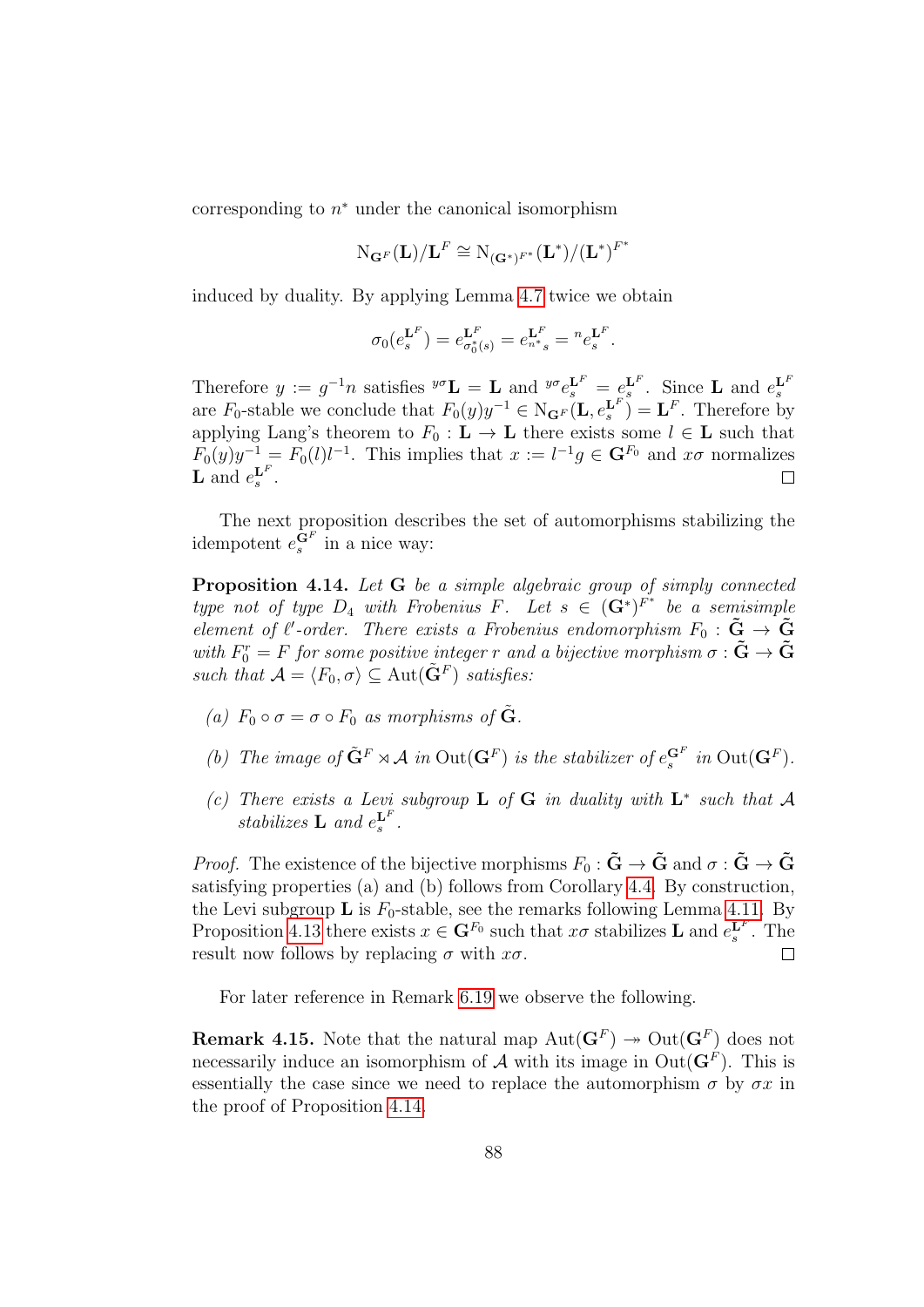## 4.4 Generalizations to disconnected reductive groups

In this section we suppose that  $\hat{G}$  is a reductive group with Frobenius F and we let **G** be a closed normal connected  $F$ -stable subgroup of  $\ddot{G}$ . We let  $s \in (\mathbf{G}^*)^{F^*}$  be a semisimple element of  $\ell'$ -order and  $\mathbf{L}^*$  be a Levi subgroup of  $\mathbf{G}^*$  such that  $C^{\circ}_{\mathbf{G}^*}(s) \subseteq \mathbf{L}^*$ . Let **L** be a Levi subgroup of **G** in duality with  $\mathbf{L}^*.$ 

As in Section [2.2](#page-41-0) we suppose that  $\mathbf{P} = \mathbf{L}\mathbf{U}$  and  $\hat{\mathbf{P}} = \hat{\mathbf{L}}\mathbf{U}$  are two Levi decomposition of parabolic subgroups **P** of **G** and  $\hat{\mathbf{P}}$  of  $\hat{\mathbf{G}}$  such that  $\hat{\mathbf{P}} \cap \mathbf{G} =$ **P** and  $\mathbf{L} \cap \mathbf{G} = \mathbf{L}$ .

Let  $c \in Z(\Lambda \mathbf{L}^F e_s^{\mathbf{L}^F})$  be the central idempotent corresponding to the central idempotent  $b \in \mathcal{Z}(\Lambda \mathbf{G}^F e_s^{\mathbf{G}^F})$  under the Morita equivalence induced by  $H_c^{\dim}(\mathbf{Y}_{\mathbf{U}}^{\mathbf{G}}, \Lambda)e_{s}^{\mathbf{L}^F}.$ 

<span id="page-88-0"></span>**Lemma 4.16.** We have  $N_{\hat{\mathbf{L}}^F}(c) \subseteq N_{\hat{\mathbf{G}}^F}(b)$ . In addition, we have  $N_{\hat{\mathbf{L}}^F}(c)\mathbf{G}^F =$  $N_{\hat{\mathbf{G}}^F}(b)$  whenever  $N_{\hat{\mathbf{L}}^F}(e_s^{\mathbf{L}^F})\mathbf{G}^F = N_{\hat{\mathbf{G}}^F}(e_s^{\mathbf{G}^F}).$ 

*Proof.* Let  $\sigma : \hat{G} \to \hat{G}$  be a bijective endomorphism commuting with F and stabilizing  $\mathbf{L}^F$ . By Theorem [2.36](#page-59-0) and Lemma [4.5](#page-82-0) it follows that  $\sigma(c) \in$  $Z(\Lambda \mathbf{L}^F e_s^{\mathbf{L}^F})$  corresponds to the central idempotent  $\sigma(b) \in Z(\Lambda \mathbf{G}^F e_s^{\mathbf{G}^F})$  under the Morita equivalence induced by  $H_c^{\dim}(\mathbf{Y}_{\mathbf{U}}^{\mathbf{G}},\Lambda)e_s^{\mathbf{L}^F}.$ 

Applying this to an automorphism given by conjugation with an element of  $N_{\hat{\mathbf{L}}^F}(c)$  easily implies that  $N_{\hat{\mathbf{L}}^F}(c) \subseteq N_{\hat{\mathbf{G}}^F}(b)$ .

Suppose now that  $N_{\hat{\mathbf{L}}^F}(e_s^{\mathbf{L}^F})\mathbf{G}^F = N_{\hat{\mathbf{G}}^F}(e_s^{\mathbf{G}^F})$ . Then for  $x \in N_{\hat{\mathbf{G}}^F}(b)$  we find some  $y \in N_{\hat{\mathbf{L}}^F}(e_s^{\mathbf{L}^F})$  such that  $xy^{-1} \in \mathbf{G}^F$ . In particular, both  $y_c$  and  $c$ map to the same central idempotent  $^y b = ^x b = b$  under the Morita equivalence given by  $H_c^{\dim}(\mathbf{Y}_{\mathbf{U}}^{\mathbf{G}},\Lambda)e_s^{\mathbf{L}^F}$ . We conclude that  $y \in N_{\hat{\mathbf{L}}^F}(c)$ . This shows that  $N_{\hat{\mathbf{L}}^F}(c)\mathbf{G}^F = N_{\hat{\mathbf{G}}^F}(b).$ 

Let  $\mathcal{D} := (\mathbf{G}^F \times (\mathbf{L}^F)^{\text{opp}}) \Delta(\hat{\mathbf{L}}^F)$  and  $\mathcal{D}'$  be the stabilizer of the idempotent  $e^{G^F}$  $\otimes e^{L^F}$  in  $\hat{G}^F \times (\hat{L}^F)$ <sup>opp</sup>. Note that we have  $\mathcal{D}' = G^F \times (L^F)$ <sup>opp</sup>  $\Delta(N_{\hat{L}^F}(e^{L^F}_s))$ by Lemma [4.16.](#page-88-0)

We generalize Theorem [2.36](#page-59-0) to disconnected reductive groups.

<span id="page-88-1"></span>**Lemma 4.17.** Let  $Q = LV$  and  $\hat{Q} = LV$  respectively be two Levi decomposition of parabolic subgroups Q of G and  $\hat{Q}$  of  $\hat{G}$  respectively which satisfy  $\mathbf{Q} \cap \mathbf{G} = \mathbf{Q}$ . Then we have

$$
H_c^{\dim(\mathbf{Y}_{\mathbf{U}}^{\mathbf{G}})}(\mathbf{Y}_{\mathbf{U}}^{\mathbf{G}},\Lambda)\operatorname{Tr}_{\mathrm{N}_{\hat{\mathbf{L}}^F}(e_s^{\mathbf{L}^F})}^{\hat{\mathbf{L}}^F}(e_s^{\mathbf{L}^F})\cong H_c^{\dim(\mathbf{Y}_{\mathbf{V}}^{\mathbf{G}})}(\mathbf{Y}_{\mathbf{V}}^{\mathbf{G}},\Lambda)\operatorname{Tr}_{\mathrm{N}_{\hat{\mathbf{L}}^F}(e_s^{\mathbf{L}^F})}^{\hat{\mathbf{L}}^F}(e_s^{\mathbf{L}^F})
$$

as ΛD-bimodules.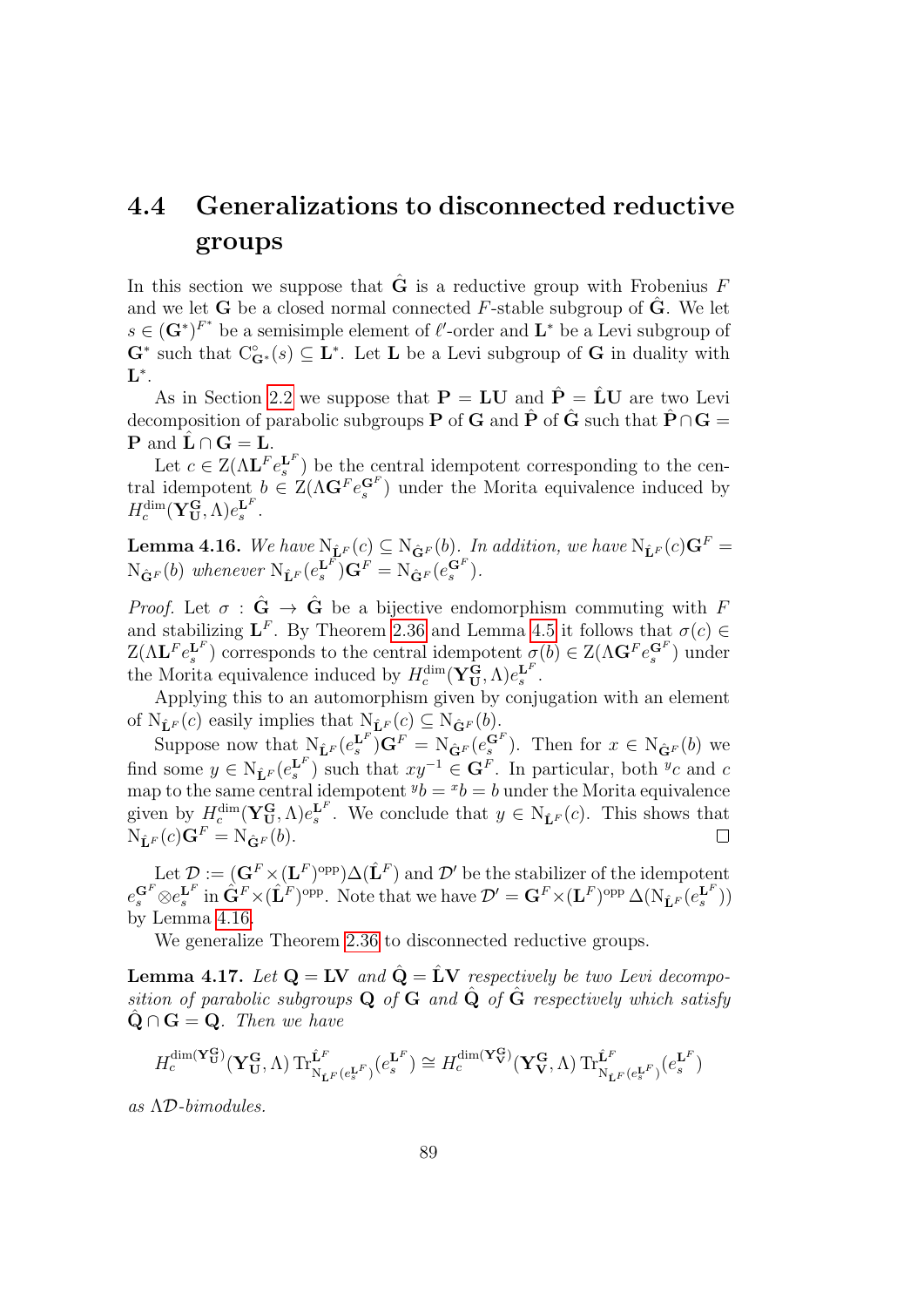Proof. By Theorem [2.36](#page-59-0) we have a quasi-isomorphism

$$
\Theta_{\mathbf{U},\mathbf{V}} := \psi_{\mathbf{V},F(\mathbf{U}),s} \circ \mathrm{sh}^* \circ \psi_{\mathbf{U},\mathbf{V},s}^{-1} : R \Gamma_c(\mathbf{Y}_{\mathbf{U}},\Lambda) e_s^{\mathbf{L}^F} \to R \Gamma_c(\mathbf{Y}_{\mathbf{V}},\Lambda) e_s^{\mathbf{L}^F}.
$$

The varieties involved in the construction of this map have a  $\mathcal{D}\text{-structure}$ (extending the usual  $\mathbf{G}^F \times (\mathbf{L}^F)^\text{opp-structure}$ ), see Lemma [2.4](#page-42-0) and Lemma [2.5.](#page-43-0) The maps between them in the proof of Theorem [2.36](#page-59-0) are easily seen to be D-equivariant. Therefore, the map  $\Theta_{V,U}$  is a quasi-isomorphism of  $\Lambda \mathcal{D}'$ -complexes. By applying the functor  $\text{Ind}_{\mathcal{D}'}^{\mathcal{D}}$  we obtain an isomorphism

$$
H_c^{\dim(\mathbf{Y}_{\mathbf{U}}^{\hat{\mathbf{G}}})}(\mathbf{Y}_{\mathbf{U}}^{\hat{\mathbf{G}}},\Lambda)\operatorname{Tr}_{\mathrm{N}_{\hat{\mathbf{L}}^F}(e_s^{\mathbf{L}^F})}^{\hat{\mathbf{L}}^F}(e_s^{\mathbf{L}^F})\cong H_c^{\dim(\mathbf{Y}_{\mathbf{V}}^{\hat{\mathbf{G}}})}(\mathbf{Y}_{\mathbf{V}}^{\hat{\mathbf{G}}},\Lambda)\operatorname{Tr}_{\mathrm{N}_{\hat{\mathbf{L}}^F}(e_s^{\mathbf{L}^F})}^{\hat{\mathbf{L}}^F}(e_s^{\mathbf{L}^F})
$$

 $\Box$ 

 $\Box$ 

of ΛD-modules, see Lemma [1.31.](#page-30-0)

<span id="page-89-1"></span>Corollary 4.18. Let  $\sigma : \hat{G} \to \hat{G}$  be a bijective endomorphism of  $\hat{G}$  commuting with the action of F and stabilizing  $\hat{\mathbf{L}}$  and  $\mathbf{G}$ . Then we have an isomorphism

$$
{}^{\sigma}(H_c^d(\mathbf{Y_U^{\hat{G}}},\Lambda)\operatorname{Tr}_{\mathrm{N}_{\hat{\mathbf{L}}^F}(e_s^{\mathbf{L}^F})}^{\hat{\mathbf{L}}^F}(e_s^{\mathbf{L}^F}))^{\sigma} \cong H_c^d(\mathbf{Y_U^{\hat{G}}},\Lambda)\operatorname{Tr}_{\mathrm{N}_{\hat{\mathbf{L}}^F}(e_s^{\mathbf{L}^F})}^{\hat{\mathbf{L}}^F}(\sigma(e_s^{\mathbf{L}^F}))
$$

of  $\Lambda \hat{G}^F - \Lambda \hat{L}^F$ -bimodules, where  $d = \dim(\mathbf{Y}_{\mathbf{U}}) = \dim(\mathbf{Y}_{\sigma(\mathbf{U})}).$ 

Proof. This is a consequence of Lemma [4.17](#page-88-1) and Lemma [4.5.](#page-82-0)

<span id="page-89-0"></span>**Lemma 4.19.** Suppose that  $C_{\mathbf{G}^*}(s) \subseteq \mathbf{L}^*$  and  $N_{\hat{\mathbf{L}}^F}(e_s^{\mathbf{L}^F})\mathbf{G}^F = N_{\hat{\mathbf{G}}^F}(e_s^{\mathbf{G}^F}).$ Then the bimodule  $H_c^{\dim}(\mathbf{Y}_{\mathbf{U}}^{\hat{\mathbf{G}}},\Lambda)e_{\mathcal{X}}$  induces a Morita equivalence between  $\Lambda\hat{\mathbf{G}}^F\operatorname{Tr}^{\hat{\mathbf{G}}^F}_{\hat{\mathbf{N}}\hat{\mathbf{G}}^F(e^{_{\mathbf{G}}^F}_{s})}(e^{_{\mathbf{G}}^F}_{s})$  and  $\Lambda\hat{\mathbf{L}}^F\operatorname{Tr}^{\hat{\mathbf{L}}^F}_{\hat{\mathbf{N}}\hat{\mathbf{L}}^F(e^{_{\mathbf{L}}^F}_{s})}(e^{_{\mathbf{L}}^F}_{s}).$ 

Proof. By Lemma [1.35](#page-31-0) it follows that the bimodule

$$
\operatorname{Ind}_{\mathcal{D}}^{\hat{\mathbf{G}}^F\times(\hat{\mathbf{L}}^F)\text{opp}}(H_c^{\dim}(\mathbf{Y}_{\mathbf{U}}^{\mathbf{G}},\Lambda))\operatorname{Tr}_{\mathrm{N}_{\hat{\mathbf{L}}^F}(e_s^{\mathbf{L}^F})}^{\hat{\mathbf{L}}^F}(e_s^{\mathbf{L}^F})
$$

induces a Morita equivalence between  $\Lambda \hat{G}^F \operatorname{Tr}^{\hat{\mathbf{G}}^F}_{\mathbf{N}_{\hat{\mathbf{G}}^F}(e^{\mathbf{G}^F}_{s})}(e^{\mathbf{G}^F}_{s})$  and  $\Lambda \hat{\mathbf{L}}^F \operatorname{Tr}^{\hat{\mathbf{L}}^F}_{\mathbf{N}_{\hat{\mathbf{L}}^F}(e^{\mathbf{L}^F}_{s})}(e^{\mathbf{L}^F}_{s}).$ On the other hand, Lemma [2.8](#page-44-0) implies that

$$
\operatorname{Ind}_{\mathcal{D}}^{\hat{\mathbf{G}}^F \times (\hat{\mathbf{L}}^F)^{\text{opp}}} H_c^{\dim}(\mathbf{Y}_{\mathbf{U}}^{\mathbf{G}}, \Lambda) \operatorname{Tr}_{\mathrm{N}_{\hat{\mathbf{L}}^F}(e_s^{\mathbf{L}^F})}^{\hat{\mathbf{L}}^F}(e_s^{\mathbf{L}^F}) \cong H_c^{\dim}(\mathbf{Y}_{\mathbf{U}}^{\hat{\mathbf{G}}}, \Lambda) \operatorname{Tr}_{\mathrm{N}_{\hat{\mathbf{L}}^F}(e_s^{\mathbf{L}^F})}^{\hat{\mathbf{L}}^F}(e_s^{\mathbf{L}^F}).
$$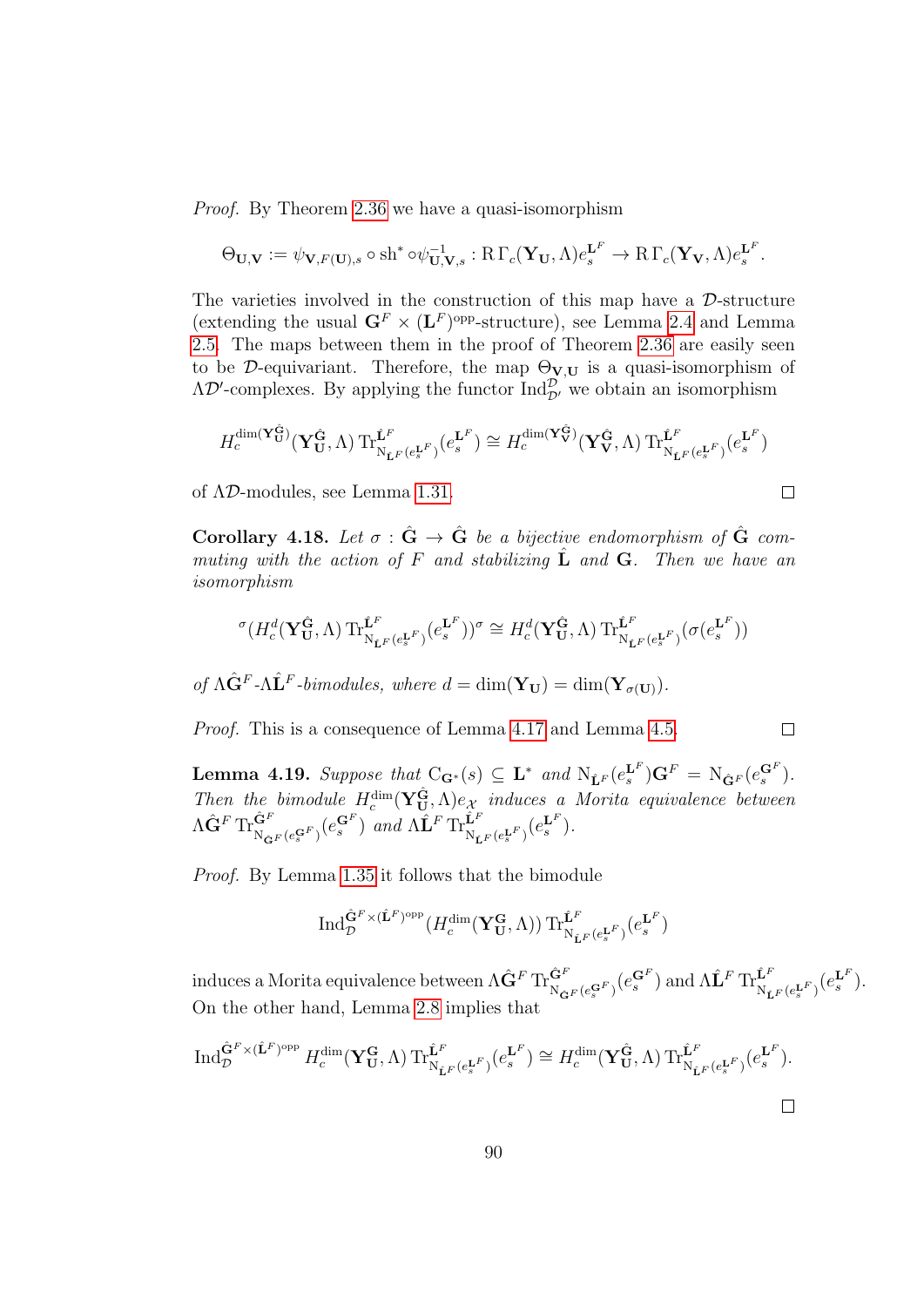#### 4.5 Independence of Godement resolution

Let  $G$  be a finite group and  $L$  be a subgroup of  $G$ . Let  $e$  be a central idempotent of  $kG$  and f be a central idempotent kL. In this section we consider two complexes  $C_1$  and  $C_2$  which both induce a splendid equivalence between kGe and kLf and we want to give a criterion when  $C_1 \cong C_2$  in  $\text{Ho}^b(k[G \times L^{\text{opp}}]).$ 

Let us recall the following statement, see [\[BDR17a,](#page-141-0) Lemma A.3].

<span id="page-90-0"></span>**Lemma 4.20.** Let G be a finite group and C be a bounded complex of  $\ell$ permutation kG-modules. Suppose that  $H^i(\text{Br}_Q(C)) = 0$  for all  $\ell$ -subgroups Q and all  $i \neq 0$ . Then  $H^0(C) \cong C$  in  $\text{Ho}^b(kG)$ .

The following lemma should be compared to [\[BDR17a,](#page-141-0) Lemma A.5]. Note that we denote by  $Q = 1$  the trivial subgroup of G.

<span id="page-90-1"></span>**Lemma 4.21.** Let  $C_1$  and  $C_2$  be two bounded complexes of  $\ell$ -permutation kGe-kLf-modules inducing a splendid Rickard equivalence between kGe and kLf. Suppose that for all  $\ell$ -subgroups Q of L there exists an integer  $d_{\mathcal{Q}}$  such that the cohomology of  $\text{Br}_{\Delta Q}(C_1)$  and  $\text{Br}_{\Delta Q}(C_2)$  is concentrated in the same degree  $d_Q$ . In addition, assume that  $H^{d_1}(C_1) \cong H^{d_1}(C_2)$ . Then we have  $C_1 \cong C_2$  *in*  $\text{Ho}^b(k[G \times L^{\text{opp}}]).$ 

*Proof.* By Theorem [1.20](#page-24-0) the complex  $C_1^{\vee} \otimes_{\Lambda} C_2$  induces a splendid Rickard self-equivalence of  $kLf$ . Therefore, we have  $\overline{Br}_R(C_1^{\vee} \otimes_{kG} C_2) \cong 0$  in  $\text{Ho}^b(k[L \times$  $L^{\text{opp}}$ ) if R is not conjugate to a subgroup of  $\Delta L$ . Moreover, by Lemma [1.14](#page-21-0) we have

$$
\mathrm{Br}_{\Delta Q}(C_1^{\vee} \otimes_{kG} C_2) \cong \mathrm{Br}_{\Delta Q}(C_1^{\vee}) \otimes_{k\mathrm{C}_G(Q)} \mathrm{Br}_{\Delta Q}(C_2)
$$

for all  $\ell$ -subgroups Q of L. Note that Br<sub>∆Q</sub>(C<sub>1</sub>), Br<sub>∆Q</sub>(C<sub>2</sub>) are complexes of finitely generated projective  $kC_G(Q)$ -modules (see Lemma [1.13\)](#page-20-0) and their cohomology is by assumption concentrated in the same degree  $d_Q$ . By [\[Ben98,](#page-141-2) Theorem 2.7.1] we thus have  $H^{i}(\text{Br}_{\Delta Q}(C_1^{\vee} \otimes_{kG} C_2)) = 0$  for  $i \neq 0$ . Therefore, we can apply Lemma [4.20](#page-90-0) and obtain that

$$
C_1^{\vee} \otimes_{kG} C_2 \cong H^0(C_1^{\vee} \otimes_{kG} C_2) \cong H^{d_1}(C_1)^{\vee} \otimes_{kG} H^{d_1}(C_2).
$$

in  $\text{Ho}^b(k[G \times L^{\text{opp}}])$ . By assumption we have  $H^{d_1}(C_1) \cong H^{d_1}(C_2)$ . Moreover, the bimodule  $H^{d_1}(C_1)$  induces a Morita equivalence between  $kLf$  and  $kGe$  by [1.23.](#page-25-0) From this we can conclude that  $kLf \cong C_1^{\vee} \otimes_{kG} C_2$  in  $\text{Ho}^{b}(k[L \times L^{\text{opp}}])$ . Therefore, we have

$$
C_1 \cong C_1 \otimes_{kL} kLf \cong C_1 \otimes_{kL} C_1^{\vee} \otimes_{kG} C_2 \cong C_2
$$

in  $\text{Ho}^b(k[G \times L^{\text{opp}}]).$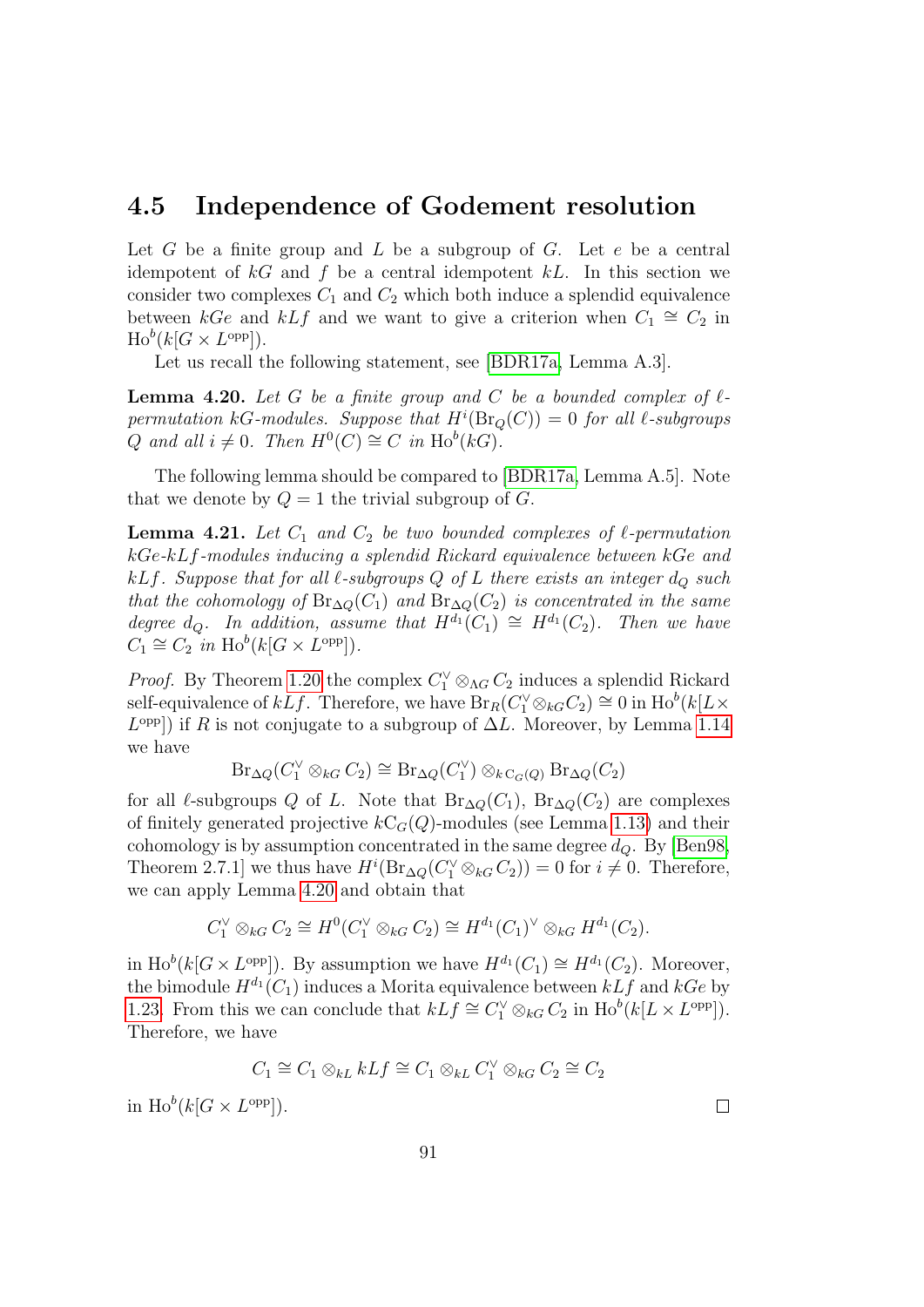<span id="page-91-0"></span>**Corollary 4.22.** Let **G** be a connected reductive group,  $s \in (\mathbf{G}^*)^{F^*}$  semisimple of  $\ell'$ -order and  $\mathbf{L}^*$  the minimal Levi subgroup of  $\mathbf{G}^*$  with  $C_{\mathbf{G}^*}(s) \subseteq \mathbf{L}^*$ . Let  $P = LU$  and  $Q = LV$  be two parabolic subgroups of G with Levi subgroup L. Then we have

$$
G\Gamma_c(\mathbf{Y_U},k)e_s^{\mathbf{L}^F} \cong G\Gamma_c(\mathbf{Y_V},k)e_s^{\mathbf{L}^F}[\dim(\mathbf{Y_V^G}) - \dim(\mathbf{Y_U^G})]
$$

in  $\text{Ho}^b(k\mathbf{G}^F\otimes_k (k\mathbf{L}^F)^{\text{opp}})$  if

$$
\dim(\mathbf{Y}_{\mathbf{U}}^{\mathbf{G}}) - \dim(\mathbf{Y}_{\mathbf{V}}^{\mathbf{G}}) = \dim(\mathbf{Y}_{\mathrm{Cu}(Q)}^{\mathrm{C}_{\mathbf{G}}(Q)}) - \dim(\mathbf{Y}_{\mathrm{C}_{\mathbf{V}}(Q)}^{\mathrm{C}_{\mathbf{G}}(Q)})
$$

for all  $\ell$ -subgroups  $Q$  of  $\mathbf{L}^F.$ 

*Proof.* By Theorem [2.37](#page-60-0) the complex  $G\Gamma_c(\mathbf{Y}_{\mathbf{U}}, k)e_s^{\mathbf{L}^F}$  induces a splendid Rickard equivalence between  $k\mathbf{L}^F e_s^{\mathbf{L}^F}$  and  $k\mathbf{G}^F e_s^{\mathbf{G}^F}$ . Its cohomology is concentrated in degree dim( $Y_U$ ). Moreover, the cohomology of

$$
\mathrm{Br}_{\Delta Q}(G\Gamma_c(\mathbf{Y}_{\mathbf{U}}^{\mathbf{G}},k)e_s^{\mathbf{L}^F}) \cong G\Gamma_c(\mathbf{Y}_{C_{\mathbf{U}}(Q)}^{C_{\mathbf{G}}(Q)},k)\,\mathrm{br}_Q(e_s^{\mathbf{L}^F})
$$

is concentrated in degree dim $(\mathbf{Y}_{\text{C}_{\text{M}}(Q)}^{\text{C}_{\text{G}}(Q)})$  $C_{\mathbf{U}(Q)}^{(\mathbf{G}(Q))}$ . The same holds for the variety  $\mathbf{Y}_{\mathbf{V}}^{\mathbf{G}}$ . By Theorem [2.36,](#page-59-0)  $H_c^{\dim}(\mathbf{Y_U}, \Lambda)e_s^{\mathbf{L}^F} \cong H_c^{\dim}(\mathbf{Y_V}, \Lambda)e_s^{\mathbf{L}^F}$ . Hence the statement of the corollary is an immediate consequence of Lemma [4.21.](#page-90-1) Г

We don't know when the condition of Corollary [4.22](#page-91-0) holds in general. The following example is an application of Corollary [4.22.](#page-91-0)

Example 4.23. Suppose that  $\sigma : G \to G$  is a bijective endomorphism with  $\sigma \circ F = F \circ \sigma$  and stabilizing **L** and  $e_s^{\mathbf{L}^F}$ . Suppose that a Sylow  $\ell$ -subgroup D of  $\mathbf{L}^F$  is cyclic. Up to changing  $\sigma$  by inner automorphisms of  $\mathbf{L}^F$  we may assume that D is  $\sigma$ -stable. Hence, for any subgroup Q of D we have  $\sigma(Q) = Q$ . It follows that

$$
\dim(\mathbf{Y}_{C_{\sigma(\mathbf{U})}(Q)}^{\mathbf{C}_{\mathbf{G}}(Q)}) = \dim(\sigma(\mathbf{Y}_{C_{\mathbf{U}}(Q)}^{\mathbf{C}_{\mathbf{G}}(Q)})) = \dim(\mathbf{Y}_{C_{\mathbf{U}}(Q)}^{\mathbf{C}_{\mathbf{G}}(Q)}).
$$

From this and Corollary [4.22](#page-91-0) we conclude that

$$
G\Gamma_c(\mathbf{Y}_{\sigma(\mathbf{U})},k)e_s^{\mathbf{L}^F} \cong G\Gamma_c(\mathbf{Y}_{\mathbf{U}},k)e_s^{\mathbf{L}^F}
$$

in  $\text{Ho}^b(k\mathbf{G}^F \otimes_k (k\mathbf{L}^F)^\text{opp})$  Therefore, by Lemma [4.6](#page-83-1) we have

$$
{}^{\sigma}(G\Gamma_c(\mathbf{Y}_{\mathbf{U}},k)e^{L^F}_{s})^{\sigma} \cong G\Gamma_c(\mathbf{Y}_{\mathbf{U}},k)e^{L^F}_{s}
$$

in  $\text{Ho}^{b}(k\mathbf{G}^{F}\otimes_{k}(k\mathbf{L}^{F})^{\text{opp}}).$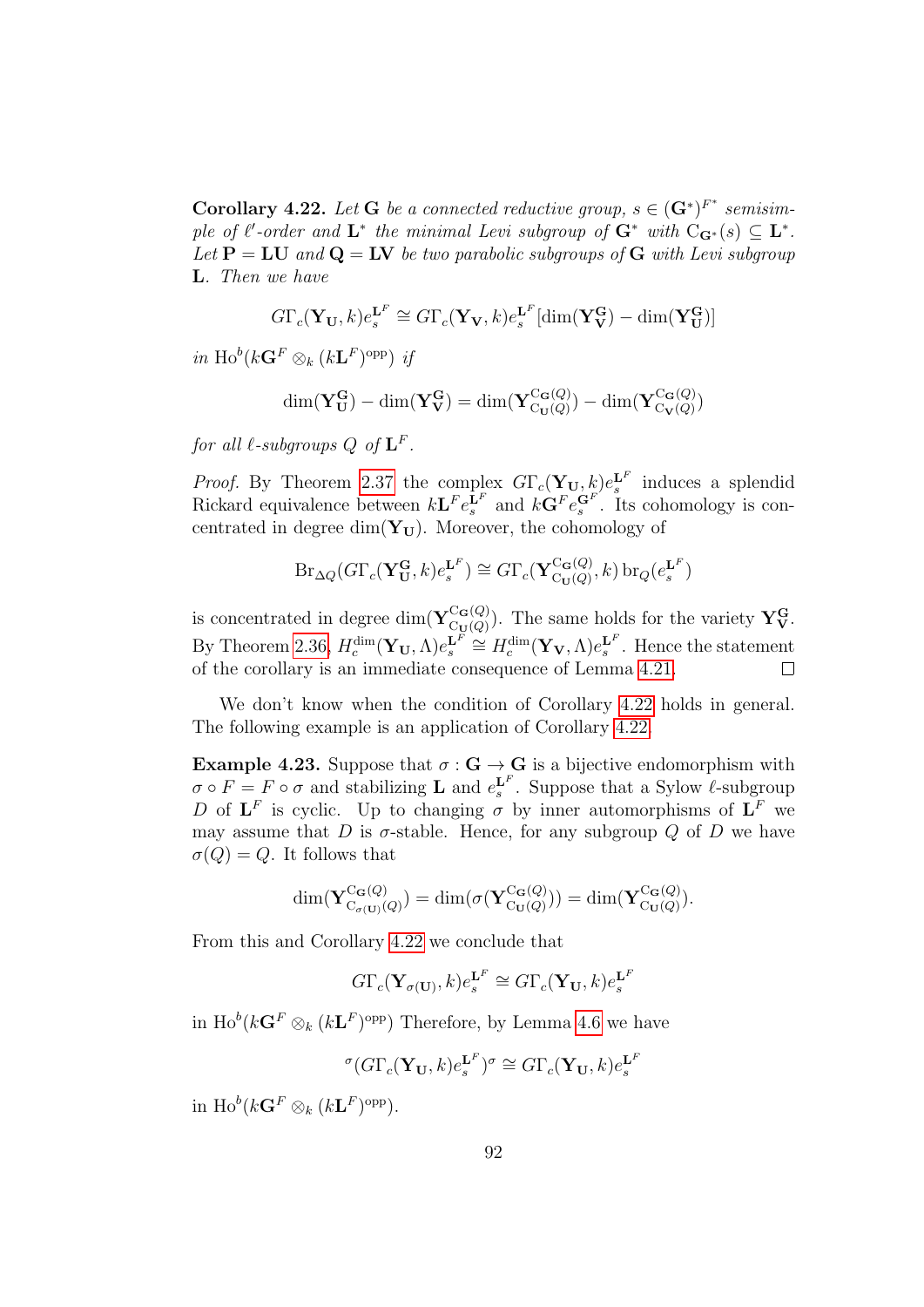## 4.6 Comparing Rickard and Morita equivalences

Let **G** be a not necessarily connected reductive group and  $\bf{L}$  be an  $F$ -stable Levi subgroup of G with Levi decomposition  $P = L \ltimes U$ . Let X be a  $(\mathbf{G}^{\circ}, \mathbf{L}^{\circ})$ -regular series of  $(\mathbf{L}, F)$ . Denote by  $\mathcal{Y}$  the unique series of  $(\mathbf{G}, F)$ containing X. We denote  $d := \dim(\mathbf{Y}_{\mathbf{U}}^{\mathbf{G}})$ .

We recall the following important result:

<span id="page-92-0"></span>Proposition 4.24. We have

$$
\operatorname{End}\nolimits^\bullet_{k{\bf G}^F}((G\Gamma_c({\bf Y_{U}^G},k)e_{\mathcal{X}})^{\operatorname{red}})\cong \operatorname{End}\nolimits_{D^b(k{\bf G}^F)}((G\Gamma_c({\bf Y_{U}^G},k)e_{\mathcal{X}})^{\operatorname{red}})
$$

in  $\text{Ho}^b(k[\mathbf{L}^F \times (\mathbf{L}^F)^{\text{opp}}]).$ 

Proof. This is proved in Step 1 of the proof of [\[BDR17a,](#page-141-0) Theorem 7.6]. Note that the assumption G is connected is not needed in this step of the proof.  $\Box$ 

<span id="page-92-1"></span>**Proposition 4.25.** Let b be a block of  $\Lambda$ **G**<sup>F</sup>e<sub>Y</sub> and c be a block of  $\Lambda$ **L**<sup>F</sup>e<sub>X</sub>. Denote  $C := bG\Gamma_c(\mathbf{Y_U^G}, \Lambda)^{\text{red}}c$  and  $d := \dim(\mathbf{Y_U^G})$ . Then the complex C induces a splendid Rickard equivalence between  $\Lambda$ **G**<sup>F</sup>b and  $\Lambda$ **L**<sup>F</sup>c if and only if  $H^d(C)$  induces a Morita equivalence between  $\Lambda \mathbf{G}^F$ b and  $\Lambda \mathbf{L}^F c$ .

*Proof.* Let us first assume that  $\Lambda = k$ . By Lemma [2.12](#page-46-0) the complex C is splendid. Moreover, by Proposition [4.24](#page-92-0) we have

$$
\text{End}_{k\mathbf{G}^F}^\bullet(C) \cong \text{End}_{D^b(k\mathbf{G}^F)}(C).
$$

Since C is a complex of projective  $k\mathbf{G}^F$ -modules we have  $\text{End}_{D^b(k\mathbf{G}^F)}(C) \cong$  $H^0(\text{End}_{k\mathbf{G}^F}^\bullet(C))$  and as the cohomology of C is concentrated in degree d, we deduce that  $H^0(\text{End}^{\bullet}_{k\mathbf{G}^F}(C)) \cong \text{End}_{k\mathbf{G}^F}(H^d(C)).$  Therefore,  $\text{End}^{\bullet}_{k\mathbf{G}^F}(C) \cong$  $\text{End}_{k\mathbf{G}^F}(H^d(C))$  in  $\text{Ho}^b(k[\mathbf{L}^F \times (\mathbf{L}^F)^{\text{opp}}])$ . By Theorem [1.22](#page-24-1) it follows that C induces a Rickard equivalence if and only if  $H^d(C)$  induces a Morita equivalence.

Let us now assume that  $\Lambda = \mathcal{O}$ . If  $H^d(C)$  induces a Morita equivalence between  $\mathcal{O}$ **G**<sup>F</sup>b and  $\mathcal{O}$ **L**<sup>F</sup>c then  $H^d(C \otimes_{\mathcal{O}} k) \cong H^d(C) \otimes_{\mathcal{O}} k$  induces a Morita equivalence between  $k\mathbf{G}^F b$  and  $k\mathbf{L}^F c$ . Using the result for the case  $\Lambda =$ k shows that the complex  $C \otimes_{\mathcal{O}} k$  induces a splendid Rickard equivalence between  $k\mathbf{G}^F b$  and  $k\mathbf{L}^F c$ . Thus, by Theorem [1.21](#page-24-2) the complex C induces a splendid Rickard equivalence between  $\mathcal{O} \mathbf{G}^F b$  and  $\mathcal{O} \mathbf{L}^F c$ . On the other hand, if the complex C induces a Rickard equivalence then it follows by Lemma [1.23](#page-25-0) that  $H^d(C)$  induces a Morita equivalence.  $\Box$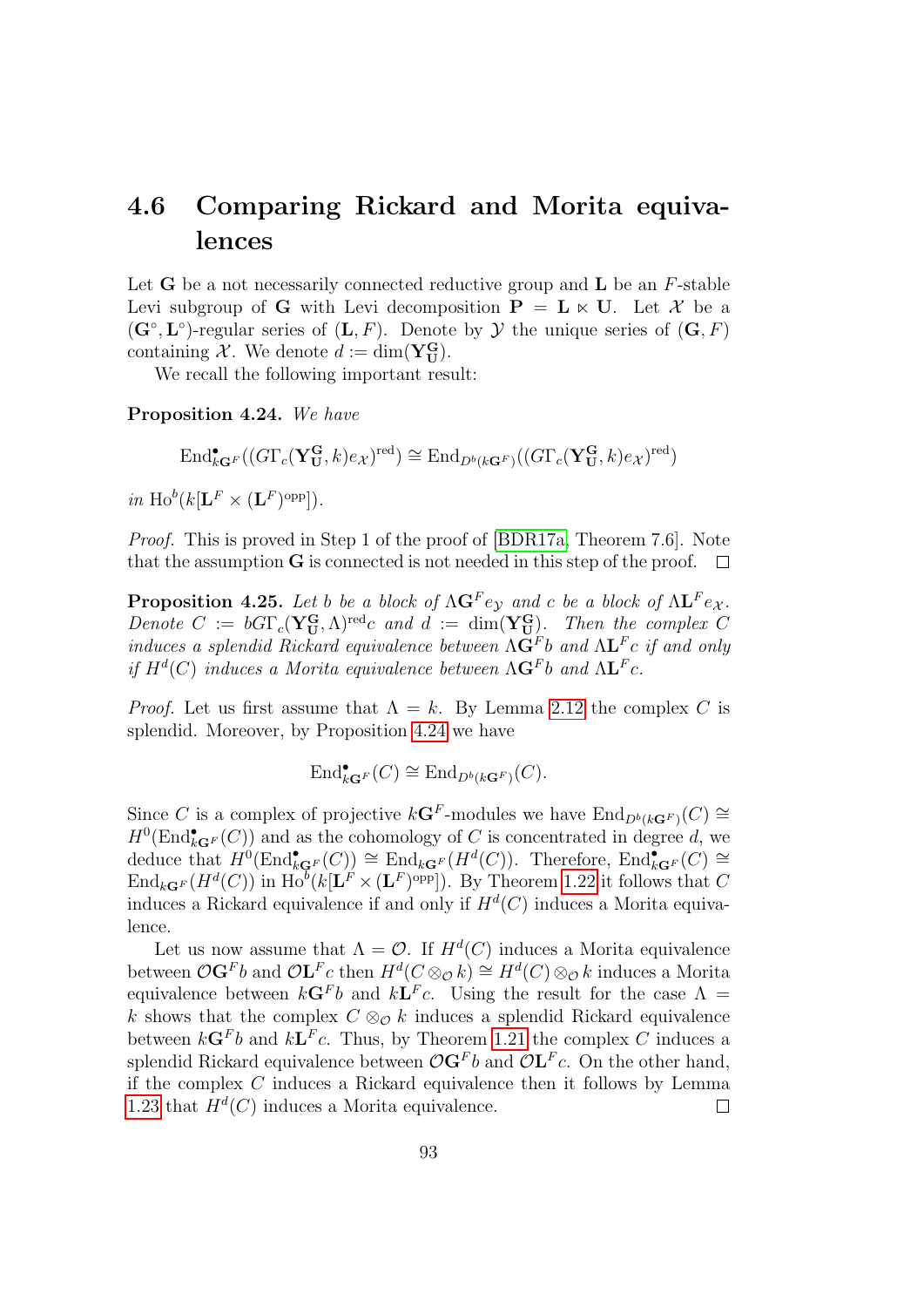#### 4.7 Morita equivalences for local subgroups

In this section we give some applications of Proposition [4.25.](#page-92-1) We keep the notation of the previous section and assume additionally that the rational series X of  $(L, F)$  is  $(G<sup>°</sup>, L<sup>°</sup>)$ -superregular.

<span id="page-93-0"></span>Corollary 4.26. Suppose that  $N_{\mathbf{L}^F}(e_s^{(\mathbf{L}^\circ)^F})(\mathbf{G}^\circ)^F = N_{\mathbf{G}^F}(e_s^{(\mathbf{G}^\circ)^F})$ . Then the complex  $G\Gamma_c(\mathbf{Y}_{\mathbf{U}}^{\mathbf{G}},\Lambda)e_{\mathcal{X}}$  induces a splendid Rickard equivalence between  $\Lambda \mathbf{G}^F e_{\mathcal{Y}}$  and  $\Lambda \mathbf{L}^F e_{\mathcal{X}}$ .

*Proof.* By Lemma [4.19](#page-89-0) the bimodule  $H_c^{\dim(\mathbf{Y}_U^G)}(\mathbf{Y}_U^G,\Lambda)e_{\mathcal{X}}$  induces a Morita equivalence between  $\Lambda \mathbf{G}^F e_{\mathcal{Y}}$  and  $\Lambda \mathbf{L}^F e_{\mathcal{X}}$ . Write  $e_{\mathcal{X}} = c_1 + \cdots + c_r$  as a sum of block idempotents. Then there exists a decomposition  $e_y = b_1 + \cdots + b_r$ into block idempotents such that  $H_c^{\dim(\mathbf{Y^G_U})}(\mathbf{Y^G_U},\Lambda)c_i$  induces a Morita equivalence between  $\Lambda \mathbf{G}^F b_i$  and  $\Lambda \mathbf{L}^F c_i$ . Set  $C := G \Gamma_c (\mathbf{Y_U^G}, \Lambda)^{\text{red}} e_{\mathcal{X}}$ . It follows from Proposition [4.25](#page-92-1) that the complex  $b_i C c_i$  induces a splendid Rickard equivalence between  $\Lambda \mathbf{G}^F b_i$  and  $\Lambda \mathbf{L}^F c_i$ . Consequently, the complex  $\bigoplus_{i=1}^r c_i C b_i$ induces a splendid Rickard equivalence between  $\Lambda \mathbf{G}^F e_{\mathcal{Y}}$  and  $\Lambda \mathbf{L}^F e_{\mathcal{X}}$ .

For  $j \neq i$  consider the complex  $X := b_i C c_j$ . By the proof of Lemma Proposition [4.25](#page-92-1) we have

$$
X^{\vee} \otimes_{k{\bf G}^F} X \cong \text{End}_{k{\bf G}^F}^{\bullet}(X) \cong \text{End}_{k{\bf G}^F}(H^{\dim(\mathbf{Y}_{\mathbf{U}}^{\mathbf{G}})}(X)) \cong 0
$$

in  $\text{Ho}^b(k[\mathbf{L}^F\times(\mathbf{L}^F)^{\text{opp}}])$ . By the proof of [\[Ric96,](#page-144-3) Theorem 2.1], the complex X is a direct summand of  $X \otimes_{k\mathbf{L}^F} X^{\vee} \otimes_{k\mathbf{G}^F} X$ . This shows that  $X = b_i C c_j \cong 0$  in  $\text{Ho}^b(k[\mathbf{G}^F \times (\mathbf{L}^F)^{\text{opp}}])$  for  $j \neq i$ . Hence, the complex  $G\Gamma_c(\mathbf{Y}_{\mathbf{U}}^{\mathbf{G}},\Lambda)e_{\mathcal{X}}$  induces a splendid Rickard equivalence between  $\Lambda \mathbf{G}^F e_{\mathcal{Y}}$  and  $\Lambda \mathbf{L}^F e_{\mathcal{X}}$ .  $\Box$ 

Suppose that we are in the situation of Corollary [4.26.](#page-93-0) Let  $b$  be a block of  $\Lambda$ **G**<sup>F</sup>e<sub>y</sub> corresponding to the block c of  $\Lambda$ **L**<sup>F</sup>e<sub>X</sub> under the splendid Rickard equivalence between  $\Lambda \mathbf{G}^F e_{\mathcal{Y}}$  and  $\Lambda \mathbf{L}^F e_{\mathcal{X}}$  given by  $C := G \Gamma_c (\mathbf{Y}_U^G, \Lambda)^{\text{red}} e_{\mathcal{X}}$ . Let  $(Q, c_Q)$  be a c-Brauer pair and  $(Q, b_Q)$  be the unique b-Brauer pair of  $k\ddot{C}_{\mathbf{G}F}(\tilde{Q})$  such that the complex  $b_Q \text{Br}_{\Delta Q}(C)c_Q \cong \text{Br}_{\Delta Q}(C)c_Q$  induces a Rickard equivalence between  $k \, \mathrm{C}_{\mathbf{G}^F}(Q) b_Q$  and  $k \, \mathrm{C}_{\mathbf{L}^F}(Q) c_Q$ , see Proposition [1.16.](#page-22-0)

The following proposition is yet another application of Proposition [4.25.](#page-92-1)

<span id="page-93-1"></span>**Proposition 4.27.** Suppose that  $N_{\mathbf{L}^F}(e_s^{(\mathbf{L}^\circ)^F})(\mathbf{G}^\circ)^F = N_{\mathbf{G}^F}(e_s^{(\mathbf{G}^\circ)^F})$ . Then the bimodule  $H_c^{\dim}(\mathbf{Y}_{\mathrm{Cu}(Q)}^{\mathrm{C}_{\mathbf{G}}(Q)})$  $C_{\text{CU}}^{G(Q)}, \Lambda$ ) $c_Q$  induces a Morita equivalence between the blocks  $\Lambda C_{LF}(Q)c_Q$  and  $\Lambda C_{GF}(Q)b_Q$ .

*Proof.* Recall that c is a block of  $\Lambda L^F e_{\mathcal{X}}$ . Since  $(Q, c_Q)$  is a c-subpair we have  $\operatorname{br}_Q^{\mathbf{L}^F}(c)c_Q = c_Q$ . Thus, there exists some rational series  $\mathcal{X}' \in (i_Q^{\mathbf{L}})^{-1}(\mathcal{X})$  such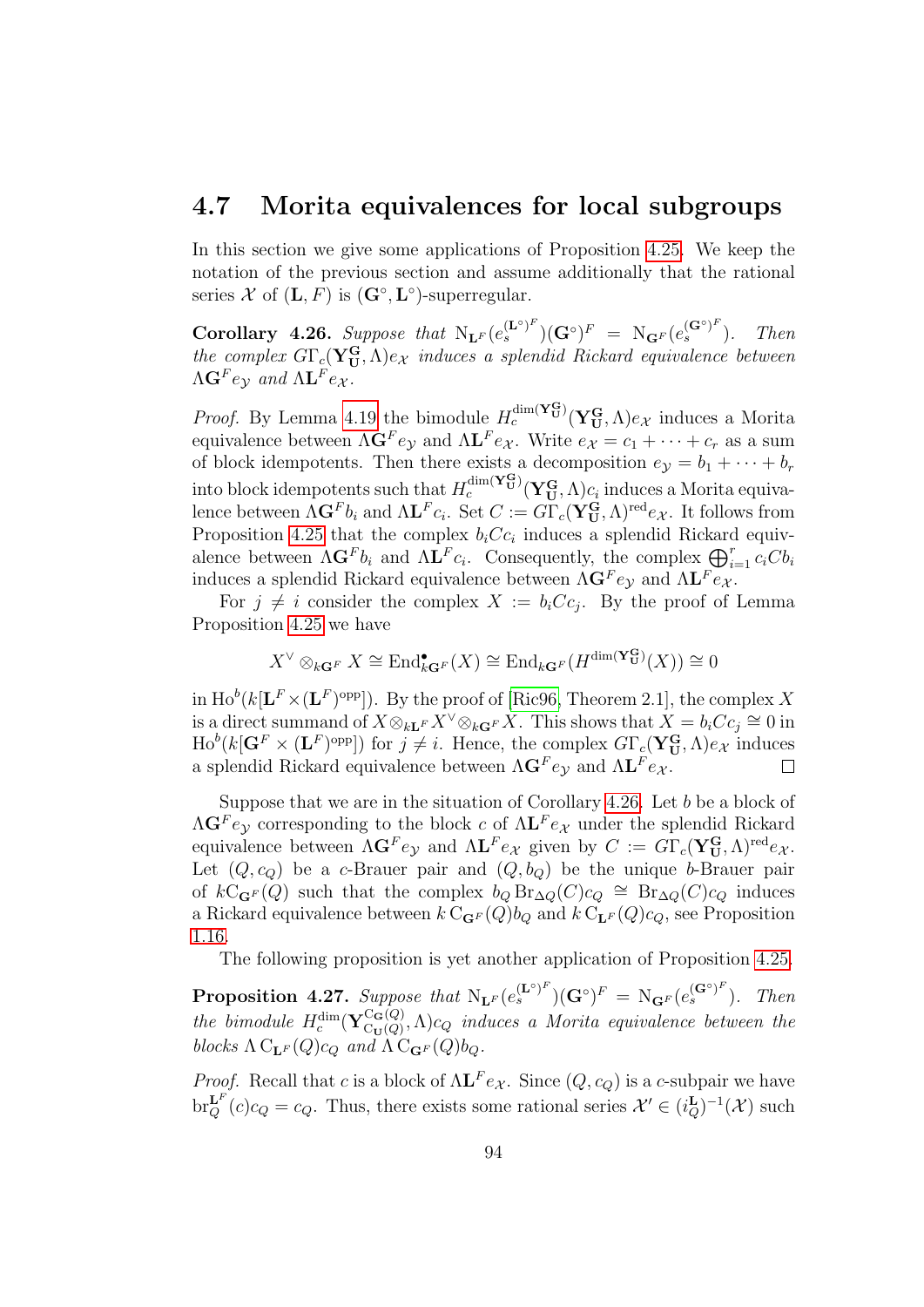that  $c_Q$  is a block of  $k C_{\mathbf{L}^F}(Q) e_{\mathcal{X}}$ , see Lemma [2.28.](#page-55-0) Let  $\mathcal{Y}'$  be the unique rational series of  $(C_{\mathbf{G}}(Q), F)$  containing  $\mathcal{X}'$ , see Lemma [2.29\(](#page-55-1)a).

Since the complex  $\text{Br}_{\Delta Q}(C)c_Q \cong G\Gamma_c(\mathbf{Y}_{\text{Cr}(Q)}^{\text{C}_{\mathbf{G}}(Q)})$  ${}_{\mathrm{C}_{\mathbf{U}}(Q)}^{\mathrm{C}_{\mathbf{G}}(Q)}, k) c_Q$  induces a Rickard equivalence between  $k C_{\mathbf{L}^F}(Q)c_Q$  and  $k C_{\mathbf{G}^F}(Q)b_Q$  it follows by Lemma [2.29\(](#page-55-1)c) that  $b_Q$  is a block of  $kC_{\mathbf{G}^F}(Q)e_{\mathcal{Y}}$ . By Lemma [2.12](#page-46-0) the complex  $G\Gamma_c(\mathbf{Y}_{\text{Cr}(Q)}^{\text{C}_{\mathbf{G}}(Q)})$  $\frac{\mathrm{C}_{\mathbf{G}}\left( Q\right) }{\mathrm{C}_{\mathbf{U}}\left( Q\right) },\mathcal{O} \big) c_{Q}$ is a splendid complex of  $\mathcal{O} C_{\mathbf{G}^F}(Q)$ - $\mathcal{O} C_{\mathbf{L}^F}(Q)$ -bimodules, which is a lift to  $\mathcal{O}$ of  $G\Gamma_c({\bf Y}^{\bf C_G(Q)}_{\rm C_U(Q)}$  ${}_{\text{C}_{\mathbf{U}}(Q)}^{\text{C}_{\mathbf{G}}(Q)}, k) c_Q$ . It follows by Theorem [1.21](#page-24-2) that  $G\Gamma_c(\mathbf{Y}_{\text{C}_{\mathbf{U}}(Q)}^{\text{C}_{\mathbf{G}}(Q)})$  $\mathcal{C}_{\mathbf{U}}(\mathcal{Q})\mathcal{C}(\mathcal{O})$ ,  $\mathcal{O})$  $c_{Q}$  induces a Rickard equivalence between  $\mathcal{O} C_{\mathbf{L}^F}(Q)c_Q$  and  $\mathcal{O} C_{\mathbf{G}^F}(Q)b_Q$ . It there-fore follows by Proposition [4.25](#page-92-1) that  $H_c^{\dim}(\mathbf{Y}_{\text{Cu}(Q)}^{\text{C}_{\mathbf{G}}(Q)})$  ${}_{\mathrm{Cu}(Q)}^{\mathrm{Cu}(Q)}$ ,  $\Lambda$ )c<sub>Q</sub> induces a Morita equivalence between  $\Lambda C_{\mathbf{L}^F}(Q)c_Q$  and  $\Lambda C_{\mathbf{G}^F}(Q)b_Q$ .  $\Box$ 

In the following we consider the subgroup

$$
\mathcal{D}:=\{(x,y)\in \mathrm{N}_{\mathbf{G}^F}(Q)\times \mathrm{N}_{\mathbf{L}^F}(Q)^{\mathrm{opp}}\mid x\operatorname{C}_{\mathbf{G}^F}(Q)=y^{-1}\operatorname{C}_{\mathbf{G}^F}(Q)\}
$$

of  $N_{\mathbf{G}^F}(Q) \times N_{\mathbf{L}^F}(Q)$ <sup>opp</sup>.

In addition, we let  $B_Q := \text{Tr}_{\text{N}_{\mathbf{G}F}(Q,b_Q)}^{\text{N}_{\mathbf{G}F}(Q)}(b_Q)$  and  $C_Q := \text{Tr}_{\text{N}_{\mathbf{L}F}(Q,c_Q)}^{\text{N}_{\mathbf{L}F}(Q)}(c_Q)$ . The following can be seen as a geometric version of Proposition [1.36.](#page-32-0)

**Theorem 4.28.** Suppose that  $N_{\mathbf{L}^F}(e_s^{(\mathbf{L}^\circ)^F})(\mathbf{G}^\circ)^F = N_{\mathbf{G}^F}(e_s^{(\mathbf{G}^\circ)^F})$ . Then the bimodule  $H_c^{\dim}(\mathbf{Y}_{\mathrm{C}_{\mathbf{U}}(Q)}^{\mathrm{N}_{\mathbf{G}}(Q)})$  $\Gamma_{\mathrm{Cu}(Q)}^{\mathrm{NG}(Q)}, \Lambda) C_Q$  induces a Morita equivalence between  $\Lambda \mathrm{N_{L^F}}(Q) C_Q$ and  $\Lambda N_{\mathbf{G}^F}(Q)B_Q$ .

*Proof.* Corollary [1.18](#page-23-0) shows that the factor groups  $N_{\mathbf{L}^F}(Q, c_Q)/C_{\mathbf{L}^F}(Q)$  and  $N_{\mathbf{G}^F}(Q, b_Q)/C_{\mathbf{G}^F}(Q)$  are isomorphic via the inclusion  $N_{\mathbf{L}^F}(Q) \subseteq N_{\mathbf{G}^F}(Q)$ . Moreover, by Proposition [1.16](#page-22-0) we deduce  $^{x}b_{Q}H_{c}^{\dim}(\mathbf{Y}_{\mathrm{Cu}(Q)}^{\mathrm{C}_{\mathbf{G}}(Q)})$  $C_{\mathbf{U}(Q)}^{C_{\mathbf{G}}(Q)}, \Lambda$ ) $c_Q = 0$  for all  $x \in N_{\mathbf{G}^F}(Q) \setminus N_{\mathbf{G}^F}(Q, b_Q)$ . The bimodule  $H_c^{\dim}(\mathbf{Y}_{\text{Cl}(Q)}^{\text{C}_{\mathbf{G}}(Q)})$  $C_{\mathbf{U}(Q)}^{C_{\mathbf{G}}(Q)}, \Lambda$ ) $c_Q$  induces by Proposition [4.27](#page-93-1) a Morita equivalence between the blocks  $\Lambda C_{\mathbf{L}^F}(Q)c_Q$  and  $\Lambda C_{\mathbf{G}^F}(Q)$ <sub> $O$ </sub>.

Recall from Example [2.3](#page-41-1) that  $N_G(Q)$  is a reductive group. Moreover,  $N_{\mathbf{P}}(Q)$  is a parabolic subgroup of  $N_{\mathbf{G}}(Q)$  with Levi decomposition  $N_{\mathbf{P}}(Q)$  =  $N_{\mathbf{L}}(Q) \ltimes C_{\mathbf{U}}(Q)$ . Note that  $C_{\mathbf{G}}(Q)$  is a normal subgroup of  $N_{\mathbf{G}}(Q)$  and we have a Levi decomposition  $C_{\mathbf{P}}(Q) = C_{\mathbf{L}}(Q) \ltimes C_{\mathbf{U}}(Q)$  in  $C_{\mathbf{G}}(Q)$ , see Example [2.3.](#page-41-1) By Corollary [2.10](#page-45-0) it follows that the bimodule  $H_c^{\dim}(\mathbf{Y}_{\text{C}_{\text{II}}(Q)}^{\text{C}_{\text{G}}(Q)})$  $C_{\mathbf{U}}(Q), \Lambda$  has a natural D-action and we have an isomorphism

$$
\operatorname{Ind}_{\mathcal{D}}^{\operatorname{N}_{\mathbf{G}^F}(Q)\times\operatorname{N}_{\mathbf{L}^F}(Q)^{\operatorname{opp}}}H_c^{\dim}(\mathbf{Y}_{\operatorname{C}_{\mathbf{U}}(Q)}^{\operatorname{C}_{\mathbf{G}}(Q)},\Lambda)\cong H_c^{\dim}(\mathbf{Y}_{\operatorname{C}_{\mathbf{U}}(Q)}^{\operatorname{N}_{\mathbf{G}}(Q)},\Lambda).
$$

By Lemma [1.35](#page-31-0) it follows that the bimodule  $H_c^{\dim}(\mathbf{Y}_{\text{Cu}(Q)}^{\text{N}_{\mathbf{G}}(Q)})$  $C_{\mathbf{U}(Q)}^{\mathbf{N}\mathbf{G}(Q)}$ ,  $\Lambda$ ) $C_Q$  induces a Morita equivalence between  $\Lambda N_{\mathbf{L}^F}(Q)C_Q$  and  $\Lambda N_{\mathbf{G}^F}(Q)B_Q$ .  $\Box$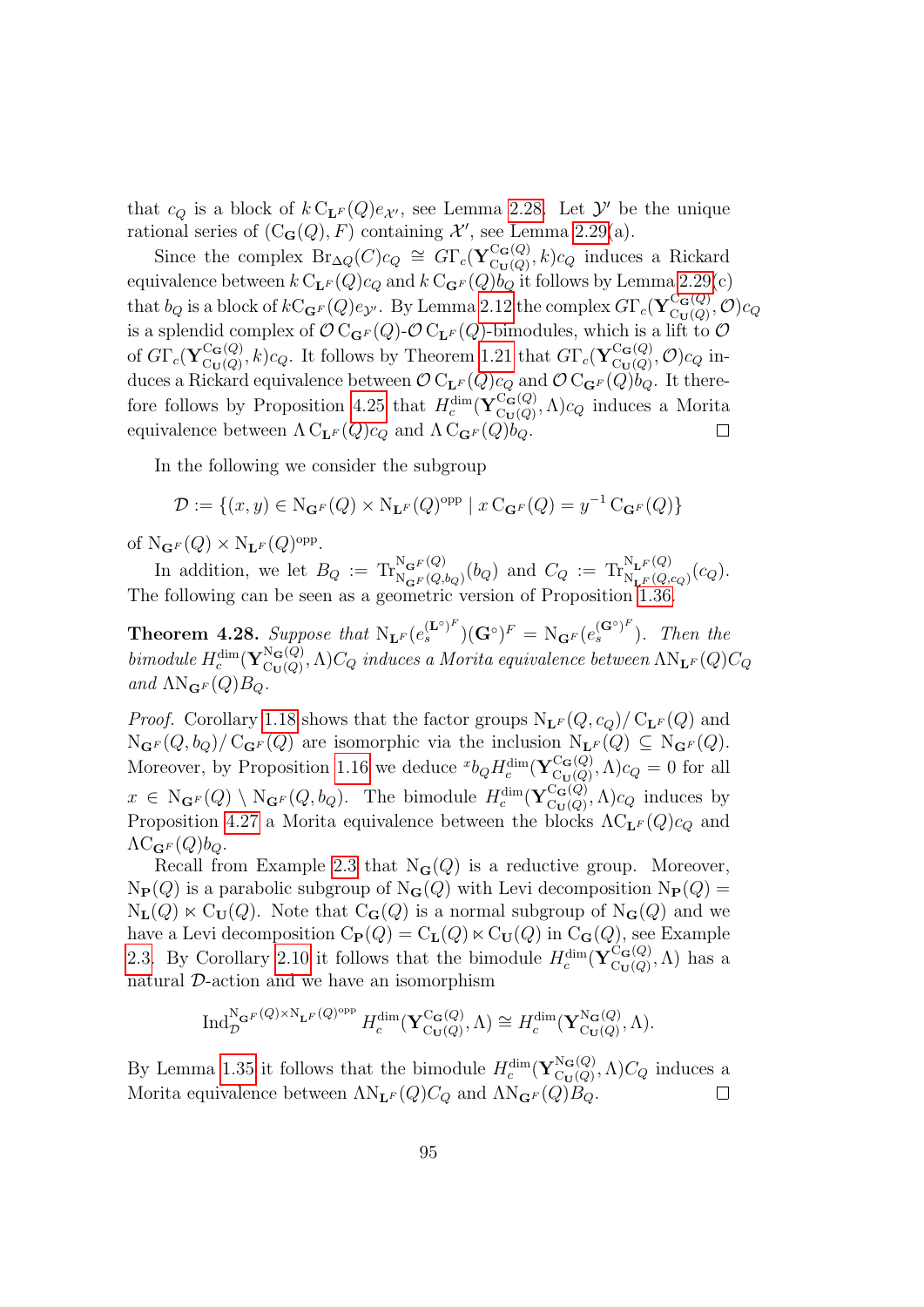## Chapter 5

# Extending the Morita equivalence

Let  $s \in (\mathbf{G}^*)^{F^*}$  be a semisimple element of  $\ell'$ -order,  $\mathbf{L}^*$  be the minimal  $F^*$ stable Levi subgroup of  $G^*$  containing  $C_{G^*}(s)$  and L a Levi subgroup of G in duality with L<sup>\*</sup>. Then by Theorem [2.37](#page-60-0) the bimodule  $H_c^{\dim}(\mathbf{Y}_{\mathbf{U}}^{\mathbf{G}}, \mathcal{O})e_s^{\mathbf{L}^F}$ induces a Morita equivalence between  $\mathcal{O}\mathbf{L}^F e_s^{\mathbf{L}^F}$  and  $\mathcal{O}\mathbf{G}^F e_s^{\mathbf{G}^F}$ . In Proposition [4.14](#page-87-0) we have constructed a group A such that  $\tilde{\mathbf{G}}^F \rtimes \mathcal{A}$  generates the stabilizer of  $e^{GF}_{s}$  in Out( $G^{F}$ ). The aim of this chapter is to show that the Morita equivalence induced by  $H_c^{\dim}(\mathbf{Y}_{\mathbf{U}}^{\mathbf{G}}, \mathcal{O})e_s^{\mathbf{L}^F}$  lifts (under mild assumptions on  $\ell$ ) to a Morita equivalence between  $\mathcal{O}\tilde{\mathbf{L}}^F \mathcal{A} e_s^{\mathbf{L}^F}$  and  $\mathcal{O}\tilde{\mathbf{G}}^F \mathcal{A} e_s^{\mathbf{G}^F}$ .

## 5.1 Disconnected reductive groups and Morita equivalences

Let **G** be a connected reductive group with Frobenius  $F : G \rightarrow G$  and  $\iota : \mathbf{G} \hookrightarrow \tilde{\mathbf{G}}$  be a regular embedding. Consider an algebraic automorphism  $\tau : \tilde{G} \to \tilde{G}$  satisfying  $\tau \circ F = F \circ \tau$  and  $\tau(G) = G$ . By the discussion at the beginning of [\[CS13,](#page-142-2) Paragraph 2.4] it follows that the automorphism  $\tau$ is uniquely determined by its restriction to  $\tilde{\mathbf{G}}^F$ . Consequently, the automorphisms  $\tau$  and its restriction to  $\tilde{\mathbf{G}}^F$  have the same order. As in Example [2.2](#page-41-2) we consider the not necessarily connected reductive group  $\tilde{G} \rtimes \langle \tau \rangle$ .

Let  $G^*$  be in duality with G. Fix a semisimple element  $s \in (G^*)^{F^*}$ of  $\ell'$ -order and let  $\mathbf{L}^*$  be a Levi subgroup with  $C^{\circ}_{\mathbf{G}^*}(s) \subseteq \mathbf{L}^*$ . Let **P** be a parabolic subgroup of G with Levi decomposition  $P = L \times U$ . We have a Levi decomposition  $\tilde{\mathbf{P}} = \tilde{\mathbf{L}} \ltimes \mathbf{U}$  in  $\tilde{\mathbf{G}}$ , where  $\tilde{\mathbf{P}} := \mathbf{P} Z(\tilde{\mathbf{G}})$  and  $\tilde{\mathbf{L}} := \mathbf{L} Z(\tilde{\mathbf{G}})$ .

Suppose that the parabolic subgroup **P** is  $\tau$ -stable. Then the group  $\hat{\mathbf{P}} :=$  $\tilde{\mathbf{P}}\langle\tau\rangle$  is a parabolic subgroup of  $\hat{\mathbf{G}} := \tilde{\mathbf{G}} \rtimes \langle\tau\rangle$  with Levi decomposition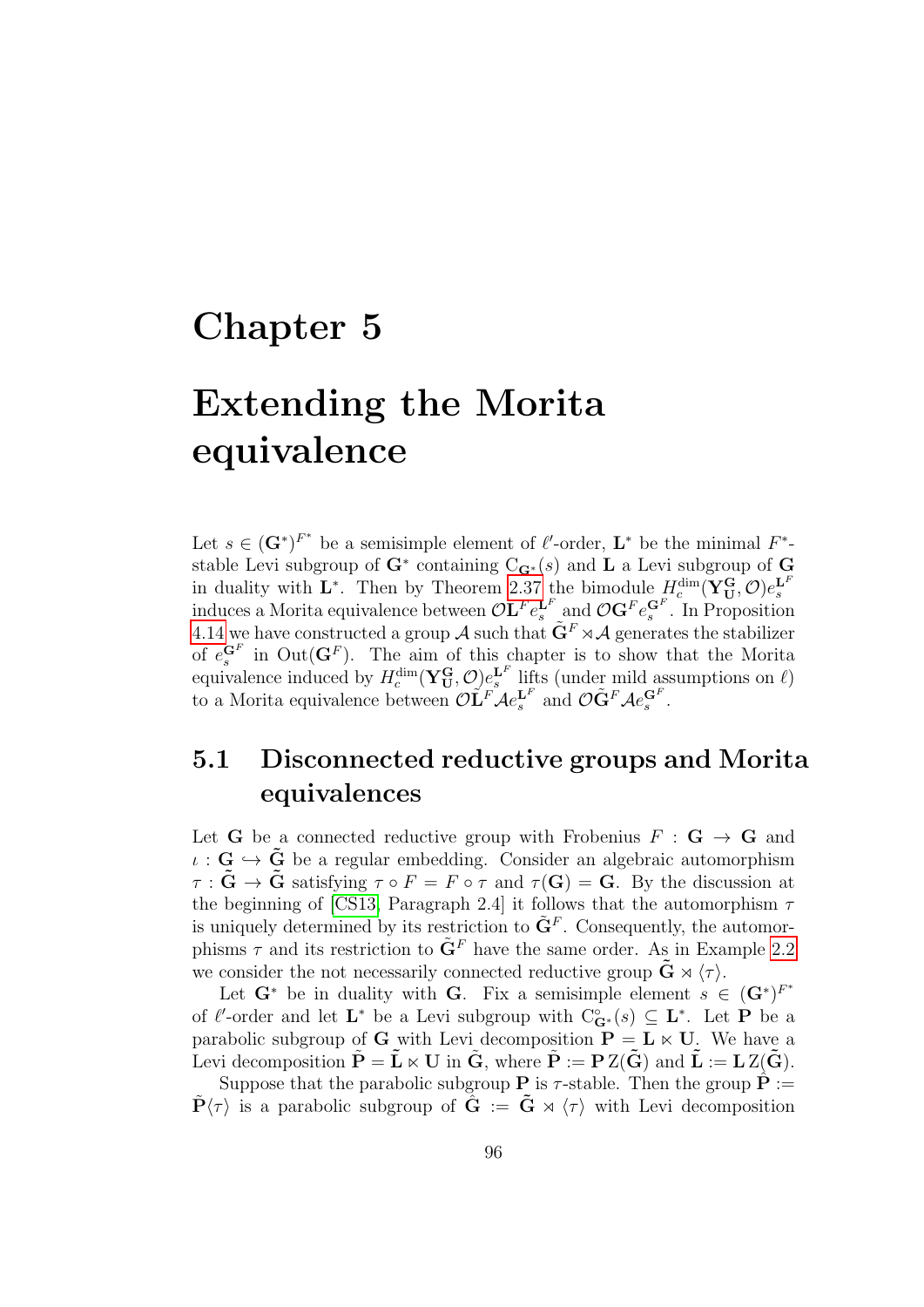$\hat{\mathbf{P}} = \hat{\mathbf{L}} \times \mathbf{U}$ , where  $\hat{\mathbf{L}} := \tilde{\mathbf{L}} \langle \tau \rangle$ , see Example [2.2.](#page-41-2) The Frobenius endomorphism F extends to a Frobenius endomorphism of  $\tilde{G} \rtimes \langle \tau \rangle$  by defining

$$
F: \tilde{\mathbf{G}} \rtimes \langle \tau \rangle \to \tilde{\mathbf{G}} \rtimes \langle \tau \rangle, \ g\tau \mapsto F(g)\tau.
$$

Since  $\tau$  and its restriction to  $\tilde{\mathbf{G}}^F$  have the same order we have an isomorphism

$$
(\tilde{\mathbf{G}} \rtimes \langle \tau \rangle)^F \cong \tilde{\mathbf{G}}^F \rtimes \langle \tau|_{\tilde{\mathbf{G}}^F} \rangle.
$$

In the following, we will as in Notation [4.3](#page-81-1) use the same letter  $\tau$  for the automorphism  $\tau : \tilde{G} \to \tilde{G}$  and its restriction to  $\tilde{G}^F$ .

We let Y and X be the rational series of  $(\mathbf{G}\langle \tau \rangle, F)$  and  $(\mathbf{L}\langle \tau \rangle, F)$  which contain the rational series associated to the semisimple element s of G and L respectively.

Let  $\sigma : \tilde{G} \to \tilde{G}$  be a bijective morphism of algebraic groups commuting with the action of  $\tau$  and F. Then  $\sigma$  extends to a bijective morphism

$$
\sigma : \tilde{G} \rtimes \langle \tau \rangle \to \tilde{G} \rtimes \langle \tau \rangle, \ g\tau \mapsto \sigma(g)\tau.
$$

With this notation we have the following:

<span id="page-96-0"></span>**Lemma 5.1.** The bimodule  $H_c^{\dim}(\mathbf{Y_U^G}, \Lambda)e_{\mathcal{X}}$  is endowed with a natural  $(\mathbf{G}^F \times$  $(\mathbf{L}^F)^{\text{opp}}\Delta(\tilde{\mathbf{L}}^F\langle\tau\rangle)$ -action. If  $\tilde{\mathbf{L}}$  is  $\sigma$ -stable then we have

$$
H_c^{\dim}(\mathbf{Y}_{\mathbf{U}}^{\mathbf{G}}, \Lambda)e_{\mathcal{X}} \cong {^{\sigma}H_c^{\dim}(\mathbf{Y}_{\mathbf{U}}^{\mathbf{G}}, \Lambda)^{\sigma}}\sigma(e_{\mathcal{X}})
$$

as  $\Lambda[(\mathbf{G}^F \times (\mathbf{L}^F)^{\text{opp}}) \Delta(\tilde{\mathbf{L}}^F \langle \tau \rangle)]$ -bimodules.

Proof. This is a direct consequence of Lemma [4.18](#page-89-1) applied to our situation.  $\Box$ 

#### 5.2 Local equivalences

We keep the assumptions of the previous section and consider the local situation. Suppose that b is a block of  $\Lambda$ **G**<sup>F</sup> $e_s^{\mathbf{G}^F}$  corresponding to a block c of  $\Lambda \mathbf{L}^F e_s^{\mathbf{L}^F}$  under the Morita equivalence induced by  $H_c^{\dim}(\mathbf{Y_U^G}, \Lambda)e_s^{\mathbf{L}^F}$ .

Let  $(Q, c_{Q})$  be a  $c$ -Brauer pair and  $(Q, b_{Q})$  the corresponding  $b$ -Brauer pair such that  $b_Q H_c^{\dim}(\mathbf{Y}_{\mathrm{Cu}(Q)}^{\mathrm{C}_{\mathbf{G}}(Q)})$  $\begin{equation} \begin{array}{l} \mathbf{C}_{\mathbf{G}}(Q), k) \ = \ H^{\dim}_c(\mathbf{Y}^{\mathbf{C}_{\mathbf{G}}(Q)}_{\mathbf{C}_{\mathbf{U}}(Q)}) \end{array} \end{equation}$  $C_{\mathbf{U}(Q)}^{G(Q)}, k) c_Q$ . As usually, we define  $B_Q := \text{Tr}_{\mathcal{N}_{\mathbf{G}F}(Q,b_Q)}^{\mathcal{N}_{\mathbf{G}F}(Q)}(b_Q)$  and  $C_Q := \text{Tr}_{\mathcal{N}_{\mathbf{L}F}(Q,c_Q)}^{\mathcal{N}_{\mathbf{L}F}(Q)}(c_Q)$ . We will now provide a local version of Lemma [5.1.](#page-96-0) The technical difficulty is to keep track of the diagonal actions.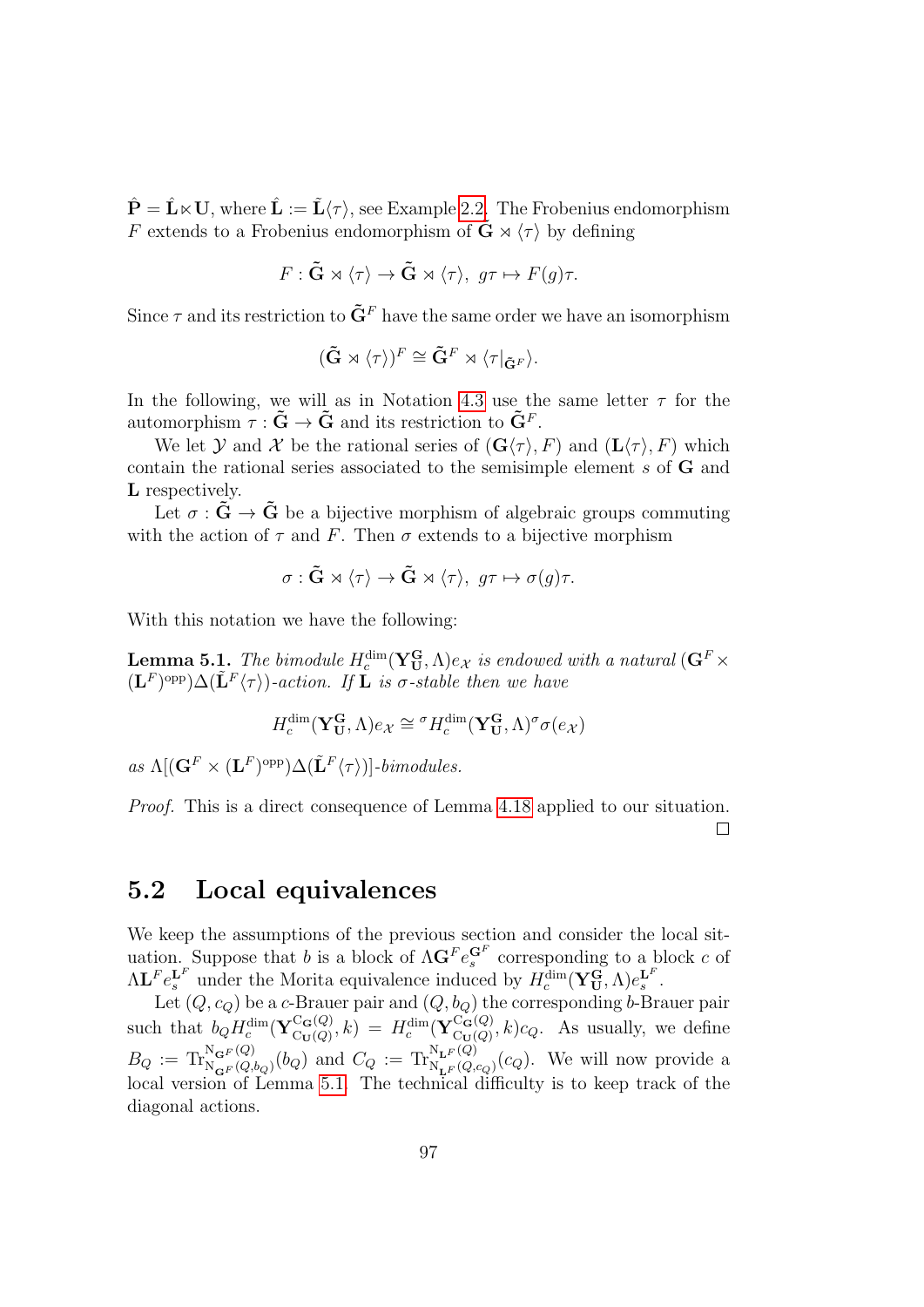**Theorem 5.2.** Assume that  $\hat{Q} = \hat{L} \times V$  is a parabolic subgroup of  $\hat{G}$  with Levi subgroup  $\hat{L}$ . Then we have

$$
H_c^{\dim}(\mathbf{Y}_{\mathrm{Cu}(Q)}^{\mathrm{Na}(Q)},\Lambda)C_Q \cong H_c^{\dim}(\mathbf{Y}_{\mathrm{Cu}(Q)}^{\mathrm{Na}(Q)},\Lambda)C_Q
$$

as  $\Lambda[(N_{\mathbf{G}^F}(Q) \times N_{\mathbf{L}^F}(Q)^{\text{opp}}) \Delta(N_{\mathbf{\hat{L}}^F}(Q, C_Q))]$ -modules.

*Proof.* Firstly, recall that  $N_{\hat{G}}(Q)$  is a reductive group with closed connected normal subgroup  $C^{\circ}_{\hat{G}}(Q)$ , see Example [2.3.](#page-41-1) We have a Levi decomposition  $N_{\hat{\mathbf{P}}}(Q) = N_{\hat{\mathbf{L}}}(Q) \ltimes C_{\mathbf{U}}(Q)$  in  $N_{\hat{\mathbf{G}}}(Q)$ . Furthermore,  $C_{\mathbf{G}}^{\circ}(Q)$  is a closed normal subgroup of  $N_{\mathbf{G}}(Q)$  and we have a Levi decomposition  $C_{\mathbf{P}}^{\circ}(Q) = C_{\mathbf{L}}^{\circ}(Q) \ltimes$  $C_U(Q)$  in the connected reductive group  $C_G^{\circ}(Q)$ , see also Example [2.3.](#page-41-1) In addition, we have

$$
\mathrm{N}_{\hat{\mathbf{L}}}(Q)\cap\mathrm{C}_{\mathbf{G}}^{\circ}(Q)=\mathrm{C}_{\hat{\mathbf{L}}\cap\mathbf{G}}(Q)\cap\mathrm{C}_{\mathbf{G}}^{\circ}(Q)=\mathrm{C}_{\mathbf{L}}(Q)\cap\mathrm{C}_{\mathbf{G}}^{\circ}(Q)=\mathrm{C}_{\mathbf{L}}^{\circ}(Q)
$$

and similarly  $N_{\hat{\mathbf{P}}}(Q) \cap C^{\circ}_{\mathbf{G}}(Q) = C^{\circ}_{\mathbf{P}}(Q)$ . This shows that we are in the situation of Section [2.3.](#page-42-1)

Recall that since  $(Q, c_Q)$  is a c-subpair we have  $br_Q^{\mathbf{L}^F}(c)c_Q = c_Q$ . Thus, there exists some rational series  $\mathcal{X}' \in (i_Q^{\mathbf{L}})^{-1}(\mathcal{X})$  such that  $c_Q$  is a block of  $k \mathrm{C}_{\mathbf{L}^F}(Q) e_{\mathcal{X}'}$ .

Let  $\mathcal Z$  be a rational series of  $C_{\mathbf L}^{\circ}(Q)$  contained in  $\mathcal X'$ . By Lemma [2.28](#page-55-0) we obtain that the rational series  $\mathcal{Z}$  is  $(C^{\circ}_{\mathbf{G}}(Q), C^{\circ}_{\mathbf{L}}(Q))$ -superregular. By the proof of Lemma [4.17](#page-88-1) we thus obtain an isomorphism

$$
H_c^{\dim}(\mathbf{Y}_{\mathrm{Cu}(Q)}^{\mathrm{C}_\mathbf{G}(Q)}, \Lambda)e_{\mathcal{Z}} \cong H_c^{\dim}(\mathbf{Y}_{\mathrm{C}_{\mathbf{V}}(Q)}^{\mathrm{C}_\mathbf{G}(Q)}, \Lambda)e_{\mathcal{Z}}
$$

of  $\Lambda[(C_{\mathbf{G}}^{\circ}(Q)^F \times (C_{\mathbf{L}}^{\circ}(Q)^F)^{\text{opp}})\Delta N_{\hat{\mathbf{L}}^F}(Q, e_{\mathcal{Z}})]$ -modules. Moreover we have  $e_{\mathcal{X}'} = \text{Tr}_{\left(\mathcal{C}_{\mathbf{L}}^{\circ}(\mathcal{Q})\right)^{F}}^{\mathcal{C}_{\mathbf{L}^{\mathbf{F}}}(\mathcal{Q})}(e_{\mathcal{Z}})$  by Lemma [2.26,](#page-54-0) which implies that  $\text{N}_{\mathbf{\hat{L}}^F}(Q, e_{\mathcal{X}'})$  $C_{\mathbf{L}^F}(Q)N_{\hat{\mathbf{L}}^F}(Q, e_{\mathcal{Z}})$ . By Remark [2.9](#page-45-1) we obtain an isomorphism

$$
H_c^{\dim}(\mathbf{Y}_{\mathrm{Cu}(Q)}^{\mathrm{Ca}(Q)}, \Lambda)e_{\mathcal{X}'} \cong H_c^{\dim}(\mathbf{Y}_{\mathrm{Cu}(Q)}^{\mathrm{Ca}(Q)}, \Lambda)e_{\mathcal{X}'}
$$

of  $\Lambda[(\mathrm{C}_{\mathbf{G}^F}(Q) \times (\mathrm{C}_{\mathbf{L}^F}(Q))^{\text{opp}}) \Delta N_{\hat{\mathbf{L}}^F}(Q, e_{\mathcal{X}'})]$ -modules. Since  $c_Q$  is a block of  $kC_{\mathbf{L}^F}(Q)e_{\mathcal{X}'}$  we obtain, by truncating to  $c_Q$ , an isomorphism  $H_c^{\dim}(\mathbf{Y}_{\text{C}_{\mathbf{H}}(Q)}^{\text{C}_{\mathbf{G}}(Q)})$  $C_{\mathbf{U}}(Q), \Lambda$ ) $c_Q \cong$  $H_c^{\dim}(\mathbf{Y}_{\mathrm{C}_{\mathbf{V}}(Q)}^{\mathrm{C}_{\mathbf{G}}(Q)})$  $C_{\mathbf{G}}(Q)$ ,  $\Lambda$ )c<sub>Q</sub> of  $\Lambda$ [C<sub>G</sub><sub>F</sub>(Q) × (C<sub>L</sub><sub>F</sub>(Q))<sup>opp</sup> $\Delta$ N<sub>L</sub><sup>F</sup>(Q, c<sub>Q</sub>)]-modules. Applying Lemma [2.8](#page-44-0) yields an isomorphism

$$
H_c^{\dim}(\mathbf{Y}_{\mathrm{Cu}(Q)}^{\mathrm{N}_{\mathbf{G}}(Q)},\Lambda)C_Q \cong H_c^{\dim}(\mathbf{Y}_{\mathrm{C}_{\mathbf{V}}(Q)}^{\mathrm{N}_{\mathbf{G}}(Q)},\Lambda)C_Q
$$
  
of  $\Lambda[(\mathrm{N}_{\mathbf{G}^F}(Q) \times \mathrm{N}_{\mathbf{L}^F}(Q)^{\mathrm{opp}})\Delta \mathrm{N}_{\hat{\mathbf{L}}^F}(Q,C_Q)]$ -modules.

The methods of this section rely on the parabolic subgroup **P** being  $\tau$ stable. In the upcoming sections, we will use an idea from [\[Dig99\]](#page-143-1) to reduce to this situation.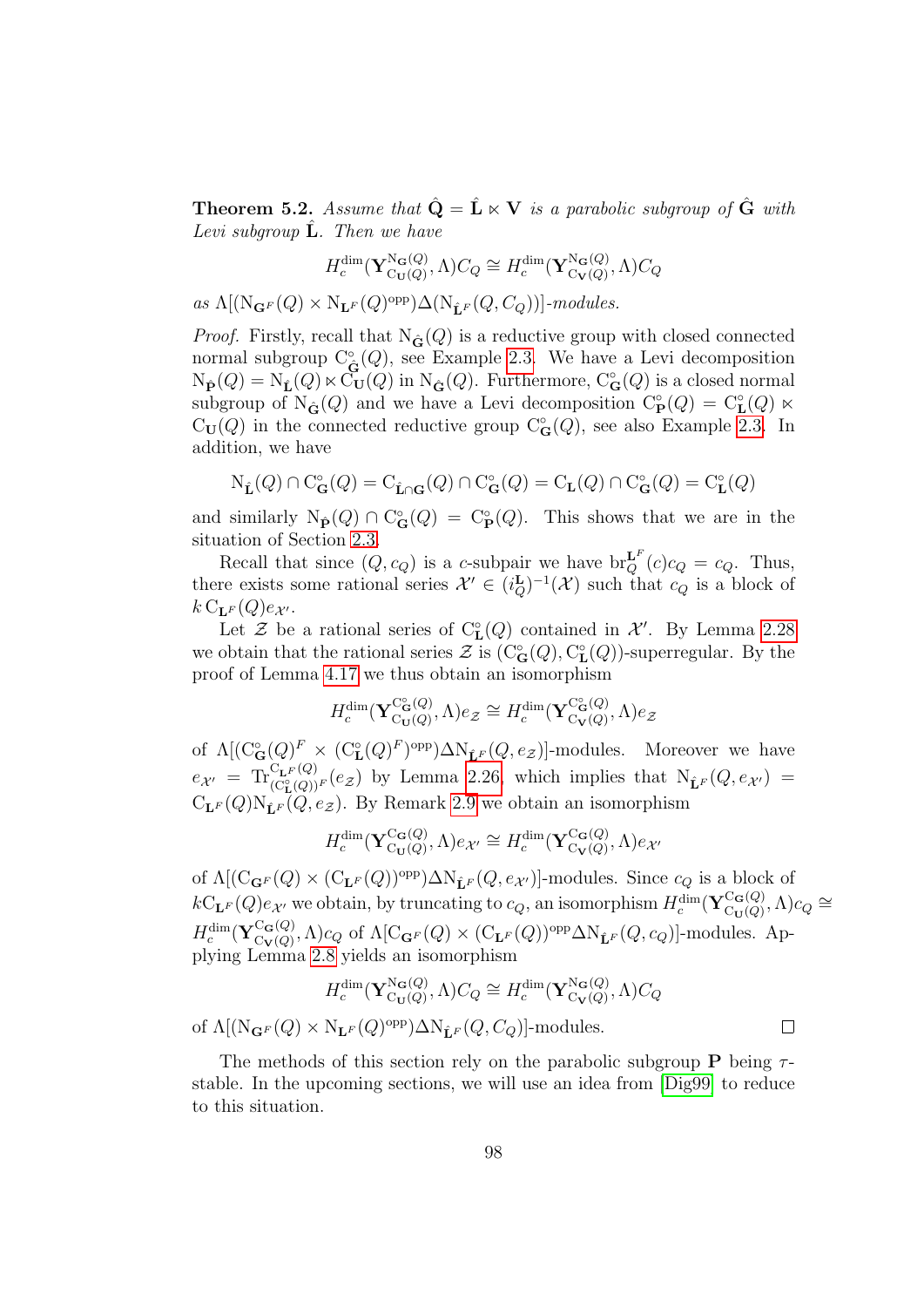## 5.3 Restriction of scalars for Deligne–Lusztig varieties

Let **G** be a reductive group with Frobenius endomorphism  $F_0: \mathbf{G} \to \mathbf{G}$ . For an integer r we let  $F := F_0^r : \mathbf{G} \to \mathbf{G}$ . We consider the reductive group  $\mathbf{G} = \mathbf{G}^r$  with Frobenius endomorphism  $F_0 \times \cdots \times F_0 : \mathbf{G} \to \mathbf{G}$  which we also denote by  $F_0$ . We consider the permutation

$$
\tau:\underline{G}\to \underline{G}
$$

given by  $\tau(g_1,\ldots,g_r) = (g_2,\ldots,g_r,g_1)$ . Consider the projection onto the first component

$$
\mathrm{pr}:\mathbf{\underline{G}}\rightarrow\mathbf{G},\,(g_1,\ldots,g_r)\mapsto g_1.
$$

The restriction of pr to  $\underline{\mathbf{G}}^{F_0\tau}$  induces an isomorphism

$$
\mathrm{pr}:\underline{\mathbf{G}}^{F_0\tau}\to\mathbf{G}^F
$$

of finite groups with inverse map given by  $pr^{-1}(g) = (g, F_0^{r-1}(g), \ldots, F_0(g))$ for  $g \in \mathbf{G}^F$ .

For any subset H of G we set

$$
\underline{\mathbf{H}} := \mathbf{H} \times F_0^{r-1}(\mathbf{H}) \times \cdots \times F_0(\mathbf{H}).
$$

Note that if **H** is F-stable then **H** is  $\tau F_0$ -stable and the projection map  $pr: \mathbf{H} \to \mathbf{H}$  induces an isomorphism  $\mathbf{H}^{\tau F_0} \cong \mathbf{H}^F$ . Conversely, one easily sees that any  $\tau F_0$ -stable subset of  $\mathbf G$  is of the form  $\mathbf H$  for some *F*-stable subset H of G.

Let  $L$  be an F-stable Levi subgroup of  $G$  and  $P$  a parabolic subgroup of **G** with Levi decomposition  $P = L \times U$ . Then P is a parabolic subgroup of **G** with Levi decomposition  $\underline{\mathbf{P}} = \underline{\mathbf{L}} \ltimes \underline{\mathbf{U}}$  such that  $\tau F_0(\underline{\mathbf{L}}) = \underline{\mathbf{L}}$ . We can therefore consider the Deligne–Lusztig variety  $Y_{U}^{\mathbf{G},F_0\tau}$  which is a  $\underline{\mathbf{G}}^{F_0\tau} \times (\underline{\mathbf{L}}^{F_0\tau})^{\text{opp}}$ variety. Under the isomorphism  $G^F \cong \overline{G}^{F_0 \tau}$  we will in the following regard it as a  $\mathbf{G}^F \times (\mathbf{L}^F)$ <sup>opp</sup>-variety.

The following proposition is proved in [\[Dig99,](#page-143-1) Proposition 3.1] under the additional assumptions that G is connected and that the Levi subgroup L is  $F_0$ -stable. Here, we give a complete proof of this proposition and thereby show that these assumptions are superfluous.

<span id="page-98-0"></span>Proposition 5.3. Let L be an F-stable Levi subgroup of G and P a parabolic subgroup of G with Levi decomposition  $P = L \ltimes U$ . Then the projection  $pr: G \to G$  onto the first coordinate defines an isomorphism

$$
Y^{\underline{\mathbf{G}},\tau F_0}_{\underline{\mathbf{U}}}\cong Y^{\mathbf{G},F}_{\mathbf{U}}
$$

of varieties which is  $\mathbf{G}^F \times (\mathbf{L}^F)$ <sup>opp</sup>-equivariant.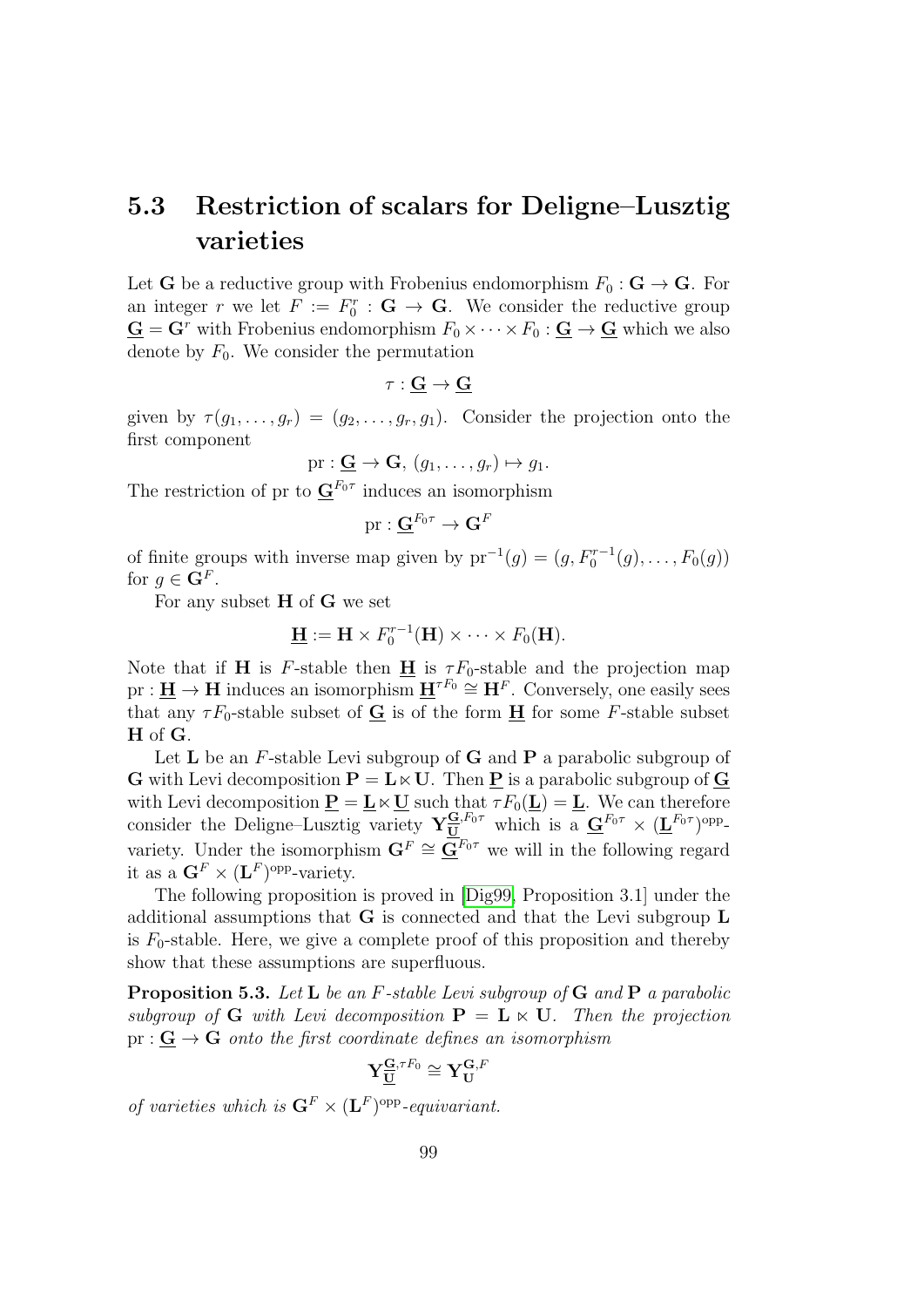*Proof.* Let  $g = (g_1, \ldots, g_r) \in \underline{G}$ . Then  $g\underline{U} \in Y_{\underline{U}}^{G, \tau_{F_0}}$  if and only if

$$
\underline{g}^{-1}(\tau F_0)(\underline{g}) \in \underline{\mathbf{U}}(\tau F_0)(\underline{\mathbf{U}}) = \mathbf{U}F(\mathbf{U}) \times F_0^{r-1}(\mathbf{U}) \times \cdots \times F_0(\mathbf{U}).
$$

This is equivalent to  $g_1^{-1}F_0(g_2) \in \mathbf{U}F(\mathbf{U})$  and  $g_i^{-1}F_0(g_{i+1}) \in F_0^{r+1-i}(\mathbf{U})$  for all  $i = 2, \ldots, r$  (where  $g_{r+1} := g_1$ ). Therefore,  $g\underline{U} \in Y_{\underline{U}}^{\underline{G}, \tau F_0}$  if and only if

$$
\underline{g}\underline{\mathbf{U}} = (g_1, F_0^{r-1}(g_1), \dots, F_0(g_1))\underline{\mathbf{U}}
$$
 and  $g_1^{-1}F(g_1) \in \mathbf{U}F(\mathbf{U})$ .

Hence, an element  $\underline{g}\underline{U} \in Y_{\underline{U}}^{\underline{G},\tau F_0}$  is uniquely determined by its first component  $g_1\mathbf{U} \in \mathbf{Y}_{\mathbf{U}}^{\mathbf{G}}$  and each element of  $\mathbf{Y}_{\mathbf{U}}^{\mathbf{G}}$  arises from an element  $g_1\mathbf{U} \in \mathbf{Y}_{\mathbf{U}}^{\mathbf{G}}$ . This shows that  $pr: \mathbf{G} \to \mathbf{G}$  induces an isomorphism

$$
\mathbf{Y}_{\mathbf{U}}^{\mathbf{G},F}\cong\mathbf{Y}_{\mathbf{\underline{U}}}^{\mathbf{\underline{G}},\tau F_0},
$$

 $\Box$ 

which is clearly  $\mathbf{G}^F \times (\mathbf{L}^F)^\text{opp}\text{-}\text{equivariant}.$ 

For any F-stable closed subgroup **H** of **G**, the projection map pr :  $\mathbf{H}^{\tau F_0} \rightarrow$  $H<sup>F</sup>$  induces an isomorphism

$$
\mathrm{pr}^\vee : \Lambda \mathbf{H}^F\text{-mod} \to \Lambda \mathbf{\underline{H}}^{\tau F_0}\text{-mod}.
$$

The isomorphism of the previous lemma therefore shows that the following diagram is commutative.

$$
G_0(\Lambda \mathbf{L}^F) \xrightarrow{R_{\mathbf{L}}^{\mathbf{G},F}} G_0(\Lambda \mathbf{G}^F)
$$
  
\n
$$
\text{pr}^{\vee} \downarrow \qquad \qquad \text{pr}^{\vee} \downarrow \qquad \qquad \text{pr}^{\vee} \downarrow
$$
  
\n
$$
G_0(\Lambda \underline{\mathbf{L}}^{\tau F_0}) \xrightarrow{R_{\underline{\mathbf{L}}}^{\mathbf{G},\tau F_0}} G_0(\Lambda \underline{\mathbf{G}}^{\tau F_0})
$$

We will now provide a local version of Proposition [5.3.](#page-98-0) Let Q be a finite solvable  $p'$ -subgroup of **L**. Recall from Example [2.3](#page-41-1) that the normalizer  $N_{\mathbf{G}}(Q)$  is a reductive group and  $N_{\mathbf{P}}(Q)$  is a parabolic subgroup of  $N_{\mathbf{G}}(Q)$ with Levi decomposition  $N_{\mathbf{P}}(Q) = N_{\mathbf{L}}(Q) \ltimes C_{\mathbf{U}}(Q)$ . We denote

$$
\underline{Q} := Q \times F_0^{r-1}(Q) \times \cdots \times F_0(Q)
$$

and observe that  $Q$  is a finite solvable  $p'$ -subgroup of  $\underline{\mathbf{L}}$ . By the same argument as before, we see that  $N_{\mathbf{G}}(Q)$  is a reductive group with parabolic subgroup  $N_{\mathbf{P}}(Q)$  and Levi decomposition  $N_{\mathbf{P}}(Q) = N_{\mathbf{L}}(Q) \ltimes C_{\mathbf{U}}(Q)$ .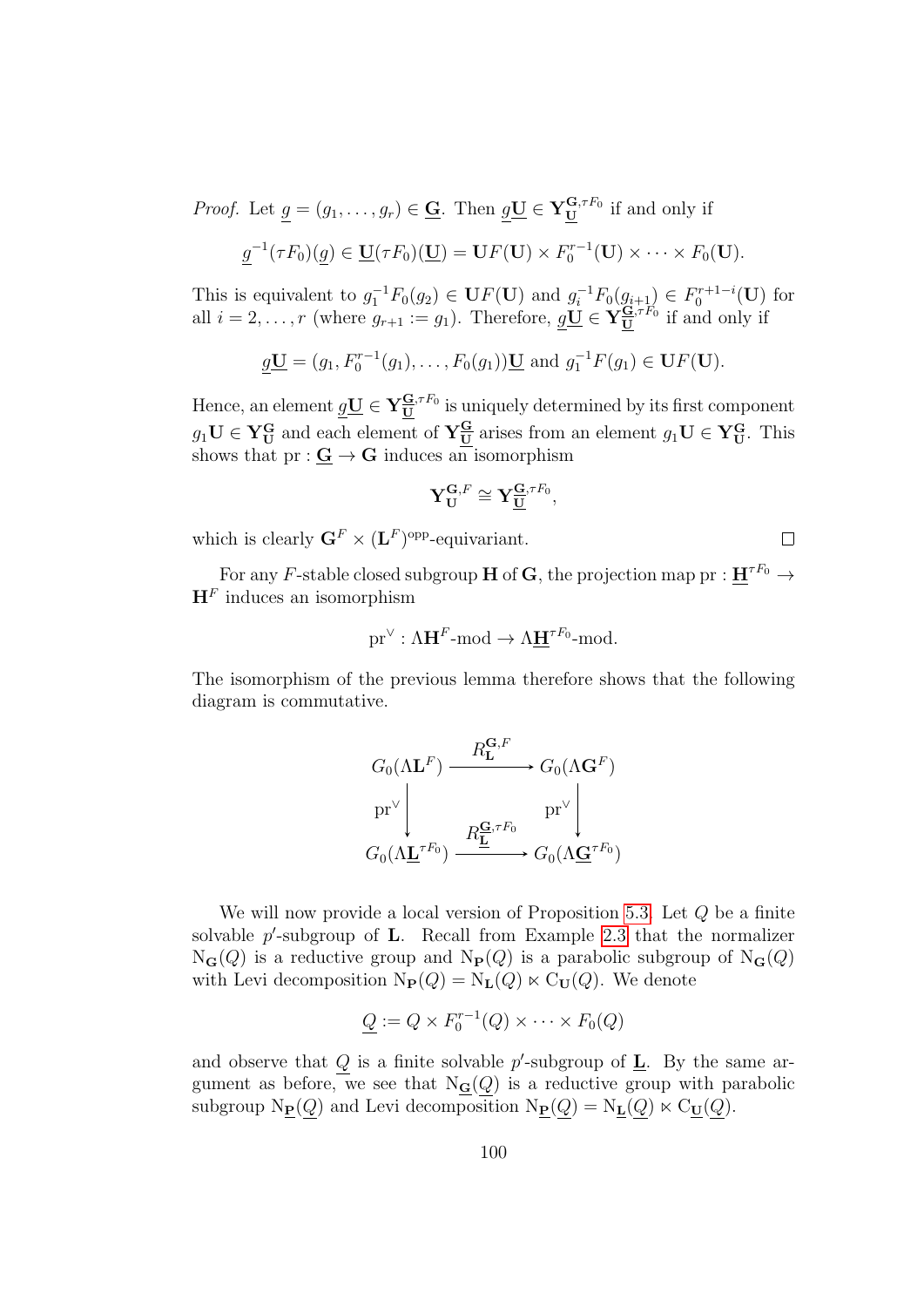We can therefore consider the Deligne–Lusztig variety  $\mathbf{Y}_{\text{C}\underline{\mathbf{U}}(Q)}^{\mathbf{N}_{\underline{\mathbf{G}}}(\underline{Q}),\tau F_0}$  which is a  $N_{\mathbf{G}^{F_0 \tau}}(Q) \times N_{\mathbf{L}^{F_0 \tau}}(Q)$ <sup>opp</sup>-variety. Under the isomorphism pr :  $\mathbf{G}^{F_0 \tau} \to \mathbf{G}^F$ we may consider it as a  $N_{\mathbf{G}^F}(Q) \times N_{\mathbf{L}^F}(Q)$ <sup>opp</sup>-variety.

Thus, we can apply Proposition [5.3](#page-98-0) in this situation and obtain the following corollary:

Corollary 5.4. Suppose that we are in the situation of Proposition [5.3](#page-98-0) and assume that  $Q$  is a finite solvable  $p'$ -group of  $L$ . Then the projection map  $pr : N_{\mathbf{G}}(Q) \to N_{\mathbf{G}}(Q)$  induces an isomorphism

$$
\mathbf{Y}^{\mathrm{N}_\mathbf{G}(\underline{Q}),\tau F_0}_{\mathrm{C}\underline{\mathbf{U}}(\underline{Q})}\cong \mathbf{Y}^{\mathrm{N}_\mathbf{G}(Q),F}_{\mathrm{C}\mathbf{U}(Q)}
$$

of varieties which is  $N_{\mathbf{G}^F}(Q) \times N_{\mathbf{L}^F}(Q)$ <sup>opp</sup>-equivariant.

## 5.4 Duality in the context of restriction of scalars

Recall from the previous section we denote  $\mathbf{G} = \mathbf{G}^r$  and we consider the automorphism

$$
\tau: \underline{\mathbf{G}} \to \underline{\mathbf{G}}, (g_1, \ldots, g_r) \mapsto (g_2, \ldots, g_r, g_1).
$$

Our aim in this and the subsequent sections is to study the representation theory of the finite group  $\underline{G}^{\tau F_0}$ . In order to understand the Lusztig series of the group  $\mathbf{G}^{\tau F_0}$  we will need to explicitly construct the dual group of  ${\bf G}^{\tau F_0}$ . Note that in the following we will therefore heavily use the notation introduced in Section [2.6.](#page-47-0)

Suppose that the triple  $(G^*, T_0^*, F_0^*)$  is in duality with  $(G, T_0, F_0)$  under a duality isomorphism  $\delta: X(\mathbf{T}_0) \to Y(\mathbf{T}_0^*)$ . We consider the r-fold product  $\mathbf{G}^* := (\mathbf{G}^*)^r$  of the dual group  $\mathbf{G}^*$  endowed with the Frobenius endomorphism  $F_0^* := F_0^* \times \cdots \times F_0^* : \underline{\mathbf{G}^*} \to \underline{\mathbf{G}^*}$ . Moreover, let

$$
\tau^*: \underline{\mathbf{G}}^* \to \underline{\mathbf{G}}^*, (g_1, \ldots, g_r) \mapsto (g_r, g_1 \ldots, g_{r-1}).
$$

We denote by  $pr : \mathbf{G}^* \to \mathbf{G}^*$  the projection onto the first coordinate. For any  $F^*$ -stable closed subgroup **H** of  $G^*$  we set

$$
\underline{\mathbf{H}} := \mathbf{H} \times F_0^*(\mathbf{H}) \times \cdots \times (F_0^*)^{r-1}(\mathbf{H}).
$$

Let  $\pi_i : \underline{\mathbf{T}}_0 \to F_0^{r-i+1}(\mathbf{T}_0)$  the projection onto the *i*th coordinate. For any character  $\chi \in X(\mathbf{T}_0)$  we let  $\chi_i \in X(F_0^{r-i+1}(\mathbf{T}_0))$  be the unique character such that  $\chi_i \circ \pi_i = \chi$  and we write  $\chi = (\chi_1, \ldots, \chi_r)$ .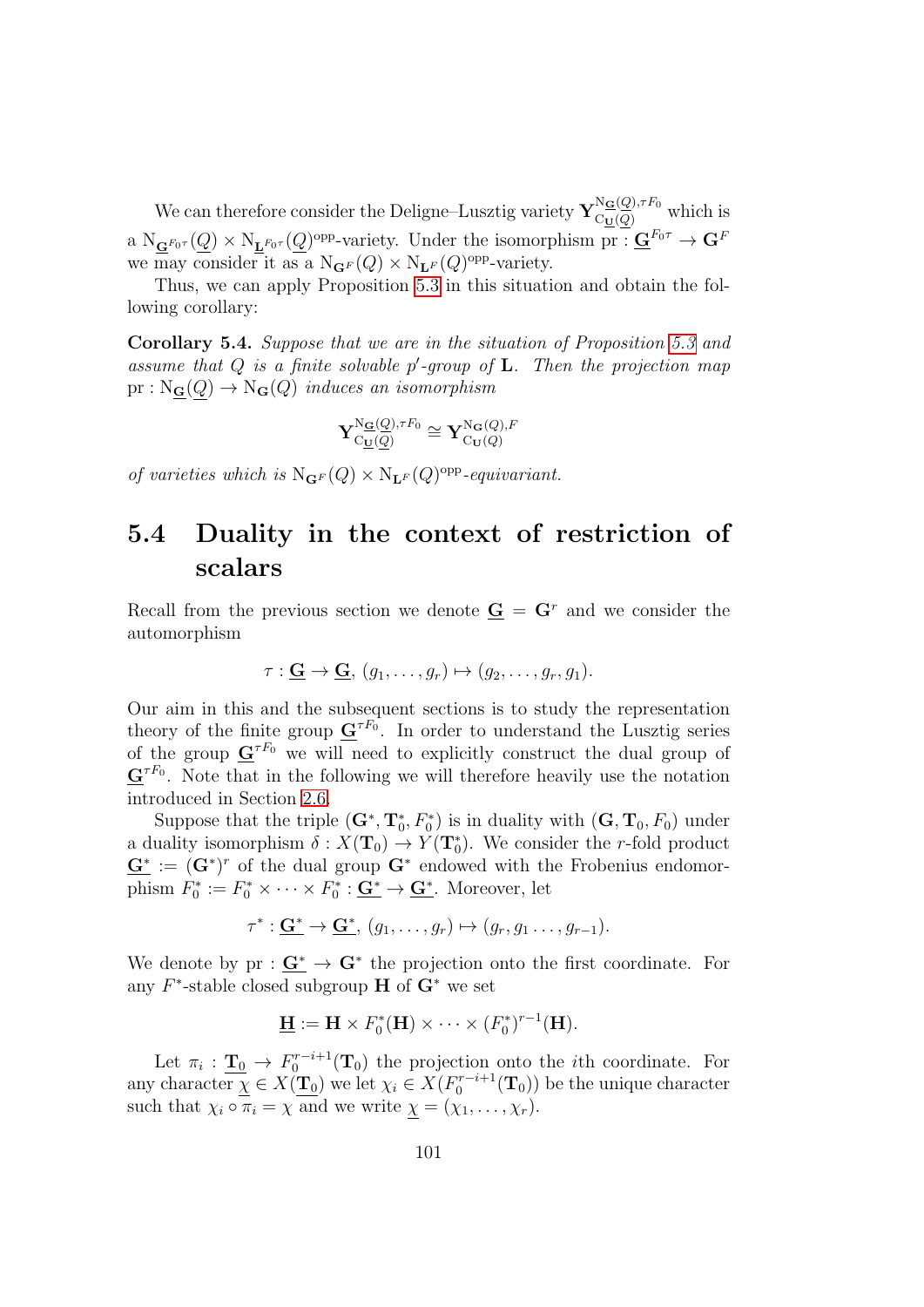Similarly, for  $\gamma \in Y(\mathbf{T}_0^*)$  we consider the projection  $\pi_i : \mathbf{T}_0^* \to (F_0^*)^i(\mathbf{T}_0^*)$ onto the *i*th coordinate. Let  $\gamma_i \in Y((F_0^*)^i(\mathbf{T}_0^*))$  be the cocharacter defined by  $\gamma_i = \pi_i \circ \gamma$  and write  $\gamma = (\gamma_1, \dots, \gamma_r)$ . We then define

$$
\underline{\delta}: X(\underline{\mathbf{T}_0}) \to Y(\underline{\mathbf{T}_0^*}), (\chi_1, \ldots, \chi_r) \mapsto (\delta(\chi_1), \ldots, \delta(\chi_r)).
$$

Recall that the torus  $\underline{\mathbf{T}}_0$  is  $\tau F_0$ -stable and the torus  $\underline{\mathbf{T}}_0^*$  is  $\tau^* F_0^*$ -stable. **Lemma 5.5.** The triple  $(\mathbf{G}, \mathbf{T}_0, F_0\tau)$  is in duality with  $(\mathbf{G}^*, \mathbf{T}_0^*, \tau^*F_0^*)$ . *Proof.* For  $\chi = (\chi_1, \ldots, \chi_r) \in X(\mathbf{T}_0)$  we have

$$
(F_0 \tau)(\underline{\chi}) = (F_0(\chi_r), F_0(\chi_1), \ldots, F_0(\chi_{r-1})).
$$

On the other hand, for  $\gamma = (\gamma_1, \ldots, \gamma_r) \in Y(\mathbf{T}_0^*)$  we have  $(\tau^* F_0^*)^{\vee}(\gamma) =$  $((F_0^*)^{\vee}(\gamma_r), (F_0^*)^{\vee}(\gamma_1), \ldots, (F_0^*)^{\vee}(\gamma_{r-1}))$ . Therefore, we have

$$
\underline{\delta}((\tau F_0)(\chi_1,\ldots,\chi_r))=(\tau^*F_0^*)^{\vee}(\underline{\delta}(\chi_1,\ldots,\chi_r)).
$$

 $\Box$ 

We conclude that  $(\mathbf{\underline{G}}, \mathbf{\underline{T}}_0, F_0\tau)$  is in duality with  $(\mathbf{\underline{G^*}}, \mathbf{\underline{T}}_0^*, \tau^*F_0^*).$ 

<span id="page-101-0"></span>Lemma 5.6. The following diagram is commutative:

$$
\operatorname{Irr}(\underline{\mathbf{T}_0}^{\tau F_0}) \xleftarrow{\operatorname{pr}^{\vee}} \operatorname{Irr}(\mathbf{T}_0^F)
$$

$$
\underline{\delta}_1 \Bigg| \qquad \qquad \delta_1 \Bigg|
$$

$$
(\mathbf{T}_0^*)^{\tau^* F_0^*} \xrightarrow{\operatorname{pr}} ((\mathbf{T}_0^*)^{F^*})
$$

More concretely, if  $(\mathbf{T}_0, \theta) \in \nabla(\mathbf{G}, F)$  is in duality with  $(\mathbf{T}_0^*, \text{pr}(\underline{s})) \in \mathcal{S}(\mathbf{G}^*, F^*)$ then  $(\mathbf{T}_0, \theta \circ \mathrm{pr}) \in \nabla(\mathbf{G}, F_0\tau)$  is in duality with  $(\mathbf{T}_0^*, \underline{s}) \in \mathcal{S}(\mathbf{G}^*, \tau^* F_0^*)$ .

*Proof.* Let  $\theta \in \text{Irr}(\mathbf{T}_0^F)$  be a character and suppose that  $\chi \in X(\mathbf{T}_0)$  satisfies  $\theta = \text{Res}_{\mathbf{T}_0^F}^{\mathbf{T}_0}(\kappa \circ \chi)$ , where  $\kappa : \overline{\mathbb{F}_p}^{\times} \hookrightarrow \overline{\mathbb{Q}_\ell}^{\times}$  is the ring homomorphism from Section [2.6.](#page-47-0) Then we have  $\operatorname{Res}_{\mathbf{T}_0^{\tau}F_0}^{\mathbf{T}_0}(\kappa \circ (\chi, 1, \ldots, 1)) = \theta \circ \operatorname{pr}.$ 

Recall that in Section [2.6](#page-47-0) we fixed an injective morphism  $\iota : (\mathbb{Q}/\mathbb{Z})_{p'} \to$  $\overline{\mathbb{F}_q}^{\times}$  and defined  $\zeta \in \overline{\mathbb{F}_q}^{\times}$  to be  $\iota(\frac{1}{q^n})$  $\frac{1}{q^{n}-1}) \in \overline{\mathbb{F}_q}^{\times}.$ 

Let  $\gamma := \delta(\chi)$  and  $s := N_{F^n/F}(\gamma(\zeta))$  where n is chosen such that  $\mathbf{T}_0^*$  is split over  $\mathbb{F}_{q^n}$ . Then by definition we have  $\delta_1(\theta) = s$ , where  $\delta_1 : \text{Irr}(\mathbf{T}_0^F) \to (\mathbf{T}_0^*)^{F^*}$ is the isomorphism induced by duality. We have  $(\gamma, 1, \ldots, 1) = \underline{\delta}(\chi, 1, \ldots, 1)$ . For any  $t \in \mathbf{T}_0^*$  we have

$$
N_{(F_0^*\tau^*)^r/F_0^*}(t,1,\ldots,1)=(t,F_0^*(t),\ldots,(F_0^*)^{r-1}(t)).
$$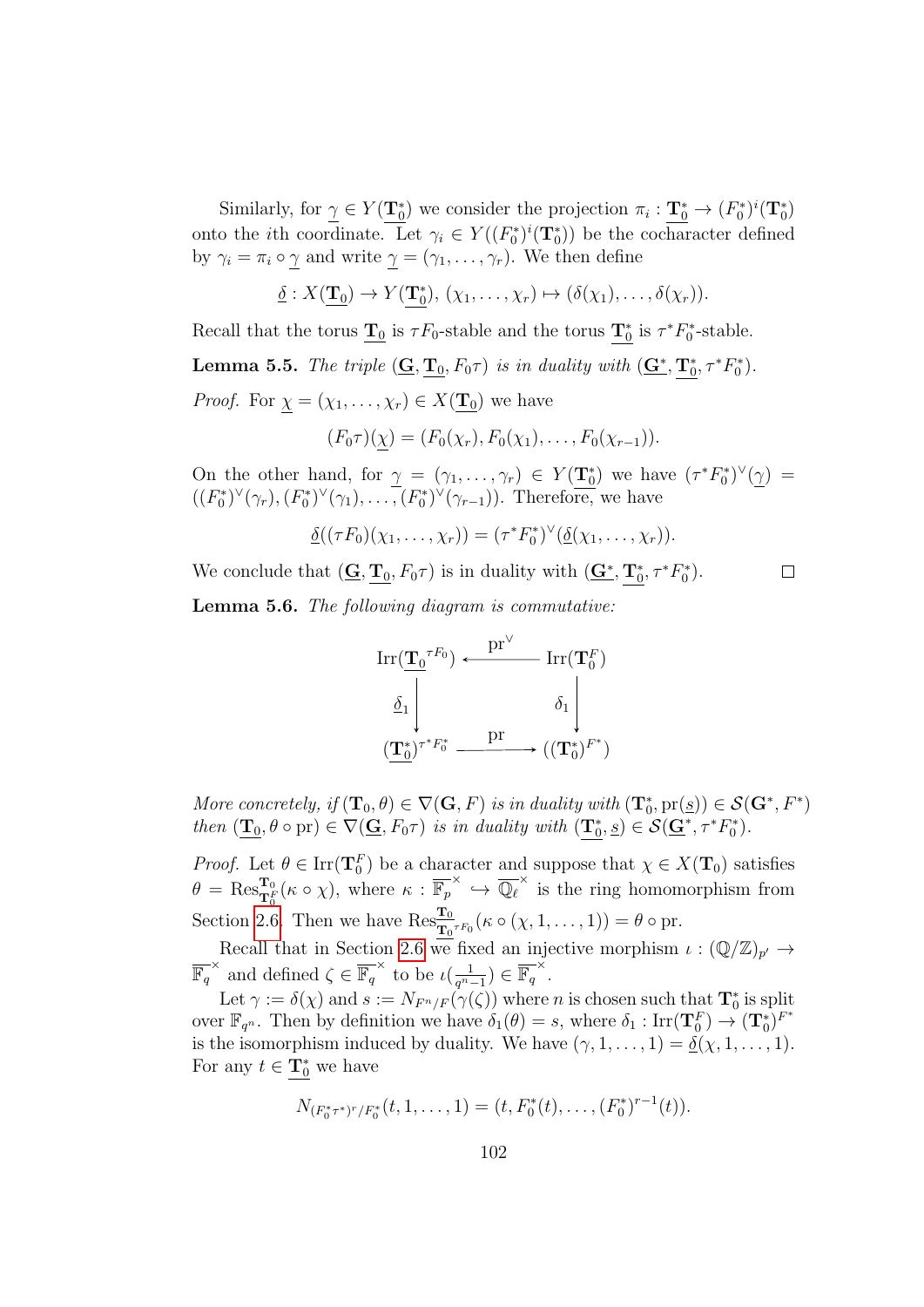We conclude that

$$
N_{(F_0^*\tau^*)^{rn}/F_0^*\tau^*}((\gamma,1,\ldots,1)(\zeta)) = (N_{F^n/F}(\gamma(\zeta)), N_{F^n/F}(F_0(\gamma(\zeta)),\ldots, N_{F^n/F}(F_0^{r-1}(\gamma(\zeta)))
$$

and therefore

$$
N_{(F_0^*\tau^*)^{rn}/F_0^*\tau^*}((\gamma,1,\ldots,1)(\zeta))=(s,F_0(s),\ldots,F_0^{r-1}(s))=\underline{s}.
$$

Note that  $\mathbf{T}_0$  is split over  $\mathbb{F}_{q^{rn}}$  since  $\mathbf{T}_0^{(rF_0)^{rn}} \cong \mathbf{T}_0^{F^n}$  $_{0}^{F^{n}}$ . Let  $\underline{\delta}_{1}$ : Irr $(\underline{\mathbf{T}_{0}}^{\tau F_{0}}) \rightarrow$  $(\mathbf{T}_0^*)^{F_0\tau^*}$  be the isomorphism induced by duality between  $(\mathbf{G}, \mathbf{T}_0, \overline{F_0}\tau)$  and  $(\overline{\mathbf{G}^*}, \mathbf{T}_0^*, \tau^* F_0^*)$ . Then by construction we have  $\underline{\delta}_1(\theta \circ \text{pr}) = \underline{s}$ , as claimed in the lemma.  $\Box$ 

#### 5.5 Comparing Weyl groups

For the following lemma note that

$$
W(\mathbf{T}_0) = W(\mathbf{T}_0) \times W(F_0^{r-1}(\mathbf{T}_0)) \times \cdots \times W(F_0(\mathbf{T}_0)).
$$

The map  $F_0: W(\mathbf{T}_0) \to W(F_0(\mathbf{T}_0))$  is an isomorphism of finite groups and we denote by  $F_0^{-1}: W(F_0(\mathbf{T}_0)) \to W(\mathbf{T}_0)$  its inverse.

<span id="page-102-0"></span>Lemma 5.7. The product map

$$
\operatorname{prod}_F: W(\underline{\mathbf{T}_0}) \to W(\mathbf{T}_0), (w_1, \dots, w_r) \to w_1 \cdot F_0(w_2) \cdot \dots \cdot F_0^{r-1}(w_r)
$$

induces a bijection between the  $F_0 \tau$ -conjugacy classes of  $W(\mathbf{T}_0)$  and the Fconjugacy classes of  $W(\mathbf{T}_0)$ . In particular, any element  $\underline{w} \in W(\mathbf{T}_0)$  is  $F_0 \tau$ . *conjugate to*  $(\text{prod}_F(\underline{w}), 1, \ldots, 1)$ .

*Proof.* Let  $\underline{x} = (x_1, \ldots, x_r), g = (g_1, \ldots, g_r) \in W(\mathbf{T}_0)$  be arbitrary. Then

$$
\underline{gx}(F_0\tau(\underline{g}))^{-1} = (g_1x_1F_0(g_2^{-1}), g_2x_2F_0(g_3^{-1}), \dots, g_rx_rF_0(g_1^{-1})),
$$

which implies

$$
\text{prod}_F(\underline{gx}(F_0\tau(\underline{g}))^{-1}) = g_1 \text{prod}_F(x_1,\ldots,x_r)F(g_1)^{-1} = g_1 \text{prod}_F(\underline{x})F(g_1)^{-1}.
$$

This shows that  $\text{prod}_{F}$  induces a map from the  $F_0 \tau$ -conjugacy classes of  $W({\bf \underline{T}_0})$  to F-conjugacy classes of  $W({\bf T}_0).$  The map  $\operatorname{prod}_F: W({\bf \underline{T}_0}) \to W({\bf T}_0)$ is clearly surjective since for  $w \in W(T_0)$  we have  $\text{prod}_F(w, 1, \ldots, 1) = w$ . Therefore, the induced map on conjugacy classes is surjective as well. It remains to show that this map is injective.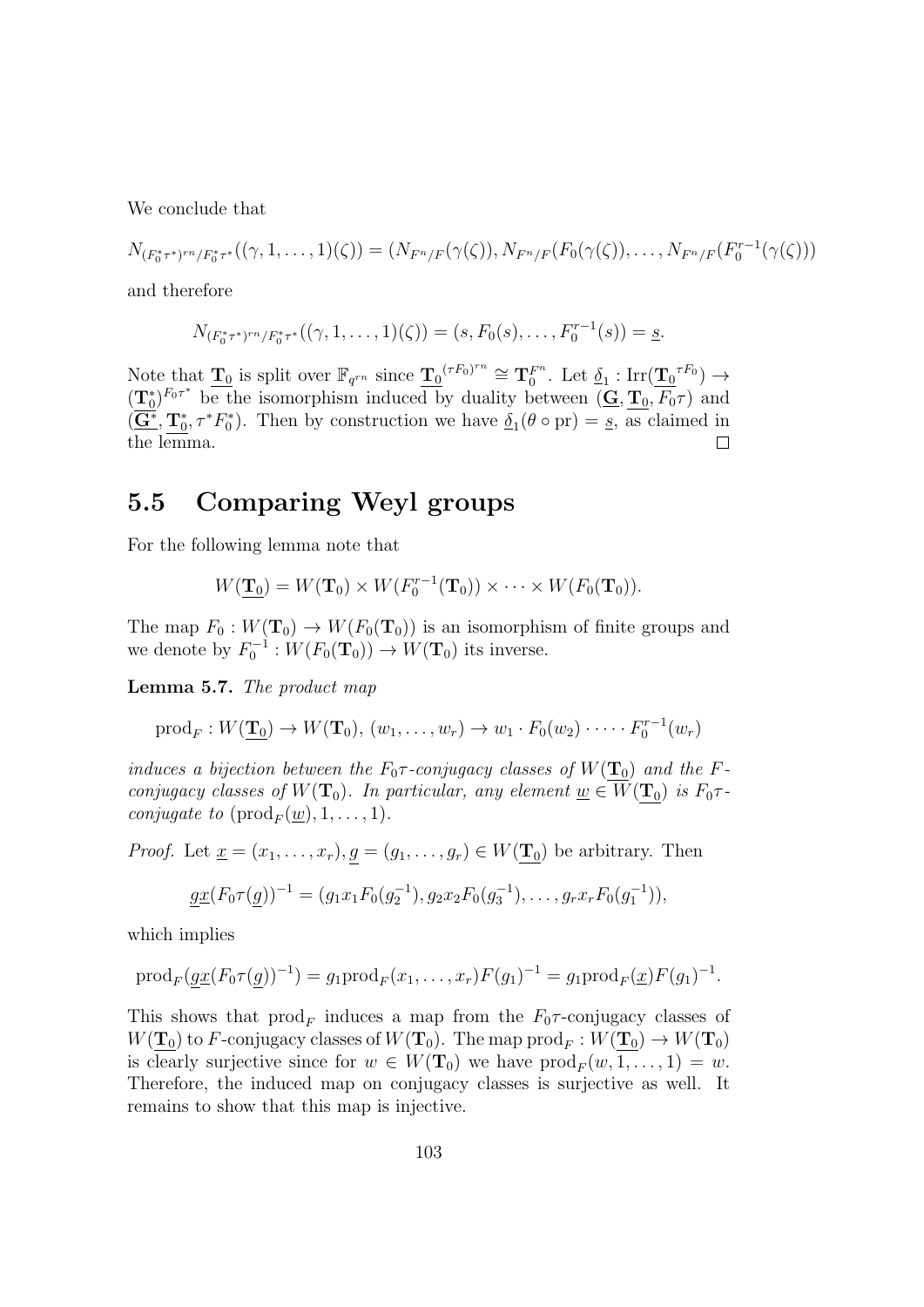Let  $\underline{x} = (x_1, \ldots, x_r) \in W(\underline{\mathbf{T}_0})$  and  $\underline{y} = (y_1, \ldots, y_r) \in W(\underline{\mathbf{T}_0})$  such that  $g_1 \text{prod}_F(\underline{x}) F(g_1)^{-1} = \text{prod}_F(\underline{y})$ 

for some  $g_1 \in W(\mathbf{T}_0)$ . This is equivalent to

$$
\operatorname{prod}_F(\underline{y})^{-1}g_1 \operatorname{prod}_F(\underline{x}) = F(g_1).
$$

We want to show that there exist  $g_i \in W(F_0^{r-i+1}(\mathbf{T}_0)), i = 2, \ldots, r$ , such that  $g := (g_1, \ldots, g_r) \in W(\underline{\mathbf{T}}_0)$  satisfies  $g\underline{x}(F_0 \tau(g))^{-1} = \underline{y}$  which is equivalent to

$$
(g_1x_1F_0(g_2^{-1}), g_2x_2F_0(g_3^{-1}), \ldots, g_rx_rF_0(g_1^{-1})) = (y_1, \ldots, y_r).
$$

This is tantamount to

$$
F_0(g_i) = y_{i-1}^{-1}g_{i-1}x_{i-1}
$$
 for all  $i = 2, ..., r$  and  $F_0(g_1) = y_r^{-1}g_rx_r$ .

Hence we can inductively define  $g_i := F_0^{-1}(y_{i-1}^{-1})$  $\sum_{i=1}^{-1} g_{i-1} x_{i-1}$ ) for  $i = 2, \ldots, r$ . It remains to show that the equality  $F_0(g_1) = y_r^{-1} g_r x_r$  holds. By definition of  $g_r$  we have

$$
y_r^{-1}g_rx_r = y_r^{-1}F_0^{-1}(y_{r-1}^{-1})F_0^{-1}(g_{r-1})F_0^{-1}(x_{r-1})x_r
$$

Iterating gives

$$
y_r^{-1}g_rx_r = \prod_{i=1}^r F_0^{1-i}(y_{r-(1-i)}^{-1})F_0^{-r+1}(g_1) \prod_{i=1}^r F_0^{-r+i}(x_i).
$$

Therefore, we have

$$
y_r^{r-1}g_rx_r = F_0^{r-1}(\text{prod}_F(\underline{y})^{-1}g_1\text{prod}_F(\underline{x})) = F_0^{r-1}(F(g_1)) = F_0(g_1).
$$

This shows that  $(x_1, \ldots, x_r)$  and  $(y_1, \ldots, y_r)$  are  $F_0 \tau$ -conjugate. Thus, we have shown that the map  $\text{prod}_F: W(\mathbf{T}_0) \to W(\mathbf{T}_0)$  induces a bijection between the  $F_0 \tau$ -conjugacy classes of  $W(\overline{\mathbf{T}_0})$  and the F-conjugacy classes of  $W({\bf T}_0).$  $\Box$ 

For the dual group we define

<span id="page-103-0"></span>
$$
\text{prod} \bullet \mathbf{5.8.} \quad W(\mathbf{T}_0^*) \to W(\mathbf{T}_0^*), \ (w_1, \dots, w_r) \mapsto (F_0^*)^{-r+1}(w_r) \dots (F_0^*)^{-1}(w_2) \cdot w_1.
$$
\nLemma 5.8. For  $\underline{w} \in W(\mathbf{T}_0)$  we have  $\text{prod}_{F}(\underline{w})^* = \text{prod}_{F}(\underline{w}^*).$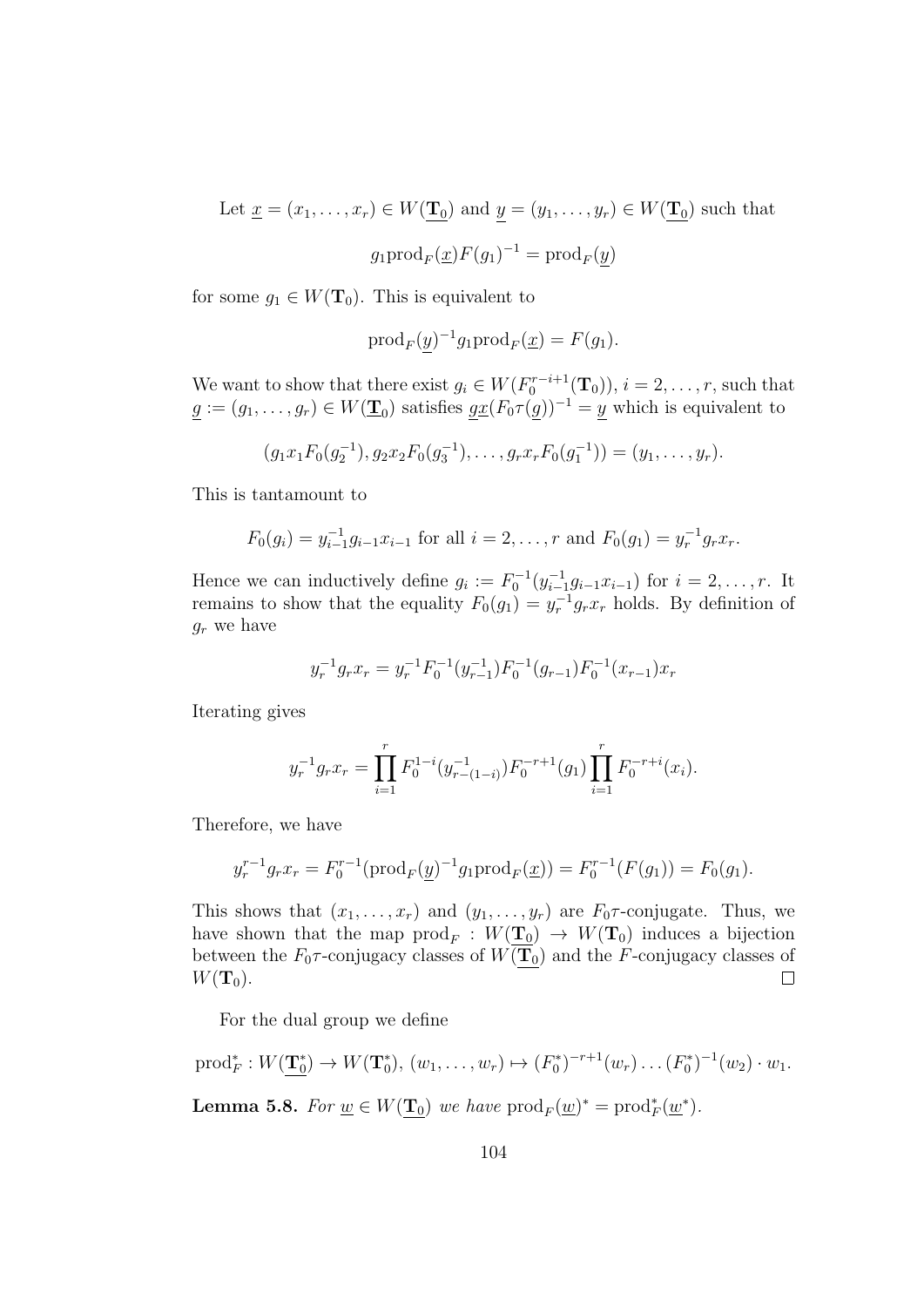Proof. We have

$$
prod_F(\underline{w})^* = (F_0^{r-1}(w_r))^* \cdot \cdots (F_0(w_2))^* \cdot w_1^*.
$$

As  $((F_0^i(w))^*) = (F_0^*)^{-i}(w^*)$  for all i and  $w \in W(\mathbf{T}_0)$  we conclude that

$$
prod_F(\underline{w})^* = (F_0^*)^{-r+1}(w_r^*) \dots (F_0^*)^{-1}(w_2^*) \cdot w_1^* = \text{prod}_F^*(\underline{w}^*).
$$

This proves the result.

Corollary 5.9. The dual product map  $\text{prod}_{F}: W(\mathbf{T}_0^*) \to W(\mathbf{T}_0^*)$  induces a bijection between the  $F_0^* \tau^*$ -conjugacy classes of  $W(\overline{\mathbf{T}_0})$  and the  $F^*$ -conjugacy classes of  $W(\mathbf{T}_0^*)$ .

*Proof.* The map \*:  $W(\mathbf{T}_0) \to W(\mathbf{T}_0^*)$  induces a bijection between  $F$ - and  $F^*$ -conjugacy classes, see Section [2.6.](#page-47-0) On the other hand, the map  $*$ :  $W(\mathbf{T}_0) \to W(\mathbf{T}_0^*)$  induces a bijection between  $\tau F_0$ -conjugacy classes and  $F_0^* \tau^*$ -conjugacy classes, see loc. cit.. By Lemma [5.7](#page-102-0) the map  $\text{prod}_F$ :  $W(\mathbf{T}_0) \to W(\mathbf{T}_0)$  induces a bijection between F- and  $\tau F_0$ -conjugacy classes. The statement follows from Lemma [5.8.](#page-103-0)  $\Box$ 

Let  $\underline{w} \in W(\underline{\mathbf{T}}_0)$  and  $w := \text{prod}_F(\underline{w}) \in W(\mathbf{T}_0)$ . We consider the projection map pr :  $\underline{T}_0^{\omega \tau F_0} \rightarrow \underline{T}_0^{wF}$  onto the first coordinate. Let us show that this is well-defined, i.e., it maps  $\mu \tau F_0$ -stable elements to wF-stable elements. Let  $\underline{t} = (t_1, \ldots, t_r) \in \underline{\mathbf{T}_0}$  be  $\underline{w} \tau F_0$ -stable. Then  $(t_1, \ldots, t_r) =$  $({}^{w_1F_0}t_2,\ldots,{}^{w_{r-1}F_0}t_r,{}^{w_rF_0}t_1)$  from which we deduce that

$$
t_1 = {}^{w_1 F_0} t_2 = {}^{w_1 F_0 (w_2) F_0^2} = \cdots = {}^{prod_F (\underline{w})F} t_1.
$$

This shows that  $pr(\underline{t}) = t_1$  is  $wF$ -stable.

Now a similar calculation shows that  $pr: (\underline{T}_0^*)^{\tau^* F_0^* \underline{w}^*} \to (\underline{T}_0^*)^{F^* w^*}$  is welldefined. We are ready to state the next lemma, which is a generalization of Lemma [5.6.](#page-101-0)

<span id="page-104-0"></span>**Lemma 5.10.** Let  $\underline{w} \in W(\underline{\mathbf{T}}_0)$  and set  $w := \text{prod}_F(\underline{w}) \in W(\mathbf{T}_0)$ . Then the following diagram is commutative:



 $\Box$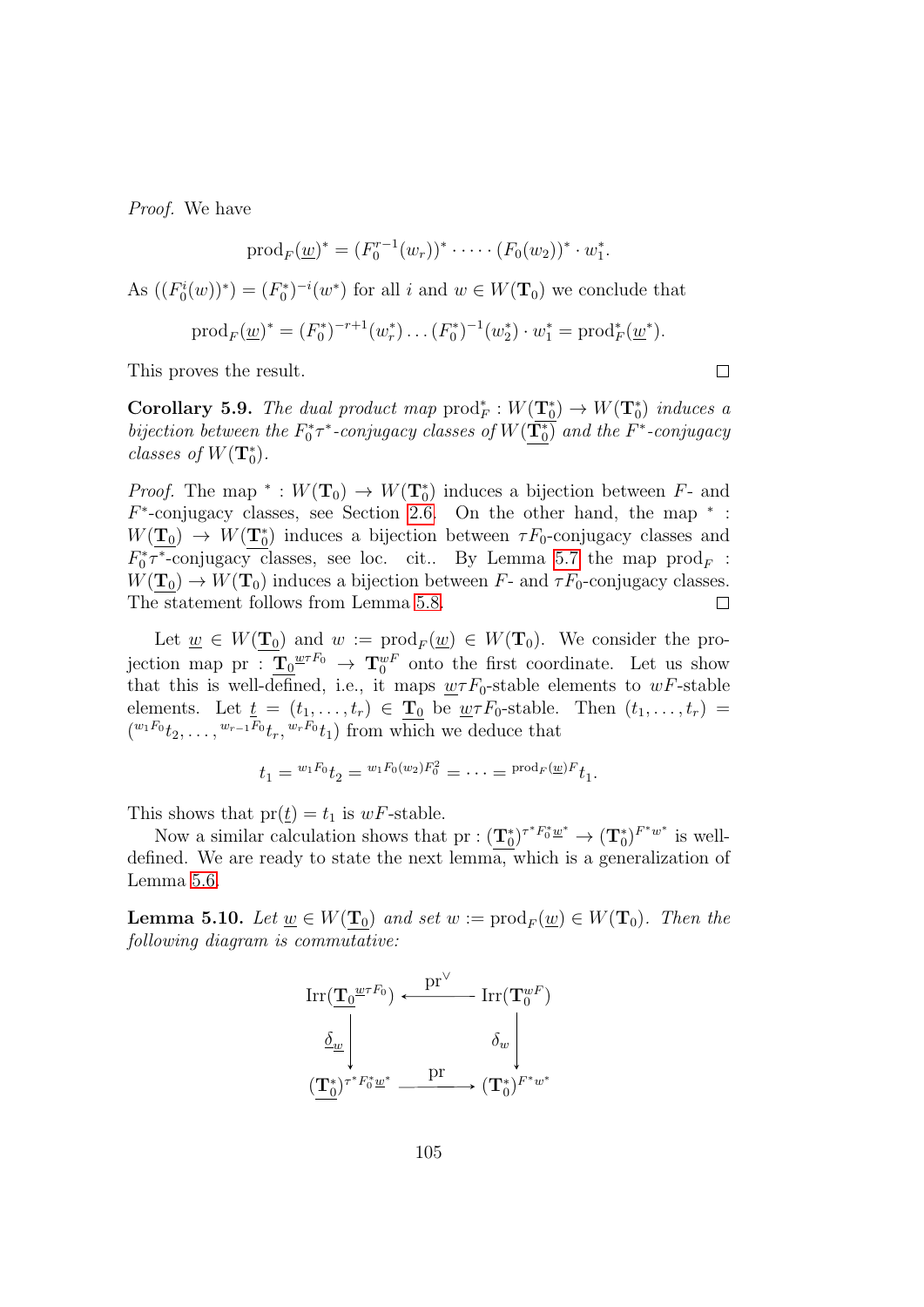Proof. To simplify the calculations we observe the following: By Lemma [5.7](#page-102-0) any element  $\underline{w} \in W(\underline{\mathbf{T}}_0)$  is  $F_0 \tau$ -conjugate to  $(\text{prod}_F(\underline{w}), 1, \ldots, 1)$ . On the other hand, the statement of the lemma only depends on the  $\tau F_0$ -conjugacy class respectively F-conjugacy class of the element <u>w</u>, respectively  $\text{prod}_F(\underline{w})$ . We may thus assume that  $w = (w, 1, \ldots, 1)$ .

The rest of the calculation is as in Lemma [5.6.](#page-101-0) Let  $\theta \in \text{Irr}(\mathbf{T}_0^{wF})$  be a character and suppose that  $\chi \in X(\mathbf{T}_0)$  satisfies  $\theta = \text{Res}_{\mathbf{T}_0^{w_F}}^{\mathbf{T}_0}(\kappa \circ \chi)$ . Then we have  $\text{Res}_{\mathbf{T}_0^{w\tau}F_0}^{\mathbf{T}_0}(\kappa\circ(\chi,1,\ldots,1))=\theta$ opr. Let  $\gamma:=\delta(\chi)$  and  $s:=N_{(F^*w^*)^n/F^*w^*}(\gamma(\zeta))$ where *n* is chosen such that  $\mathbf{T}_0^*$  is split over  $\mathbb{F}_{q^n}$ . Then by definition we have  $\delta_w(\theta) = s$ , where  $\delta_w : \text{Irr}(\mathbf{T}_0^{wF}) \to (\mathbf{T}_0^*)^{F^*w^*}$  is the isomorphism induced by duality. We have  $(\gamma, 1, \ldots, 1) = \underline{\delta}(\chi, 1, \ldots, 1)$ . For any  $t \in \underline{\mathbf{T}_0^*}$  we have

$$
N_{(F_0^*\tau^*\underline{w}^*)^r/F_0^*\tau^*\underline{w}^*}(t,1,\ldots,1)=(t,{}^{F_0^*w^*}t,\ldots,{}^{(F_0^*)^{r-1}w^*}t).
$$

Observe that the inverse of the projection map pr :  $(\mathbf{T}_0^*)^{\tau^* F_0^* \underline{w}^*} \to (\mathbf{T}_0^*)^{F^* w^*}$  is given by  $({\bf T}_0^*)^{F^*w^*} \to ({\bf T}_0^*)^{\tau^*F_0^*\underline{w}^*}, t \mapsto (t, F_0^*^{w^*}t, \ldots, (F_0^*)^{r-1}^{w^*}t)$ . We conclude that

$$
N_{(F_0\tau^*\underline{w}^*)^{rn}/F_0\tau\underline{w}^*}(\gamma,1,\ldots,1)(\zeta)=(s,\stackrel{F_0^*w^*}{\cdots}s,\ldots,\stackrel{(F_0^*)^{r-1}w^*}{\cdots}s)=\underline{s}.
$$

Note that  $\mathbf{T}_0$  is split over  $\mathbb{F}_{q^{rn}}$  since  $\mathbf{T}_0^{(rF_0)^{rn}} \cong \mathbf{T}_0^{F^n}$  $\frac{F^n}{0}$ . Let  $\underline{\delta_w} : \operatorname{Irr}(\underline{\mathbf{T}_0}^{\tau F_0}) \to$  $(\mathbf{T}_0^*)^{F_0\tau^*}$  be the isomorphism induced by duality between the triples  $(\mathbf{G}, \mathbf{T}_0, \underline{w}F_0\tau)$ and  $(\mathbf{G}^*, \mathbf{T}_0^*, \tau^* F_0^* \underline{w}^*)$ . Then by construction we have  $\underline{\delta}_{\underline{w}}(\theta \circ pr) = \underline{s}$ , as claimed in the statement.  $\Box$ 

#### 5.6 Restriction of scalars and Lusztig series

From now on we identify the groups  $\mathbf{G}^{\tau F_0}$  and  $\mathbf{G}^F$  under the fixed isomorphism  $pr: \mathbf{G}^{\tau F_0} \to \mathbf{G}^F$ .

The following proposition is probably known. A very similiar result in a different language can be found in [\[Tay19,](#page-145-4) Corollary 8.8].

<span id="page-105-0"></span>**Proposition 5.11.** For any semisimple  $\underline{x} \in (\underline{G^*})^{F_0^* \tau^*}$  the sets  $\mathcal{E}(G^F, pr(\underline{x}))$ and  $\mathcal{E}(\mathbf{G}^{F_0 \tau}, \underline{x})$  coincide via the isomorphism  $\mathbf{G}^F \cong \mathbf{G}^{\tau F_0}$  given by pr.

*Proof.* Note that the isomorphism pr :  $(\mathbf{G}^*)^{F_0^* \tau^*} \to (\mathbf{G}^*)^{F^*}$  induces a bijection between semisimple conjugacy classes of  $(\mathbf{G}^*)^{F_0^*\tau^*}$  and semisimple conjugacy classes of  $(G^*)^{F^*}$ . Moreover, note that we have two partitions of irreducible characters into rational Lusztig series:

$$
\mathrm{Irr}(\mathbf{\underline{G}}^{F_0\tau})=\coprod_{\underline{x}}\mathcal{E}(\mathbf{\underline{G}}^{F_0\tau},\underline{x})
$$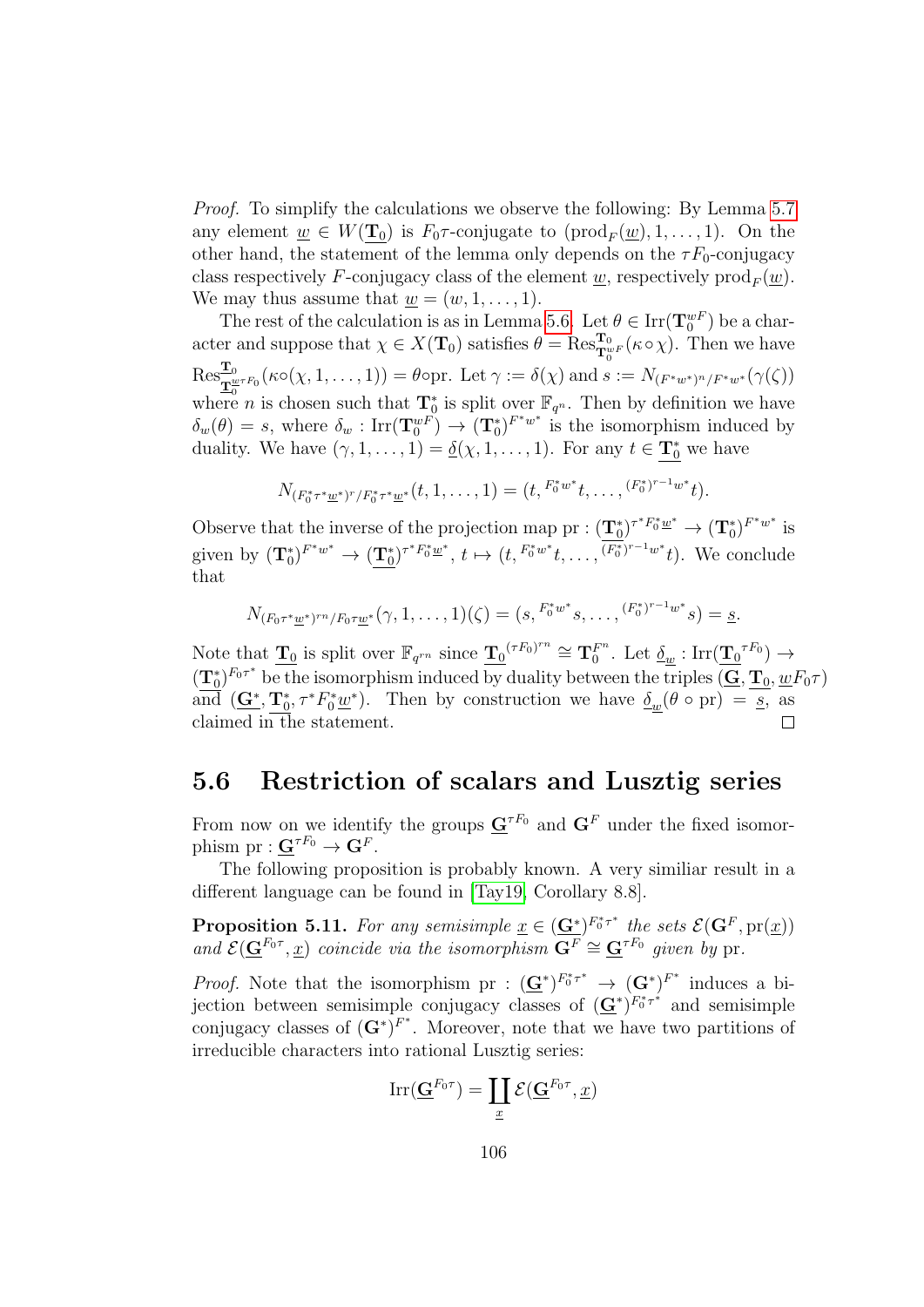and

$$
\mathrm{Irr}(\mathbf{G}^F) = \coprod_{\underline{x}} \mathcal{E}(\mathbf{G}^F, \mathrm{pr}(\underline{x})),
$$

where in both cases  $\underline{x}$  runs over a set of representatives for the  $(\underline{G}^*)^{F_0^* \tau^*}$ . conjugacy classes of semisimple elements.

Thus, if we can show that  $\mathcal{E}(\mathbf{G}^F, \text{pr}(\underline{x})) \subseteq \mathcal{E}(\underline{\mathbf{G}}^{F_0 \tau}, \underline{x})$  (via the projection map pr :  $\mathbf{G}^{\tau F_0} \to \mathbf{G}^F$  for all semisimple  $\underline{x} \in \mathbf{G}^{*^{F_0 \tau}}$  then we therefore automatically have  $\mathcal{E}(\mathbf{G}^F, \text{pr}(\underline{x})) = \mathcal{E}(\underline{\mathbf{G}}^{F_0 \tau}, \underline{x}).$ 

We fix an F-stable maximal torus  $T_0$  of G and suppose that the triple  $(\mathbf{G}^*, \mathbf{T}_0^*, F^*)$  is in duality with  $(\mathbf{G}, \mathbf{T}_0, F)$ .

Let  $\mathbf{T}^*$  be an  $F^*$ -stable maximal torus of  $\mathbf{G}^*$  with  $x \in (\mathbf{T}^*)^{F^*}$ . There exists  $h \in \mathbf{G}^*$  such that  $\mathbf{T}^* = {}^h\mathbf{T}_0^*$ . Define  $w^* \in W(\mathbf{T}_0^*)$  by the property that  $F(w^*) := h^{-1}F^*(h)\mathbf{T}_0^* \in W(\mathbf{T}_0^*).$  Then  $(w^*, {}^{h^{-1}}x)$  maps to  $(\mathbf{T}^*, x)$  under the bijection  $\mathcal{S}(\mathbf{T}_0^*, W(\mathbf{T}_0^*), F^*)/W(\mathbf{T}_0^*) \to \mathcal{S}(\mathbf{G}^*, F^*)/(\mathbf{G}^*)^{F^*}$ . Let  $\theta \in \text{Irr}(\mathbf{T}_0^{wF})$ with  $\delta_w(\theta) = h^{-1}x$ . Let **T** be a maximal torus of **G** in duality with **T**<sup>\*</sup> and let  $g \in \mathbf{G}$  such that  $\mathbf{T} = {}^g\mathbf{T}_0$ . Note that  $g^{-1}F(g) \in N_{\mathbf{G}}(\mathbf{T}_0)$  with image  $w \in W(\mathbf{T}_0)$ . Observe that  $\underline{\mathbf{T}} = \mathbf{T} \times F_0^{r-1}(\mathbf{T}) \times \cdots \times F_0(\mathbf{T}) = \underline{^g \mathbf{T}_0}$ , where  $g := (g, F_0^{r-1}(g), \ldots, F_0(g)) \in \underline{\mathbf{G}}$ . Moreover,

$$
\underline{g}^{-1}(\tau F_0)(\underline{g}) = (g^{-1}F(g), 1 \dots, 1) \in N_{\underline{\mathbf{G}}}(\underline{\mathbf{T}}_0).
$$

We denote by  $\underline{w} := (w, 1, \ldots, 1) \in W(\mathbf{T}_0)$  its image in the Weyl group. Using the isomorphism in Proposition [5.3](#page-98-0) we obtain

$$
R_{\mathbf{T}}^{\mathbf{G},F}(\mathscr{G}) = R_{\mathbf{T}}^{\mathbf{G},\tau F_0}((\mathscr{G}) \circ \mathrm{pr}) = R_{\mathbf{T}}^{\mathbf{G},\tau F_0}(\mathscr{G}(\mathscr{G} \circ \mathrm{pr})).
$$

Set  $\underline{y} := \delta_{\underline{w}}(\theta \circ pr) \in (\underline{T_0^*})^{\tau^* F_0^* \underline{w^*}}$ . Since  $\delta_w(\theta) = {}^{h^{-1}}x$  it follows that  $pr(\underline{y}) =$  $h^{-1}x$  by Lemma [5.10.](#page-104-0)

We denote  $\underline{h} := (h, F_0^*(h), \dots, (F_0^*)^{r-1}(h))$  and observe that  $\underline{\mathbf{T}}^* = \mathbf{T}^* \times$  $F_0^*(\mathbf{T}^*) \times \cdots \times (F_0^*)^{r-1}(\mathbf{T}^*) = {}^{\underline{h}}\mathbf{T}_0^*$ . Moreover, we have

$$
\underline{h}^{-1}(\tau^*F_0^*)(\underline{h}) = (h^{-1}F^*(h), 1, \dots, 1) \in \mathrm{N}_{\mathbf{G}^*}(\mathbf{T}_0^*).
$$

From this we deduce that  $(\underline{w}^*, \underline{y})$  maps to  $(\underline{\mathbf{T}}^*, \underline{^h}\underline{y}) \in \mathcal{S}(\underline{\mathbf{G}}^*, F_0^* \tau^*)$  under the bijection  $\mathcal{S}(\mathbf{T}^*_0, W(\mathbf{T}^*_0), F^*_0 \tau^*)/W(\mathbf{T}^*_0) \to \mathcal{S}(\underline{\mathbf{G}}^*, \overline{F}_0^* \tau^*)/\underline{\mathbf{G}}^{*F_0^* \tau^*}.$ 

Since  $pr(\frac{h}{y}) = {pr(h)pr(y)} = {h(h^{-1}x)} = x = pr(\underline{x})$  and  $pr : (\underline{G}^*)^{F_0^* \tau^*} \rightarrow$  $(\mathbf{G}^*)^{F^*}$  is bijective we deduce that  $\frac{h}{g} = \underline{x}$ . In particular, the constituents of  $R_{\mathbf{T}}^{\mathbf{G},\tau F_0}(\theta \circ \text{pr})$  lie in the Lusztig series  $\mathcal{E}(\mathbf{G}^{\tau F_0}, \underline{x})$ . This shows the inclusion  $\mathcal{E}(\mathbf{G}^F,x) \subseteq \mathcal{E}(\mathbf{G}^{\tau F_0},\underline{x}).$  $\Box$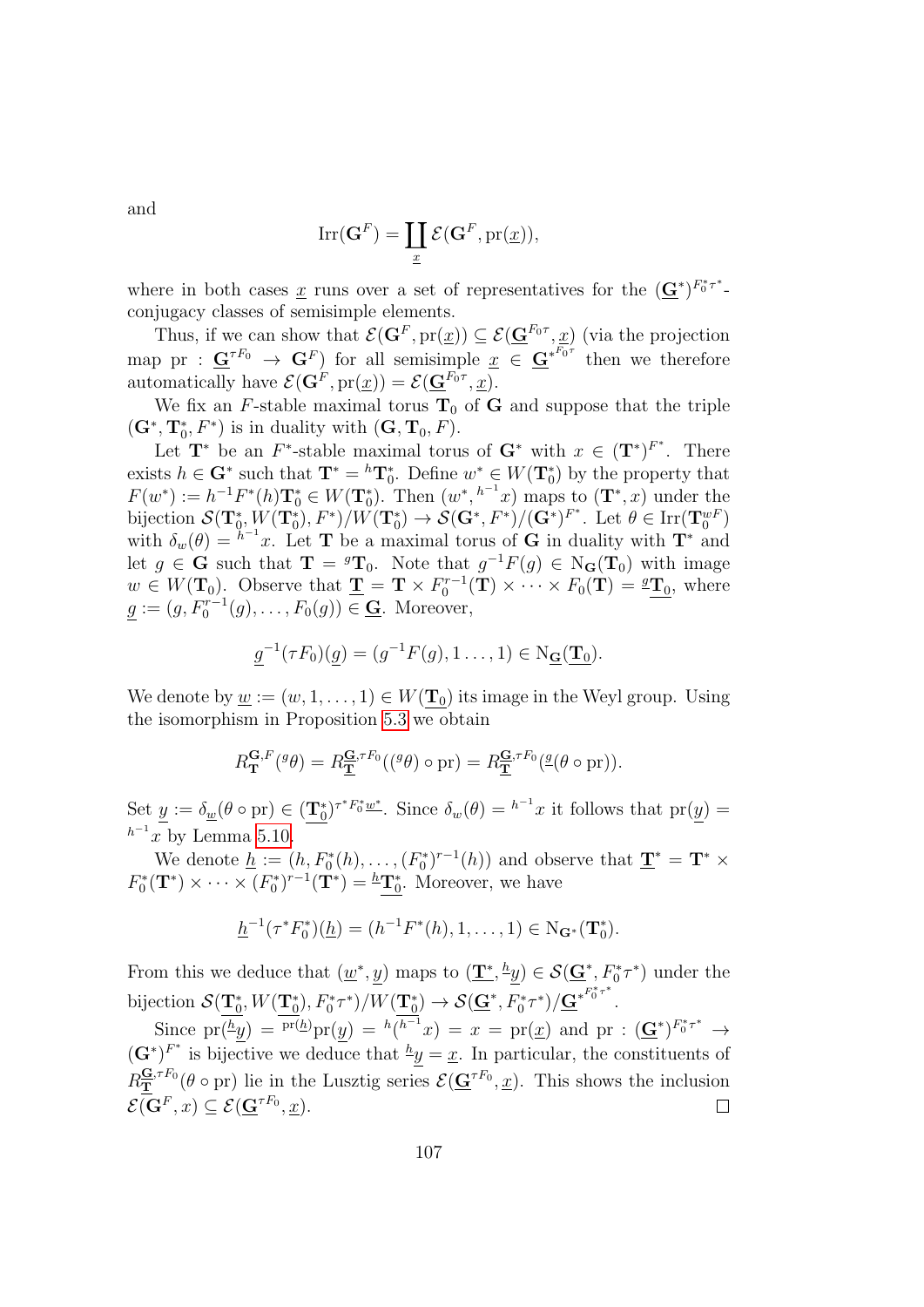**Corollary 5.12.** For any semisimple  $\ell'$ -element  $\underline{s} \in (\underline{G}^*)^{\tau^*F_0^*}$  we have  $e_{pr(\underline{s})}^{\mathbf{G}^F}$  $e^{\mathbf{G}^{F_{0}\tau}}_{\mathbf{s}}$  considered as idempotents of  $\Lambda\mathbf{G}^{F}$  under the isomorphism  $\Lambda\mathbf{G}^{\tau F_{0}}$   $\cong$  $\Lambda\mathbf{G}^F$  given by pr.

*Proof.* Note that  $e_{\text{pr}(g)}^{\mathbf{G}^F}$  is the idempotent associated to  $\mathcal{E}_{\ell}(\mathbf{G}^F, \text{pr}(g))$  and  $e^{\mathbf{G}^{F_{0}\tau}}_{\underline{s}}$  is the idempotent associated to  $\mathcal{E}_{\ell}(\underline{\mathbf{G}}^{\tau F_{0}}, \underline{s})$ . Thus it is clearly sufficient to show that  $\mathcal{E}(\mathbf{G}^F, \text{pr}(\underline{x})) = \mathcal{E}(\underline{\mathbf{G}}^{F_0 \tau}, \underline{x})$  for any semisimple  $\underline{x} \in (\underline{\mathbf{G}}^*)^{\tau^* F_0^*}$ . This was however proved in Proposition [5.11.](#page-105-0)  $\Box$ 

## 5.7 Restriction of scalars and Jordan decomposition of characters

In the following section we use ideas from [\[Dig99,](#page-143-1) Corollary 3.5] and apply them to our set-up.

The following notation will be in force until the end of this chapter. We let  $s \in (\mathbf{G}^*)^{F^*}$  be a semisimple element of  $\ell'$ -order and  $\mathbf{L}^*$  be an  $F_0^*$ -stable Levi subgroup of  $G^*$  with  $C^{\circ}_{G^*}(s) \subseteq L^*$ . Suppose that L is an  $F_0$ -stable Levi subgroup of  $G$  in duality with  $L^*$ . Let

$$
\underline{s} := (s, F_0(s), \dots, F_0^{r-1}(s)) \in (\underline{\mathbf{G}}^*)^{F_0^* \tau^*}.
$$

In addition, we let  $\sigma : \mathbf{G} \to \mathbf{G}$  be a bijective morphism with  $F_0 \circ \sigma = \sigma \circ F_0$ and  $\sigma(\mathbf{L}) = \mathbf{L}$ . We denote by

$$
\underline{\sigma} = \sigma \times \cdots \times \sigma : \underline{\mathbf{G}} \to \underline{\mathbf{G}}
$$

the induced map on  $\underline{G}$  which commutes with the action of  $\tau F_0$  and its restriction

$$
\underline{\sigma}:\underline{\mathbf{G}}^{F_0\tau}\to \underline{\mathbf{G}}^{F_0\tau}.
$$

Observe that if the isogeny  $\sigma^*$  is dual to  $\sigma$  then the isogeny  $\underline{\sigma}^*\tau^*$  is dual to  $\tau_{\mathcal{Q}}$ . We note that  $\sigma \in \text{Aut}(\mathbf{G}^F)$  corresponds to  $\underline{\sigma} \in \text{Aut}(\underline{\mathbf{G}}^{\tau F_0})$  under the isomorphism  ${\rm pr}:\mathbf{G}^{\tau F_0}\to\mathbf{G}^F$ .

**Lemma 5.13.** The automorphism  $F_0: \mathbf{G}^F \to \mathbf{G}^F$  corresponds under the *identification of*  $G^F$  with  $G^{F_0 \tau}$  via the projection map pr to the automorphism  $\tau^{-1}:\underline{\mathbf{G}}^{F_0\tau}\rightarrow \underline{\mathbf{G}}^{F_0\tau}.$ 

*Proof.* This follows from the fact that any element of  $g \in \mathbf{G}^{rF_0}$  satisfies  $\tau F_0(g) = g$  or in other words  $\tau^{-1}(g) = F_0(g)$ .  $\Box$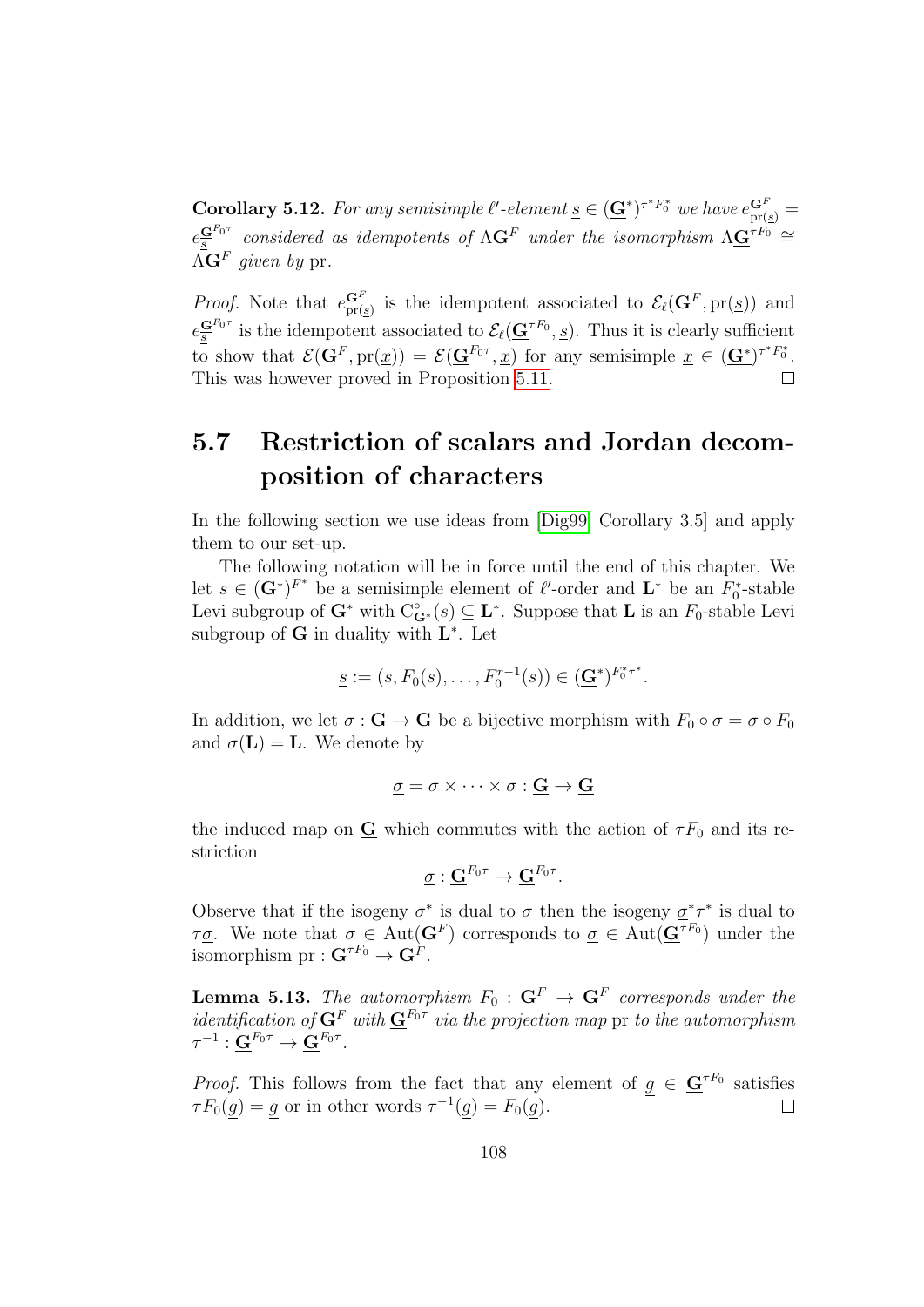Let  $\iota : G \hookrightarrow \tilde{G}$  be a regular embedding. Moreover, assume that  $\sigma : \tilde{G} \to$  $\tilde{\mathbf{G}}$  and  $F_0 : \tilde{\mathbf{G}} \to \tilde{\mathbf{G}}$  are extensions of  $\sigma$  and  $F_0$ , which still commute with each other. As always, we let  $\tilde{\mathbf{L}} := Z(\tilde{\mathbf{G}})\mathbf{L}$  and  $\tilde{\mathbf{P}} := Z(\tilde{\mathbf{G}})\mathbf{P}$  such that we have a Levi decomposition  $\tilde{\mathbf{P}} = \tilde{\mathbf{L}} \ltimes \mathbf{U}$  in  $\tilde{\mathbf{G}}$ .

We consider the unipotent radical  $\underline{\mathbf{U}}' := \mathbf{U}^r$  of the parabolic subgroup  $\underline{\mathbf{P}}' = \mathbf{P}^r$  of  $\underline{\mathbf{G}}$ . Note that we have a Levi decomposition  $\underline{\mathbf{P}}' = \underline{\mathbf{L}} \ltimes \underline{\mathbf{U}}'$  in  $\underline{\mathbf{G}}$ and the parabolic subgroup  $\underline{P}'$  is  $\tau$ -stable. The following is an application of Lemma [5.1:](#page-96-0)

<span id="page-108-0"></span>**Lemma 5.14.** Suppose that the idempotent  $e_s^{\mathbf{L}^F}$  is  $\langle F_0, \sigma \rangle$ -stable. Then  $H_c^{\dim}(\mathbf{Y}_{\overline{\mathbf{U}}'}^{\overline{\mathbf{G}},\tau F_0})e^{\mathbf{L}^{\tau F_0}}_{\underline{s}}$  $\underline{\mathbf{E}}_{\mathbf{s}}^{\tau F_0}$  is endowed with a natural  $\Lambda[(\underline{\mathbf{G}}^{\tau F_0}\times(\underline{\mathbf{L}}^{\tau F_0})^{\text{opp}})\Delta(\underline{\tilde{\mathbf{L}}}^{\tau F_0}\langle \tau \rangle)].$ structure. Moreover,  $H_c^{\dim}(\mathbf{Y}_{\mathbf{U}'}^{\mathbf{G},\tau F_0})e_{\overline{s}}^{\mathbf{L}^{\tau F_0}}$  $\frac{\mathbf{L}^{\tau F_{0}}}{s}$  is  $(\underline{\sigma}, \underline{\sigma}^{-1})$ -invariant as  $\Lambda[(\underline{\mathbf{G}}^{\tau F_{0}} \times$  $(\underline{\mathbf{L}}^{\tau F_0})^{\text{opp}}\Delta(\underline{\tilde{\mathbf{L}}}^{\tau F_0}\langle \tau \rangle )]$ -module.

*Proof.* The pair  $(\mathbf{L}, \mathbf{P}')$  is  $\tau$ -stable and  $\mathbf{L}$  is  $\sigma$ -stable. We have  $pr(\mathbf{s}) = s$ . Since  $e_s^{\mathbf{L}^F}$  is  $\langle F_0, \sigma \rangle$ -stable it therefore follows from Lemma [5.13](#page-107-0) that  $e_s^{\mathbf{L}^{\tau F_0}}$  $\frac{\mathbf{L}^{T}{}^{T}0}{\underline{s}}$  is  $\langle \tau, \underline{\sigma} \rangle$ -stable. Moreover,  $\mathbf{L}^*$  is  $F_0^*$ -stable by assumption, so we obtain

$$
C_{\mathbf{\mathbf{G}}^*}^{\circ}(\underline{s}) = C_{\mathbf{G}^*}^{\circ}(s) \times \cdots \times C_{\mathbf{G}^*}^{\circ}(F_0^{r-1}(s)) \subseteq \mathbf{\mathbf{\underline{L}}}^*.
$$

We conclude that Lemma [5.1](#page-96-0) applies which gives the claim of the lemma.  $\Box$ 

Combining Lemma [5.14](#page-108-0) and Lemma [5.13](#page-107-0) yields the following important observation.

<span id="page-108-1"></span>**Proposition 5.15.** Suppose that **L** and  $e_s^{\mathbf{L}^F}$  are  $\langle F_0, \sigma \rangle$ -stable. Then the bimodule  $H_c^{\dim}(\mathbf{Y_U}, \Lambda)e^{\mathbf{L}^{\overline{F}}}_s$  can be equipped with a  $\Lambda[(\mathbf{G}^{\overline{F}} \times (\mathbf{L}^F)^{\text{opp}}) \Delta(\mathbf{\tilde{L}}^F \langle F_0 \rangle)]$ module structure with which it is  $(\sigma, \sigma^{-1})$ -stable.

Proof. By Theorem [2.36,](#page-59-0) we have an isomorphism

$$
H_c^{\dim}(\mathbf{Y}_{\underline{\mathbf{U}}}^{\underline{\mathbf{G}},\tau F_0})e_{\underline{\mathbf{s}}}^{\underline{\mathbf{L}}^{\tau F_0}} \cong H_c^{\dim}(\mathbf{Y}_{\underline{\mathbf{U}}'}^{\underline{\mathbf{G}},\tau F_0})e_{\underline{\mathbf{s}}}^{\underline{\mathbf{L}}^{\tau F_0}}
$$

of  $\Lambda[(\mathbf{G}^{\tau F_0} \times (\mathbf{L}^{\tau F_0})^{\text{opp}}) \Delta(\mathbf{\tilde{L}}^F)]$ -modules.

It follows by Lemma [5.14](#page-108-0) that the bimodule  $H_c^{\dim}(\mathbf{Y}_{\underline{\mathbf{U}}'}^{\mathbf{G},\tau F_0})e_{\underline{\mathbf{s}}}^{\mathbf{L}^{\tau F_0}}$  has a  $\Lambda[(\mathbf{\mathbf{\underline{G}}}^{\tau F_0} \times (\mathbf{\underline{L}}^{\tau F_0})^{\text{opp}}) \Delta(\mathbf{\underline{\tilde{L}}}^{\tau F_0} \langle \tau \rangle)]$ -structure with which it is  $(\underline{\sigma}, \underline{\sigma}^{-1})$ -stable. By Proposition [5.3](#page-98-0) and Corollary [5.12](#page-107-1) the bimodule  $H_c^{\dim}(\mathbf{Y}_{\underline{\mathbf{U}}}^{\underline{\mathbf{G}},\hat{\tau}F_0})e_{\underline{s}}^{\mathbf{L}^{\hat{\tau}F_0}}$  $\frac{L}{s}$ <sup>110</sup> is isomorphic to  $H_c^{\dim}(\mathbf{Y_U^G}, \Lambda)e_s^{\mathbf{L}^F}$  as  $\Lambda[(\mathbf{G}^F \times (\mathbf{L}^F)^{\text{opp}}) \Delta(\tilde{\mathbf{L}}^F)]$ -modules. As noted above, the group isomorphism  $\sigma \in \text{Aut}(\mathbf{G}^F)$  corresponds to  $\underline{\sigma} \in \text{Aut}(\underline{\mathbf{G}}^{\tau F_0})$ under the isomorphism pr :  $\underline{\mathbf{G}}^{rF_0} \to \mathbf{G}^F$ . Moreover, by Lemma [5.13](#page-107-0) the automorphism  $\tau \in \text{Aut}(\mathbf{G}^{\tau F_0})$  corresponds to  $F_0^{-1} \in \text{Aut}(\mathbf{G}^F)$ . From this we can, by transport of structure, endow the bimodule  $H_c^{\dim}(\mathbf{Y}_{\mathbf{U}}, \Lambda)e_s^{\mathbf{L}^F}$  with a  $\Lambda[(\mathbf{G}^F \times \mathbf{L}^{F^{\text{opp}}})\Delta(\mathbf{L}^F \langle F_0 \rangle)]$ -module structure with which it is  $(\sigma, \sigma^{-1})$ stable.  $\Box$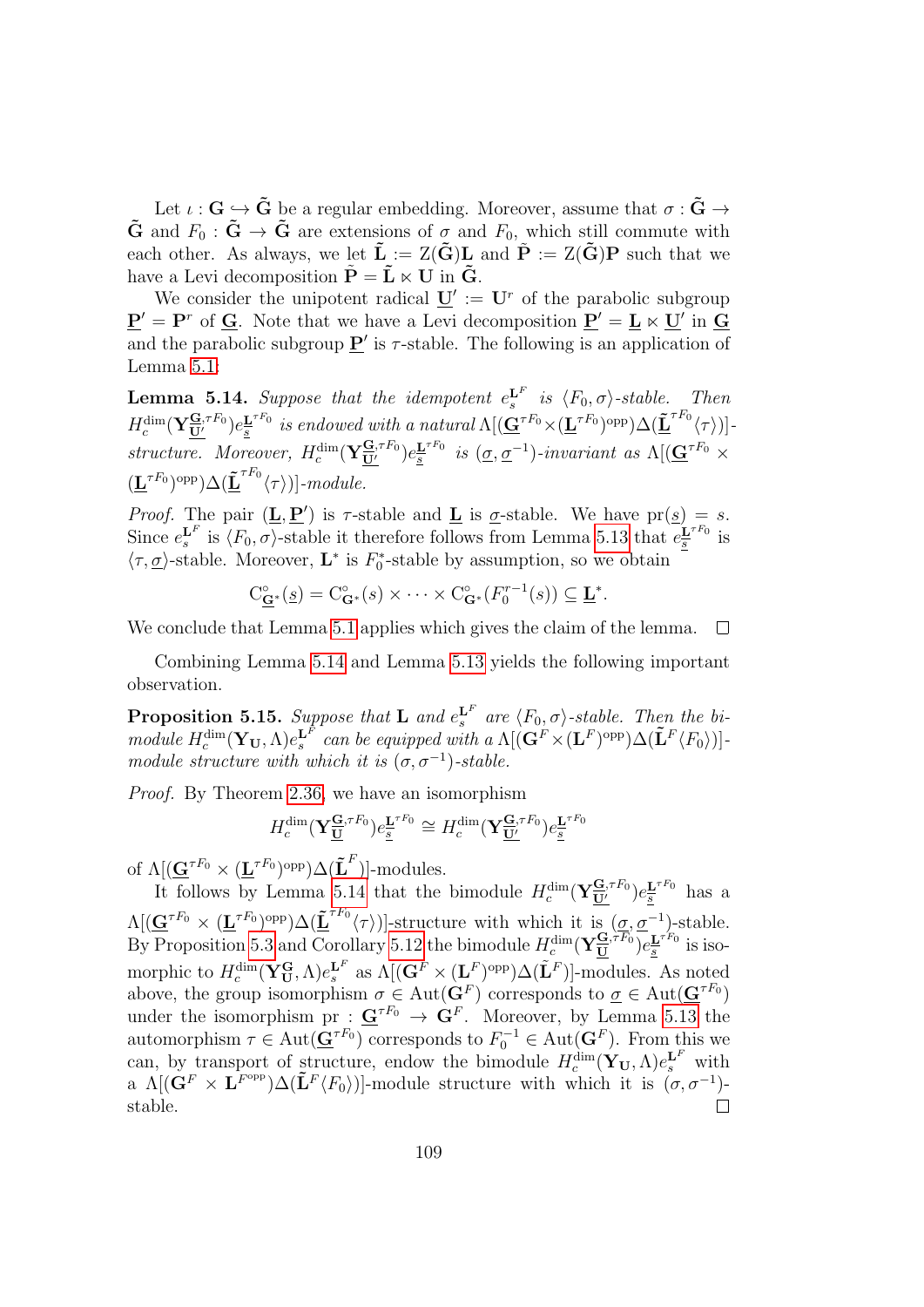In the following, we denote  $\mathcal{A} = \langle \sigma, F_0 \rangle \subseteq \text{Aut}(\tilde{\mathbf{G}}^F)$  and  $\mathcal{D} = (\mathbf{G}^F \times \mathcal{A})^F$  $(\mathbf{L}^F)^{\text{opp}}\Delta(\tilde{\mathbf{L}}^F\mathcal{A})$ . Furthermore, let  $A\in\{K,\mathcal{O},k\}$ .

<span id="page-109-0"></span>**Theorem 5.16.** Suppose that  $\mathbf{L}$  and  $e_s^{\mathbf{L}^F}$  are A-stable. Assume that  $C_{\mathbf{G}^*}(s) \subseteq$  $\mathbf{L}^*$  and the order of  $\sigma : \tilde{\mathbf{G}}^F \to \tilde{\mathbf{G}}^F$  is invertible in A. Then  $H_c^{\dim}(\mathbf{Y}_{\mathbf{U}}, A)e_k^{\mathbf{L}^F}$ <br>extends to an AD-module M. Moreover, the bimodule  $\text{Ind}_{\mathcal{D}}^{\tilde{\mathbf{G}}^F\mathcal{A}\times(\tilde{\mathbf{L}}^F\mathcal{A})^{\text{opp}}$ induces a Morita equivalence between  $\tilde{A}$   $\tilde{L}^F A e_s^{\mathbf{L}^F}$  and  $\tilde{A} \tilde{G}^F A e_s^{\mathbf{G}^F}$ .

Proof. The existence of the extension M follows from Proposition [5.15](#page-108-1) and Lemma [1.32.](#page-30-0) The bimodule  $H_c^{\dim}(\mathbf{Y}_{\mathbf{U}}^{\mathbf{G}}, A)_{c}^{\infty}$  induces a Morita equivalence between  $A\mathbf{G}^F e_s^{\mathbf{G}^F}$  and  $A\mathbf{L}^F e_s^{\mathbf{L}^F}$ . Since  $e_s^{\mathbf{L}^F}$  is A-invariant we conclude that the assumptions of Theorem [1.24](#page-26-0) are satisfied. From this it follows that  $\text{Ind}_{\mathcal{D}}^{\tilde{\mathbf{G}}^F\mathcal{A}\times(\tilde{\mathbf{L}}^F\mathcal{A})^{\text{opp}}}(M)$  gives a Morita equivalence between  $\tilde{\mathbf{A}}\tilde{\mathbf{L}}^F\mathcal{A}e_s^{\mathbf{L}^F}$  and  $A\tilde{\mathbf{G}}^F\mathcal{A}e_s^{\mathbf{G}^F}.$  $\Box$ 

We remark the following consequence of Theorem [5.16](#page-109-0) which will become important in Section [6.](#page-116-0)

Corollary 5.17. In the situation of Theorem [5.16](#page-109-0) we have the following commutative square:

$$
G_0(A\tilde{\mathbf{L}}^F \langle F_0, \sigma \rangle e_s^{\mathbf{L}^F}) \xrightarrow{[M \otimes -]} G_0(A\tilde{\mathbf{G}}^F \langle F_0, \sigma \rangle e_s^{\mathbf{G}^F})
$$
  
Res  

$$
G_0(A\mathbf{L}^F e_s^{\mathbf{L}^F}) \xrightarrow{(-1)^{\dim(\mathbf{Y}_{\mathbf{U}}^{\mathbf{G}})} R_{\mathbf{L}}^{\mathbf{G}} } G_0(A\mathbf{G}^F e_s^{\mathbf{G}^F})
$$

Proof. This has been discussed in Remark [1.26\(](#page-26-1)a).

$$
\Box
$$

#### 5.8 Reduction to isolated series

We keep the assumptions of the previous section. Furthermore, as in Sec-tion [2.12](#page-57-0) we assume that  $\mathbf{L}^* C_{\mathbf{G}^*}(s)^{F^*} = C_{\mathbf{G}^*}(s)^{F^*} \mathbf{L}^*$  and define  $\mathbf{N}^* :=$  $C_{\mathbf{G}^*}(s)^{F^*}\mathbf{L}^*$ . Recall that we denote by **N** the subgroup of N<sub>G</sub>(**L**) which corresponds to the subgroup  $N^*$  of  $N_{\mathbf{G}^*}(\mathbf{L}^*)$  under the isomorphism  $N_{\mathbf{G}}(\mathbf{L})/\mathbf{L} \cong$  $N_{\mathbf{G}^*}(\mathbf{L}^*)/\mathbf{L}^*$  given by duality.

Suppose now that  $F_0(e_s^{\mathbf{L}^F}) = e_s^{\mathbf{L}^F}$ . Then the  $(\mathbf{L}^*)^{F^*}$ -conjugacy class of s is  $F_0$ -stable. It follows that  $N^*$  is  $F_0$ -stable. Since **L** is in duality with  $L^*$ under the duality between  $(G, F_0)$  and  $(G^*, F_0^*)$  we can conclude that N is  $F_0$ -stable, see the remarks following Remark [2.16.](#page-50-0)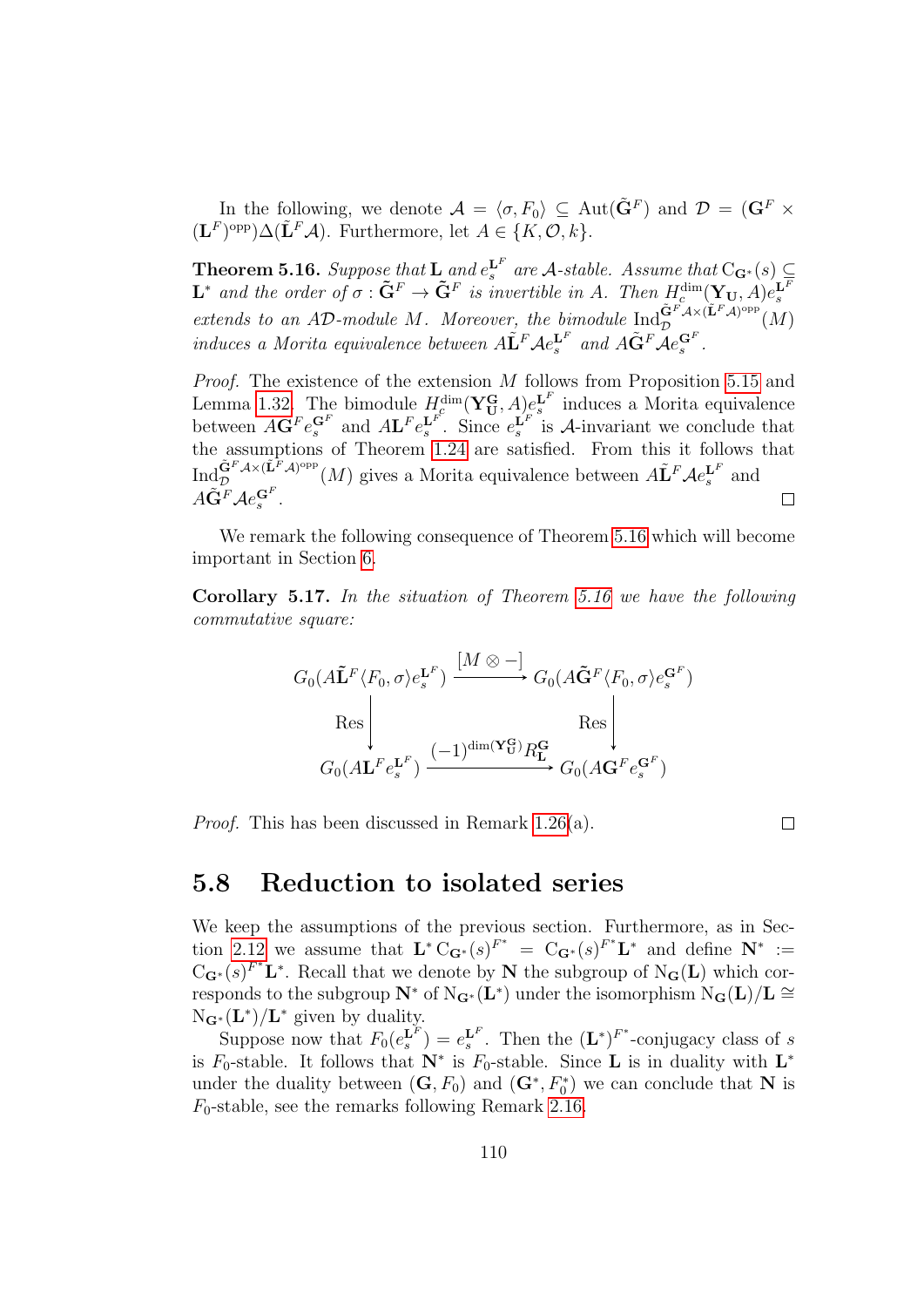In this section we give a partial answer to the question whether the equivalence constructed by Bonnafé–Dat–Rouquier is automorphism-equivariant. The results of this section will not be used in the remainder of this thesis. We work with the following assumption:

<span id="page-110-0"></span>**Assumption 5.18.** Assume that the idempotent  $e_s^{\mathbf{L}^F}$  is  $F_0$ -stable. Moreover, suppose that the quotient group  $N^F/L^F$  is cyclic and that  $N^{F_0}/L^{F_0} \cong N^F/L^F$ .

<span id="page-110-1"></span>Theorem 5.19. Suppose that Assumption [5.18](#page-110-0) is satisfied. Then there exists a  $\Lambda[\mathbf{G}^F \times (\mathbf{N}^F)^{\text{opp}} \Delta(\langle F_0 \rangle)]$ -module M extending  $H_c^{\dim}(\mathbf{Y_U}, \Lambda) e_s^{\mathbf{L}^F}$  which induces a Morita equivalence between  $\Lambda N^F e_s^{\mathbf{L}^F}$  and  $\Lambda \mathbf{G}^F e_s^{\mathbf{G}^F}$ . Consequently, the bimodule  $\tilde{M} := {\rm Ind}_{\mathbf{G}^F \times (\mathbf{N}^F)_{\rm opp} \times \mathbf{N}^F / E}^{\mathbf{G}^F \times (\mathbf{N}^F \times \mathbf{N}^F)_{\rm opp}}$  $\mathbf{G}^{\text{F}} \times (\mathbf{N}^{\text{F}})^{\text{opp}} \Delta \mathbf{N}^{\text{F}} \langle F_0 \rangle$  (*M*) induces a *Morita equivalence* between  $\Lambda \mathbf{N}^F \langle F_0 \rangle e_s^{\mathbf{L}^F}$  and  $\Lambda \mathbf{G}^F \langle F_0 \rangle e_s^{\mathbf{G}^F}$ .

*Proof.* It follows from Assumption [5.18](#page-110-0) that there exists some  $n \in \mathbb{N}^F$  generating the quotient group  $N^F/L^F$  and such that  $F_0(n)n^{-1} \in L$ . By Lang's theorem there exists some  $l \in \mathbf{L}^F$  such that ln is  $F_0$ -invariant. We may thus assume that *n* is  $F_0$ -fixed.

By applying Proposition [5.15](#page-108-1) to the automorphism  $\sigma : \mathbf{G} \to \mathbf{G}, x \mapsto$ <sup>n</sup>x it follows that the bimodule  $H_c^{\dim}(\mathbf{Y}_{\mathbf{U}}, \Lambda)e_s^{\mathbf{L}^F}$  can be equipped with a  $\Lambda[\mathbf{G}^F \times (\mathbf{L}^F)^{\text{opp}} \Delta(\langle F_0 \rangle)]$ -module structure with which it is  $\mathbf{N}^F$ -invariant. By Assumption [5.18](#page-110-0) the quotient group  $N^F/L^F$  is cyclic and  $N^F$  normalizes  $\mathbf{L}^F \langle F_0 \rangle$ . Thus, we can apply Lemma [1.32](#page-30-0) and it follows that  $H_c^{\dim}(\mathbf{Y_U}, \Lambda)e_s^{\mathbf{L}^F}$ extends to a  $\Lambda[\mathbf{G}^F \times (\mathbf{N}^F)^{\text{opp}} \Delta(\langle F_0 \rangle)]$ -module M.

Using Theorem [2.35](#page-59-1) we conclude that  $M$  induces a Morita equivalence between  $\Delta N^F e_s^{\mathbf{L}^F}$  and  $\Delta \mathbf{G}^F e_s^{\mathbf{G}^F}$ . Consequently, by Theorem [1.24](#page-26-0) the bimodule  ${\rm Ind}^{{\bf G}^F\langle F_0\rangle \times ({\bf N}^F\langle F_0\rangle)^{\rm opp}}_{{\bf G}^F\vee ({\bf N}^F\setminus {\rm opp} \wedge (\langle F_0\rangle))}$  $\frac{G^F \langle F_0 \rangle \times (N^F \langle F_0 \rangle)^{\text{opp}}}{G^F \times (N^F)^{\text{opp}} \Delta(\langle F_0 \rangle)} (M)$  induces a Morita equivalence between  $\Lambda N^F \langle F_0 \rangle e_s^{\mathbf{L}^F}$ and  $\Lambda \mathbf{G}^F \langle F_0 \rangle e_s^{\mathbf{G}^F}$ .

Using the full strength of the proof of [\[BDR17a,](#page-141-0) Theorem 7.6] we can prove an even stronger statement:

Theorem 5.20. Suppose that we are in the situation of Theorem [5.19.](#page-110-1) Then there exists a bounded complex  $\tilde{C}$  of  $\Lambda[\mathbf{G}^F \langle F_0 \rangle \times (\mathbf{N}^F \langle F_0 \rangle)^{\text{opp}}]$ -modules with cohomology concentrated in one degree and isomorphic to  $\widetilde{M}$  such that  $\widetilde{C}$  induces a splendid Rickard equivalence between  $\Lambda N^F \langle F_0 \rangle e_s^{\mathbf{L}^F}$  and  $\Lambda \mathbf{G}^F \langle F_0 \rangle e_s^{\mathbf{G}^F}$ .

*Proof.* We have a Levi decomposition  $\underline{\mathbf{P}} = \underline{\mathbf{L}} \ltimes \underline{\mathbf{U}}'$  in  $\underline{\mathbf{G}}$ . Denote  $\hat{\mathbf{P}} := \underline{\mathbf{P}} \langle \tau \rangle$ ,  $\hat{\mathbf{L}} := \underline{\mathbf{L}} \langle \tau \rangle$  and  $\hat{\mathbf{U}} := \underline{\mathbf{U}}'$ . Then as in Section [5.1](#page-95-0) we have a Levi decomposition  $\hat{\mathbf{P}} = \hat{\mathbf{L}} \times \hat{\mathbf{U}}$  in the reductive group  $\hat{\mathbf{G}} := \underline{\mathbf{G}} \langle \tau \rangle$ . We define  $\hat{\mathbf{N}} := \underline{\mathbf{N}} \langle \tau \rangle$ , which is a closed subgroup of  $\hat{G}$  since N is  $F_0$ -stable. We first prove the following fundamental observation: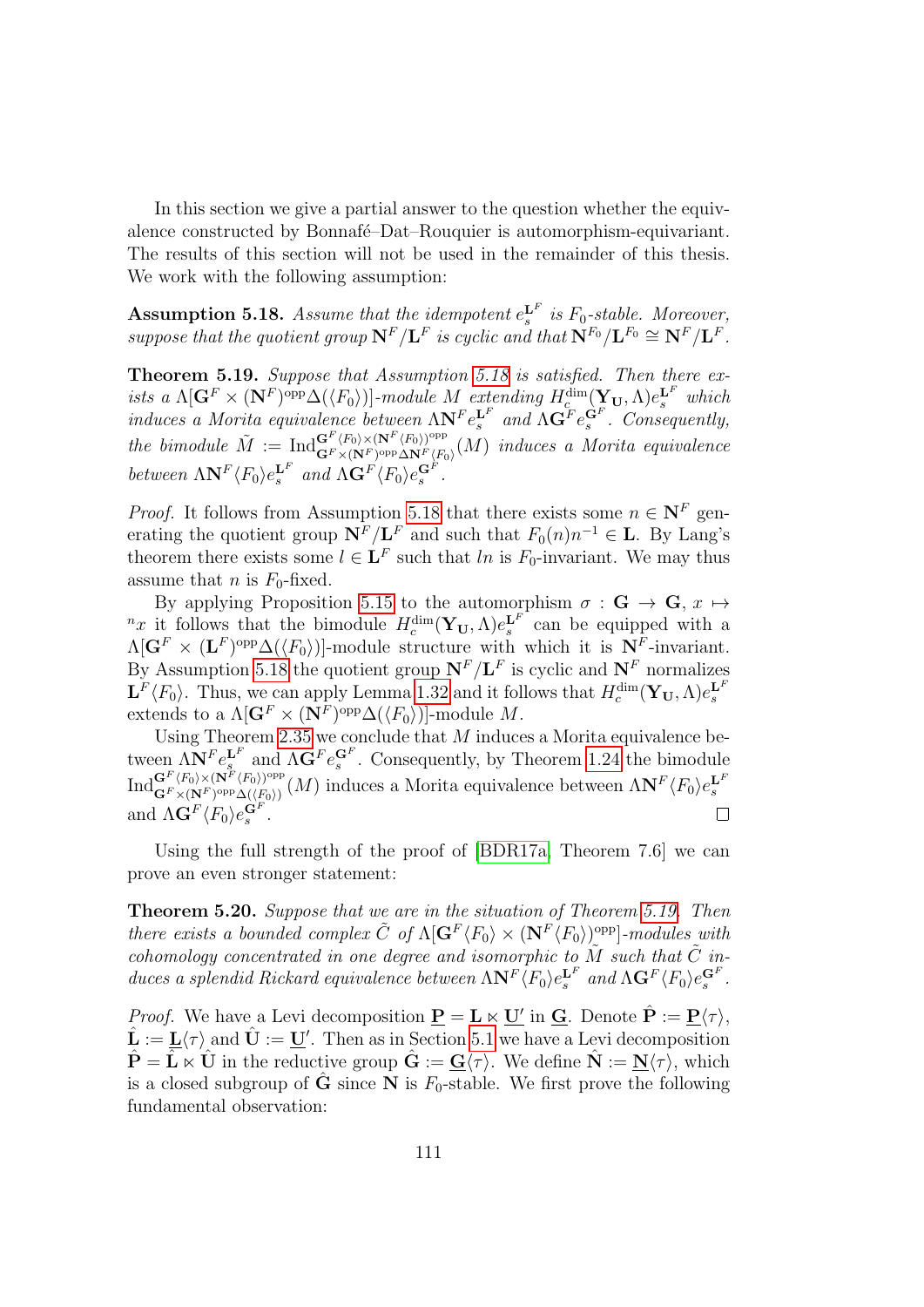Lemma 5.21. We have  $\hat{\mathbf{N}}^{\tau F_0} = \mathrm{N}_{\hat{\mathbf{G}}^{\tau F_0}}(\hat{\mathbf{L}}, e_{\overline{\mathbf{s}}}^{\mathbf{L}^{\tau F_0}})$  $\frac{\mathbf{L}^{T}{}^{T}{}^{0}}{\underline{s}}$ ).

*Proof.* By Assumption [5.18](#page-110-0) we have  $nF_0(n^{-1}) \in L$  for every  $n \in \mathbb{N}^F$ . From this and Lemma [5.13](#page-107-0) it follows that  $\hat{\mathbf{N}}^{\tau F_0}$  stabilizes the Levi subgroup  $\hat{\mathbf{L}} =$  $\mathbf{L}\langle \tau \rangle$ . Lemma [5.13](#page-107-0) implies that the map

$$
\psi: \hat{\mathbf{G}}^{\tau F_0} \to \mathbf{G}^F \langle F_0 \rangle, \, \underline{x} \tau \mapsto \mathrm{pr}(\underline{x}) F_0^{-1},
$$

is an isomorphism of groups. Moreover, the image of  $\hat{\mathbf{N}}^{\tau F_0}$  under  $\psi$  is  $\mathbf{N}^F\langle F_0 \rangle$ . We have  $\psi(e^{\mathbf{L}^{\tau F_0}})$  $\frac{\mathbf{L}^{\tau F_0}}{s}$  =  $e_s^{\mathbf{L}^F}$  and  $e_s^{\mathbf{L}^F}$  is  $\mathbf{N}^F \langle F_0 \rangle$ -fixed. It follows that  $\hat{\mathbf{N}}^{\tau F_0} \subseteq \mathrm{N}_{\hat{\mathbf{G}}^{\tau F_0}}(\hat{\mathbf{L}},e_{\underline{\bar{s}}}^{\mathbf{L}^{\tau F_0}})$  $\underline{\mathbf{L}}^{\tau F_0}$ ). On the other hand, let  $z \in \mathrm{N}_{\hat{\mathbf{G}}^{\tau F_0}}(\hat{\mathbf{L}}, e_{\underline{s}}^{\mathbf{L}^{\tau F_0}})$  $\frac{\mathbf{L}^{r_{r_0}}}{s}$ ). Then we have  $\psi^{(z)} e_s^{\mathbf{L}^F} = e_s^{\mathbf{L}^F}$ . Furthermore, z normalizes  $\underline{\mathbf{L}}$  and it follows that  $\psi(z)$  normalizes **L**. From this we deduce that  $\psi(z) \in \mathbf{N}^F \langle F_0 \rangle$  and therefore  $z \in \hat{\mathbf{N}}^{\tau F_0}$ . It follows that  $\hat{\mathbf{N}}^{\tau F_0} = \mathrm{N}_{\hat{\mathbf{G}}^{\tau F_0}}(\hat{\mathbf{L}}, e_{\underline{s}}^{\mathbf{L}^{\tau F_0}})$  $\frac{\mathbf{L}^{T}{}^{T}{}^{0}}{\underline{s}}$ ).  $\Box$ 

We can now continue the proof of our theorem. Due to Theorem [1.21](#page-24-0) we may assume that  $\Lambda = k$ . By the construction in the proof of Theo-rem [5.19](#page-110-1) the  $k[\hat{G}^{\tau F_0} \times (\hat{L}^{\tau F_0})^{\text{opp}}]$ -module  $H_c^{\dim}(\mathbf{Y}_{\hat{\mathbf{\Gamma}}}^{\hat{\mathbf{G}},\tau F_0})$  $(\hat{\mathbf{U}}^{\tau F_0},k)e^{\mathbf{L}^{\tau F_0}}_{\underline{s}}$  $\frac{\mathbf{L}^{rr_0}}{s}$  extends to a  $k[\hat{\mathbf{G}}^{\tau F_0} \times (\hat{\mathbf{N}}^{\tau F_0})^{\text{opp}}]$ -module  $\tilde{M}$  which induces a Morita equivalence between  $k \hat{\mathbf{N}}^{\tau F_0} e^{\mathbf{L}^{\tau F_0}}_s$  $\underline{\mathbf{L}}^{\tau F_0}$  and  $k\hat{\mathbf{G}}^{\tau F_0}e_{\underline{s}}^{\mathbf{G}^{\tau F_0}}$ .

Consider the complex  $C := G\Gamma_c(\mathbf{Y}_{\mathbf{f}i}^{\hat{\mathbf{G}},\tau_{F_0}})$  $(\hat{\mathbf{G}}, \tau F_{0}, k)^{\text{red}} e^{\underline{\mathbf{L}}^{\tau F_{0}}}_{\underline{\mathbf{s}}}$  $\underline{\mathbf{L}}^{\tau F_0}$  of  $\hat{\mathbf{G}}^{\tau F_0} \times (\hat{\mathbf{L}}^{\tau F_0})^{\text{opp}}$ modules. Note that  $e^{\mathbf{L}^{\tau F_0}}$  $\frac{\mathbf{L}^{\tau r_0}}{\mathbf{s}}$  is a  $(\mathbf{\underline{G}}, \mathbf{\underline{L}})$ -regular rational series of  $(\mathbf{\underline{L}}, \tau F_0)$ , see proof of Lemma [5.14.](#page-108-0) Furthermore,  $e^{\mathbf{L}^{\tau F_0}}$  $\frac{\mathbf{L}^{T}}{s}$  is  $\tau$ -stable and is therefore by Lemma [2.26](#page-54-0) a  $(\hat{G}, \hat{L})$ -regular rational series of  $(\hat{L}, \tau F_0)$ .

Using Steps 1-3 in the proof of [\[BDR17a,](#page-141-0) Theorem 7.6], which directly apply to our set-up, we can conclude that there exists a direct summand  $\tilde{C}$  of the complex  $\text{Ind}_{\hat{G}^{\tau F_0} \times (\hat{\mathbf{Y}}^{\tau F_0})^{\text{opp}}}^{\hat{\mathbf{G}}^{\tau F_0} \times (\hat{\mathbf{Y}}^{\tau F_0})^{\text{opp}}}$  $\hat{\mathbf{G}}^{r_{\mathcal{F}_0}\times(\hat{\mathbf{L}}^{r_{\mathcal{F}_0}})^{\text{opp}}}(C)$  which is quasi-isomorphic to the bimodule  $\tilde{M}$ .

Since  $\tilde{M}$  is a Morita bimodule it is in particular a direct sum of indecomposable pairwise non-isomorphic bimodules. By Assumption [5.18,](#page-110-0) the quotient group  $(\hat{\mathbf{N}}/\hat{\mathbf{L}})^{\tau F_0} \cong \mathbf{N}^F/\mathbf{L}^F$  is cyclic of  $\ell'$  order. It follows therefore by Lemma [1.32](#page-30-0) that the  $k[\hat{\mathbf{G}}^{\tau F_0} \times (\hat{\mathbf{L}}^{\tau F_0})^{\text{opp}}]$ -module  $H_c^{\dim}(\mathbf{Y}_{\hat{\mathbf{U}}}^{\hat{\mathbf{G}},\tau F_0})$  $(\hat{\textbf{U}},\tau F_{0},k)e^{\textbf{L}^{\tau F_{0}}}_{s}$  $\frac{\mathbf{L}^{\tau_{F0}}}{s}$  is a direct sum of indecomposable pairwise non-isomorphic modules. From this we conclude that Step 4 of the proof of [\[BDR17a,](#page-141-0) Theorem 7.6] applies and we obtain

$$
{\operatorname{Res}}^{\hat{\mathbf{G}}^{\tau F_0} \times (\hat{\mathbf{N}}^{\tau F_0})^{\operatorname{opp}}}_{\hat{\mathbf{G}}^{\tau F_0} \times (\hat{\mathbf{L}}^{\tau F_0})^{\operatorname{opp}}}(\tilde{C}) \cong C.
$$

By Step 5 of the proof of [\[BDR17a,](#page-141-0) Theorem 7.6] we conclude that  $\tilde{C}$  induces a splendid Rickard equivalence between  $k\hat{\mathbf{N}}^{\tau F_0}e_{\overline{s}}^{\mathbf{L}^{\tau F_0}}$  $\frac{\mathbf{L}^{\tau F_0}}{\mathbf{s}}$  and  $k\hat{\mathbf{G}}^{\tau F_0}e^{\mathbf{G}^{\tau F_0}}_{\mathbf{s}}$ . Hence, we obtain a splendid Rickard equivalence between  $kN^F \langle F_0 \rangle e_s^{\mathbf{L}^F}$  and  $k\mathbf{G}^F\langle F_0\rangle e^{\mathbf{G}^F}_s.$  $\Box$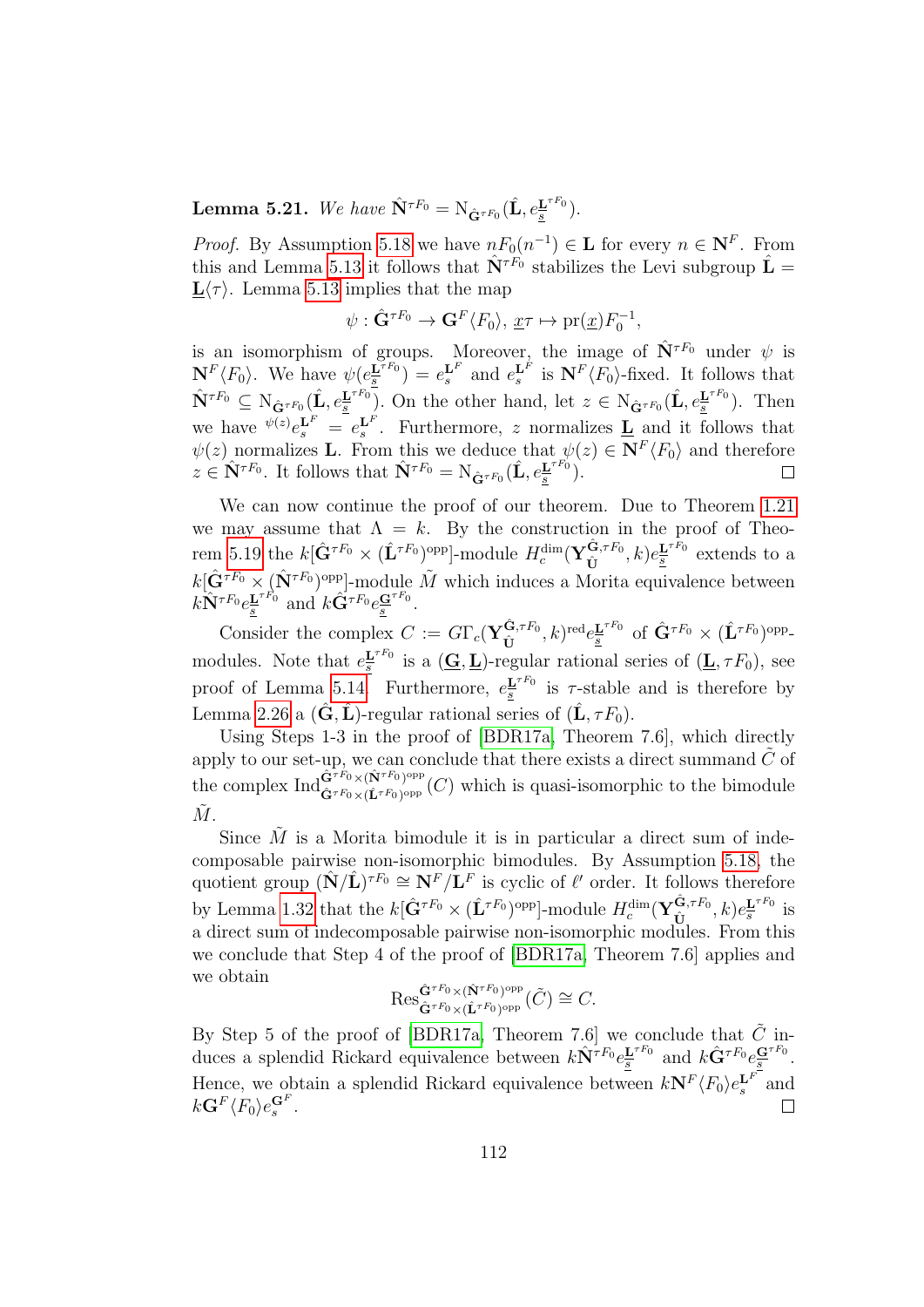#### 5.9 Jordan decomposition for local subgroups

We keep the assumptions of Section [5.7.](#page-107-2) The aim of this section is to obtain a local version of Theorem [5.16.](#page-109-0) We will essentially use the same strategy of Section [5.7](#page-107-2) to prove this local version. However, we need to adapt some of the arguments.

Recall that the projection map  $pr: \mathbf{G}^{\tau F_0} \to \mathbf{G}^F$  onto the first coordinate induces an isomorphism of groups, which extends to an isomorphism pr :  $\Lambda$ **G**<sup> $\tau$ F<sub>0</sub>  $\rightarrow$   $\Lambda$ **G**<sup>F</sup> of  $\Lambda$ -algebras. Hence, under the isomorphism pr :  $G^{\tau F_0}$   $\rightarrow$ </sup>  $\mathbf{G}^F$  the notions of blocks, Brauer subpairs and defect groups translate.

From now on we will use the following notation: If H is a subgroup of  $\mathbf{G}^F$  we let  $\underline{H} := \text{pr}^{-1}(H)$  and if  $x \in \Lambda H$  then we let  $\underline{x} := \text{pr}^{-1}(x) \in \Lambda \underline{H}$ .

Let  $b \in Z(\Lambda \mathbf{G}^F e_s^{\mathbf{G}^F})$  and  $c \in Z(\Lambda \mathbf{L}^F e_s^{\mathbf{L}^F})$  be blocks which correspond to each other under the splendid Rickard equivalence given by  $G\Gamma_c(\mathbf{Y_U^G},\Lambda)e_s^{\mathbf{L}^F}$ . By Proposition [5.3](#page-98-0) and Corollary [5.12](#page-107-1) the projection map pr yields an isomorphism between  $G\Gamma_c(\mathbf{Y_U^G}, \Lambda)e_s^{\mathbf{L}^F}$  and  $G\Gamma_c(\mathbf{Y_U^G}^{ \mathbf{G},\tau F_0}, \Lambda)e_s^{\mathbf{L}^{\tau F_0}}$  $rac{\underline{\mathbf{L}}^{T}}{s}$ .

Hence, the blocks  $\underline{b} \in Z(\Lambda \underline{G}^{\tau F_0} e_{\underline{s}}^{\underline{G}^{\tau F_0}})$  and  $\underline{c} \in Z(\Lambda \underline{L}^{\tau F_0} e_{\underline{s}}^{\underline{L}^{\tau F_0}})$  $\frac{\mathbf{L}^{\tau r_0}}{s}$  correspond to each other under the splendid Rickard equivalence induced by  $G\Gamma_c(\mathbf{Y}^{\underline{\mathbf{G}},\tau F_0}_{\underline{\mathbf{U}}},\Lambda)e^{\underline{\mathbf{L}}^{\tau F_0}}_{\underline{s}}$  $\underline{\mathbf{E}}^{(r)}$ . We fix a maximal c-Brauer pair  $(D, c_D)$  and let  $(D, b_D)$ be the  $\overline{b}$ -Brauer pair corresponding to it under the splendid Rickard equivalence induced by  $G\Gamma_c(\mathbf{Y}_\mathbf{U}^\mathbf{G},\Lambda)c$  in the sense of Proposition [1.16.](#page-22-0) Consequently, the c-subpair  $(\underline{D}, \underline{c}_D)$  corresponds to the b-subpair  $(\underline{D}, \underline{b}_D)$  under the Rickard equivalence induced by  $G\Gamma_c(\mathbf{Y}_{\mathbf{U}}^{\mathbf{G},\tau F_0},\Lambda)e_{\mathbf{s}}^{\mathbf{L}^{\tau F_0}}$  $rac{\underline{\mathbf{L}}^{T}}{s}$ .

Furthermore, we let Q be a subgroup of D and let  $(Q, c_Q) \leq (D, c_D)$  and  $(Q, b_Q) \leq (D, b_D)$ . We denote  $B_Q = \text{Tr}_{\text{N}_{\mathbf{G}F}(Q, b_Q)}^{\text{N}_{\mathbf{G}F}(Q)}(b_Q)$  and  $C_Q = \text{Tr}_{\text{N}_{\mathbf{L}F}(Q, c_Q)}^{\text{N}_{\mathbf{L}F}(Q)}(c_Q)$ .

<span id="page-112-0"></span>Proposition 5.22. The bimodule  $H_c^{\dim}(\mathbf{Y}_{\mathrm{Cu}(Q)}^{\mathrm{N}_{\mathbf{G}}(Q)})$  $C_{\text{U}(Q)}^{N_{\mathbf{G}}(Q)}, \Lambda$   $C_Q$  can be equipped with  $a \Lambda[N_{\mathbf{G}^F}(Q) \times N_{\mathbf{L}^F}(Q)^\text{opp} \Delta N_{\mathbf{\tilde{L}}^F(F_0)}(Q, C_Q)]$ -module structure.

*Proof.* By Theorem [5.2](#page-97-0) (set  $\hat{G} := G$ ), we have

$$
H_c^{\dim}(\mathbf{Y}_{\mathcal{C}\underline{\mathbf{U}}'}^{\mathcal{N}\underline{\mathbf{G}}(\underline{Q}),\tau F_0})\underline{C}_Q \cong H_c^{\dim}(\mathbf{Y}_{\mathcal{C}\underline{\mathbf{U}}(\underline{Q})}^{\mathcal{N}\underline{\mathbf{G}}(\underline{Q}),\tau F_0})\underline{C}_Q
$$

as  $\Lambda[(\mathrm{N}_{\underline{\mathbf{G}}^{\tau F_0}}(\underline{Q}) \times \mathrm{N}_{\underline{\mathbf{L}}^{\tau F_0}}(\underline{Q})^{\mathrm{opp}}) \Delta(\mathrm{N}_{\underline{\tilde{\mathbf{L}}^{\tau F_0}}}(\underline{Q},\underline{C}_Q))]$ -modules. Moreover, Corol-lary [5.4](#page-100-0) shows that  $H_c^{\dim}(\mathbf{Y}_{\text{Cu}(Q)}^{\text{Ng}(Q),\tau F_0}$  $\frac{\log(Q),\tau F_0}{\log(Q)}$  is isomorphic to  $H_c^{\dim}(\mathbf{Y}_{\mathrm{Cu}(Q)}^{\mathrm{N_{\mathbf{G}}(Q)}})$  $\frac{\Gamma\Gamma\mathbf{G}(\mathbf{Q})}{\Gamma\Gamma\Gamma(Q)},\Lambda)C_Q$ as  $\Lambda[(\mathrm{N}_{\mathbf{G}^F}(Q) \times \mathrm{N}_{\mathbf{L}^F}(Q)^\text{opp}) \Delta(\mathrm{N}_{\tilde{\mathbf{L}}^F}(Q, c_Q))]$ -modules.

Since  $\tau(\underline{\mathbf{U}}') = \underline{\mathbf{U}}'$  we obtain a Levi decomposition  $\underline{\tilde{\mathbf{P}}} \langle \tau \rangle = \underline{\tilde{\mathbf{L}}} \langle \tau \rangle \ltimes \underline{\mathbf{U}}'$ in the reductive group  $\tilde{G} \rtimes \langle \tau \rangle$ . Hence we obtain a Levi decomposition  $N_{\tilde{\mathbf{P}}(\tau)}(Q) = N_{\tilde{\mathbf{L}}(\tau)}(Q) \ltimes C_{\mathbf{U}'}(Q)$  in the reductive group  $N_{\tilde{\mathbf{G}}(\tau)}(Q)$ , see Example [2.3.](#page-41-0) From this we conclude (see Lemma [2.4\)](#page-42-0) that the bimodule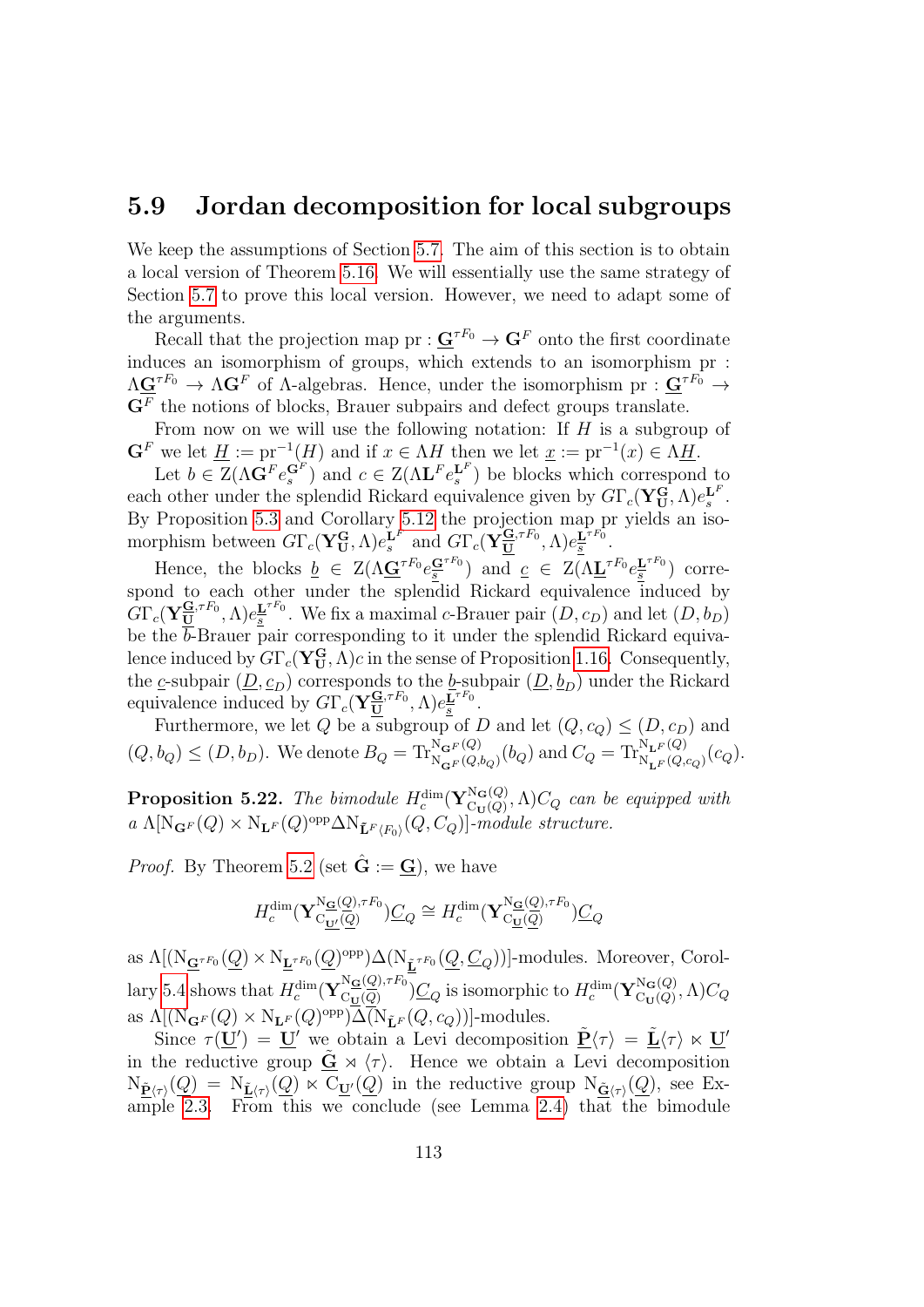$H_c^{\dim}(\mathbf{Y}^{\text{N}\underline{\mathbf{G}}(\underline{Q}),\tau F_0}_{\mathrm{C}_{\mathbf{H}'}(Q)})$  $(\mathcal{C}_{\underline{\mathbf{U}}'(\mathcal{Q})}^{(\mathcal{Q}),\{1,1,0\}})C_Q$  has a natural  $\Delta(N_{\underline{\tilde{\mathbf{L}}}^{\tau F_0}\langle\tau\rangle}(\underline{Q},C_Q))$ -action. By Lemma [5.13](#page-107-0) it follows that the Morita bimodule  $H_c^{\dim}(\mathbf{Y}_{\text{Cu}(Q)}^{\text{N}_{\mathbf{G}}(Q)})$  $C_{U(Q)}^{N_{\mathbf{G}}(Q)}, \Lambda$   $C_{Q}$  can be equipped with a  $\Delta(\mathrm{N}_{\tilde{\mathbf{L}}^F\langle F_0\rangle}(Q, C_Q))$ -action.  $\Box$ 

From now on we will assume that  $Q$  is a characteristic subgroup of the defect group D. Recall that  $\mathcal{A} = \langle F_0, \sigma \rangle$ .

<span id="page-113-0"></span>**Lemma 5.23.** Let  $Q$  be a characteristic subgroup of  $D$ . Then we have  $N_{\tilde{\mathbf{L}}^F\mathbf{A}}(Q, C_Q)N_{\mathbf{G}^F}(Q) = N_{\tilde{\mathbf{G}}^F\mathbf{A}}(Q, B_Q).$ 

*Proof.* Let  $\hat{L}$  denote the stabilizer of c in  $\tilde{\mathbf{L}}^F \mathcal{A}$  and  $\hat{G}$  the stabilizer of b in  $\tilde{\mathbf{G}}^F \mathcal{A}$ . We abbreviate  $L := \mathbf{L}^F$  and  $G := \mathbf{G}^F$ . By Lemma [1.45,](#page-37-0) we have

$$
N_{\tilde{\mathbf{L}}^F\rtimes \mathcal{A}}(Q,C_Q)=N_{\hat{L}}(Q,C_Q)=N_{\hat{L}}(Q)
$$

and  $N_{\hat{L}}(Q)/N_L(Q) = \hat{L}/L$ . Similarly, we have  $N_{\tilde{G}^F \rtimes A}(Q, B_Q) = N_{\hat{G}}(Q)$  and  $N_{\hat{G}}(Q)/N_G(Q) = \hat{G}/G$ . On the other hand, we have  $\hat{L}/L \cong \hat{G}/G$  by Lemma [4.16.](#page-88-0) This yields  $N_{\hat{L}}(Q)/N_L(Q) \cong N_{\hat{G}}(Q)/N_G(Q)$  and the claim of the lemma follows easily from this.  $\Box$ 

Let us denote  $B'_Q = \text{Tr}_{N_{\tilde{G}F_A}(Q)}^{N_{\tilde{G}F_A}(Q)}$  $N_{\tilde{\mathbf{G}}^F\mathcal{A}}(Q)$ <br> $N_{\tilde{\mathbf{G}}^F\mathcal{A}}(Q, B_Q)$  and  $C'_Q = \text{Tr}_{N_{\tilde{\mathbf{L}}^F\mathcal{A}}(Q)}^{N_{\tilde{\mathbf{L}}^F\mathcal{A}}(Q)}$  $N_{\tilde{\mathbf{L}}^F\mathcal{A}}^{(\mathbf{L})} (C_Q)$ . Recall that  $A \in \{K, \mathcal{O}, k\}.$ 

<span id="page-113-1"></span>Theorem 5.24. Suppose that the assumptions of Theorem [5.16](#page-109-0) are satisfied. Let Q be a characteristic subgroup of D. Then  $H_c^{\dim}(\mathbf{Y}_{\text{Cl}(Q)}^{\text{Ng}(Q)})$  $C_{U(Q)}^{N\mathbf{G}(Q)}, A)C_Q$  extends to an  $A[(\mathrm{N}_{\mathbf{G}^F}(Q) \times \mathrm{N}_{\mathbf{L}^F}(Q)^{\text{opp}}) \Delta(\mathrm{N}_{\tilde{\mathbf{L}}^F\mathcal{A}}(Q, C_Q))]$ -module  $\widetilde{M}_Q$ . In particular, the bimodule opp

$$
\text{Ind}_{(\mathcal{N}_{\mathbf{G}F}(Q)\times\mathcal{N}_{\mathbf{L}F}(Q)^{\text{opp}})}^{\mathcal{N}_{\mathbf{G}F}}_{(\mathcal{N})\times\mathcal{N}_{\mathbf{L}F}(Q)\times\mathcal{N}_{\mathbf{L}F}(Q)^{\text{opp}})}\Delta(\mathcal{N}_{\mathbf{L}F}(Q,C_Q))}(M_Q)
$$

induces a Morita equivalence between  $A\text{N}_{\tilde{\mathbf{G}}^F\mathcal{A}}(Q)B_Q'$  and  $A\text{N}_{\tilde{\mathbf{L}}^F\mathcal{A}}(Q)C_Q'$ .

*Proof.* In Proposition [5.22](#page-112-0) we have proved that  $H_c^{\dim}(\mathbf{Y}_{\mathrm{C}_{\mathbf{I} \mathbf{I}'}(Q)}^{\mathbf{N}_{\mathbf{G}}(Q),\tau F_0}$  $\frac{\Gamma(\underline{G}(\underline{Q})^{1/2})}{\Gamma(\underline{Q})}$  is isomorphic to  $H_c^{\dim}(\mathbf{Y}_{\mathrm{Cu}(Q)}^{\mathrm{N}_{\mathbf{G}}(Q)})$  $C_{U}(Q)$ ,  $A)C_{Q}$ . This allowed us to endow the bimodule  $H_c^{\dim}(\mathbf{Y}_{\mathrm{C}_{\mathbf{U}}(Q)}^{\mathrm{N}_{\mathbf{G}}(Q)})$  $\Gamma_{\text{G}(Q)}^{\text{NG}(Q)}, A)C_Q$  with an  $A[(\text{N}_{\mathbf{G}^F}(Q) \times \text{N}_{\mathbf{L}^F}(Q)^{\text{opp}}) \Delta(\text{N}_{\mathbf{\tilde{L}}^F(F_0)}(Q, C_Q))]$ module structure.

Since  $Q$  is a characteristic subgroup of the defect group  $D$  of  $c$ , it follows that the quotient group  $N_{\tilde{L}^F,A}(Q,C_Q)/N_{\tilde{L}^F(F_0)}(Q,C_Q)$  is cyclic and of order divisible by the order of  $\sigma \in Aut(\tilde{\mathbf{G}}^F)$ . Hence, there exist  $x \in \tilde{\mathbf{L}}^F$  and a bijective morphism  $\phi_0 : \tilde{G} \to \tilde{G}$  such that  $x\phi_0|_{\tilde{G}^F}$  generates the quotient group  $N_{\tilde{\mathbf{L}}^F\mathcal{A}}(Q,C_Q)/N_{\tilde{\mathbf{L}}^F\langle F_0\rangle}(Q,C_Q)$ . Let  $\underline{x} := (x,\overline{F_0}^{r-1}(x),\ldots,\overline{F_0}(x)) \in \underline{\mathbf{G}}^{\tau F_0}$  such that  $pr(x) = x$ . Denote

$$
\underline{\phi_0} : \tilde{\mathbf{G}} \langle \tau \rangle \to \tilde{\mathbf{G}} \langle \tau \rangle, (g_1, \dots, g_r) \tau \mapsto (\phi_0(g_1), \dots, \phi_0(g_r)) \tau
$$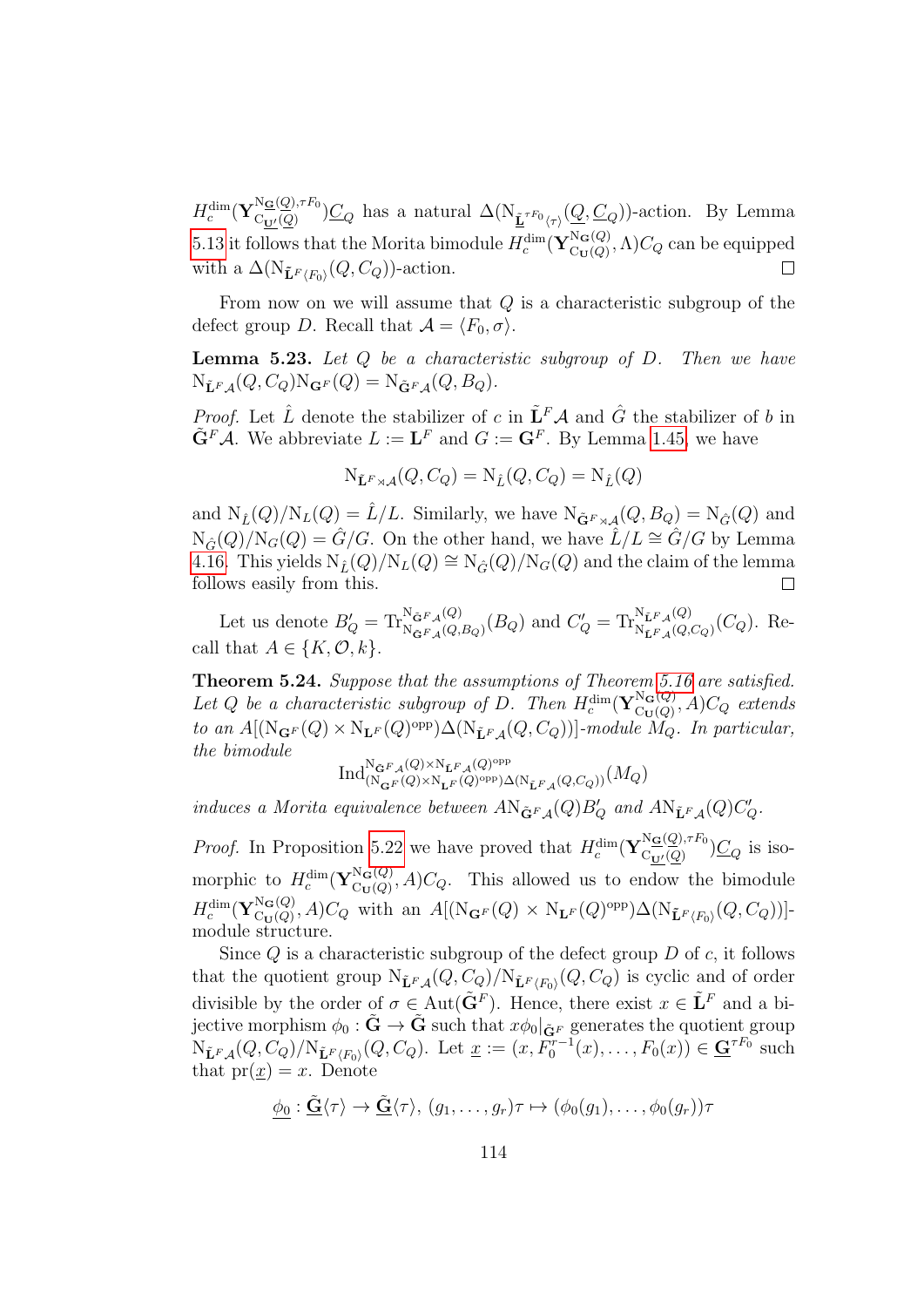and consider the bijective morphism

$$
\underline{\phi}:=\underline{x}\,\underline{\phi_0}:\tilde{\underline{\mathbf{G}}}\langle\tau\rangle\rightarrow\tilde{\underline{\mathbf{G}}}\langle\tau\rangle, z\mapsto {}^{\underline{x}}\underline{\phi_0}(z),
$$

of the reductive group  $\tilde{\mathbf{G}}(\tau)$ . Note that  $\phi$  stabilizes  $\tilde{\mathbf{G}}$  and commutes with the Frobenius endomorphism  $\tau F_0$  of  $\tilde{\mathbf{G}} \rtimes \langle \tau \rangle$ . Moreover,  $\tilde{\mathfrak{L}} \langle \tau \rangle = \tilde{\mathbf{L}} \langle \tau \rangle$ and  $\phi_0(\tilde{\mathbf{L}}) = \tilde{\mathbf{L}}$ . Therefore, the bijective morphism  $\phi$  also stabilizes the Levi subgroup  $\underline{\tilde{\mathbf{L}}} \langle \tau \rangle$  of  $\underline{\tilde{\mathbf{G}}} \rtimes \langle \tau \rangle$ . Since  $\underline{\phi}|_{\tilde{\mathbf{G}}^{\tau F_0}} \in \text{Aut}(\underline{\tilde{\mathbf{G}}}^{\tau F_0})$  corresponds to the automorphism  $x\phi_0 \in \text{Aut}(\tilde{\mathbf{G}}^F)$  under the isomorphism  $\text{pr}: \tilde{\mathbf{G}}^{F} \to \tilde{\mathbf{G}}^F$  we deduce that  $\phi(Q, \underline{C}_Q) = (Q, \underline{C}_Q)$ . Hence, Lemma [4.5](#page-82-0) applies and we obtain an isomorphism

$$
\frac{\phi(H_c^{\dim}(\mathbf{Y}_{C_{\underline{\mathbf{U}}'}}^{\mathrm{N}\underline{\mathbf{G}}(\underline{Q}),\tau F_0},\Lambda)\underline{C}_Q)^{\underline{\phi}}}{\phi} \cong H_c^{\dim}(\mathbf{Y}_{C_{\underline{\phi}(\underline{\mathbf{U}}')}}^{\mathrm{N}\underline{\mathbf{G}}(\underline{Q}),\tau F_0},\Lambda)\underline{C}_Q
$$

of  $\Lambda[(N_{\mathbf{G}^{\tau F_{0}}}(\underline{Q}) \times N_{\mathbf{L}^{\tau F_{0}}}(\underline{Q})^{\text{opp}}) \Delta(N_{\mathbf{\underline{r}}^{\tau F_{0}}(\tau)}(\underline{Q}, \underline{C}_{Q}))]$ -modules. We have two Levi decompositions

$$
\underline{\tilde{\mathbf{P}}}\langle \tau \rangle = \underline{\tilde{\mathbf{L}}}\langle \tau \rangle \ltimes \underline{\mathbf{U}}
$$
 and  $\underline{\phi}(\underline{\tilde{\mathbf{P}}}\langle \tau \rangle) = \underline{\tilde{\mathbf{L}}}\langle \tau \rangle \ltimes \underline{\phi}(\underline{\mathbf{U}})$ 

with the same Levi subgroup  $\underline{\tilde{\mathbf{L}}} \langle \tau \rangle$  of  $\tilde{\mathbf{G}} \langle \tau \rangle$ . Therefore, Theorem [5.2](#page-97-0) yields

$$
H_c^{\dim}(\mathbf{Y}_{C_{\underline{\phi(\mathbf{U}')}}(\underline{Q})}^{\mathbf{N}\underline{\mathbf{G}}(\underline{Q}),\tau F_0},\Lambda)\underline{C}_Q \cong H_c^{\dim}(\mathbf{Y}_{C_{\underline{\mathbf{U}'}}(\underline{Q})}^{\mathbf{N}\underline{\mathbf{G}}(\underline{Q}),\tau F_0},\Lambda)\underline{C}_Q.
$$

It follows from this that  $H_c^{\dim}(\mathbf{Y}_{\mathrm{C}_{\mathbf{T}'}(Q)}^{\mathrm{N}_{\mathbf{G}}(Q),\tau F_0})$  $C_{\mathbf{U}'}^{CQ, \tau F_0}(Q)$ ,  $\Lambda$ ) $C_Q$  is  $(\underline{\phi}, \underline{\phi}^{-1})$ -invariant. Hence, the bimodule  $H_c^{\dim}(\mathbf{Y}_{\mathrm{Cu}(Q)}^{\mathrm{N}_{\mathbf{G}}(Q)})$  $C_{\text{U}(Q)}^{N_{\mathbf{G}}(Q)}, A)C_Q$  is by transport of structure  $(x\phi_0, x\phi_0^{-1})$ invariant as  $A[(\text{N}_{\mathbf{G}^F}(Q) \times \text{N}_{\mathbf{L}^F}(Q)^{\text{opp}}) \Delta(\text{N}_{\mathbf{\tilde{L}}^F\langle F_0\rangle}(Q, C_Q))]$ -module. Lemma [1.32](#page-30-0) therefore shows that there exists an  $A[(\mathrm{N}_{\mathbf{G}^F}(Q) \times \mathrm{N}_{\mathbf{L}^F}(Q)^{\text{opp}}) \Delta(\mathrm{N}_{\mathbf{L}^F A}(Q, C_Q))]$ module  $M_Q$  extending  $H_c^{\dim}(\mathbf{Y}_{\mathrm{C}_{\mathbf{U}}(Q)}^{\mathrm{N}_{\mathbf{G}}(Q)})$  $C_{U(Q)}^{NG(Q)}$ , A)C<sub>Q</sub>. By Theorem [4.28](#page-94-0) the bimodule  $H_c^{\dim}(\mathbf{Y}_{\mathrm{Cu}(Q)}^{\mathrm{N}_\mathbf{G}(Q)})$  $C_{\text{U}}(Q)$ ,  $A$ ) $C_Q$  induces a Morita equivalence between the blocks  $A\text{N}_{\mathbf{G}^F}(Q)B_Q$  and  $A\text{N}_{\mathbf{L}^F}(Q)C_Q$ . Moreover, Lemma [5.23](#page-113-0) shows that

$$
N_{\tilde{\mathbf{L}}^F\mathcal{A}}(Q, C_Q)N_{\mathbf{G}^F}(Q) = N_{\tilde{\mathbf{G}}^F\mathcal{A}}(Q, B_Q).
$$

Hence, Lemma [1.33](#page-30-1) implies that the bimodule

$$
\text{Ind}_{(\mathcal{N}_{\mathbf{G}^F}(Q)\times \mathcal{N}_{\tilde{\mathbf{L}}^F,Q})^{\text{opp}}(\mathcal{Q})^{\text{opp}}}\text{Ind}_{(\mathcal{N}_{\mathbf{G}^F}(Q)\times \mathcal{N}_{\mathbf{L}^F}(Q)^{\text{opp}})\Delta(\mathcal{N}_{\tilde{\mathbf{L}}^F,A}(Q,C_Q))}(M_Q)
$$

induces a Morita equivalence between  $A\text{N}_{\tilde{\mathbf{G}}^F\mathcal{A}}(Q)B_Q'$  and  $A\text{N}_{\tilde{\mathbf{L}}^F\mathcal{A}}(Q)C_Q'$ .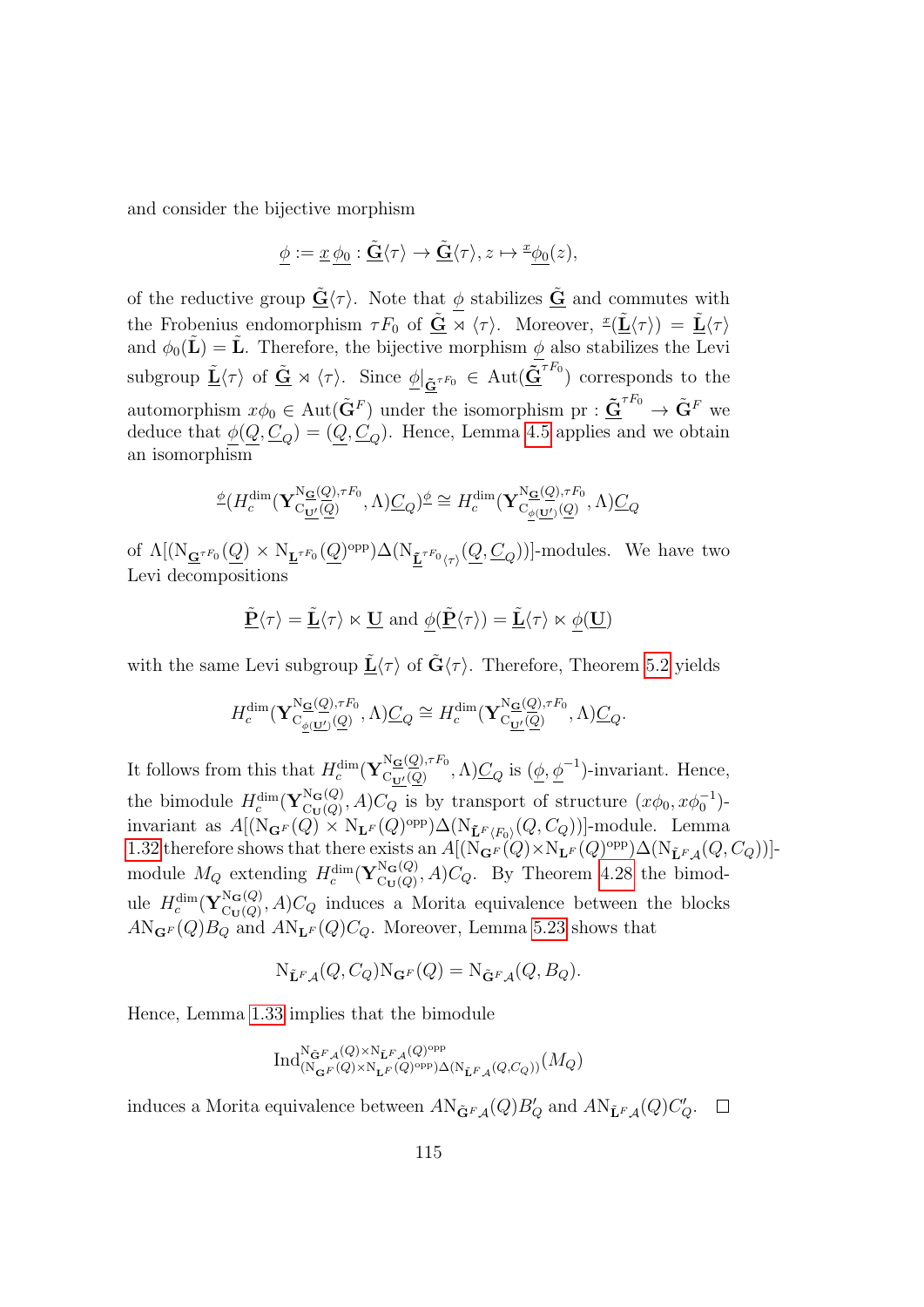Remark 5.25. If one could prove a version of Theorem [5.16](#page-109-0) with Morita equivalence replaced by splendid Rickard equivalence then Theorem [5.24](#page-113-1) would be obtained as a consequence of that theorem, see Theorem [1.36.](#page-32-0) However this seems to be difficult since we would have to show that the Rickard–Rouquier complex  $G\Gamma_c(\mathbf{Y}_U,\Lambda)e_s^{\mathbf{L}^F}$  is independent of the choice of the unipotent radical U used in its definition. In the case where the Sylow  $\ell$ -subgroups of  $G<sup>F</sup>$  are cyclic we obtained such an independence result in Example [4.23.](#page-91-0)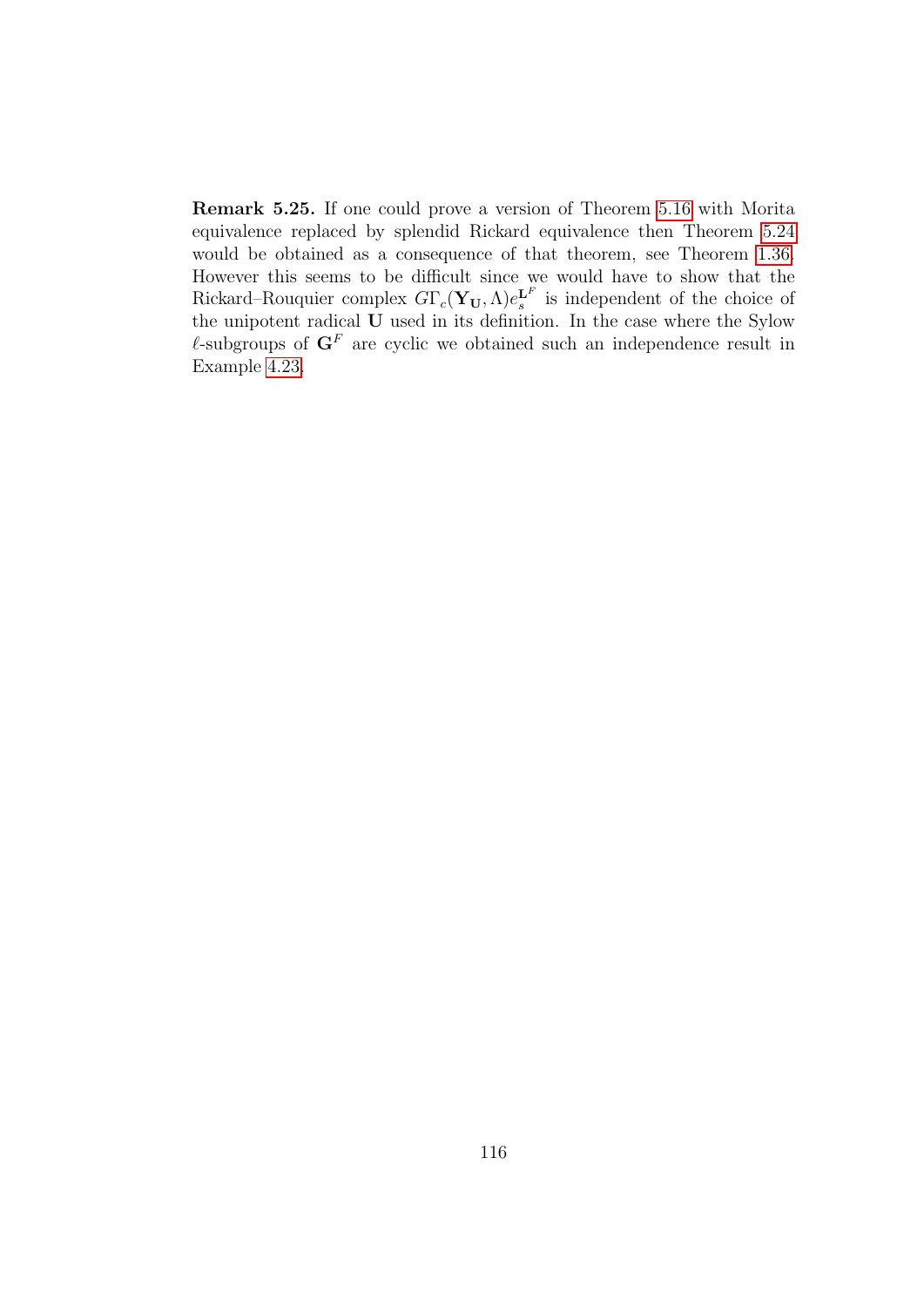## <span id="page-116-0"></span>Chapter 6

# Application to the inductive Alperin–McKay condition

In this chapter we show how the results from the previous chapters can be used in the verification of the Alperin–McKay conjecture. More precisely, we show that in order to prove the inductive Alperin-McKay condition for all blocks of groups of Lie type it is sufficient to consider their quasi-isolated blocks.

#### 6.1 The inductive Alperin–McKay condition

The aim of this section is to recall the inductive Alperin–McKay condition as introduced in [Spä13, Definition 7.2].

Recall that a *character triple*  $(G, N, \theta)$  consists of a finite group G with normal subgroup N and a G-invariant character  $\theta \in \text{Irr}(N)$ . A projective representation is a set-theoretic map  $\mathcal{P}: G \to GL_n(K)$  such that for all  $g, g' \in G$  there exists a scalar  $\alpha(g, g') \in K$  with  $\mathcal{P}(gg') = \alpha(g, g') \mathcal{P}(g) \mathcal{P}(g')$ . The projective representation  $\mathcal{P}: G \to \text{GL}_n(K)$  is said to be associated to  $(G, N, \theta)$  if the restriction  $\mathcal{P}|_N$  affords the character  $\theta$  and for all  $n \in N$  and  $q \in G$  we have  $\mathcal{P}(qn) = \mathcal{P}(q)\mathcal{P}(n)$  and  $\mathcal{P}(nq) = \mathcal{P}(n)\mathcal{P}(q)$ .

We recall the following order relation on character triples, see [Spä18, Definition 2.1]:

**Definition 6.1.** Let  $(G, N, \theta)$  and  $(H, M, \theta')$  be two character triples. We write

$$
(G, N, \theta) \ge (H, M, \theta')
$$

if the following conditions are satisfied:

(i)  $G = NH$ ,  $M = N \cap H$  and  $C_G(N) \leq H$ .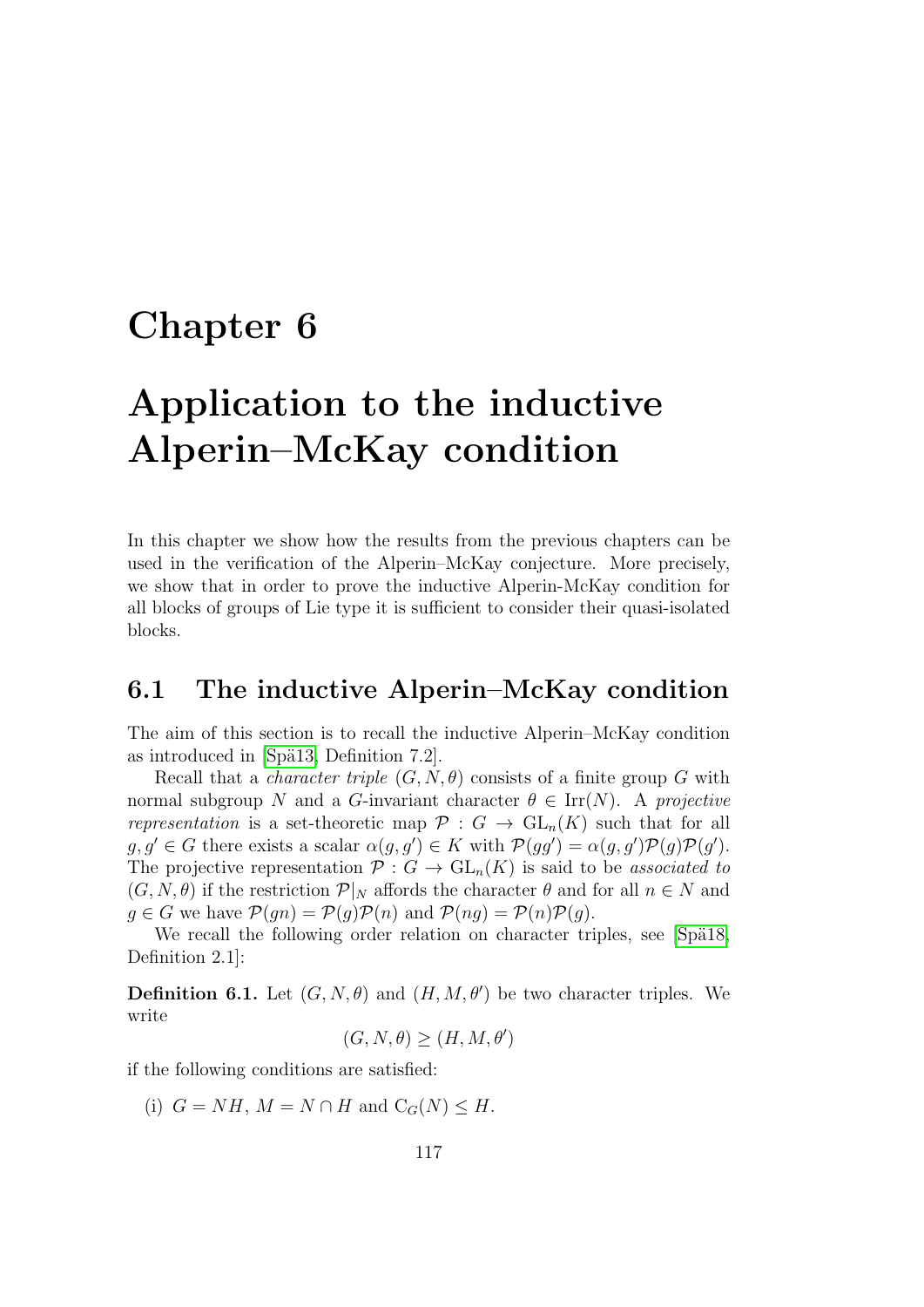(ii) There exist projective representations  $P$  and  $P'$  associated with  $(G, N, \theta)$ and  $(H, M, \theta')$  such that their factor sets  $\alpha$  and  $\alpha'$  satisfy  $\alpha|_{H \times H} = \alpha'$ .

Let  $\mathcal{P}: G \to \text{GL}_n(K)$  be a projective representation associated to the character triple  $(G, N, \theta)$ . Then for  $c \in C_G(N)$  we have  $\mathcal{P}(c)\mathcal{P}(n) = \mathcal{P}(n)\mathcal{P}(c)$ for every  $n \in N$ . Since  $\mathcal{P}|_N$  affords the irreducible character  $\theta$  it follows by Schur's lemma that  $\mathcal{P}(c)$  is a scalar matrix.

For the inductive Alperin–McKay we need a refinement of the order relation " $\geq$ " on character triples. More precisely, we also require that the scalars of the projective representations on elements of  $C_G(N)$  coincide:

**Definition 6.2.** Let  $(G, N, \theta)$  and  $(H, M, \theta')$  be two character triples such that  $(G, N, \theta) \ge (H, M, \theta')$  via the projective representations  $P$  and  $P'$ . Then we write

$$
(G, N, \theta) \geq_c (H, M, \theta')
$$

if for every  $c \in C_G(N)$  the scalars associated to  $\mathcal{P}(c)$  and  $\mathcal{P}'(c)$  coincide.

Let N be a normal subgroup of a finite group G and  $\chi \in \text{Irr}(G)$ . Then we write  $\text{Irr}(N \mid \chi)$  for the set of irreducible constituents of  $\text{Res}_{N}^{G}(\chi)$ . Moreover for  $\theta \in \text{Irr}(N)$  we write  $\text{Irr}(G \mid \theta)$  for the set of all irreducible constituents  $\chi$ of the induced character  $\text{Ind}_{N}^{G}(\theta)$ . We then say that the character  $\chi$  covers the character  $\theta$ .

<span id="page-117-0"></span>**Theorem 6.3.** Let  $(G, N, \theta)$  and  $(H, M, \theta')$  be two character triples such that  $(G, N, \theta) \ge (H, M, \theta')$  with respect to the projective representations  $\mathcal{P}$ and  $\mathcal{P}'$ . Then for every intermediate subgroup  $N \leq J \leq G$  there exists a bijection

 $\sigma_J : \mathbb{N} \operatorname{Irr}(J \mid \theta) \to \mathbb{N} \operatorname{Irr}(J \cap H \mid \theta')$ 

such that  $\sigma_J(\text{Irr}(J | \theta)) = \text{Irr}(J \cap H | \theta').$ 

*Proof.* This is [Spä18, Theorem 2.2].

The following properties which are collected in the next lemma are a consequence of the fact that " $\geq$ " induces a strong isomorphism of character triples in the sense of [\[Isa06,](#page-143-0) Problem 11.13].

<span id="page-117-1"></span>**Lemma 6.4.** Let  $(G, N, \theta)$  and  $(H, M, \theta')$  be two character triples satisfying  $(G, N, \theta) \ge (H, M, \theta')$ . Then for any  $N \le J_1 \le J_2 \le G$  and  $\chi \in \mathbb{N}$  Irr $(J_2 | \theta)$ the following holds:

(a) 
$$
\operatorname{Res}_{J_1 \cap H}^{J_2 \cap H}(\sigma_{J_2}(\chi)) = \sigma_{J_1}(\operatorname{Res}_{J_1}^{J_2}(\chi)).
$$
  
(b)  $(\sigma_{J_2}(\chi \beta)) = \sigma_{J_2}(\chi) \operatorname{Res}_{J_2 \cap H}^{J_2}(\beta)$  for every  $\beta \in \mathbb{N} \operatorname{Irr}(J_2/N)$ .

 $\Box$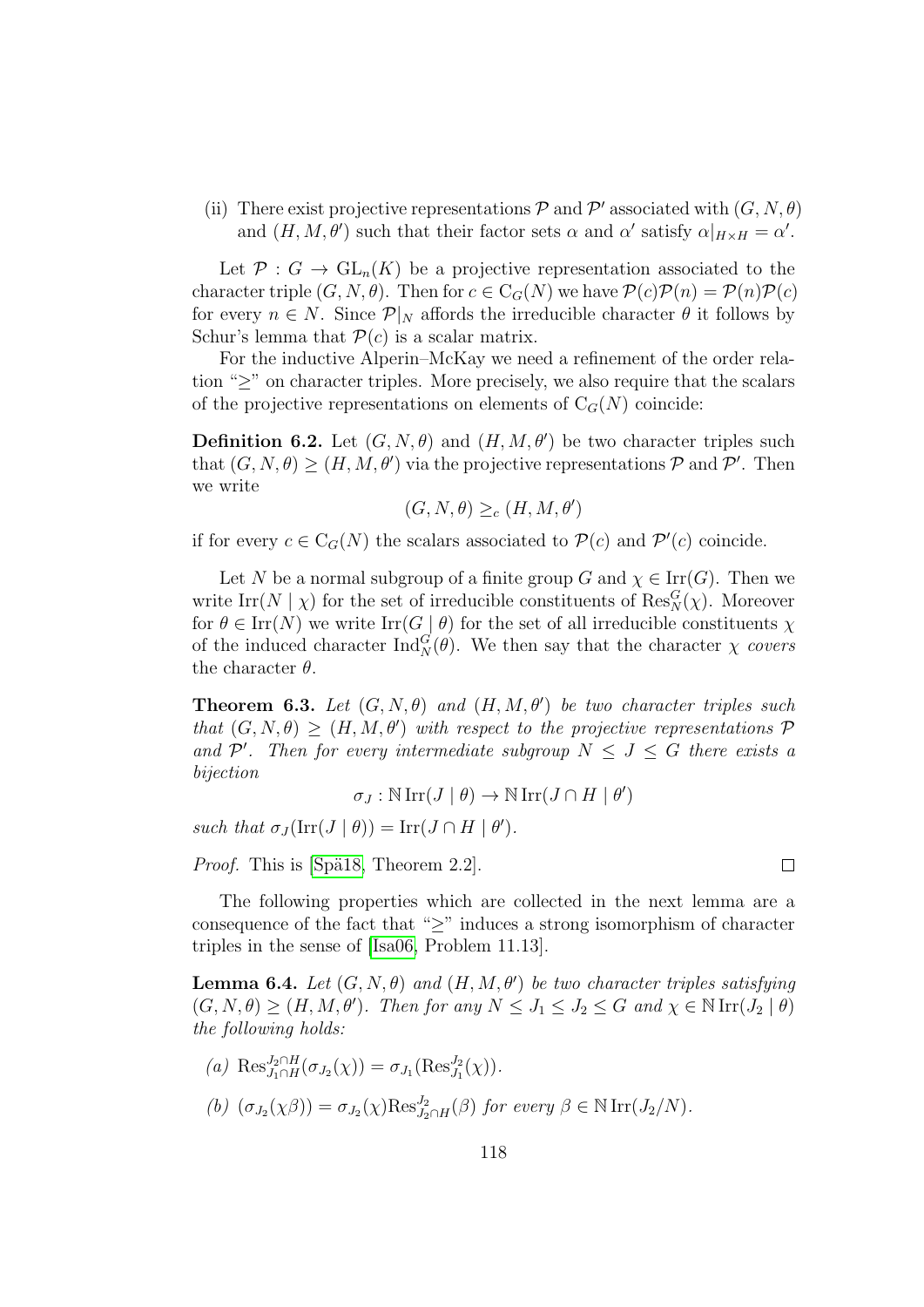(c)  $(\sigma_{J_2}(\chi))^h = \sigma_{J_2}(\chi^h)$  for every  $h \in H$ .

*Proof.* This is [Spä18, Corollary 2.4].

<span id="page-118-1"></span>**Lemma 6.5.** Let  $(G, N, \theta)$  and  $(H, M, \theta')$  be two character triples with  $(G, N, \theta) \geq_c$  $(H, M, \theta')$ . Then for every  $N \leq J \leq G$  and  $\kappa \in \text{Irr}(\mathcal{C}_J(G))$  we have

 $\sigma_J(\mathrm{Irr}(J \mid \theta) \cap \mathrm{Irr}(J \mid \kappa)) \subseteq \mathrm{Irr}(J \cap H \mid \kappa).$ 

*Proof.* See [Spä18, Lemma 2.10].

Let G be a finite group and  $\chi \in \text{Irr}(G)$ . Then we write bl( $\chi$ ) for the  $\ell$ -block of G containing  $\chi$ .

The following definition is in [Spä18, Definition 4.2].

<span id="page-118-0"></span>**Definition 6.6.** Let  $(G, N, \theta)$  and  $(H, M, \theta')$  be two character triples with  $(G, N, \theta) \geq_c (H, M, \theta')$ . Then we write

$$
(G, N, \theta) \geq_b (H, M, \theta')
$$

if the following hold:

- (i) A defect group D of  $\text{bl}(\theta')$  satisfies  $C_G(D) \leq H$ .
- (ii) The maps  $\sigma_J$  induced by  $(\mathcal{P}, \mathcal{P}')$  satisfy

$$
\mathrm{bl}(\psi) = \mathrm{bl}(\sigma_J(\psi))^J
$$

for every  $N \leq J \leq G$  and  $\psi \in \text{Irr}(J | \theta)$ .

**Remark 6.7.** Let G be a finite group and b a block of G with defect group D. Let M be a subgroup of G containing  $N_G(D)$ . By Brauer correspondence there exists a unique block  $B_D$  of  $N_G(D)$  such that  $(B_D)^G = b$ . On the other hand, since  $N_M(D) = N_G(D)$  Brauer correspondence yields a bijection  $\text{Bl}(\text{N}_G(D) \mid D) \to \text{Bl}(M \mid D)$ . It follows that  $B := (B_D)^M$  is the unique block of M with defect group D satisfying  $B^G = b$ , see [\[Nav98,](#page-144-0) Problem 4.2].

If G is a finite group with normal subgroup N and  $\chi \in \text{Irr}(N)$  an irreducible character, then we write  $G_{\chi}$  for the inertia group of the character  $\chi$ in  $G$ . For  $b$  a block of  $G$  with defect group  $D$  we denote by

$$
\operatorname{Irr}_0(G, b) := \{ \chi \in \operatorname{Irr}(G, b) \mid \chi(1)_{\ell} = [G : D]_{\ell} \}
$$

the set of  $\ell$ -height zero characters of the block b.

 $\Box$ 

 $\Box$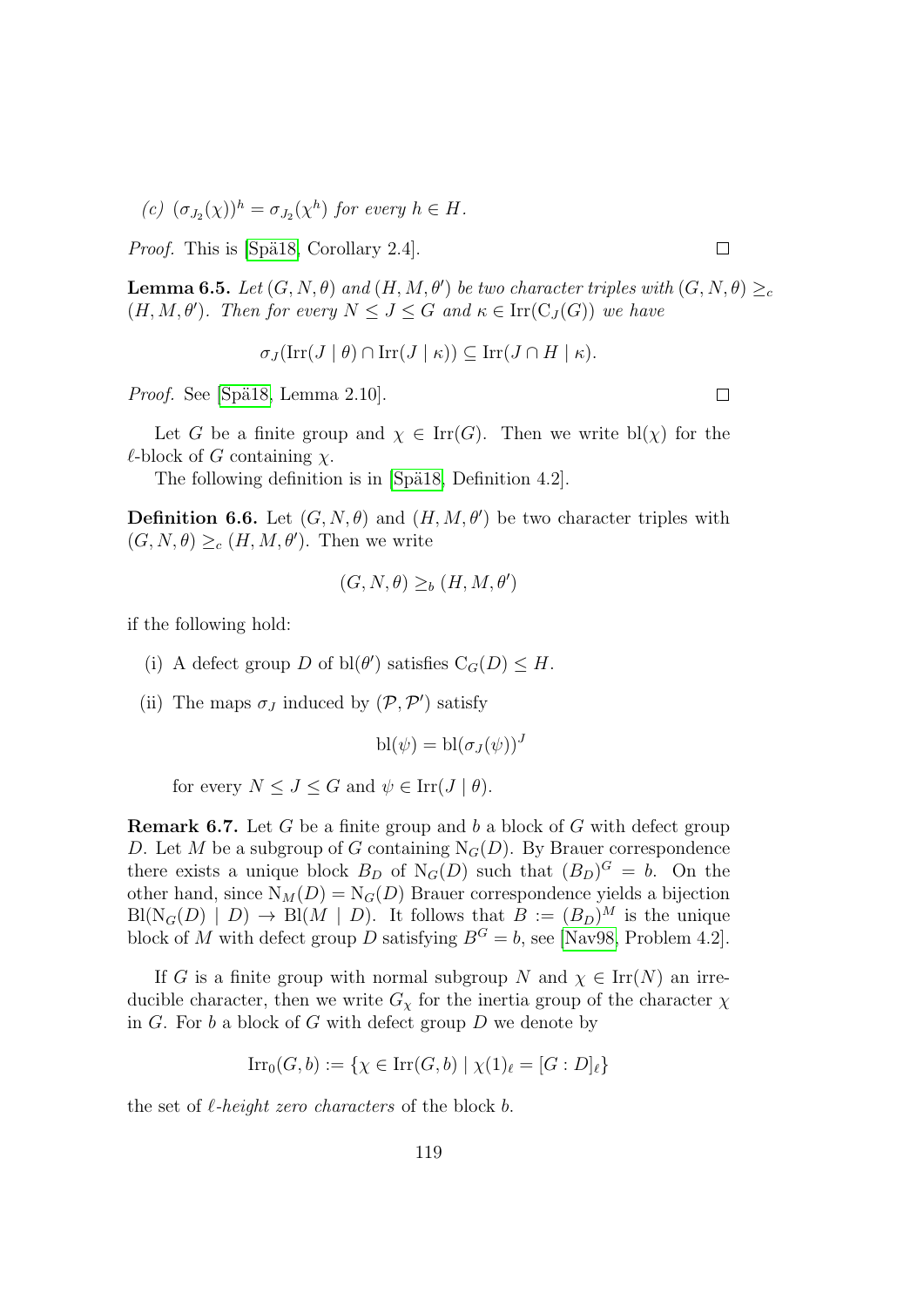<span id="page-119-0"></span>**Definition 6.8.** Let G be a finite group and b a block of G with non-central defect group D. Assume that for  $\Gamma := \mathrm{N}_{\mathrm{Aut}(G)}(D, b)$  there exist

- (i) a Γ-stable subgroup M with  $N_G(D) \leq M \leq G$ ;
- (ii) a Γ-equivariant bijection  $\Psi : \text{Irr}_0(G, b) \to \text{Irr}_0(M, B)$  where  $B \in Bl(M \mid$ D) is the unique block with  $B^G = b$ ;
- (iii)  $\Psi(\text{Irr}_0(b \mid \nu)) \subseteq \text{Irr}_0(B \mid \nu)$  for every  $\nu \in \text{Irr}(Z(G))$  and

 $(G \rtimes \Gamma_{\chi}, G, \chi) \geq_b (M \rtimes \Gamma_{\chi}, M, \Psi(\chi)),$ 

for every  $\chi \in \text{Irr}_0(G, b)$ .

Then we say that  $\Psi : \text{Irr}_0(G, b) \to \text{Irr}_0(M, B)$  is an *iAM-bijection for the* block b with respect to the subgroup M.

We will usually work with iAM-bijections in the following. However, to formulate the inductive iAM-condition we need a slightly stronger version of Definition [6.8:](#page-119-0)

**Definition 6.9.** We say that  $\Psi : \text{Irr}_0(G, b) \to \text{Irr}_0(M, B)$  is a strong iAMbijection for the block b if it is an iAM-bijection which additionally satisfies

 $(G/Z \rtimes \Gamma_{\chi}, G/Z, \overline{\chi}) \geq_b (M/Z \rtimes \Gamma_{\chi}, M/Z, \overline{\Psi(\chi)}),$ 

for every  $\chi \in \text{Irr}_0(G, b)$  and  $Z = \text{Ker}(\chi) \cap \text{Z}(G)$ , where  $\overline{\chi}$  and  $\overline{\Psi(\chi)}$  lift to  $\chi$ and  $\Psi(\chi)$ , respectively.

**Remark 6.10.** Note that if  $(G/Z \rtimes \Gamma_\chi, G/Z, \overline{\chi}) \geq_b (M/Z \rtimes \Gamma_\chi, M/Z, \overline{\Psi(\chi)})$ then we automatically have  $(G \rtimes \Gamma_{\chi}, G, \chi) \geq_b (M \rtimes \Gamma_{\chi}, M, \Psi(\chi))$  by [\[NS14,](#page-144-1) Lemma 3.12]. However, the converse is not known to hold.

Condition (iii) in Defintion [6.8](#page-119-0) is made accessible through the following theorem:

<span id="page-119-1"></span>**Theorem 6.11** (Butterfly theorem). Let  $G_2$  be a finite group with normal subgroup N. Let  $(G_1, N, \theta)$  and  $(H_1, M, \theta')$  be two character triples with  $(G_1, N, \theta) \geq_b (H_1, M, \theta')$ . Assume that via the canonical morphism  $\varepsilon_i : G_i \to$ Aut(N),  $i = 1, 2$ , we have  $\varepsilon_1(G_1) = \varepsilon_2(G_2)$ . Then for  $H_2 := \varepsilon_2^{-1} \varepsilon_1(H_1)$  we have

$$
(G_2, N, \theta) \ge_b (H_2, M, \varphi).
$$

*Proof.* See [Spä18, Theorem 2.16] and [Spä18, Theorem 4.6].

 $\Box$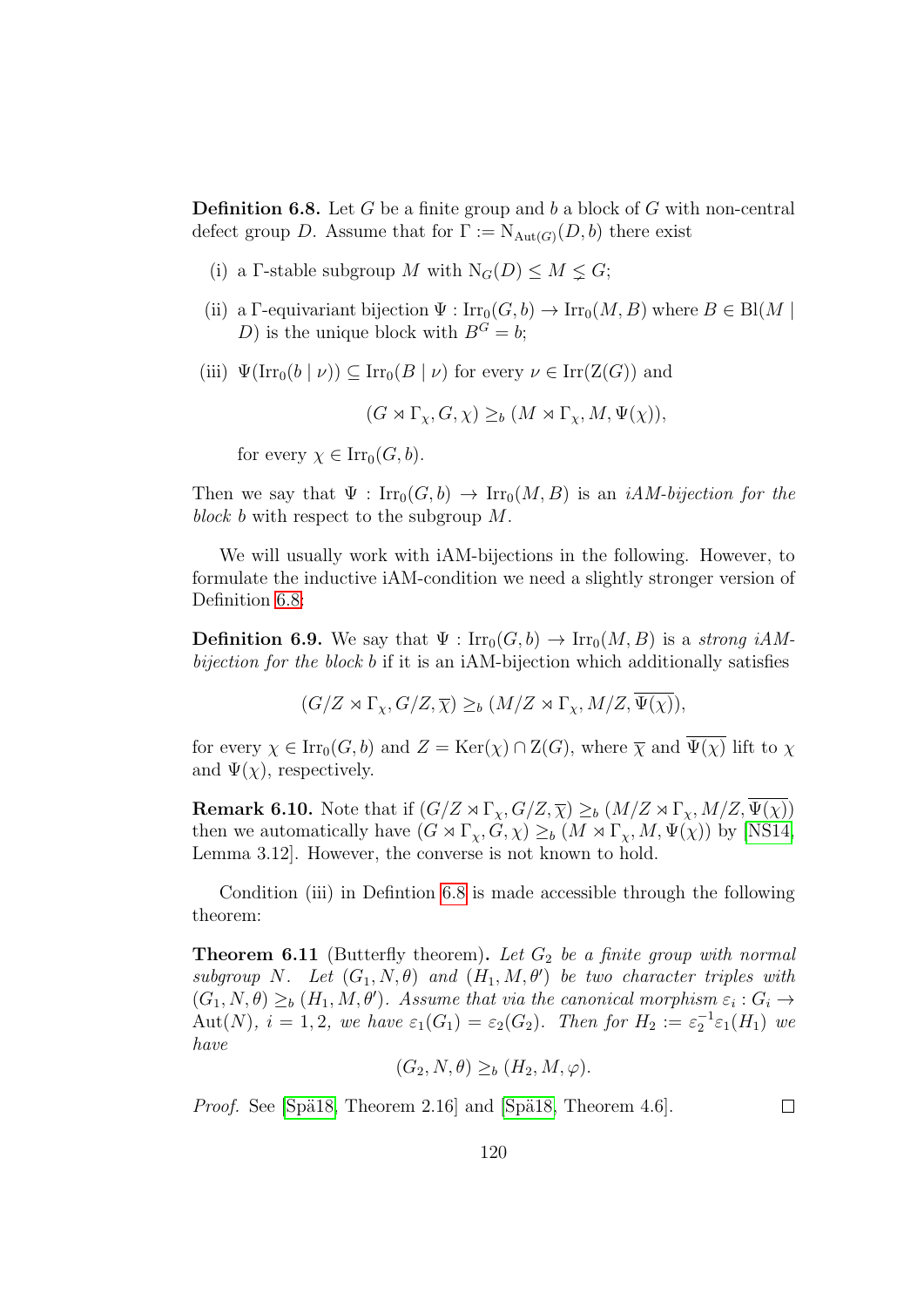The inductive Alperin–McKay condition was introduced by Späth in  $[Spa13, Definition 7.12]$ . We will in the following use its reformulation in the language of character triples, see [Spä18, Definition 4.12].

**Definition 6.12.** Let S be a non-abelian simple group with universal covering group  $G$  and  $b$  a block of  $G$  with non-central defect group  $D$ . If there exists a strong iAM-bijection  $\Psi : \text{Irr}_0(G, b) \to \text{Irr}_0(M, B)$  for the block b with respect to a subgroup M then we say that the block b is AM-good for  $\ell$ .

## 6.2 A criterion for block isomorphic character triples

In this section we establish a slightly more general version of [\[CS15,](#page-142-0) Lemma 3.2]. This will be required to obtain Lemma [6.15](#page-122-0) below in the case where  $\mathbf{G}^F$  is of type  $D_4$ . Thus, the reader who is not interested in the specifics of this case may skip this section entirely.

Let A be a group acting on a finite group H. Then we denote by  $\text{Lin}_A(H)$ the subset of A-invariant linear characters of  $\text{Irr}(H)$ . Moreover, if N is a normal subgroup of A and b is a block of N, then we denote by  $A[b]$  the ramification of the block b in A, which was introduced by Dade, see [\[CS15,](#page-142-0) Definition 3.1].

<span id="page-120-0"></span>**Lemma 6.13.** Let A be a finite group. Suppose that  $N \triangleleft A$  and  $N \leq J \triangleleft A$ such that  $J/N$  is abelian and  $A/N$  is solvable. Assume that  $\text{Lin}_A(H) = \{1_H\}$ for every subgroup H of the quotient group  $([A, A]J)/J$ . Let b be a block of N and  $\chi, \phi \in \text{Irr}(N, b)$ . Let  $\tilde{\chi} \in \text{Irr}(A)$  and  $\tilde{\phi} \in \text{Irr}(A[b])$  be extensions of  $\chi$  and  $\phi$  respectively with  $bl(Res_{J_1}^{A}(\tilde{\chi})) = bl(Res_{J_1}^{A[b]}(\tilde{\phi}))$  for every  $J_1$  with  $N \leq J_1 \leq J[b]$ . Then there exists an extension  $\tilde{\chi}_1 \in \text{Irr}(A)$  of  $\text{Res}^A_J(\tilde{\chi})$  with

$$
\mathrm{bl}(\mathrm{Res}^A_{J_2}(\tilde{\chi}_1)) = \mathrm{bl}(\mathrm{Res}^{A[b]}_{J_2}(\tilde{\phi}))
$$

for every  $J_2$  with  $N \leq J_2 \leq A[b]$ .

*Proof.* We copy the first part of the proof of [\[CS15,](#page-142-0) Lemma 3.2]. Since  $A/N$ is solvable, there exists some group I with  $N \leq I \leq A[b]$  such that  $I/N$  is a Hall  $\ell'$ -subgroup of  $A[b]/N$  and  $(I \cap J)/N$  is a Hall  $\ell'$ -subgroup of  $J[b]/N$ , see [\[Asc00,](#page-141-1) Theorem 18.5]. According to [\[KS15,](#page-143-1) Theorem  $C(b)(1)$ ] there exists an extension  $\tilde{\chi}_2 \in \text{Irr}(I)$  of  $\chi$  to I with  $\text{bl}(\tilde{\chi}_2) = \text{bl}(\text{Res}_I^{A[b]}(\tilde{\phi}))$ . This extension also satisfies  $bl(Res_{I\cap J}^I(\tilde{\chi}_2)) = bl(Res_{I\cap J}^{A[b]}(\tilde{\phi}))$  according to [\[KS15,](#page-143-1) Lemma 2.4] and [\[KS15,](#page-143-1) Lemma 2.5]. By [\[KS15,](#page-143-1) Lemma 3.7] there is a unique character in  $\text{Irr}(I \cap J \mid \chi)$  with this property, hence  $\text{Res}_{I \cap J}^A(\tilde{\chi}) = \text{Res}_{I \cap J}^{A[b]}(\tilde{\chi}_2)$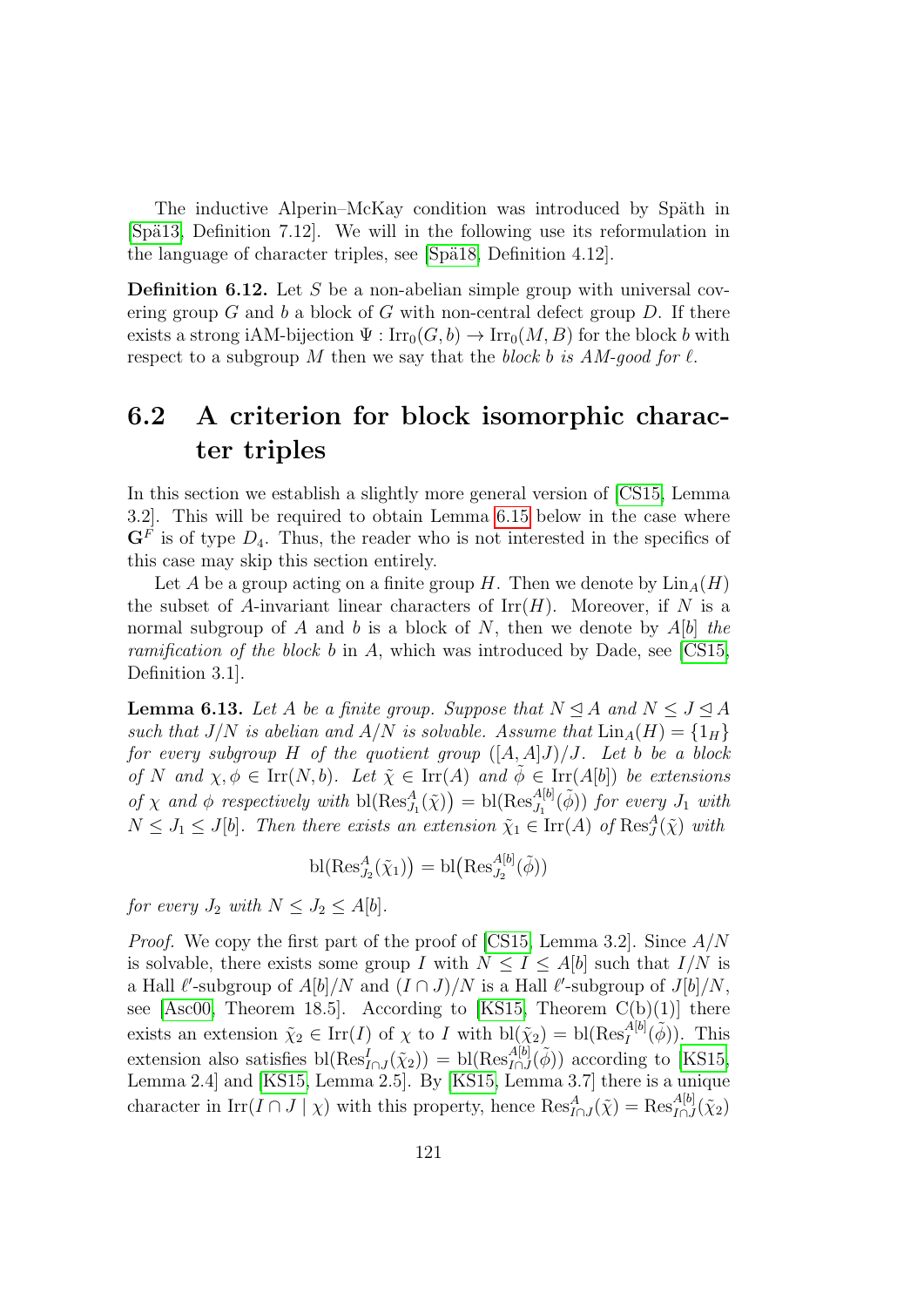by the assumptions on  $\tilde{\chi}$ . By [\[CS17,](#page-142-1) Lemma 5.8(a)] there exists an extension  $\eta \in \text{Irr}(IJ)$  of  $\text{Res}^A_J(\tilde{\chi})$  such that  $\text{Res}^{IJ}_I(\eta) = \tilde{\chi}_2$ .

Since  $\eta$  and  $\text{Res}_{IJ}^A(\tilde{\chi})$  are both extensions of the character  $\text{Res}_J^A(\tilde{\chi})$  there exists by Gallagher's theorem a unique linear character  $\mu \in \text{Irr}(IJ/J)$  such that  $\eta = \text{Res}_{IJ}^A(\tilde{\chi})\mu$ . Moreover, by the uniqueness of  $\mu$  it follows that  $\mu$  is A-invariant. Now,  $([A, A]J \cap IJ)/J \leq ([A, A]J)/J$ . By assumption every A-invariant linear character of a subgroup of  $([A, A]J)/J$  is trivial. Hence we obtain  $\text{Res}_{[A,A]J\cap IJ}^{IJ}(\mu) = 1_{[A,A]J\cap IJ}$ . In other words,  $[A,A]J\cap IJ$  is contained in the kernel of the linear character  $\mu$ . Hence we can consider  $\mu$  as a character of  $IJ/([A, A]J \cap IJ)$ . Since  $IJ/([A, A]J \cap IJ) \hookrightarrow A/[A, A]$  there exists a linear character  $\tilde{\mu} \in \text{Irr}(A)$  extending  $\mu$ . We define  $\tilde{\chi}_1 := \tilde{\mu} \tilde{\chi}$  and by definition we have

$$
\operatorname{Res}_{IJ}^A(\tilde{\chi}_1) = \operatorname{Res}_{IJ}^A(\tilde{\chi})\mu.
$$

After having constructed the extension  $\tilde{\chi}_1$  the same arguments from [\[CS15,](#page-142-0) Lemma 3.2] show the result. For the convenience of the reader we will recall the arguments here.

According to [\[KS15,](#page-143-1) Lemma 2.4] (which also holds for ordinary characters instead of Brauer characters) the character  $\tilde{\chi}_1$  satisfies

bl(
$$
\operatorname{Res}^A_{\langle N,x\rangle}(\tilde{\chi}_1)
$$
) = bl( $\operatorname{Res}^{A[b]}_{\langle N,x\rangle}(\tilde{\phi})$ ) for every  $x \in I$  of  $\ell'$ -order.

Since  $I/N$  is a Hall  $\ell'$ -subgroup of  $A[b]/N$  it follows that every element  $x \in$  $A[b]$  of  $l'$ -order is conjugate to some element in I. Consequently, the above equality holds for every element  $x \in A[b]$  of  $\ell'$ -order. By [\[KS15,](#page-143-1) Lemma 2.5] this implies

$$
\text{bl}\big(\text{Res}_{J_2}^A(\tilde{\chi}_1)\big) = \text{bl}(\text{Res}_{J_2}^{A[b]}(\tilde{\phi})) \text{ for every group } J_2 \text{ with } N \leq J_2 \leq A[b]. \square
$$

**Remark 6.14.** Note that if A is abelian the assumption that  $\text{Irr}_A(H) = \{1_H\}$ for every subgroup H of the quotient group  $([A, A]J)/J$  is trivially satisfied. Hence, we obtain as a special case the original statement of [\[CS15,](#page-142-0) Lemma 3.2].

## 6.3 A condition on the stabilizer and the inductive conditions

In this section we introduce one of the most important results which is used in practice to verify the inductive Alperin–McKay condition for simple groups of Lie type.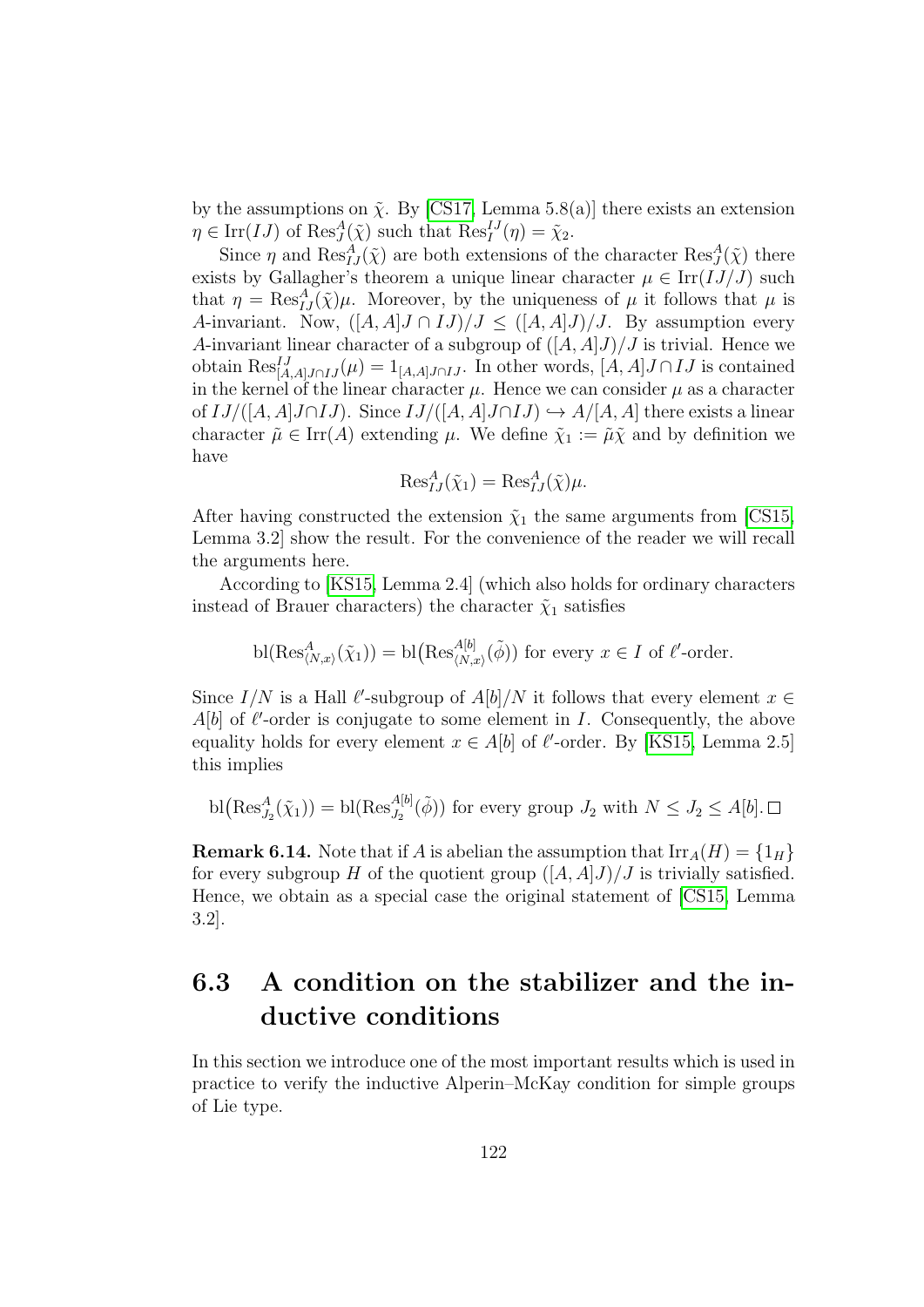Henceforth, G denotes a simple algebraic group of simply connected type with Frobenius  $F: \mathbf{G} \to \mathbf{G}$  and such that the finite group  $\mathbf{G}^F/\mathrm{Z}(\mathbf{G}^F)$  is nonabelian and simple with universal covering group  $G^F$ . We let  $\iota : G \hookrightarrow \tilde{G}$  be a regular embedding as in Lemma [4.1.](#page-81-0) For every closed F-stable subgroup **H** of  $\tilde{\mathbf{G}}$  we write  $H := \mathbf{H}^F$ .

In the following we denote by  $\mathcal{B} := \langle \mathcal{G}, \phi_0 \rangle \subseteq \text{Aut}(\tilde{\mathbf{G}}^F)$  the subgroup generated by the group  $\mathcal{G} \subseteq \text{Aut}(\tilde{\mathbf{G}}^F)$  of graph automorphisms and the field automorphism  $\phi_0 : \tilde{G} \to \tilde{G}$  from Lemma [4.1.](#page-81-0) By the description of automorphisms of simple simply connected algebraic groups in [\[GLS18,](#page-143-2) Theorem 2.5.1] it follows that  $C_{\tilde{G}\mathcal{B}}(G) = \mathcal{Z}(\tilde{G})$ .

Let  $s \in (\mathbf{G}^*)^{F^*}$  be a semisimple element of  $\ell'$ -order and b be a block of  $\mathcal{O} \mathbf{G}^F e_s^{\mathbf{G}^F}$  with defect group D. We let Q be a characteristic subgroup of D. In the following we abbreviate  $M := N_G(Q)$  and  $\tilde{M} := N_{\tilde{G}}(Q)$ . Moreover,  $B_Q \in Bl(M \mid Q)$  denotes the unique block with  $(B_Q)^M = b$ .

The following theorem is essentially due to Cabanes–Späth [\[CS15\]](#page-142-0). In previous work this theorem has turned out to be useful in the verification of the inductive Alperin–McKay condition for simple groups of Lie type.

<span id="page-122-0"></span>**Theorem 6.15.** Let  $\chi \in \text{Irr}(G, b)$  and  $\chi' \in \text{Irr}(M, B_Q)$  such that the following holds:

- (i) We have  $(\tilde{G}\mathcal{B})_{\chi} = \tilde{G}_{\chi}\mathcal{B}_{\chi}$  and  $\chi$  extends to  $(G\mathcal{B})_{\chi}$ .
- (ii) We have  $(\tilde{M} N_{GB}(Q))_{\chi'} = \tilde{M}_{\chi'} N_{GB}(Q)_{\chi'}$  and  $\chi'$  extends to  $N_{GB}(Q)_{\chi'}$ .
- (iii)  $(\tilde{G}\mathcal{B})_{\chi} = G(\tilde{M}N_{GB}(Q))_{\chi'}$ .
- (iv) There exists  $\tilde{\chi} \in \text{Irr}(\tilde{G}_{\chi} \mid \chi)$  and  $\tilde{\chi}' \in \text{Irr}(\tilde{M}_{\chi'} \mid \chi')$  such that the following holds:
	- For all  $m \in N_{GB}(Q)_{\chi'}$  there exists  $\nu \in \text{Irr}(\tilde{G}_{\chi}/G)$  with  $\tilde{\chi}^m = \nu \tilde{\chi}$ and  $\tilde{\chi}^{\prime m} = \text{Res}_{\tilde{M}_{\chi'}}^{\tilde{G}_{\chi}}(\nu) \tilde{\chi}'.$
	- The characters  $\tilde{\chi}$  and  $\tilde{\chi}'$  cover the same underlying central character of  $Z(\tilde{G})$ .

(v) For all  $G \leq J \leq \tilde{G}_{\chi}$  we have  $\text{bl}(\text{Res}_{J}^{\tilde{G}_{\chi}}(\tilde{\chi})) = \text{bl}(\text{Res}_{N_{J}(Q)}^{N_{\tilde{G}_{\chi'}}(Q)}$  $\frac{\mathbf{G}_{\chi'}}{\mathbf{N}_J(Q)}(\tilde\chi'))^J.$ 

Let  $Z := \text{Ker}(\chi) \cap Z(G)$ . Then

$$
((\tilde{G}\mathcal{B})_{\chi}/Z, G/Z, \overline{\chi}) \geq_b ((\tilde{M} N_{GB}(Q))_{\chi'}/Z, M/Z, \overline{\chi'}),
$$

where  $\overline{\chi}$  and  $\overline{\chi'}$  are the characters which inflate to  $\chi$ , respectively  $\chi'$ .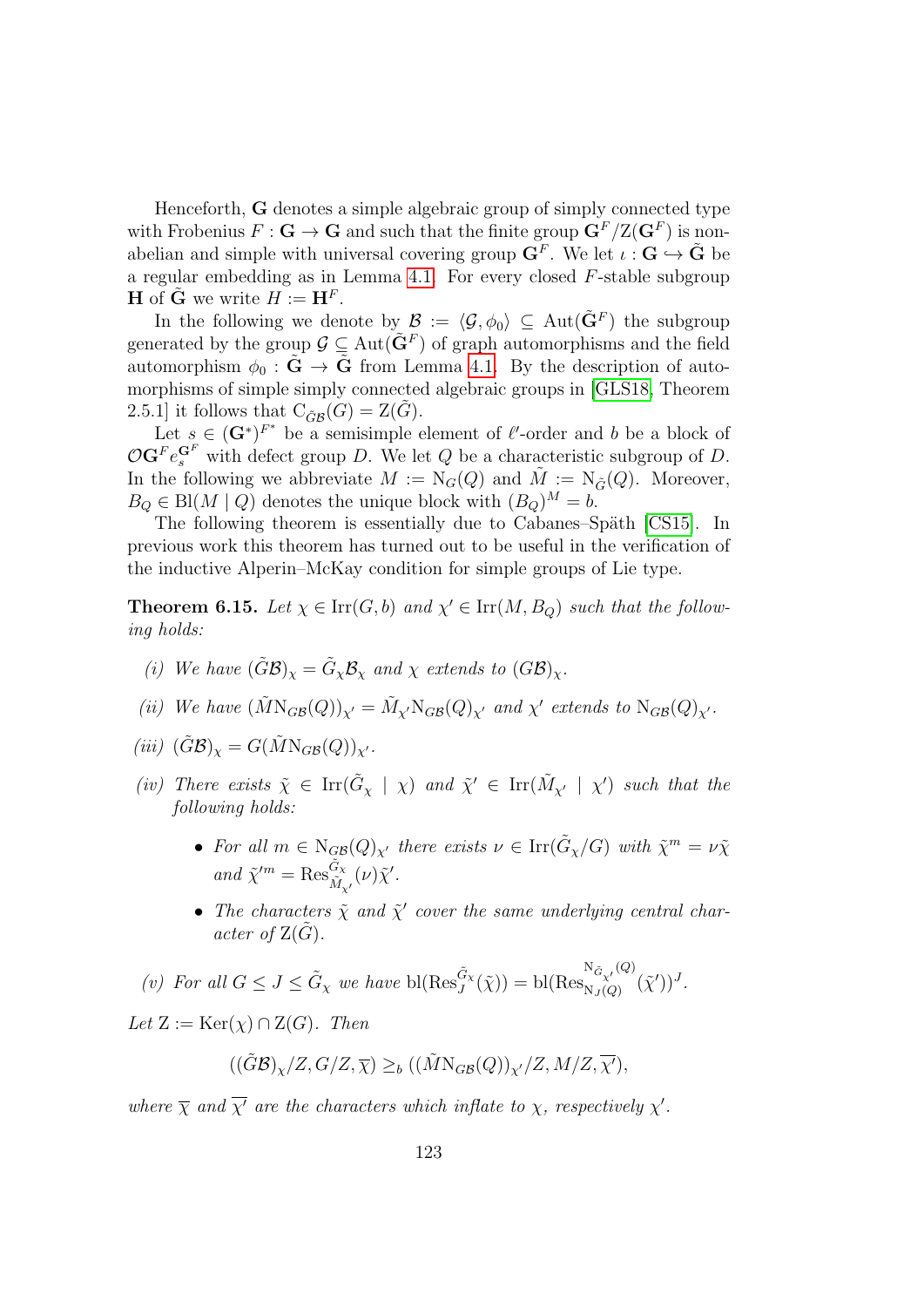Proof. If assumptions (i)-(iv) hold then we have

$$
((\tilde{G}\mathcal{B})_{\chi}/Z, G/Z, \overline{\chi}) \geq_c ((\tilde{M}N_{GB}(Q))_{\chi'}/Z, M/Z, \overline{\chi'}),
$$

by  $[Sp\ddot{a}12, Lemma 2.7].$  It therefore remains to show that the additional property in Definition [6.6\(](#page-118-0)ii) holds in order to show that the relation  $\geq_b$  holds as well. For this, we go through the proof of [\[CS15,](#page-142-0) Proposition 4.2] which is still applicable under our assumptions since we can replace [\[CS15,](#page-142-0) Equation (4.2)] in the proof of [\[CS15,](#page-142-0) Proposition 4.2] by our assumption (v).

Now we want to apply the proof of [\[CS15,](#page-142-0) Theorem 4.1]. In the notation of  $[CS15,$  Proposition 4.2, Cabanes–Späth construct a group A together with a central extension  $\varepsilon: A \to \text{Aut}(G)_\chi$  of  $\text{Aut}(G)_\chi$ . Denote by  $\text{Aut}_{\tilde{G}_\chi}(G)$  the subgroup of automorphisms of  $\overrightarrow{Aut(G)}$  induced by the conjugation action of  $\tilde{G}_{\chi}$  and set  $J := \varepsilon^{-1}(\text{Aut}_{\tilde{G}_{\chi}}(G))$ . By construction,  $A/J \cong \mathcal{B}_{\chi}$ , which is abelian unless possibly if  $G$  is of type  $D_4$ .

If  $A/J$  is abelian then the group-theoretic assumptions of [\[CS15,](#page-142-0) Lemma 3.2] are satisfied. Then we can apply the proof of [\[CS15,](#page-142-0) Theorem 4.1] without any change and we deduce that the characters  $\chi$  and  $\chi'$  satisfy the conditions in [\[CS15,](#page-142-0) Definition 2.1(c)].

If  $A/J$  is non-abelian then as argued above G is of type D and it follows that  $A/J \cong S_3 \times C_m$  for some integer m. We have  $([A, A]J)/J =$  $[A/J, A/J] \cong C_3$ . No non-trivial character of  $C_3$  is fixed by  $S_3$ . Hence,  $\text{Lin}_A(H) = \{1_H\}$  for every subgroup H of  $[A, A]J/J$ . Thus, we can apply the proof of [\[CS15,](#page-142-0) Theorem 4.1] and instead of applying [\[CS15,](#page-142-0) Lemma 3.2] we use our Lemma [6.13.](#page-120-0) This shows that also in this case the characters  $\chi$  and  $\chi'$  satisfy the conditions in [\[CS15,](#page-142-0) Definition 2.1(c)].

However, since the characters  $\chi$  and  $\chi'$  satisfy the conditions in [\[CS15,](#page-142-0) Definition  $2.1(c)$  it follows by Theorem [6.11](#page-119-1) that the additional property in Definition [6.6\(](#page-118-0)ii) holds. This finishes the proof.  $\Box$ 

We will check condition (v) in Theorem [6.15](#page-122-0) using the following:

<span id="page-123-0"></span>**Lemma 6.16.** Let  $\chi \in \text{Irr}(G, b)$  and  $\chi' \in \text{Irr}(N_G(Q), B_Q)$ . Let  $\tilde{\chi} \in \text{Irr}(\tilde{G}_{\chi})$  $\chi$ ) be an extension of  $\chi$  and  $\tilde{\chi}' \in \text{Irr}(\tilde{M}_{\chi'} | \chi')$  be an extension of  $\chi'$ . Assume that  $\text{bl}(\tilde{\chi}) = \text{bl}(\tilde{\chi'})^{\tilde{G}_{\chi}}$ . Then we have

$$
\mathrm{bl}(\mathrm{Res}_{J}^{\tilde{G}_{\chi}}(\tilde{\chi})) = \mathrm{bl}(\mathrm{Res}_{\mathrm{N}_{J}(Q)}^{\mathrm{N}_{\tilde{G}_{\chi}}(Q)}(\tilde{\chi}'))^{J}
$$

for all  $G \leq J \leq \tilde{G}_{\chi}$ .

*Proof.* Since  $\tilde{G}/G$  is abelian, it follows that J is a normal subgroup of  $\tilde{G}_{\chi}$ . Hence, bl $(Res_{J}^{\tilde{G}_{\chi}}(\tilde{\chi}))$  is the unique block which is covered by bl $(\tilde{\chi})$ .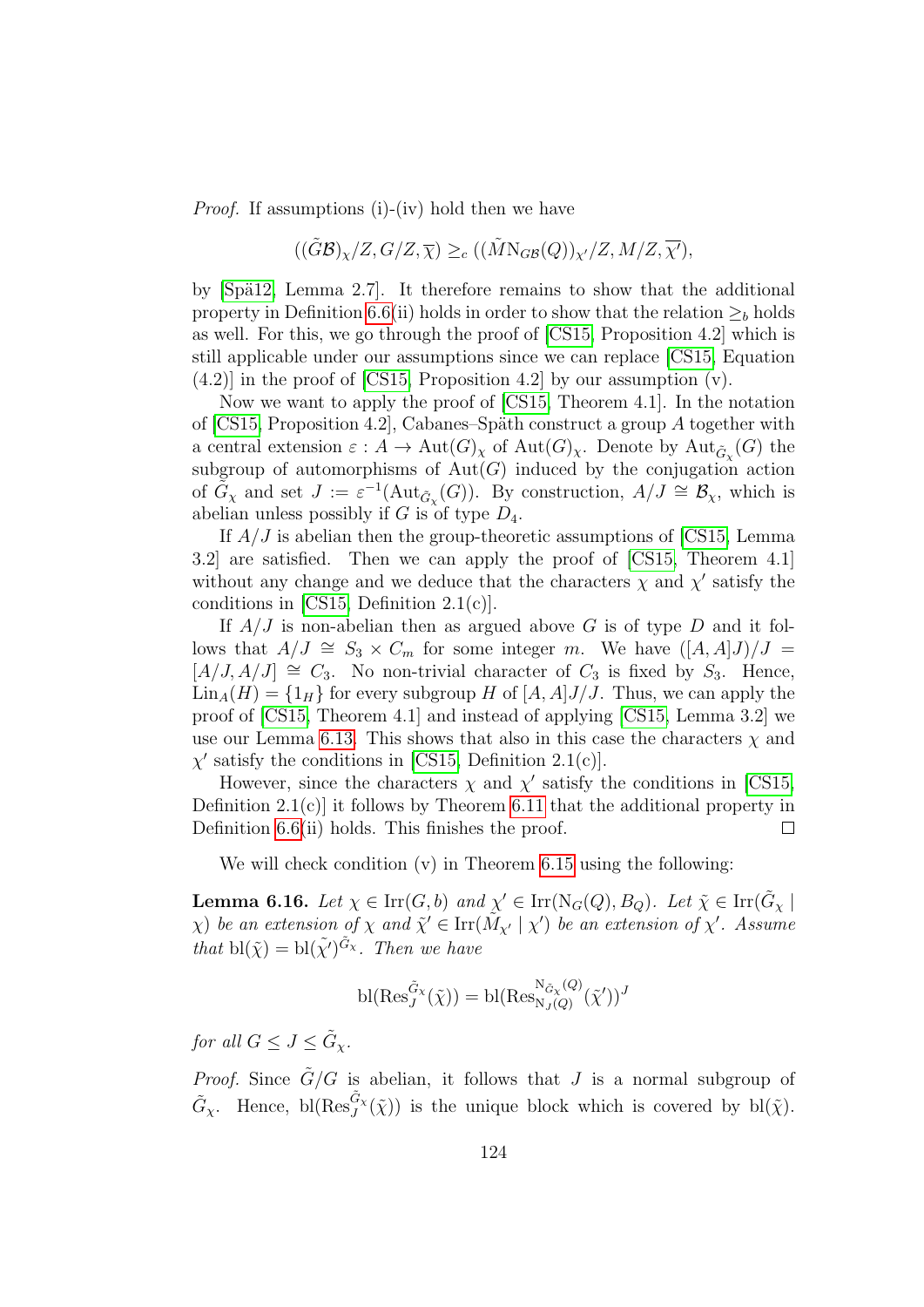On the other hand, bl( $\text{Res}_{N, i(0)}^{N_{\tilde{G}_{\chi}}(Q)}$  $N_G(\widetilde{\chi}')$  is the unique block of  $N_J(Q)$  which is covered by  $\text{bl}(\tilde{\chi}')$ . Moreover, we have  $\text{bl}(\chi')^G = \text{bl}(\chi)$  and  $\text{bl}(\tilde{\chi}')^{\tilde{G}_{\chi}} =$ bl( $\tilde{\chi}$ ). By Corollary [1.44](#page-36-0) we can therefore deduce that bl( $\text{Res}_{J}^{\tilde{G}_{\chi}}(\tilde{\chi})$ ) =  $\mathrm{bl}(\mathrm{Res}_{\mathrm{N}_I(O)}^{\mathrm{N}_{\tilde{G}_\chi}(Q)}$  $N_J(Q)$  $(\tilde{\chi}')^J$ .  $\Box$ 

#### 6.4 Extension of characters

Suppose that  $\mathbf{G}^F$  is not of untwisted type  $D_4$ . Fix a conjugacy class (s) of a semisimple element  $s \in (\mathbf{G}^*)^{F^*}$  of  $\ell'$ -order. Let  $\sigma : \tilde{\mathbf{G}} \to \tilde{\mathbf{G}}$  and  $F_0 : \tilde{\mathbf{G}} \to$  $\tilde{G}$  be the automorphisms constructed in the proof of Proposition [4.14](#page-87-0) and denote by  $A \subseteq Aut(\tilde{\mathbf{G}}^F)$  the subgroup generated by these automorphisms. Recall that there exists a Levi subgroup  $L$  of  $G$  in duality with the Levi subgroup  $\mathbf{L}^*$  of  $\mathbf{G}^*$ , the minimal Levi subgroup of  $\mathbf{G}^*$  containing  $C_{\mathbf{G}^*}(s)$ , such that A stabilizes **L** and  $e_s^{\mathbf{L}^F}$ .

The next lemma shows that extendibility to  $G\mathcal{A}$  can be compared with extendibility to GB. In the following, we denote by  $\text{ad}(x) : \tilde{G} \to \tilde{G}$  the inner automorphism of G given by conjugation with  $x \in G$ .

<span id="page-124-0"></span>**Lemma 6.17.** Let  $\chi \in \text{Irr}(\mathbf{G}^F, e_s^{\mathbf{G}^F})$ . Then the character  $\chi$  extends to  $G\mathcal{A}_{\chi}$ if and only if it extends to  $GB_{\chi}$ .

*Proof.* By Proposition [4.14](#page-87-0) the image of  $\tilde{G} \rtimes \mathcal{A}$  in  $Out(G)$  is the stabilizer of  $e_s^{\tilde{\mathbf{G}}^F}$  in  $\text{Out}(G)$ . From this it follows that  $\mathcal{A}_{\chi}$  and  $\mathcal{B}_{\chi}$  generate the same group in Out(G). Thus, if  $\mathcal{A}_{\chi}$  is cyclic then so is  $\mathcal{B}_{\chi}$  and  $\chi$  extends in both cases. Now assume that  $\mathcal{A}_{\chi}$  is non-cyclic. Then by the proof of Proposition [4.14](#page-87-0) there exists some  $x \in \mathbf{G}^{F_0}$  such that  $\mathcal{A} = \langle \text{ad}(x)\gamma, F_0 \rangle$ , where  $F_0 \in$  $\langle \phi_0 \rangle$ . Since  $\mathcal{A}_{\chi}$  is non-cyclic it follows that  $\mathcal{A}_{\chi} = \langle \text{ad}(x)\gamma, F_0^i \rangle$ . Therefore,  $\mathcal{B}_{\chi} = \langle \gamma, F_0^i \rangle$ . By Clifford theory it follows that the character  $\chi$  extends to  $\mathcal{A}_{\chi}$  if and only if  $\chi$  extends to an ad $(x)\gamma$ -invariant character of  $G\langle F_0^i \rangle$ . On the other hand, the character  $\chi$  extends to  $\mathcal{B}_{\chi}$  if and only if  $\chi$  extends to a  $\gamma$ -invariant character of  $G\langle F_0^i \rangle$ . We conclude that  $\chi$  extends to  $G\mathcal{A}_{\chi}$  if and only if it extends to  $G\mathcal{B}_{\chi}$ .  $\Box$ 

We have a local version of the previous lemma. Recall that Q is assumed to be a characteristic subgroup of the defect group D of b.

<span id="page-124-1"></span>**Lemma 6.18.** Let  $\chi \in \text{Irr}(N_G(Q), B_Q)$ . Then the character  $\chi$  extends to its inertia group in  $N_{GA}(Q, B_Q)$  if and only if it extends to its inertia group in  $N_{GB}(Q, B_Q)$ .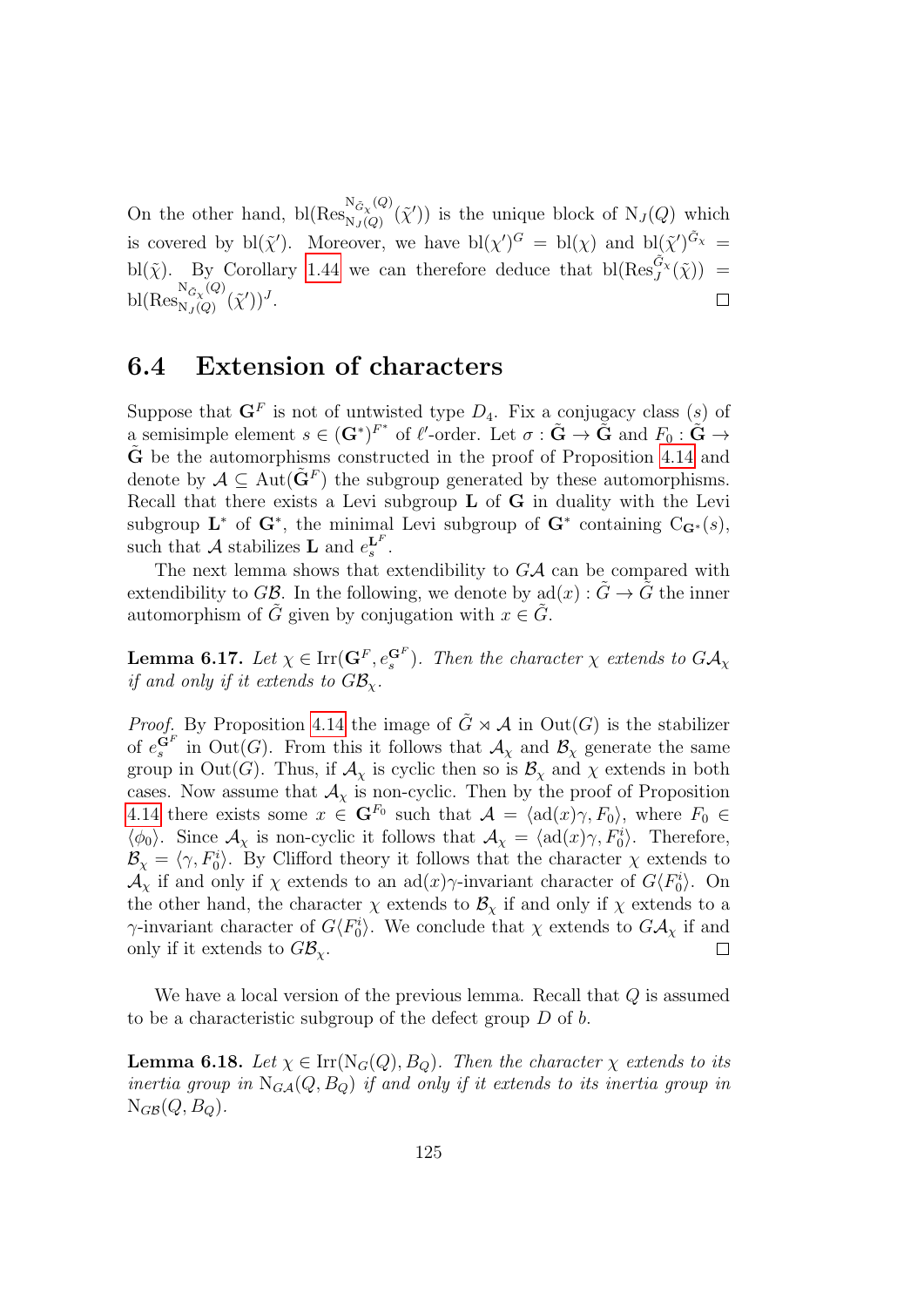*Proof.* A short calculation shows that  $N_{G\mathcal{A}}(Q, B_Q)/N_G(Q) \cong N_{\mathcal{A}}(b)$  and similarly  $N_{GB}(Q, B_Q)/N_G(Q) \cong N_{GB}(b)$ . By the same argument as in Lemma [6.17](#page-124-0) we may assume that the stabilizer  $N_{G\mathcal{A}}(Q)_{\chi}/N_G(Q)$  is non-cyclic. Therefore,  $\mathcal{A} = \langle \text{ad}(x)\gamma, F_0 \rangle$ , where  $F_0 \in \langle \phi_0 \rangle$ . We conclude that there exist  $y, z \in G$ such that  $N_{G\mathcal{A}}(Q)_{\chi} = \langle y \operatorname{ad}(x)\gamma, zF_0^i \rangle$ . It follows that  $N_{G\mathcal{B}}(Q)_{\chi} = \langle yx\gamma, zF_0^i \rangle$ . By Clifford theory it follows that the character  $\chi$  extends to  $N_{G\mathcal{A}}(Q)_{\chi}$  if and only if  $\chi$  extends to a  $y$  ad $(x)\gamma$ -invariant character of  $G\langle zF_0^i\rangle$ . On the other hand, the character  $\chi$  extends to  $N_{GB}(Q)_{\chi}$  if and only if  $\chi$  extends to a  $yx\gamma$ invariant character of  $G\langle F_0^i\rangle$ . Therefore, both statements are equivalent.  $\Box$ 

**Remark 6.19.** In Theorem [6.15](#page-122-0) one could try to replace  $\beta$  by the group A. However,  $C_{\tilde{G},A}(G)$  could be larger than  $Z(\tilde{G})$ , see Remark [4.15.](#page-87-1) We do not know however how to compute the values of the involved projective representations on this larger group.

#### <span id="page-125-1"></span>6.5 The case  $D_4$

In the last section we assumed that  $\mathbf{G}^F$  is not of type  $D_4$ . The reason for this is that  $G<sup>F</sup>$  admits in this case an additional graph automorphism. Thus, many of our considerations have to be altered in order to work in this case. The aim of this section is provide a certain criterion for the extendibility of characters which is tailored to the situation of Theorem [6.27.](#page-128-0)

Suppose in this section only that  $G$  is a simple, simply connected algebraic group of type  $D_4$ . We let  $\phi_0 : \mathbf{G} \to \mathbf{G}$  be the field automorphism defined in Section [4.1](#page-80-0) and we consider for any fixed prime power  $q = p<sup>f</sup>$  the Frobenius endomorphism  $F = \phi_0^f$  $\mathbf{G}_0^f: \mathbf{G} \to \mathbf{G}$  defining an  $\mathbb{F}_q$ -structure such that  $\mathbf{G}^F$  is a finite quasi-simple group of untwisted type  $D_4$ .

<span id="page-125-0"></span>**Corollary 6.20.** There exists a subgroup C of B such that the image of  $\tilde{G} \rtimes \mathcal{C}$ in Out(G) is the stabilizer of  $e_s^{\mathbf{G}^F}$  in Out(G).

*Proof.* Let  $Diag_{\mathbf{G}^F}$  be the image of the group of diagonal automorphisms in Out( $\mathbf{G}^F$ ). The stabilizer of  $e^{G^F}_{s}$  in Out( $\mathbf{G}^F$ ) contains Diag<sub> $\mathbf{G}^F$ </sub> by Lemma [2.32.](#page-57-1) Since  $\tilde{G} \rtimes \mathcal{B}$  generates all automorphisms of  $\mathbf{G}^F$  up to inner automorphisms, see Section [4.1,](#page-80-0) there exists a subgroup  $C \leq \mathcal{B}$  such that the image of  $\tilde{G} \rtimes \mathcal{C}$ in  $Out(G)$  is the stabilizer of  $e_s^{\mathbf{G}^F}$  in  $Out(G)$ .  $\Box$ 

Recall that b is a block of  $\mathcal{O}$ **G**<sup>F</sup>  $e_s^{\mathbf{G}^F}$  with defect group D and characteristic subgroup Q. For every prime r fix a Sylow r-subgroup  $\mathcal{C}_r$  of  $\mathcal{C}$ . Note that  $\mathcal{C}_r$  is contained in a Sylow r-subgroup of  $\mathcal{B}$ . Hence, there exists a graph automorphism  $\gamma_r : \tilde{G} \to \tilde{G}$  of order dividing r and a Frobenius  $F_r = \phi_0^{i_r}$ :  $\tilde{\mathbf{G}} \to \tilde{\mathbf{G}},$  with  $i_r | f$ , such that  $\mathcal{C}_r = \langle \gamma_r, F_r \rangle$ . We define  $F_0 : \tilde{\mathbf{G}} \to \tilde{\mathbf{G}}$  to be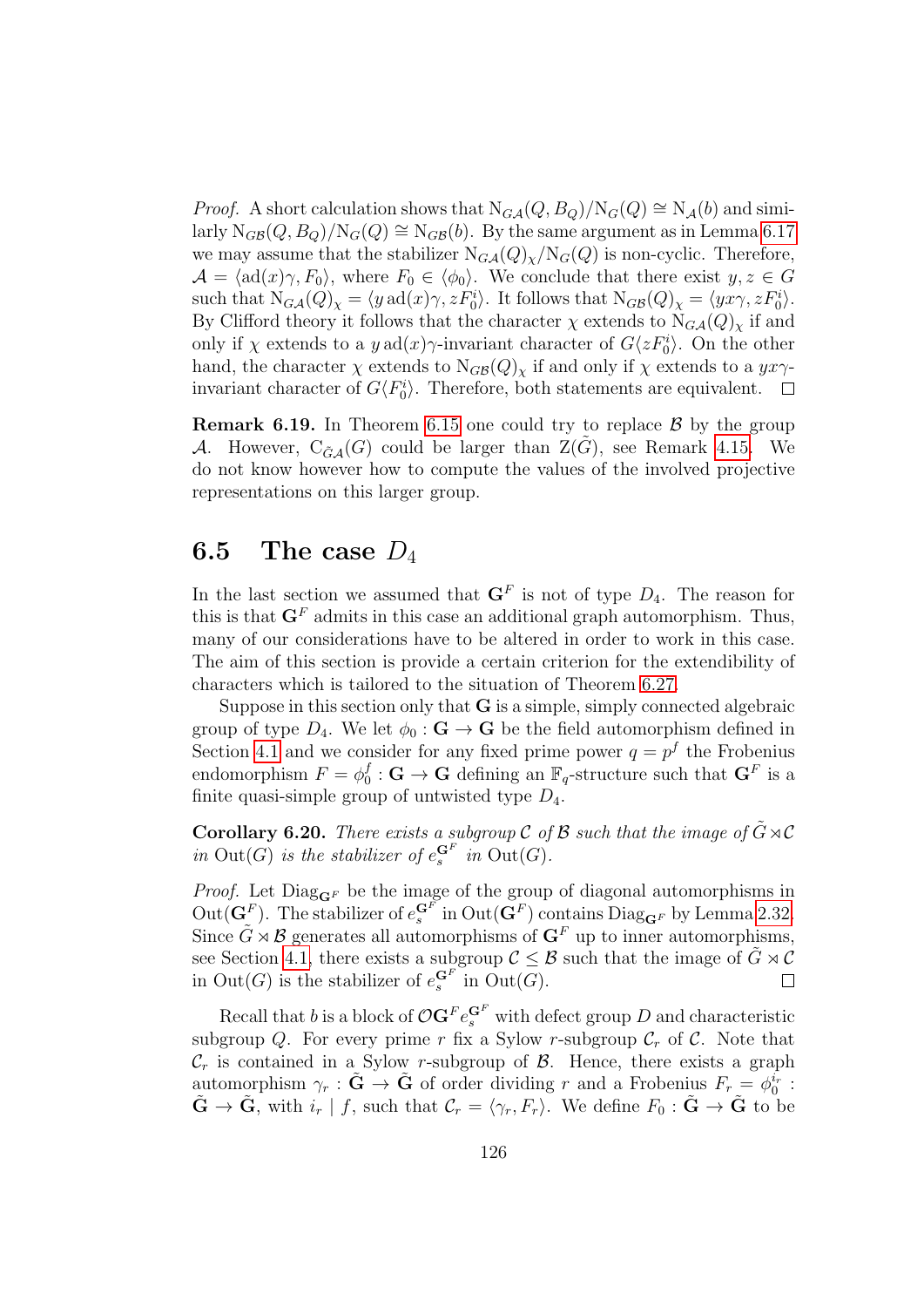the Frobenius endomorphism which is the product of the  $F_r$  over all primes r diving the order of B. In the following, we let  $J \subseteq \{2,3\}$  be the set such that  $\mathcal{C}_j$  is non-cyclic for  $j \in J$ .

<span id="page-126-0"></span>**Lemma 6.21.** Let  $\chi \in \text{Irr}(N_{GB}(Q)_{\chi} | B_Q)$ . The character  $\chi$  extends to  $N_{GB}(Q)_{\chi}$  if and only if for every  $r \in J$  it extends to  $N_{GR}(Q)_{\chi}$  for every  $Sulow$  r-subgroup  $R$  of  $C$ .

*Proof.* By Corollary [6.20,](#page-125-0) the image of  $\tilde{G} \rtimes C$  in  $Out(\mathbf{G}^F)$  is the stabilizer of  $e_s^{\mathbf{G}^F}$  in  $Out(\mathbf{G}^F)$ . Consequently, we have  $N_{GB}(Q)_\chi = N_{GC}(Q)_\chi$ . Denote  $H := N_{GC}(Q)_{\chi}/N_G(Q)$ . There exists a Sylow r-subgroup R of C such that  $N_{GR}(Q)_{\chi}/N_G(Q)$  is a Sylow r-subgroup of H. (Note that this property is not necessarily true for all Sylow r-subgroups of  $\mathcal{C}$ .) Moreover, for  $r \notin J$  all Sylow r-subgroups of H are cyclic. By [\[Isa06,](#page-143-0) Corollary 11.31] the character  $\chi$  extends to N<sub>GC</sub>(Q)<sub>x</sub> if and only if  $\chi$  extends to the preimage of a Sylow r-subgroup of  $H$  for every prime r. Since all Sylow r-subgroups of  $H$  for  $r \notin J$  are cyclic it follows that  $\chi$  extends to  $N_{GB}(Q)_{\chi}$  if and only if  $\chi$  extends to  $N_{GR}(Q)$ <sub>x</sub> for all  $r \in J$  and every Sylow r-subgroup R of C.  $\Box$ 

Let  $\mathbf{L}^*$  be the minimal Levi subgroup of  $\mathbf{G}^*$  containing  $\mathrm{C}_{\mathbf{G}^*}(s)$ . By Lemma [4.11](#page-85-0) there exists a Levi subgroup **L** of **G** in duality with  $\mathbf{L}^*$  such that **L** is  $F_0$ stable. Recall that  $\mathcal{O}(\mathbf{G}^F e_s^{\mathbf{G}^F})$  and  $\mathcal{O}(\mathbf{L}^F e_s^{\mathbf{L}^F})$  are splendid Rickard equivalent, see Theorem [2.37.](#page-60-0) Hence by Theorem [1.15](#page-22-1) we can and we will assume that the defect group D of b is contained in  $\mathbf{L}^F$ .

Let  $j \in J$ . By the proof of Proposition [4.14](#page-87-0) there exist  $x_j \in \mathbf{G}^{F_0}$  such that  $\sigma_j := \text{ad}(x_j) \gamma_j$  stabilizes  $\mathbf{L}_z$  and  $e_s^{\mathbf{L}^F}$ . If  $j \in \{2,3\} \setminus J$  there exists some bijective morphism  $\pi_j : \tilde{G} \to \tilde{G}$  with  $\mathcal{C}_j = \langle \pi_j \rangle$  and again by the proof of Proposition [4.14](#page-87-0) there exist  $x_j \in \mathbf{G}^{F_0}$  such that  $\sigma_j := \text{ad}(x_j)\pi_j$  stabilizes L and  $e_s^{\mathbf{L}^F}$ . We then define  $\mathcal{A} := \langle \sigma_2, \sigma_3, F_0 \rangle \subseteq \text{Aut}(\tilde{\mathbf{G}}^F)$ .

For  $r \in J$  consider an arbitrary Sylow r-subgroup R of C. Then we have  $\mathcal{R} = \langle \gamma, F_r \rangle$  for some graph automorphism  $\gamma \in \mathcal{G}$ . Hence, there exists some  $x \in \mathbf{G}^{F_0}$  such that  $\sigma := \text{ad}(x)\gamma \in \mathcal{A}$ . We then denote  $\mathcal{R}_{\mathcal{A}} := \langle \sigma, F_r \rangle \subseteq$  $Aut(\tilde{\mathbf{G}}^F).$ 

<span id="page-126-1"></span>**Lemma 6.22.** A character  $\chi \in \text{Irr}(\text{N}_{GB}(Q)_{\chi} | B_Q)$  extends to  $\text{N}_{GB}(Q)_{\chi}$  if and only if for every  $r \in J$  it extends to  $N_{GR_A}(Q)_\chi$  for all Sylow r-subgroups  $\mathcal R$  of  $\mathcal C$ .

*Proof.* By Lemma [6.21,](#page-126-0) the character  $\chi$  extends to  $N_{GB}(Q)_{\chi}$  if and only if  $\chi$ extends to  $N_{G\mathcal{R}}(Q)_{\chi}$  for every Sylow r-subgroup R of C with  $r \in J$ . Hence it suffices to show that for every such R the character  $\chi$  extends to  $N_{G\mathcal{R}}(Q)_{\chi}$  if and only if  $\chi$  extends to  $N_{G\mathcal{R}_{\mathcal{A}}}(Q)_{\chi}$ . The proof of the latter is now however exactly the same as in Lemma [6.18.](#page-124-1)  $\Box$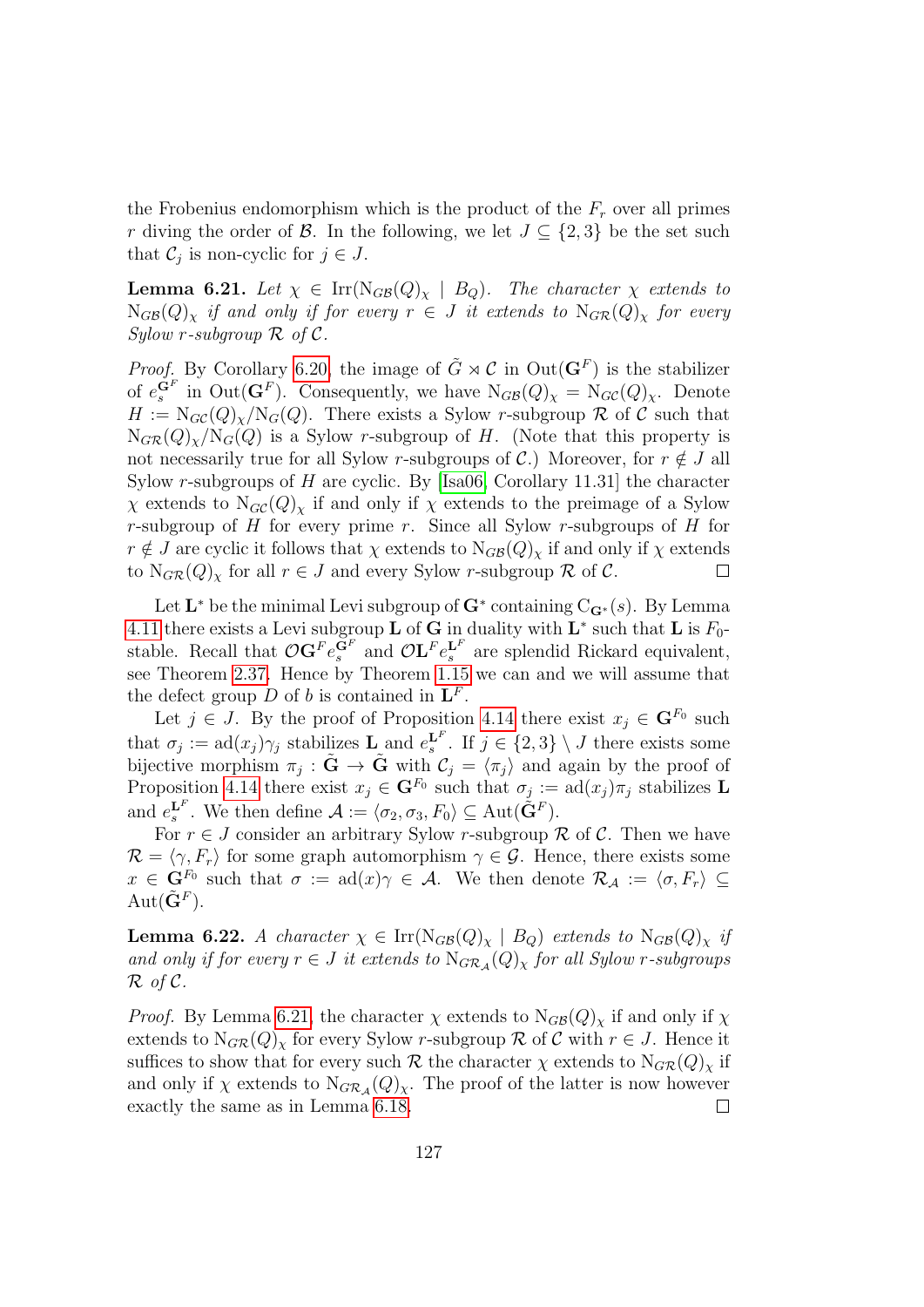<span id="page-127-0"></span>**Proposition 6.23.** A character  $\chi \in \text{Irr}(\text{N}_{GB}(Q)_{\chi} | B_Q)$  extends to  $\text{N}_{GB}(Q)_{\chi}$ if and only if for all  $r \in J$  the character  $\psi := {}^*R^{\mathbb{N}_G(Q)}_{\mathbb{N}_J(Q)}$  $N_{\text{N}_L(Q)}^{N_G(Q)}(\chi)$  extends to  $N_{L\mathcal{R}_{\mathcal{A}}}(Q)_{\psi}$  for every Sylow r-subgroup  $\mathcal R$  of  $\mathcal C$ .

*Proof.* By Lemma [6.22](#page-126-1) the character  $\chi$  extends to  $N_{GB}(Q)_{\chi}$  if and only if  $\chi$ extends for every  $r \in J$  to  $N_{GRA}(Q)_{\chi}$  for every Sylow r-subgroup  $\mathcal R$  of  $\mathcal C$ .

By Remark [1.26\(](#page-26-1)b) extendibility of characters in the situation of Theorem [1.24](#page-26-0) is preserved. Now for  $r \in J$  recall that  $\mathcal{R}_{\mathcal{A}} = \langle \sigma, F_r \rangle$  for some bijective morphism  $\sigma$  of G. Thus, we can apply Theorem [5.24](#page-113-1) to the commuting automorphisms  $\sigma : \tilde{G} \to \tilde{G}$  and  $F_r : \tilde{G} \to \tilde{G}$ . This implies that the character  $\chi$  extends to  $N_{G\mathcal{R}_{\mathcal{A}}}(Q)_{\chi}$  if and only if  $\psi$  extends to  $N_{L\mathcal{R}_{\mathcal{A}}}(Q)_{\psi}$ .  $\Box$ 

#### 6.6 A first reduction of the iAM-condition

In this section we describe the first step to reducing the verification of the iAM-condition. Before stating the main theorem of this section we need two lemmas:

<span id="page-127-1"></span>**Lemma 6.24.** Let  $\chi \in \text{Irr}(\tilde{L})$ ,  $\lambda \in \text{Irr}(\tilde{G}/G)$  and  $\psi \in \text{Irr}(N_{\tilde{L}}(Q))$ . Then we have

(a) 
$$
\lambda R_{\tilde{L}}^{\tilde{G}}(\chi) = R_{\tilde{L}}^{\tilde{G}}(\text{Res}_{\tilde{L}}^{\tilde{G}}(\lambda)\chi),
$$
  
(b)  $\text{Res}_{N_{\tilde{G}}(Q)}^{\tilde{G}}(\lambda)R_{N_{\tilde{L}}(Q)}^{N_{\tilde{G}}(Q)}(\psi) = R_{N_{\tilde{L}}(Q)}^{N_{\tilde{G}}(Q)}(\text{Res}_{N_{\tilde{L}}(Q)}^{\tilde{G}}(\lambda)\psi).$ 

Proof. Part (a) is classical. It is proved using the character formula for Deligne–Lusztig characters, see proof of [\[DM91,](#page-143-3) Proposition 13.30(ii)].

The character formula for Deligne–Lusztig characters has been generalized to disconnected reductive groups, see [\[DM94,](#page-143-4) Proposition 2.6(i)]. (Note that our definition of Levi subgroups and parabolic subgroups is more general than the one in [\[DM94\]](#page-143-4), but the same proof applies to our set-up.) Using the explicit character formula for  $R_{N_{\gamma}(Q)}^{N_{\tilde{G}}(Q)}$  $N_{\tilde{L}}^{N_{\tilde{G}}(Q)}(\psi)$  gives the result in (b).  $\Box$ 

<span id="page-127-2"></span>Lemma 6.25. Let G be a reductive group with Frobenius endomorphism  $F: \mathbf{G} \to \mathbf{G}$  and parabolic subgroup **P** with Levi decomposition  $\mathbf{P} = \mathbf{L} \times \mathbf{U}$ , where  $F(\mathbf{L}) = \mathbf{L}$ . Then for  $\chi \in \text{Irr}(\mathbf{L}^F)$  the characters  $\chi$  and  $R_{\mathbf{L}}^{\mathbf{G}}(\chi)$  restrict to multiples of the same central character on  $Z := (Z(G) \cap L)^F$ .

*Proof.* The diagonal action of Z fixes the variety  $Y_{U}^{G}$  pointwise. Hence the diagonal action of Z on the bimodule  $H_c^i(\mathbf{Y_U^G}, K)$  is trivial. The claim of the lemma follows from this.  $\Box$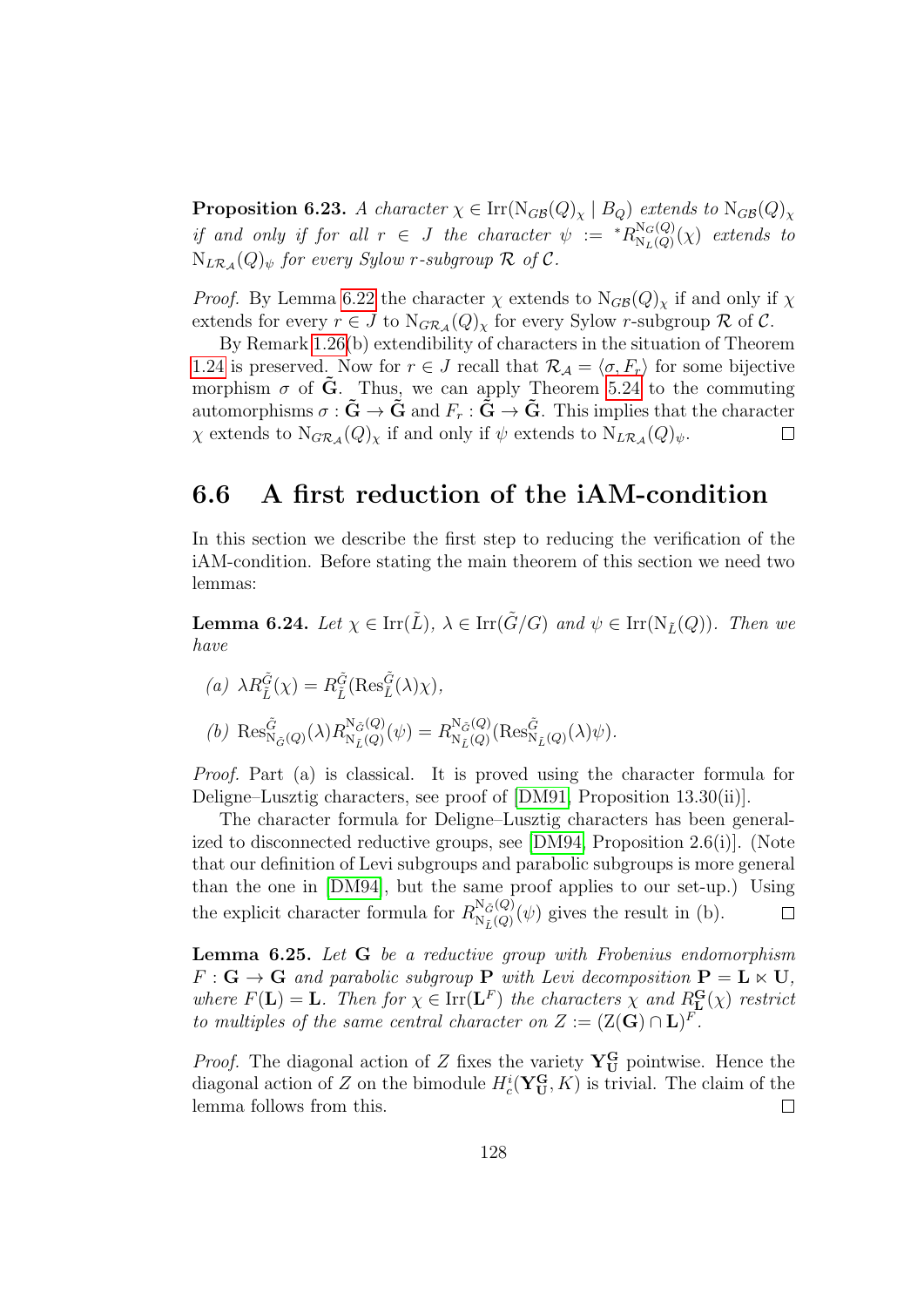For the following theorem we need to suppose that the following assumption holds.

<span id="page-128-1"></span>**Assumption 6.26.** In every  $\tilde{G}$ -orbit of  $\text{Irr}(G, e_s^G)$  there exists a character  $\chi \in \text{Irr}(G, e_s^G)$  satisfying assumption (i) of Theorem [6.15.](#page-122-0)

In the following we abbreviate  $M_L := N_L(Q)$ ,  $\hat{M} := N_{G\mathcal{A}}(Q)$ ,  $\hat{M}_L :=$  $N_{L\mathcal{A}}(Q)$  and  $\tilde{M}_L := N_{\tilde{L}}(Q)$ .

<span id="page-128-0"></span>**Theorem 6.27.** Let b be a block idempotent of  $Z(\mathcal{O}Ge^G_s)$  and  $c \in Z(\mathcal{O}Le^L_s)$ the block idempotent corresponding to b under the Morita equivalence between  $\mathcal{O} L e_s^L$  and  $\mathcal{O} G e_s^G$  given by  $H_c^{\dim}(\mathbf{Y_{U}^{G}}, \mathcal{O}) e_s^L$ .

Suppose that Assumption [6.26](#page-128-1) is satisfied. Assume additionally that the following hold.

- (i) There exists an  $\text{Irr}(\tilde{M}_L/M_L) \rtimes \hat{M}_L$ -equivariant bijection  $\tilde{\varphi}$  :  $\text{Irr}(\tilde{L} \mid$  $\text{Irr}_0(c)$   $\rightarrow$   $\text{Irr}(\tilde{M}_L \mid \text{Irr}_0(C_Q))$  such that it maps characters covering the character  $\nu \in \text{Irr}(\mathcal{Z}(\tilde{G}))$  to a character covering  $\nu$ .
- (ii) There exists an  $N_{\tilde{L}A}(Q, C_Q)$ -equivariant bijection  $\varphi : \text{Irr}_0(L, c) \to \text{Irr}_0(M_L, C_Q)$ which satisfies the following two conditions:
	- If  $\chi \in \text{Irr}_0(L, c)$  extends to a subgroup H of LA then  $\varphi(\chi)$  extends to  $N_H(Q)$ .
	- $\tilde{\varphi}(\operatorname{Irr}(\tilde{L} \mid \chi)) = \operatorname{Irr}(\tilde{M} \mid \varphi(\chi))$  for all  $\chi \in \operatorname{Irr}_0(c)$ .
- (iii) For every  $\theta \in \text{Irr}_0(c)$  and  $\tilde{\theta} \in \text{Irr}(\tilde{L} \mid \theta)$  the following holds: If  $\theta_0 \in$  $\text{Irr}(\tilde{L}_{\theta} \mid \theta)$  is the Clifford correspondent of  $\tilde{\theta} \in \text{Irr}(\tilde{L})$  then  $\text{bl}(\theta_0) =$  $\mathrm{bl}(\theta_0')^{\tilde{L}_{\theta}},$  where  $\theta_0' \in \mathrm{Irr}(\tilde{M}_{\varphi(\theta)} \mid \varphi(\theta))$  is the Clifford correspondent of  $\tilde{\varphi}(\tilde{\theta}).$

Then the block b is iAM-good.

Proof. By [\[Bro90,](#page-142-2) Theorem 1.5(2)] and [\[Bro90,](#page-142-2) Theorem 3.1] it follows that derived equivalences between blocks of group algebras induce character bijections which preserve the height of corresponding characters. Hence, by Theorem [4.28](#page-94-0) we obtain bijections

$$
R_L^G
$$
: Irr<sub>0</sub> $(L, c)$   $\rightarrow$  Irr<sub>0</sub> $(G, b)$  and  $R_{N_L(Q)}^{N_G(Q)}$ : Irr<sub>0</sub> $(N_L(Q), C_Q)$   $\rightarrow$  Irr<sub>0</sub> $(N_G(Q), B_Q)$ .

We define  $\Psi: \text{Irr}_0(G, b) \to \text{Irr}_0(N_G(Q), B_Q)$  to be the bijection which makes the following diagram commutative: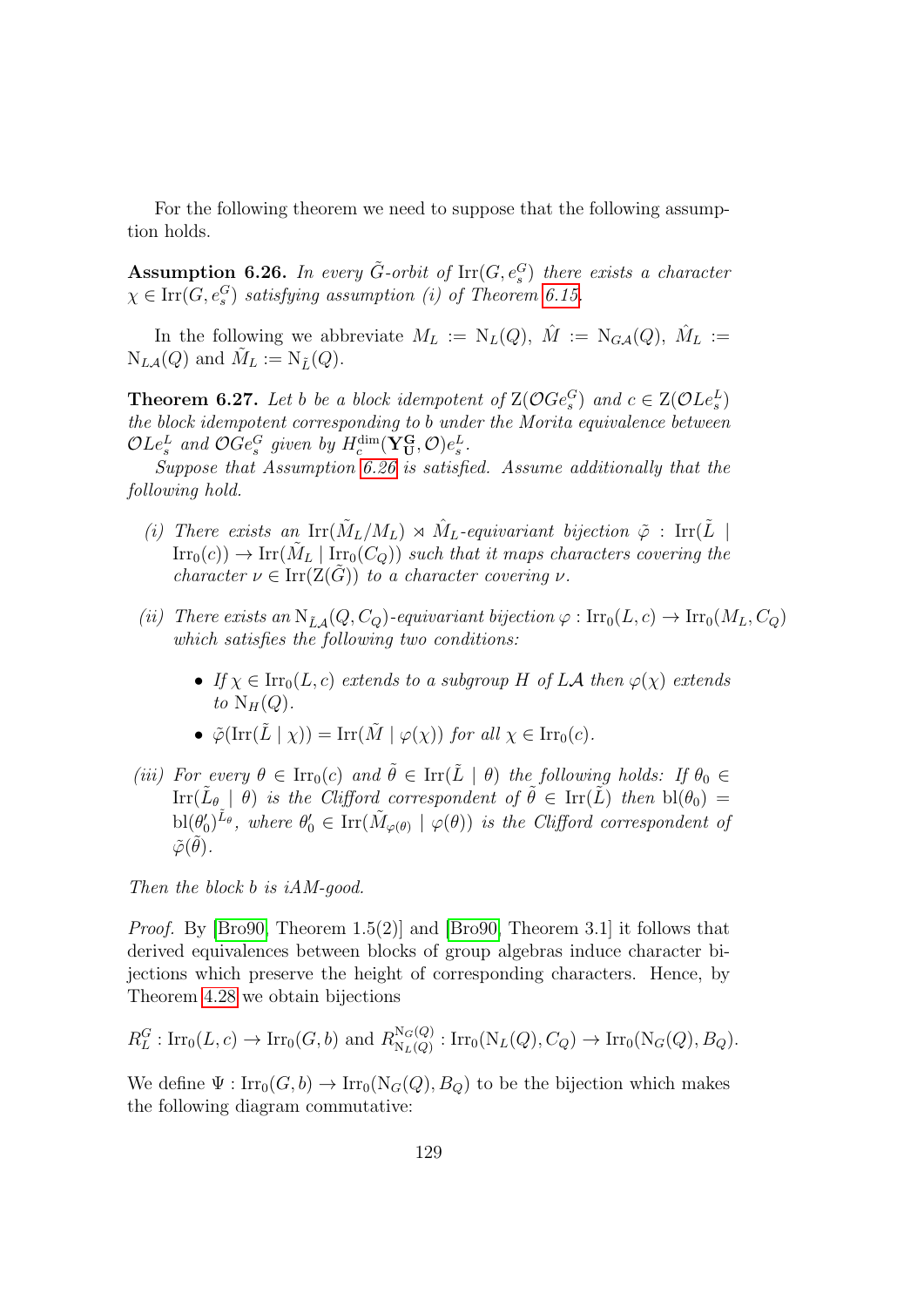

Note that the bijection  $R_L^G$ :  $\text{Irr}_0(L, c) \to \text{Irr}_0(G, b)$  is  $N_{\tilde{L}A}(c)$ -equivariant and the bijection  $R_{N_I(Q)}^{N_G(Q)}$  $N_G(Q)$ :  $\text{Irr}_0(N_L(Q), C_Q) \rightarrow \text{Irr}_0(N_G(Q), B_Q)$  is  $N_{\tilde{L}A}(Q, C_Q)$ -equivariant by Lemma [4.18.](#page-89-0) As in Lemma [5.23,](#page-113-0) we see that  $N_G(Q)N_{\tilde{L}A}(Q, C_Q)$  $N_{\tilde{G}A}(Q, B_Q)$ . It follows that the bijection  $\Psi : \text{Irr}_0(G, b) \to \text{Irr}_0(M, B_Q)$  is  $N_{\tilde{G}\mathcal{A}}(Q, B_Q)$ -equivariant.

Fix a character  $\chi \in \text{Irr}_0(G, b)$ . For  $l \in \tilde{L}$  we note that the block  $l_b$ of  $\mathcal{O}(\mathbf{G}^F e_s^{\mathbf{G}^F})$  also satisfies the assumptions of the theorem with the map  $\varphi$ replaced by  $\varphi'$ :  $\text{Irr}_0(L, {}^lc) \to \text{Irr}_0(\bar{N}_L({}^lQ), {}^lC_Q)$  given by  $\varphi'(\theta) = {}^l\varphi({}^{l-1}\theta)$ for  $\theta \in \text{Irr}_0(L, {}^l c)$ . Using Assumption [6.26](#page-128-1) we can, by possibly taking a G-conjugate of b, assume that the character  $\chi$  satisfies assumption (i) of Theorem [6.15.](#page-122-0) We denote  $\chi' := \Psi(\chi)$  and show that the characters  $\chi$  and  $\chi'$ satisfy the conditions of Theorem [6.15.](#page-122-0)

Since the bijection  $\Psi : \text{Irr}_0(G, b) \to \text{Irr}_0(M, B_Q)$  is  $N_{\tilde{G}, A}(Q, B_Q)$ -equivariant we deduce that condition (iii) in Theorem [6.15](#page-122-0) is satisfied and we have

$$
(\tilde{M}\text{N}_{G\mathcal{B}}(Q))_{\chi'} = \tilde{M}_{\chi'}\text{N}_{G\mathcal{B}}(Q)_{\chi'}.
$$

To show condition (ii) in Theorem [6.15](#page-122-0) let us first assume that  $\mathbf{G}^F$  is not of type  $D_4$ . Since Assumption [6.26](#page-128-1) holds for the character  $\chi$  it follows by Lemma [6.17](#page-124-0) that the character  $\chi$  extends to its inertia group in  $G\mathcal{A}$ . Note that by Remark [1.26\(](#page-26-1)b) extendibility of characters in the situation of Theorem [1.24](#page-26-0) is preserved. It therefore follows by Theorem [3.19](#page-75-0) that \* $R_L^G(\chi)$  extends to its inertia group in LA. By assumption (ii), the character  $\varphi(*\widetilde{R^G_L}(\chi))$  extends to its inertia group in  $\hat{M}_L$ . Hence, by Theorem [5.24](#page-113-1) the character  $\chi'$  extends to  $\hat{M}_{\chi'}$ . Now Lemma [6.18](#page-124-1) shows that condition (ii) in Theorem [6.15](#page-122-0) is satisfied.

Now assume that  $\mathbf{G}^F$  is of type  $D_4$ . We use the notation of Section [6.5.](#page-125-1) Since Assumption [6.26](#page-128-1) holds for the character  $\chi$  we know by Proposition [6.23](#page-127-0) that  $\psi := {}^*R_L^G(\chi)$  extends to  $(G\mathcal{R}_\mathcal{A})_\psi$  for every Sylow r-subgroup  $\mathcal R$  of C with  $r \in J$ . By assumption (ii), it follows that  $\varphi(\psi)$  extends to  $N_{L\mathcal{R}_{\mathcal{A}}}(Q)_{\psi}$ for every Sylow r-subgroup R of C with  $r \in J$ . Applying Proposition [6.23](#page-127-0) again yields that  $\chi'$  extends to its inertia group  $N_{GB}(Q)$ . Thus, condition (ii) in Theorem [6.15](#page-122-0) is also satisfied in this case.

From Lemma [6.24](#page-127-1) and assumption (i) it follows that the first part of condition (iv) in Theorem [6.15](#page-122-0) is satisfied. Moreover, Lemma [6.25](#page-127-2) and as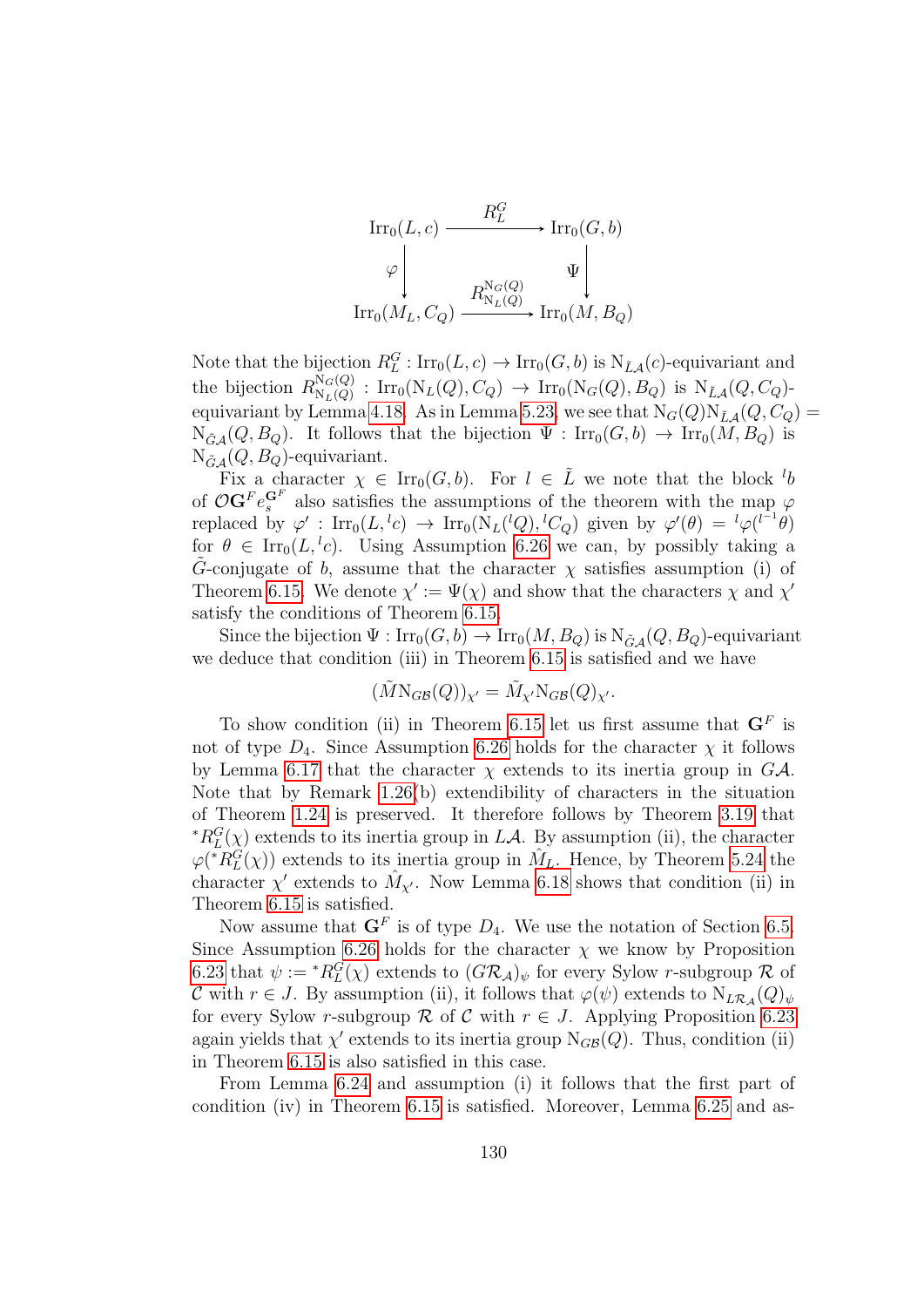sumption (i) imply that the second part of condition (iv) in Theorem [6.15](#page-122-0) is satisfied. We have now verified all conditions of Theorem [6.15](#page-122-0) except for condition (v). To prove this we will show the following:

<span id="page-130-0"></span>**Lemma 6.28.** There exist characters  $\tilde{\chi}_0 \in \text{Irr}(\tilde{G}_\chi \mid \chi)$  and  $\tilde{\chi}'_0 \in \text{Irr}(\tilde{M}_{\chi'} \mid \chi')$ satisfying  $\text{bl}(\tilde{\chi}'_0)^{\tilde{G}_{\chi}} = \text{bl}(\tilde{\chi}_0).$ 

*Proof.* Let  $\tilde{\chi}_0$  be a character of  $J := \tilde{G}_\chi$  extending  $\chi$ . Let  $J_L$  be the subgroup of  $\tilde{L}/L$  corresponding to J under the natural isomorphism  $\tilde{L}/L \cong \tilde{G}/\tilde{G}$ .

Recall that  $C := G\Gamma_c(\mathbf{Y_U^G}, \mathcal{O})^{\text{red}}e_s^{\mathbf{L}^F}$  is a complex of  $\mathcal{O}[(G \times L^{\text{opp}})\Delta(\tilde{L})]$ modules. Moreover by [\[BR06,](#page-142-3) Proposition 1.1], we have a canonical isomorphism

$$
\mathrm{Ind}_{(G \times L^{\mathrm{opp}}) \Delta(\tilde{L})}^{\tilde{G} \times \tilde{L}^{\mathrm{opp}}} G \Gamma_c(\mathbf{Y}_U^{\mathbf{G}}, \mathcal{O}) e_s^L \cong G \Gamma_c(\mathbf{Y}_U^{\tilde{\mathbf{G}}}, \mathcal{O}) e_s^L
$$

in  $\text{Ho}^{b}(\mathcal{O}[\tilde{G}\times\tilde{L}^{\text{opp}}]).$  By Lemma [2.32](#page-57-1) and Theorem [2.37](#page-60-0) the complex  $G\Gamma_{c}(\mathbf{Y}_{\mathbf{U}}^{\tilde{\mathbf{G}}},\mathcal{O})e_{s}^{L}$ induces a splendid Rickard equivalence between  $\mathcal{O} \tilde{G} e_s^G$  and  $\mathcal{O} \tilde{L} e_s^L$ . Thus, the matrices a spientiful rickard equivalence between  $\mathcal{O}ee_s$  and  $\mathcal{O}E_s$ . Thus, the<br>complex  $\tilde{C} := \text{Ind}_{(G \times L^{\text{opp}}) \Delta(J_L)}^{J \times J_L^{\text{opp}}} (G \Gamma_c (\mathbf{Y_U^G}, \mathcal{O})^{\text{red}})c$  induces a splendid Rickard equivalence between  $\mathcal{O}Jb$  and  $\mathcal{O}J_{L}c$ , see Lemma [1.27.](#page-27-0) Denote  $\tilde{b} := \text{bl}(\tilde{\chi})$ and let  $\tilde{c}$  be the block corresponding to  $\tilde{b}$  under the Rickard equivalence induced by  $\tilde{C}$ . The cohomology of C is concentrated in degree  $d := \dim(\mathbf{Y}_{\mathbf{U}}^{\mathbf{G}})$ and  $H^d(\tilde{C}) \cong \text{Ind}_{(G \times L^{\text{opp}}) \Delta J_L}^{J \times J_L^{\text{opp}}} H^d(C)$ . By Theorem [1.24](#page-26-0) the bimodule  $H^d(\tilde{C})$ induces a Morita equivalence between  $\mathcal{O}J_{L}c$  and  $\mathcal{O}Jb$ . We denote by

$$
R: \operatorname{Irr}(J_L, c) \to \operatorname{Irr}(J, b)
$$

the associated bijection between irreducible characters and its inverse by  $*R$ .

The complex  $\text{Ind}_{(C_J(Q)\times N_{J_L}(Q)^{\text{opp}})}^{N_J(Q)\times N_{J_L}(Q)^{\text{opp}}}$  $\pi_{(C_J(Q)\times\mathrm{N}_{J_L}(Q)^{\mathrm{opp}})\Delta(\mathrm{N}_{J_L}(Q))}(\mathrm{Br}_{\Delta Q}(\tilde{C}))\text{ induces a derived equiv-}$ alence between the algebras  $kN_J(Q)B_Q$  and  $kN_{J_L}(Q)C_Q$ , see Proposition [1.36.](#page-32-0) Denote

$$
\tilde{C}_{\mathrm{loc}}:=\mathrm{Ind}_{(\mathrm{C}_G(Q)\times \mathrm{C}_L(Q)^{\mathrm{opp}})\Delta(\mathrm{N}_{\tilde{L}}(Q))}^{(\mathrm{N}_J(Q)\times \mathrm{N}_{J_L}(Q)^{\mathrm{opp}})\Delta(\mathrm{N}_{\tilde{L}}(Q))}(G\Gamma_c(\mathbf{Y}_{\mathrm{C}_\mathbf{U}(Q)}^{\mathrm{C}_\mathbf{G}(Q)},\mathcal{O}))C_Q.
$$

By the proof of Lemma [1.46](#page-38-0) it follows that

$$
\tilde{C}_{\mathrm{loc}}\otimes_{\mathcal{O}}k\cong \mathrm{Ind}_{\mathrm{C}_{J}(Q)\times \mathrm{C}_{J_{L}}(Q)^{\mathrm{opp}}\Delta(\mathrm{N}_{J_{L}}(Q))}^{\mathrm{N}_{J}(Q)\times \mathrm{N}_{J_{L}}(Q)^{\mathrm{opp}}}( \mathrm{Br}_{\Delta Q}(\tilde{C}))C_{Q}
$$

in  $\text{Ho}^b(k[N_J(Q)\times N_{J_L}(Q)^{\text{opp}}]).$ 

The cohomology of  $G\Gamma_c(\mathbf{Y}_{\mathrm{Cr}(Q)}^{\mathrm{C}_{\mathbf{G}}(Q)})$  ${}_{\mathrm{Cu}(Q)}^{\mathrm{Ca}(Q)}, \mathcal{O}$ )br $_Q(e_s^{\mathbf{L}^F})$  is concentrated in degree  $d_Q := \text{dim}(\mathbf{Y}^{\text{C}_\mathbf{G}(Q)}_{\text{C}_{\mathbf{U}}(Q)})$  ${}_{\text{C}_{\mathbf{U}}(Q)}^{\text{C}_{\mathbf{G}}(Q)}$  by Lemma [2.28.](#page-55-0) Moreover, the bimodule  $H_c^{d_Q}(\mathbf{Y}_{\text{C}_{\mathbf{U}}(Q)}^{\text{C}_{\mathbf{G}}(Q)})$  $\mathop{\rm C}_{{\bf U}}^{{\bf G}({\bf Q})} (Q), {\cal O} )$ C $_Q$ induces a Morita equivalence between  $\mathcal{O} C_L(Q)c_Q$  and  $\mathcal{O} C_G(Q)b_Q$ . Now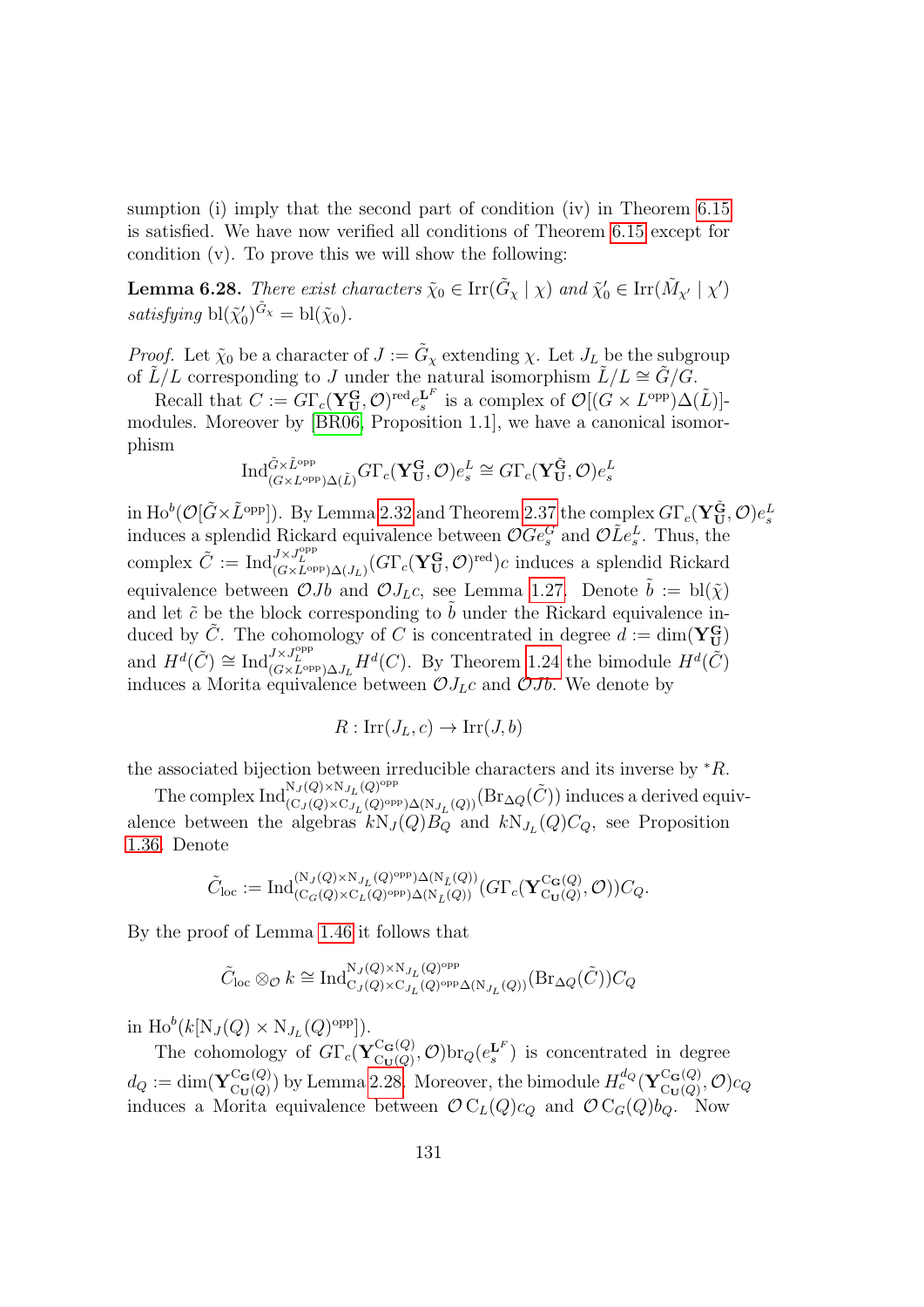Lemma [1.35](#page-31-0) and Corollary [1.18](#page-23-0) imply that  $H^{d_Q}(\tilde{C}_{loc})$  induces a Morita equivalence between  $\mathcal{O}\mathrm{N}_{J_L}(Q)C_Q$  and  $\mathcal{O}\mathrm{N}_{J}(Q)B_Q$ . We denote the associated character bijection by  $R_{\text{loc}}: \text{Irr}(\text{N}_{J_L}(Q), C_Q) \to \text{Irr}(\text{N}_J(Q), B_Q)$  and its inverse by  ${}^*R_{\text{loc}}: \text{Irr}(\text{N}_J(Q), B_Q) \to \text{Irr}(\text{N}_{J_L}(Q), C_Q)$ . Let  $\tilde{\chi} = \text{Ind}_{J}^{\tilde{G}}(\tilde{\chi}_0)$  and define

$$
\tilde{\chi}' := R_{\mathrm{N}_{\tilde{L}}(Q)}^{\mathrm{N}_{\tilde{G}}(Q)} \circ \tilde{\varphi} \circ {^*R}_{\tilde{L}}^{\tilde{G}}(\tilde{\chi}).
$$

By construction,  $\tilde{\chi}' \in \text{Irr}(\text{N}_{\tilde{G}}(Q) | \chi')$ . We let  $\tilde{\chi}'_0 \in \text{Irr}(\tilde{M}_{\chi'})$  be the unique character covering  $\chi'$  with  $\text{Ind}_{\tilde{M}_{\chi'}}^{\tilde{M}}(\tilde{\chi}'_0) = \tilde{\chi}'_0$ . Let  $\theta := {}^*R_L^G(\chi)$  and  $\tilde{\theta} :=$ \* $R_{\tilde{L}}^{\tilde{G}}(\chi)$ . As in the proof of Theorem [4.28](#page-94-0) we have

$$
\mathrm{Ind}_{\mathrm{N}_J(Q)\times \mathrm{N}_{J_L}(Q)^{\mathrm{opp}}\Delta(\mathrm{N}_{\tilde{L}}(Q))}^{\mathrm{N}_{\tilde{G}}(Q)^{\mathrm{opp}}}\hspace{-0.5cm}H^{d_Q}(\tilde{C}_{\mathrm{loc}})\cong H^{ \mathrm{dim}}_c(\mathbf{Y}^{\mathrm{N}_{\tilde{\mathbf{G}}}(Q)}_{\mathrm{N}_{\mathbf{U}}(Q)},\mathcal{O})\mathrm{Tr}^{\mathrm{N}_{\tilde{L}}(Q)}_{\mathrm{N}_{\mathbf{J_L}}(Q)}(C_Q).
$$

Hence, by Remark [1.34](#page-31-1) we obtain

$$
\text{Ind}_{\text{N}_{J_{L}}(Q)}^{\text{N}_{\tilde{L}}(Q)}({}^{*}R_{\text{loc}}(\tilde{\chi}'_{0})) = {}^{*}R_{\text{N}_{\tilde{L}}(Q)}^{\text{N}_{\tilde{G}}(Q)}(\text{Ind}_{\text{N}_{J}(Q)}^{\text{N}_{\tilde{G}}(Q)}(\tilde{\chi}'_{0})) = {}^{*}R_{\text{N}_{\tilde{L}}(Q)}^{\text{N}_{\tilde{G}}(Q)}(\tilde{\chi}') = \tilde{\varphi}({}^{*}R_{\tilde{L}}^{\tilde{G}}(\tilde{\chi})) = \tilde{\theta}.
$$

Thus,  ${}^*R_{\text{loc}}(\tilde{\chi}'_0) \in \text{Irr}(\text{N}_{J_L}(Q) \mid \varphi(\theta))$  is the Clifford correspondent of  $\tilde{\varphi}(\tilde{\theta})$ . Consequently, we have

$$
\mathrm{bl}({}^{\ast}R_{\mathrm{loc}}(\tilde{\chi}'_0))^{J_L} = \mathrm{bl}({}^{\ast}R(\tilde{\chi}_0))
$$

by assumption (iii). In other words,  $bl(*R<sub>loc</sub>(\tilde{\chi}'_0))$  is the Harris–Knörr correspondent of bl( ${}^*R(\tilde{\chi}_0)$ ) in the sense of Corollary [1.44.](#page-36-0)

Moreover, the bimodule  $H^{d_Q}(\tilde{C}_{loc})\text{bl}(*R_{loc}(\tilde{\chi}'_0))$  induces a Morita equivalence between the blocks  $\mathcal{O}N_J(Q)bl(\tilde{\chi}'_0)$  and  $\mathcal{O}N_{J_L}(Q)bl({^*R}_{loc}(\tilde{\chi}'_0))$ . On the other hand, as shown above, we have

$$
\tilde{C}_{\mathrm{loc}}\otimes_{\mathcal{O}}k\cong \mathrm{Ind}_{\mathrm{C}_J(Q)\times \mathrm{C}_{J_L}(Q)^{\mathrm{opp}}\Delta(\mathrm{N}_{J_L}(Q))}^{\mathrm{N}_J(Q)\times \mathrm{N}_{J_L}(Q)^{\mathrm{opp}}}( \mathrm{Br}_{\Delta Q}(\tilde{C}))
$$

in  $\text{Ho}^b(k[N_J(Q)\times N_{J_L}(Q)^{\text{opp}}])$ . Since  $\text{bl}(*R_{\text{loc}}(\tilde{\chi}'_0))$  is the Harris–Knörr correspondent of  $bl(*R(\tilde{\chi}_0))$ , it follows by Remark [1.47](#page-39-0) that  $bl(\tilde{\chi}'_0)$  is the Harris– Knörr correspondent of  $\text{bl}(\tilde{\chi}_0)$ . In other words we have  $\text{bl}(\tilde{\chi}'_0)^J = \text{bl}(\tilde{\chi}_0)$ .  $\Box$ 

We now complete the proof of Theorem [6.27.](#page-128-0) Lemma [6.28](#page-130-0) together with Lemma [6.16](#page-123-0) implies that condition (v) in Lemma [6.15](#page-122-0) is satisfied. We let  $Z := Z(G) \cap \text{Ker}(\chi)$ . Theorem [6.15](#page-122-0) applies and we obtain

$$
((\tilde{G}\mathcal{B})_{\chi}/Z, G/Z, \overline{\chi}) \geq_b ((\tilde{M} N_{GB}(Q))_{\chi'}/Z, N_G(Q), \overline{\chi'}).
$$

By the Butterfly Theorem, see Theorem [6.11,](#page-119-1) it follows that  $\Psi : \text{Irr}_0(G, b) \to$  $\text{Irr}_0(M, B_Q)$  is a strong iAM-bijection. Consequently, the block b is iAMgood.  $\Box$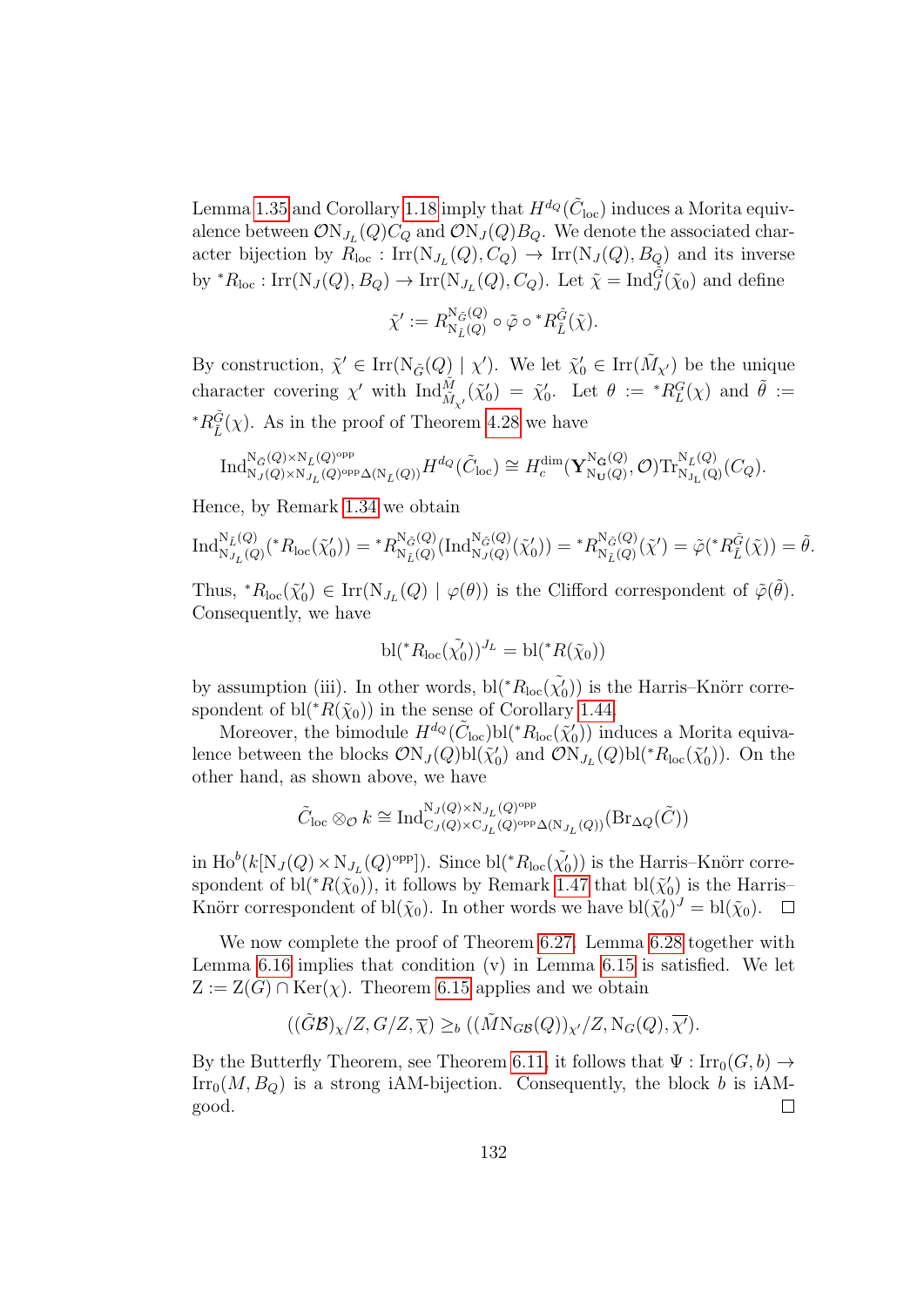#### <span id="page-132-1"></span>6.7 Quasi-isolated blocks

We recall the notion of quasi-isolated blocks. Let **H** be a connected reductive group with Frobenius  $F : H \to H$ . Let  $H^*$  be its dual group with dual Frobenius  $F^*$ . Recall that an element  $t \in \mathbf{H}^*$  is called *quasi-isolated* if  $C_{\mathbf{H}^*}(t)$  is not contained in a proper Levi subgroup of  $\mathbf{H}^*$ . We say that a block b of  $\mathbf{H}^F$  is quasi-isolated if it occurs in  $\mathcal{O}\mathbf{H}^F e_t^{\mathbf{H}^F}$  for a quasi-isolated semisimple element  $t \in (\mathbf{H}^*)^{F^*}$  of  $\ell'$ -order.

The following remark gives the generic structure of defect groups of blocks of groups Lie type:

**Remark 6.29.** Recall that for  $\ell \geq 5$  (and  $\ell \geq 7$  if **G** is of type  $E_8$ ) we know by [\[CE99,](#page-142-4) Lemma 4.16] that every defect group D of a block b of  $G<sup>F</sup>$  has a unique maximal abelian normal subgroup  $\overline{Q}$  such that the group extension

$$
1 \to Q \to D \to D/Q \to 1
$$

splits. Evidence suggests that working with  $Q$  is more accessible than working with the defect group and the iAM-condition is usually checked by working with  $N_G(Q)$ .

Following the terminology in [\[KM15,](#page-143-5) Section 3.4] we say that an  $\ell$ -group D is *Cabanes* if it has a unique maximal abelian normal subgroup.

This motivates the following hypothesis:

<span id="page-132-0"></span>Hypothesis 6.30. Consider the class  $\mathcal{H}_\mathbf{G}$  of tuples  $(\mathbf{H}, F')$  consisting of a simple algebraic groups **H** of simply connected type over  $\overline{\mathbb{F}_p}$  with Frobenius  $F': \mathbf{H} \to \mathbf{H}$  such that the Dynkin diagram of  $\mathbf{H}$  is isomorphic to a subgraph of the Dynkin diagram of  $G$ . Assume that for  $(G, F)$  one of the following holds:

- (a) For every  $(\mathbf{H}, F') \in \mathcal{H}_{\mathbf{G}}$  the group  $\mathbf{H}^{F'}/\mathbf{Z}(\mathbf{H}^{F'})$  is an abstract simple group. Let b be a quasi-isolated block of  $\mathbf{H}^{F'}$  and assume that b has a non-central defect group D. Then D has a unique maximal normal abelian subgroup Q such that  $N_{\mathbf{H}^{F'}}(Q) \leq \mathbf{H}^{F'}$  and there exists an iAMbijection  $\Psi : \text{Irr}_0(\mathbf{H}^{F'}, b) \to \text{Irr}_0(\text{N}_{\mathbf{H}^{F'}}(Q), B_Q).$
- (b) Let  $(\mathbf{H}, F') \in \mathcal{H}_{\mathbf{G}}$  and b a quasi-isolated block of  $\mathbf{H}^{F'}$ . If b has a noncentral defect group D and  $\mathbf{H}^{F'}/\mathbf{Z}(\mathbf{H}^{F'})$  is an abstract simple group then there exists an iAM-bijection  $\Psi : \text{Irr}_0(\mathbf{H}^{F'}, b) \to \text{Irr}_0(N_{\mathbf{H}^{F'}}(D), B_D)$ .

Let **G** be a simple algebraic group of simply connected type such that  $\mathbf{G}^F/Z(\mathbf{G})^F$  is simple and non-abelian. By the explicit description of automorphisms of  $\mathbf{G}^F$  in Proposition [4.2,](#page-81-1) every automorphism  $\mathrm{Aut}(\mathbf{G}^F)$  lifts to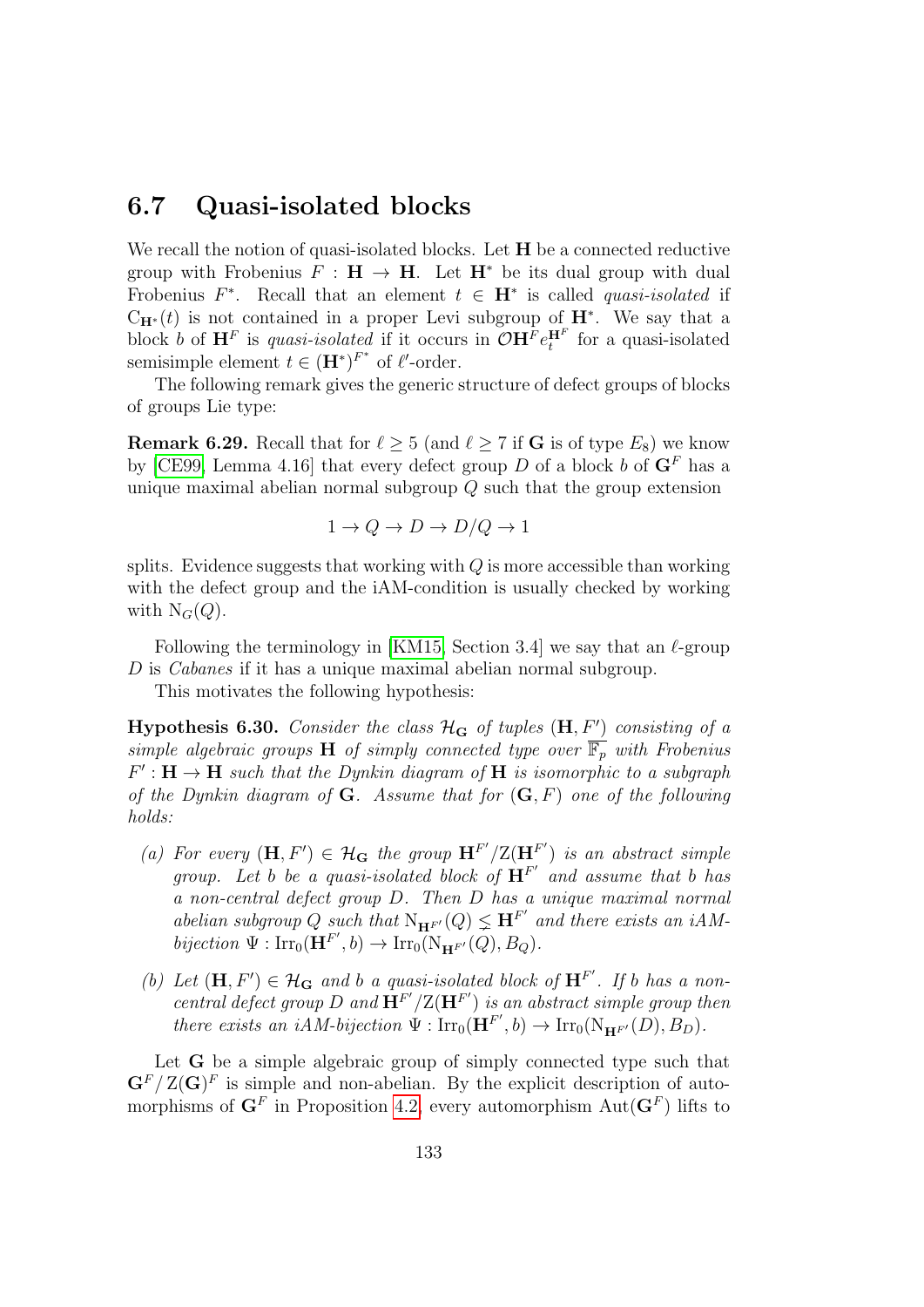a bijective automorphism of  $G$  commuting with the action of  $F$ . However, in very small cases the group  $\mathbf{G}^F/\mathbb{Z}(\mathbf{G})^F$  is solvable, see [\[MT11,](#page-144-2) Theorem 24.17] for a list of these exceptions.

In the proof of Proposition [6.33](#page-133-0) we will use the following property of Cabanes groups in an essential way (see [\[KM15,](#page-143-5) Lemma 3.11] for a slightly more general statement):

<span id="page-133-1"></span>**Lemma 6.31.** Let  $P := P_1 \times P_2$ , where  $P_1$  and  $P_2$  are both Cabanes. Then P is Cabanes with maximal normal abelian subgroup  $A_1 \times A_2$  where  $A_i$ ,  $i = 1, 2$ , is the maximal normal abelian subgroup of  $P_i$ .

We keep the notation of Theorem [6.27.](#page-128-0) We aim to understand blocks of  $[\mathbf{L}, \mathbf{L}]^F$  which are covered by c.

**Lemma 6.32.** Suppose that we are in the situation of Theorem [6.27.](#page-128-0) Let  $c_0$ be a block of  $[\mathbf{L}, \mathbf{L}]^F$  covered by c. Then  $c_0$  is a quasi-isolated block of  $[\mathbf{L}, \mathbf{L}]^F$ .

*Proof.* The inclusion  $\iota : [L, L] \hookrightarrow L$  induces a dual morphism  $\iota^* : L^* \rightarrow$  $[\mathbf{L}, \mathbf{L}]^*$ . We let  $\overline{s} := \iota^*(s)$  the image of s under this map. Recall that  $\mathbf{L}^*$  is the minimal Levi subgroup of  $G^*$  containing  $C_{G^*}(s)$ . Hence the element s is quasi-isolated in  $\mathbf{L}^*$  and so c is a quasi-isolated block of  $\mathbf{L}^F$ . By [\[Bon05,](#page-141-2) Proposition 2.3 it follows that  $\bar{s}$  is quasi-isolated in  $[L, L]^*$ . Since c is a block of  $\mathcal{O} L^F e_s^{\mathbf{L}^F}$  it follows that  $c_0$  is a block of  $\mathcal{O}[\mathbf{L}, \mathbf{L}]^F e_{\overline{s}}^{[\mathbf{L}, \mathbf{L}]^F}$  $\frac{[{\bf L},{\bf L}]}{s}$ . From this we conclude that  $c_0$  is a quasi-isolated block of  $[\mathbf{L}, \mathbf{L}]^F$ .

The proof of the following proposition is similar to the proof of [\[NS14,](#page-144-1) Corollary 6.3].

<span id="page-133-0"></span>**Proposition 6.33.** Let  $c_0$  be a quasi-isolated block of  $L_0 := [\mathbf{L}, \mathbf{L}]^F$  of non-central defect. If Hypothesis [6.30](#page-132-0) holds for  $(G, F)$  then there exists a defect group  $D_0$  of  $c_0$  and a characteristic subgroup  $Q_0$  of  $D_0$  satisfying  $N_{L_0}(Q_0) \nleq$  $L_0$  and an iAM-bijection  $\varphi_0: \text{Irr}_0(L_0, c_0) \to \text{Irr}_0(\text{N}_{L_0}(Q_0), (C_0)_{Q_0}).$ 

*Proof.* Since **L** is Levi subgroup of a simple algebraic group **G** of simply connected type it follows that  $[L, L]$  is semisimple of simply connected type, see [\[MT11,](#page-144-2) Proposition 12.4]. Thus, we have

$$
[\mathbf{L},\mathbf{L}]=\mathbf{H}_1\times\cdots\times\mathbf{H}_r,
$$

where the  $\mathbf{H}_i$  are simple algebraic groups of simply connected type. We have a decomposition

$$
[\mathbf{L},\mathbf{L}]^*=\mathbf{H}_1^*\times\mathbf{H}_2^*\times\cdots\times\mathbf{H}_r^*
$$

into adjoint simple groups.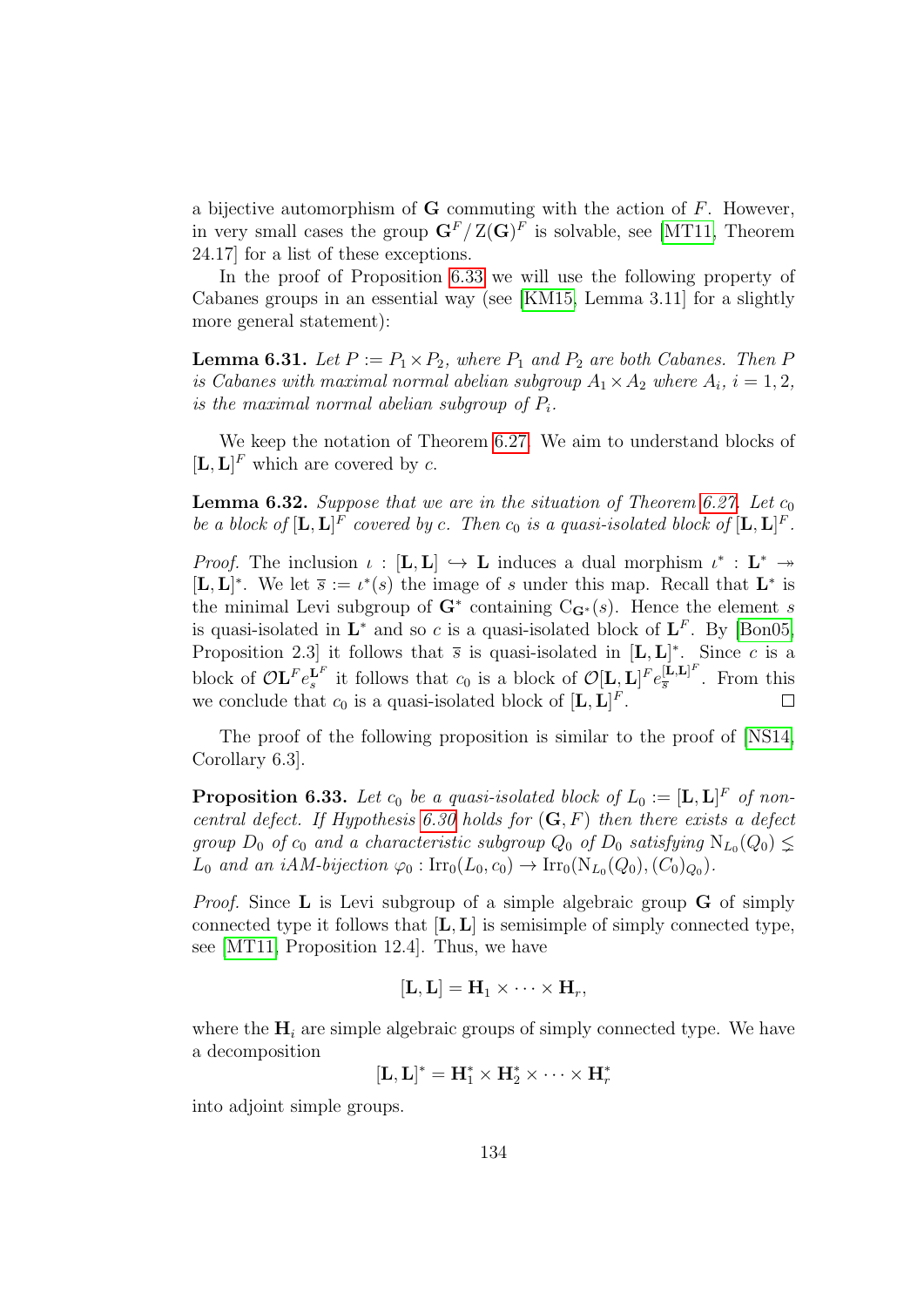The action of the Frobenius endomorphism F induces a permutation  $\pi$ on the set of simple components of  $[\mathbf{L}, \mathbf{L}]$ . We let  $\pi = \pi_1 \dots \pi_t$  be the decomposition of this permutation into disjoint cycles. For  $i = 1, \ldots, t$  choose  $x_i \in \Pi_i$  in the support  $\Pi_i$  of the permutation  $\pi_i$  and let  $n_i = |\Pi_i|$  be the length of  $\pi_i$ . For every  $1 \leq i \leq t$  the inclusion map

$$
{\rm H}_{x_i}\hookrightarrow \prod_{x\in \Pi_i} {\rm H}_x
$$

induces isomorphisms between  $\mathbf{H}_{x_i}^{F^{n_i}}$  $F_{x_i}^{n_i}$  and  $(\prod_{x \in \Pi_i} \mathbf{H}_x)^F$ . Consequently, we have

$$
L_0=[\mathbf{L},\mathbf{L}]^F\cong \mathbf{H}_{x_1}^{F^{n_1}}\times\cdots\times\mathbf{H}_{x_t}^{F^{n_t}}
$$

and

$$
[\mathbf{L}^*, \mathbf{L}^*]^F \cong (\mathbf{H}_{x_1}^*)^{F^{n_1}} \times \cdots \times (\mathbf{H}_{x_t}^*)^{F^{n_t}}
$$

in the dual group. There exists a semisimple element  $\overline{s} \in [\mathbf{L}^*, \mathbf{L}^*]^F$  of  $\ell'$ -order such that  $c_0$  is a block of  $\mathcal{O}[\mathbf{L}, \mathbf{L}]^F e_{\underline{s}}^{[\mathbf{L}, \mathbf{L}]^F}$ .

Writing  $\overline{s} = s_1 \dots s_t \in (\mathbf{H}_{x_1}^*)^{F^{n_1}} \times \dots \times (\mathbf{H}_{x_t}^*)^{F^{n_t}}$  with  $s_i \in (\mathbf{H}_{x_i}^*)^{F^{n_i}}$  we obtain a decomposition

$$
e_{\overline{s}}^{[\mathbf{L},\mathbf{L}]^F}=e_{s_1}^{\mathbf{H}_{x_1}^F}\otimes\cdots\otimes e_{s_t}^{\mathbf{H}_{x_t}^F}.
$$

In particular, the block  $c_0$  can be written as  $c_0 = c_{x_1} \otimes \cdots \otimes c_{x_t}$  where the  $c_{x_i}$ are blocks of  $\mathbf{H}_{x_i}^{F^{n_i}}$  $F^{n_i}_{x_i}$ . Note that the blocks  $c_{x_i}$  are quasi-isolated in  $\mathbf{H}_{x_i}^{F^{n_i}}$ .  $x_i^{F^{n_i}}$  since  $c_0$  is assumed to be quasi-isolated. In the following we denote  $H_{x_i} := \mathbf{H}_{x_i}^{F^{n_i}}$  $\frac{F^{n_i}}{x_i}$  . By possibly reordering the factors of  $L_0$  we can assume that there exists some integer v such that the factor  $\mathbf{H}_{x_i}^{F^{n_i}}$  $F^{n_i}_{x_i}$  is quasi-simple if and only if  $i \leq v$ . Hence we can decompose  $L_0$  as

$$
L_0 := L_{0,\text{simp}} \times L_{0,\text{solv}},
$$

such that  $L_{0,\text{simp}} = H_{x_1} \times \cdots \times H_{x_v}$  is a direct product of simple non-abelian finite groups and  $L_{0,\text{solv}}$  is a finite solvable group. This induces a decomposition  $c_0 = c_{0,\text{simp}} \otimes c_{0,\text{solv}}$  of blocks.

By Hypothesis [6.30](#page-132-0) there exist for each  $i \leq v$  a characteristic subgroup  $Q_i$ of a defect group  $D_i$  of  $c_i$  such that there exist an  $N_{\text{Aut}(H_i)}(Q_i, C_i)$ -equivariant iAM-bijection  $\varphi_i$ :  $\text{Irr}_0(H_{x_i}, c_{x_i}) \rightarrow \text{Irr}_0(N_{H_{x_i}}(Q_i), C_{x_i})$ , where  $C_{x_i}$  is the unique block of  $\text{Bl}(\text{N}_{H_{x_i}}(Q_i) \mid D_i)$  with  $C_{x_i}^{H_{x_i}} = c_{x_i}$ . We let

$$
\{x_1,\ldots,x_v\}=A_1\cup A_2\cup\cdots\cup A_u,
$$

be the partition such that  $x_j, x_k \in A_i$  whenever  $n_j = n_k$  and there exists a bijective morphism  $\phi: \mathbf{H}_{x_j} \to \mathbf{H}_{x_k}$  commuting with the action of  $F^{n_i}$  such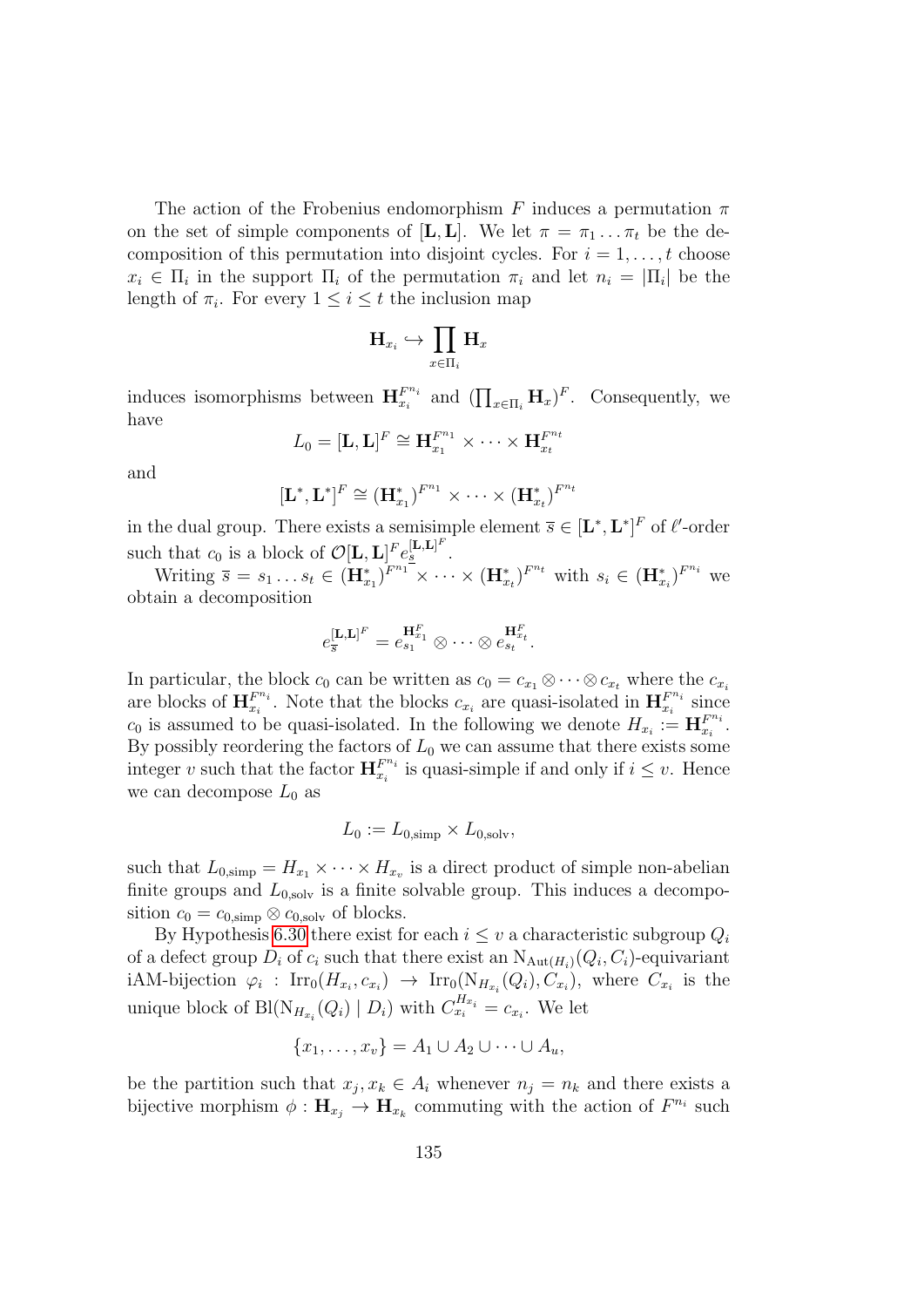that  $\phi(c_{x_i}) = c_{x_k}$ . For each i we fix a representative  $x_{i_j} \in A_i$ . We denote  $y_i := x_{ij}$  and  $m_i := n_{i_j}$ .

For a bijective morphism  $\phi : [\mathbf{L}, \mathbf{L}] \to [\mathbf{L}, \mathbf{L}]$  commuting with F it holds that  $c_0$  is quasi-isolated if and only if  $\phi(c_0)$  is quasi-isolated. Moreover, the conclusion of the proposition holds for  $c_0$  if and only if it holds for  $\phi(c_0)$ . Hence, without loss of generality, we may conjugate the block  $c_0$  by an element of Aut $(L_{0,\text{simp}})$  such that the block  $c_{0,\text{simp}}$  is of the form

$$
c_{0,\text{simp}} = \bigotimes_{i=1}^u c_{y_i}^{\otimes |A_i|},
$$

where the  $c_{y_i}$  are all distinct blocks. Therefore, the block stabilizer of  $c_0$ satisfies

$$
N_{\text{Aut}(L_0)}(c_{0,\text{simp}}) \cong \prod_{i=1}^u N_{\text{Aut}(H_{y_i})}(c_{y_i}) \wr S_{|A_i|}.
$$

It follows that  $D_{0, \text{simp}} := \prod_{i=1}^u D_{y_i}^{|A_i|}$  is a defect group of  $c_{0, \text{simp}}$ . Moreover,  $Q_{0,\text{simp}} := \prod_{i=1}^u Q_{y_i}^{|A_i|}$  is a characteristic subgroup of  $D_{0,\text{simp}}$  by Lemma [6.31.](#page-133-1) We let  $C_{0, \text{simp}}$  be the unique block of  $N_{L_{0, \text{simp}}}(Q_{0, \text{simp}})$  with defect group  $D_{0, \text{simp}}$ satisfying  $(C_{0,\text{simp}})^{L_{0,\text{simp}}} = c_{0,\text{simp}}$ . Define  $H_{A_i} := H_{y_i}^{|A_i|}$ . For every i we have

$$
N_{H_{A_i}}(Q_{y_i}^{|A_i|}) = N_{H_{A_{y_i}}}(Q_{y_i})^{|A_i|}.
$$

Thus, for each  $i = 1, \ldots, u$  we obtain bijections

$$
\varphi_{y_i}^{|A_i|}: \text{Irr}_0(H_{A_i}, c_{y_i}^{\otimes |A_i|}) \to \text{Irr}_0(\text{N}_{H_{A_i}}(Q_{y_i}^{|A_i|}), C_{y_i}^{\otimes |A_i|}).
$$

We claim that these bijections are iAM-bijections. Every character  $\chi \in$  $\text{Irr}_0(H_{A_i}, c_{y_i}^{\otimes |A_i|})$  is  $\text{N}_{\text{Aut}(H_{A_i})}(Q_{y_i}^{|A_i|}, c_{y_i}^{\otimes |A_i|})$ -conjugate to a character  $\prod_{i=1}^u \chi_i$ such that for every i and j we either have  $\chi_i = \chi_j$  or  $\chi_i$  and  $\chi_j$  are not Aut $(H_{A_i})$ -conjugate. Since the relation  $\geq_b$  is preserved by automorphisms we may assume that  $\chi$  is of this form. Hence,  $\chi = \prod_{l=1}^{t} \psi_k^{r_l}$ , where the  $\psi_l$  are all distinct characters and the  $r_l$  are some integers. Therefore, we have

$$
\operatorname{Aut}(H_{A_i})_\chi \cong \prod_{l=1}^t \operatorname{Aut}(H_{y_i})_{\psi_l} \wr S_{r_l}.
$$

In other words, the stabilizer of  $\chi$  is a direct product of wreath products. By [Spä18, Theorem 2.21] and [Spä18, Theorem 4.6] the relation  $\geq_b$  is compatible with wreath products and by [Spä18, Theorem 2.18] and [Spä18, Theorem 4.6] it is compatible with direct products. Hence we can conclude that the bijection  $\varphi_{y_i}^{|A_i|}$  is an iAM-bijection.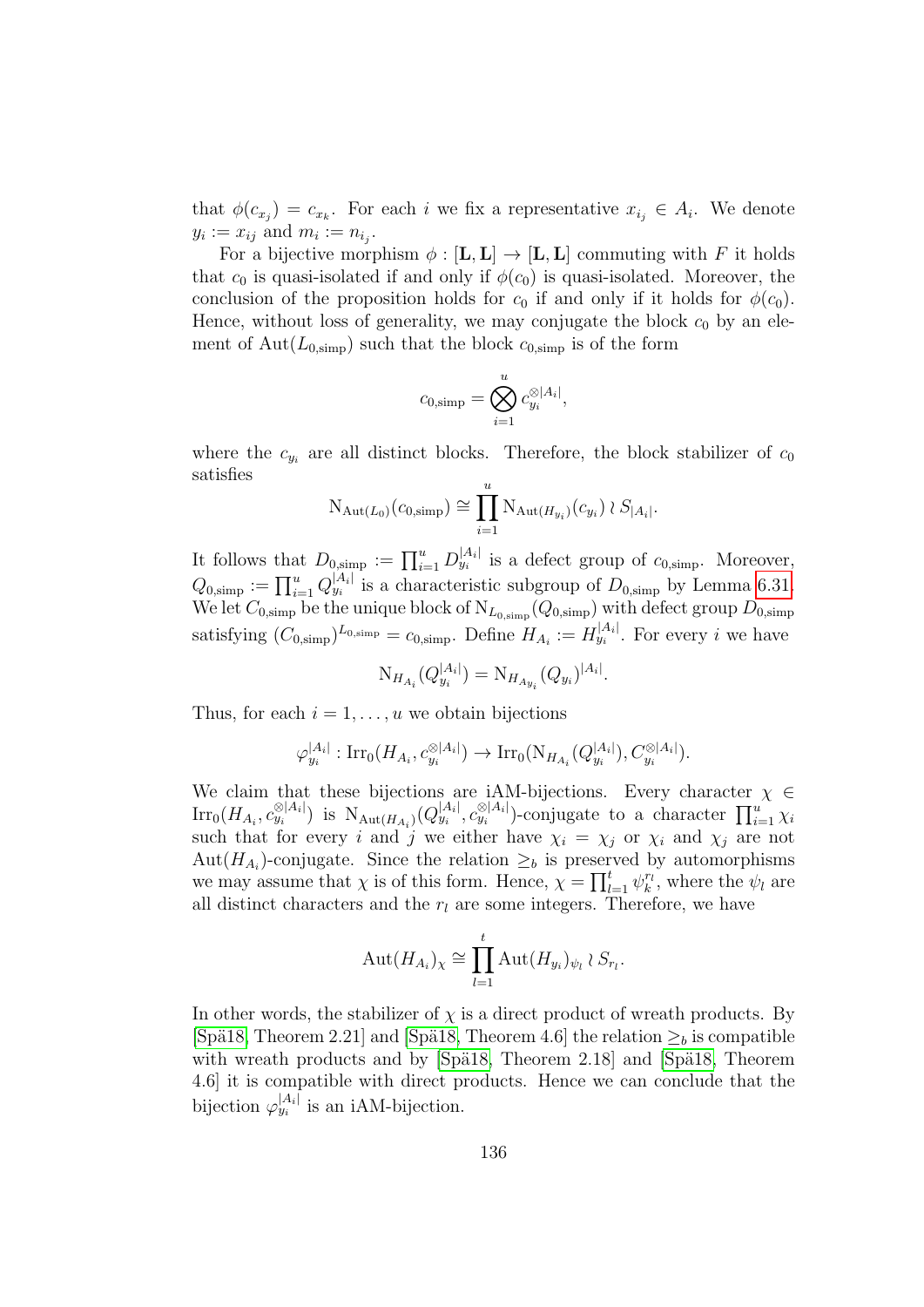Using this it follows directy by  $|Sp\ddot{\text{a}}18$ , Theorem 2.18 and  $|Sp\ddot{\text{a}}18$ , Theorem 4.6] that the bijection

$$
\varphi_{0,\text{simp}} := \prod_{i=1}^u \varphi_{x_{i_j}}^{|A_i|} : \text{Irr}_0(L_{0,\text{simp}}, c_{0,\text{simp}}) \to \text{Irr}_0(\text{N}_{L_{0,\text{simp}}}(Q_{0,\text{simp}}), C_{0,\text{simp}})
$$

is an iAM-bijection.

Let  $D_{0,\text{solv}}$  be a defect group of  $c_{0,\text{solv}}$  and  $C_{0,\text{solv}}$  be the Brauer correspondent of  $c_{0,solv}$  in  $N_{L_{0,solv}}(D_0)$ . By [\[NS14,](#page-144-1) Theorem 7.1] there exists a strong iAM-bijection

$$
\varphi_{0,\mathrm{solv}} : \mathrm{Irr}_0(L_{0,\mathrm{solv}}, c_{0,\mathrm{solv}}) \to \mathrm{Irr}_0(\mathrm{N}_{L_0}(D_{0,\mathrm{solv}}), C_{0,\mathrm{solv}}).
$$

We note  $D_0 = D_{0,\text{simp}} \times D_{0,\text{solv}}$  is a defect group of the block  $c_0$  and  $Q_0 :=$  $Q_{0,\text{simp}} \times D_{0,\text{solv}}$  is a characteristic subgroup of  $D_0$ . Since the image under an automorphism of a solvable (resp. quasi-simple) finite group is solvable (resp. quasi-simple), we obtain

$$
Aut(L_0) \cong Aut(L_{0,\text{simp}}) \times Aut(L_{0,\text{solv}}).
$$

Hence, by  $\beta_{1}$  [Spä18, Theorem 2.18] and  $\beta_{1}$  [Spä18, Theorem 4.6] we obtain an iAM-bijection

$$
\varphi_0 := \varphi_{0,\text{simp}} \times \varphi_{0,\text{solv}} : \text{Irr}_0(L_0,c_0) \to \text{Irr}_0(\text{N}_{L_0}(Q_0),C_0).
$$

It finally remains to show that  $Q_0$  is non-central in  $L_0$ . By assumption the block  $c_0$  of  $L_0$  has non-central defect group  $D_0 = D_{0,\text{simp}} \times D_{0,\text{solv}}$ . Hence, it follows that either  $D_{0,\text{simp}}$  is non-central in  $L_{0,\text{simp}}$  or  $D_{0,\text{solv}}$  is non-central in  $L_{0,\text{solv}}$ . In the latter case it follows immediately that  $Q_0$  is non-central in  $L_0$ . In the former case, we observe that there exists some i with  $1 \leq i \leq v$  such that  $c_{x_i}$  has non-central defect group. In particular,  $N_{H_{x_i}}(Q_i) \subsetneq H_{x_i}$ . From this we conclude that  $Q_0$  is non-central in  $L_0$ .  $\Box$ 

## 6.8 Normal subgroups and character triple bijections

In this section we will recall two general statements from the theory of character triples which we will use in the next sections. The notation will therefore be unrelated to the notation of the previous sections.

We need a variant of [\[NS14,](#page-144-1) Proposition 4.7(b)]: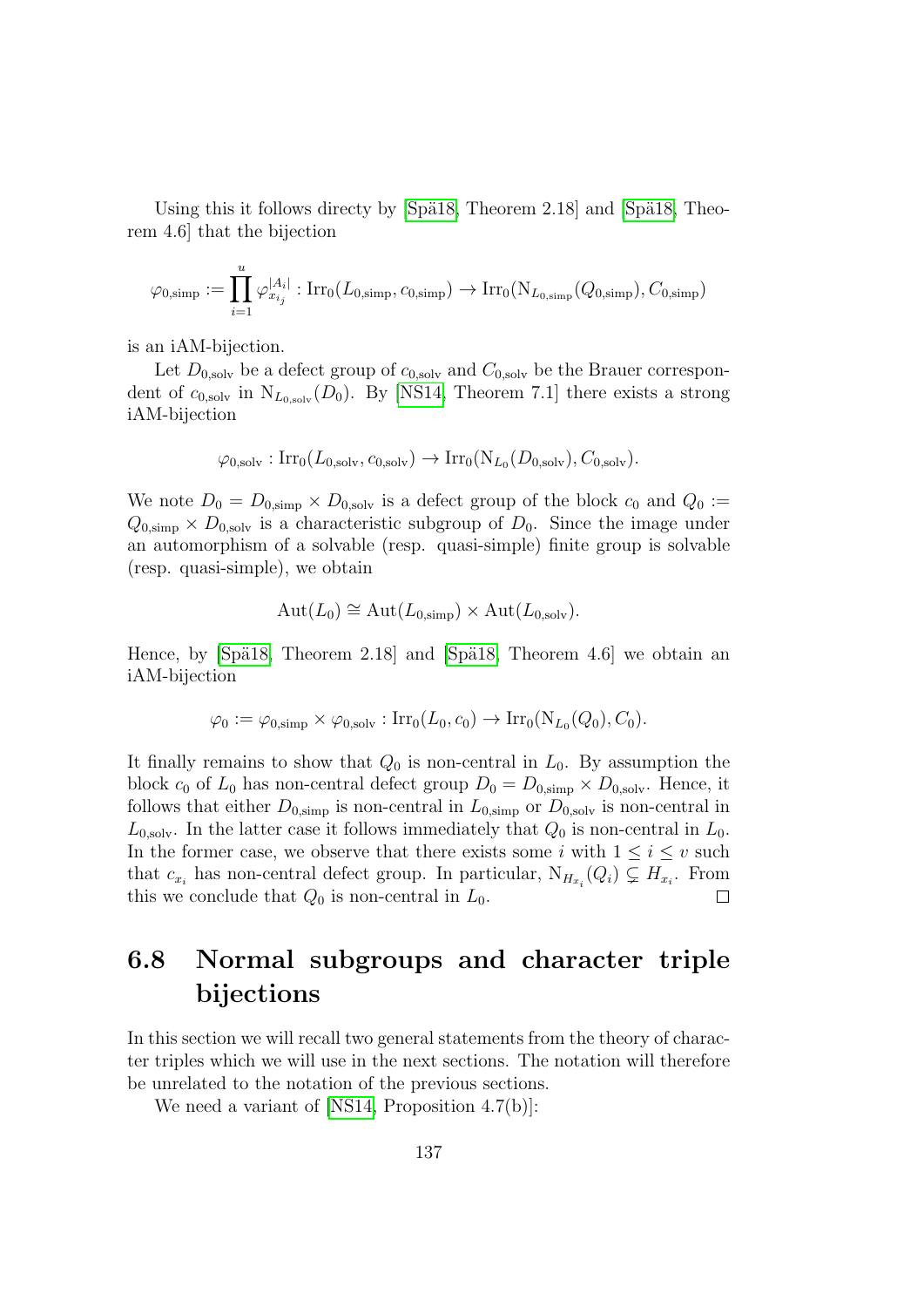<span id="page-137-1"></span>**Proposition 6.34.** Let X be a finite group. Suppose that  $N \triangleleft X$  and  $H \leq X$ such that  $X = NH$ . Let e be a block of N with defect group  $D_0$ . Assume that  $M := N \cap H$  satisfies  $H = M N_X(D_0)$  and let  $E \in Bl(M | D_0)$  such that  $E^H = e$ . Suppose there exists an  $N_X(D_0, E)$ -equivariant bijection

$$
\varphi: \operatorname{Irr}_0(N, e) \to \operatorname{Irr}_0(M, E)
$$

such that  $(X_{\theta}, N, \theta) \geq_b (H_{\theta}, M, \varphi(\theta))$ . Furthermore let  $J \triangleleft X$  such that  $N \leq J$ . Let c be a block of J covering f and D a defect group of c satisfying  $D \cap N = D_0$  and let  $C \in \text{Bl}(J \cap H \mid D)$  with  $C^J = c$ . Then there exists an  $N_H(D, C)$ -equivariant bijection

$$
\pi_J: \operatorname{Irr}_0(J,c) \to \operatorname{Irr}_0(J \cap H, C)
$$

such that  $(X_{\tau}, J, \tau) \geq_b (H_{\tau}, J \cap H, \pi_J(\tau))$  for all  $\tau \in \text{Irr}_0(J, c)$ .

Proof. This is proved as in [\[NS14,](#page-144-1) Proposition 4.7(b)]. We note that the assumptions in in [\[NS14,](#page-144-1) Proposition 4.7(b)] are stronger. However, one can with our weaker assumption and with the same proof show that the statement of the proposition holds.  $\Box$ 

We use the following statement, which is a consequence of the Dade– Nagao–Glauberman correspondence. Recall that if  $N \lhd G$  such that  $G/N$ is an  $\ell$ -group then every  $\ell$ -block of N is covered by a unique block of G, see [\[Nav98,](#page-144-0) Corollary 9.6].

<span id="page-137-0"></span>**Lemma 6.35.** Let X be a finite group,  $M \triangleleft X$  and  $N \triangleleft M$  such that  $M/N$ is an  $\ell$ -group. Let  $D_0 \lhd N$  be an  $\ell$ -subgroup with  $D_0 \leq Z(M)$ . Suppose that  $c_0$  is an M-invariant block of N. Let e be the unique block of M covering  $c_0$  and let with Brauer correspondent  $E_D$  in  $N_M(D)$ . Then there exists an  $N_X(D, E_D)$ -equivariant bijection

$$
\Pi_D: \operatorname{Irr}_0(M, e) \to \operatorname{Irr}_0(N_M(D), E_D)
$$

with  $(X_\tau, M, \tau) \geq_b (N_X(D)_\tau, N_M(D), \Pi_D(\tau))$  for every  $\tau \in \text{Irr}_0(M, e)$ .

Proof. This is a direct consequence of [\[NS14,](#page-144-1) Corollary 5.14].

 $\Box$ 

#### 6.9 Application of character triples

We keep the notation of Section [6.7.](#page-132-1) Furthermore, we fix a block  $c_0$  of  $L_0 =$  $[\mathbf{L}, \mathbf{L}]^F$  covered by the block c of L with defect group  $D_0$ . By [\[Nav98,](#page-144-0) Theorem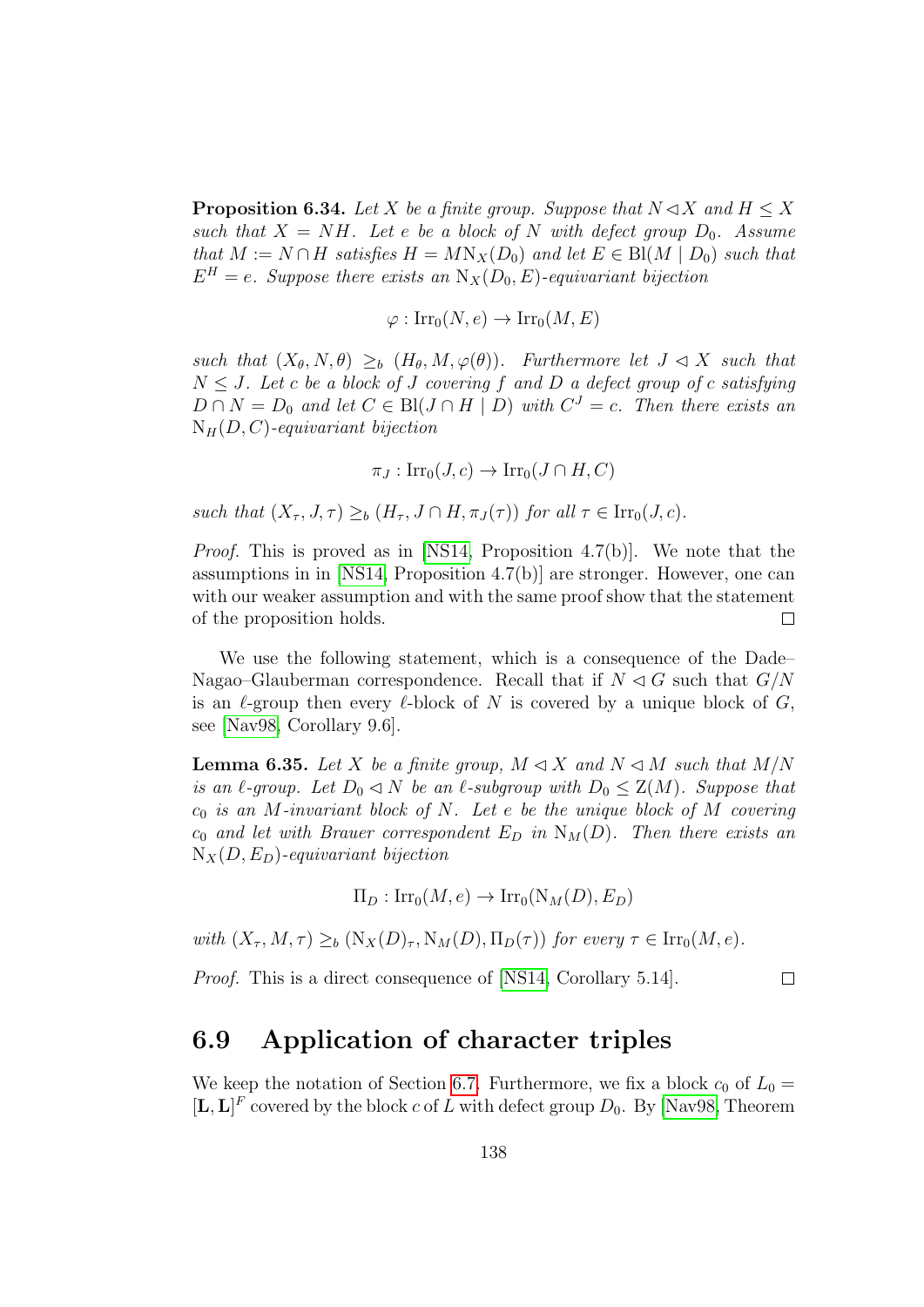9.26] we can assume that the defect group D of c satisfies  $D_0 = D \cap L_0$ . Our aim in this section is to obtain an iAM-bijection for the block c.

If the defect group  $D_0$  of  $c_0$  is non-central in  $L_0$  then Proposition [6.33](#page-133-0) yields an iAM-bijection for the block  $c_0$ . Let us now consider the case when the defect group  $D_0$  of  $c_0$  is central in  $L_0$ .

<span id="page-138-0"></span>**Lemma 6.36.** Suppose that  $D_0 \leq Z(L_0)$ . Let e be the unique block of  $L_1 :=$  $L_0D$  covering  $c_0$ . Let  $E_D$  be the Brauer correspondent of e in  $N_{L_1}(D)$ . Then there exists an iAM-bijection

$$
\varphi_0: \operatorname{Irr}_0(L_1, e) \to \operatorname{Irr}_0(N_{L_1}(D), E_D).
$$

*Proof.* We show that we can apply Lemma [6.35](#page-137-0) to the case  $M := L_1, N := L_0$ and  $X := L_1 \rtimes \text{Aut}(L_1)$ . Note that  $c_0$  is indeed  $L_1 = L_0D$ -invariant. Since  $\mathbf{L} = [\mathbf{L}, \mathbf{L}] \mathbf{Z}^{\circ}(\mathbf{L})$  we have  $\mathbf{Z}([\mathbf{L}, \mathbf{L}])^F \leq \mathbf{Z}(\mathbf{L})^F$ . Consequently,

$$
\mathrm{Z}([\mathbf{L},\mathbf{L}]^F)=\mathrm{Z}([\mathbf{L},\mathbf{L}])^F\leq \mathrm{Z}(\mathbf{L})^F=\mathrm{Z}(\mathbf{L}^F)
$$

by [\[Bon06,](#page-141-3) Remark 6.2]. This implies  $Z(L_0) \leq Z(L_1)$  and therefore  $D_0 \leq$  $Z(L_1)$ . Thus Lemma [6.35](#page-137-0) applies and the statement follows from this.

To simplify the following calculations we introduce another notation.

#### Notation 6.37.

- Assume that  $D_0$  is central in  $L_0$ . Then as before we fix a defect group D of c satisfying  $D \cap L_0 = D_0$ . We define  $L_1 := L_0 D$  and we let e be the unique block of  $L_1$  covering  $c_0$ . In addition, we set  $Q := D$ .
- If  $D_0$  is not central in  $L_0$  then we set  $L_1 := L_0$ ,  $e := c_0$  and  $Q := D_0$ .

We note that in both cases we have  $N_L(Q) \leq L$ . In the first case this follows from the assumption that  $c$  has non-central defect group and in the second case this follows by the construction in Proposition [6.33.](#page-133-0) Moreover, in both cases c is a block of  $L$  covering e. This is because c covers the block  $c_0$  and e is the unique block of  $L_1$  covering  $c_0$ .

<span id="page-138-1"></span>**Lemma 6.38.** If Hypothesis [6.30](#page-132-0) holds for  $(G, F)$  then there exists an  $N_{\tilde{L}A}(Q, C_Q)$ equivariant bijection  $\varphi : \text{Irr}_0(L, c) \to \text{Irr}_0(N_L(Q), C_Q)$  such that

$$
((\tilde{L}\mathcal{A})_{\chi}, L, \chi) \geq_b (N_{\tilde{L}\mathcal{A}}(Q))_{\varphi(\chi)}, N_L(Q), \varphi(\chi)).
$$

for every character  $\chi \in \text{Irr}_0(L, c)$ .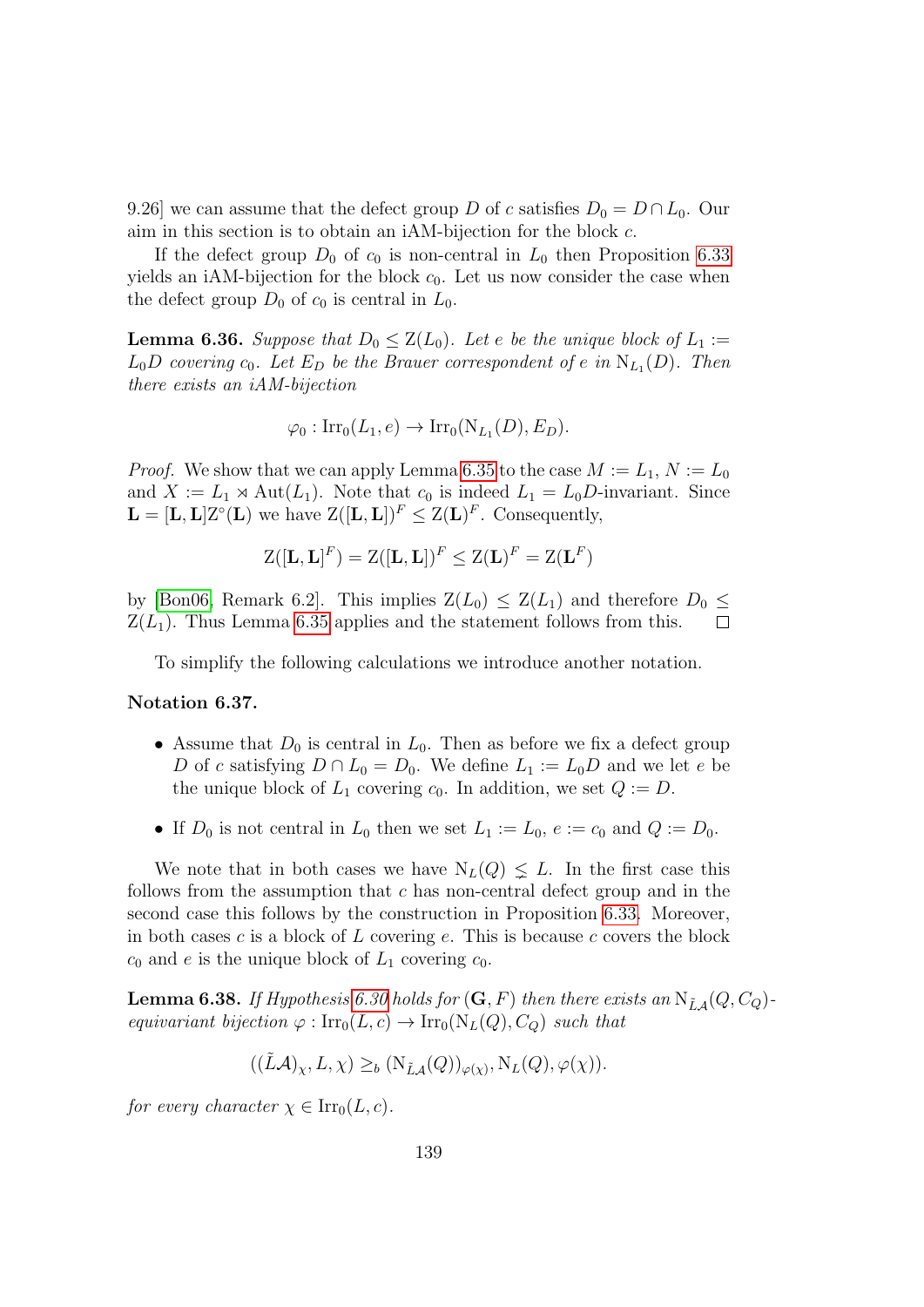*Proof.* Denote by  $E_Q \in \text{Bl}(\text{N}_{L_1}(Q) \mid D)$  the unique block which satisfies  $(E_Q)^{L_1} = e$ . By Proposition [6.33](#page-133-0) and Lemma [6.36](#page-138-0) there exists an iAMbijection

$$
\varphi_0: \operatorname{Irr}_0(L_1, e) \to \operatorname{Irr}_0(N_{L_1}(Q), E_Q).
$$

We claim that  $(LA)_\chi$  acts on  $L_1$ . If the defect group  $D_0$  of  $c_0$  is non-central in L then  $L_1 = L_0$  is a characteristic subgroup of L, so the claim is clear. Assume therefore that the defect group  $D_0$  is central in  $L_0$ . Then the group  $(L\mathcal{A})_{\chi}$  acts on L and stabilizes the block c. Thus,  $(L\mathcal{A})_{\chi}$  stabilizes the defect group D up to L-conjugation. In particular,  $L_1 = L_0 D$  is  $(\dot{L}A)_x$ -stable.

Hence, we can apply the Butterfly Theorem, see Theorem [6.11,](#page-119-1) and we conclude that the bijection  $\varphi_0: \text{Irr}_0(L_1, e) \to \text{Irr}_0(N_{L_1}(Q), E_Q)$  satisfies

$$
((\tilde{L}\mathcal{A})_{\chi}, L_1, \chi) \geq_b (N_{\tilde{L}\mathcal{A}}(Q)_{\varphi_0(\chi)}, N_{L_1}(Q), \varphi_0(\chi)).
$$

for every character  $\chi \in \text{Irr}_0(L_1, e)$ .

Now we apply Proposition [6.34](#page-137-1) in the case  $H = N_{\tilde{L}A}(Q)$ ,  $N = L_1$  and  $J = L$ . We obtain an  $N_{\tilde{L}A}(Q, C_Q)$ -equivariant bijection  $\varphi : \text{Irr}_0(L, c) \rightarrow$  $\text{Irr}_0(N_L(Q), C_Q)$  such that

$$
((\tilde{L}\mathcal{A})_{\chi}, L, \chi) \geq_b (N_{\tilde{L}\mathcal{A}}(Q)_{\varphi(\chi)}, N_L(Q), \varphi(\chi))
$$

holds for every character  $\chi \in \text{Irr}_0(L, c)$ . Finally, note that

$$
N_{\tilde{L}\mathcal{A}}(Q, C_Q) = N_{\tilde{L}\mathcal{A}}(D, C_D) N_L(Q),
$$

 $\Box$ 

which proves that  $\varphi$  is  $N_{\tilde{L}\mathcal{A}}(Q, C_Q)$ -equivariant.

<span id="page-139-0"></span>**Lemma 6.39.** Suppose that Hypothesis [6.30](#page-132-0) holds for  $(G, F)$ . Then there exists a bijection  $\tilde{\varphi}$ : Irr $(L | Irr_0(c)) \to Irr(N_{\tilde{L}}(Q) | Irr_0(C_Q))$  such that  $\tilde{\varphi}$ together with the bijection  $\varphi : \text{Irr}_0(L, c) \to \text{Irr}_0(N_L(Q), C_Q)$  constructed in the proof of Lemma [6.38](#page-138-1) satisfy assumptions  $(i)$ - $(iii)$  of Theorem [6.27.](#page-128-0)

*Proof.* Choose a transversal  $\mathcal T$  of the characters in  $\text{Irr}_0(L, c)$  under  $N_{\tilde{L}}(c)$ -conjugation. By Lemma [6.38](#page-138-1) we obtain an  $N_{\tilde{L}A}(Q, C_Q)$ -equivariant bijection  $\varphi: \text{Irr}_0(L, c) \to \text{Irr}_0(N_L(Q), C_Q)$  such that

$$
((\tilde{L}\mathcal{A})_{\chi}, L, \chi) \geq_b (N_{\tilde{L}\mathcal{A}}(Q)_{\varphi(\chi)}, N_L(Q), \varphi(\chi)),
$$

for every character  $\chi \in \text{Irr}_0(L, c)$ . Hence, for every character  $\chi \in \mathcal{T}$  we obtain by Theorem [6.3](#page-117-0) a bijection

$$
\sigma^{(\chi)}_{\tilde{L}_{\chi}}: \mathrm{Irr}(\tilde{L}_{\chi} \mid \chi) \to \mathrm{Irr}(\mathrm{N}_{\tilde{L}}(Q)_{\chi} \mid \varphi(\chi)).
$$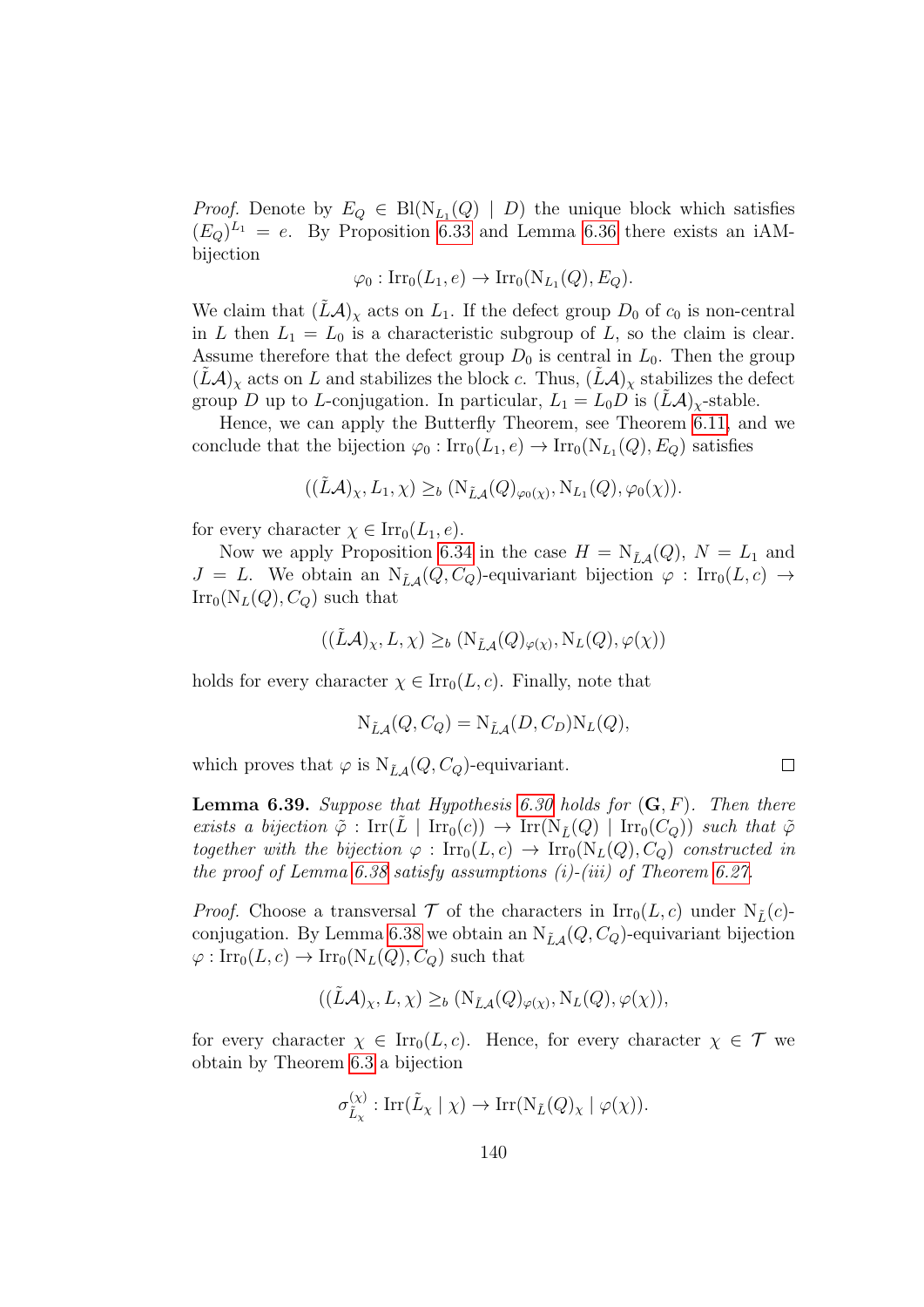By Clifford correspondence we then obtain a bijection

$$
\tilde{\varphi}_{\chi} : \operatorname{Irr}(\tilde{L} \mid \chi) \to \operatorname{Irr}(\tilde{M}_L \mid \varphi(\chi)).
$$

The disjoint union of the bijections  $\tilde{\varphi}_\chi, \chi \in \mathcal{T}$ , induces a bijective map

$$
\tilde{\varphi} : \operatorname{Irr}(\tilde{L} \mid \operatorname{Irr}_0(c)) \to \operatorname{Irr}(\tilde{M}_L \mid \operatorname{Irr}_0(C_D)).
$$

By Lemma [6.4,](#page-117-1) the bijection  $\tilde{\varphi}$  is  $\text{Irr}(\tilde{M}_L/M_L) \rtimes \hat{M}_L$ -equivariant. Together with Lemma [6.5,](#page-118-1) it follows that the bijections  $\varphi$  and  $\tilde{\varphi}$  satisfy assumption (i) of Theorem [6.27.](#page-128-0) Moreover, Lemma [6.4](#page-117-1) show that assumption (ii) in Theorem [6.27](#page-128-0) is satisfied.

Let  $\chi \in \text{Irr}_0(L, c)$  and  $\tilde{\chi} \in \text{Irr}(\tilde{L} \mid \chi)$ . Let  $\chi_0 \in \text{Irr}(\tilde{L}_{\chi} \mid \chi)$  be the Clifford correspondent of  $\tilde{\chi} \in \text{Irr}(\tilde{L})$ . By Definition [6.6\(](#page-118-0)ii) we have

$$
bl(\chi_0) = bl(\sigma_{\tilde{L}_{\chi}}(\chi_0))^{\tilde{L}_{\chi}}.
$$

By construction of the map  $\tilde{\varphi}$ , the character  $\sigma_{\tilde{L}_\chi}(\chi_0) \in \text{Irr}(M_{\tilde{L}} \mid \varphi(\chi))$  is the Clifford correspondent of  $\tilde{\varphi}(\tilde{\chi})$ . This shows that assumption (iii) in Theorem [6.27](#page-128-0) is satisfied.  $\Box$ 

## 6.10 Jordan decomposition for the Alperin– McKay conjecture

We can now prove our main theorem.

<span id="page-140-0"></span>Theorem 6.40. Let G be a simple algebraic group of simply connected type with Frobenius  $F: G \to G$ . Suppose that  $S := G^F/Z(G^F)$  is simple and  $G^F$ is its universal covering group. Let b be a block of  $\mathcal{O} \mathbf{G}^F e_s^{\mathbf{G}^F}$  for a semisimple element  $s \in (\mathbf{G}^*)^{F^*}$  of  $\ell'$ -order. If Assumption [6.26](#page-128-1) holds for  $e_s^{\mathbf{G}^F}$  and Hypothesis [6.30](#page-132-0) holds for the group  $(G, F)$  then every  $\ell$ -block b of  $G^F$  is AM-good for  $\ell$ .

*Proof.* As in Theorem [6.27](#page-128-0) let  $c \in \mathbb{Z}(\mathcal{O} L e_s^L)$  be the block idempotent corresponding to b under the Morita equivalence between  $\mathcal{O} L e_s^L$  and  $\mathcal{O} Ge_s^G$  given by  $H_c^{\dim}(\mathbf{Y_U^G}, \mathcal{O})e_s^L$ . By Lemma [6.39](#page-139-0) there exists a bijection  $\tilde{\varphi}$ : Irr $(\tilde{L} \mid$  $\text{Irr}_0(c)$   $\rightarrow$   $\text{Irr}(\text{N}_L(Q) | \text{Irr}_0(C_Q))$  such that  $\tilde{\varphi}$  together with the bijection  $\varphi: \operatorname{Irr}_0(L, c) \to \operatorname{Irr}_0(N_L(Q), C_Q)$  constructed in the proof of Lemma [6.38](#page-138-1) satisfy assumptions (i)-(iii) of Theorem [6.27.](#page-128-0) Hence, by Theorem [6.27](#page-128-0) the block b is therefore AM-good for  $\ell$ .  $\Box$ 

Remark 6.41. Assumption [6.26](#page-128-1) has been proved for all simple simply connected groups  $G$  not of type  $D$ , see [\[CS19,](#page-142-5) Theorem B], and conjectured to hold as well in this type. Therefore, Theorem [F](#page-11-0) from the introduction is a consequence of Theorem [6.40.](#page-140-0)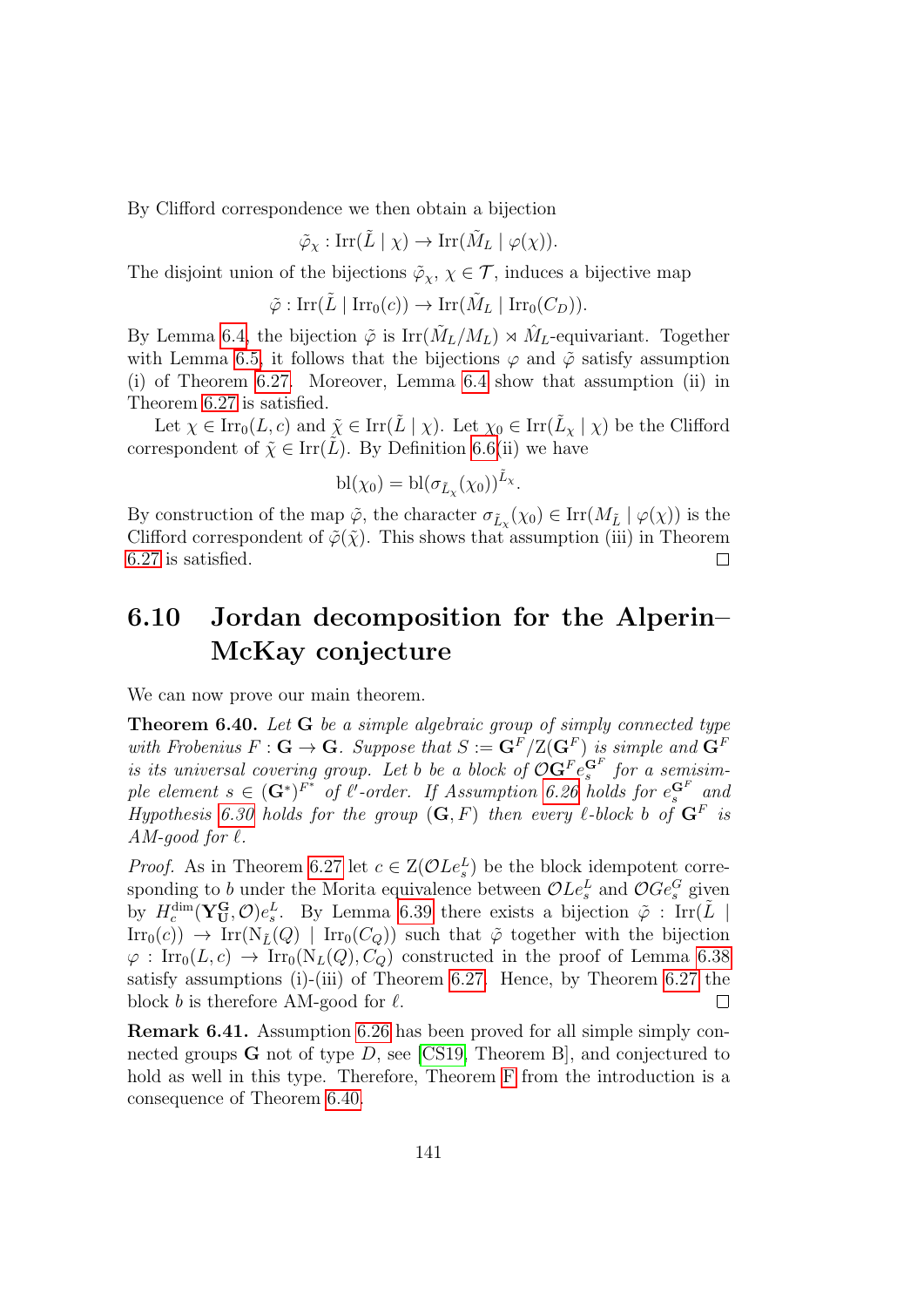# Bibliography

- [Alp76] Jonathan L. Alperin. The main problem of block theory. In Proceedings of the Conference on Finite Groups (Univ. Utah, Park City, Utah, 1975), pages 341–356, 1976.
- <span id="page-141-1"></span>[Asc00] Michael Aschbacher. Finite group theory, volume 10 of Cambridge Studies in Advanced Mathematics. Cambridge University Press, Cambridge, second edition, 2000.
- <span id="page-141-0"></span>[BDR17a] Cédric Bonnafé, Jean-François Dat, and Raphaël Rouquier. Derived categories and Deligne–Lusztig varieties II. Ann. of Math. (2), 185(2):609–670, 2017.
- [BDR17b] Cédric Bonnafé, Jean-François Dat, and Raphaël Rouquier. Note on: Derived categories and Deligne–Lusztig varieties II. Unpublished notes, November 2017.
- [Ben98] David J. Benson. Representations and cohomology. I, volume 30 of Cambridge Studies in Advanced Mathematics. Cambridge University Press, Cambridge, second edition, 1998.
- [BM89] Michel Broué and Jean Michel. Blocs et séries de Lusztig dans un groupe réductif fini. J. Reine Angew. Math., 395:56–67, 1989.
- <span id="page-141-2"></span>[Bon05] Cédric Bonnafé. Quasi-isolated elements in reductive groups. Comm. Algebra, 33(7):2315–2337, 2005.
- <span id="page-141-3"></span>[Bon06] Cédric Bonnafé. Sur les caractères des groupes réductifs finis à centre non connexe: applications aux groupes spéciaux linéaires et unitaires.  $Ast\acute{e}risque$ , (306), 2006.
- [BR03] Cédric Bonnafé and Raphaël Rouquier. Catégories dérivées et variétés de Deligne-Lusztig. Publ. Math. Inst. Hautes Études Sci.  $(97):1-59, 2003.$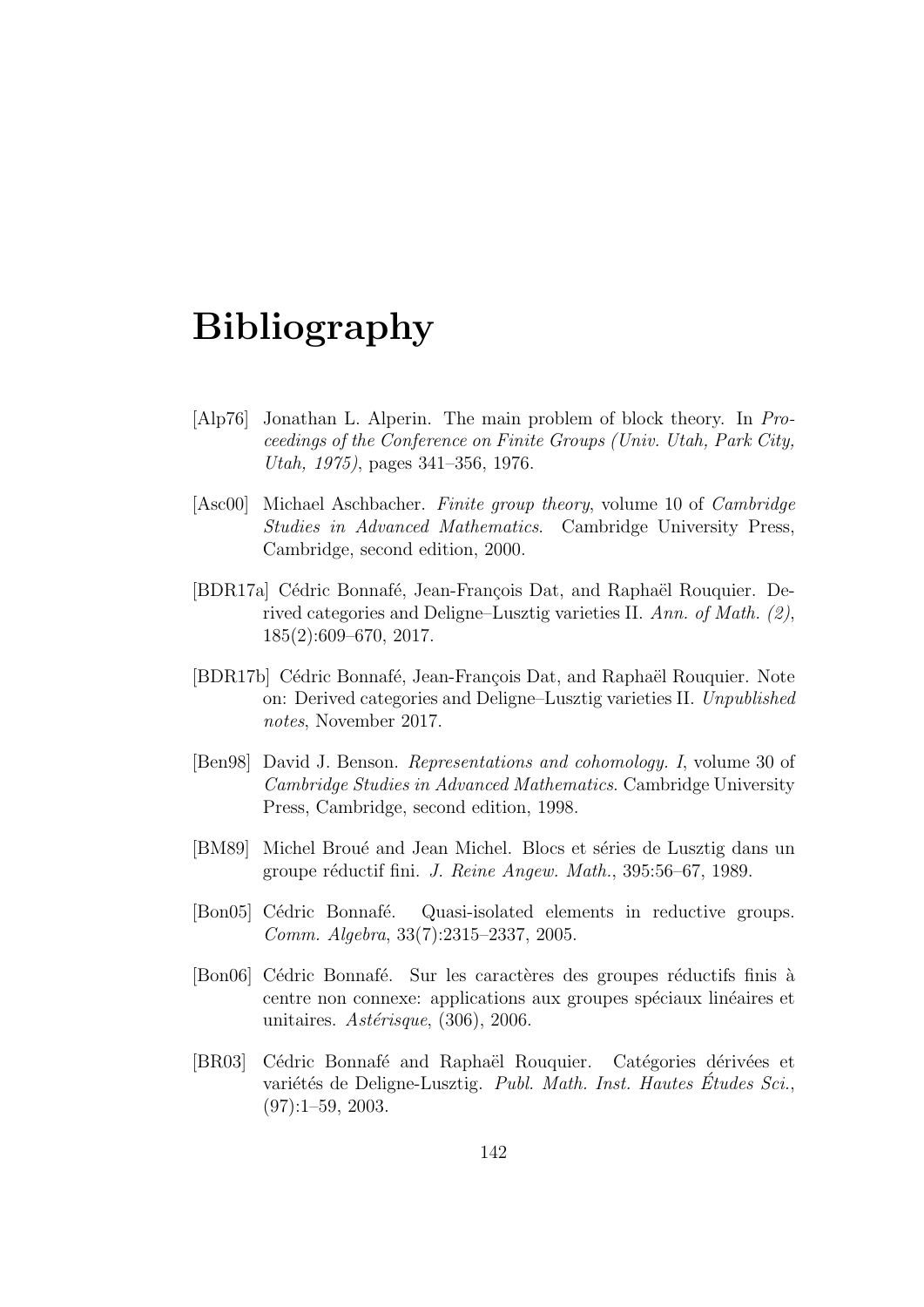- <span id="page-142-3"></span>[BR06] Cédric Bonnafé and Raphaël Rouquier. Coxeter orbits and modular representations. Nagoya Math. J., 183:1–34, 2006.
- [Bro85] Michel Broué. On Scott modules and  $p$ -permutation modules: an approach through the Brauer morphism. Proc. Amer. Math. Soc., 93(3):401–408, 1985.
- <span id="page-142-2"></span>[Bro90] Michel Broué. Isométries parfaites, types de blocs, catégories dérivées. Astérisque, (181-182):61-92, 1990.
- [Bro94] Michel Broué. Equivalences of blocks of group algebras. In Finitedimensional algebras and related topics (Ottawa, ON, 1992), volume 424 of NATO Adv. Sci. Inst. Ser. C Math. Phys. Sci., pages 1–26. Kluwer Acad. Publ., Dordrecht, 1994.
- [Car93] Roger W. Carter. Finite groups of Lie type. Wiley Classics Library. John Wiley & Sons, Ltd., Chichester, 1993.
- <span id="page-142-4"></span>[CE99] Marc Cabanes and Michel Enguehard. On blocks of finite reductive groups and twisted induction. Adv. Math.,  $145(2):189-229$ , 1999.
- [CE04] Marc Cabanes and Michel Enguehard. Representation theory of finite reductive groups, volume 1 of New Mathematical Monographs. Cambridge University Press, Cambridge, 2004.
- [CS13] Marc Cabanes and Britta Späth. Equivariance and extendibility in finite reductive groups with connected center. Math. Z., 275(3- 4):689–713, 2013.
- <span id="page-142-0"></span>[CS15] Marc Cabanes and Britta Späth. On the inductive Alperin-McKay condition for simple groups of type A. J. Algebra,  $442:104-123$ , 2015.
- <span id="page-142-1"></span>[CS17] Marc Cabanes and Britta Späth. Equivariant character correspondences and inductive McKay condition for type A. J. Reine Angew. Math., 728:153–194, 2017.
- <span id="page-142-5"></span>[CS19] Marc Cabanes and Britta Späth. Descent equalities and the inductive McKay condition for types B and E. *arXiv e-prints*, page arXiv:1903.11667, Mar 2019.
- [Dad84] Everett C. Dade. Extending group modules in a relatively prime case. Math. Z., 186(1):81–98, 1984.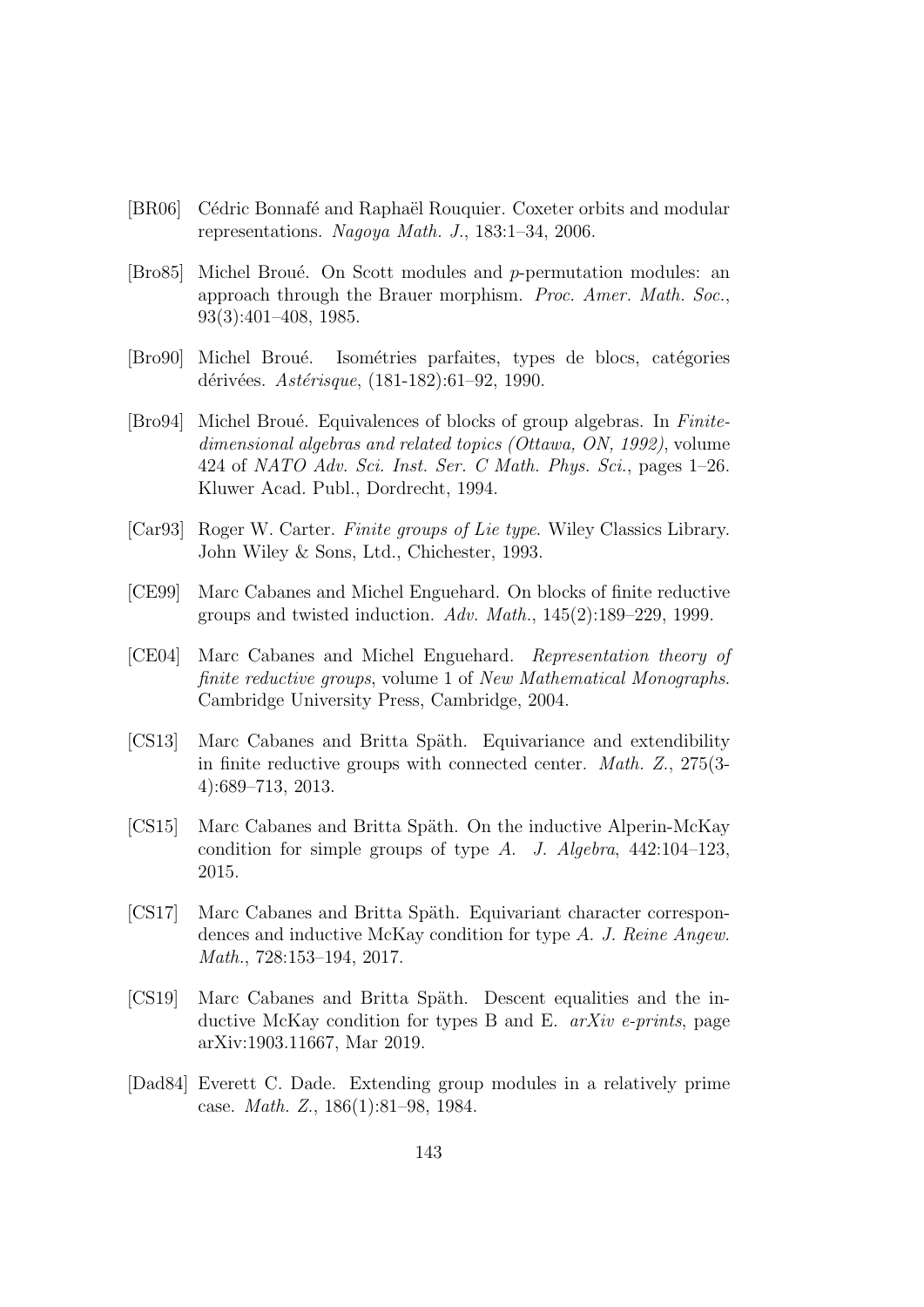- [Dig99] François Digne. Descente de Shintani et restriction des scalaires. J. London Math. Soc. (2), 59(3):867–880, 1999.
- <span id="page-143-3"></span>[DM91] François Digne and Jean Michel. Representations of finite groups of Lie type, volume 21 of London Mathematical Society Student Texts. Cambridge University Press, Cambridge, 1991.
- <span id="page-143-4"></span>[DM94] François Digne and Jean Michel. Groupes réductifs non connexes. Ann. Sci. Ecole Norm. Sup.  $(4)$ , 27 $(3)$ :345–406, 1994.
- [GAP19] The GAP Group. GAP Groups, Algorithms, and Programming, Version 4.10.2, 2019.
- <span id="page-143-2"></span>[GLS18] Daniel Gorenstein, Richard Lyons, and Ronald Solomon. The classification of the finite simple groups. Number 7. Part III. Chapters  $7-11$ , volume 40 of *Mathematical Surveys and Monographs*. American Mathematical Society, Providence, RI, 2018.
- [GP00] Meinolf Geck and Götz Pfeiffer. Characters of finite Coxeter groups and Iwahori-Hecke algebras, volume 21 of London Mathematical Society Monographs. New Series. The Clarendon Press, Oxford University Press, New York, 2000.
- [Har99] Morton E. Harris. Splendid derived equivalences for blocks of finite groups. J. London Math. Soc. (2), 60(1):71–82, 1999.
- [IMN07] I. Martin Isaacs, Gunter Malle, and Gabriel Navarro. A reduction theorem for the McKay conjecture. Invent. Math., 170(1):33–101, 2007.
- <span id="page-143-0"></span>[Isa06] I. Martin Isaacs. Character theory of finite groups. AMS Chelsea Publishing, Providence, RI, 2006. Corrected reprint of the 1976 original [Academic Press, New York; MR0460423].
- [KM13] Radha Kessar and Gunter Malle. Quasi-isolated blocks and Brauer's height zero conjecture. Ann. of Math. (2), 178(1):321–384, 2013.
- <span id="page-143-5"></span>[KM15] Radha Kessar and Gunter Malle. Lusztig induction and  $\ell$ -blocks of finite reductive groups. Pacific J. Math., 279(1-2):269–298, 2015.
- <span id="page-143-1"></span>[KS15] Shigeo Koshitani and Britta Späth. Clifford theory of characters in induced blocks. Proc. Amer. Math. Soc., 143(9):3687–3702, 2015.
- [Mal93] Gunter Malle. Generalized Deligne-Lusztig characters. J. Algebra, 159(1):64–97, 1993.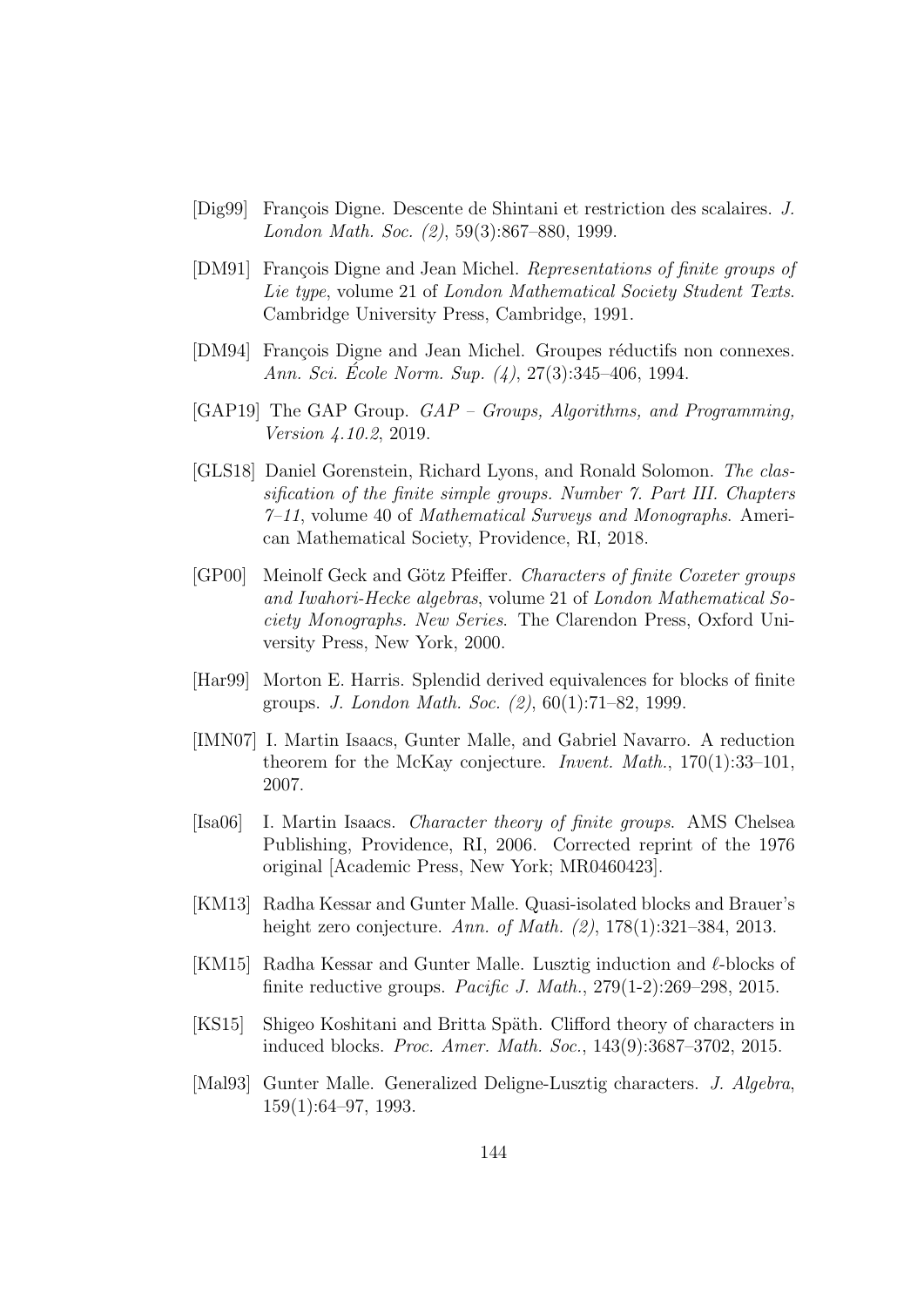- [Mal17] Gunter Malle. Local-global conjectures in the representation theory of finite groups. In Representation theory—current trends and perspectives, EMS Ser. Congr. Rep., pages 519–539. Eur. Math. Soc., Zürich, 2017.
- [Mar96] Andrei Marcus. On equivalences between blocks of group algebras: reduction to the simple components. J. Algebra,  $184(2):372-396$ , 1996.
- [MS16] Gunter Malle and Britta Späth. Characters of odd degree. Ann. of Math. (2), 184(3):869–908, 2016.
- [MT11] Gunter Malle and Donna Testerman. *Linear algebraic groups and* finite groups of Lie type, volume 133 of Cambridge Studies in Advanced Mathematics. Cambridge University Press, Cambridge, 2011.
- [Nav98] Gabriel Navarro. Characters and blocks of finite groups, volume 250 of London Mathematical Society Lecture Note Series. Cambridge University Press, Cambridge, 1998.
- [NS14] Gabriel Navarro and Britta Späth. On Brauer's height zero conjecture. J. Eur. Math. Soc. (JEMS), 16(4):695–747, 2014.
- [NT89] Hirosi Nagao and Yukio Tsushima. Representations of finite groups. Academic Press, Inc., Boston, MA, 1989.
- [NTT08] Gabriel Navarro, Pham Huu Tiep, and Alexandre Turull. Brauer characters with cyclotomic field of values. J. Pure Appl. Algebra, 212(3):628–635, 2008.
- [Pui99] Lluís Puig. Basic Rickard equivalences between Brauer blocks. Birkhäuser Basel, Basel, 1999.
- [Ric89] Jeremy Rickard. Derived categories and stable equivalence. J. Pure Appl. Algebra, 61(3):303–317, 1989.
- [Ric94] Jeremy Rickard. Finite group actions and étale cohomology. *Inst.* Hautes Études Sci. Publ. Math.,  $(80):81-94$  (1995), 1994.
- [Ric96] Jeremy Rickard. Splendid equivalences: derived categories and permutation modules. Proc. London Math. Soc. (3), 72(2):331–358, 1996.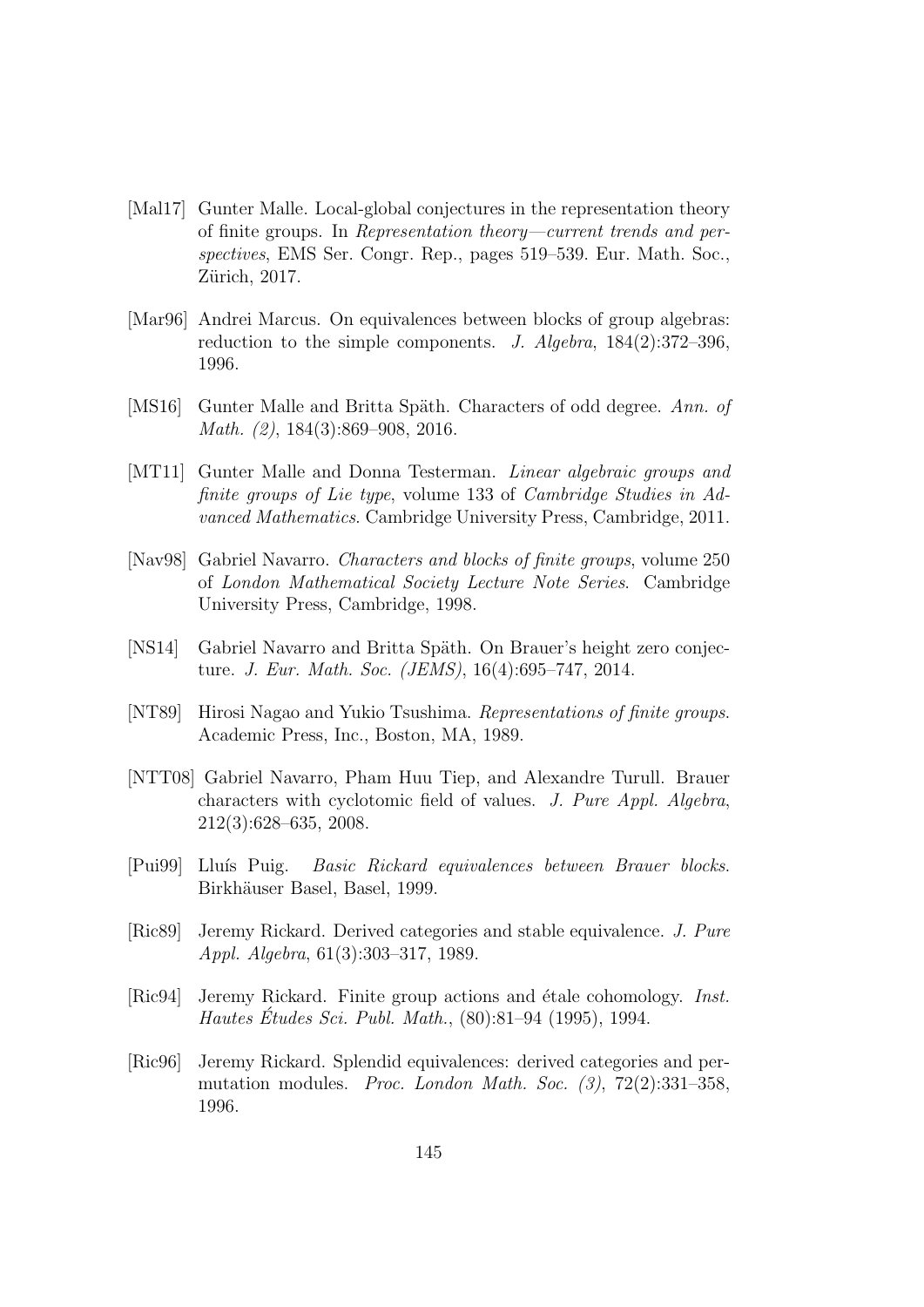- [Rou98] Raphaël Rouquier. The derived category of blocks with cyclic defect groups. In Derived equivalences for group rings, volume 1685 of Lecture Notes in Math., pages 199–220. Springer, Berlin, 1998.
- [Rou01] Raphaël Rouquier. Block theory via stable and Rickard equivalences. In Modular representation theory of finite groups (Charlottesville, VA, 1998), pages 101–146. de Gruyter, Berlin, 2001.
- [Rou02] Raphaël Rouquier. Complexes de chaînes étales et courbes de Deligne-Lusztig. J. Algebra, 257(2):482–508, 2002.
- [Ruh18] Lucas Ruhstorfer. On the Bonnafé–Dat–Rouquier Morita equivalence. arXiv e-prints, page arXiv:1812.07354, Dec 2018.
- [Spä06] Britta Späth. Die McKay-Vermutung für quasi-einfache Gruppen vom Lie-Typ. doctoral thesis, Technische Universität Kaiserslautern, 2006.
- [Spä10] Britta Späth. Sylow d-tori of classical groups and the McKay conjecture. II. J. Algebra, 323(9):2494–2509, 2010.
- [Spä12] Britta Späth. Inductive McKay condition in defining characteristic. Bull. Lond. Math. Soc., 44(3):426–438, 2012.
- [Spä13] Britta Späth. A reduction theorem for the Alperin-McKay conjecture. J. Reine Angew. Math., 680:153–189, 2013.
- [Spä18] Britta Späth. Reduction theorems for some global-local conjectures. In Local representation theory and simple groups, EMS Ser. Lect. Math., pages 23–61. Eur. Math. Soc., Zürich, 2018.
- [Spr09] Tonny A. Springer. *Linear algebraic groups*. Modern Birkhäuser Classics. Birkhäuser Boston, Inc., Boston, MA, second edition, 2009.
- [Ste16] Robert Steinberg. Lectures on Chevalley groups, volume 66 of University Lecture Series. American Mathematical Society, Providence, RI, 2016.
- [Tay18] Jay Taylor. Action of automorphisms on irreducible characters of symplectic groups. J. Algebra, 505:211–246, 2018.
- [Tay19] Jay Taylor. The Structure of Root Data and Smooth Regular Embeddings of Reductive Groups. Proc. Edinb. Math. Soc. (2), 62(2):523–552, 2019.